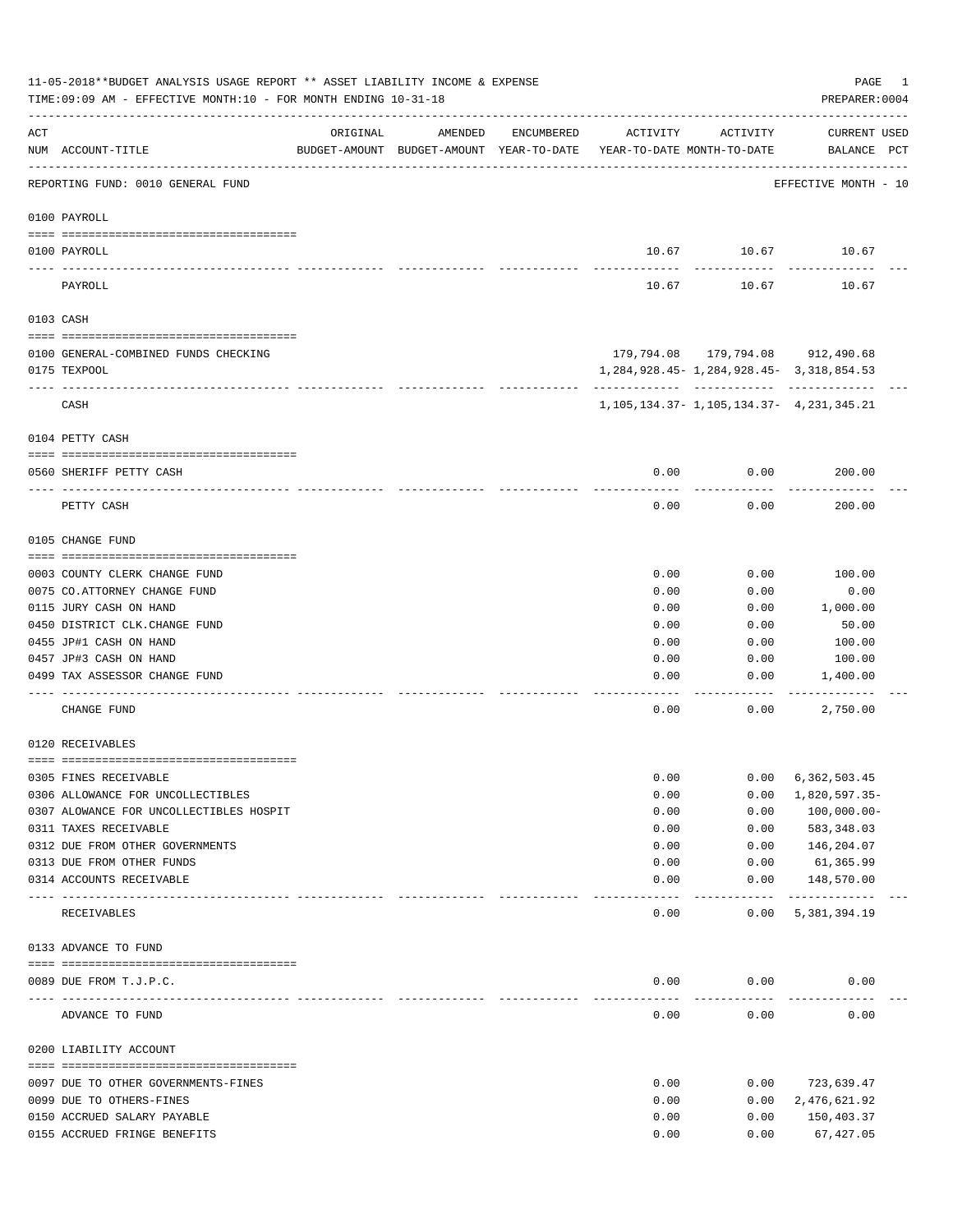| ACT<br>AMENDED<br>ACTIVITY<br>ACTIVITY<br><b>CURRENT USED</b><br>ORIGINAL<br>ENCUMBERED<br>NUM ACCOUNT-TITLE<br>BUDGET-AMOUNT BUDGET-AMOUNT YEAR-TO-DATE YEAR-TO-DATE MONTH-TO-DATE<br>BALANCE PCT<br>REPORTING FUND: 0010 GENERAL FUND<br>EFFECTIVE MONTH - 10<br>0200 DEFERRED TAX REVENUE<br>0.00<br>$0.00$ 556,989.63<br>$0.00 \quad 1,341,644.73$<br>0205 DEFERRED FINE REVENUE<br>0.00<br>0.00<br>0900 SYSTEM ADDED LIABILITY LINE-ITEM<br>0.00<br>0.00<br>308, 927. 32 - 308, 927. 32 -<br>0910 SYSTEM ADDED LIABILITY LINE-ITEM<br>308,927.32-<br>308,927.32- 308,927.32- 5,007,798.85<br>LIABILITY ACCOUNT<br>0207 DUE TO FUND<br>0.00<br>0.00<br>0.00<br>0070 DUE TO R.O.W.<br>0.00<br>0.00<br>0089 DUE TO T.J.P.C.<br>0.00<br>0090 DUE TO CJD<br>0.00<br>0.00<br>1,794.00<br>0970 DUE TO OTHER GOVERNMENTS<br>0.00<br>0.00<br>0.00<br>344.79<br>0990 DUE TO OTHERS<br>0.00<br>0.00<br>0.00<br>0.00<br>2,138.79<br>DUE TO FUND<br>0225 LONG TERM LIABILITIES<br>0.00<br>0.00<br>0.00<br>0510 TIME PYMT. WARRANTS ON COMPUTERS<br>LONG TERM LIABILITIES<br>0.00<br>0.00<br>0.00<br>0271 EQUITY ACCOUNT<br>0.00<br>0200 EQUITY ACCOUNT<br>0.00 5,401,958.81<br>--------<br>0.00<br>EQUITY ACCOUNT<br>0.00 5,401,958.81<br>0300 CASH<br>0.00<br>1,992,882.71 1,992,882.71<br>$0.00 \quad 1,992,882.71 \quad 00$<br>0110 UNENCUMBERED FUND BALANCE<br>1,992,882.71 1,992,882.71<br>0.00<br>0.00 1,992,882.71 00<br>CASH<br>0.00<br>0310 PROPERTY TAXES<br>8,066,365.09 8,066,365.09<br>18,610.49    18,610.49    8,047,754.60<br>0110 CURRENT TAXES<br>150,000.00 150,000.00<br>16,693.27   16,693.27   133,306.73<br>0120 DELINQUENT TAXES<br>. <u>.</u> .<br>-----------<br>PROPERTY TAXES<br>8,216,365.09 8,216,365.09   0.00   35,303.76   35,303.76   8,181,061.33<br>0318 OTHER TAXES<br>0.00<br>16,000.00<br>0 <sub>0</sub><br>16,000.00<br>16,000.00<br>0.00<br>0120 PAY N LIEU TAX/GRASSLAND<br>15,381.00<br>12,705.80<br>12,705.80<br>2,675.20<br>83<br>0121 PAY N LIEU TAX/UPPER TRINITY<br>15,381.00<br>0122 TAX ABATEMENT/APPLICATION<br>0.00<br>0.00<br>1,000.00<br>1,000.00<br>1,000.00+<br>02<br>0130 COURT COSTS/ARREST FEES<br>280,000.00<br>280,000.00<br>4,957.61<br>4,957.61<br>275,042.39<br>14,000.00<br>0 <sub>0</sub><br>0132 ATTORNEYS & DOCTORS<br>14,000.00<br>21.05<br>21.05<br>13,978.95<br>39<br>12,000.00<br>12,000.00<br>4,636.62<br>7,363.38<br>0140 TAX ON MIXED DRINKS<br>4,636.62<br>750,000.00<br>0160 SALES TAX REVENUES<br>750,000.00<br>70,986.27<br>70,986.27<br>679,013.73<br>0.00<br>94,307.35<br>94,307.35<br>993,073.65<br>OTHER TAXES<br>1,087,381.00 1,087,381.00 | 11-05-2018**BUDGET ANALYSIS USAGE REPORT ** ASSET LIABILITY INCOME & EXPENSE<br>TIME: 09:09 AM - EFFECTIVE MONTH: 10 - FOR MONTH ENDING 10-31-18 |  |  | PAGE<br>PREPARER: 0004 | 2              |
|-------------------------------------------------------------------------------------------------------------------------------------------------------------------------------------------------------------------------------------------------------------------------------------------------------------------------------------------------------------------------------------------------------------------------------------------------------------------------------------------------------------------------------------------------------------------------------------------------------------------------------------------------------------------------------------------------------------------------------------------------------------------------------------------------------------------------------------------------------------------------------------------------------------------------------------------------------------------------------------------------------------------------------------------------------------------------------------------------------------------------------------------------------------------------------------------------------------------------------------------------------------------------------------------------------------------------------------------------------------------------------------------------------------------------------------------------------------------------------------------------------------------------------------------------------------------------------------------------------------------------------------------------------------------------------------------------------------------------------------------------------------------------------------------------------------------------------------------------------------------------------------------------------------------------------------------------------------------------------------------------------------------------------------------------------------------------------------------------------------------------------------------------------------------------------------------------------------------------------------------------------------------------------------------------------------------------------------------------------------------------------------------------------------------------------------------------------------------------------------------------------------------------------------------------------------------------------------------------------------------------|--------------------------------------------------------------------------------------------------------------------------------------------------|--|--|------------------------|----------------|
|                                                                                                                                                                                                                                                                                                                                                                                                                                                                                                                                                                                                                                                                                                                                                                                                                                                                                                                                                                                                                                                                                                                                                                                                                                                                                                                                                                                                                                                                                                                                                                                                                                                                                                                                                                                                                                                                                                                                                                                                                                                                                                                                                                                                                                                                                                                                                                                                                                                                                                                                                                                                                         |                                                                                                                                                  |  |  |                        |                |
|                                                                                                                                                                                                                                                                                                                                                                                                                                                                                                                                                                                                                                                                                                                                                                                                                                                                                                                                                                                                                                                                                                                                                                                                                                                                                                                                                                                                                                                                                                                                                                                                                                                                                                                                                                                                                                                                                                                                                                                                                                                                                                                                                                                                                                                                                                                                                                                                                                                                                                                                                                                                                         |                                                                                                                                                  |  |  |                        |                |
|                                                                                                                                                                                                                                                                                                                                                                                                                                                                                                                                                                                                                                                                                                                                                                                                                                                                                                                                                                                                                                                                                                                                                                                                                                                                                                                                                                                                                                                                                                                                                                                                                                                                                                                                                                                                                                                                                                                                                                                                                                                                                                                                                                                                                                                                                                                                                                                                                                                                                                                                                                                                                         |                                                                                                                                                  |  |  |                        |                |
|                                                                                                                                                                                                                                                                                                                                                                                                                                                                                                                                                                                                                                                                                                                                                                                                                                                                                                                                                                                                                                                                                                                                                                                                                                                                                                                                                                                                                                                                                                                                                                                                                                                                                                                                                                                                                                                                                                                                                                                                                                                                                                                                                                                                                                                                                                                                                                                                                                                                                                                                                                                                                         |                                                                                                                                                  |  |  |                        |                |
|                                                                                                                                                                                                                                                                                                                                                                                                                                                                                                                                                                                                                                                                                                                                                                                                                                                                                                                                                                                                                                                                                                                                                                                                                                                                                                                                                                                                                                                                                                                                                                                                                                                                                                                                                                                                                                                                                                                                                                                                                                                                                                                                                                                                                                                                                                                                                                                                                                                                                                                                                                                                                         |                                                                                                                                                  |  |  |                        |                |
|                                                                                                                                                                                                                                                                                                                                                                                                                                                                                                                                                                                                                                                                                                                                                                                                                                                                                                                                                                                                                                                                                                                                                                                                                                                                                                                                                                                                                                                                                                                                                                                                                                                                                                                                                                                                                                                                                                                                                                                                                                                                                                                                                                                                                                                                                                                                                                                                                                                                                                                                                                                                                         |                                                                                                                                                  |  |  |                        |                |
|                                                                                                                                                                                                                                                                                                                                                                                                                                                                                                                                                                                                                                                                                                                                                                                                                                                                                                                                                                                                                                                                                                                                                                                                                                                                                                                                                                                                                                                                                                                                                                                                                                                                                                                                                                                                                                                                                                                                                                                                                                                                                                                                                                                                                                                                                                                                                                                                                                                                                                                                                                                                                         |                                                                                                                                                  |  |  |                        |                |
|                                                                                                                                                                                                                                                                                                                                                                                                                                                                                                                                                                                                                                                                                                                                                                                                                                                                                                                                                                                                                                                                                                                                                                                                                                                                                                                                                                                                                                                                                                                                                                                                                                                                                                                                                                                                                                                                                                                                                                                                                                                                                                                                                                                                                                                                                                                                                                                                                                                                                                                                                                                                                         |                                                                                                                                                  |  |  |                        |                |
|                                                                                                                                                                                                                                                                                                                                                                                                                                                                                                                                                                                                                                                                                                                                                                                                                                                                                                                                                                                                                                                                                                                                                                                                                                                                                                                                                                                                                                                                                                                                                                                                                                                                                                                                                                                                                                                                                                                                                                                                                                                                                                                                                                                                                                                                                                                                                                                                                                                                                                                                                                                                                         |                                                                                                                                                  |  |  |                        |                |
|                                                                                                                                                                                                                                                                                                                                                                                                                                                                                                                                                                                                                                                                                                                                                                                                                                                                                                                                                                                                                                                                                                                                                                                                                                                                                                                                                                                                                                                                                                                                                                                                                                                                                                                                                                                                                                                                                                                                                                                                                                                                                                                                                                                                                                                                                                                                                                                                                                                                                                                                                                                                                         |                                                                                                                                                  |  |  |                        |                |
|                                                                                                                                                                                                                                                                                                                                                                                                                                                                                                                                                                                                                                                                                                                                                                                                                                                                                                                                                                                                                                                                                                                                                                                                                                                                                                                                                                                                                                                                                                                                                                                                                                                                                                                                                                                                                                                                                                                                                                                                                                                                                                                                                                                                                                                                                                                                                                                                                                                                                                                                                                                                                         |                                                                                                                                                  |  |  |                        |                |
|                                                                                                                                                                                                                                                                                                                                                                                                                                                                                                                                                                                                                                                                                                                                                                                                                                                                                                                                                                                                                                                                                                                                                                                                                                                                                                                                                                                                                                                                                                                                                                                                                                                                                                                                                                                                                                                                                                                                                                                                                                                                                                                                                                                                                                                                                                                                                                                                                                                                                                                                                                                                                         |                                                                                                                                                  |  |  |                        |                |
|                                                                                                                                                                                                                                                                                                                                                                                                                                                                                                                                                                                                                                                                                                                                                                                                                                                                                                                                                                                                                                                                                                                                                                                                                                                                                                                                                                                                                                                                                                                                                                                                                                                                                                                                                                                                                                                                                                                                                                                                                                                                                                                                                                                                                                                                                                                                                                                                                                                                                                                                                                                                                         |                                                                                                                                                  |  |  |                        |                |
|                                                                                                                                                                                                                                                                                                                                                                                                                                                                                                                                                                                                                                                                                                                                                                                                                                                                                                                                                                                                                                                                                                                                                                                                                                                                                                                                                                                                                                                                                                                                                                                                                                                                                                                                                                                                                                                                                                                                                                                                                                                                                                                                                                                                                                                                                                                                                                                                                                                                                                                                                                                                                         |                                                                                                                                                  |  |  |                        |                |
|                                                                                                                                                                                                                                                                                                                                                                                                                                                                                                                                                                                                                                                                                                                                                                                                                                                                                                                                                                                                                                                                                                                                                                                                                                                                                                                                                                                                                                                                                                                                                                                                                                                                                                                                                                                                                                                                                                                                                                                                                                                                                                                                                                                                                                                                                                                                                                                                                                                                                                                                                                                                                         |                                                                                                                                                  |  |  |                        |                |
|                                                                                                                                                                                                                                                                                                                                                                                                                                                                                                                                                                                                                                                                                                                                                                                                                                                                                                                                                                                                                                                                                                                                                                                                                                                                                                                                                                                                                                                                                                                                                                                                                                                                                                                                                                                                                                                                                                                                                                                                                                                                                                                                                                                                                                                                                                                                                                                                                                                                                                                                                                                                                         |                                                                                                                                                  |  |  |                        |                |
|                                                                                                                                                                                                                                                                                                                                                                                                                                                                                                                                                                                                                                                                                                                                                                                                                                                                                                                                                                                                                                                                                                                                                                                                                                                                                                                                                                                                                                                                                                                                                                                                                                                                                                                                                                                                                                                                                                                                                                                                                                                                                                                                                                                                                                                                                                                                                                                                                                                                                                                                                                                                                         |                                                                                                                                                  |  |  |                        |                |
|                                                                                                                                                                                                                                                                                                                                                                                                                                                                                                                                                                                                                                                                                                                                                                                                                                                                                                                                                                                                                                                                                                                                                                                                                                                                                                                                                                                                                                                                                                                                                                                                                                                                                                                                                                                                                                                                                                                                                                                                                                                                                                                                                                                                                                                                                                                                                                                                                                                                                                                                                                                                                         |                                                                                                                                                  |  |  |                        |                |
|                                                                                                                                                                                                                                                                                                                                                                                                                                                                                                                                                                                                                                                                                                                                                                                                                                                                                                                                                                                                                                                                                                                                                                                                                                                                                                                                                                                                                                                                                                                                                                                                                                                                                                                                                                                                                                                                                                                                                                                                                                                                                                                                                                                                                                                                                                                                                                                                                                                                                                                                                                                                                         |                                                                                                                                                  |  |  |                        |                |
|                                                                                                                                                                                                                                                                                                                                                                                                                                                                                                                                                                                                                                                                                                                                                                                                                                                                                                                                                                                                                                                                                                                                                                                                                                                                                                                                                                                                                                                                                                                                                                                                                                                                                                                                                                                                                                                                                                                                                                                                                                                                                                                                                                                                                                                                                                                                                                                                                                                                                                                                                                                                                         |                                                                                                                                                  |  |  |                        |                |
|                                                                                                                                                                                                                                                                                                                                                                                                                                                                                                                                                                                                                                                                                                                                                                                                                                                                                                                                                                                                                                                                                                                                                                                                                                                                                                                                                                                                                                                                                                                                                                                                                                                                                                                                                                                                                                                                                                                                                                                                                                                                                                                                                                                                                                                                                                                                                                                                                                                                                                                                                                                                                         |                                                                                                                                                  |  |  |                        |                |
|                                                                                                                                                                                                                                                                                                                                                                                                                                                                                                                                                                                                                                                                                                                                                                                                                                                                                                                                                                                                                                                                                                                                                                                                                                                                                                                                                                                                                                                                                                                                                                                                                                                                                                                                                                                                                                                                                                                                                                                                                                                                                                                                                                                                                                                                                                                                                                                                                                                                                                                                                                                                                         |                                                                                                                                                  |  |  |                        |                |
|                                                                                                                                                                                                                                                                                                                                                                                                                                                                                                                                                                                                                                                                                                                                                                                                                                                                                                                                                                                                                                                                                                                                                                                                                                                                                                                                                                                                                                                                                                                                                                                                                                                                                                                                                                                                                                                                                                                                                                                                                                                                                                                                                                                                                                                                                                                                                                                                                                                                                                                                                                                                                         |                                                                                                                                                  |  |  |                        |                |
|                                                                                                                                                                                                                                                                                                                                                                                                                                                                                                                                                                                                                                                                                                                                                                                                                                                                                                                                                                                                                                                                                                                                                                                                                                                                                                                                                                                                                                                                                                                                                                                                                                                                                                                                                                                                                                                                                                                                                                                                                                                                                                                                                                                                                                                                                                                                                                                                                                                                                                                                                                                                                         |                                                                                                                                                  |  |  |                        |                |
|                                                                                                                                                                                                                                                                                                                                                                                                                                                                                                                                                                                                                                                                                                                                                                                                                                                                                                                                                                                                                                                                                                                                                                                                                                                                                                                                                                                                                                                                                                                                                                                                                                                                                                                                                                                                                                                                                                                                                                                                                                                                                                                                                                                                                                                                                                                                                                                                                                                                                                                                                                                                                         |                                                                                                                                                  |  |  |                        |                |
|                                                                                                                                                                                                                                                                                                                                                                                                                                                                                                                                                                                                                                                                                                                                                                                                                                                                                                                                                                                                                                                                                                                                                                                                                                                                                                                                                                                                                                                                                                                                                                                                                                                                                                                                                                                                                                                                                                                                                                                                                                                                                                                                                                                                                                                                                                                                                                                                                                                                                                                                                                                                                         |                                                                                                                                                  |  |  |                        |                |
|                                                                                                                                                                                                                                                                                                                                                                                                                                                                                                                                                                                                                                                                                                                                                                                                                                                                                                                                                                                                                                                                                                                                                                                                                                                                                                                                                                                                                                                                                                                                                                                                                                                                                                                                                                                                                                                                                                                                                                                                                                                                                                                                                                                                                                                                                                                                                                                                                                                                                                                                                                                                                         |                                                                                                                                                  |  |  |                        | 0 <sub>0</sub> |
|                                                                                                                                                                                                                                                                                                                                                                                                                                                                                                                                                                                                                                                                                                                                                                                                                                                                                                                                                                                                                                                                                                                                                                                                                                                                                                                                                                                                                                                                                                                                                                                                                                                                                                                                                                                                                                                                                                                                                                                                                                                                                                                                                                                                                                                                                                                                                                                                                                                                                                                                                                                                                         |                                                                                                                                                  |  |  |                        | 11             |
|                                                                                                                                                                                                                                                                                                                                                                                                                                                                                                                                                                                                                                                                                                                                                                                                                                                                                                                                                                                                                                                                                                                                                                                                                                                                                                                                                                                                                                                                                                                                                                                                                                                                                                                                                                                                                                                                                                                                                                                                                                                                                                                                                                                                                                                                                                                                                                                                                                                                                                                                                                                                                         |                                                                                                                                                  |  |  |                        | 0 <sub>0</sub> |
|                                                                                                                                                                                                                                                                                                                                                                                                                                                                                                                                                                                                                                                                                                                                                                                                                                                                                                                                                                                                                                                                                                                                                                                                                                                                                                                                                                                                                                                                                                                                                                                                                                                                                                                                                                                                                                                                                                                                                                                                                                                                                                                                                                                                                                                                                                                                                                                                                                                                                                                                                                                                                         |                                                                                                                                                  |  |  |                        |                |
|                                                                                                                                                                                                                                                                                                                                                                                                                                                                                                                                                                                                                                                                                                                                                                                                                                                                                                                                                                                                                                                                                                                                                                                                                                                                                                                                                                                                                                                                                                                                                                                                                                                                                                                                                                                                                                                                                                                                                                                                                                                                                                                                                                                                                                                                                                                                                                                                                                                                                                                                                                                                                         |                                                                                                                                                  |  |  |                        |                |
|                                                                                                                                                                                                                                                                                                                                                                                                                                                                                                                                                                                                                                                                                                                                                                                                                                                                                                                                                                                                                                                                                                                                                                                                                                                                                                                                                                                                                                                                                                                                                                                                                                                                                                                                                                                                                                                                                                                                                                                                                                                                                                                                                                                                                                                                                                                                                                                                                                                                                                                                                                                                                         |                                                                                                                                                  |  |  |                        |                |
|                                                                                                                                                                                                                                                                                                                                                                                                                                                                                                                                                                                                                                                                                                                                                                                                                                                                                                                                                                                                                                                                                                                                                                                                                                                                                                                                                                                                                                                                                                                                                                                                                                                                                                                                                                                                                                                                                                                                                                                                                                                                                                                                                                                                                                                                                                                                                                                                                                                                                                                                                                                                                         |                                                                                                                                                  |  |  |                        |                |
|                                                                                                                                                                                                                                                                                                                                                                                                                                                                                                                                                                                                                                                                                                                                                                                                                                                                                                                                                                                                                                                                                                                                                                                                                                                                                                                                                                                                                                                                                                                                                                                                                                                                                                                                                                                                                                                                                                                                                                                                                                                                                                                                                                                                                                                                                                                                                                                                                                                                                                                                                                                                                         |                                                                                                                                                  |  |  |                        |                |
|                                                                                                                                                                                                                                                                                                                                                                                                                                                                                                                                                                                                                                                                                                                                                                                                                                                                                                                                                                                                                                                                                                                                                                                                                                                                                                                                                                                                                                                                                                                                                                                                                                                                                                                                                                                                                                                                                                                                                                                                                                                                                                                                                                                                                                                                                                                                                                                                                                                                                                                                                                                                                         |                                                                                                                                                  |  |  |                        |                |
|                                                                                                                                                                                                                                                                                                                                                                                                                                                                                                                                                                                                                                                                                                                                                                                                                                                                                                                                                                                                                                                                                                                                                                                                                                                                                                                                                                                                                                                                                                                                                                                                                                                                                                                                                                                                                                                                                                                                                                                                                                                                                                                                                                                                                                                                                                                                                                                                                                                                                                                                                                                                                         |                                                                                                                                                  |  |  |                        |                |
|                                                                                                                                                                                                                                                                                                                                                                                                                                                                                                                                                                                                                                                                                                                                                                                                                                                                                                                                                                                                                                                                                                                                                                                                                                                                                                                                                                                                                                                                                                                                                                                                                                                                                                                                                                                                                                                                                                                                                                                                                                                                                                                                                                                                                                                                                                                                                                                                                                                                                                                                                                                                                         |                                                                                                                                                  |  |  |                        | 09             |
|                                                                                                                                                                                                                                                                                                                                                                                                                                                                                                                                                                                                                                                                                                                                                                                                                                                                                                                                                                                                                                                                                                                                                                                                                                                                                                                                                                                                                                                                                                                                                                                                                                                                                                                                                                                                                                                                                                                                                                                                                                                                                                                                                                                                                                                                                                                                                                                                                                                                                                                                                                                                                         |                                                                                                                                                  |  |  |                        | $- - -$<br>09  |

0319 F.C. DETENTION CENTER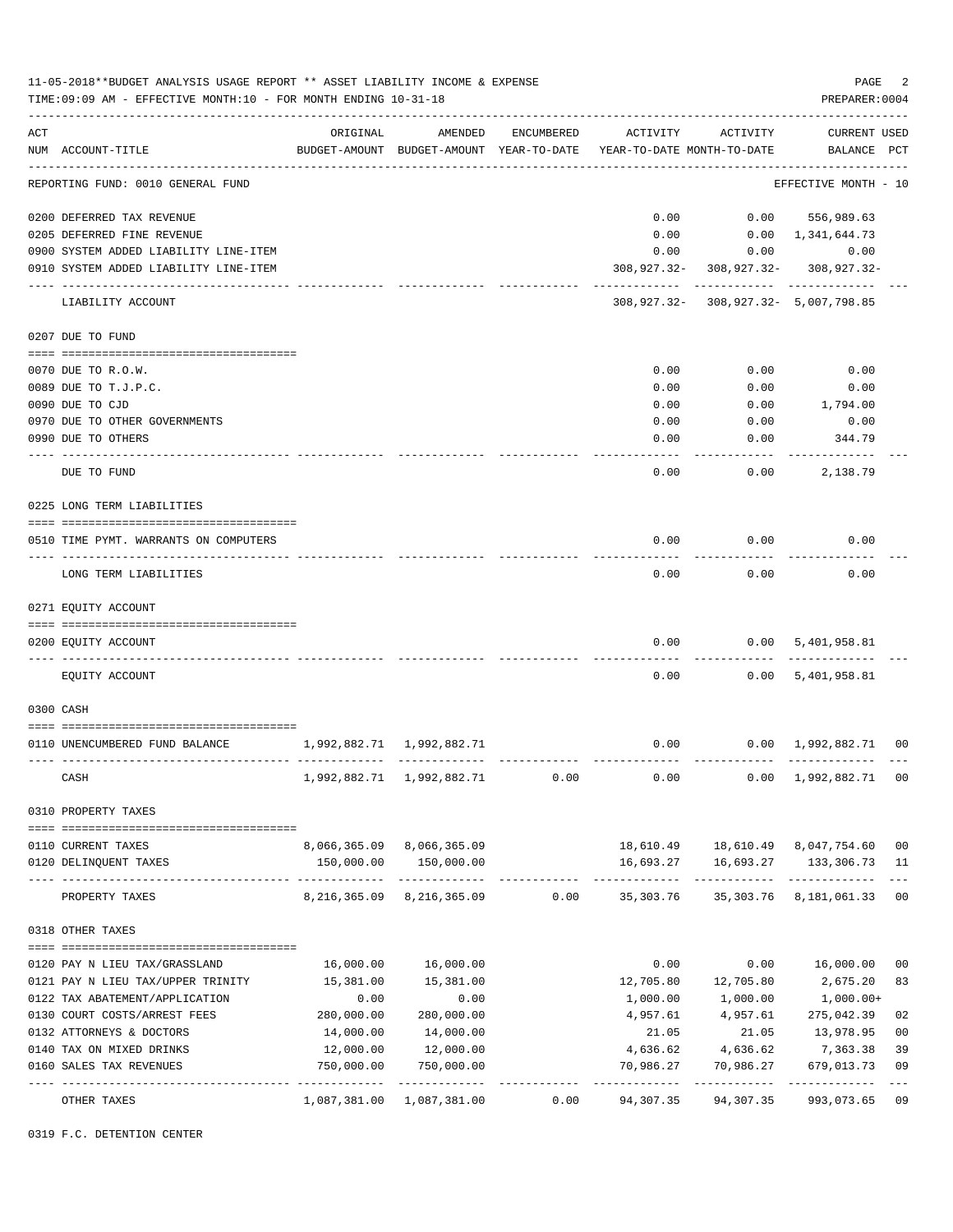|     | 11-05-2018**BUDGET ANALYSIS USAGE REPORT ** ASSET LIABILITY INCOME & EXPENSE<br>TIME: 09:09 AM - EFFECTIVE MONTH: 10 - FOR MONTH ENDING 10-31-18 |            |                                                                                |            |          |                                          | PAGE<br>PREPARER: 0004      | 3      |
|-----|--------------------------------------------------------------------------------------------------------------------------------------------------|------------|--------------------------------------------------------------------------------|------------|----------|------------------------------------------|-----------------------------|--------|
| ACT | NUM ACCOUNT-TITLE                                                                                                                                | ORIGINAL   | AMENDED<br>BUDGET-AMOUNT BUDGET-AMOUNT YEAR-TO-DATE YEAR-TO-DATE MONTH-TO-DATE | ENCUMBERED | ACTIVITY | ACTIVITY                                 | CURRENT USED<br>BALANCE PCT |        |
|     | REPORTING FUND: 0010 GENERAL FUND                                                                                                                |            |                                                                                |            |          |                                          | EFFECTIVE MONTH - 10        |        |
|     |                                                                                                                                                  |            |                                                                                |            |          |                                          |                             |        |
|     | 0420 JAIL PAY PHONE COMMISSION                                                                                                                   | 150,000.00 | 150,000.00                                                                     |            |          | 3,117.72 3,117.72                        | 146,882.28                  | 02     |
|     | 0429 SCHOLARSHIP FUNDS                                                                                                                           | 0.00       | 0.00                                                                           |            | 0.00     | 0.00                                     | 0.00                        |        |
|     | 0551 ANNUAL PAYMENT                                                                                                                              | 10,000.00  | 10,000.00                                                                      |            | 0.00     |                                          | $0.00$ 10,000.00            | 00     |
|     | 0552 MONTHLY MONITORING PAYMEN                                                                                                                   | 0.00       | 0.00                                                                           |            | 0.00     | 0.00                                     | 0.00                        |        |
|     | 0553 ADMINISTRATIVE FEE                                                                                                                          | 0.00       | 0.00                                                                           |            | 0.00     | 0.00                                     | 0.00                        |        |
|     | 0554 REIMB.FOR CONFINEMENT EXP.                                                                                                                  | 0.00       | 0.00                                                                           |            |          | $0.00$ $0.00$ $0.00$                     |                             |        |
|     | F.C. DETENTION CENTER                                                                                                                            |            | 160,000.00  160,000.00  0.00                                                   |            |          | 3, 117.72 3, 117.72 156, 882.28 02       |                             |        |
|     | 0320 LICENSES & PERMITS                                                                                                                          |            |                                                                                |            |          |                                          |                             |        |
|     | 0200 ALCOHLIC BEVERAGE LICENSE                                                                                                                   |            | 1,500.00 1,500.00                                                              |            |          | 300.00 300.00 1,200.00                   |                             | 20     |
|     | 0300 SEWAGE PERMITS/INSPECTIONS                                                                                                                  | 100,000.00 | 100,000.00                                                                     |            |          | 8,835.30 8,835.30 91,164.70              |                             | 09     |
|     | 0545 FOOD SERV. PERMITS/CLASSES                                                                                                                  | 0.00       | 0.00                                                                           |            | 0.00     | 0.00                                     | 0.00                        |        |
|     | 0546 \$5 COUNTY FEE/FOOD HANDLERS CLASS                                                                                                          | 0.00       | 0.00                                                                           |            | 0.00     | 0.00                                     | 0.00                        |        |
|     | LICENSES & PERMITS                                                                                                                               |            |                                                                                |            |          |                                          |                             |        |
|     | 0321 FEES OF TAX COLLECTOR                                                                                                                       |            |                                                                                |            |          |                                          |                             |        |
|     |                                                                                                                                                  |            |                                                                                |            |          |                                          |                             |        |
|     | 0200 COMMISSIONS ON CAR REGIST                                                                                                                   |            | 110,000.00 110,000.00                                                          |            |          | 8,339.40 8,339.40 101,660.60             |                             | 08     |
|     | 0250 COMMISSION ON CAR TITLES                                                                                                                    | 45,000.00  | 45,000.00                                                                      |            |          | 4,395.00 4,395.00 40,605.00              |                             | 10     |
|     | 0251 COMM.ON SALES TAX COLLECTIONS 260,000.00                                                                                                    |            | 260,000.00                                                                     |            |          | $0.00$ $0.00$ $260,000.00$               |                             | 00     |
|     | 0901 TAX CERTIFICATES                                                                                                                            | 7,500.00   | 7,500.00                                                                       |            | 743.16   | 743.16                                   | 6,756.84                    | 10     |
|     | FEES OF TAX COLLECTOR                                                                                                                            |            | 422,500.00 422,500.00                                                          |            |          | $0.00$ 13,477.56 13,477.56 409,022.44 03 |                             |        |
|     | 0330 GRANTS                                                                                                                                      |            |                                                                                |            |          |                                          |                             |        |
|     |                                                                                                                                                  |            |                                                                                |            |          |                                          |                             |        |
|     | 0396 RIFLE RESISTANT BODY ARMOR 3439801                                                                                                          | 0.00       | 0.00                                                                           |            | 0.00     | 0.00                                     | 0.00                        |        |
|     | 0403 TEAM REDEVELOPMENT TRAINING                                                                                                                 | 0.00       | 0.00                                                                           |            | 0.00     | 0.00                                     | 0.00<br>8,481.25 25,518.75  |        |
|     | 0437 INDIGENT DEFENSE GRANT                                                                                                                      | 34,000.00  | 34,000.00                                                                      |            | 8,481.25 |                                          |                             | 25     |
|     | GRANTS                                                                                                                                           | 34,000.00  | 34,000.00                                                                      | 0.00       | 8,481.25 |                                          | 8,481.25 25,518.75          | 25     |
|     | 0340 FEES OF OFFICE                                                                                                                              |            |                                                                                |            |          |                                          |                             |        |
|     | 0135 FAMILY PROTECTION FEE                                                                                                                       | 0.00       | 0.00                                                                           |            | 165.00   | 165.00                                   | $165.00+$                   |        |
|     | 0400 COUNTY JUDGE FEES                                                                                                                           | 300.00     | 300.00                                                                         |            | 0.00     | 0.00                                     | 300.00                      | 00     |
|     | 0403 COUNTY CLERK FEES                                                                                                                           | 225,000.00 | 225,000.00                                                                     |            | 0.00     | 0.00                                     | 225,000.00                  | $00\,$ |
|     | 0450 DISTRICT CLERK FEES                                                                                                                         | 85,000.00  | 85,000.00                                                                      |            | 4,506.37 | 4,506.37                                 | 80,493.63                   | 05     |
|     | 0455 J. P. #1 FEES                                                                                                                               | 20,000.00  | 20,000.00                                                                      |            | 0.00     | 0.00                                     | 20,000.00                   | $00\,$ |
|     | 0456 J. P. #2 FEES                                                                                                                               | 4,500.00   | 4,500.00                                                                       |            | 0.00     | 0.00                                     | 4,500.00                    | 00     |
|     | 0457 J. P. #3 FEES                                                                                                                               | 10,000.00  | 10,000.00                                                                      |            | 0.00     | 0.00                                     | 10,000.00                   | 00     |
|     | 0475 DISTRICT ATTORNEY FEES                                                                                                                      | 7,000.00   | 7,000.00                                                                       |            | 19.87    | 19.87                                    | 6,980.13                    | $00\,$ |
|     | 0480 BOND APPLICATION FEE                                                                                                                        | 0.00       | 0.00                                                                           |            | 0.00     | 0.00                                     | 0.00                        |        |
|     | 0484 ELECTION REIMBURSEMENTS                                                                                                                     | 0.00       | 0.00                                                                           |            | 0.00     | 0.00                                     | 0.00                        |        |
|     | 0551 CONSTABLE PCT. 1 FEES                                                                                                                       | 10,000.00  | 10,000.00                                                                      |            | 140.00   | 140.00                                   | 9,860.00                    | 01     |
|     | 0552 CONSTABLE PCT. 2 FEES                                                                                                                       | 3,000.00   | 3,000.00                                                                       |            | 0.00     | 0.00                                     | 3,000.00                    | 00     |
|     | 0553 CONSTABLE PCT. 3 FEES                                                                                                                       | 2,000.00   | 2,000.00                                                                       |            | 0.00     | 0.00                                     | 2,000.00                    | $00\,$ |
|     | 0560 SHERIFF FEES                                                                                                                                | 45,000.00  | 45,000.00                                                                      |            | 826.89   | 826.89                                   | 44, 173. 11                 | 02     |
|     | 0573 BOND SUPERVISION FEES                                                                                                                       | 60,000.00  | 60,000.00                                                                      |            | 5,530.00 | 5,530.00                                 | 54,470.00                   | 09     |
|     | 0600 D.C.6TH COURT OF APPEALS FEE                                                                                                                | 1,500.00   | 1,500.00                                                                       |            | 110.11   | 110.11                                   | 1,389.89                    | 07     |
|     | 0601 C.C.6TH COURT OF APPEALS FEE                                                                                                                | 800.00     | 800.00                                                                         |            | 0.00     | 0.00                                     | 800.00                      | 00     |
|     |                                                                                                                                                  |            |                                                                                |            |          |                                          |                             |        |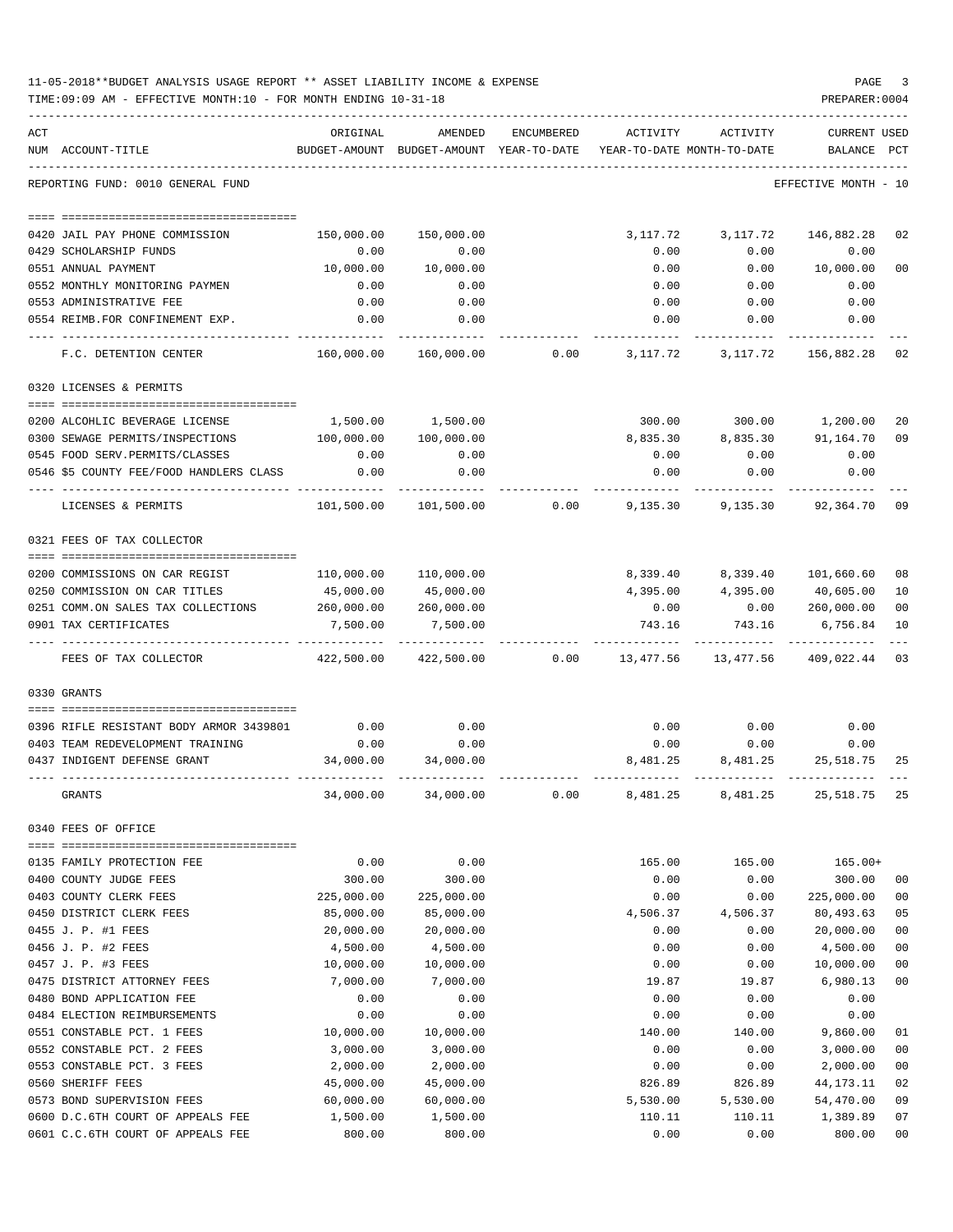| 11-05-2018**BUDGET ANALYSIS USAGE REPORT ** ASSET LIABILITY INCOME & EXPENSE | PAGE           |  |
|------------------------------------------------------------------------------|----------------|--|
| TIME:09:09 AM - EFFECTIVE MONTH:10 - FOR MONTH ENDING 10-31-18               | PREPARER: 0004 |  |

| ACT | NUM ACCOUNT-TITLE                                           | ORIGINAL              | AMENDED<br>BUDGET-AMOUNT BUDGET-AMOUNT YEAR-TO-DATE | ENCUMBERED | ACTIVITY<br>YEAR-TO-DATE MONTH-TO-DATE | <b>ACTIVITY</b>   | <b>CURRENT USED</b><br>BALANCE | PCT                  |
|-----|-------------------------------------------------------------|-----------------------|-----------------------------------------------------|------------|----------------------------------------|-------------------|--------------------------------|----------------------|
|     |                                                             |                       |                                                     |            |                                        |                   |                                |                      |
|     | REPORTING FUND: 0010 GENERAL FUND                           |                       |                                                     |            |                                        |                   | EFFECTIVE MONTH - 10           |                      |
|     | 0652 SUBDIVISION FEES                                       | 5,000.00              | 5,000.00                                            |            |                                        | 1,135.00 1,135.00 | 3,865.00                       | 23                   |
|     | 0900 OTHER FEES                                             | 0.00                  | 0.00                                                |            | 0.00                                   | 0.00              | 0.00                           |                      |
|     | FEES OF OFFICE                                              | 479,100.00            | 479,100.00                                          | 0.00       | 12,433.24                              | 12,433.24         | 466,666.76                     | 03                   |
|     | 0350 FINES                                                  |                       |                                                     |            |                                        |                   |                                |                      |
|     | 0455 J. P. #1 FINES                                         | 8,000.00              | 8,000.00                                            |            | 0.00                                   | 0.00              | 8,000.00                       | 00                   |
|     | 0456 J. P. #2 FINES                                         | 1,000.00              | 1,000.00                                            |            | 0.00                                   | 0.00              | 1,000.00                       | 00                   |
|     | 0457 J. P. #3 FINES                                         | 3,000.00              | 3,000.00                                            |            | 0.00                                   | 0.00              | 3,000.00                       | 00                   |
|     | FINES                                                       | 12,000.00             | 12,000.00                                           | 0.00       | 0.00                                   | 0.00              | 12,000.00                      | 00                   |
|     | 0352 FINES & FORFEITURES                                    |                       |                                                     |            |                                        |                   |                                |                      |
|     |                                                             |                       |                                                     |            |                                        |                   |                                |                      |
|     | 0100 10% COMM.ON SURETY BAIL BOND FEE                       | 400.00                | 400.00                                              |            | 174.00                                 | 174.00            | 226.00                         | 44                   |
|     | 0201 BOND FORFEITURES                                       | 200.00                | 200.00                                              |            | 0.00                                   | 0.00              | 200.00                         | 00                   |
|     | FINES & FORFEITURES                                         | 600.00                | 600.00                                              | 0.00       | 174.00                                 | 174.00            | 426.00                         | 29                   |
|     | 0360 INTEREST EARNINGS                                      |                       |                                                     |            |                                        |                   |                                |                      |
|     | 0100 INTEREST EARNINGS                                      | 40,000.00             | 40,000.00                                           |            | 7,845.47                               | 7,845.47          | 32,154.53 20                   |                      |
|     | INTEREST EARNINGS                                           | 40,000.00             | 40,000.00                                           | 0.00       | 7,845.47                               |                   | 7,845.47 32,154.53             | 20                   |
|     | 0364 SALE OF ASSETS LAND/BUILDING                           |                       |                                                     |            |                                        |                   |                                |                      |
|     |                                                             |                       |                                                     |            |                                        |                   |                                |                      |
|     | 0162 SALE OF ASSETS LAND/BUILDING<br>0163 SALE OF EQUIPMENT | 1,000.00<br>0.00      | 1,000.00<br>0.00                                    |            | 0.00<br>0.00                           | 0.00<br>0.00      | 1,000.00<br>0.00               | 00                   |
|     | SALE OF ASSETS LAND/BUILDING                                | 1,000.00              | 1,000.00                                            | 0.00       | 0.00                                   | 0.00              | 1,000.00                       | 00                   |
|     | 0370 MISCELLANEOUS                                          |                       |                                                     |            |                                        |                   |                                |                      |
|     | 0100 KFYN-RADIO TOWER RENT                                  | 2,400.00              | 2,400.00                                            |            | 200.00                                 | 200.00            | 2,200.00                       | 08                   |
|     | 0112 TOBACCO SETTLEMENT                                     | 18,000.00             | 18,000.00                                           |            | 0.00                                   | 0.00              | 18,000.00                      | 0 <sub>0</sub>       |
|     | 0115 RENT- VERIZON TOWER                                    | 11,109.00             | 11,109.00                                           |            | 1,064.61                               | 1,064.61          | 10,044.39                      | 10                   |
|     | 0120 CONTRIBUTION IHC TRUST                                 | 3,500.00              | 3,500.00                                            |            | 0.00                                   | 0.00              | 3,500.00                       | 00                   |
|     | 0125 IHC STATE REIMBURSEMENT                                | 0.00                  | 0.00                                                |            | 0.00                                   | 0.00              | 0.00                           |                      |
|     | 0130 REFUNDS & MISCELLANEOUS                                | 9,500.00              | 9,500.00                                            |            | 8,532.65                               | 8,532.65          | 967.35                         | 90                   |
|     | 0131 AUTOMOBILE INSURANCE LOSS PAYMENTS                     | 0.00                  | 0.00                                                |            | 0.00                                   | 0.00              | 0.00                           |                      |
|     | 0132 PROPERTY INSURANCE LOSS PAYMENTS                       | 0.00                  | 0.00                                                |            | 0.00                                   | 0.00              | 0.00                           |                      |
|     | 0135 HEALTH INS. SURPLUS DISTRIBUTION                       | 0.00                  | 0.00                                                |            | 0.00                                   | 0.00              | 0.00                           |                      |
|     | 0139 STATE JUROR REIMB.FEE                                  | 25,000.00             | 25,000.00                                           |            | 0.00                                   | 0.00              | 25,000.00                      | 00                   |
|     | 0143 D.A.SALARY REIMB.                                      | 27,500.00             | 27,500.00                                           |            | 0.00                                   | 0.00              | 27,500.00                      | 00                   |
|     | 0144 CO. JUDGE COURT FEES SALARY REIMB.                     | 0.00                  | 0.00                                                |            | 0.00                                   | 0.00              | 0.00<br>11,737.95              |                      |
|     | 0147 UTILITIES REIMBURSEMENT<br>0151 ASST. DA LONGEVITY PAY | 13,000.00<br>4,400.00 | 13,000.00<br>4,400.00                               |            | 1,262.05<br>0.00                       | 1,262.05<br>0.00  | 4,400.00                       | 10<br>0 <sub>0</sub> |
|     | 0152 HB 9 D.A. SUPPLEMENTAL FUNDS                           | 3,500.00              | 3,500.00                                            |            | 359.81                                 | 359.81            | 3,140.19                       | 10                   |
|     | 0162 COURT REPORTER SERVICE FEE                             | 5,000.00              | 5,000.00                                            |            | 330.33                                 | 330.33            | 4,669.67                       | 07                   |
|     | 0163 ADM.OF COURT JUSTICE 10% SB 1417                       | 750.00                | 750.00                                              |            | 23.10                                  | 23.10             | 726.90                         | 03                   |
|     | 0164 TIME PAYMENT FEE 40% SB 1417                           | 3,000.00              | 3,000.00                                            |            | 92.42                                  | 92.42             | 2,907.58                       | 03                   |
|     | 0166 JUDICIAL SUPP.FEE(60 CENTS)                            | 900.00                | 900.00                                              |            | 5.98                                   | 5.98              | 894.02                         | 01                   |
|     | 0167 JUROR REIMB.FEE                                        | 6,000.00              | 6,000.00                                            |            | 36.66                                  | 36.66             | 5,963.34                       | 01                   |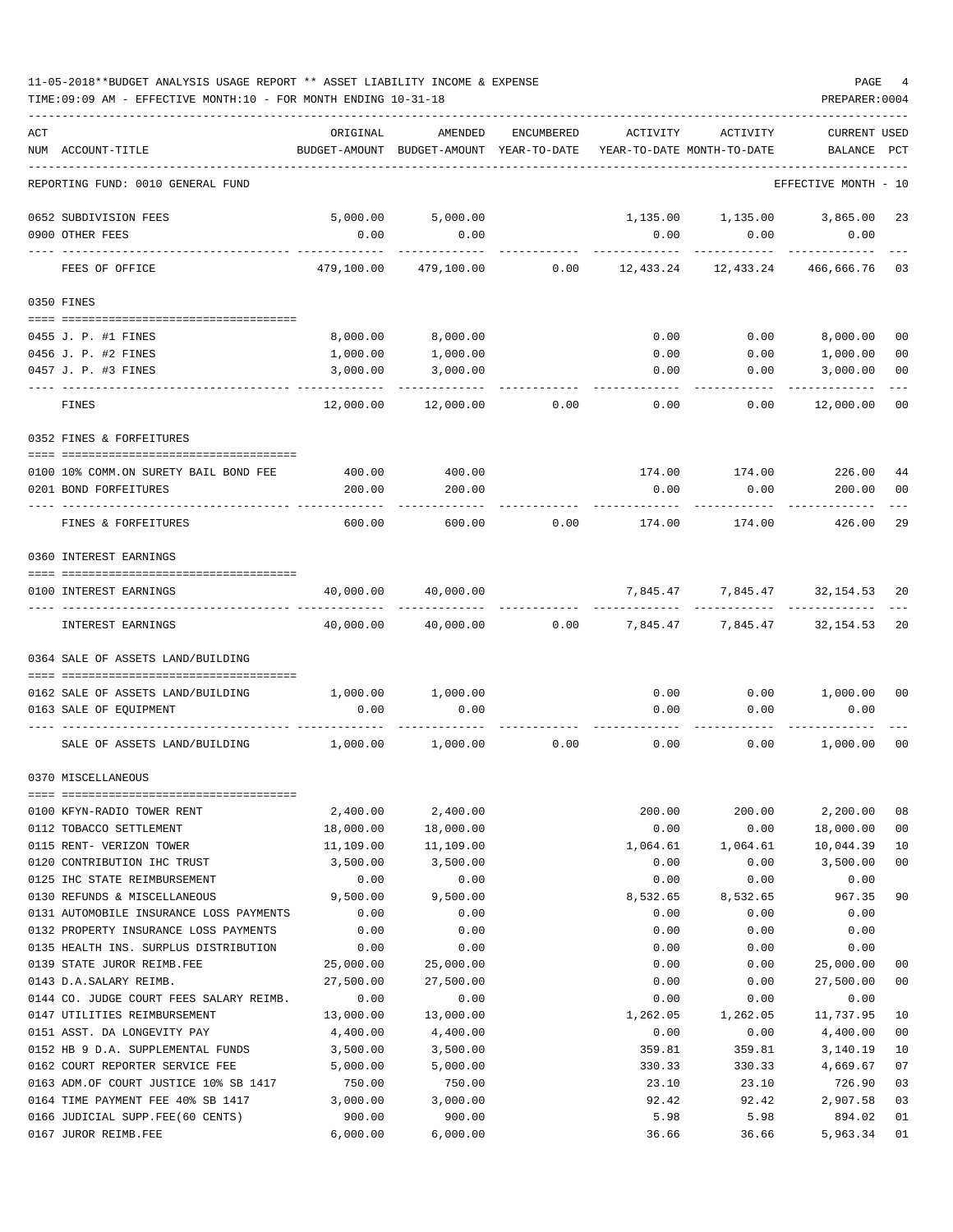| ACT                                  | ORIGINAL                    | AMENDED                                  | ENCUMBERED | ACTIVITY         | ACTIVITY                                 | CURRENT USED    |      |
|--------------------------------------|-----------------------------|------------------------------------------|------------|------------------|------------------------------------------|-----------------|------|
| NUM ACCOUNT-TITLE                    |                             | BUDGET-AMOUNT BUDGET-AMOUNT YEAR-TO-DATE |            |                  | YEAR-TO-DATE MONTH-TO-DATE               | BALANCE         | PCT  |
| REPORTING FUND: 0010 GENERAL FUND    |                             |                                          |            |                  |                                          | EFFECTIVE MONTH | - 10 |
| 0408 COUNTY WELLNESS PROGRAM         | 3,000.00                    | 3,000.00                                 |            | 0.00             | 0.00                                     | 3,000.00        | 00   |
| 0410 CO CT AT LAW SUPPLEMENT         | 84,000.00                   | 84,000.00                                |            | 0.00             | 0.00                                     | 84,000.00       | 00   |
| 0432 PROCEEDS OF SALE OF LIVESTOCK   | 0.00                        | 0.00                                     |            | 0.00             | 0.00                                     | 0.00            |      |
| 0450 DIST. CLK. PASSPORT PHOTO       | 760.00                      | 760.00                                   |            | 60.00            | 60.00                                    | 700.00          | 08   |
| 0453 REIMB.CEC ODYSSEY SAAS          | 21,593.00                   | 21,593.00                                |            | 0.00             | 0.00                                     | 21,593.00       | 00   |
| 0509 CANDY MACHINE COMMISSION        | 0.00                        | 0.00                                     |            | 47.47            | 47.47                                    | $47.47+$        |      |
| 0510 DR. PEPPER COMMISSION           | 0.00                        | 0.00                                     |            | 0.00             | 0.00                                     | 0.00            |      |
| 0553 DONATION CONST.3 RADIO EQUIP.   | 0.00                        | 0.00                                     |            | 0.00             | 0.00                                     | 0.00            |      |
| 0562 STATE REIMB.OFFENDER TRANSPORT  | 3,500.00                    | 3,500.00                                 |            | 0.00             | 0.00                                     | 3,500.00        | 00   |
| 0565 COCA-COLA COMMISSIONS           | 0.00                        | 0.00                                     |            | 0.00             | 0.00                                     | 0.00            |      |
| ---- -------------<br>MISCELLANEOUS  | _____________<br>246,412.00 | 246,412.00                               |            | $0.00$ 12,015.08 | 12,015.08                                | 234,396.92      | 05   |
| 0400 COUNTY JUDGE                    |                             |                                          |            |                  |                                          |                 |      |
| 0101 SALARY ELECTED OFFICIAL         | 66,658.37                   | 66,658.37                                | 0.00       | 5,127.56         | 5,127.56                                 | 61,530.81       | 08   |
| 0104 STATE PROBATE SALARY SUPPLEMENT | 0.00                        | 0.00                                     | 0.00       | 0.00             | 0.00                                     | 0.00            |      |
| 0105 SALARY SECRETARY                | 39,121.56                   | 39,121.56                                | 0.00       | 3,009.36         | 3,009.36                                 | 36, 112. 20     | 08   |
| 0201 SOCIAL SECURITY TAXES           | 6,930.36                    | 6,930.36                                 | 0.00       | 457.36           | 457.36                                   | 6,473.00        | 07   |
| 0202 GROUP HEALTH & DENTAL INSURANCE | 22,950.24                   | 22,950.24                                | 0.00       | 1,912.52         | 1,912.52                                 | 21,037.72       | 08   |
| 0203 RETIREMENT                      | 12,375.78                   | 12,375.78                                | 0.00       | 958.74           | 958.74                                   | 11,417.04       | 08   |
| 0204 WORKERS' COMPENSATION           | 469.48                      | 469.48                                   | 0.00       | 0.00             | 0.00                                     | 469.48          | 00   |
| 0205 MEDICARE TAX                    | 1,620.81                    | 1,620.81                                 | 0.00       | 106.96           | 106.96                                   | 1,513.85        | 07   |
| 0225 TRAVEL ALLOWANCE                | 3,600.00                    | 3,600.00                                 | 0.00       | 300.00           | 300.00                                   | 3,300.00        | 08   |
| 0310 OFFICE SUPPLIES                 | 800.00                      | 800.00                                   | 0.00       | 0.00             | 0.00                                     | 800.00          | 00   |
| 0311 POSTAL EXPENSES                 | 200.00                      | 200.00                                   | 0.00       | 0.00             | 0.00                                     | 200.00          | 00   |
| 0427 OUT OF COUNTY TRAVEL            | 4,000.00                    | 4,000.00                                 | 0.00       | 580.12           | 580.12                                   | 3,419.88        | 15   |
| 0431 LOCAL TRAVEL                    | 0.00                        | 0.00                                     | 0.00       | 0.00             | 0.00                                     | 0.00            |      |
| 0435 PRINTING                        | 200.00                      | 200.00                                   | 0.00       | 0.00             | 0.00                                     | 200.00          | 00   |
| 0437 COURT REPORTER EXPENSE          | 0.00                        | 0.00                                     | 0.00       | 0.00             | 0.00                                     | 0.00            |      |
| 0468 JUVENILE BOARD SALARY           | 2,400.00                    | 2,400.00                                 | 0.00       | 200.00           | 200.00                                   | 2,200.00        | 08   |
| 0480 BOND                            | 400.00                      | 400.00                                   | 0.00       | 0.00             | 0.00                                     | 400.00          | 00   |
| 0572 OFFICE EQUIPMENT                | 800.00                      | 800.00                                   | 0.00       | 0.00             | 0.00                                     | 800.00          | 00   |
| 0574 TECHNOLOGY                      | 0.00                        | 0.00                                     | 0.00       | 0.00             | 0.00                                     | 0.00            |      |
| 0590 BOOKS                           | 0.00                        | 0.00                                     | 0.00       | 0.00             | 0.00                                     | 0.00            |      |
|                                      |                             |                                          |            |                  |                                          |                 |      |
| COUNTY JUDGE                         | 162,526.60                  | 162,526.60                               | 0.00       | 12,652.62        | 12,652.62                                | 149,873.98 08   |      |
| 0401 911 COORDINATOR                 |                             |                                          |            |                  |                                          |                 |      |
| 0403 TCOG RURAL ADDRESSING           | 23,000.00                   | 23,000.00                                |            |                  | $0.00 \qquad 23,000.00 \qquad 23,000.00$ | 0.00 100        |      |
| 911 COORDINATOR                      | 23,000.00                   | 23,000.00                                |            |                  | $0.00$ $23,000.00$ $23,000.00$           | 0.00 100        |      |
| 0403 COUNTY CLERK                    |                             |                                          |            |                  |                                          |                 |      |
| 0101 SALARY ELECTED OFFICIAL         | 58,237.97                   | 58,237.97                                | 0.00       | 4,479.84         | 4,479.84                                 | 53,758.13       | 08   |
| 0104 SALARY DEPUTIES                 | 170,898.20                  | 170,898.20                               | 0.00       | 12,135.20        | 12,135.20                                | 158,763.00      | 07   |
| 0107 REGULAR-TEMP. PART-TIME         | 17,085.64                   | 17,085.64                                | 0.00       | 1,340.96         | 1,340.96                                 | 15,744.68       | 08   |
| 0201 SOCIAL SECURITY TAXES           | 15,280.63                   | 15,280.63                                | 0.00       | 974.49           | 974.49                                   | 14,306.14       | 06   |
| 0202 GROUP HEALTH & DENTAL INSURANCE | 80,325.84                   | 80, 325.84                               | 0.00       | 7,650.08         | 7,650.08                                 | 72,675.76       | 10   |
| 0203 RETIREMENT                      | 28,167.78                   | 28, 167. 78                              | 0.00       | 2,064.94         | 2,064.94                                 | 26,102.84       | 07   |
| 0204 WORKERS COMPENSATION            | 1,035.14                    | 1,035.14                                 | 0.00       | 0.00             | 0.00                                     | 1,035.14        | 00   |
| 0205 MEDICARE TAX                    | 3,573.70                    | 3,573.70                                 | 0.00       | 227.88           | 227.88                                   | 3,345.82        | 06   |
| 0310 OFFICE SUPPLIES                 | 3,760.00                    | 3,760.00                                 | 164.71     | 397.07           | 397.07                                   | 3,198.22        | 15   |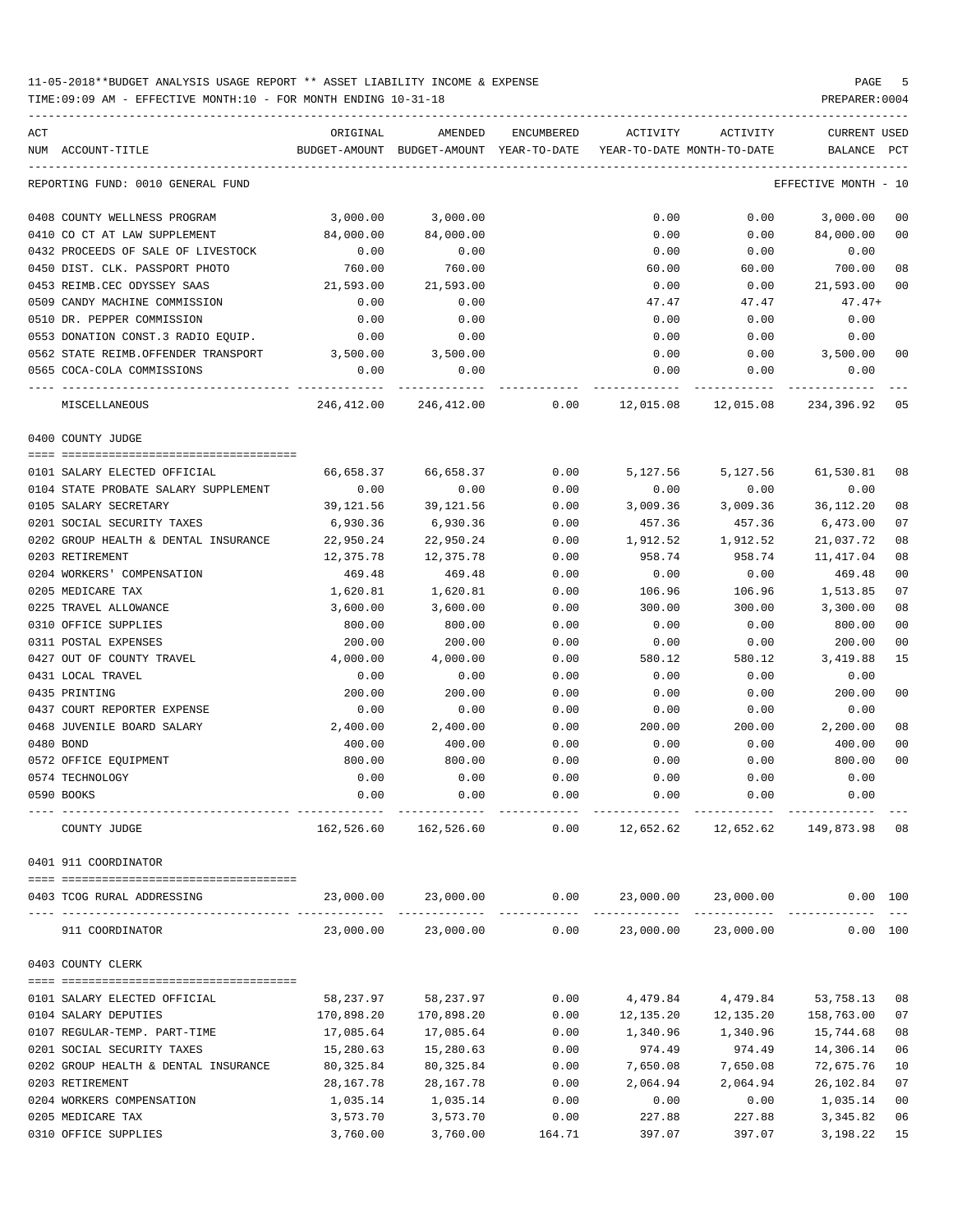TIME:09:09 AM - EFFECTIVE MONTH:10 - FOR MONTH ENDING 10-31-18 PREPARER:0004

| ACT                                                | ORIGINAL         | AMENDED                                                             | ENCUMBERED   |                            | ACTIVITY ACTIVITY   | CURRENT USED                       |                                  |
|----------------------------------------------------|------------------|---------------------------------------------------------------------|--------------|----------------------------|---------------------|------------------------------------|----------------------------------|
| NUM ACCOUNT-TITLE                                  |                  | BUDGET-AMOUNT BUDGET-AMOUNT YEAR-TO-DATE YEAR-TO-DATE MONTH-TO-DATE |              |                            |                     | BALANCE PCT                        |                                  |
| REPORTING FUND: 0010 GENERAL FUND                  |                  |                                                                     |              |                            |                     | EFFECTIVE MONTH - 10               |                                  |
| 0311 POSTAL EXPENSES                               | 1,500.00         | 1,500.00                                                            | 0.00         | 0.00                       | 0.00                | 1,500.00                           | 0 <sub>0</sub>                   |
| 0420 UTILITIES TELEPHONE                           | 0.00             | 0.00                                                                | 0.00         | 0.00                       | 0.00                | 0.00                               |                                  |
| 0427 OUT OF COUNTY TRAVEL                          | 4,000.00         | 4,000.00                                                            | 0.00         | 360.00                     | 360.00              | 3,640.00                           | 09                               |
| 0431 LOCAL TRAVEL                                  | 0.00             | 0.00                                                                | 0.00         | 0.00                       | 0.00                | 0.00                               |                                  |
| 0435 PRINTING                                      | 1,400.00         | 1,400.00                                                            | 0.00         | 0.00                       | 0.00                | 1,400.00                           | 0 <sub>0</sub>                   |
| 0437 IMAGING/INDEXING                              | 14,000.00        | 14,000.00                                                           | 0.00         | 0.00                       | 0.00                | 14,000.00                          | 0 <sub>0</sub>                   |
| 0480 BOND                                          | 713.00           | 713.00                                                              | 0.00         | 92.50                      | 92.50               | 620.50                             | 13                               |
| 0481 DUES                                          | 225.00           | 225.00                                                              | 0.00         | 0.00                       | 0.00                | 225.00                             | 0 <sub>0</sub>                   |
| 0572 OFFICE EQUIPMENT                              | 3,478.83         | 3,478.83                                                            | 0.00         | 0.00                       | 0.00                | 3,478.83                           | 0 <sub>0</sub>                   |
| COUNTY CLERK                                       | 403,681.73       |                                                                     |              |                            | 29,722.96           | 373,794.06                         | 07                               |
| 0404 ELECTION                                      |                  |                                                                     |              |                            |                     |                                    |                                  |
|                                                    |                  |                                                                     |              |                            |                     |                                    |                                  |
| 0109 SALARY                                        | 0.00             | 0.00                                                                | 0.00         | 312.00                     | 312.00              | $312.00 -$                         |                                  |
| 0201 SOCIAL SECURITY TAXES                         | 0.00             | 0.00                                                                | 0.00         | 19.34                      | 19.34               | 19.34-                             |                                  |
| 0203 RETIREMENT                                    | 0.00             | 0.00                                                                | 0.00         | 0.00                       | 0.00                | 0.00                               |                                  |
| 0205 MEDICARE TAX                                  | 0.00             | 0.00                                                                | 0.00         | 4.52                       | 4.52                | $4.52-$                            |                                  |
| 0310 ELECTION SUPPLIES                             | 4,000.00         | 4,000.00                                                            | 0.00         | 1,496.46                   | 1,496.46            | 2,503.54                           | 37                               |
| 0311 POSTAGE                                       | 8,500.00         | 8,500.00                                                            | 0.00         | 0.00                       | 0.00                | 8,500.00                           | 0 <sub>0</sub>                   |
| 0423 CELL PHONE                                    | 240.00           | 240.00                                                              | 0.00         | 20.00                      | 20.00               | 220.00                             | 08                               |
| 0427 ELECTION TRAVEL                               | 2,900.00         | 2,900.00                                                            | 0.00         | 0.00                       | 0.00                | 2,900.00                           | 0 <sub>0</sub>                   |
| 0428 EMPLOYEE TRAINING                             | 0.00             | 0.00                                                                | 0.00         | 0.00                       | 0.00                | 0.00                               |                                  |
| 0429 DPS BACKGROUND CHECK                          | 50.00            | 50.00                                                               | 0.00         | 0.00                       | 0.00                | 50.00                              | 0 <sup>0</sup>                   |
| 0430 BIDS AND NOTICES                              | 600.00           | 600.00                                                              | 0.00         | 0.00                       | 0.00                | 600.00                             | 0 <sub>0</sub>                   |
| 0442 PROFESSIONAL SERVICE/TRANSLATOR               | 200.00           | 200.00                                                              | 0.00         | 0.00                       | 0.00                | 200.00                             | 0 <sub>0</sub>                   |
| 0483 VOTER REGISTRATION                            | 2,000.00         | 2,000.00                                                            | 0.00         | 0.00                       | 0.00                | 2,000.00                           | 00                               |
| 0485 ELECTION MAINT. AGREEMENT 15,911.00 15,911.00 |                  |                                                                     |              | $0.00$ 16,077.67 16,077.67 |                     | 166.67- 101                        |                                  |
| 0573 ELECTION EQUIPMENT                            | 2,402.79         | 2,402.79                                                            | 0.00         | 0.00                       | 0.00                | 2,402.79                           | 0 <sub>0</sub>                   |
| ELECTION                                           | 36,803.79        | 36,803.79                                                           | 0.00         |                            | 17,929.99 17,929.99 | 18,873.80 49                       |                                  |
| 0405 VETERANS'SERVICE                              |                  |                                                                     |              |                            |                     |                                    |                                  |
|                                                    |                  |                                                                     |              |                            |                     |                                    |                                  |
| 0102 SALARY APPOINTED OFFICIAL                     |                  | 38,816.00 38,816.00                                                 |              |                            |                     | $0.00$ 2,985.84 2,985.84 35,830.16 | 08                               |
| 0201 SOCIAL SECURITY TAXES                         | 2,406.59         | 2,406.59                                                            | 0.00         | 182.16                     | 182.16              | 2,224.43                           | 08                               |
| 0202 GROUP HEALTH & DENTAL INSURANCE               | 11,475.12        | 11,475.12                                                           | 0.00         | 956.26                     | 956.26              | 10,518.86                          | 08                               |
| 0203 RETIREMENT                                    | 4,440.55         | 4,440.55                                                            | 0.00         | 343.38                     | 343.38              | 4,097.17                           | 08                               |
| 0204 WORKERS' COMPENSATION                         | 163.03           | 163.03                                                              | 0.00         | 0.00                       | 0.00                | 163.03                             | 0 <sub>0</sub>                   |
| 0205 MEDICARE TAX                                  | 562.83           | 562.83                                                              | 0.00         | 42.60                      | 42.60               | 520.23                             | 08                               |
| 0310 OFFICE SUPPLIES                               | 250.00           | 250.00                                                              | 0.00         | 0.00                       | 0.00                | 250.00                             | 0 <sub>0</sub>                   |
| 0311 POSTAL EXPENSES                               | 200.00           | 200.00                                                              | 0.00         | 0.00                       | 0.00                | 200.00                             | 0 <sub>0</sub>                   |
| 0427 OUT OF COUNTY TRAVEL                          | 750.00           | 750.00                                                              | 0.00         | 0.00                       | 0.00                | 750.00                             | 0 <sub>0</sub>                   |
| 0428 TRAINING/TUITION                              | 500.00           | 500.00                                                              | 0.00         | 0.00                       | 0.00                | 500.00                             | 0 <sub>0</sub>                   |
| 0435 PRINTING                                      | 200.00           | 200.00                                                              | 0.00         | 0.00                       | 0.00                | 200.00                             | 0 <sub>0</sub>                   |
| 0453 COMPUTER SOFTWARE<br>0572 OFFICE EQUIPMENT    | 500.00<br>750.00 | 500.00<br>750.00                                                    | 0.00<br>0.00 | 0.00<br>0.00               | 0.00<br>0.00        | 500.00<br>750.00                   | 0 <sub>0</sub><br>0 <sub>0</sub> |
|                                                    |                  |                                                                     |              |                            |                     |                                    | $---$                            |
| VETERANS ' SERVICE                                 |                  | 61,014.12 61,014.12                                                 | 0.00         |                            | 4,510.24 4,510.24   | 56,503.88                          | 07                               |
| 0406 EMERGENCY MANAGEMENT                          |                  |                                                                     |              |                            |                     |                                    |                                  |
| 0103 SALARY                                        | 42,213.08        | 42,213.08                                                           | 0.00         |                            | 3, 247.16 3, 247.16 | 38,965.92                          | 08                               |
| 0107 SALARY TEMP./EXTRA                            | 0.00             | 0.00                                                                | 0.00         | 0.00                       | 0.00                | 0.00                               |                                  |

0201 SOCIAL SECURITY TAXES 2,646.97 2,646.97 0.00 200.84 200.84 2,446.13 08

-----------------------------------------------------------------------------------------------------------------------------------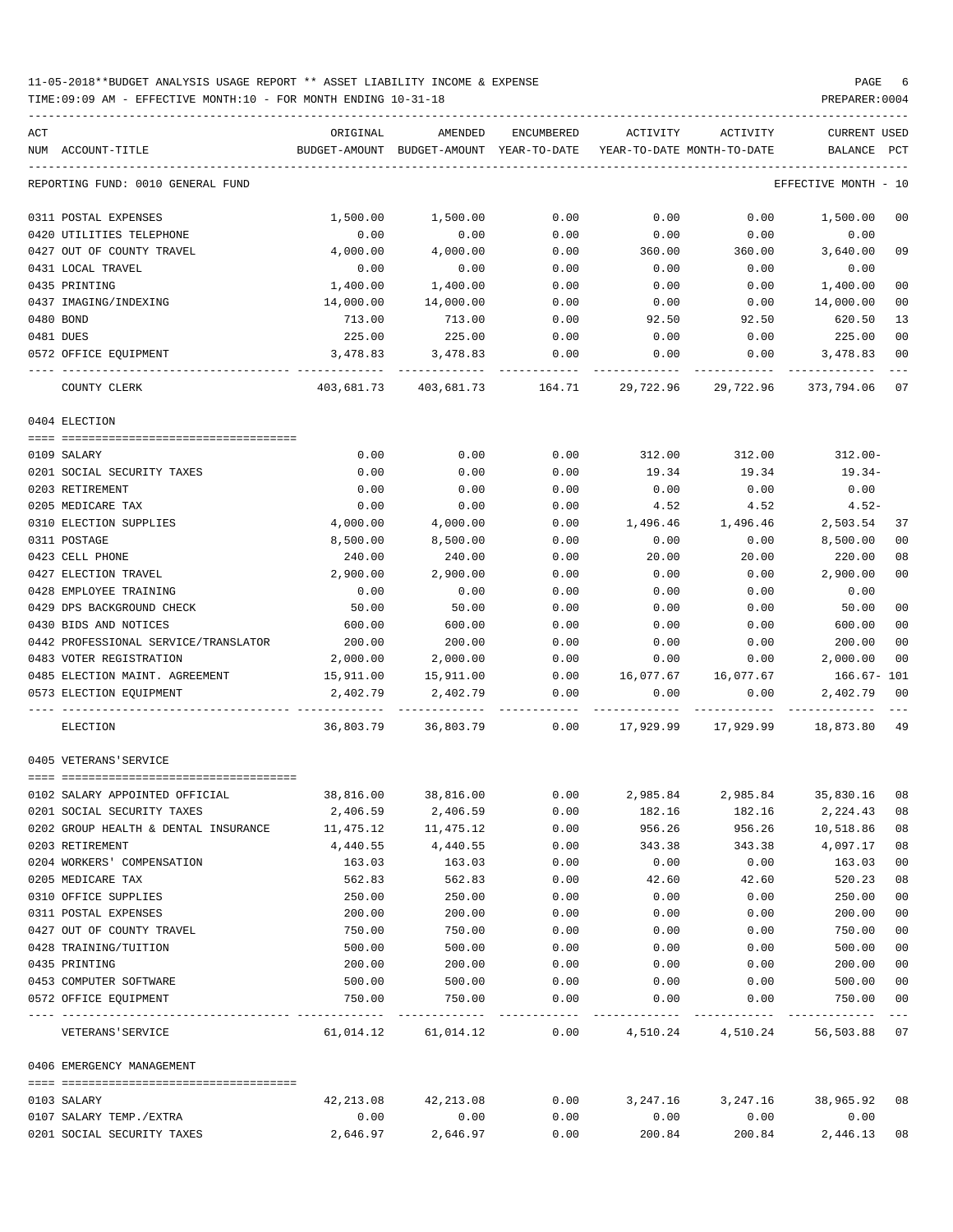TIME:09:09 AM - EFFECTIVE MONTH:10 - FOR MONTH ENDING 10-31-18 PREPARER:0004

| ACT | NUM ACCOUNT-TITLE                       | ORIGINAL   | AMENDED<br>BUDGET-AMOUNT BUDGET-AMOUNT YEAR-TO-DATE | ENCUMBERED | ACTIVITY<br>YEAR-TO-DATE MONTH-TO-DATE                 | ACTIVITY     | CURRENT USED<br>BALANCE PCT |                |
|-----|-----------------------------------------|------------|-----------------------------------------------------|------------|--------------------------------------------------------|--------------|-----------------------------|----------------|
|     |                                         |            |                                                     |            |                                                        |              |                             |                |
|     | REPORTING FUND: 0010 GENERAL FUND       |            |                                                     |            |                                                        |              | EFFECTIVE MONTH - 10        |                |
|     | 0202 GROUP HEALTH & DENTAL INS          | 11,475.12  | 11,475.12                                           | 0.00       | 955.38                                                 | 955.38       | 10,519.74                   | 08             |
|     | 0203 RETIREMENT                         | 4,829.18   | 4,829.18                                            | 0.00       | 373.42                                                 | 373.42       | 4,455.76                    | 08             |
|     | 0204 WORKERS' COMPENSATION              | 179.31     | 179.31                                              | 0.00       | 0.00                                                   | 0.00         | 179.31                      | 0 <sub>0</sub> |
|     | 0205 MEDICARE TAX                       | 619.05     | 619.05                                              | 0.00       | 46.98                                                  | 46.98        | 572.07                      | 08             |
|     | 0225 TRAVEL ALLOWANCE                   | 0.00       | 0.00                                                | 0.00       | 0.00                                                   | 0.00         | 0.00                        |                |
|     | 0310 OFFICE SUPPLIES                    | 150.00     | 150.00                                              | 0.00       | 8.90                                                   | 8.90         | 141.10                      | 06             |
|     | 0311 POSTAL EXPENSE                     | 50.00      | 50.00                                               | 0.00       | 0.00                                                   | 0.00         | 50.00                       | 0 <sub>0</sub> |
|     | 0330 AUTO EXPENSE-GAS & OIL             | 1,000.00   | 1,000.00                                            | 0.00       | 0.00                                                   | 0.00         | 1,000.00                    | 0 <sub>0</sub> |
|     | 0422 R&M RADIO                          | 0.00       | 0.00                                                | 0.00       | 0.00                                                   | 0.00         | 0.00                        |                |
|     | 0423 CELL PHONE ALLOWANCE               | 480.00     | 480.00                                              | 0.00       | 40.00                                                  | 40.00        | 440.00                      | 08             |
|     | 0427 OUT OF COUNTY TRAVEL               | 400.00     | 400.00                                              | 0.00       | 0.00                                                   | 0.00         | 400.00                      | 0 <sub>0</sub> |
|     | 0428 TRAINING & TUITION                 | 0.00       | 0.00                                                | 0.00       | 0.00                                                   | 0.00         | 0.00                        |                |
|     | 0454 R&M AUTO                           | 375.00     | 375.00                                              | 0.00       | 0.00                                                   | 0.00         | 375.00                      | 0 <sub>0</sub> |
|     | 0487 TRAILER/AUTO INSURANCE             | 700.00     | 700.00                                              | 0.00       | 575.00                                                 | 575.00       | 125.00                      | 82             |
|     | 0489 CODE RED EARLY WARNING SYSTEM      | 12,768.00  | 12,768.00                                           | 0.00       | 12,768.00                                              | 12,768.00    | 0.00                        | 100            |
|     | 0490 911 RADIO TOWER BUILDING           | 500.00     | 500.00                                              | 0.00       | 0.00                                                   | 0.00         | 500.00                      | 0 <sub>0</sub> |
|     | 0573 RADIO EQUIPMENT                    | 0.00       | 0.00                                                | 0.00       | 0.00                                                   | 0.00         | 0.00                        |                |
|     |                                         |            |                                                     |            |                                                        |              |                             |                |
|     | EMERGENCY MANAGEMENT                    |            |                                                     |            | 78,385.71 78,385.71 0.00 18,215.68 18,215.68 60,170.03 |              |                             | -23            |
|     | 0409 NON-DEPARTMENTAL                   |            |                                                     |            |                                                        |              |                             |                |
|     |                                         |            |                                                     |            |                                                        |              |                             |                |
|     | 0100 COMPENSATION PAY                   | 0.00       | 0.00                                                | 0.00       | 0.00                                                   | 0.00         | 0.00                        |                |
|     | 0201 SOCIAL SECURITY TAXES              | 0.00       | 0.00                                                | 0.00       | 0.00                                                   | 0.00         | 0.00                        |                |
|     | 0203 RETIREMENT                         | 0.00       | 0.00                                                | 0.00       | 0.00                                                   | 0.00         | 0.00                        |                |
|     | 0204 WORKERS' COMPENSATION              | 1,000.00   | 1,000.00                                            | 0.00       | 0.00                                                   | 0.00         | 1,000.00                    | 00             |
|     | 0205 MEDICARE TAX                       | 0.00       | 0.00                                                | 0.00       | 0.00                                                   | 0.00         | 0.00                        |                |
|     | 0206 UNEMPLOYMENT EXPENSE               | 0.00       | 0.00                                                | 0.00       | 0.00                                                   | 0.00         | 0.00                        |                |
|     | 0395 ERRORS AND OMISSIONS               | 500.00     | 500.00                                              | 0.00       | 0.00                                                   | 0.00         | 500.00                      | 0 <sub>0</sub> |
|     | 0399 CLAIMS SETTLEMENTS                 | 5,000.00   | 5,000.00                                            | 0.00       | 0.00                                                   | 0.00         | 5,000.00                    | 0 <sub>0</sub> |
|     | 0400 LEGAL FEES                         | 20,000.00  | 20,000.00                                           | 0.00       | 0.00                                                   | 0.00         | 20,000.00                   | 0 <sub>0</sub> |
|     | 0401 AUDIT EXPENSE                      | 34,000.00  | 34,000.00                                           | 0.00       | 0.00                                                   | 0.00         | 34,000.00                   | 0 <sub>0</sub> |
|     | 0404 911 EMERGENCY SERVICE              | 8,917.00   | 8,917.00                                            | 0.00       | 0.00                                                   | 0.00         | 8,917.00                    | 0 <sub>0</sub> |
|     | 0406 TAX APPRAISAL DISTRICT             | 389,000.00 | 389,000.00                                          | 0.00       | 86,199.56                                              | 86,199.56    | 302,800.44                  | 22             |
|     | 0408 COUNTY WELLNESS PROGRAM            | 3,000.00   | 3,000.00                                            | 0.00       | 0.00                                                   | 0.00         | 3,000.00                    | 0 <sub>0</sub> |
|     | 0426 PROFESSIONAL FEES                  | 30,000.00  | 30,000.00                                           | 0.00       | 0.00                                                   | 0.00         | 30,000.00                   | 0 <sub>0</sub> |
|     | 0430 BIDS & NOTICES                     | 1,800.00   | 1,800.00                                            | 0.00       | 0.00                                                   | 0.00         | 1,800.00                    | 0 <sub>0</sub> |
|     | 0444 LAWN MAINTENANCE                   | 0.00       | 0.00                                                | 0.00       | 0.00                                                   | 0.00         | 0.00                        |                |
|     | 0481 DUES                               | 9,700.00   | 9,700.00                                            | 0.00       | 1,289.71                                               | 1,289.71     | 8,410.29                    | 13             |
|     | 0483 PUBLIC OFFICIALS INS.              | 20,000.00  | 20,000.00                                           | 0.00       | 14,896.80                                              | 14,896.80    | 5,103.20                    | 74             |
|     | 0484 GENERAL LIABILITY INSURANCE        | 8,000.00   | 8,000.00                                            | 0.00       | 6,828.00                                               | 6,828.00     | 1,172.00                    | 85             |
|     | 0485 WATER SUPPLY AGENCY                | 1,000.00   | 1,000.00                                            | 0.00       | 0.00                                                   | 0.00         | 1,000.00                    | 0 <sub>0</sub> |
|     | 0487 TCOG-REG. INTERLOCAL AGREEMENT     | 0.00       | 0.00                                                | 0.00       | 0.00                                                   | 0.00         | 0.00                        |                |
|     | 0488 FANNIN RURAL RAIL DIST             | 0.00       | 0.00                                                | 0.00       | 0.00                                                   | 0.00         | 0.00                        |                |
|     | 0489 COURT COSTS/ARREST FEES            | 240,000.00 | 240,000.00                                          | 0.00       | $1,566.00 -$                                           | $1,566.00 -$ | 241,566.00                  | 01             |
|     | 0490 MISCELLANEOUS                      | 312.00     | 312.00                                              | 0.00       | 0.00                                                   | 0.00         | 312.00                      | 0 <sub>0</sub> |
|     | 0491 SULPHUR RIVER REGIONAL MOBILITY AU | 2,500.00   | 2,500.00                                            | 0.00       | 0.00                                                   | 0.00         | 2,500.00                    | 0 <sub>0</sub> |
|     | 0495 '98 JAIL BOND PAYMENT              | 0.00       | 0.00                                                | 0.00       | 0.00                                                   | 0.00         | 0.00                        |                |
|     | 0499 BANK SERVICE FEES                  | 8,675.00   | 8,675.00                                            | 0.00       | 800.00                                                 | 800.00       | 7,875.00                    | 09             |
|     | 0500 6TH COURT OF APPEALS FEE           | 2,700.00   | 2,700.00                                            | 0.00       | 0.00                                                   | 0.00         | 2,700.00                    | 0 <sub>0</sub> |
|     | NON-DEPARTMENTAL                        | 786,104.00 | 786,104.00                                          | 0.00       | 108,448.07                                             | 108,448.07   | 677,655.93                  | 14             |

0410 COUNTY COURT AT LAW

==== ===================================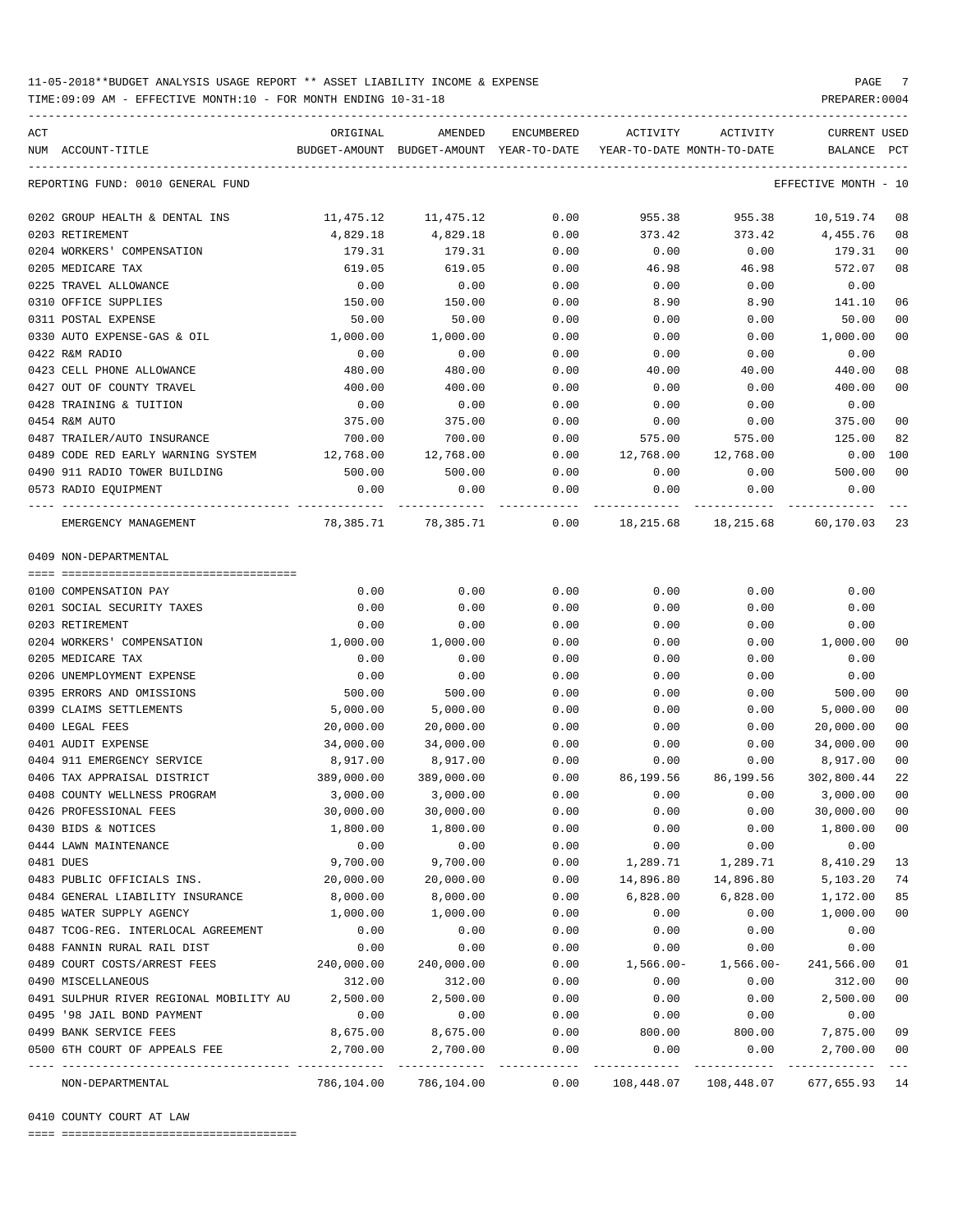TIME:09:09 AM - EFFECTIVE MONTH:10 - FOR MONTH ENDING 10-31-18 PREPARER:0004

| ACT<br>NUM ACCOUNT-TITLE               | ORIGINAL   | AMENDED<br>BUDGET-AMOUNT BUDGET-AMOUNT YEAR-TO-DATE YEAR-TO-DATE MONTH-TO-DATE | ENCUMBERED | ACTIVITY  | ACTIVITY  | <b>CURRENT USED</b><br>BALANCE | $_{\rm PCT}$   |
|----------------------------------------|------------|--------------------------------------------------------------------------------|------------|-----------|-----------|--------------------------------|----------------|
| REPORTING FUND: 0010 GENERAL FUND      |            |                                                                                |            |           |           | EFFECTIVE MONTH - 10           |                |
| 0101 SALARY ELECTED OFFICIAL           | 140,000.00 | 140,000.00                                                                     | 0.00       | 10,769.24 | 10,769.24 | 129,230.76                     | 08             |
| 0103 SALARY COURT COORDINATOR          | 31,199.08  | 31,199.08                                                                      | 0.00       | 2,399.92  | 2,399.92  | 28,799.16                      | 08             |
| 0110 SALARY COURT REPORTER             | 66,006.10  | 66,006.10                                                                      | 0.00       | 5,077.40  | 5,077.40  | 60,928.70                      | 08             |
| 0130 BAILIFF                           | 39,308.41  | 39,308.41                                                                      | 0.00       | 3,023.70  | 3,023.70  | 36,284.71                      | 08             |
| 0201 SOCIAL SECURITY TAXES             | 16,573.44  | 16,573.44                                                                      | 0.00       | 1,363.77  | 1,363.77  | 15,209.67                      | 08             |
| 0202 GROUP HEALTH & DENTAL INS         | 40,162.92  | 40,162.92                                                                      | 0.00       | 3,387.56  | 3,387.56  | 36,775.36                      | 08             |
| 0203 RETIREMENT                        | 31,907.71  | 31,907.71                                                                      | 0.00       | 2,469.12  | 2,469.12  | 29,438.59                      | 08             |
| 0204 WORKERS COMPENSATION              | 1,171.44   | 1,171.44                                                                       | 0.00       | 0.00      | 0.00      | 1,171.44                       | 00             |
| 0205 MEDICARE TAX                      | 4,044.25   | 4,044.25                                                                       | 0.00       | 318.95    | 318.95    | 3,725.30                       | 08             |
| 0310 OFFICE SUPPLIES                   | 1,200.00   | 1,200.00                                                                       | 0.00       | 75.60     | 75.60     | 1,124.40                       | 06             |
| 0311 POSTAGE                           | 1,800.00   | 1,800.00                                                                       | 0.00       | 0.00      | 0.00      | 1,800.00                       | 0 <sub>0</sub> |
| 0315 COPIER RENTAL                     | 600.00     | 600.00                                                                         | 0.00       | 0.00      | 0.00      | 600.00                         | 00             |
| 0395 BAILIFF UNIFORMS                  | 0.00       | 0.00                                                                           | 0.00       | 0.00      | 0.00      | 0.00                           |                |
| 0420 TELEPHONE                         | 2,400.00   | 2,400.00                                                                       | 0.00       | 404.43    | 404.43    | 1,995.57                       | 17             |
| 0421 DSL INTERNET                      | 0.00       | 0.00                                                                           | 0.00       | 0.00      | 0.00      | 0.00                           |                |
| 0424 INDIGENT ATTORNEY FEES            | 70,000.00  | 70,000.00                                                                      | 0.00       | 3,375.00  | 3,375.00  | 66,625.00                      | 05             |
| 0425 PROFESSIONAL SERVICES             | 2,250.00   | 2,250.00                                                                       | 0.00       | 0.00      | 0.00      | 2,250.00                       | 00             |
| 0427 OUT OF COUNTY TRAVEL              | 2,000.00   | 2,000.00                                                                       | 0.00       | 0.00      | 0.00      | 2,000.00                       | 00             |
| 0435 PRINTING                          | 250.00     | 250.00                                                                         | 0.00       | 0.00      | 0.00      | 250.00                         | 00             |
| 0437 COURT REPORTER EXPENSE            | 6,000.00   | 6,000.00                                                                       | 0.00       | 650.00    | 650.00    | 5,350.00                       | 11             |
| 0439 WITNESS EXPENSE                   | 500.00     |                                                                                | 0.00       |           | 0.00      |                                | 0 <sub>0</sub> |
|                                        |            | 500.00<br>400.00                                                               |            | 0.00      |           | 500.00                         | 0 <sub>0</sub> |
| 0453 R&M EQUIPMENT                     | 400.00     |                                                                                | 0.00       | 0.00      | 0.00      | 400.00                         |                |
| 0467 VISITING JUDGE                    | 1,000.00   | 1,000.00                                                                       | 0.00       | 905.16    | 905.16    | 94.84                          | 91             |
| 0468 JUVENILE BOARD SALARY             | 2,400.00   | 2,400.00                                                                       | 0.00       | 200.00    | 200.00    | 2,200.00                       | 08             |
| 0480 BONDS                             | 350.00     | 350.00                                                                         | 0.00       | 0.00      | 0.00      | 350.00                         | 00             |
| 0481 DUES                              | 300.00     | 300.00                                                                         | 0.00       | 0.00      | 0.00      | 300.00                         | 00             |
| 0572 OFFICE EQUIPMENT                  | 600.00     | 600.00                                                                         | 0.00       | 0.00      | 0.00      | 600.00                         | 00             |
| 0574 TECHNOLOGY                        | 0.00       | 0.00                                                                           | 0.00       | 0.00      | 0.00      | 0.00                           |                |
| 0590 BOOKS & PUBLICATIONS              | 250.00     | 250.00                                                                         | 0.00       | 0.00      | 0.00      | 250.00                         | 00             |
| 0591 LEXIS NEXIS ONLINE LEGAL          | 62.00      | 62.00                                                                          | 0.00       | 0.00      | 0.00      | 62.00                          | 00             |
| COUNTY COURT AT LAW                    |            | 462,735.35 462,735.35 0.00 34,419.85 34,419.85 428,315.50 07                   |            |           |           |                                |                |
| 0425 COURT ADMINISTRATION              |            |                                                                                |            |           |           |                                |                |
| 0201 SOCIAL SECURITY                   | 0.00       | 0.00                                                                           | 0.00       | 0.00      | 0.00      | 0.00                           |                |
| 0205 MEDICARE TAX                      | 0.00       | 0.00                                                                           | 0.00       | 0.00      | 0.00      | 0.00                           |                |
| 0311 JURY POSTAGE                      | 4,200.00   | 4,200.00                                                                       | 0.00       | 0.00      | 0.00      | 4,200.00                       | 00             |
| 0312 DISTRICT JURY SUPPLIES            | 1,000.00   | 1,000.00                                                                       | 0.00       | 0.00      | 0.00      | 1,000.00                       | 00             |
| 0313 GRAND JURY EXPENSE                | 5,000.00   | 5,000.00                                                                       | 0.00       | 28.58     | 28.58     | 4,971.42                       | 01             |
| 0314 PETIT JURY EXPENSE                | 27,466.50  | 27,466.50                                                                      | 0.00       | 2,460.00  | 2,460.00  | 25,006.50                      | 09             |
| 0316 COUNTY COURT JURY EXP.            | 0.00       | 0.00                                                                           | 0.00       | 0.00      | 0.00      | 0.00                           |                |
| 0317 COURT REPORTER SUPPLIES           | 100.00     | 100.00                                                                         | 0.00       | 0.00      | 0.00      | 100.00                         | 0 <sub>0</sub> |
| 0318 J.P. JURY EXPENSE                 | 800.00     | 800.00                                                                         | 0.00       | 0.00      | 0.00      | 800.00                         | 0 <sub>0</sub> |
| 0319 CO.CT.@LAW JURY EXPENSE           | 5,000.00   | 5,000.00                                                                       | 0.00       | 390.00    | 390.00    | 4,610.00                       | 08             |
| 0422 REGIONAL INDIGENT DEFENSE PROGRAM | 18,056.00  | 18,056.00                                                                      | 0.00       | 18,056.00 | 18,056.00 | 0.00                           | 100            |
| 0424 CO.CT. ATTORNEY FEES              | 8,000.00   | 8,000.00                                                                       | 0.00       | 0.00      | 0.00      | 8,000.00                       | 0 <sub>0</sub> |
| 0425 CO.CT. PROFESSIONAL SERVICES      | 1,000.00   | 1,000.00                                                                       | 0.00       | 0.00      | 0.00      | 1,000.00                       | 00             |
| 0426 COUNTY COURT SUPPLIES             | 0.00       | 0.00                                                                           | 0.00       | 0.00      | 0.00      | 0.00                           |                |
| 0435 PRINTING                          | 1,500.00   | 1,500.00                                                                       | 0.00       | 0.00      | 0.00      | 1,500.00                       | 00             |
| 0465 PHYSICAL EVID. ANALYSES           | 1,500.00   | 1,500.00                                                                       | 0.00       | 496.75    | 496.75    | 1,003.25                       | 33             |
| 0466 AUTOPSIES                         | 50,000.00  | 50,000.00                                                                      | 0.00       | 275.00    | 275.00    | 49,725.00                      | 01             |
|                                        | 2,000.00   |                                                                                |            | 0.00      | 0.00      |                                | 00             |
| 0467 VISITING JUDGE EXPENSE            |            | 2,000.00                                                                       | 0.00       |           |           | 2,000.00                       |                |

COURT ADMINISTRATION 125,622.50 125,622.50 0.00 21,706.33 21,706.33 103,916.17 17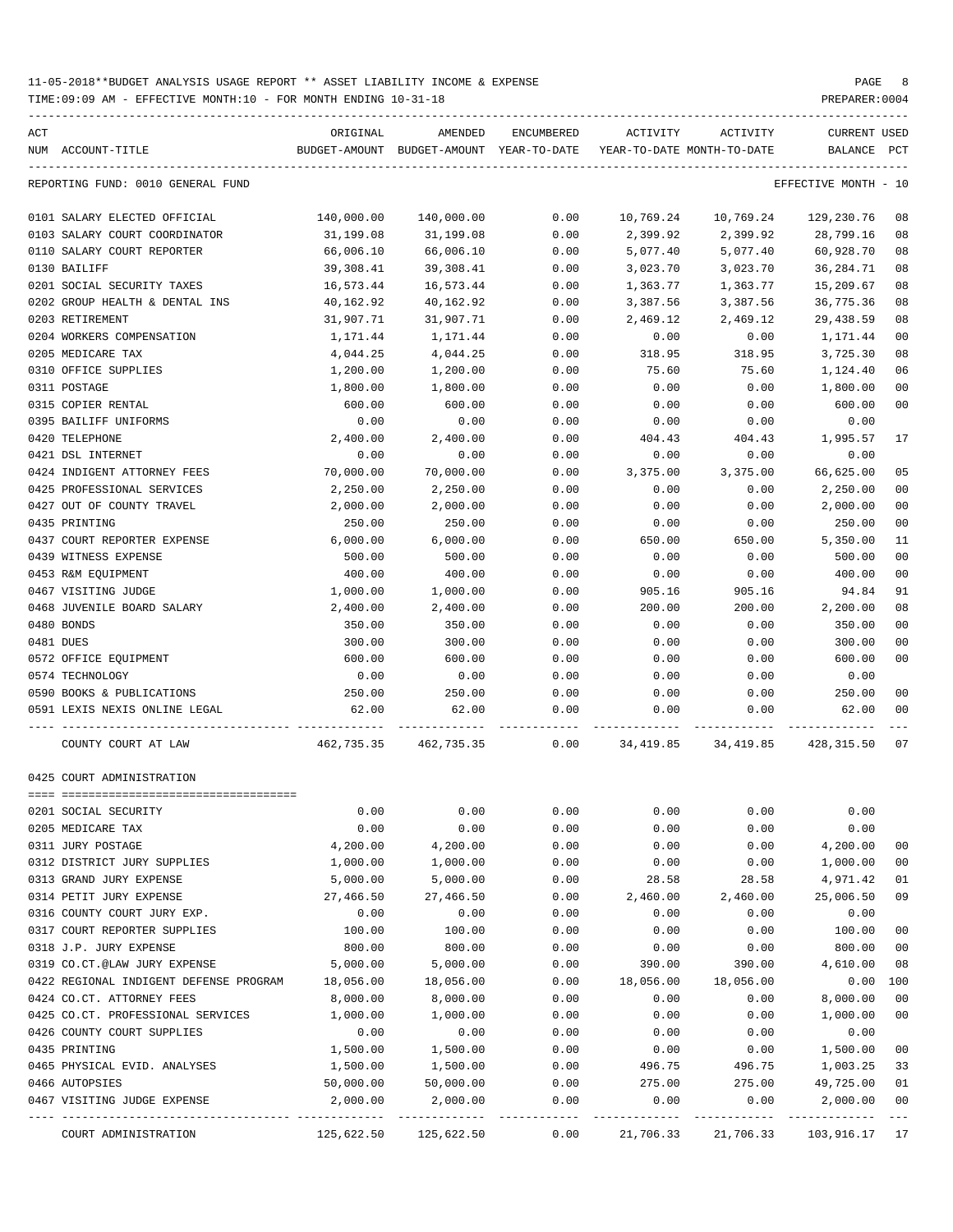|     | TIME: 09:09 AM - EFFECTIVE MONTH: 10 - FOR MONTH ENDING 10-31-18 |            |                                                                                |            |            |            | PREPARER: 0004                     |                |
|-----|------------------------------------------------------------------|------------|--------------------------------------------------------------------------------|------------|------------|------------|------------------------------------|----------------|
| ACT | NUM ACCOUNT-TITLE                                                | ORIGINAL   | AMENDED<br>BUDGET-AMOUNT BUDGET-AMOUNT YEAR-TO-DATE YEAR-TO-DATE MONTH-TO-DATE | ENCUMBERED | ACTIVITY   | ACTIVITY   | <b>CURRENT USED</b><br>BALANCE PCT |                |
|     | REPORTING FUND: 0010 GENERAL FUND                                |            |                                                                                |            |            |            | EFFECTIVE MONTH - 10               |                |
|     | 0435 336TH DISTRICT COURT ADMINISTRATIO                          |            |                                                                                |            |            |            |                                    |                |
|     | 0103 SALARY COURT COORDINATOR                                    | 36,413.37  | 36,413.37                                                                      | 0.00       | 2,722.58   | 2,722.58   | 33,690.79                          | 07             |
|     | 0110 SALARY COURT REPORTER                                       | 76,712.05  | 76,712.05                                                                      | 0.00       | 5,900.92   | 5,900.92   | 70,811.13                          | 08             |
|     | 0130 BAILIFF                                                     | 40,236.95  | 40,236.95                                                                      | 0.00       | 3,095.16   | 3,095.16   | 37, 141.79                         | 08             |
|     | 0201 SOCIAL SECURITY                                             | 9,731.67   | 9,731.67                                                                       | 0.00       | 727.86     | 727.86     | 9,003.81                           | 07             |
|     | 0202 GROUP HEALTH INSURANCE                                      | 34,425.36  | 34,425.36                                                                      | 0.00       | 2,868.78   | 2,868.78   | 31,556.58                          | 08             |
|     | 0203 RETIREMENT                                                  | 17,956.50  | 17,956.50                                                                      | 0.00       | 1,382.14   | 1,382.14   | 16,574.36                          | 08             |
|     | 0204 WORKERS COMPENSATION                                        | 644.12     | 644.12                                                                         | 0.00       | 0.00       | 0.00       | 644.12                             | 0 <sub>0</sub> |
|     | 0205 MEDICARE                                                    | 2,275.95   | 2,275.95                                                                       | 0.00       | 170.23     | 170.23     | 2,105.72                           | 07             |
|     | 0310 OFFICE SUPPLIES                                             | 1,800.00   | 1,800.00                                                                       | 0.00       | 0.00       | 0.00       | 1,800.00                           | 0 <sub>0</sub> |
|     | 0311 DISTRICT JUDGE POSTAGE                                      | 400.00     | 400.00                                                                         | 0.00       | 0.00       | 0.00       | 400.00                             | 0 <sub>0</sub> |
|     | 0352 GPS/SCRAM MONITORS                                          | 1,000.00   | 1,000.00                                                                       | 0.00       | 0.00       | 0.00       | 1,000.00                           | 0 <sub>0</sub> |
|     | 0395 BAILIFF UNIFORMS                                            | 400.00     | 400.00                                                                         | 0.00       | 0.00       | 0.00       | 400.00                             | 0 <sub>0</sub> |
|     | 0421 LEXIS NEXIS ONLINE LEGAL                                    | 780.00     | 780.00                                                                         | 0.00       | 0.00       | 0.00       | 780.00                             | 0 <sub>0</sub> |
|     | 0427 TRAVEL                                                      | 3,000.00   | 3,000.00                                                                       | 0.00       | 0.00       | 0.00       | 3,000.00                           | 0 <sub>0</sub> |
|     | 0428 TRAINING/TUITION                                            | 2,500.00   | 2,500.00                                                                       | 0.00       | 0.00       | 0.00       | 2,500.00                           | 0 <sub>0</sub> |
|     | 0432 ATTORNEY FEES JUVENILE                                      | 20,000.00  | 20,000.00                                                                      | 0.00       | 0.00       | 0.00       | 20,000.00                          | 0 <sub>0</sub> |
|     | 0433 ATTORNEY FEES DRUG CT                                       | 0.00       | 0.00                                                                           | 0.00       | 0.00       | 0.00       | 0.00                               |                |
|     | 0434 APPEAL COURT TRANSCRIPTS                                    | 40,000.00  | 40,000.00                                                                      | 0.00       | 232.00     | 232.00     | 39,768.00                          | 01             |
|     | 0435 ATTORNEYS FEES APPEALS CT                                   | 20,000.00  | 20,000.00                                                                      | 0.00       | 0.00       | 0.00       | 20,000.00                          | 00             |
|     | 0436 ATTORNEY FEES- CPS CASES                                    | 300,000.00 | 300,000.00                                                                     | 0.00       | 18,687.85  | 18,687.85  | 281, 312.15                        | 06             |
|     | 0437 ATTORNEY FEES                                               | 200,000.00 | 200,000.00                                                                     | 0.00       | 2,715.55   | 2,715.55   | 197,284.45                         | 01             |
|     | 0438 COURT REPORTER EXPENSE                                      | 10,000.00  | 10,000.00                                                                      | 0.00       | 2,943.00   | 2,943.00   | 7,057.00                           | 29             |
|     | 0439 INVESTIGATOR EXPENSE                                        | 10,000.00  | 10,000.00                                                                      | 0.00       | 0.00       | 0.00       | 10,000.00                          | 0 <sub>0</sub> |
|     | 0440 PHYSICIANS EXPENSE                                          | 0.00       | 0.00                                                                           | 0.00       | 0.00       | 0.00       | 0.00                               |                |
|     | 0442 OTHER PROFESSIONAL SERV.                                    | 35,000.00  | 35,000.00                                                                      | 0.00       | 525.00     | 525.00     | 34,475.00                          | 02             |
|     | 0468 JUVENILE BOARD SALARY                                       | 3,600.00   | 3,600.00                                                                       | 0.00       | 300.00     | 300.00     | 3,300.00                           | 08             |
|     | 0481 DUES                                                        | 771.00     | 771.00                                                                         | 0.00       | 200.00     | 200.00     | 571.00                             | 26             |
|     | 0572 OFFICE EQUIPMENT                                            | 2,500.00   | 2,500.00                                                                       | 0.00       | 0.00       | 0.00       | 2,500.00                           | 0 <sub>0</sub> |
|     | 0574 TECHNOLOGY                                                  | 5,300.00   | 5,300.00                                                                       | 0.00       | 0.00       | 0.00       | 5,300.00                           | 0 <sub>0</sub> |
|     | 0590 DISTRICT JUDGE BOOKS                                        | 500.00     | 500.00                                                                         | 0.00       | 0.00       | 0.00       | 500.00                             | 00             |
|     | 336TH DISTRICT COURT ADMINISTRATIO                               | 875,946.97 | 875,946.97                                                                     | 0.00       | 42, 471.07 | 42, 471.07 | 833, 475.90                        | 05             |
|     | 0450 DISTRICT CLERK                                              |            |                                                                                |            |            |            |                                    |                |
|     | 0101 SALARY ELECTED OFFICIAL                                     | 58,237.97  | 58,237.97                                                                      | 0.00       | 4,479.84   | 4,479.84   | 53,758.13                          | 08             |
|     | 0103 SALARY ASST. DIST. CLERK                                    | 39,526.53  | 39,526.53                                                                      | 0.00       | 3,040.50   | 3,040.50   | 36,486.03                          | 08             |
|     | 0104 SALARIES DEPUTIES                                           | 157,943.85 | 157,943.85                                                                     | 0.00       | 12,625.14  | 12,625.14  | 145, 318.71                        | 08             |
|     | 0107 SALARY PART-TIME                                            | 24,193.05  | 24, 193.05                                                                     | 0.00       | 1,783.32   | 1,783.32   | 22,409.73                          | 07             |
|     | 0201 SOCIAL SECURITY TAXES                                       | 17,353.89  | 17,353.89                                                                      | 0.00       | 1,282.69   | 1,282.69   | 16,071.20                          | 07             |
|     | 0202 GROUP HEALTH & DENTAL INSURANCE                             | 91,800.86  | 91,800.86                                                                      | 0.00       | 10,040.73  | 10,040.73  | 81,760.13                          | 11             |
|     | 0203 RETIREMENT                                                  | 32,020.72  | 32,020.72                                                                      | 0.00       | 2,521.81   | 2,521.81   | 29,498.91                          | 08             |
|     | 0204 WORKERS COMPENSATION                                        | 1,175.59   | 1,175.59                                                                       | 0.00       | 0.00       | 0.00       | 1,175.59                           | 00             |
|     | 0205 MEDICARE TAX                                                | 4,058.57   | 4,058.57                                                                       | 0.00       | 299.98     | 299.98     | 3,758.59                           | 07             |
|     | 0310 OFFICE SUPPLIES                                             | 5,000.00   | 5,000.00                                                                       | 114.57     | 107.86     | 107.86     | 4,777.57                           | 04             |
|     | 0311 POSTAL EXPENSES                                             | 5,000.00   | 5,000.00                                                                       | 0.00       | 0.00       | 0.00       | 5,000.00                           | 0 <sub>0</sub> |
|     | 0313 PASSPORT PHOTO SUPPLIES                                     | 1,500.00   | 1,500.00                                                                       | 0.00       | 0.00       | 0.00       | 1,500.00                           | 0 <sub>0</sub> |
|     | 0315 COPIER RENTAL                                               | 0.00       | 0.00                                                                           | 0.00       | 0.00       | 0.00       | 0.00                               |                |
|     | 0353 COMPUTER EXPENSE                                            | 1,400.00   | 1,400.00                                                                       | 0.00       | 0.00       | 0.00       | 1,400.00                           | 0 <sub>0</sub> |
|     | 0423 CELL PHONE                                                  | 0.00       | 0.00                                                                           | 0.00       | 0.00       | 0.00       | 0.00                               |                |
|     | 0427 OUT OF COUNTY TRAVEL                                        | 5,500.00   | 5,500.00                                                                       | 0.00       | 2,340.02   | 2,340.02   | 3,159.98                           | 43             |
|     | 0428 EMPLOYEE TRAINING                                           | 0.00       | 0.00                                                                           | 0.00       | 0.00       | 0.00       | 0.00                               |                |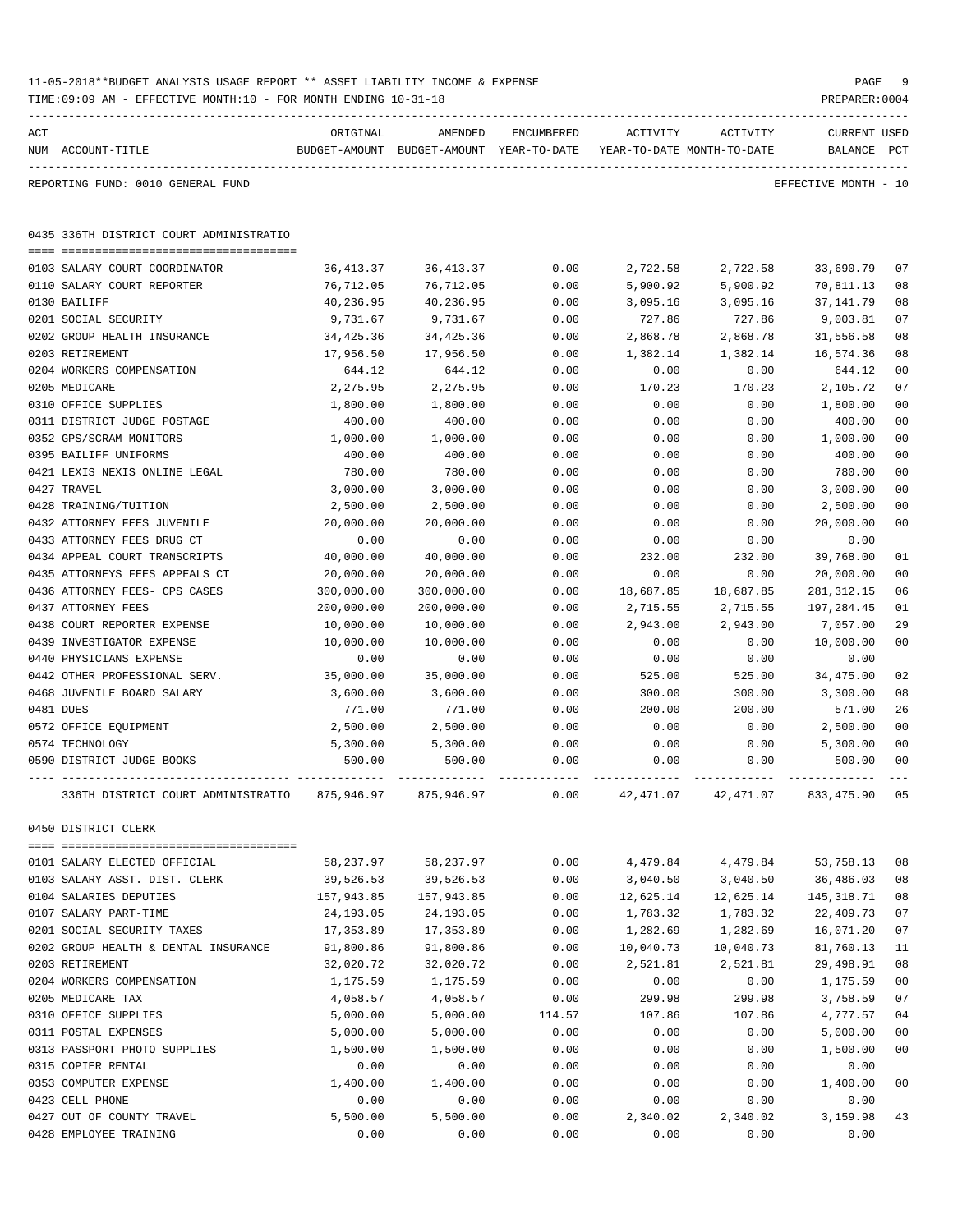TIME:09:09 AM - EFFECTIVE MONTH:10 - FOR MONTH ENDING 10-31-18 PREPARER:0004

| ACT |                                      | ORIGINAL                                                            | AMENDED                                          | ENCUMBERED | ACTIVITY ACTIVITY |                   | CURRENT USED                                                |                |
|-----|--------------------------------------|---------------------------------------------------------------------|--------------------------------------------------|------------|-------------------|-------------------|-------------------------------------------------------------|----------------|
|     | NUM ACCOUNT-TITLE                    | BUDGET-AMOUNT BUDGET-AMOUNT YEAR-TO-DATE YEAR-TO-DATE MONTH-TO-DATE |                                                  |            |                   |                   | BALANCE                                                     | PCT            |
|     | REPORTING FUND: 0010 GENERAL FUND    |                                                                     |                                                  |            |                   |                   | EFFECTIVE MONTH - 10                                        |                |
|     | 0431 LOCAL TRAVEL                    | 0.00                                                                | 0.00                                             | 0.00       | 0.00              | 0.00              | 0.00                                                        |                |
|     | 0435 PRINTING                        | 3,000.00                                                            | 3,000.00                                         | 0.00       | 18.00             | 18.00             | 2,982.00                                                    | 01             |
|     | 0480 BONDS                           | 628.00                                                              | 628.00                                           | 0.00       | 50.00             | 50.00             | 578.00                                                      | 08             |
|     | 0481 DUES                            | 225.00                                                              | 225.00                                           | 0.00       | 0.00              | 0.00              | 225.00                                                      | 00             |
|     | 0572 OFFICE EQUIPMENT                | 1,000.00                                                            | 1,000.00                                         | 0.00       | 0.00              | 0.00              | 1,000.00                                                    | 00             |
|     | DISTRICT CLERK                       |                                                                     | 449,564.03 449,564.03 114.57 38,589.89 38,589.89 |            |                   |                   | 410,859.57                                                  | 09             |
|     | 0455 JUSTICE OF PEACE PCT # 1        |                                                                     |                                                  |            |                   |                   |                                                             |                |
|     |                                      |                                                                     |                                                  |            |                   |                   |                                                             |                |
|     | 0101 SALARY ELECTED OFFICIAL         | 44,483.43                                                           | 44,483.43                                        | 0.00       |                   | 3,421.80 3,421.80 | 41,061.63                                                   | 08             |
|     | 0103 SALARY ASSISTANTS               | 62,603.86                                                           | 62,603.86                                        | 0.00       | 4,815.68          | 4,815.68          | 57,788.18                                                   | 08             |
|     | 0201 SOCIAL SECURITY TAXES           | 6,788.21                                                            | 6,788.21                                         | 0.00       | 518.46            | 518.46            | 6,269.75                                                    | 08             |
|     | 0202 GROUP HEALTH & DENTAL INSURANCE | 34,425.36                                                           | 34,425.36                                        | 0.00       | 2,868.78          | 2,868.78          | 31,556.58                                                   | 08             |
|     | 0203 RETIREMENT                      | 12,223.33                                                           | 12,223.33                                        | 0.00       | 947.30            | 947.30            | 11,276.03                                                   | 08             |
|     | 0204 WORKERS' COMPENSATION           | 459.85                                                              | 459.85                                           | 0.00       | 0.00              | 0.00              | 459.85                                                      | 00             |
|     | 0205 MEDICARE TAX                    | 1,587.57                                                            | 1,587.57                                         | 0.00       | 121.24            | 121.24            | 1,466.33                                                    | 08             |
|     | 0225 TRAVEL ALLOWANCE                | 2,400.00                                                            | 2,400.00                                         | 0.00       | 200.00            | 200.00            | 2,200.00                                                    | 08             |
|     | 0310 OFFICE SUPPLIES                 | 850.00                                                              | 850.00                                           | 0.00       | 0.00              | 0.00              | 850.00                                                      | 0 <sub>0</sub> |
|     | 0311 POSTAL EXPENSES                 | 1,200.00                                                            | 1,200.00                                         | 0.00       | 0.00              | 0.00              | 1,200.00                                                    | 0 <sub>0</sub> |
|     | 0420 UTILITIES TELEPHONE             | 1,475.00                                                            | 1,475.00                                         | 0.00       | 116.96            | 116.96            | 1,358.04                                                    | 08             |
|     | 0422 R & M RADIO                     | 0.00                                                                | 0.00                                             | 0.00       | 0.00              | 0.00              | 0.00                                                        |                |
|     | 0423 CELL PHONE ALLOWANCE            | 240.00                                                              | 240.00                                           | 0.00       | 20.00             | 20.00             | 220.00                                                      | 08             |
|     | 0427 OUT OF COUNTY TRAVEL            | 4,680.00                                                            | 4,680.00                                         | 0.00       | 300.00            | 300.00            | 4,380.00                                                    | 06             |
|     | 0435 PRINTING                        | 400.00                                                              | 400.00                                           | 0.00       | 0.00              | 0.00              | 400.00                                                      | 0 <sub>0</sub> |
|     | 0480 BOND                            | 343.00                                                              | 343.00                                           | 0.00       | 0.00              | 0.00              | 343.00                                                      | 0 <sub>0</sub> |
|     | 0481 DUES                            | 135.00                                                              | 135.00                                           | 0.00       | 0.00              | 0.00              | 135.00                                                      | 00             |
|     | 0572 OFFICE EQUIPMENT                | 2,500.00                                                            | 2,500.00                                         | 882.00     | 0.00              | 0.00              | 1,618.00                                                    | 35             |
|     | 0573 RADIO EQUIPMENT                 | 0.00                                                                | 0.00                                             | 0.00       | 0.00              | 0.00              | 0.00                                                        |                |
|     | 0574 TECHNOLOGY                      | 0.00                                                                | 0.00                                             | 0.00       | 0.00              | 0.00              | 0.00                                                        |                |
|     | JUSTICE OF PEACE PCT # 1             |                                                                     |                                                  |            |                   |                   | 176,794.61 176,794.61 882.00 13,330.22 13,330.22 162,582.39 | 08             |
|     | 0456 JUSTICE OF PEACE PCT # 2        |                                                                     |                                                  |            |                   |                   |                                                             |                |
|     | 0101 SATAKI ETECIED OFFICIAL         | 44,483.43                                                           | 44,483.43                                        | 0.00       | 3,421.80          | 3,421.80          | 41,061.63                                                   | 08             |
|     | 0104 SALARY DEPUTY                   | 39,525.13                                                           | 39,525.13                                        | 0.00       | 3,040.40          | 3,040.40          | 36, 484. 73                                                 | 08             |
|     | 0201 SOCIAL SECURITY TAXES           | 5,372.21                                                            | 5,372.21                                         | 0.00       | 414.30            | 414.30            | 4,957.91                                                    | 08             |
|     | 0202 GROUP HEALTH & DENTAL INSURANCE | 22,950.24                                                           | 22,950.24                                        | 0.00       | 1,910.62          | 1,910.62          | 21,039.62                                                   | 08             |
|     | 0203 RETIREMENT                      | 9,610.58                                                            | 9,610.58                                         | 0.00       | 743.14            | 743.14            | 8,867.44                                                    | 08             |
|     | 0204 WORKERS' COMPENSATION           | 363.92                                                              | 363.92                                           | 0.00       | 0.00              | 0.00              | 363.92                                                      | 0 <sub>0</sub> |
|     | 0205 MEDICARE TAX                    | 1,256.40                                                            | 1,256.40                                         | 0.00       | 96.88             | 96.88             | 1,159.52                                                    | 08             |
|     | 0225 TRAVEL ALLOWANCE                | 2,400.00                                                            | 2,400.00                                         | 0.00       | 200.00            | 200.00            | 2,200.00                                                    | 08             |
|     | 0310 OFFICE SUPPLIES                 | 700.00                                                              | 700.00                                           | 0.00       | 85.75             | 85.75             | 614.25                                                      | 12             |
|     | 0311 POSTAL EXPENSES                 | 350.00                                                              | 350.00                                           | 0.00       | 0.00              | 0.00              | 350.00                                                      | 0 <sub>0</sub> |
|     | 0420 UTILITIES TELEPHONE             | 1,200.00                                                            | 1,200.00                                         | 0.00       | 66.95             | 66.95             | 1,133.05                                                    | 06             |
|     | 0421 DSL LINE                        | 1,000.00                                                            | 1,000.00                                         | 0.00       | 30.00             | 30.00             | 970.00                                                      | 03             |
|     | 0422 R & M RADIO                     | 100.00                                                              | 100.00                                           | 0.00       | 0.00              | 0.00              | 100.00                                                      | 0 <sub>0</sub> |
|     | 0423 CELL PHONE ALLOWANCE            | 240.00                                                              | 240.00                                           | 0.00       | 20.00             | 20.00             | 220.00                                                      | 08             |
|     | 0427 OUT OF COUNTY TRAVEL            | 4,500.00                                                            | 4,500.00                                         | 0.00       | 150.00            | 150.00            | 4,350.00                                                    | 03             |
|     | 0435 PRINTING                        | 200.00                                                              | 200.00                                           | 0.00       | 0.00              | 0.00              | 200.00                                                      | 0 <sub>0</sub> |
|     | 0460 OFFICE RENTAL                   | 4,200.00                                                            | 4,200.00                                         | 0.00       | 350.00            | 350.00            | 3,850.00                                                    | 08             |
|     | 0480 BOND                            | 278.00                                                              | 278.00                                           | 0.00       | 0.00              | 0.00              | 278.00                                                      | 0 <sub>0</sub> |

0481 DUES 95.00 95.00 0.00 0.00 0.00 95.00 00 0572 OFFICE EQUIPMENT 1,400.00 1,400.00 824.49 0.00 0.00 575.51 59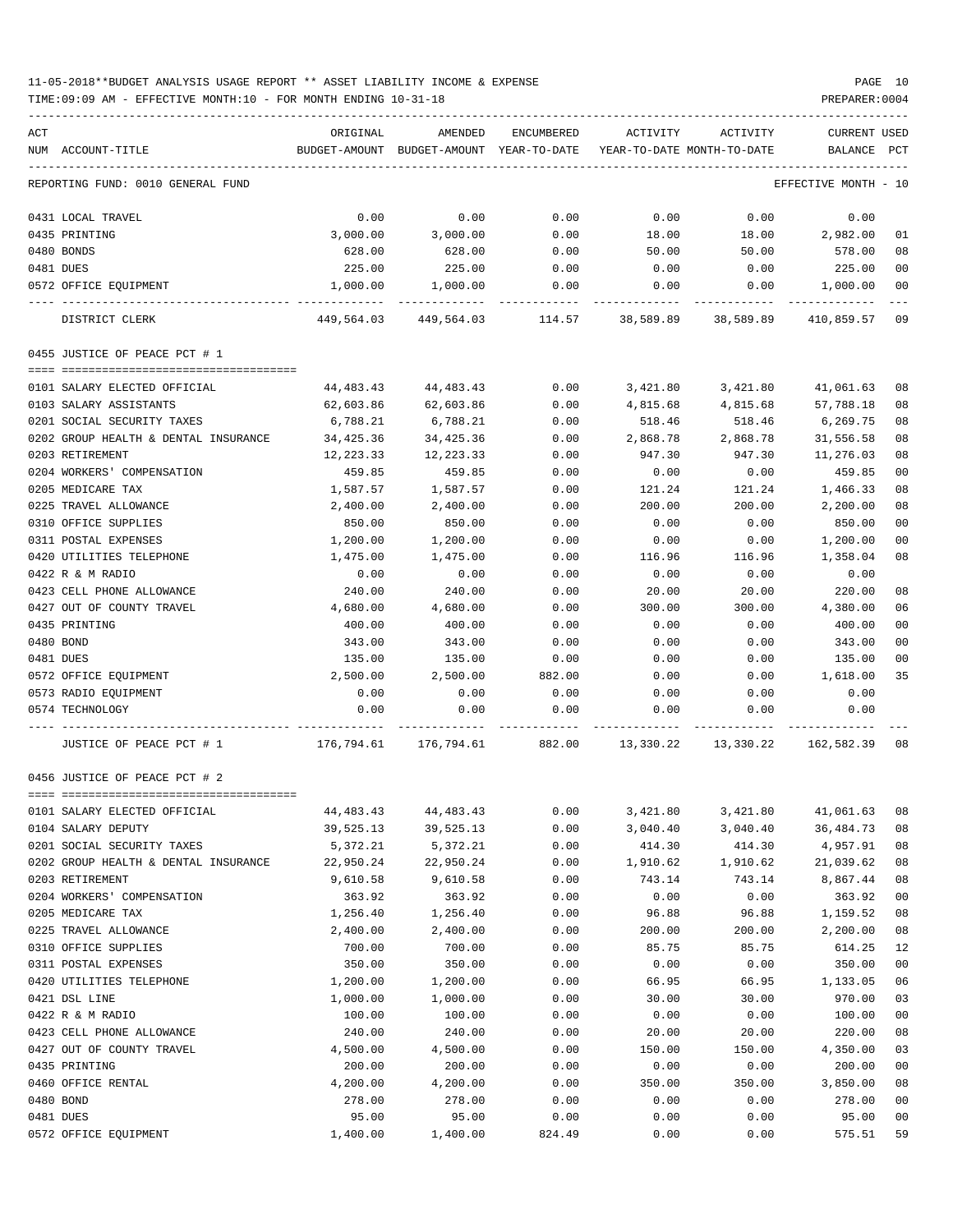TIME:09:09 AM - EFFECTIVE MONTH:10 - FOR MONTH ENDING 10-31-18 PREPARER:0004

| ACT |                                        | ORIGINAL     | AMENDED                                                             | ENCUMBERED   | ACTIVITY          | ACTIVITY            | CURRENT USED         |                |
|-----|----------------------------------------|--------------|---------------------------------------------------------------------|--------------|-------------------|---------------------|----------------------|----------------|
|     | NUM ACCOUNT-TITLE                      |              | BUDGET-AMOUNT BUDGET-AMOUNT YEAR-TO-DATE YEAR-TO-DATE MONTH-TO-DATE |              |                   |                     | BALANCE              | PCT            |
|     |                                        |              |                                                                     |              |                   |                     |                      |                |
|     | REPORTING FUND: 0010 GENERAL FUND      |              |                                                                     |              |                   |                     | EFFECTIVE MONTH - 10 |                |
|     | 0573 RADIO EQUIPMENT                   | 1,000.00     | 1,000.00                                                            | 0.00         | 0.00              | 0.00                | 1,000.00 00          |                |
|     | 0574 TECHNOLOGY                        | 0.00         | 0.00                                                                | 0.00         | 0.00              | 0.00                | 0.00                 |                |
|     |                                        | ____________ |                                                                     | ------------ |                   |                     |                      |                |
|     | JUSTICE OF PEACE PCT # 2               |              | $141,224.91$ $141,224.91$ $824.49$ $10,529.84$ $10,529.84$          |              |                   |                     | 129,870.58           | -08            |
|     | 0457 JUSTICE OF THE PEACE # 3          |              |                                                                     |              |                   |                     |                      |                |
|     | 0101 SALARY ELECTED OFFICIAL           | 44,483.43    | 44, 483. 43                                                         | 0.00         | 3,421.80 3,421.80 |                     | 41,061.63            | 08             |
|     | 0103 SALARY ASSISTANT                  | 28,000.00    | 28,000.00                                                           | 0.00         | 2,153.84          | 2,153.84            | 25,846.16            | 08             |
|     | 0201 SOCIAL SECURITY TAXES             | 4,657.65     | 4,657.65                                                            | 0.00         | 359.34            | 359.34              | 4,298.31             | 08             |
|     | 0202 GROUP HEALTH & DENTAL INSURANCE   | 22,950.24    | 22,950.24                                                           | 0.00         | 1,912.52          | 1,912.52            | 21,037.72            | 08             |
|     | 0203 RETIREMENT                        | 8,292.10     | 8,292.10                                                            | 0.00         | 641.20            | 641.20              | 7,650.90             | 08             |
|     | 0204 WORKERS' COMPENSATION             | 315.52       | 315.52                                                              | 0.00         | 0.00              | 0.00                | 315.52               | 00             |
|     | 0205 MEDICARE TAX                      | 1,089.29     | 1,089.29                                                            | 0.00         | 84.04             | 84.04               | 1,005.25             | 08             |
|     | 0225 TRAVEL ALLOWANCE                  | 2,400.00     | 2,400.00                                                            | 0.00         | 200.00            | 200.00              | 2,200.00             | 08             |
|     | 0310 OFFICE SUPPLIES                   | 500.00       | 500.00                                                              | 94.78        | 0.00              | 0.00                | 405.22               | 19             |
|     | 0311 POSTAL EXPENSES                   | 250.00       | 250.00                                                              | 0.00         | 0.00              | 0.00                | 250.00               | 0 <sub>0</sub> |
|     | 0420 UTILITIES TELEPHONE               | 200.00       | 200.00                                                              | 0.00         | 0.00              | 0.00                | 200.00               | 0 <sub>0</sub> |
|     | 0423 CELL PHONE ALLOWANCE              | 240.00       | 240.00                                                              | 0.00         | 20.00             | 20.00               | 220.00               | 08             |
|     | 0427 OUT OF COUNTY TRAVEL              | 2,000.00     | 2,000.00                                                            | 0.00         | 150.00            | 150.00              | 1,850.00             | 08             |
|     | 0435 PRINTING                          | 250.00       | 250.00                                                              | 57.25        | 0.00              | 0.00                | 192.75               | 23             |
|     | 0460 OFFICE RENTAL                     | 2,500.00     | 2,500.00                                                            | 0.00         | 416.66            | 416.66              | 2,083.34             | 17             |
|     |                                        |              |                                                                     |              |                   |                     |                      | 22             |
|     | 0480 BOND                              | 228.00       | 228.00                                                              | 0.00         | 50.00             | 50.00               | 178.00               |                |
|     | 0481 DUES                              | 60.00        | 60.00                                                               | 0.00         | 0.00              | 0.00                | 60.00                | 00             |
|     | 0572 OFFICE EQUIPMENT                  | 1,500.00     | 1,500.00                                                            | 0.00         | 0.00              | 0.00                | 1,500.00             | 00             |
|     | 0574 TECHNOLOGY                        | 0.00         | 0.00                                                                | 0.00         | 0.00              | 0.00                | 0.00                 |                |
|     | JUSTICE OF THE PEACE # 3               |              | 119,916.23 119,916.23 152.03                                        |              | 9,409.40          | 9,409.40            | 110,354.80 08        |                |
|     | 0475 DISTRICT & CO. ATTORNEY           |              |                                                                     |              |                   |                     |                      |                |
|     |                                        |              |                                                                     |              |                   |                     |                      |                |
|     | 0101 DA. SALARY SUPPLEMENT             | 5,000.00     | 5,000.00                                                            | 0.00         | 384.62            |                     | 384.62 4,615.38      | 08             |
|     | 0102 HB 9 D.A. SUPPLEMENTAL FUNDS      | 3,640.00     | 3,640.00                                                            | 0.00         | 280.00            | 280.00              | 3,360.00             | 08             |
|     | 0103 SALARY ASSISTANT D.A.             | 325,362.54   | 325,362.54                                                          | 0.00         |                   | 27,072.31 27,072.31 | 298,290.23           | 08             |
|     | 0104 ASST. DA LONGEVITY PAY            | 4,760.00     | 4,760.00                                                            | 0.00         | 380.00            | 380.00              | 4,380.00             | 08             |
|     | 0105 SALARIES SECRETARIES              | 183,451.04   | 183,451.04                                                          | 0.00         | 14, 111.62        | 14, 111.62          | 169,339.42           | 08             |
|     | 0106 DA SALARY REIMB. GC CH 46         | 27,500.00    | 27,500.00                                                           | 0.00         | 2,078.46          | 2,078.46            | 25, 421.54           | 08             |
|     | 0107 SALARY TEMP./EXTRA                | 0.00         | 0.00                                                                | 0.00         | 0.00              | 0.00                | 0.00                 |                |
|     | 0108 INVESTIGATOR CRIMES AGAINST WOMEN | 0.00         | 0.00                                                                | 0.00         | 0.00              | 0.00                | 0.00                 |                |
|     | 0109 INVESTIGATOR                      | 60,403.53    | 60,403.53                                                           | 0.00         | 4,646.44          | 4,646.44            | 55,757.09            | 08             |
|     | 0110 DISCOVERY CLERK                   | 36,171.21    | 36,171.21                                                           | 0.00         | 1,391.20          | 1,391.20            | 34,780.01            | 04             |
|     | 0201 SOCIAL SECURITY TAXES             | 40,092.20    | 40,092.20                                                           | 0.00         | 3,025.69          | 3,025.69            | 37,066.51            | 08             |
|     | 0202 GROUP HEALTH INSURANCE            | 126,226.32   | 126,226.32                                                          | 0.00         | 8,127.33          | 8,127.33            | 118,098.99           | 06             |
|     | 0203 RETIREMENT                        | 73,935.38    | 73,935.38                                                           | 0.00         | 5,789.68          | 5,789.68            | 68,145.70            | 08             |
|     | 0204 WORKERS' COMPENSATION             | 1,898.84     | 1,898.84                                                            | 0.00         | 0.00              | 0.00                | 1,898.84             | 0 <sub>0</sub> |
|     | 0205 MEDICARE TAX                      | 9,376.40     | 9,376.40                                                            | 0.00         | 707.61            | 707.61              | 8,668.79             | 08             |
|     | 0310 OFFICE SUPPLIES                   | 8,000.00     | 8,000.00                                                            | 125.05       | 1,166.06          | 1,166.06            | 6,708.89             | 16             |
|     | 0311 POSTAL EXPENSES                   | 3,000.00     | 3,000.00                                                            | 0.00         | $26.56-$          | $26.56-$            | 3,026.56             | 01             |
|     | 0315 COPIER EXPENSE                    | 1,500.00     | 1,500.00                                                            | 0.00         | 0.00              | 0.00                | 1,500.00             | 00             |
|     | 0421 INTERNET/ONLINE LEGAL RE          | 8,400.00     | 8,400.00                                                            | 0.00         | 0.00              | 0.00                | 8,400.00             | 0 <sub>0</sub> |
|     | 0422 INVESTIGATOR CELL PHONE           | 360.00       | 360.00                                                              | 0.00         | 30.00             | 30.00               | 330.00               | 08             |
|     | 0427 OUT OF COUNTY TRAVEL              | 9,000.00     | 9,000.00                                                            | 0.00         | 575.79            | 575.79              | 8,424.21             | 06             |
|     | 0428 TRAINING/TUITION                  | 8,000.00     | 8,000.00                                                            | 0.00         | 0.00              | 0.00                | 8,000.00             | $00\,$         |
|     | 0431 LOCAL TRAVEL                      | 0.00         | 0.00                                                                | 0.00         | 0.00              | 0.00                | 0.00                 |                |

0435 PRINTING 1,500.00 1,500.00 13.50 33.80 33.80 1,452.70 03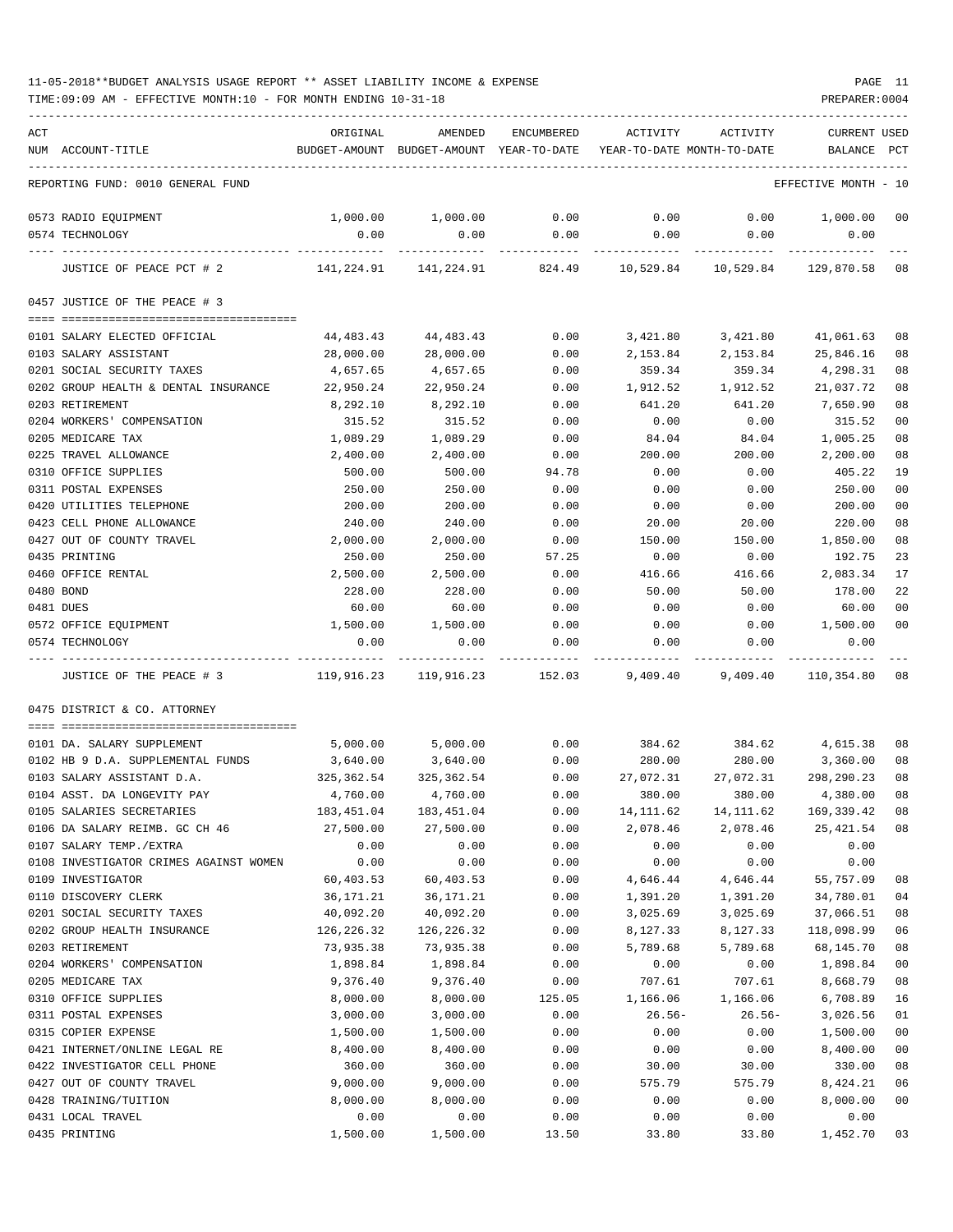TIME:09:09 AM - EFFECTIVE MONTH:10 - FOR MONTH ENDING 10-31-18 PREPARER:0004

| ACT |                                      | ORIGINAL           | AMENDED                                  | ENCUMBERED      | ACTIVITY                   | ACTIVITY     | CURRENT USED                          |                |
|-----|--------------------------------------|--------------------|------------------------------------------|-----------------|----------------------------|--------------|---------------------------------------|----------------|
|     | NUM ACCOUNT-TITLE                    |                    | BUDGET-AMOUNT BUDGET-AMOUNT YEAR-TO-DATE |                 | YEAR-TO-DATE MONTH-TO-DATE |              | BALANCE                               | PCT            |
|     | REPORTING FUND: 0010 GENERAL FUND    |                    |                                          |                 |                            |              | EFFECTIVE MONTH - 10                  |                |
|     | 0438 CT.REPORTER-TRANSCRIPTS         | 8,750.00           | 8,750.00                                 | 0.00            | 0.00                       | 0.00         | 8,750.00                              | 00             |
|     | 0439 WITNESS EXPENSE                 | 5,000.00           | 5,000.00                                 | 0.00            | 0.00                       | 0.00         | 5,000.00                              | 00             |
|     | 0465 PHYS. EVIDENCE ANALYSIS         | 4,000.00           | 4,000.00                                 | 0.00            | 0.00                       | 0.00         | 4,000.00                              | 0 <sub>0</sub> |
|     | 0469 DPS TESTING                     | 0.00               | 0.00                                     | 0.00            | 0.00                       | 0.00         | 0.00                                  |                |
|     | 0480 BOND                            | 365.00             | 365.00                                   | 0.00            | 71.00                      | 71.00        | 294.00                                | 19             |
|     | 0481 DUES                            | 3,000.00           | 3,000.00                                 | 0.00            | 0.00                       | 0.00         | 3,000.00                              | 0 <sub>0</sub> |
|     | 0572 OFFICE EQUIPMENT                | 3,000.00           | 3,000.00                                 | 0.00            | 1,179.70                   | 1,179.70     | 1,820.30                              | 39             |
|     | 0574 TECHNOLOGY                      | 2,000.00           | 2,000.00                                 | 0.00            | 1,984.25                   | 1,984.25     | 15.75                                 | 99             |
|     | 0590 BOOKS                           | 750.00             | 750.00                                   | 0.00            | 0.00                       | 0.00         | 750.00                                | 0 <sub>0</sub> |
|     | DISTRICT & CO. ATTORNEY              | 964,442.46         | 964,442.46                               | 138.55          | 73,009.00                  | 73,009.00    | 891,294.91                            | 08             |
|     | 0495 COUNTY AUDITOR                  |                    |                                          |                 |                            |              |                                       |                |
|     | 0102 SALARY APPOINTED OFFICIAL       | 72,658.37          | 72,658.37                                | 0.00            | 5,589.10                   | 5,589.10     | 67,069.27                             | 08             |
|     | 0103 SALARIES ASSISTANTS             | 126,237.62         | 126,237.62                               | 0.00            | 9,582.38                   | 9,582.38     | 116,655.24                            | 08             |
|     | 0201 SOCIAL SECURITY TAXES           | 12,331.55          | 12,331.55                                | 0.00            | 880.39                     | 880.39       | 11,451.16                             | 07             |
|     | 0202 GROUP HEALTH & DENTAL INSURANCE | 45,900.48          | 45,900.48                                | 0.00            | 3,824.16                   | 3,824.16     | 42,076.32                             | 08             |
|     | 0203 RETIREMENT                      | 22,753.70          | 22,753.70                                | 0.00            | 1,744.71                   | 1,744.71     | 21,008.99                             | 08             |
|     | 0204 WORKERS COMPENSATION            | 835.36             | 835.36                                   | 0.00            | 0.00                       | 0.00         | 835.36                                | 0 <sub>0</sub> |
|     | 0205 MEDICARE TAX                    | 2,883.99           | 2,883.99                                 | 0.00            | 205.88                     | 205.88       | 2,678.11                              | 07             |
|     | 0310 OFFICE SUPPLIES                 | 900.00             | 900.00                                   | 0.00            | 0.00                       | 0.00         | 900.00                                | 00             |
|     | 0353 COMPUTER SOFTWARE MAINTENANCE   |                    |                                          | 0.00            |                            |              |                                       | 100            |
|     | 0427 OUT OF COUNTY TRAVEL            | 2,810.00           | 2,810.00                                 | 0.00            | 2,810.00                   | 2,810.00     | 0.00                                  | 21             |
|     |                                      | 3,500.00           | 3,500.00<br>0.00                         |                 | 727.96                     | 727.96       | 2,772.04                              |                |
|     | 0431 LOCAL TRAVEL                    | 0.00               |                                          | 0.00            | 0.00                       | 0.00         | 0.00                                  | 0 <sub>0</sub> |
|     | 0435 PRINTING                        | 50.00              | 50.00                                    | 0.00            | 0.00                       | 0.00         | 50.00                                 |                |
|     | 0452 R & M EQUIPMENT<br>0480 BOND    | 500.00             | 500.00                                   | 0.00            | 0.00                       | 0.00         | 500.00                                | 00<br>33       |
|     |                                      | 286.00             | 286.00                                   | 0.00            | 93.00                      | 93.00        | 193.00                                | 0 <sub>0</sub> |
|     | 0481 DUES<br>0572 OFFICE EQUIPMENT   | 590.00<br>1,300.00 | 590.00<br>1,300.00                       | 0.00<br>0.00    | 0.00<br>0.00               | 0.00<br>0.00 | 590.00<br>1,300.00                    | 0 <sub>0</sub> |
|     | COUNTY AUDITOR                       |                    | 293,537.07 293,537.07                    |                 |                            |              | $0.00$ 25,457.58 25,457.58 268,079.49 | 09             |
|     | 0496 COUNTY PURCHASING               |                    |                                          |                 |                            |              |                                       |                |
|     |                                      |                    |                                          |                 |                            |              |                                       |                |
|     | 0103 SALARY PURCHASING AGENT         | 51,695.70          | 51,695.70                                | 0.00            | 3,976.60                   | 3,976.60     | 47,719.10                             | 08             |
|     | 0201 SOCIAL SECURITY TAXES           | 3,227.45           | 3,227.45                                 | 0.00            | 248.40                     | 248.40       | 2,979.05                              | 08             |
|     | 0202 GROUP HEALTH INSURANCE          | 11,475.12          | 11,475.12                                | 0.00            | 956.26                     | 956.26       | 10,518.86                             | 08             |
|     | 0203 RETIREMENT                      | 5,913.99           | 5,913.99                                 | 0.00            | 457.30                     | 457.30       | 5,456.69                              | 08             |
|     | 0204 WORKERS' COMPENSATION           | 218.63             | 218.63                                   | 0.00            | 0.00                       | 0.00         | 218.63                                | 0 <sub>0</sub> |
|     | 0205 MEDICARE TAX                    | 754.81             | 754.81                                   | 0.00            | 58.10                      | 58.10        | 696.71                                | 08             |
|     | 0310 OFFICE SUPPLIES                 | 400.00             | 400.00                                   | 0.00            | 0.00                       | 0.00         | 400.00                                | 0 <sub>0</sub> |
|     | 0353 COMPUTER SOFTWARE MAINTENANCE   | 350.00             | 350.00                                   | 0.00            | 350.00                     | 350.00       | 0.00                                  | 100            |
|     | 0421 CELL PHONE                      | 360.00             | 360.00                                   | 0.00            | 30.00                      | 30.00        | 330.00                                | 08             |
|     | 0427 OUT OF COUNTY TRAVEL            | 2,000.00           | 2,000.00                                 | 0.00            | 350.00                     | 350.00       | 1,650.00                              | 18             |
|     | 0431 LOCAL TRAVEL                    | 0.00               | 0.00                                     | 0.00            | 0.00                       | 0.00         | 0.00                                  |                |
|     | 0435 PRINTING                        | 70.00              | 70.00                                    | 0.00            | 0.00                       | 0.00         | 70.00                                 | 0 <sub>0</sub> |
|     | 0452 R & M EQUIPMENT                 | 0.00               | 0.00                                     | 0.00            | 0.00                       | 0.00         | 0.00                                  |                |
|     | 0480 BOND                            | 0.00               | 0.00                                     | 0.00            | 0.00                       | 0.00         | 0.00                                  |                |
|     | 0481 DUES                            | 450.00             | 450.00                                   | 0.00            | 39.00                      | 39.00        | 411.00                                | 09             |
|     | 0572 OFFICE EQUIPMENT                | 500.00             | 500.00                                   | 0.00<br>------- | 0.00                       | 0.00         | 500.00<br>----------                  | 0 <sub>0</sub> |
|     | COUNTY PURCHASING                    | 77,415.70          | 77,415.70                                | 0.00            | 6,465.66                   | 6,465.66     | 70,950.04 08                          |                |

0497 COUNTY TREASURER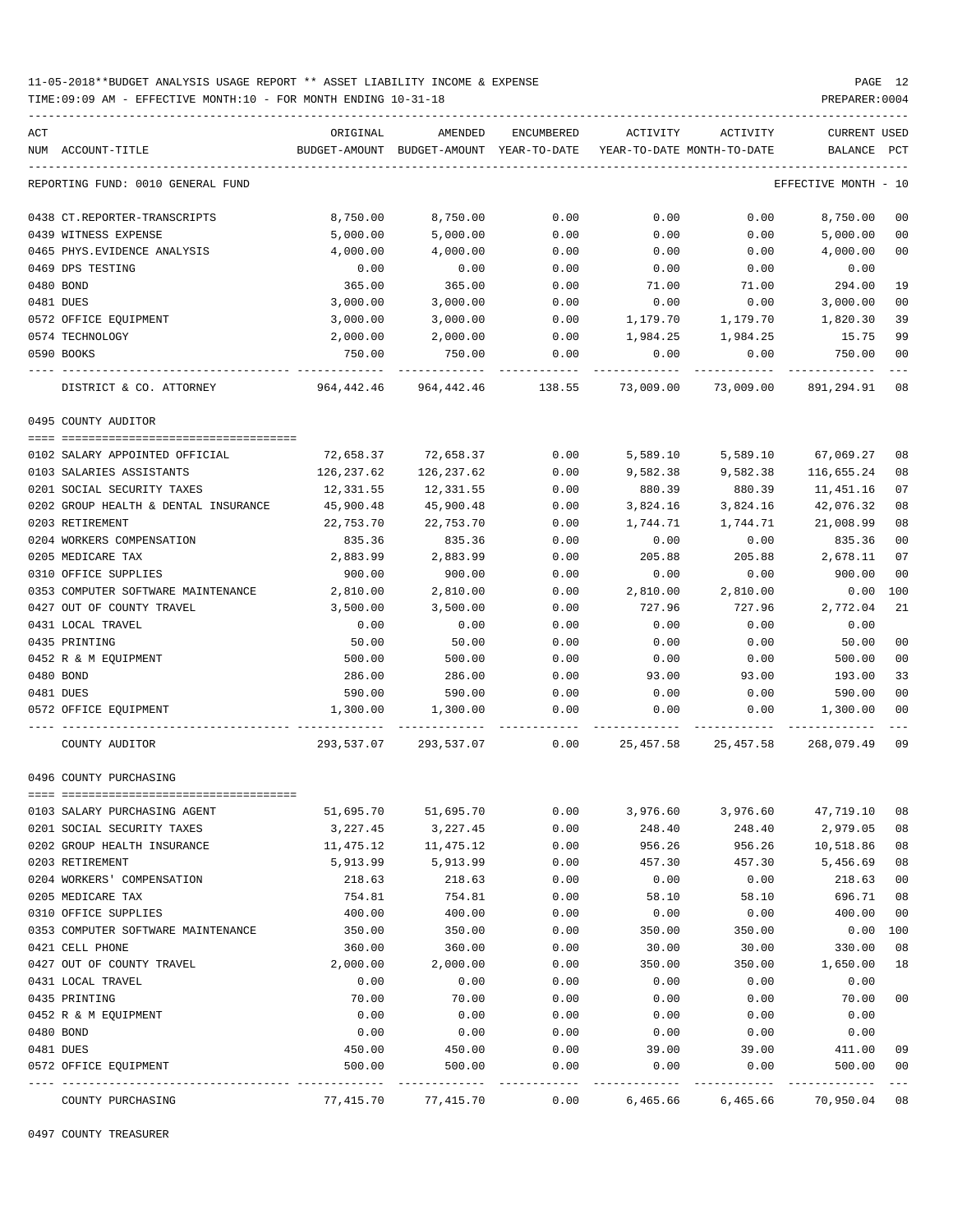| 11-05-2018**BUDGET ANALYSIS USAGE REPORT ** ASSET LIABILITY INCOME & EXPENSE |  |  |  | PAGE |  |
|------------------------------------------------------------------------------|--|--|--|------|--|
|                                                                              |  |  |  |      |  |

| ACT<br>NUM ACCOUNT-TITLE                   | ORIGINAL              | AMENDED<br>BUDGET-AMOUNT BUDGET-AMOUNT YEAR-TO-DATE | ENCUMBERED   | ACTIVITY               | ACTIVITY<br>YEAR-TO-DATE MONTH-TO-DATE                         | CURRENT USED<br>BALANCE | PCT                  |
|--------------------------------------------|-----------------------|-----------------------------------------------------|--------------|------------------------|----------------------------------------------------------------|-------------------------|----------------------|
| REPORTING FUND: 0010 GENERAL FUND          |                       |                                                     |              |                        |                                                                | EFFECTIVE MONTH - 10    |                      |
|                                            |                       |                                                     |              |                        |                                                                |                         |                      |
| 0101 SALARY ELECTED OFFICIAL               | 58,237.97             | 58,237.97                                           | 0.00         | 4,479.84               | 4,479.84                                                       | 53,758.13               | 08                   |
| 0103 SALARY ASSISTANT                      | 47,000.00             | 47,000.00                                           | 0.00         | 3,615.38               | 3,615.38                                                       | 43,384.62               | 08                   |
| 0201 SOCIAL SECURITY TAXES                 | 6,524.75              | 6,524.75                                            | 0.00         | 375.72                 | 375.72                                                         | 6,149.03                | 06                   |
| 0202 GROUP HEALTH & DENTAL INSURANCE       | 22,950.24             | 22,950.24                                           | 0.00         | 1,912.52               | 1,912.52                                                       | 21,037.72               | 08                   |
| 0203 RETIREMENT                            | 12,039.22             | 12,039.22                                           | 0.00         | 930.94                 | 930.94                                                         | 11,108.28               | 08                   |
| 0204 WORKERS' COMPENSATION                 | 442.00                | 442.00                                              | 0.00         | 0.00                   | 0.00                                                           | 442.00                  | 0 <sub>0</sub>       |
| 0205 MEDICARE TAX                          | 1,525.95              | 1,525.95                                            | 0.00         | 87.86                  | 87.86                                                          | 1,438.09                | 06                   |
| 0310 OFFICE SUPPLIES                       | 200.00                | 200.00                                              | 0.00         | 0.00                   | 0.00                                                           | 200.00                  | 0 <sub>0</sub>       |
| 0427 OUT OF COUNTY TRAVEL                  | 1,500.00              | 1,500.00                                            | 0.00         | 0.00                   | 0.00                                                           | 1,500.00                | 0 <sub>0</sub>       |
| 0431 LOCAL TRAVEL                          | 0.00                  | 0.00                                                | 0.00         | 0.00                   | 0.00                                                           | 0.00                    |                      |
| 0435 PRINTING                              | 200.00                | 200.00                                              | 0.00         | 0.00                   | 0.00                                                           | 200.00                  | 0 <sub>0</sub>       |
| 0452 R&M EQUIPMENT                         | 250.00                | 250.00                                              | 0.00         | 0.00                   | 0.00                                                           | 250.00                  | 0 <sub>0</sub>       |
| 0453 COMPUTER SOFTWARE MAINTEN             | 1,300.00              | 1,300.00                                            | 0.00         | 1,300.00               | 1,300.00                                                       | $0.00$ 100              |                      |
| 0480 BOND                                  | 271.00                | 271.00                                              | 0.00         | 93.00                  | 93.00                                                          | 178.00                  | 34                   |
| 0481 DUES                                  | 175.00                | 175.00                                              | 0.00         | 0.00                   | 0.00                                                           | 175.00                  | 0 <sub>0</sub>       |
| 0572 OFFICE EQUIPMENT<br>0574 TECHNOLOGY   | 0.00<br>0.00          | 0.00<br>0.00                                        | 0.00<br>0.00 | 0.00<br>0.00           | 0.00<br>0.00                                                   | 0.00<br>0.00            |                      |
|                                            | . _ _ _ _ _ _ _ _ _ _ | -------------                                       |              |                        | -----------                                                    |                         |                      |
| COUNTY TREASURER                           |                       |                                                     |              |                        | 152,616.13 152,616.13 0.00 12,795.26 12,795.26                 | 139,820.87 08           |                      |
| 0499 TAX ASSESSOR-COLLECTOR                |                       |                                                     |              |                        |                                                                |                         |                      |
|                                            |                       |                                                     |              |                        |                                                                |                         |                      |
| 0101 SALARIES ELECTED OFFICIAL             | 58,237.97             | 58,237.97                                           | 0.00         | 4,479.84               | 4,479.84                                                       | 53,758.13               | 08                   |
| 0103 SALARIES ASSISTANTS                   | 40,712.36             | 40,712.36                                           | 0.00         | 3,131.72               | 3,131.72                                                       | 37,580.64               | 08                   |
| 0104 SALARIES DEPUTIES                     | 97,746.15             | 97,746.15                                           | 0.00         | 7,518.94               | 7,518.94                                                       | 90,227.21               | 08                   |
| 0107 SALARY TEMP./EXTRA                    | 14,678.12             | 14,678.12                                           | 0.00         | 1,128.68               | 1,128.68                                                       | 13,549.44               | 08                   |
| 0201 SOCIAL SECURITY TAXES                 | 13,105.23             | 13,105.23                                           | 0.00         | 938.58                 | 938.58                                                         | 12,166.65               | 07                   |
| 0202 GROUP HEALTH & DENTAL INSURANCE       | 57,375.60             | 57,375.60                                           | 0.00         | 4,781.30               | 4,781.30                                                       | 52,594.30               | 08                   |
| 0203 RETIREMENT                            | 24,181.25             | 24,181.25                                           | 0.00         | 1,869.80               | 1,869.80                                                       | 22,311.45               | 08                   |
| 0204 WORKERS COMPENSATION                  | 887.77                | 887.77                                              | 0.00         | 0.00                   | 0.00                                                           | 887.77                  | 0 <sub>0</sub>       |
| 0205 MEDICARE TAX                          | 3,064.93              | 3,064.93                                            | 0.00         | 219.48                 | 219.48                                                         | 2,845.45                | 07                   |
| 0225 LEONARD OFFICE TRAVEL                 | 900.00                | 900.00                                              | 0.00         | 0.00                   | 0.00                                                           | 900.00                  | 0 <sub>0</sub>       |
| 0310 OFFICE SUPPLIES                       | 1,300.00              | 1,300.00                                            | 15.67        | 35.96                  | 35.96                                                          | 1,248.37                | 04                   |
| 0311 POSTAL EXPENSES                       | 6,500.00<br>500.00    | 6,500.00                                            | 0.00         | 104.60                 | 104.60                                                         | 6,395.40                | 02                   |
| 0315 COPIER EXPENSE                        |                       | 500.00                                              | 0.00         | 0.00                   | 0.00                                                           | 500.00 00               |                      |
| 0420 TELEPHONE LEONARD OFFICE              | 735.00                | 735.00                                              | 0.00         | 60.59                  | 60.59                                                          | 674.41                  | 08                   |
| 0423 CELL PHONE                            | 0.00                  | 0.00                                                | 0.00         | 0.00                   | 0.00                                                           | 0.00                    |                      |
| 0427 OUT OF COUNTY TRAVEL<br>0435 PRINTING | 4,500.00              | 4,500.00                                            | 0.00         | 450.00                 | 450.00                                                         | 4,050.00                | 10<br>0 <sub>0</sub> |
| 0460 LEONARD OFFICE RENT                   | 250.00<br>1,200.00    | 250.00                                              | 0.00<br>0.00 | 0.00<br>100.00         | 0.00<br>100.00                                                 | 250.00<br>1,100.00      | 08                   |
| 0480 BOND                                  | 368.00                | 1,200.00<br>368.00                                  | 0.00         | 0.00                   | 0.00                                                           | 368.00                  | 0 <sub>0</sub>       |
| 0481 DUES                                  |                       | 175.00                                              |              |                        |                                                                |                         |                      |
|                                            | 175.00                |                                                     | 0.00         | 0.00                   | 0.00                                                           | 175.00<br>331.28        | 0 <sub>0</sub>       |
| 0572 OFFICE EQUIPMENT                      | 700.00                | 700.00                                              | 108.74       | 259.98                 | 259.98                                                         | 0.00                    | 53                   |
| 0574 TECHNOLOGY                            | 0.00                  | 0.00                                                | 0.00         | 0.00<br>-------------- | 0.00<br>------------                                           | ------------            |                      |
| TAX ASSESSOR-COLLECTOR                     |                       |                                                     |              |                        | 327,117.38 327,117.38 124.41 25,079.47 25,079.47 301,913.50 08 |                         |                      |
| 0503 COMPUTER/IT DEPT.                     |                       |                                                     |              |                        |                                                                |                         |                      |
|                                            |                       |                                                     |              |                        |                                                                |                         |                      |
| 0103 SALARY-TECHNICIAN                     | 41,257.02             | 41,257.02                                           | 0.00         | 3,173.62               | 3,173.62                                                       | 38,083.40               | 08                   |
| 0107 PART TIME TECHNICIAN                  | 19,502.02             | 19,502.02                                           | 0.00         | 1,429.39               | 1,429.39                                                       | 18,072.63               | 07                   |
| 0201 SOCIAL SECURITY                       | 3,767.06              | 3,767.06                                            | 0.00         | 267.18                 | 267.18                                                         | 3,499.88                | 07                   |
| 0202 GROUP HEALTH INSURANCE                | 11,475.12             | 11,475.12                                           | 0.00         | 956.26                 | 956.26                                                         | 10,518.86               | 08                   |
| 0203 RETIREMENT                            | 6,950.83              | 6,950.83                                            | 0.00         | 529.34                 | 529.34                                                         | 6,421.49                | 08                   |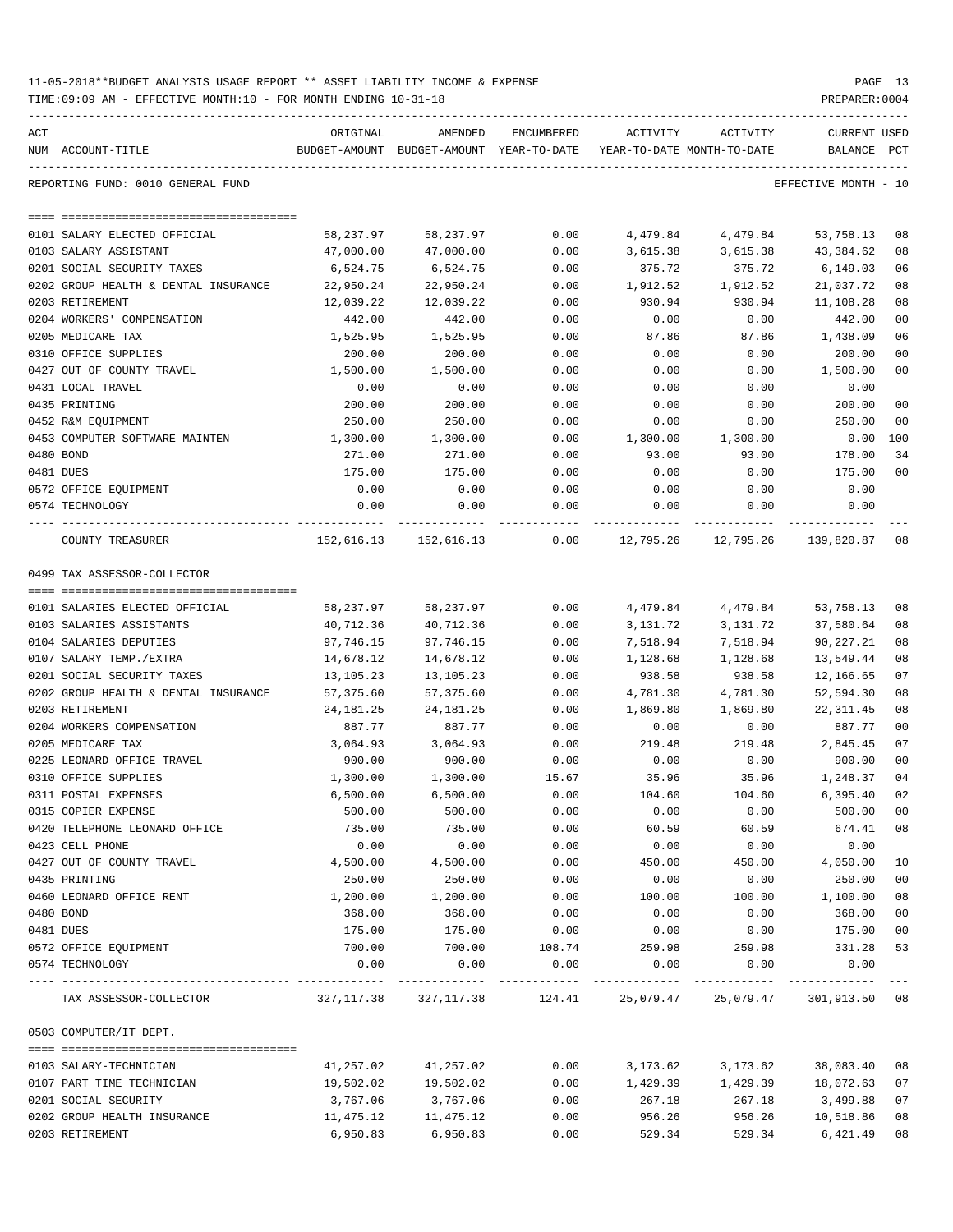| ACT<br>NUM ACCOUNT-TITLE             | ORIGINAL   | AMENDED<br>BUDGET-AMOUNT BUDGET-AMOUNT YEAR-TO-DATE | ENCUMBERED |               | ACTIVITY ACTIVITY<br>YEAR-TO-DATE MONTH-TO-DATE  | CURRENT USED<br>BALANCE PCT |                |
|--------------------------------------|------------|-----------------------------------------------------|------------|---------------|--------------------------------------------------|-----------------------------|----------------|
| REPORTING FUND: 0010 GENERAL FUND    |            |                                                     |            |               |                                                  | EFFECTIVE MONTH - 10        |                |
| 0204 WORKERS COMPENSATION            | 322.41     | 322.41                                              | 0.00       | 0.00          | 0.00                                             | 322.41                      | 00             |
| 0205 MEDICARE TAX                    | 881.01     | 881.01                                              | 0.00       | 62.48         | 62.48                                            | 818.53                      | 07             |
| 0225 TRAVEL ALLOWANCE                | 828.00     | 828.00                                              | 0.00       | 69.00         | 69.00                                            | 759.00                      | 08             |
| 0310 OFFICE SUPPLIES                 | 200.00     | 200.00                                              | 0.00       | 0.00          | 0.00                                             | 200.00                      | 0 <sub>0</sub> |
| 0421 CELL PHONE ALLOWANCE            | 414.00     | 414.00                                              | 0.00       | 34.50         | 34.50                                            | 379.50                      | 08             |
| 0427 OUT OF COUNTY TRAVEL            | 900.00     | 900.00                                              | 0.00       | 0.00          | 0.00                                             | 900.00                      | 0 <sub>0</sub> |
| 0435 PRINTING                        | 0.00       | 0.00                                                | 0.00       | 0.00          | 0.00                                             | 0.00                        |                |
| 0453 R&M COMPUTER/TRAINING           | 0.00       | 0.00                                                | 0.00       | 0.00          | 0.00                                             | 0.00                        |                |
| 0572 OFFICE EQUIPMENT                | 3,550.00   | 3,550.00 1,279.00                                   |            | 0.00          | 0.00                                             | 2,271.00                    | 36             |
| 0574 COMPUTER/WEB SOFTWARE           | 3,000.00   | 3,000.00                                            | 0.00       | 0.00          | 0.00                                             | 3,000.00                    | 0 <sub>0</sub> |
| 0576 COUNTY COMPUTER REPLACEMENT     | 40,000.00  | 40,000.00                                           | 0.00       | 0.00          | 0.00                                             | 40,000.00                   | 0 <sub>0</sub> |
| COMPUTER/IT DEPT.                    |            |                                                     |            | ------------- | 133,047.47 133,047.47 1,279.00 6,521.77 6,521.77 | 125,246.70                  | 06             |
| 0509 CONTINGENCY                     |            |                                                     |            |               |                                                  |                             |                |
| 0475 CONTINGENCY                     | 250,000.00 |                                                     |            |               | $250,000.00$ 0.00 0.00 0.00 0.00 250,000.00      |                             | 00             |
| CONTINGENCY                          | 250,000.00 | 250,000.00                                          | 0.00       | 0.00          | 0.00                                             | 250,000.00                  | 0 <sub>0</sub> |
| 0510 COURTHOUSE                      |            |                                                     |            |               |                                                  |                             |                |
|                                      |            |                                                     |            |               |                                                  |                             |                |
| 0107 REGULAR TEMP.- PART TIME        | 0.00       | 0.00                                                | 0.00       | 0.00          | 0.00                                             | 0.00                        |                |
| 0115 SALARY JANITOR                  | 39,527.92  | 39,527.92                                           | 0.00       |               | 3,040.60 3,040.60                                | 36,487.32                   | 08             |
| 0201 SOCIAL SECURITY TAXES           | 2,450.73   | 2,450.73                                            | 0.00       | 185.56        | 185.56                                           | 2,265.17                    | 08             |
| 0202 GROUP HEALTH & DENTAL INSURANCE | 11,475.12  | 11,475.12                                           | 0.00       | 956.26        | 956.26                                           | 10,518.86                   | 08             |
| 0203 RETIREMENT                      | 4,521.99   | 4,521.99                                            | 0.00       | 349.66        | 349.66                                           | 4,172.33                    | 08             |
| 0204 WORKERS' COMPENSATION           | 1,628.55   | 1,628.55                                            | 0.00       | 0.00          | 0.00                                             | 1,628.55                    | 0 <sub>0</sub> |
| 0205 MEDICARE TAX                    | 573.15     | 573.15                                              | 0.00       | 43.40         | 43.40                                            | 529.75                      | 08             |
| 0310 OFFICE SUPPLIES                 | 4,000.00   | 4,000.00                                            | 358.92     | $8.79-$       | $8.79-$                                          | 3,649.87                    | 09             |
| 0311 POSTAL EXPENSE                  | 9,000.00   | 9,000.00                                            | 0.00       | 678.22        | 678.22                                           | 8,321.78                    | 08             |
| 0315 COPIER RENTAL                   | 4,300.00   | 4,300.00                                            | 0.00       | 0.00          | 0.00                                             | 4,300.00                    | 0 <sub>0</sub> |
| 0316 EMPLOYEE AWARDS BANQUET         | 2,500.00   | 2,500.00                                            | 0.00       | 0.00          | 0.00                                             | 2,500.00                    | 0 <sub>0</sub> |
| 0330 AUTO EXPENSE-GAS AND OIL        | 700.00     | 700.00                                              | 0.00       | 0.00          | 0.00                                             | 700.00                      | 0 <sub>0</sub> |
| 0332 JANITOR SUPPLIES                | 0.00       | 0.00                                                | 0.00       | 0.00          | 0.00                                             | 0.00                        |                |
| 0353 R&M COMPUTER                    | 0.00       | 0.00                                                | 0.00       | 0.00          | 0.00                                             | 0.00                        |                |
| 0420 TELEPHONE                       | 0.00       | 0.00                                                | 0.00       | 0.00          | 0.00                                             | 0.00                        |                |
| 0421 INTERNET LINES                  | 0.00       | 0.00                                                | 0.00       | 0.00          | 0.00                                             | 0.00                        |                |
| 0423 CELL PHONE                      | 340.00     | 340.00                                              | 0.00       | 26.17         | 26.17                                            | 313.83                      | 08             |
| 0440 UTILITIES ELECTRICITY           | 7,000.00   | 7,000.00                                            | 0.00       | 227.73        | 227.73                                           | 6,772.27                    | 03             |
| 0441 UTILITIES GAS                   | 0.00       | 0.00                                                | 0.00       | 0.00          | 0.00                                             | 0.00                        |                |
| 0442 UTILITIES WATER                 | 3,600.00   | 3,600.00                                            | 0.00       | 0.00          | 0.00                                             | 3,600.00                    | 00             |
| 0443 TRASH PICK-UP                   | 1,000.00   | 1,000.00                                            | 0.00       | 0.00          | 0.00                                             | 1,000.00                    | 0 <sub>0</sub> |
| 0445 AIR CONDITIONER MAINTENANCE     | 0.00       | 0.00                                                | 0.00       | 0.00          | 0.00                                             | 0.00                        |                |
| 0446 ELEVATOR MAINTENANCE CONTR      | 0.00       | 0.00                                                | 0.00       | 0.00          | 0.00                                             | 0.00                        |                |
| 0450 R & M BUILDINGS                 | 0.00       | 0.00                                                | 0.00       | 0.00          | 0.00                                             | 0.00                        |                |
| 0453 COMPUTER SOFTWARE MAINTEN       | 165,000.00 | 165,000.00                                          | 0.00       | 0.00          | 0.00                                             | 165,000.00                  | 00             |
| 0463 RENTAL PERSONNEL PAGER          | 0.00       | 0.00                                                | 0.00       | 0.00          | 0.00                                             | 0.00                        |                |
| 0482 FIRE INSURANCE                  | 16,500.00  | 16,500.00                                           | 0.00       | 0.00          | 0.00                                             | 16,500.00                   | 00             |
| 0500 LAND                            | 0.00       | 0.00                                                | 0.00       | 0.00          | 0.00                                             | 0.00                        |                |
| 0530 PERMANENT IMPROVEMENTS          | 0.00       | 0.00                                                | 0.00       | 0.00          | 0.00                                             | 0.00                        |                |
| 0572 OFFICE EQUIPMENT                | 0.00       | 0.00                                                | 0.00       | 0.00          | 0.00                                             | 0.00                        |                |
| 0573 ODYSSEY SOFTWARE/EQUIPMENT      | 0.00       | 0.00                                                | 0.00       | 0.00          | 0.00                                             | 0.00                        |                |
| 0574 TECHNOLOGY                      | 1,323.00   | 1,323.00                                            | 0.00       | 0.00          | 0.00                                             | 1,323.00                    | 00             |
| 0575 LAND/BUILDING                   | 0.00       | 0.00                                                | 0.00       | 0.00          | 0.00                                             | 0.00                        |                |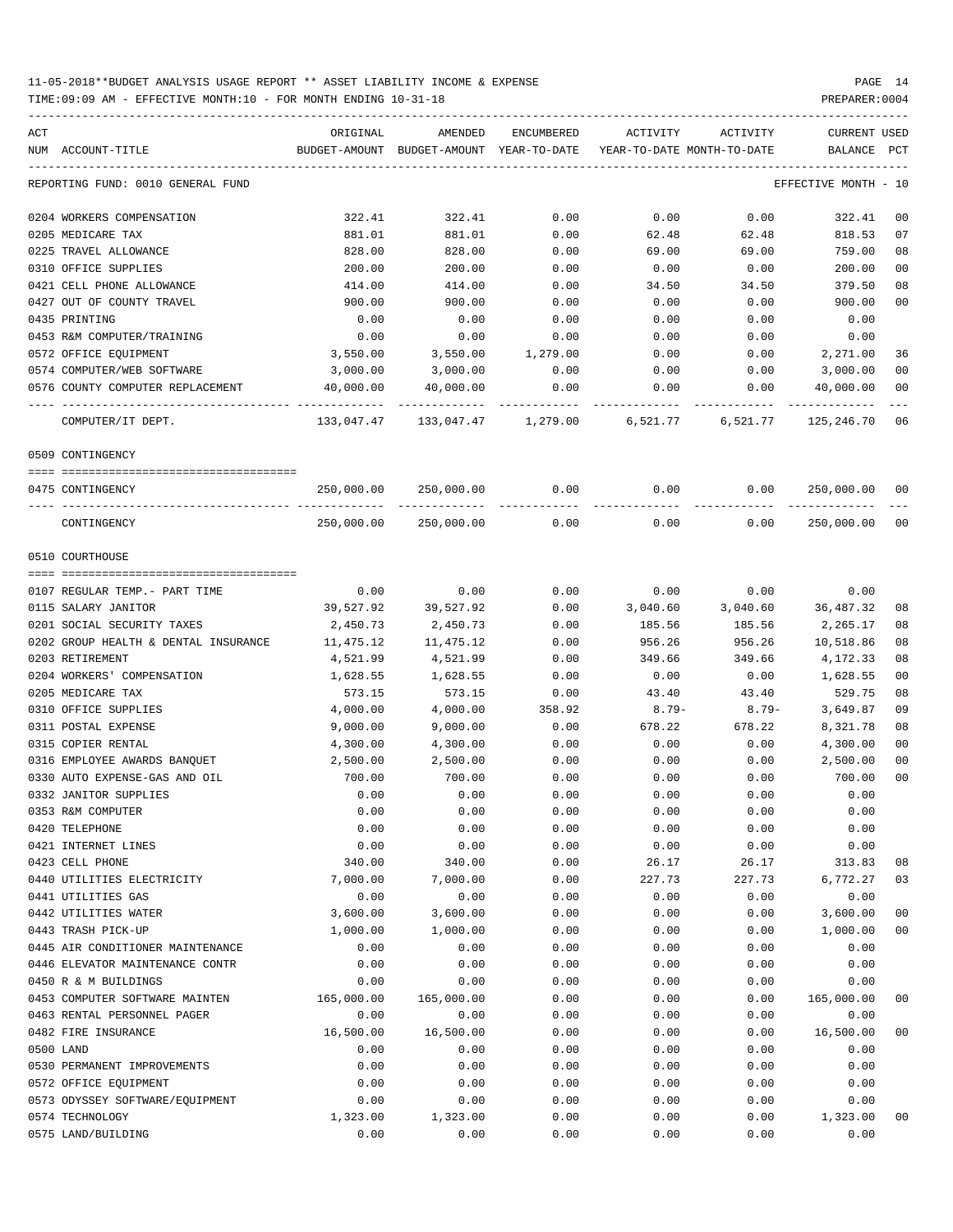TIME:09:09 AM - EFFECTIVE MONTH:10 - FOR MONTH ENDING 10-31-18 PREPARER:0004

| ACT |                                                     | ORIGINAL           | AMENDED                                  | ENCUMBERED | ACTIVITY                   | ACTIVITY | CURRENT USED         |                |
|-----|-----------------------------------------------------|--------------------|------------------------------------------|------------|----------------------------|----------|----------------------|----------------|
|     | NUM ACCOUNT-TITLE                                   |                    | BUDGET-AMOUNT BUDGET-AMOUNT YEAR-TO-DATE |            | YEAR-TO-DATE MONTH-TO-DATE |          | BALANCE              | PCT            |
|     | REPORTING FUND: 0010 GENERAL FUND                   |                    |                                          |            |                            |          | EFFECTIVE MONTH - 10 |                |
|     | 0577 JANITOR EQUIPMENT                              | 1,000.00           | 1,000.00                                 | 0.00       | 0.00                       | 0.00     | 1,000.00             | - 00           |
|     | COURTHOUSE                                          | 276,440.46         | 276,440.46                               | 358.92     | 5,498.81                   | 5,498.81 | 270,582.73 02        |                |
|     | 0511 COUNTY OFFICE BUILDING                         |                    |                                          |            |                            |          |                      |                |
|     | 0115 SALARY JANITOR                                 | 3,304.49           | 3,304.49                                 | 0.00       | 355.88                     | 355.88   | 2,948.61 11          |                |
|     | 0201 SOCIAL SECURITY TAXES                          | 204.88             | 204.88                                   | 0.00       | 22.06                      | 22.06    | 182.82               | 11             |
|     | 0203 RETIREMENT                                     | 378.03             | 378.03                                   | 0.00       | 40.92                      | 40.92    | 337.11               | 11             |
|     | 0204 WORKER' COMPENSATION                           | 136.14             | 136.14                                   | 0.00       | 0.00                       | 0.00     | 136.14               | 00             |
|     | 0205 MEDICARE TAX                                   | 47.92              | 47.92                                    | 0.00       | 5.16                       | 5.16     | 42.76                | 11             |
|     | 0225 JANITOR TRAVEL                                 | 175.00             | 175.00                                   | 0.00       | 0.00                       | 0.00     | 175.00               | 00             |
|     | 0332 JANITOR SUPPLIES                               | 1,000.00           | 1,000.00                                 | 69.90      | 95.28                      | 95.28    | 834.82               | 17             |
|     | 0440 UTILITIES ELECTRICITY                          | 5,000.00           | 5.000.00                                 | 0.00       | 392.38                     | 392.38   | 4,607.62             | 08             |
|     | 0441 UTILITIES GAS                                  | 1,000.00           | 1,000.00                                 | 0.00       | 55.11                      | 55.11    | 944.89               | 06             |
|     | 0442 UTILITIES WATER                                | 1,000.00           | 1,000.00                                 | 0.00       | 0.00                       | 0.00     | 1,000.00             | 0 <sub>0</sub> |
|     | 0443 TRASH PICK-UP SERVICE                          | 480.00             | 480.00                                   | 0.00       | 0.00                       | 0.00     | 480.00               | 00             |
|     | 0444 LAWN MAINTENANCE                               | 0.00               | 0.00                                     | 0.00       | 0.00                       | 0.00     | 0.00                 |                |
|     | 0450 R & M BUILDING                                 | 9,000.00           | 9,000.00                                 | 54.97      | 0.00                       | 0.00     | 8,945.03             | 01             |
|     | 0482 FIRE INSURANCE                                 | 1,000.00           | 1,000.00                                 | 0.00       | 0.00                       | 0.00     | 1,000.00             | 00             |
|     | 0535 BUILDINGS                                      | 0.00               | 0.00                                     | 0.00       | 0.00                       | 0.00     | 0.00                 |                |
|     | COUNTY OFFICE BUILDING                              | 22,726.46          | 22,726.46                                | 124.87     | 966.79                     | 966.79   | 21,634.80 05         |                |
|     | 0512 CO-OP OFFICE BUILDING                          |                    |                                          |            |                            |          |                      |                |
|     |                                                     |                    | 500.00                                   | 0.00       | 0.00                       | 0.00     | 500.00               |                |
|     | 0332 JANITOR SUPPLIES<br>0440 UTILITIES ELECTRICITY | 500.00<br>6,000.00 | 6,000.00                                 | 0.00       | 308.41                     | 308.41   | 5,691.59             | 00<br>05       |
|     | 0442 UTILITIES WATER                                | 700.00             | 700.00                                   | 0.00       | 0.00                       | 0.00     | 700.00               | 00             |
|     | 0450 R&M BUILDING                                   | 1,000.00           | 1,000.00                                 | 0.00       | 0.00                       | 0.00     | 1,000.00             | 00             |
|     | 0482 FIRE INSURANCE                                 | 1,400.00           | 1,400.00                                 | 0.00       | 0.00                       | 0.00     | 1,400.00             | 00             |
|     | 0535 BUILDINGS                                      | 0.00               | 0.00                                     | 0.00       | 0.00                       | 0.00     | 0.00                 |                |
|     |                                                     |                    |                                          |            |                            |          |                      |                |
|     | CO-OP OFFICE BUILDING                               | 9,600.00           | 9,600.00                                 | 0.00       | 308.41                     | 308.41   | 9,291.59 03          |                |
|     | 0513 COURTHOUSE SOUTH ANNEX                         |                    |                                          |            |                            |          |                      |                |
|     | 0115 SALARY JANITOR                                 | 13,209.04          | 13,209.04                                | 0.00       | 940.54                     | 940.54   | 12,268.50            | 07             |
|     | 0201 SOCIAL SECURITY TAXES                          | 818.96             | 818.96                                   | 0.00       | 58.32                      | 58.32    | 760.64               | 07             |
|     | 0203 RETIREMENT                                     | 1,511.11           | 1,511.11                                 | 0.00       | 108.16                     | 108.16   | 1,402.95             | 07             |
|     | 0204 WORKERS' COMPENSATION                          | 544.21             | 544.21                                   | 0.00       | 0.00                       | 0.00     | 544.21               | 0 <sub>0</sub> |
|     | 0205 MEDICARE TAX                                   | 191.53             | 191.53                                   | 0.00       | 13.62                      | 13.62    | 177.91               | 07             |
|     | 0315 COPIER RENTAL                                  | 1,500.00           | 1,500.00                                 | 0.00       | 0.00                       | 0.00     | 1,500.00             | 00             |
|     | 0332 JANITOR SUPPLIES                               | 2,000.00           | 2,000.00                                 | 0.00       | 83.39                      | 83.39    | 1,916.61             | 04             |
|     | 0420 TELEPHONE                                      | 5,500.00           | 5,500.00                                 | 0.00       | 436.51                     | 436.51   | 5,063.49             | 08             |
|     | 0421 INTERNET                                       | 3,500.00           | 3,500.00                                 | 0.00       | 0.00                       | 0.00     | 3,500.00             | 00             |
|     | 0440 UTILITIES ELECTRICITY                          | 6,000.00           | 6,000.00                                 | 0.00       | 457.84                     | 457.84   | 5,542.16             | 08             |
|     | 0441 UTILITIES GAS                                  | 1,300.00           | 1,300.00                                 | 0.00       | 53.44                      | 53.44    | 1,246.56             | 04             |
|     | 0442 UTILITIES WATER                                | 1,300.00           | 1,300.00                                 | 0.00       | 0.00                       | 0.00     | 1,300.00             | 00             |
|     | 0443 TRASH PICKUP SERVICE                           | 1,000.00           | 1,000.00                                 | 0.00       | 0.00                       | 0.00     | 1,000.00             | 00             |
|     | 0444 LAWN MAINTENANCE                               | 0.00               | 0.00                                     | 0.00       | 0.00                       | 0.00     | 0.00                 |                |
|     | 0450 R&M BUILDING                                   | 5,000.00           | 5,000.00                                 | 0.00       | 334.36                     | 334.36   | 4,665.64             | 07             |
|     | 0455 PARKING LOT                                    | 0.00               | 0.00                                     | 0.00       | 0.00                       | 0.00     | 0.00                 |                |
|     | 0482 FIRE INSURANCE                                 | 2,300.00           | 2,300.00                                 | 0.00       | 0.00                       | 0.00     | 2,300.00             | 00             |

0531 ANNEX 0.00 0.00 0.00 0.00 0.00 0.00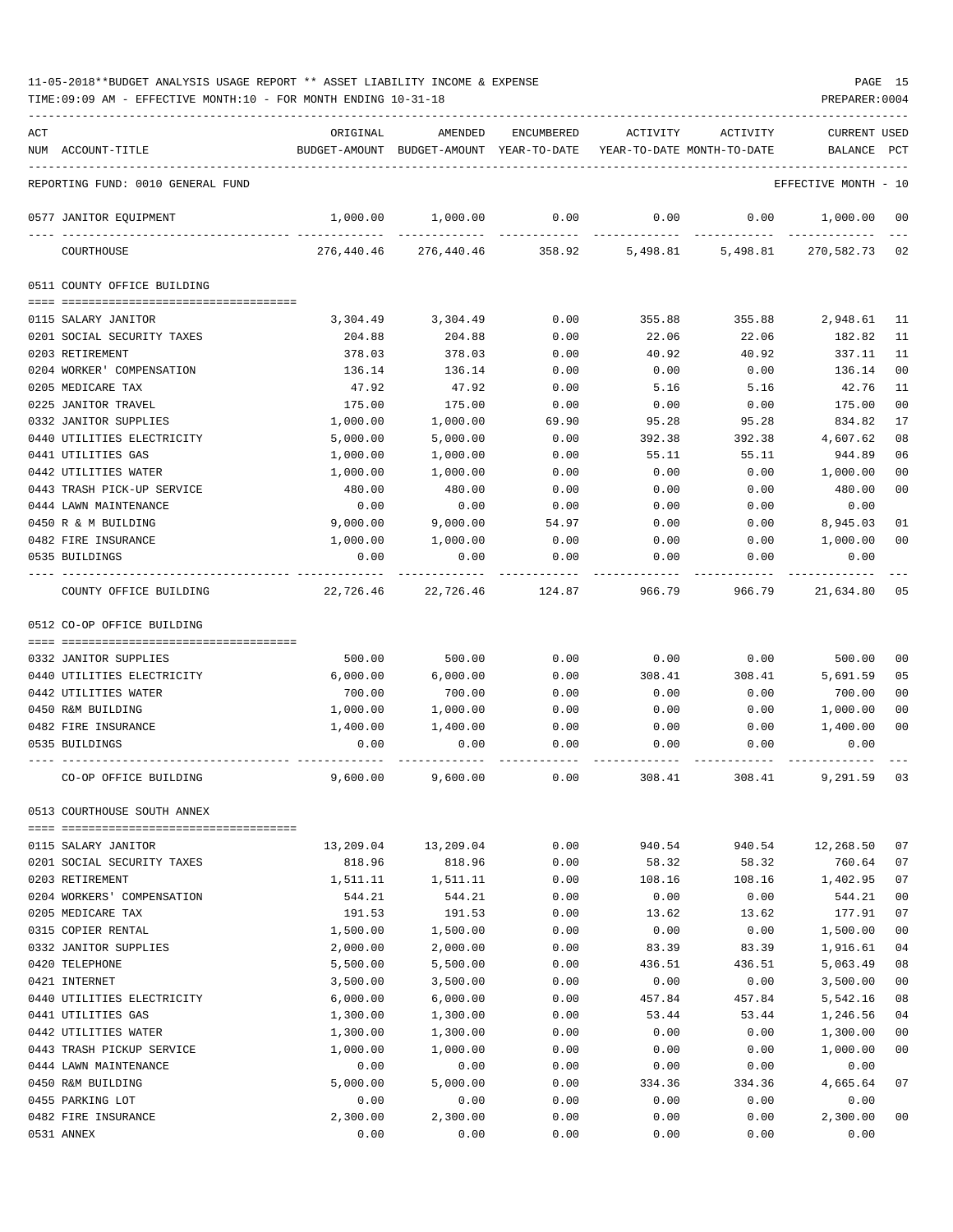|  | 11-05-2018**BUDGET ANALYSIS USAGE REPORT ** ASSET LIABILITY INCOME & EXPENSE |  |  |  | PAGE |  |
|--|------------------------------------------------------------------------------|--|--|--|------|--|
|  |                                                                              |  |  |  |      |  |

| ACT | NUM ACCOUNT-TITLE                             | ORIGINAL         | AMENDED<br>BUDGET-AMOUNT BUDGET-AMOUNT YEAR-TO-DATE YEAR-TO-DATE MONTH-TO-DATE | ENCUMBERED   | ACTIVITY      | ACTIVITY                 | <b>CURRENT USED</b><br>BALANCE PCT |                |
|-----|-----------------------------------------------|------------------|--------------------------------------------------------------------------------|--------------|---------------|--------------------------|------------------------------------|----------------|
|     | REPORTING FUND: 0010 GENERAL FUND             |                  |                                                                                |              |               |                          | EFFECTIVE MONTH - 10               |                |
|     |                                               |                  |                                                                                |              |               |                          |                                    |                |
|     | COURTHOUSE SOUTH ANNEX                        | 45,674.85        | 45,674.85                                                                      |              |               | $0.00$ 2,486.18 2,486.18 | 43,188.67                          | 05             |
|     | 0514 CITY HALL ANNEX                          |                  |                                                                                |              |               |                          |                                    |                |
|     | 0421 TELEPHONE/INTERNET                       |                  | 4,400.00 4,400.00                                                              | 0.00         | 365.70        |                          | 365.70 4,034.30                    | 08             |
|     | CITY HALL ANNEX                               | 4,400.00         | 4,400.00                                                                       | 0.00         | 365.70        | 365.70                   | 4,034.30 08                        |                |
|     | 0515 WINDOM CO.BLDG.                          |                  |                                                                                |              |               |                          |                                    |                |
|     |                                               |                  |                                                                                |              |               |                          |                                    |                |
|     | 0440 UTILITIES ELECTRICITY                    | 1,500.00         | 1,500.00<br>700.00                                                             | 0.00<br>0.00 | 46.73         | 46.73<br>0.00            | 1,453.27<br>700.00                 | 03<br>00       |
|     | 0441 UTILITIES GAS<br>0442 UTILITIES WATER    | 700.00<br>0.00   | 0.00                                                                           | 0.00         | 0.00<br>0.00  | 0.00                     | 0.00                               |                |
|     | 0444 LAWN MAINTENANCE                         | 800.00           | 800.00                                                                         | 0.00         | 0.00          | 0.00                     | 800.00                             | 00             |
|     | 0450 R&M BUILDING                             | 1,000.00         | 1,000.00                                                                       | 0.00         | 0.00          | 0.00                     | 1,000.00                           | 00             |
|     | 0482 FIRE INSURANCE                           | 1,600.00         | 1,600.00                                                                       | 0.00         | 0.00          | 0.00                     | 1,600.00                           | 00             |
|     | 0501 PEST CONTROL                             | 120.00           | 120.00                                                                         | 0.00         | 0.00          | 0.00                     | 120.00                             | 00             |
|     | WINDOM CO.BLDG.                               | 5,720.00         | 5,720.00                                                                       | 0.00         | 46.73         | 46.73                    | 5,673.27                           | $_{01}$        |
|     | 0516 AGRILIFE EXTENSION BUILDING              |                  |                                                                                |              |               |                          |                                    |                |
|     |                                               |                  |                                                                                |              |               |                          |                                    |                |
|     | 0115 SALARY JANITOR                           | 2,643.42         | 2,643.42                                                                       | 0.00         | 152.52        | 152.52                   | 2,490.90                           | 06             |
|     | 0201 SOCIAL SECURITY TAXES<br>0203 RETIREMENT | 163.89<br>302.41 | 163.89<br>302.41                                                               | 0.00<br>0.00 | 9.46          | 9.46                     | 154.43<br>284.87                   | 06<br>06       |
|     | 0204 WORKERS' COMPENSATION                    | 108.91           | 108.91                                                                         | 0.00         | 17.54<br>0.00 | 17.54<br>0.00            | 108.91                             | 00             |
|     | 0205 MEDICARE TAX                             | 38.33            | 38.33                                                                          | 0.00         | 2.22          | 2.22                     | 36.11                              | 06             |
|     | 0225 JANITOR TRAVEL                           | 250.00           | 250.00                                                                         | 0.00         | 0.00          | 0.00                     | 250.00                             | 00             |
|     | 0332 JANITOR SUPPLIES                         | 500.00           | 500.00                                                                         | 0.00         | 83.43         | 83.43                    | 416.57                             | 17             |
|     | 0420 TELEPHONE                                | 0.00             | 0.00                                                                           | 0.00         | 0.00          | 0.00                     | 0.00                               |                |
|     | 0440 UTILITIES ELECTRICITY                    | 5,000.00         | 5,000.00                                                                       | 0.00         | 329.10        | 329.10                   | 4,670.90                           | 07             |
|     | 0441 UTILITIES GAS                            | 0.00             | 0.00                                                                           | 0.00         | 0.00          | 0.00                     | 0.00                               |                |
|     | 0442 UTILITIES WATER                          | 650.00           | 650.00                                                                         | 0.00         | 0.00          | 0.00                     | 650.00                             | 0 <sup>0</sup> |
|     | 0443 TRASH PICKUP SERVICE                     | 0.00             | 0.00                                                                           | 0.00         | 0.00          | 0.00                     | 0.00                               |                |
|     | 0444 LAWN MAINTENANCE                         | 0.00             | 0.00                                                                           | 0.00         | 0.00          | 0.00                     | 0.00                               |                |
|     | 0450 R&M BUILDING                             | 600.00           | 600.00                                                                         | 0.00         | 52.00         | 52.00                    | 548.00                             | 09             |
|     | 0482 FIRE INSURANCE                           | 1,000.00         | 1,000.00                                                                       | 0.00         | 0.00          | 0.00                     | 1,000.00                           | 00             |
|     | 0530 BUILDING REMODEL                         | 0.00             | 0.00                                                                           | 0.00         | 0.00          | 0.00                     | 0.00                               |                |
|     | 0535 BUILDING CONSTRUCTION                    | 0.00             | 0.00                                                                           | 0.00         | 0.00          | 0.00                     | 0.00                               |                |
|     | 0572 OFFICE EQUIPMENT                         | 0.00             | 0.00                                                                           | 0.00         | 0.00          | 0.00                     | 0.00                               |                |
|     | AGRILIFE EXTENSION BUILDING                   | 11,256.96        | 11,256.96                                                                      | 0.00         | 646.27        | 646.27                   | 10,610.69 06                       |                |
|     | 0517 COURTHOUSE EAST ANNEX                    |                  |                                                                                |              |               |                          |                                    |                |
|     | 0535 BUILDING                                 | 0.00             | 0.00                                                                           | 0.00         | 0.00          | 0.00                     | 0.00                               |                |
|     | COURTHOUSE EAST ANNEX                         | 0.00             | 0.00                                                                           | 0.00         | 0.00          | 0.00                     | 0.00                               |                |
|     | 0518 COUNTY OFFICES RELOCATION                |                  |                                                                                |              |               |                          |                                    |                |
|     | 0311 POSTAL EXPENSES                          | 344.00           | 344.00                                                                         | 0.00         | 0.00          | 0.00                     | 344.00 00                          |                |
|     | 0332 JANITOR SUPPLIES                         | 4,500.00         | 4,500.00                                                                       | 178.05       | 251.18        | 251.18                   | 4,070.77                           | 10             |
|     | 0420 UTILITIES TELEPHONE                      | 19,900.00        | 19,900.00                                                                      | 0.00         | 1,415.15      | 1,415.15                 | 18,484.85                          | 07             |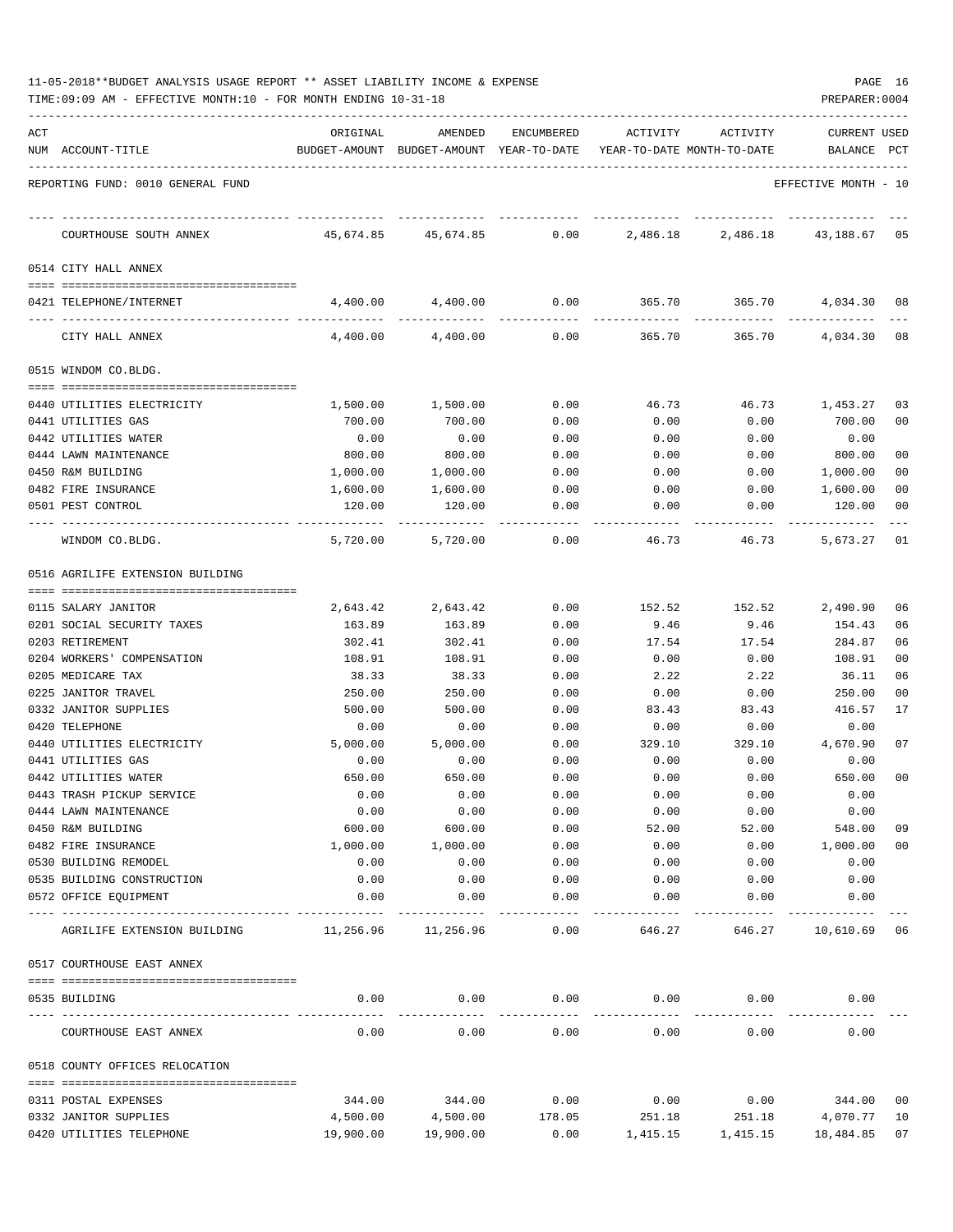TIME:09:09 AM - EFFECTIVE MONTH:10 - FOR MONTH ENDING 10-31-18 PREPARER:0004

| ACT                                  | ORIGINAL      | AMENDED                    | <b>ENCUMBERED</b> | <b>ACTIVITY</b> | ACTIVITY                   | <b>CURRENT USED</b>  |                |
|--------------------------------------|---------------|----------------------------|-------------------|-----------------|----------------------------|----------------------|----------------|
| NUM ACCOUNT-TITLE                    | BUDGET-AMOUNT | BUDGET-AMOUNT YEAR-TO-DATE |                   |                 | YEAR-TO-DATE MONTH-TO-DATE | BALANCE              | PCT            |
| REPORTING FUND: 0010 GENERAL FUND    |               |                            |                   |                 |                            | EFFECTIVE MONTH - 10 |                |
| 0421 INTERNET SERVICES               | 11,300.00     | 11,300.00                  | 0.00              | 1,095.76        | 1,095.76                   | 10,204.24            | 10             |
| 0440 UTILITIES ELECTRICITY           | 31,600.00     | 31,600.00                  | 0.00              | 477.54          | 477.54                     | 31,122.46            | 02             |
| 0441 UTILITIES GAS                   | 4,400.00      | 4,400.00                   | 0.00              | 0.00            | 0.00                       | 4,400.00             | 0 <sub>0</sub> |
| 0442 UTILITIES WATER                 | 6,400.00      | 6,400.00                   | 0.00              | 0.00            | 0.00                       | 6,400.00             | 0 <sub>0</sub> |
| 0443 TRASH PICKUP SERVICE            | 1,935.00      | 1,935.00                   | 0.00              | 0.00            | 0.00                       | 1,935.00             | 0 <sub>0</sub> |
| 0450 R & M BUILDING                  | 12,000.00     | 12,000.00                  | 0.00              | 2,083.00        | 2,083.00                   | 9,917.00             | 17             |
| 0460 MOVING EXPENSES                 | 0.00          | 0.00                       | 0.00              | 0.00            | 0.00                       | 0.00                 |                |
| 0470 OFFICE SPACE LEASE              | 121,200.00    | 121,200.00                 | 0.00              | 19,025.00       | 19,025.00                  | 102,175.00           | 16             |
| 0483 ALARM MONITORING                | 900.00        | 900.00                     | 0.00              | 885.60          | 885.60                     | 14.40                | 98             |
| 0484 CLEANING SERVICES               | 0.00          | 0.00                       | 0.00              | 0.00            | 0.00                       | 0.00                 |                |
| 0501 PEST CONTROL                    | 1,340.00      | 1,340.00                   | 0.00              | 0.00            | 0.00                       | 1,340.00             | 0 <sub>0</sub> |
| COUNTY OFFICES RELOCATION            | 215,819.00    | 215,819.00                 | 178.05            | 25, 233. 23     | 25, 233. 23                | 190,407.72           | 12             |
| 0519 GOVERNMENT BUILDING             |               |                            |                   |                 |                            |                      |                |
| 0165 CONSTRUCTION                    | 200,000.00    | 200,000.00                 | 0.00              | 0.00            | 0.00                       | 200,000.00           | 00             |
| GOVERNMENT BUILDING                  | 200,000.00    | 200,000.00                 | 0.00              | 0.00            | 0.00                       | 200,000.00           | 0 <sub>0</sub> |
| 0540 AMBULANCE SERVICE               |               |                            |                   |                 |                            |                      |                |
|                                      |               |                            |                   |                 |                            |                      |                |
| 0417 AMBULANCE SERVICE               | 540,000.00    | 540,000.00                 | 0.00              | 45,000.00       | 45,000.00                  | 495,000.00           | 08             |
| AMBULANCE SERVICE                    | 540,000.00    | 540,000.00                 | 0.00              | 45,000.00       | 45,000.00                  | 495,000.00           | 08             |
| 0543 FIRE PROTECTION                 |               |                            |                   |                 |                            |                      |                |
| 0416 FIRE PROTECTION SERVICE         | 84,000.00     | 84,000.00                  | 0.00              | 0.00            | 0.00                       | 84,000.00            | 00             |
| 0422 R&M RADIO/TOWER                 | 700.00        | 700.00                     | 0.00              | 0.00            | 0.00                       | 700.00               | 0 <sub>0</sub> |
| 0440 UTILITIES ELECTRICITY           | 0.00          | 0.00                       | 0.00              | 0.00            | 0.00                       | 0.00                 |                |
| 0447 REPEATER SERVICE CONTRACT       | 8,507.60      | 8,507.60                   | 0.00              | 8,507.60        | 8,507.60                   | 0.00                 | 100            |
| 0490 FCC RADIO LICENSE               | 0.00          | 0.00                       | 0.00              | 0.00            | 0.00                       | 0.00                 |                |
| FIRE PROTECTION                      | 93,207.60     | 93,207.60                  | 0.00              | 8,507.60        | 8,507.60                   | 84,700.00            | 09             |
| 0551 CONSTABLE PRECINCT # 1          |               |                            |                   |                 |                            |                      |                |
| 0101 SALARY ELECTED OFFICIAL         | 33,154.57     | 33, 154.57                 | 0.00              | 2,550.36        | 2,550.36                   | 30,604.21            | 08             |
| 0201 SOCIAL SECURITY TAXES           | 2,204.38      | 2,204.38                   | 0.00              | 157.10          | 157.10                     | 2,047.28             | 07             |
| 0202 GROUP HEALTH & DENTAL INSURANCE | 5,737.56      | 5,737.56                   | 0.00              | 437.48          | 437.48                     | 5,300.08             | 08             |
| 0203 RETIREMENT                      | 3,792.88      | 3,792.88                   | 0.00              | 293.26          | 293.26                     | 3,499.62             | 08             |
| 0204 WORKERS' COMPENSATION           | 878.20        | 878.20                     | 0.00              | 0.00            | 0.00                       | 878.20               | 0 <sub>0</sub> |
| 0205 MEDICARE TAX                    | 515.54        | 515.54                     | 0.00              | 36.74           | 36.74                      | 478.80               | 07             |
| 0310 OFFICE SUPPLIES                 | 50.00         | 50.00                      | 0.00              | 0.00            | 0.00                       | 50.00                | 00             |
| 0311 POSTAL EXPENSES                 | 300.00        | 300.00                     | 0.00              | 0.00            | 0.00                       | 300.00               | 00             |
| 0330 AUTO EXPENSE-GAS AND OIL        | 1,625.00      | 1,625.00                   | 0.00              | 0.00            | 0.00                       | 1,625.00             | 00             |
| 0421 ONLINE RESEARCH/ACCURINT        | 600.00        | 600.00                     | 0.00              | 0.00            | 0.00                       | 600.00               | 0 <sub>0</sub> |
| 0422 R & M RADIO                     | 200.00        | 200.00                     | 0.00              | 0.00            | 0.00                       | 200.00               | 0 <sub>0</sub> |
| 0427 TRAVEL EXPENSE                  | 2,400.00      | 2,400.00                   | 0.00              | 200.00          | 200.00                     | 2,200.00             | 08             |
| 0435 PRINTING                        | 50.00         | 50.00                      | 0.00              | 0.00            | 0.00                       | 50.00                | 00             |
| 0480 BOND                            | 178.00        | 178.00                     | 0.00              | 0.00            | 0.00                       | 178.00               | 0 <sub>0</sub> |
| 0488 LAW ENFORCEMENT PROF. INS       | 525.00        | 525.00                     | 0.00              | 483.00          | 483.00                     | 42.00                | 92             |
| 0572 EQUIPMENT                       | 0.00          | 0.00                       | 0.00              | 0.00            | 0.00                       | 0.00                 |                |

0574 TECHNOLOGY 0.00 0.00 0.00 0.00 0.00 0.00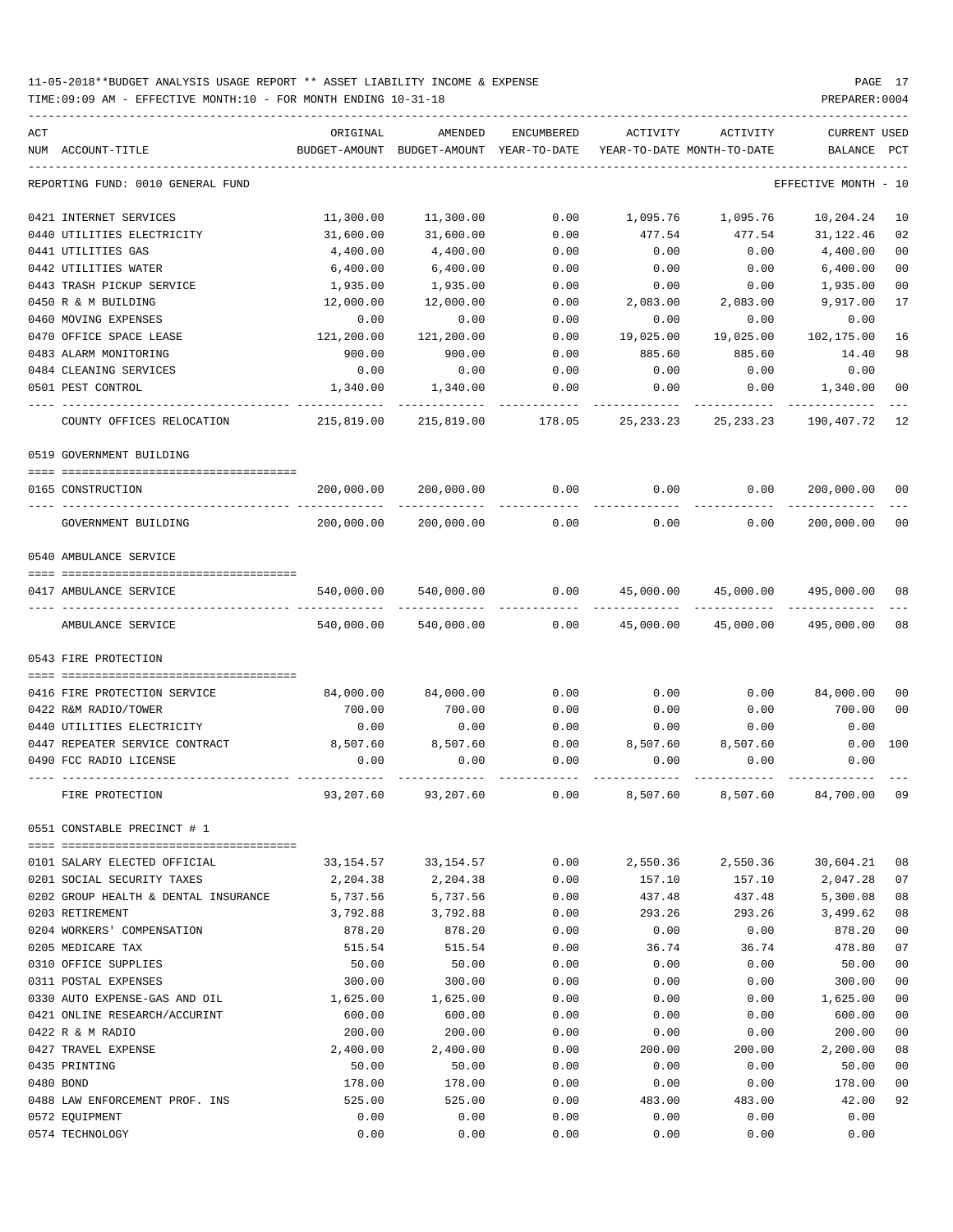| 11-05-2018**BUDGET ANALYSIS USAGE REPORT ** ASSET LIABILITY INCOME & EXPENSE |  |  |  | PAGE | 18 |
|------------------------------------------------------------------------------|--|--|--|------|----|
|                                                                              |  |  |  |      |    |

| ACT | NUM ACCOUNT-TITLE                                          | ORIGINAL              | AMENDED<br>BUDGET-AMOUNT BUDGET-AMOUNT YEAR-TO-DATE | ENCUMBERED            | ACTIVITY<br>YEAR-TO-DATE MONTH-TO-DATE | ACTIVITY                       | <b>CURRENT USED</b><br><b>BALANCE</b> | PCT            |
|-----|------------------------------------------------------------|-----------------------|-----------------------------------------------------|-----------------------|----------------------------------------|--------------------------------|---------------------------------------|----------------|
|     | REPORTING FUND: 0010 GENERAL FUND                          |                       |                                                     |                       |                                        |                                | EFFECTIVE MONTH - 10                  |                |
|     | CONSTABLE PRECINCT # 1                                     | 52,211.13             | 52, 211.13                                          | 0.00                  | 4,157.94                               | 4,157.94                       | 48,053.19                             | 08             |
|     | 0552 CONSTABLE PRECINCT #2                                 |                       |                                                     |                       |                                        |                                |                                       |                |
|     |                                                            |                       |                                                     |                       |                                        |                                |                                       |                |
|     | 0101 SALARY ELECTED OFFICIAL<br>0201 SOCIAL SECURITY TAXES | 16,099.05             | 16,099.05                                           | 0.00                  | 1,238.38<br>89.18                      | 1,238.38                       | 14,860.67                             | 08             |
|     | 0202 GROUP HEALTH & DENTAL INSURANCE                       | 1,146.94<br>11,475.12 | 1,146.94<br>11,475.12                               | 0.00<br>0.00          | 956.26                                 | 89.18<br>956.26                | 1,057.76<br>10,518.86                 | 08<br>08       |
|     | 0203 RETIREMENT                                            | 1,841.73              | 1,841.73                                            | 0.00                  | 142.42                                 | 142.42                         | 1,699.31                              | 08             |
|     | 0204 WORKERS' COMPENSATION                                 | 456.93                | 456.93                                              | 0.00                  | 0.00                                   | 0.00                           | 456.93                                | 0 <sub>0</sub> |
|     | 0205 MEDICARE TAX                                          | 268.24                | 268.24                                              | 0.00                  | 20.86                                  | 20.86                          | 247.38                                | 08             |
|     | 0310 OFFICE SUPPLIES                                       | 100.00                | 100.00                                              | 0.00                  | 0.00                                   | 0.00                           | 100.00                                | 00             |
|     | 0311 POSTAL EXPENSES                                       | 600.00                | 600.00                                              | 0.00                  | 0.00                                   | 0.00                           | 600.00                                | 00             |
|     | 0330 AUTO EXPENSE-GAS AND OIL                              | 1,400.00              | 1,400.00                                            | 0.00                  | 0.00                                   | 0.00                           | 1,400.00                              | 00             |
|     | 0422 R & M RADIO                                           | 164.00                | 164.00                                              | 0.00                  | 0.00                                   | 0.00                           | 164.00                                | 00             |
|     | 0427 TRAVEL EXPENSE                                        | 2,400.00              | 2,400.00                                            | 0.00                  | 200.00                                 | 200.00                         | 2,200.00                              | 08             |
|     | 0428 TRAINING/TUITION/TRAVEL                               | 228.00                | 228.00                                              | 0.00                  | 0.00                                   | 0.00                           | 228.00                                | 00             |
|     | 0435 PRINTING                                              | 100.00                | 100.00                                              | 0.00                  | 0.00                                   | 0.00                           | 100.00                                | 00             |
|     | 0480 BOND                                                  | 178.00                | 178.00                                              | 0.00                  | 0.00                                   | 0.00                           | 178.00                                | 00             |
|     | 0488 LAW ENFOREMENT PROF. INS.                             | 550.00                | 550.00                                              | 0.00                  | 483.00                                 | 483.00                         | 67.00                                 | 88             |
|     | 0573 RADIO EQUIPMENT                                       | 445.00                | 445.00                                              | 0.00                  | 0.00                                   | 0.00                           | 445.00                                | 00             |
|     | 0574 TECHNOLOGY                                            | 0.00                  | 0.00                                                | 0.00                  | 0.00                                   | 0.00                           | 0.00                                  |                |
|     | CONSTABLE PRECINCT #2                                      | 37,453.01             | 37,453.01                                           | 0.00                  | 3,130.10                               | 3,130.10                       | 34,322.91                             | 08             |
|     | 0553 CONSTABLE PRECINCT # 3                                |                       |                                                     |                       |                                        |                                |                                       |                |
|     |                                                            |                       |                                                     |                       |                                        |                                |                                       |                |
|     | 0101 SALARY ELECTED OFFICIAL                               | 14,310.57             | 14,310.57                                           | 0.00                  | 1,100.82                               | 1,100.82                       | 13,209.75                             | 08             |
|     | 0201 SOCIAL SECURITY TAXES                                 | 1,036.06              | 1,036.06                                            | 0.00                  | 80.66                                  | 80.66                          | 955.40                                | 08             |
|     | 0202 GROUP HEALTH & DENTAL INSURANCE<br>0203 RETIREMENT    | 11,475.12<br>1,637.13 | 11,475.12<br>1,637.13                               | 0.00<br>0.00          | 956.26<br>126.60                       | 956.26<br>126.60               | 10,518.86<br>1,510.53                 | 08<br>08       |
|     | 0204 WORKERS' COMPENSATION                                 | 412.75                | 412.75                                              | 0.00                  | 0.00                                   | 0.00                           | 412.75                                | 00             |
|     | 0205 MEDICARE TAX                                          | 242.30                | 242.30                                              | 0.00                  | 18.86                                  | 18.86                          | 223.44                                | 08             |
|     | 0310 OFFICE SUPPLIES                                       | 100.00                | 100.00                                              | 0.00                  | 0.00                                   | 0.00                           | 100.00                                | 00             |
|     | 0311 POSTAL EXPENSES                                       | 600.00                | 600.00                                              | 0.00                  | 0.00                                   | 0.00                           | 600.00                                | 00             |
|     | 0330 AUTO EXPENSE-GAS AND OIL                              | 1,400.00              | 1,400.00                                            | 0.00                  | 0.00                                   | 0.00                           | 1,400.00                              | 00             |
|     | 0427 TRAVEL EXPENSE                                        | 2,400.00              | 2,400.00                                            | 0.00                  | 200.00                                 | 200.00                         | 2,200.00                              | 08             |
|     | 0435 PRINTING                                              | 100.00                | 100.00                                              | 0.00                  | 0.00                                   | 0.00                           | 100.00                                | $00\,$         |
|     | 0480 BOND                                                  | 0.00                  | 0.00                                                | 0.00                  | 0.00                                   | 0.00                           | 0.00                                  |                |
|     | 0488 LAW ENFORCEMENT PROF. INS                             | 550.00                | 550.00                                              | 0.00                  | 483.00                                 | 483.00                         | 67.00                                 | 88             |
|     | 0573 RADIO EQUIPMENT                                       | 0.00                  | 0.00                                                | 0.00<br>------------  | 0.00                                   | 0.00                           | 0.00                                  |                |
|     | CONSTABLE PRECINCT # 3                                     |                       | 34, 263.93 34, 263.93                               | 0.00                  |                                        | 2,966.20 2,966.20 31,297.73 09 |                                       |                |
|     | 0555 ANIMAL CONTROL OFFICER                                |                       |                                                     |                       |                                        |                                |                                       |                |
|     | 0441 ANIMAL CONTROL OFFICER/SERVICES                       | $4,000.00$ $4,000.00$ |                                                     | 0.00                  |                                        | $0.00$ 0.00                    | 4,000.00 00                           |                |
|     | ANIMAL CONTROL OFFICER                                     |                       | 4,000.00 4,000.00                                   | -------------<br>0.00 | 0.00                                   | 0.00                           | 4,000.00 00                           |                |
|     | 0560 COUNTY SHERIFF                                        |                       |                                                     |                       |                                        |                                |                                       |                |
|     |                                                            |                       |                                                     |                       |                                        |                                |                                       |                |
|     | 0101 SALARY ELECTED OFFICIAL                               | 59,993.98             | 59,993.98                                           | 0.00                  |                                        | 4,614.92 4,614.92              | 55,379.06 08                          |                |
|     | 0102 ADMINISTRATIVE SECRETARY                              | 41,935.55             | 41,935.55                                           | 0.00                  | 3,225.82                               | 3,225.82                       | 38,709.73                             | 08             |
|     | 0103 CHIEF DEPUTY                                          | 46,293.35             | 46,293.35                                           | 0.00                  |                                        | 3,561.02 3,561.02 42,732.33 08 |                                       |                |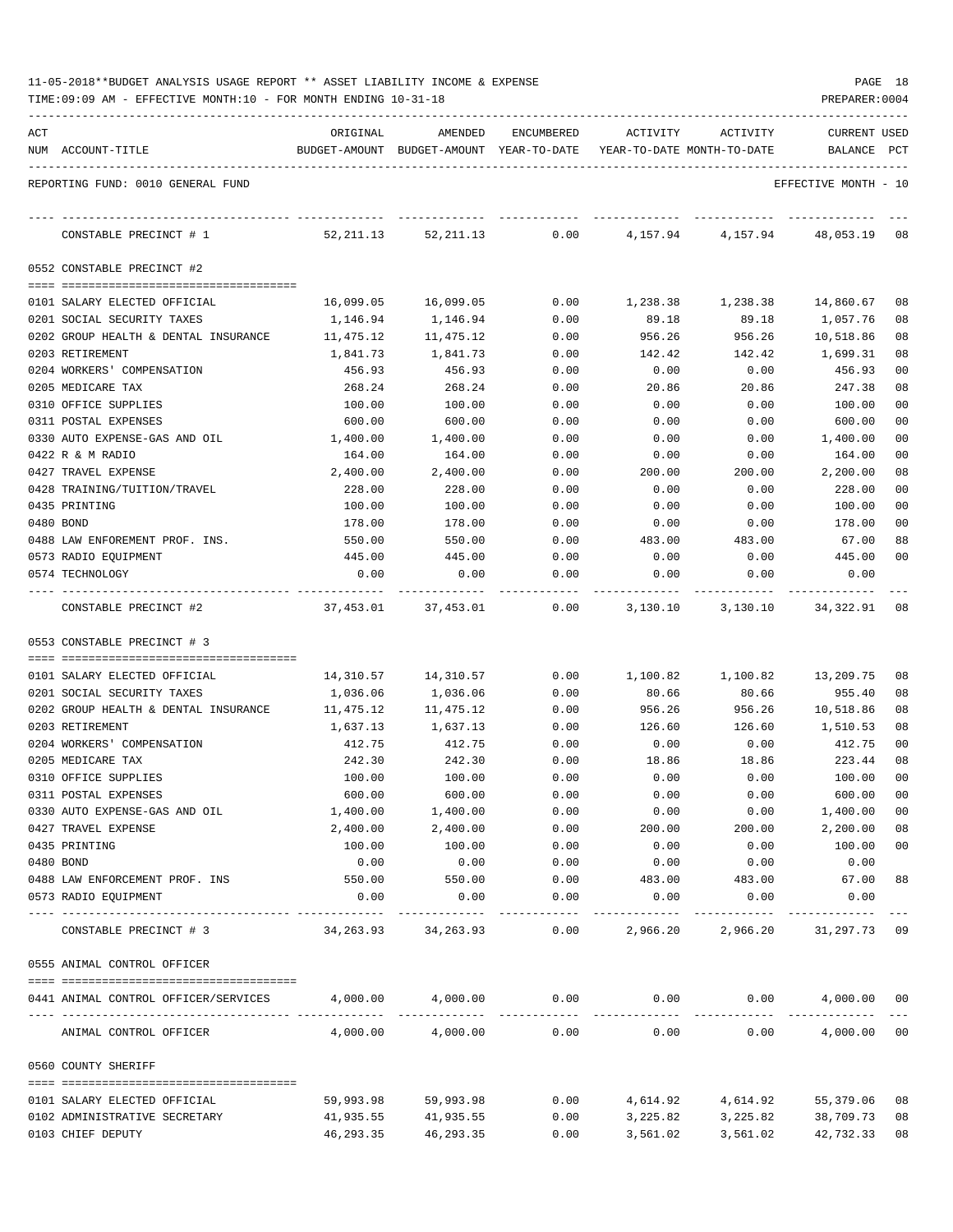| ACT | NUM ACCOUNT-TITLE                                    | ORIGINAL             | AMENDED<br>BUDGET-AMOUNT BUDGET-AMOUNT YEAR-TO-DATE | ENCUMBERED   | ACTIVITY       | ACTIVITY<br>YEAR-TO-DATE MONTH-TO-DATE | <b>CURRENT USED</b><br>BALANCE           | PCT            |
|-----|------------------------------------------------------|----------------------|-----------------------------------------------------|--------------|----------------|----------------------------------------|------------------------------------------|----------------|
|     | REPORTING FUND: 0010 GENERAL FUND                    |                      |                                                     |              |                |                                        | EFFECTIVE MONTH - 10                     |                |
|     |                                                      |                      |                                                     |              |                |                                        |                                          |                |
|     | 0104 SALARIES DEPUTIES                               | 611,209.39           | 611,209.39                                          | 0.00         | 42,866.55      | 42,866.55                              | 568,342.84                               | 07             |
|     | 0107 PT RECORDS/EVIDENCE CLERKS                      | 14,522.79            | 14,522.79                                           | 0.00         | 0.00           | 0.00                                   | 14,522.79                                | 00             |
|     | 0108 COMPENSATION PAY                                | 0.00                 | 0.00                                                | 0.00         | 0.00           | 0.00                                   | 0.00                                     |                |
|     | 0109 INVESTIGATOR-CRIMES AGAINST CHILDR              | 34,780.26            | 34,780.26                                           | 0.00         | 2,675.40       | 2,675.40                               | 32,104.86                                | 08             |
|     | 0110 JAIL ADMINISTRATOR                              | 35,475.26            | 35, 475. 26                                         | 0.00         | 2,728.86       | 2,728.86                               | 32,746.40                                | 08             |
|     | 0111 LIEUTENANT                                      | 42,084.77            | 42,084.77                                           | 0.00         | 3,237.30       | 3,237.30                               | 38,847.47                                | 08             |
|     | 0113 TRANSPORT OFFICER                               | 35,823.39            | 35,823.39                                           | 0.00         | 2,755.64       | 2,755.64                               | 33,067.75                                | 08             |
|     | 0114 PROF. STANDARDS OFFICER                         | 0.00                 | 0.00                                                | 0.00         | 0.00           | 0.00                                   | 0.00                                     |                |
|     | 0120 SALARY DISPATCHER                               | 205,022.07           | 205,022.07                                          | 0.00         | 15,691.08      | 15,691.08                              | 189,330.99                               | 08             |
|     | 0201 SOCIAL SECURITY TAXES                           | 70,098.49            | 70,098.49                                           | 0.00         | 4,939.41       | 4,939.41                               | 65,159.08                                | 07             |
|     | 0202 GROUP HEALTH INSURANCE                          | 344,253.60           | 344,253.60                                          | 0.00         | 29,644.06      | 29,644.06                              | 314,609.54                               | 09             |
|     | 0203 RETIREMENT                                      | 128,944.91           | 128,944.91                                          | 0.00         | 9,355.97       | 9,355.97                               | 119,588.94                               | 07             |
|     | 0204 WORKERS' COMPENSATION                           | 21,467.46            | 21,467.46                                           | 0.00         | 0.00           | 0.00<br>1,155.22                       | 21,467.46                                | 00<br>07       |
|     | 0205 MEDICARE TAX                                    | 16,394.00            | 16,394.00<br>3,000.00                               | 0.00         | 1,155.22       |                                        | 15,238.78<br>3,000.00                    | 00             |
|     | 0206 UNEMPLOYMENT EXPENSE<br>0250 EMPLOYEE PHYSICALS | 3,000.00             | 1,000.00                                            | 0.00<br>0.00 | 0.00           | 0.00                                   | 1,000.00                                 | 00             |
|     | 0310 OFFICE SUPPLIES                                 | 1,000.00<br>8,000.00 | 8,000.00                                            | 1,502.46     | 0.00<br>893.43 | 0.00<br>893.43                         | 5,604.11                                 | 30             |
|     | 0311 POSTAL EXPENSES                                 | 1,700.00             | 1,700.00                                            | 0.00         | 50.00          | 50.00                                  | 1,650.00                                 | 03             |
|     | 0315 SHERIFF COPIER RENTAL                           | 0.00                 | 0.00                                                | 0.00         | 0.00           | 0.00                                   | 0.00                                     |                |
|     | 0330 AUTO EXPENSE GAS & OIL                          | 84,000.00            | 84,000.00                                           | 0.00         | 0.00           | 0.00                                   | 84,000.00                                | 00             |
|     | 0332 SHERIFF JANITOR SUPPLIES                        | 1,250.00             | 1,250.00                                            | 0.00         | 0.00           | 0.00                                   | 1,250.00                                 | 00             |
|     | 0395 UNIFORMS/OTHER                                  | 4,900.00             | 4,900.00                                            | 592.94       | 584.05         | 584.05                                 | 3,723.01                                 | 24             |
|     | 0419 SHERIFF CELL PHONE                              | 1,080.00             | 1,080.00                                            | 0.00         | 40.00          | 40.00                                  | 1,040.00                                 | 04             |
|     | 0420 TELEPHONE                                       | 14,400.00            | 14,400.00                                           | 0.00         | 1,073.73       | 1,073.73                               | 13,326.27                                | 07             |
|     | 0421 CELL PHONE                                      | 2,400.00             | 2,400.00                                            | 0.00         | 150.00         | 150.00                                 | 2,250.00                                 | 06             |
|     | 0422 R & M RADIO                                     | 1,055.00             | 1,055.00                                            | 0.00         | 0.00           | 0.00                                   | 1,055.00                                 | 00             |
|     | 0427 OUT OF COUNTY TRAVEL                            | 4,000.00             | 4,000.00                                            | 0.00         | 288.00         | 288.00                                 | 3,712.00                                 | 07             |
|     | 0428 PRISONER TRANSPORT                              | 4,500.00             | 4,500.00                                            | 0.00         | 952.99         | 952.99                                 | 3,547.01                                 | 21             |
|     | 0430 BIDS AND NOTICES                                | 500.00               | 500.00                                              | 0.00         | 0.00           | 0.00                                   | 500.00                                   | 0 <sub>0</sub> |
|     | 0432 IMPOUNDMENT OF ESTRAY LIVESTOCK                 | 1,500.00             | 1,500.00                                            | 0.00         | 0.00           | 0.00                                   | 1,500.00                                 | 00             |
|     | 0435 PRINTING                                        | 1,000.00             | 1,000.00                                            | 0.00         | 125.00         | 125.00                                 | 875.00                                   | 13             |
|     | 0440 UTILITIES ELECTRICITY                           | 0.00                 | 0.00                                                | 0.00         | 0.00           | 0.00                                   | 0.00                                     |                |
|     | 0442 UTILITIES WATER                                 | 3,700.00             | 3,700.00                                            | 0.00         | 0.00           | 0.00                                   | 3,700.00                                 | 00             |
|     | 0443 SHERIFF TRASH PICKUP                            | 1,325.00             | 1,325.00                                            | 0.00         | 0.00           | 0.00                                   | 1,325.00                                 | 0 <sub>0</sub> |
|     | 0444 INTERNET SERVICE                                | 3,600.00             | 3,600.00                                            | 0.00         | 0.00           | 0.00                                   | 3,600.00                                 | 0 <sup>0</sup> |
|     | 0445 AIR CONDITIONER MAINTENANCE                     | 0.00                 | 0.00                                                | 0.00         | 0.00           | 0.00                                   | 0.00                                     |                |
|     | 0447 REPEATER SERVICE CONTRACT                       | 0.00                 | 0.00                                                | 0.00         | 0.00           | 0.00                                   | 0.00                                     |                |
|     | 0450 SHERIFF OFF. R&M BLDG.                          | 27,000.00            | 27,000.00                                           | 0.00         | 210.00         | 210.00                                 | 26,790.00                                | 01             |
|     | 0452 R & M EQUIPMENT                                 | 0.00                 | 0.00                                                | 0.00         | 0.00           | 0.00                                   | 0.00                                     |                |
|     | 0453 TYLER/CAD MAINTENANCE                           | 0.00                 | 0.00                                                | 0.00         | 0.00           | 0.00                                   | 0.00                                     |                |
|     | 0454 R & M AUTOMOBILES                               | 32,000.00            | 32,000.00                                           | 3,673.82     | 1,612.00       | 1,612.00                               | 26,714.18                                | 17             |
|     | 0480 BOND                                            | 80.00                | 80.00                                               | 0.00         | 0.00           | 0.00                                   | 80.00                                    | 00             |
|     | 0482 FIRE INSURANCE                                  | 400.00               | 400.00                                              | 0.00         | 0.00           | 0.00                                   | 400.00                                   | 00             |
|     | 0487 AUTOMOBILE INSURANCE                            | 10,000.00            | 10,000.00                                           | 0.00         | 9,162.00       | 9,162.00                               | 838.00                                   | 92             |
|     | 0488 LAW ENFORCEMENT INSURANCE                       | 13,000.00            | 13,000.00                                           | 0.00         | 14,490.00      | 14,490.00                              | 1,490.00- 111                            |                |
|     | 0571 HWY. PATROL RADAR EQUIPMENT                     | 0.00                 | 0.00                                                | 0.00         | 0.00           | 0.00                                   | 0.00                                     |                |
|     | 0572 OFFICE EQUIPMENT                                | 5,500.00             | 5,500.00                                            | 0.00         | 0.00           | 0.00                                   | 5,500.00                                 | 00             |
|     | 0573 RADIO EQUIPMENT                                 | 0.00                 | 0.00                                                | 0.00         | 0.00           | 0.00                                   | 0.00                                     |                |
|     | 0574 TECHNOLOGY                                      | 3,200.00             | 3,200.00                                            | 0.00         | 0.00           | 0.00                                   | 3,200.00                                 | 00             |
|     | 0575 AUTOMOBILES                                     | 87,500.00            | 87,500.00                                           | 0.00         | 0.00           | 0.00                                   | 87,500.00                                | 00             |
|     | 0579 WEAPONS                                         | 0.00                 | 0.00                                                | 0.00         | 2,332.93       | 2,332.93                               | $2,332.93-$                              |                |
|     | 0630 AUTO NOTE PMT-PRINCIPAL                         | 0.00                 | 0.00                                                | 0.00         | 0.00           | 0.00                                   | 0.00                                     |                |
|     | 0670 AUTO NOTE PMT-INTEREST                          | 0.00                 | 0.00                                                | 0.00         | 0.00           | 0.00                                   | 0.00                                     |                |
|     | COUNTY SHERIFF                                       |                      | 2,029,889.27 2,029,889.27                           | 5,769.22     |                |                                        | 158,415.38  158,415.38  1,865,704.67  08 |                |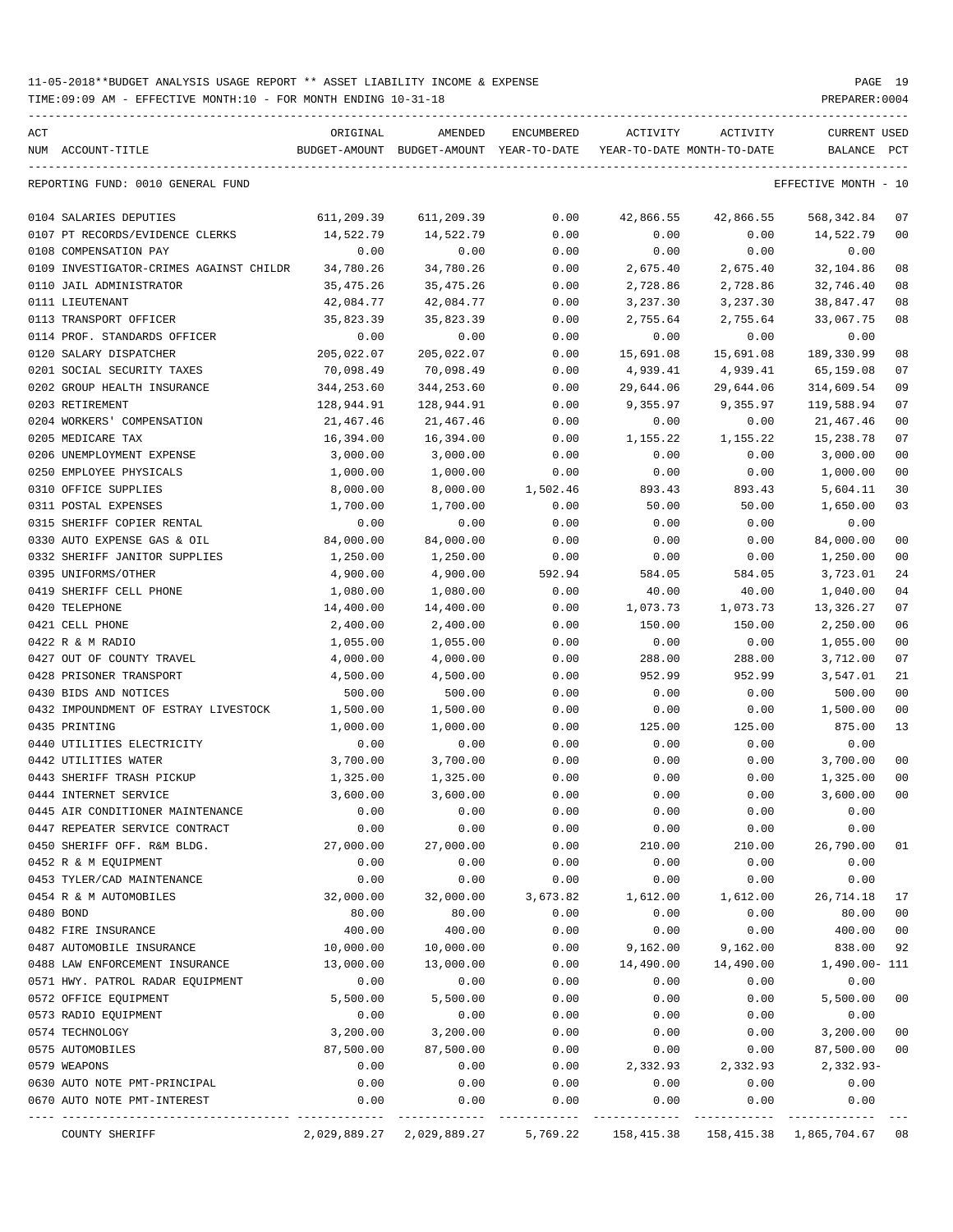|     | TIME:09:09 AM - EFFECTIVE MONTH:10 - FOR MONTH ENDING 10-31-18 |                       |                                                                  |              |                  |                                        | PREPARER: 0004                     |                      |
|-----|----------------------------------------------------------------|-----------------------|------------------------------------------------------------------|--------------|------------------|----------------------------------------|------------------------------------|----------------------|
| ACT | NUM ACCOUNT-TITLE                                              | ORIGINAL              | AMENDED<br>BUDGET-AMOUNT BUDGET-AMOUNT YEAR-TO-DATE              | ENCUMBERED   | ACTIVITY         | ACTIVITY<br>YEAR-TO-DATE MONTH-TO-DATE | <b>CURRENT USED</b><br>BALANCE PCT |                      |
|     | REPORTING FUND: 0010 GENERAL FUND                              |                       |                                                                  |              |                  |                                        | EFFECTIVE MONTH - 10               |                      |
|     | 0562 RIFLE RESISTANT BODY ARMOR 3439801                        |                       |                                                                  |              |                  |                                        |                                    |                      |
|     | 0396 BODY ARMOR                                                | 0.00                  |                                                                  | $0.00$ 0.00  |                  | 0.00                                   | 0.00<br>0.00                       |                      |
|     | RIFLE RESISTANT BODY ARMOR 3439801                             | 0.00                  | 0.00                                                             | 0.00         | 0.00             | 0.00                                   | 0.00                               |                      |
|     | 0565 JAIL OPERATIONS                                           |                       |                                                                  |              |                  |                                        |                                    |                      |
|     |                                                                |                       |                                                                  |              |                  |                                        |                                    |                      |
|     | 0380 PRISONER HOUSING<br>0400 PRISONER TRANSPORT/GUARD         | 20,000.00             | 2,100,000.00 2,100,000.00<br>20,000.00                           | 0.00<br>0.00 | 0.00<br>0.00     | 0.00<br>0.00                           | 2,100,000.00<br>20,000.00          | 00<br>0 <sub>0</sub> |
|     | 0405 PRISONER MEDICAL                                          | 100,000.00            | 100,000.00                                                       | 0.00         | 0.00             | 0.00                                   | 100,000.00                         | 0 <sub>0</sub>       |
|     | 0429 SCHOLARSHIP AWARDS                                        | 0.00                  | 0.00                                                             | 0.00         | 0.00             | 0.00                                   | 0.00                               |                      |
|     | 0442 CR4200 UTILITY WATER                                      | 0.00                  | 0.00                                                             | 0.00         | 0.00             | 0.00                                   | 0.00                               |                      |
|     | 0450 R&M BUILDING                                              | 5,000.00              | 5,000.00                                                         | 0.00         | 0.00             | 0.00                                   | 5,000.00                           | 0 <sub>0</sub>       |
|     | 0482 FIRE INSURANCE                                            | 0.00                  | 0.00                                                             | 0.00         | 0.00             | 0.00                                   | 0.00                               |                      |
|     | 0491 JUSTICE ASSISTANCE GRANT                                  | 0.00                  | 0.00                                                             | 0.00         | 0.00             | 0.00                                   | 0.00                               |                      |
|     | 0500 LAND                                                      | 0.00                  | 0.00                                                             | 0.00         | 0.00             | 0.00                                   | 0.00                               |                      |
|     | 0532 JAIL                                                      | 0.00                  | 0.00                                                             | 0.00         | 0.00             | 0.00                                   | 0.00                               |                      |
|     | JAIL OPERATIONS                                                |                       | 2,225,000.00 2,225,000.00                                        | 0.00         | 0.00             |                                        | $0.00 \quad 2,225,000.00$          | 00                   |
|     | 0570 ADULT PROBATION                                           |                       |                                                                  |              |                  |                                        |                                    |                      |
|     | 0420 TELEPHONE                                                 |                       | $2,400.00$ $2,400.00$ $0.00$ $203.61$ $203.61$                   |              |                  |                                        | 2,196.39 08                        |                      |
|     | 0421 TELEPHONE SYSTEM INSTALLATION                             | 0.00                  | 0.00                                                             | 0.00         | 0.00             | 0.00                                   | 0.00                               |                      |
|     | ADULT PROBATION                                                | 2,400.00              | 2,400.00                                                         | 0.00         |                  | 203.61 203.61                          | 2,196.39                           | 08                   |
|     | 0573 BOND SUPERVISION                                          |                       |                                                                  |              |                  |                                        |                                    |                      |
|     |                                                                |                       |                                                                  |              |                  |                                        |                                    |                      |
|     | 0103 SALARY-BOND SUPERVISOR                                    |                       | $40,855.97$ $40,855.97$ $0.00$ $3,142.76$ $3,142.76$ $37,713.21$ |              |                  |                                        |                                    | 08                   |
|     | 0201 SOCIAL SECURITY TAXES<br>0202 GROUP HEALTH INSURANCE      | 2,533.07<br>11,475.12 | 2,533.07<br>11,475.12                                            | 0.00<br>0.00 | 194.86<br>956.26 | 194.86<br>956.26                       | 2,338.21<br>10,518.86 08           | 08                   |
|     | 0203 RETIREMENT                                                | 4,673.92              | 4,673.92                                                         | 0.00         | 361.42           | 361.42                                 | 4,312.50                           | 08                   |
|     | 0204 WORKERS' COMPENSATION                                     | 171.60                | 171.60                                                           | 0.00         | 0.00             | 0.00                                   | 171.60                             | 0 <sub>0</sub>       |
|     | 0205 MEDICARE TAX                                              | 592.41                | 592.41                                                           | 0.00         | 45.58            | 45.58                                  | 546.83                             | 08                   |
|     | 0310 OFFICE SUPPLIES                                           | 575.00                | 575.00                                                           | 110.52       | 0.00             | 0.00                                   | 464.48                             | 19                   |
|     | 0311 POSTAL EXPENSES                                           | 24.50                 | 24.50                                                            | 0.00         | 0.00             | 0.00                                   | 24.50                              | 0 <sub>0</sub>       |
|     | 0313 DRUG TESTING SUPPLIES                                     | 650.00                | 650.00                                                           | 0.00         | 0.00             | 0.00                                   | 650.00                             | 0 <sub>0</sub>       |
|     | 0340 EVALUATIONS                                               | 200.00                | 200.00                                                           | 0.00         | 0.00             | 0.00                                   | 200.00                             | 0 <sub>0</sub>       |
|     | 0353 COMPUTER EXPENSE                                          | 0.00                  | 0.00                                                             | 0.00         | 0.00             | 0.00                                   | 0.00                               |                      |
|     | 0420 TELEPHONE                                                 | 840.00                | 840.00                                                           | 0.00         |                  |                                        | 138.87 138.87 701.13               | 17                   |
|     | 0453 COMPUTER SOFTWARE                                         |                       | 1,284.00 1,284.00                                                | 0.00         | 214.00           | 214.00                                 | 1,070.00 17                        |                      |
|     | BOND SUPERVISION                                               |                       |                                                                  |              |                  |                                        |                                    |                      |
|     | 0575 JUVENILE PROBATION                                        |                       |                                                                  |              |                  |                                        |                                    |                      |
|     | 0311 POSTAGE                                                   | 0.00                  | 0.00                                                             | 0.00         | 0.00             | 0.00                                   | 0.00                               |                      |
|     | 0408 DETENTION OPERATING COST                                  | 0.00                  | 0.00                                                             | 0.00         | 0.00             | 0.00                                   | 0.00                               |                      |
|     | 0415 RESIDENTIAL PLACEMENT                                     | 0.00                  | 0.00                                                             | 0.00         | 0.00             | 0.00                                   | 0.00                               |                      |
|     | 0416 COUNSELING SERVICES                                       | 0.00                  | 0.00                                                             | 0.00         | 0.00             | 0.00                                   | 0.00                               |                      |
|     | 0420 TELEPHONE                                                 | 0.00                  | 0.00                                                             | 0.00         | 0.00             | 0.00                                   | 0.00                               |                      |
|     | 0427 TRAVEL & TRAINING                                         | 0.00                  | 0.00                                                             | 0.00         | 0.00             | 0.00                                   | 0.00                               |                      |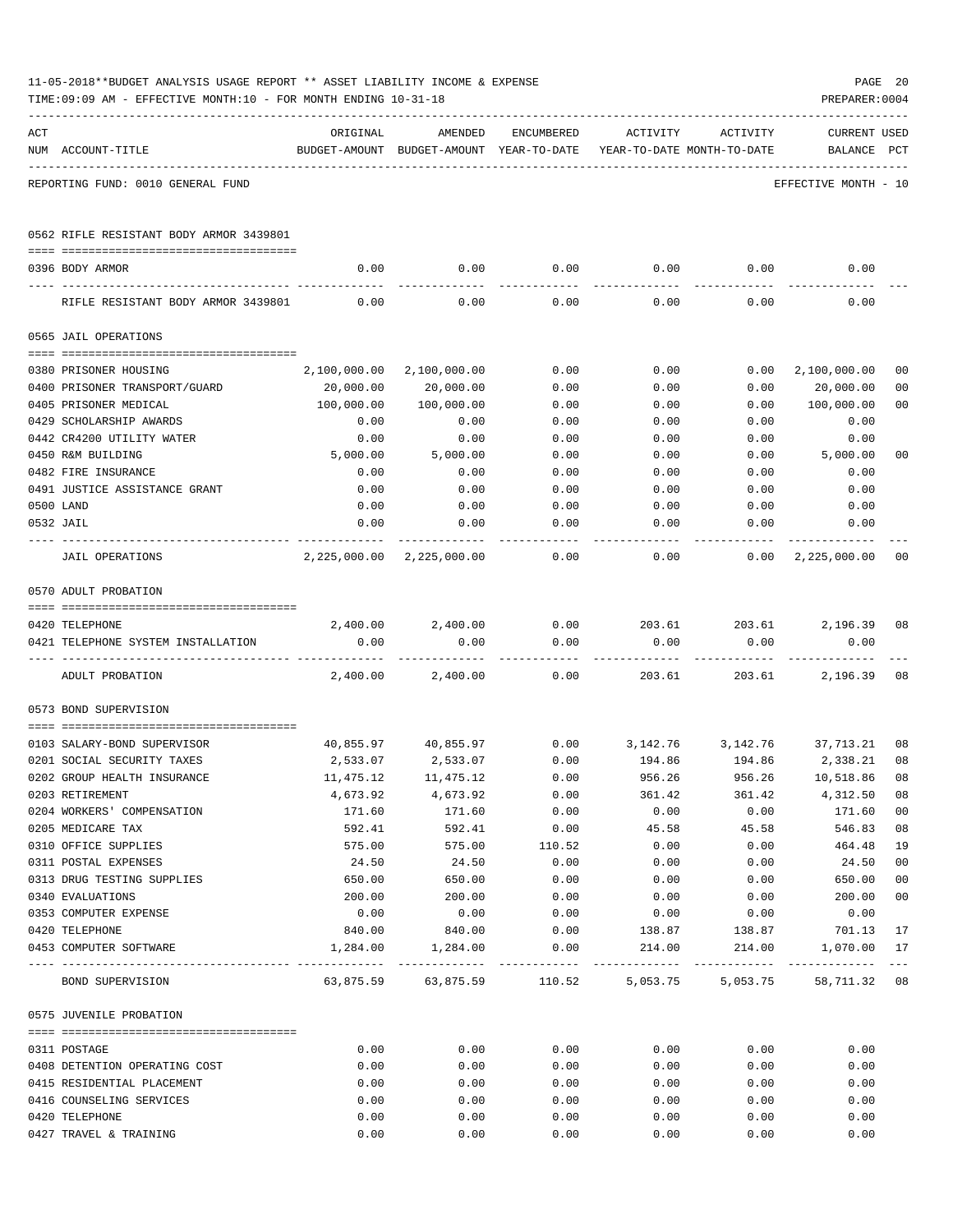TIME:09:09 AM - EFFECTIVE MONTH:10 - FOR MONTH ENDING 10-31-18 PREPARER:0004

| ACT |                                                                     | ORIGINAL                                                            | AMENDED                                                     | ENCUMBERED  | ACTIVITY | ACTIVITY                         | <b>CURRENT USED</b>  |                |
|-----|---------------------------------------------------------------------|---------------------------------------------------------------------|-------------------------------------------------------------|-------------|----------|----------------------------------|----------------------|----------------|
|     | NUM ACCOUNT-TITLE                                                   | BUDGET-AMOUNT BUDGET-AMOUNT YEAR-TO-DATE YEAR-TO-DATE MONTH-TO-DATE |                                                             |             |          |                                  | BALANCE              | PCT            |
|     |                                                                     |                                                                     |                                                             |             |          |                                  |                      |                |
|     | REPORTING FUND: 0010 GENERAL FUND                                   |                                                                     |                                                             |             |          |                                  | EFFECTIVE MONTH - 10 |                |
|     | 0995 JUVENILE PROBATION FUNDING                                     |                                                                     | 160,000.00 160,000.00                                       | 0.00        |          | 160,000.00 160,000.00            | 0.00 100             |                |
|     | JUVENILE PROBATION                                                  | 160,000.00                                                          | 160,000.00                                                  | ----------- |          | $0.00$ $160,000.00$ $160,000.00$ | 0.00 100             |                |
|     | 0590 HEALTH INSPECTOR                                               |                                                                     |                                                             |             |          |                                  |                      |                |
|     |                                                                     |                                                                     |                                                             |             |          |                                  |                      |                |
|     | 0104 SALARIES DEPUTIES                                              | 16,441.28                                                           | 16,441.28                                                   | 0.00        | 632.36   | 632.36                           | 15,808.92            | 04             |
|     | 0107 SALARY TEMP/EXTRA                                              | 17,427.35                                                           | 17,427.35                                                   | 0.00        | 1,303.39 | 1,303.39                         | 16,123.96            | 07             |
|     | 0151 SALARY HEALTH INSPECTOR                                        | 39,787.10                                                           | 39,787.10                                                   | 0.00        | 3,060.54 | 3,060.54                         | 36,726.56            | 08             |
|     | 0201 SOCIAL SECURITY TAXES                                          | 4,566.66                                                            | 4,566.66                                                    | 0.00        | 299.08   | 299.08                           | 4,267.58             | 07             |
|     | 0202 GROUP HEALTH & DENTAL INSURANCE                                | 17,212.68                                                           | 17,212.68                                                   | 0.00        | 1,195.32 | 1,195.32                         | 16,017.36            | 07             |
|     | 0203 RETIREMENT                                                     | 8,426.22                                                            | 8,426.22                                                    | 0.00        | 574.57   | 574.57                           | 7,851.65             | 07             |
|     | 0204 WORKERS' COMPENSATION                                          | 349.14                                                              | 349.14                                                      | 0.00        | 0.00     | 0.00                             | 349.14               | 00             |
|     | 0205 MEDICARE TAX                                                   | 1,068.01                                                            | 1,068.01                                                    | 0.00        | 69.95    | 69.95                            | 998.06               | 07             |
|     | 0310 OFFICE SUPPLIES                                                | 700.00                                                              | 700.00                                                      | 0.00        | 0.00     | 0.00                             | 700.00               | 00             |
|     | 0311 POSTAL EXPENSE                                                 | 1,450.00                                                            | 1,450.00                                                    | 0.00        | 150.00   | 150.00                           | 1,300.00             | 10             |
|     | 0315 COPIER RENTAL                                                  | 450.00                                                              | 450.00                                                      | 0.00        | 0.00     | 0.00                             | 450.00               | 00             |
|     | 0330 AUTO EXPENSE GAS & OIL                                         | 1,500.00                                                            | 1,500.00                                                    | 0.00        | 0.00     | 0.00                             | 1,500.00             | 00             |
|     | 0420 TELEPHONE                                                      | 750.00                                                              | 750.00<br>600.00                                            | 0.00        | 61.92    | 61.92                            | 688.08               | 08             |
|     | 0427 OUT OF COUNTY TRAVEL                                           | 600.00                                                              |                                                             | 0.00        | 0.00     | 0.00                             | 600.00               | 00             |
|     | 0435 PRINTING                                                       | 100.00                                                              | 100.00                                                      | 0.00        | 0.00     | 0.00                             | 100.00               | 00             |
|     | 0453 SOFTWARE MAINTENANCE SAFE                                      | 400.00                                                              | 400.00                                                      | 0.00        | 0.00     | 0.00                             | 400.00               | 00             |
|     | 0454 R&M AUTO                                                       | 1,000.00                                                            | 1,000.00                                                    | 59.00       | 0.00     | 0.00                             | 941.00               | 06             |
|     | 0467 VISITING HEALTH INSPECTOR                                      | 300.00                                                              | 300.00                                                      | 0.00        | 0.00     | 0.00                             | 300.00               | 00             |
|     | 0480 BOND                                                           | 302.56                                                              | 302.56                                                      | 0.00        | 100.00   | 100.00                           | 202.56               | 33             |
|     | 0481 DUES                                                           | 160.00                                                              | 160.00                                                      | 0.00        | 0.00     | 0.00                             | 160.00               | 00             |
|     | 0487 AUTOMOBILE INSURANCE                                           | 350.00                                                              | 350.00                                                      | 0.00        | 183.00   | 183.00                           | 167.00               | 52             |
|     | 0572 OFFICE EQUIPMENT                                               | 500.00                                                              | 500.00                                                      | 0.00        | 0.00     | 0.00                             | 500.00               | 00             |
|     | 0574 TECHNOLOGY                                                     | 0.00                                                                | 0.00                                                        | 0.00        | 0.00     | 0.00                             | 0.00                 |                |
|     | 0575 AUTOMOBILE/PICKUP                                              | 0.00                                                                | 0.00                                                        | 0.00        | 0.00     | 0.00                             | 0.00                 |                |
|     | HEALTH INSPECTOR                                                    |                                                                     | 113,841.00 113,841.00 59.00 7,630.13 7,630.13 106,151.87 07 |             |          |                                  |                      |                |
|     | 0591 FLOOD PLAIN ADMIN/SUBDIVISION INSP                             |                                                                     |                                                             |             |          |                                  |                      |                |
|     |                                                                     | 35,274.00                                                           | 35, 274.00                                                  | 0.00        | 1,356.69 | 1,356.69                         | 33, 917.31           | 04             |
|     | 0110 SALARY FLOOD PLAIN ADMINISTRATOR<br>0201 SOCIAL SECURITY TAXES | 2,186.99                                                            | 2,186.99                                                    | 0.00        | 76.80    | 76.80                            | 2,110.19             | 04             |
|     | 0202 GROUP HEALTH & DENTAL INSURANCE                                | 11,475.12                                                           | 11, 475.12                                                  | 0.00        | 478.13   | 478.13                           | 10,996.99            | 04             |
|     | 0203 RETIREMENT                                                     | 4,035.35                                                            | 4,035.35                                                    | 0.00        | 156.02   | 156.02                           | 3,879.33             | 04             |
|     | 0204 WORKERS' COMPENSATION                                          | 148.15                                                              | 148.15                                                      | 0.00        | 0.00     | 0.00                             | 148.15               | 0 <sub>0</sub> |
|     | 0205 MEDICARE TAX                                                   | 511.47                                                              | 511.47                                                      | 0.00        | 17.96    | 17.96                            | 493.51               | 04             |
|     | 0310 OFFICE SUPPLIES                                                | 700.00                                                              | 700.00                                                      | 0.00        | 318.35   | 318.35                           | 381.65               | 45             |
|     | 0311 POSTAL EXPENSE                                                 | 500.00                                                              | 500.00                                                      | 0.00        | 0.00     | 0.00                             | 500.00               | 00             |
|     | 0330 AUTO EXPENSE GAS & OIL                                         | 1,500.00                                                            | 1,500.00                                                    | 0.00        | 0.00     | 0.00                             | 1,500.00             | 00             |
|     | 0420 TELEPHONE                                                      | 750.00                                                              | 750.00                                                      | 0.00        | 0.00     | 0.00                             | 750.00               | 00             |
|     | 0427 OUT OF COUNTY TRAVEL                                           | 2,000.00                                                            | 2,000.00                                                    | 0.00        | 0.00     | 0.00                             | 2,000.00             | 00             |
|     | 0435 PRINTING                                                       | 100.00                                                              | 100.00                                                      | 0.00        | 0.00     | 0.00                             | 100.00               | 0 <sub>0</sub> |
|     | 0453 SOFTWARE MAINTENANCE                                           | 0.00                                                                | 0.00                                                        | 0.00        | 0.00     | 0.00                             | 0.00                 |                |
|     | 0454 R&M AUTO                                                       | 1,000.00                                                            | 1,000.00                                                    | 0.00        | 0.00     | 0.00                             | 1,000.00             | 0 <sub>0</sub> |
|     | 0480 BOND                                                           | 50.00                                                               | 50.00                                                       | 0.00        | 0.00     | 0.00                             | 50.00                | 0 <sub>0</sub> |
|     | 0481 DUES                                                           | 0.00                                                                | 0.00                                                        | 0.00        | 0.00     | 0.00                             | 0.00                 |                |
|     | 0487 AUTOMOBILE INSURANCE                                           | 225.00                                                              | 225.00                                                      | 0.00        | 0.00     | 0.00                             | 225.00               | 00             |
|     | 0572 OFFICE EQUIPMENT                                               | 800.00                                                              | 800.00                                                      | 0.00        | 666.79   | 666.79                           | 133.21               | 83             |
|     | 0574 TECHNOLOGY                                                     | 2,100.00                                                            | 2,100.00                                                    | 1,489.24    | 643.38   | 643.38                           | $32.62 - 102$        |                |

0575 AUTOMOBILE 22,500.00 22,500.00 0.00 0.00 0.00 22,500.00 00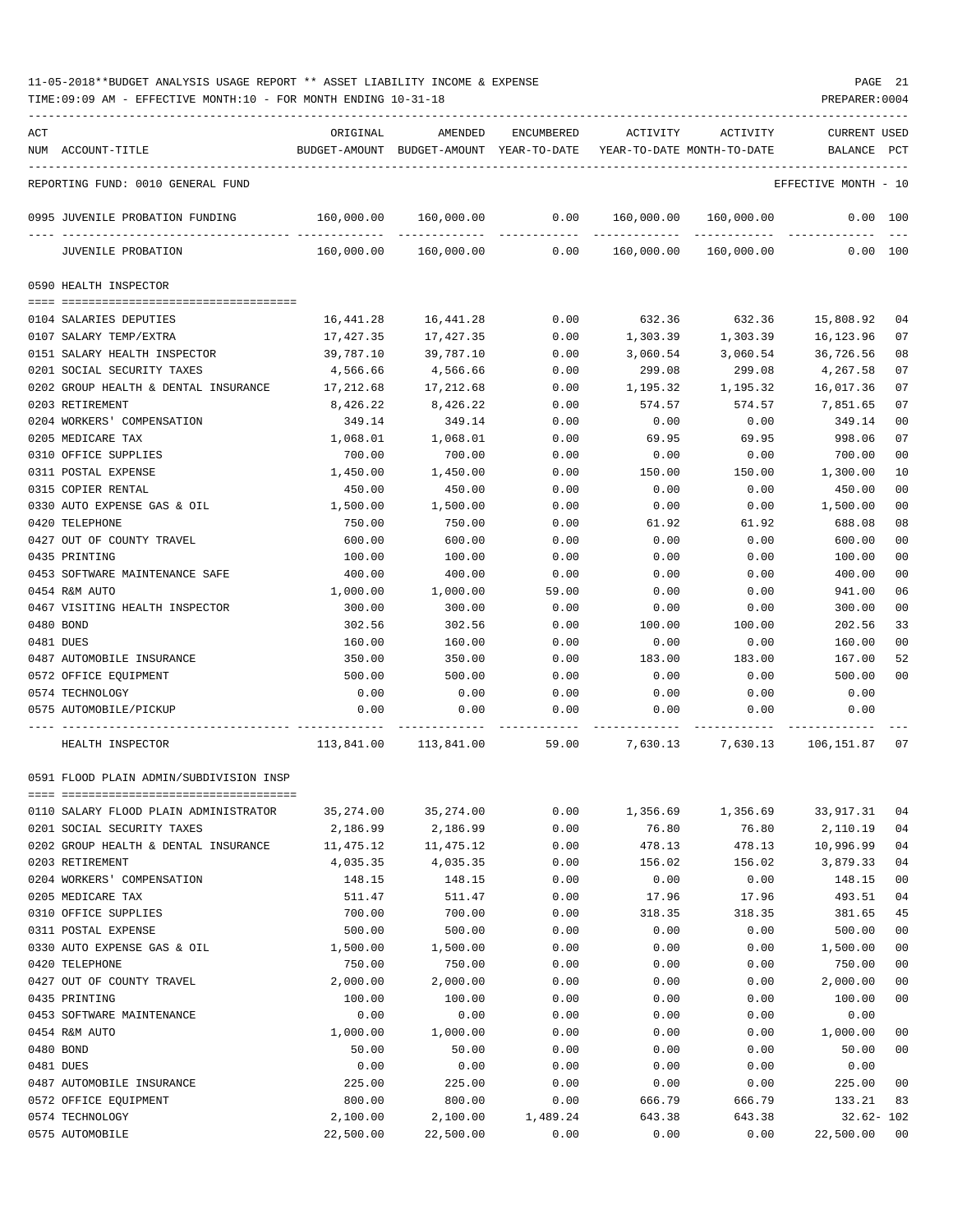| 11-05-2018**BUDGET ANALYSIS USAGE REPORT ** ASSET LIABILITY INCOME & EXPENSE |  |  |  | PAGE | 22 |
|------------------------------------------------------------------------------|--|--|--|------|----|
|                                                                              |  |  |  |      |    |

| ACT | NUM ACCOUNT-TITLE                       | ORIGINAL         | AMENDED                    | ENCUMBERED           | ACTIVITY<br>BUDGET-AMOUNT BUDGET-AMOUNT YEAR-TO-DATE YEAR-TO-DATE MONTH-TO-DATE | ACTIVITY                       | CURRENT USED<br>BALANCE | PCT     |
|-----|-----------------------------------------|------------------|----------------------------|----------------------|---------------------------------------------------------------------------------|--------------------------------|-------------------------|---------|
|     | REPORTING FUND: 0010 GENERAL FUND       |                  |                            |                      |                                                                                 |                                | EFFECTIVE MONTH - 10    |         |
|     | FLOOD PLAIN ADMIN/SUBDIVISION INSP      | 85,856.08        | 85,856.08                  | 1,489.24             | 3,714.12                                                                        | 3,714.12                       | 80,652.72               | -06     |
|     | 0640 COUNTY SERVICES                    |                  |                            |                      |                                                                                 |                                |                         |         |
|     | 0410 FANNIN CO. CHILDRENS CTR           | 7,000.00         | 7,000.00                   | 0.00                 | 7,000.00                                                                        | 7,000.00                       | 0.00                    | 100     |
|     | 0411 FANNIN CO. WELFARE BOARD           | 6,000.00         | 6,000.00                   | 0.00                 | 0.00                                                                            | 0.00                           | 6,000.00                | 00      |
|     | 0412 FANNIN CO. HISTORICAL SOC          | 4,500.00         | 4,500.00                   | 0.00                 | 0.00                                                                            | 0.00                           | 4,500.00                | 00      |
|     | 0413 TEXOMA COMMUNITY CENTER(M.H.M.R.)  | 22,500.00        | 22,500.00                  | 0.00                 | 0.00                                                                            | 0.00                           | 22,500.00               | 00      |
|     | 0414 FANNIN COUNTY CRISIS CENTER        | 5,000.00         | 5,000.00                   | 0.00                 | 0.00                                                                            | 0.00                           | 5,000.00                | 00      |
|     | 0415 TAPS PUBLIC TRANSIT                | 5,000.00         | 5,000.00                   | 0.00                 | 0.00                                                                            | 0.00                           | 5,000.00                | 00      |
|     | 0416 TRI-COUNTY SNAP                    | 2,103.00         | 2,103.00                   | 0.00                 | 0.00                                                                            | 0.00                           | 2,103.00                | 00      |
|     | 0440 UTILITIES ELECTRICITY              | 9,000.00         | 9,000.00                   | 0.00                 | 651.26                                                                          | 651.26                         | 8,348.74                | 07      |
|     | 0441 UTILITIES GAS                      | 2,200.00         | 2,200.00                   | 0.00                 | 78.11                                                                           | 78.11                          | 2,121.89                | 04      |
|     | 0442 UTILITIES WATER                    | 3,500.00         | 3,500.00                   | 0.00                 | 0.00                                                                            | 0.00                           | 3,500.00                | 00      |
|     | 0443 TRASH PICK-UP                      | 500.00           | 500.00                     | 0.00                 | 0.00                                                                            | 0.00                           | 500.00                  | 00      |
|     | 0450 R & M BUILDINGS (TDHS)             | 0.00             | 0.00                       | 0.00                 | 0.00                                                                            | 0.00                           | 0.00                    |         |
|     | 0482 FIRE INSURANCE                     | 2,300.00         | 2,300.00                   | 0.00                 | 0.00                                                                            | 0.00                           | 2,300.00                | 00      |
|     | 0493 DHS PARKING LOT                    | 0.00             | 0.00                       | 0.00                 | 0.00                                                                            | 0.00                           | 0.00                    |         |
|     | 0575 LAKE FANNIN                        | 0.00             | 0.00                       | 0.00                 | 0.00                                                                            | 0.00                           | 0.00                    |         |
|     | COUNTY SERVICES                         | 69,603.00        | 69,603.00                  | 0.00                 | 7,729.37                                                                        | 7,729.37                       | 61,873.63               | 11      |
|     | 0641 HEALTH OFFICER                     |                  |                            |                      |                                                                                 |                                |                         |         |
|     |                                         |                  |                            |                      |                                                                                 |                                |                         |         |
|     | 0102 SALARY APPOINTED OFFICIAL          | 2,400.00         | 2,400.00                   | 0.00                 | 200.00                                                                          | 200.00                         | 2,200.00                | -08     |
|     | HEALTH OFFICER                          | 2,400.00         | 2,400.00                   | 0.00                 | 200.00                                                                          | 200.00                         | 2,200.00                | 08      |
|     | 0645 INDIGENT CARE                      |                  |                            |                      |                                                                                 |                                |                         |         |
|     |                                         |                  |                            |                      |                                                                                 |                                |                         |         |
|     | 0102 SALARY IHC DIRECTOR                | 40,982.67        | 40,982.67                  | 0.00                 | 3, 152. 52 3, 152. 52                                                           |                                | 37,830.15               | 08      |
|     | 0107 SALARY ASSISTANT                   | 16,441.28        | 16,441.28                  | 0.00                 | 632.36                                                                          | 632.36                         | 15,808.92               | 04      |
|     | 0201 SOCIAL SECURITY TAX                | 3,560.29         | 3,560.29                   | 0.00                 | 229.09                                                                          | 229.09                         | 3,331.20                | 06      |
|     | 0202 GROUP HEALTH INSURANCE             | 17,212.68        | 17,212.68                  | 0.00                 | 1,195.33                                                                        | 1,195.33                       | 16,017.35               | 07      |
|     | 0203 RETIREMENT                         | 6,569.30         | 6,569.30                   | 0.00                 | 435.26                                                                          | 435.26                         | 6,134.04 07             |         |
|     | 0204 WORKER'S COMP<br>0205 MEDICARE TAX | 241.18<br>832.65 | 241.18<br>832.65           | 0.00<br>0.00         | 0.00<br>53.58                                                                   | 0.00<br>53.58                  | 241.18<br>779.07 06     | 00      |
|     | 0210 TOTAL SALARY & BENEFITS            | 85,840.05        | -------------<br>85,840.05 | 0.00                 |                                                                                 | 5,698.14 5,698.14 80,141.91 07 |                         | $- - -$ |
|     |                                         |                  |                            |                      |                                                                                 |                                |                         |         |
|     | 0310 OFFICE SUPPLIES                    | 650.00           | 650.00                     | 0.00                 | 0.00                                                                            | 0.00                           | 650.00 00               |         |
|     | 0311 POSTAL EXPENSE                     | 275.00           | 275.00                     | 0.00                 | 0.00                                                                            | 0.00                           | 275.00                  | 00      |
|     | 0330 BIDS & NOTICES                     | 125.00           | 125.00                     | 0.00                 | 0.00                                                                            | 0.00                           | 125.00                  | 00      |
|     | 0353 COMPUTER EXPENSE                   | 12,708.00        | 12,708.00                  | 0.00                 | 2,118.00 2,118.00                                                               |                                | 10,590.00               | 17      |
|     | 0390 SUBSCRIPTIONS                      | 0.00             | 0.00                       | 0.00<br>. <u>.</u> . | 0.00                                                                            | 0.00                           | 0.00                    |         |
|     | 0399 SUBTOTAL OFFICE EXPENSE            |                  |                            |                      | $13,758.00$ $13,758.00$ $0.00$ $2,118.00$ $2,118.00$ $11,640.00$ $15$           |                                |                         |         |
|     | 0404 COBRA/INSURANCE                    | 0.00             | 0.00                       | 0.00                 | 0.00                                                                            | 0.00                           | 0.00                    |         |
|     | 0407 INELIGIBLE IHC EXPENSE             | 0.00             | 0.00                       | 0.00                 | 0.00                                                                            | 0.00                           | 0.00                    |         |
|     | 0409 DIABETIC SUPPLIES                  | 4,000.00         | 4,000.00                   | 0.00                 | 0.00                                                                            | 0.00                           | 4,000.00                | 00      |
|     | 0410 CERT. REG. NURSE ANES.             | 1,000.00         | 1,000.00                   | 0.00                 | 0.00                                                                            | 0.00                           | 1,000.00                | 00      |
|     | 0411 PHYSICIAN, NON-EMERGENCY           | 15,000.00        | 15,000.00                  | 0.00                 | 0.00                                                                            | 0.00                           | 15,000.00               | 00      |

0412 PRESCRIPTIONS, DRUGS 20,000.00 20,000.00 0.00 0.00 0.00 20,000.00 00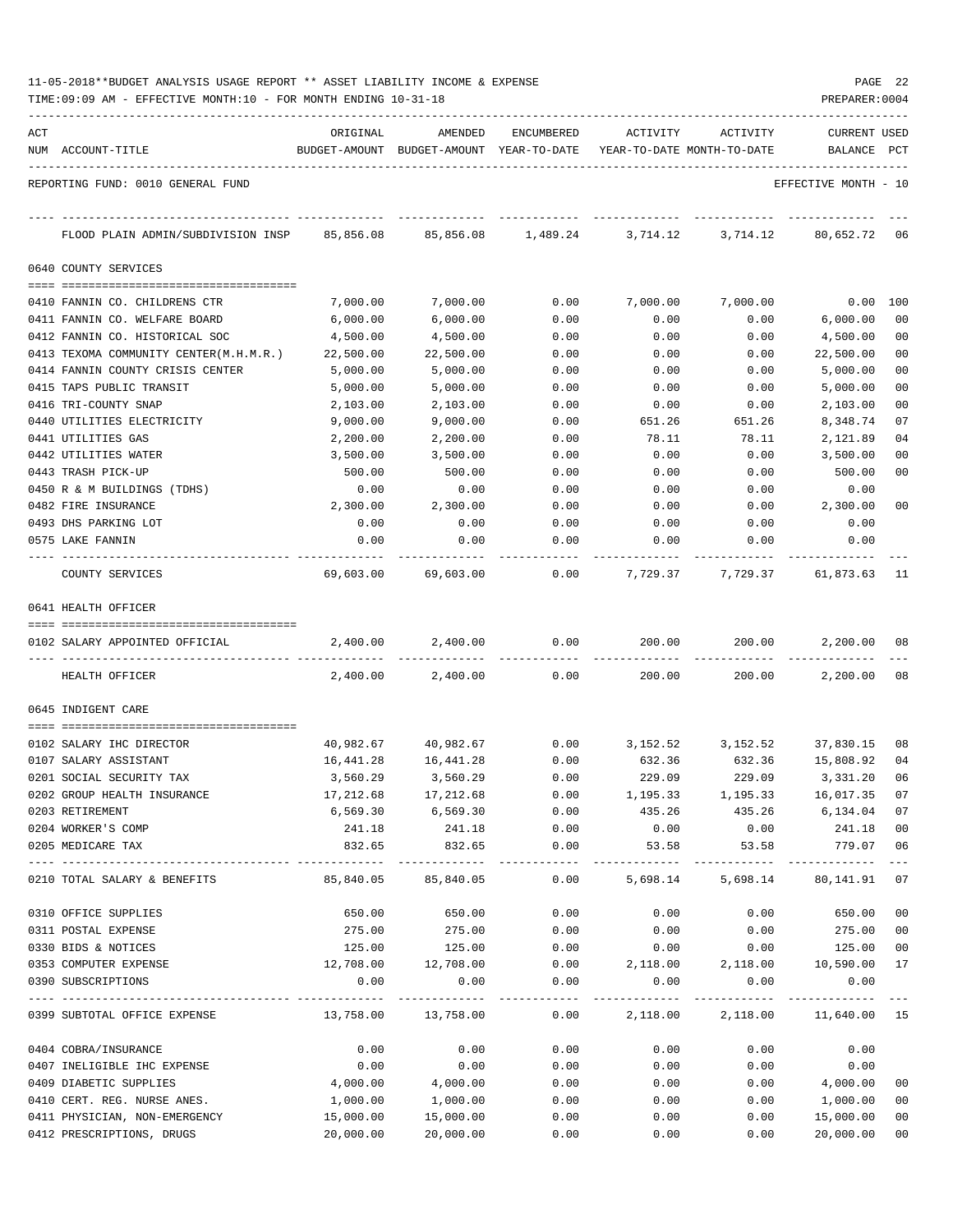| ACT |                                                        | ORIGINAL      | AMENDED       | ENCUMBERED   | ACTIVITY                   | ACTIVITY | CURRENT USED    |                |
|-----|--------------------------------------------------------|---------------|---------------|--------------|----------------------------|----------|-----------------|----------------|
|     | NUM ACCOUNT-TITLE                                      | BUDGET-AMOUNT | BUDGET-AMOUNT | YEAR-TO-DATE | YEAR-TO-DATE MONTH-TO-DATE |          | BALANCE         | PCT            |
|     | REPORTING FUND: 0010 GENERAL FUND                      |               |               |              |                            |          | EFFECTIVE MONTH | - 10           |
|     | 0413 HOSPITAL, INPATIENT                               | 50,000.00     | 50,000.00     | 0.00         | 0.00                       | 0.00     | 50,000.00       | 00             |
|     | 0414 HOSPITAL, OUTPATIENT                              | 60,000.00     | 60,000.00     | 0.00         | 0.00                       | 0.00     | 60,000.00       | 00             |
|     | 0415 LABORATORY/ X-RAY                                 | 4,000.00      | 4,000.00      | 0.00         | 0.00                       | 0.00     | 4,000.00        | 00             |
|     | 0416 SKILLED NURSING FACILITY                          | 0.00          | 0.00          | 0.00         | 0.00                       | 0.00     | 0.00            |                |
|     | 0417 FAMILY PLANNING                                   | 0.00          | 0.00          | 0.00         | 0.00                       | 0.00     | 0.00            |                |
|     | 0418 FED. QUALIFIED HEALTH CENTER                      | 10,000.00     | 10,000.00     | 0.00         | 0.00                       | 0.00     | 10,000.00       | 00             |
|     | 0419 COUNSELING SERVICE                                | 0.00          | 0.00          | 0.00         | 0.00                       | 0.00     | 0.00            |                |
|     | 0420 RURAL HEALTH CLINIC                               | 0.00          | 0.00          | 0.00         | 0.00                       | 0.00     | 0.00            |                |
|     | 0421 STATE HOSPITAL CONTRACTS                          | 0.00          | 0.00          | 0.00         | 0.00                       | 0.00     | 0.00            |                |
|     | 0422 AMBULATORY SURGICAL CENTE                         | 1,000.00      | 1,000.00      | 0.00         | 0.00                       | 0.00     | 1,000.00        | 00             |
|     | 0423 MEDICAL EQUIP. PURCHASE                           | 1,000.00      | 1,000.00      | 0.00         | 0.00                       | 0.00     | 1,000.00        | 00             |
|     | ---- -----------------------<br>0425 TOTAL MEDICAL/IHC | 166,000.00    | 166,000.00    | 0.00         | 0.00                       | 0.00     | 166,000.00      | 0 <sub>0</sub> |
|     | 0427 OUT OF COUNTY TRAVEL                              | 365.00        | 365.00        | 0.00         | 0.00                       | 0.00     | 365.00          | 00             |
|     | 0435 PRINTING                                          | 0.00          | 0.00          | 0.00         | 0.00                       | 0.00     | 0.00            |                |
|     | 0440 TELEPHONE                                         | 1,400.00      | 1,400.00      | 0.00         | 213.23                     | 213.23   | 1,186.77        | 15             |
|     | 0441 DSL LINE                                          | 720.00        | 720.00        | 0.00         | 120.00                     | 120.00   | 600.00          | 17             |
|     | 0499 SERVICES & OTHER CHARGES                          | 2,485.00      | 2,485.00      | 0.00         | 333.23                     | 333.23   | 2,151.77        | 13             |
|     | 0574 TECHNOLOGY                                        | 0.00          | 0.00          | 0.00         | 0.00                       | 0.00     | 0.00            |                |
|     | 0599 CAPITAL OUTLAY                                    | 0.00          | 0.00          | 0.00         | 0.00                       | 0.00     | 0.00            |                |
|     | INDIGENT CARE                                          | 268,083.05    | 268,083.05    | 0.00         | 8,149.37                   | 8,149.37 | 259,933.68      | 03             |
|     | 0665 COUNTY AGENTS                                     |               |               |              |                            |          |                 |                |
|     | 0105 SALARY SECRETARY                                  | 26,736.90     | 26,736.90     | 0.00         | 2,056.68                   | 2,056.68 | 24,680.22       | 08             |
|     | 0107 REGULAR-TEMP. PART-TIME                           | 0.00          | 0.00          | 0.00         | 0.00                       | 0.00     | 0.00            |                |
|     | 0150 CO. AGENTS SALARIES                               | 48,611.67     | 48,611.67     | 0.00         | 3,785.52                   | 3,785.52 | 44,826.15       | 08             |
|     | 0201 SOCIAL SECURITY TAXES                             | 4,746.01      | 4,746.01      | 0.00         | 316.12                     | 316.12   | 4,429.89        | 07             |
|     | 0202 GROUP HEALTH & DENTAL INSURANCE                   | 11,475.12     | 11,475.12     | 0.00         | 956.26                     | 956.26   | 10,518.86       | 08             |
|     | 0203 RETIREMENT                                        | 3,058.70      | 3,058.70      | 0.00         | 236.52                     | 236.52   | 2,822.18        | 08             |
|     | 0204 WORKERS' COMPENSATION                             | 112.30        | 112.30        | 0.00         | 0.00                       | 0.00     | 112.30          | 00             |
|     | 0205 MEDICARE TAX                                      | 1,109.95      | 1,109.95      | 0.00         | 73.92                      | 73.92    | 1,036.03        | 07             |
|     | 0310 OFFICE SUPPLIES                                   | 1,100.00      | 1,100.00      | 0.00         | 0.00                       | 0.00     | 1,100.00        | $00\,$         |
|     | 0311 POSTAL EXPENSE                                    | 300.00        | 300.00        | 0.00         | 0.00                       | 0.00     | 300.00          | 00             |
|     | 0315 COPIER RENTAL                                     | 1,500.00      | 1,500.00      | 0.00         | 0.00                       | 0.00     | 1,500.00        | 00             |
|     | 0335 PROGRAM SUPPLIES                                  | 500.00        | 500.00        | 0.00         | 0.00                       | 0.00     | 500.00          | 00             |
|     | 0420 TELEPHONE                                         | 1,800.00      | 1,800.00      | 0.00         | 149.50                     | 149.50   | 1,650.50        | 08             |
|     | 0421 CELL PHONE ALLOWANCE                              | 1,800.00      | 1,800.00      | 0.00         | 150.00                     | 150.00   | 1,650.00        | 08             |
|     | 0422 CABLE INTERNET                                    | 672.00        | 672.00        | 0.00         | 56.00                      | 56.00    | 616.00          | 08             |
|     | 0427 IN/OUT CO.TRAVEL-AG.                              | 4,000.00      | 4,000.00      | 0.00         | 0.00                       | 0.00     | 4,000.00        | 00             |
|     | 0428 IN/OUT CO.TRAVEL-F.C.S.                           | 4,000.00      | 4,000.00      | 0.00         | 16.00                      | 16.00    | 3,984.00        | 00             |
|     | 0429 IN/OUT CO.TRAVEL-4-H                              | 4,000.00      | 4,000.00      | 0.00         | 16.00                      | 16.00    | 3,984.00        | 00             |
|     | 0572 OFFICE EQUIPMENT                                  | 0.00          | 0.00          | 0.00         | 0.00                       | 0.00     | 0.00            |                |
|     | 0574 TECHNOLOGY                                        | 0.00          | 0.00          | 0.00         | 0.00                       | 0.00     | 0.00            |                |
|     | COUNTY AGENTS                                          | 115,522.65    | 115,522.65    | 0.00         | 7,812.52                   | 7,812.52 | 107,710.13 07   |                |
|     | 0696 DONATIONS & ALLOCATIONS                           |               |               |              |                            |          |                 |                |
|     |                                                        |               |               |              |                            |          |                 |                |
|     | 0491 SOIL & WATER CONSERVATION                         | 1,000.00      | 1,000.00      | 0.00         | 0.00                       | 0.00     | 1,000.00        | 00             |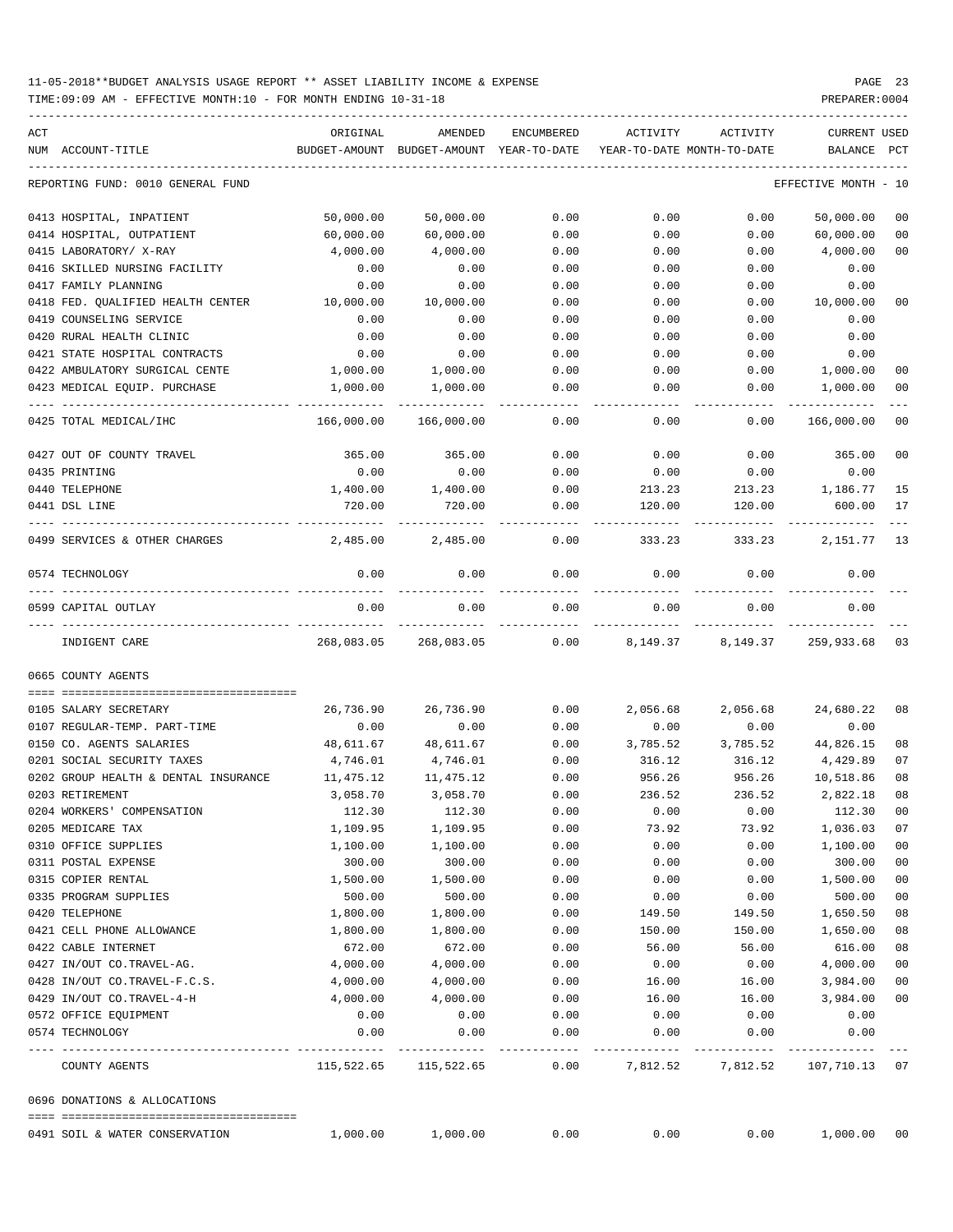|     | 11-05-2018**BUDGET ANALYSIS USAGE REPORT ** ASSET LIABILITY INCOME & EXPENSE<br>TIME:09:09 AM - EFFECTIVE MONTH:10 - FOR MONTH ENDING 10-31-18 |                                     |                                                                              |      |                                |             | PREPARER: 0004                               | PAGE 24 |
|-----|------------------------------------------------------------------------------------------------------------------------------------------------|-------------------------------------|------------------------------------------------------------------------------|------|--------------------------------|-------------|----------------------------------------------|---------|
| ACT |                                                                                                                                                |                                     |                                                                              |      |                                |             |                                              |         |
|     | BUDGET-AMOUNT BUDGET-AMOUNT YEAR-TO-DATE YEAR-TO-DATE MONTH-TO-DATE BALANCE PCT<br>NUM ACCOUNT-TITLE                                           |                                     |                                                                              |      |                                |             |                                              |         |
|     | REPORTING FUND: 0010 GENERAL FUND                                                                                                              |                                     |                                                                              |      |                                |             | EFFECTIVE MONTH - 10                         |         |
|     | $2,000.00$ $2,000.00$ $0.00$ $0.00$ $0.00$ $2,000.00$ $00$<br>0492 INDIGENT BURIAL                                                             |                                     |                                                                              |      |                                |             |                                              |         |
|     | 0494 FLOOD CONTROL SITE MAINTENANCE 0.00                                                                                                       |                                     | 0.00                                                                         | 0.00 | $0.00$ 0.00                    |             | 0.00                                         |         |
|     | DONATIONS & ALLOCATIONS                                                                                                                        | 3,000.00                            |                                                                              |      | $3.000.00$ 0.00 0.00 0.00 0.00 |             | 3,000.00 00                                  |         |
|     | 0999 ACCOUNTS PAYABLE                                                                                                                          |                                     |                                                                              |      |                                |             |                                              |         |
|     |                                                                                                                                                |                                     |                                                                              |      |                                |             |                                              |         |
|     | 0100 A/P CLEARING ACCOUNT                                                                                                                      |                                     |                                                                              |      |                                |             | $0.00$ $0.00$ $0.00$                         |         |
|     | ACCOUNTS PAYABLE                                                                                                                               |                                     |                                                                              |      |                                | $0.00$ 0.00 | 0.00                                         |         |
|     | <b>GENERAL FUND</b>                                                                                                                            |                                     |                                                                              |      |                                |             |                                              |         |
|     | INCOME TOTALS                                                                                                                                  | $12.793.740.80 \quad 12.793.740.80$ |                                                                              |      |                                |             | 196,290.73   196,290.73   12,597,450.07   02 |         |
|     | <b>EXPENSE TOTALS</b>                                                                                                                          |                                     | 12,793,740.80 12,793,740.80 11,769.58 992,487.11 992,487.11 11,789,484.11 08 |      |                                |             |                                              |         |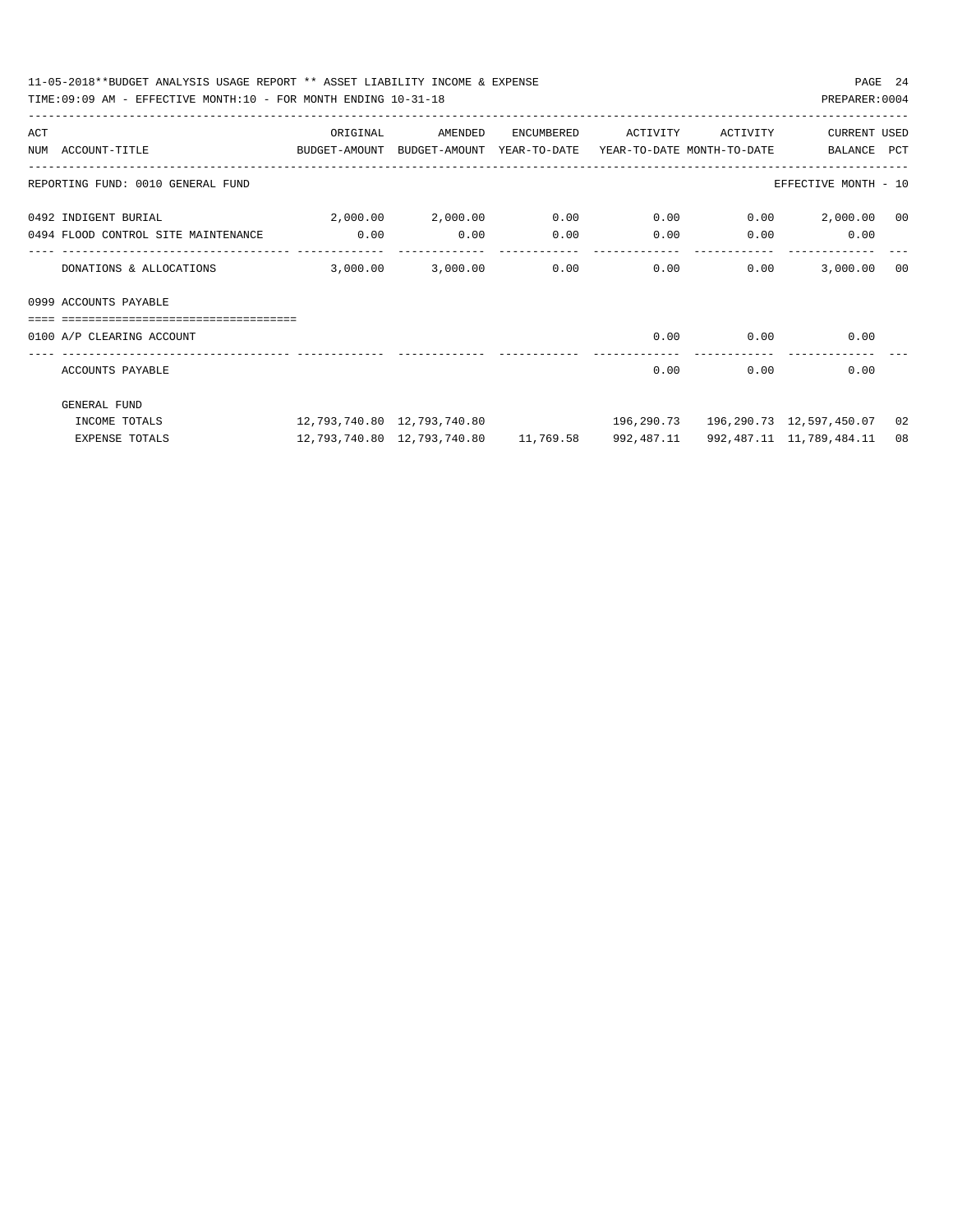| 11-05-2018**BUDGET ANALYSIS USAGE REPORT ** ASSET LIABILITY INCOME & EXPENSE<br>TIME: 09:09 AM - EFFECTIVE MONTH: 10 - FOR MONTH ENDING 10-31-18<br>PREPARER: 0004 |                                                                                |           |                                                     |            |                                        |                            |                                         |                |  |  |
|--------------------------------------------------------------------------------------------------------------------------------------------------------------------|--------------------------------------------------------------------------------|-----------|-----------------------------------------------------|------------|----------------------------------------|----------------------------|-----------------------------------------|----------------|--|--|
| ACT                                                                                                                                                                | NUM ACCOUNT-TITLE                                                              | ORIGINAL  | AMENDED<br>BUDGET-AMOUNT BUDGET-AMOUNT YEAR-TO-DATE | ENCUMBERED | ACTIVITY<br>YEAR-TO-DATE MONTH-TO-DATE | ACTIVITY                   | <b>CURRENT USED</b><br>BALANCE PCT      |                |  |  |
|                                                                                                                                                                    | ----------------------------------<br>REPORTING FUND: 0011 COURTHOUSE SECURITY |           |                                                     |            |                                        |                            | EFFECTIVE MONTH - 10                    |                |  |  |
|                                                                                                                                                                    | 0100 PAYROLL                                                                   |           |                                                     |            |                                        |                            |                                         |                |  |  |
|                                                                                                                                                                    | 0100 PAYROLL                                                                   |           |                                                     |            | 0.00                                   | 0.00                       | 0.00                                    |                |  |  |
|                                                                                                                                                                    | ---- ----<br>PAYROLL                                                           |           |                                                     |            | 0.00                                   | -------<br>0.00            | 0.00                                    |                |  |  |
|                                                                                                                                                                    | 0102 A/P CLEARING                                                              |           |                                                     |            |                                        |                            |                                         |                |  |  |
|                                                                                                                                                                    |                                                                                |           |                                                     |            |                                        |                            |                                         |                |  |  |
|                                                                                                                                                                    | 0100 A/P CLEARING                                                              |           |                                                     |            | 0.00                                   | 0.00                       | 0.00                                    |                |  |  |
|                                                                                                                                                                    | A/P CLEARING                                                                   |           |                                                     |            | 0.00                                   | 0.00                       | 0.00                                    |                |  |  |
|                                                                                                                                                                    | 0103 CASH                                                                      |           |                                                     |            |                                        |                            |                                         |                |  |  |
|                                                                                                                                                                    | 0100 C.H. SECURITY-COMBINED FUNDS CKING                                        |           |                                                     |            |                                        | 180.12 180.12 128,595.73   |                                         |                |  |  |
|                                                                                                                                                                    | CASH                                                                           |           |                                                     |            | 180.12                                 | 180.12                     | ---------<br>128,595.73                 |                |  |  |
|                                                                                                                                                                    | 0120 RECEIVABLES                                                               |           |                                                     |            |                                        |                            |                                         |                |  |  |
|                                                                                                                                                                    | 0313 DUE FROM OTHER FUNDS                                                      |           |                                                     |            | 0.00                                   |                            | $0.00$ 1,125.43                         |                |  |  |
|                                                                                                                                                                    | RECEIVABLES                                                                    |           |                                                     |            | 0.00                                   | ---------                  | -----------<br>$0.00$ 1,125.43          |                |  |  |
|                                                                                                                                                                    | 0200 SYSTEM ADDED LIABILITY DEPARTMENT                                         |           |                                                     |            |                                        |                            |                                         |                |  |  |
|                                                                                                                                                                    | 0910 SYSTEM ADDED LIABILITY LINE-ITEM                                          |           |                                                     |            | 0.00                                   | 0.00                       | 0.00                                    |                |  |  |
|                                                                                                                                                                    | SYSTEM ADDED LIABILITY DEPARTMENT                                              |           |                                                     |            | 0.00                                   | 0.00                       | 0.00                                    |                |  |  |
|                                                                                                                                                                    | 0271 EQUITY ACCOUNT                                                            |           |                                                     |            |                                        |                            |                                         |                |  |  |
|                                                                                                                                                                    | 0200 EQUITY ACCOUNT                                                            |           |                                                     |            |                                        | $0.00$ $0.00$ $129,541.04$ |                                         |                |  |  |
|                                                                                                                                                                    | EQUITY ACCOUNT                                                                 |           |                                                     |            | 0.00                                   |                            | $0.00$ 129,541.04                       |                |  |  |
|                                                                                                                                                                    | 0300 CASH                                                                      |           |                                                     |            |                                        |                            |                                         |                |  |  |
|                                                                                                                                                                    |                                                                                |           |                                                     |            |                                        |                            |                                         |                |  |  |
|                                                                                                                                                                    | 0111 BEGINNING CASH BALANCE                                                    |           | 68,984.00 68,984.00<br>-------------                |            | 0.00<br>-------------                  | ----------                 | $0.00$ 68,984.00 00                     |                |  |  |
|                                                                                                                                                                    | CASH                                                                           | 68,984.00 | 68,984.00                                           | 0.00       | 0.00                                   |                            | 0.00 68,984.00                          | 0 <sub>0</sub> |  |  |
|                                                                                                                                                                    | 0340 FEES OF OFFICE                                                            |           |                                                     |            |                                        |                            |                                         |                |  |  |
|                                                                                                                                                                    | 0600 COUNTY CLERK FEES                                                         | 7,000.00  | 7,000.00                                            |            | 0.00                                   |                            | $0.00$ 7,000.00                         | 0 <sub>0</sub> |  |  |
|                                                                                                                                                                    | 0650 DISTRICT CLERK FEES                                                       | 2,200.00  | 2,200.00                                            |            |                                        |                            | 162.95 162.95 2,037.05                  | 07             |  |  |
|                                                                                                                                                                    | 0651 JUSTICE OF PEACE FEES                                                     | 2,100.00  | 2,100.00                                            |            | 0.00                                   | 0.00                       | 2,100.00                                | 0 <sub>0</sub> |  |  |
|                                                                                                                                                                    | FEES OF OFFICE                                                                 |           | $11,300.00$ $11,300.00$ 0.00                        |            | 162.95                                 | 162.95                     | 11,137.05 01                            |                |  |  |
|                                                                                                                                                                    | 0360 INTEREST EARNINGS                                                         |           |                                                     |            |                                        |                            |                                         |                |  |  |
|                                                                                                                                                                    | 0100 INTEREST EARNINGS                                                         | 0.00      | 0.00<br>$- - - - -$                                 |            | -------------                          | ------------               | $17.17$ $17.17$ $17.17+$<br>----------- |                |  |  |
|                                                                                                                                                                    | INTEREST EARNINGS                                                              | 0.00      | 0.00                                                | 0.00       | 17.17                                  | 17.17                      | $17.17+$                                |                |  |  |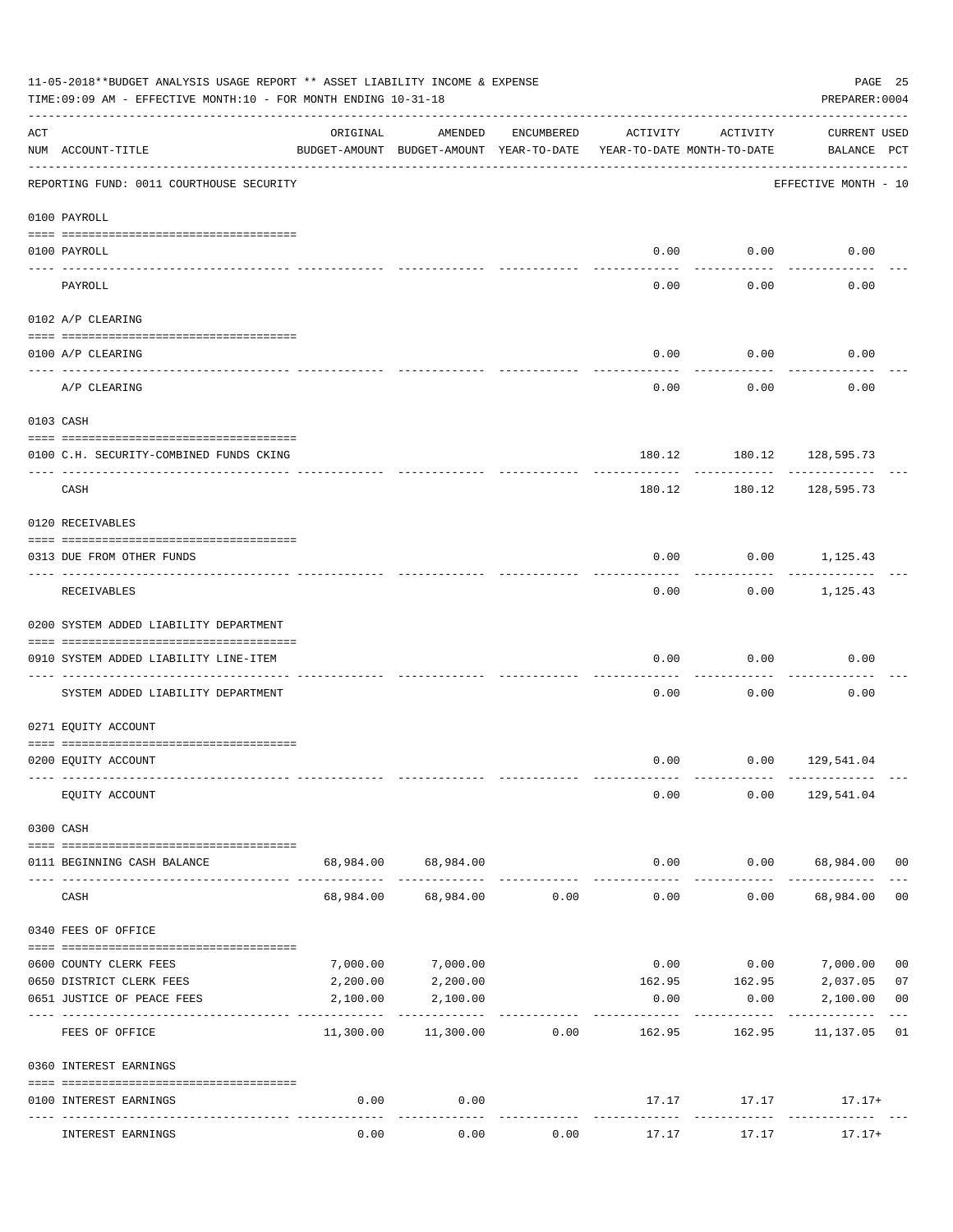| 11-05-2018**BUDGET ANALYSIS USAGE REPORT ** ASSET LIABILITY INCOME & EXPENSE<br>TIME:09:09 AM - EFFECTIVE MONTH:10 - FOR MONTH ENDING 10-31-18<br>PREPARER: 0004 |                                                                        |                                                                     |                                                               |            |               |              |                                            |                |  |  |
|------------------------------------------------------------------------------------------------------------------------------------------------------------------|------------------------------------------------------------------------|---------------------------------------------------------------------|---------------------------------------------------------------|------------|---------------|--------------|--------------------------------------------|----------------|--|--|
| ACT                                                                                                                                                              |                                                                        | ORIGINAL                                                            | AMENDED                                                       | ENCUMBERED | ACTIVITY      | ACTIVITY     | <b>CURRENT USED</b>                        |                |  |  |
|                                                                                                                                                                  | NUM ACCOUNT-TITLE                                                      | BUDGET-AMOUNT BUDGET-AMOUNT YEAR-TO-DATE YEAR-TO-DATE MONTH-TO-DATE |                                                               |            |               |              | BALANCE PCT                                |                |  |  |
|                                                                                                                                                                  | REPORTING FUND: 0011 COURTHOUSE SECURITY                               |                                                                     |                                                               |            |               |              | EFFECTIVE MONTH - 10                       |                |  |  |
|                                                                                                                                                                  | 0435 COURTHOUSE SECURITY PART TIME                                     |                                                                     |                                                               |            |               |              |                                            |                |  |  |
|                                                                                                                                                                  | 0107 PART TIME                                                         |                                                                     | $35,500.00$ $35,500.00$ $0.00$ $0.00$ $0.00$ $35,500.00$ $00$ |            |               |              |                                            |                |  |  |
|                                                                                                                                                                  | COURTHOUSE SECURITY PART TIME $35,500.00$ $35,500.00$ 0.00             |                                                                     |                                                               |            |               |              | -------------<br>$0.00$ $0.00$ $35,500.00$ | 0 <sup>0</sup> |  |  |
|                                                                                                                                                                  | 0510 COURTHOUSE SECURITY EQUIP                                         |                                                                     |                                                               |            |               |              |                                            |                |  |  |
|                                                                                                                                                                  | 0571 EQUIPMENT                                                         |                                                                     | $44,784.00$ $44,784.00$ $0.00$ $0.00$ $0.00$ $44,784.00$ 00   |            |               |              |                                            |                |  |  |
|                                                                                                                                                                  | COURTHOUSE SECURITY EQUIP 44,784.00 44,784.00 0.00 0.00 0.00 44,784.00 |                                                                     |                                                               |            | ------------- | ------------ | -------------                              | 00             |  |  |
|                                                                                                                                                                  | 0560 BAILIFF                                                           |                                                                     |                                                               |            |               |              |                                            |                |  |  |
|                                                                                                                                                                  |                                                                        |                                                                     |                                                               |            |               |              |                                            |                |  |  |
|                                                                                                                                                                  | 0130 SALARY/BAILIFF                                                    | 0.00                                                                | 0.00                                                          | 0.00       | 0.00          | 0.00         | 0.00                                       |                |  |  |
|                                                                                                                                                                  | 0201 SOCIAL SECURITY                                                   | 0.00                                                                | 0.00                                                          | 0.00       | 0.00          | 0.00         | 0.00                                       |                |  |  |
|                                                                                                                                                                  | 0203 RETIREMENT                                                        | 0.00                                                                | 0.00                                                          | 0.00       | 0.00          | 0.00         | 0.00                                       |                |  |  |
|                                                                                                                                                                  | 0204 WORKER'S COMPENSATION                                             | 0.00                                                                | 0.00                                                          | 0.00       | 0.00          | 0.00         | 0.00                                       |                |  |  |
|                                                                                                                                                                  | 0205 MEDICARE                                                          | 0.00                                                                | 0.00                                                          | 0.00       | 0.00          | 0.00         | 0.00                                       |                |  |  |
|                                                                                                                                                                  | 0427 BAILIFF CONT.ED./OUT OF COUNTY                                    | 0.00<br>------                                                      | 0.00<br>----------                                            | 0.00       | 0.00          | 0.00         | 0.00                                       |                |  |  |
|                                                                                                                                                                  | BAILIFF                                                                | 0.00                                                                | 0.00                                                          | 0.00       |               | 0.00<br>0.00 | 0.00                                       |                |  |  |
|                                                                                                                                                                  | COURTHOUSE SECURITY                                                    |                                                                     |                                                               |            |               |              |                                            |                |  |  |
|                                                                                                                                                                  | INCOME TOTALS                                                          |                                                                     | 80,284.00 80,284.00                                           |            |               |              | 180.12   180.12   80,103.88                | 00             |  |  |
|                                                                                                                                                                  | <b>EXPENSE TOTALS</b>                                                  | 80,284.00                                                           | 80,284.00                                                     | 0.00       | 0.00          | 0.00         | 80,284.00                                  | 0 <sub>0</sub> |  |  |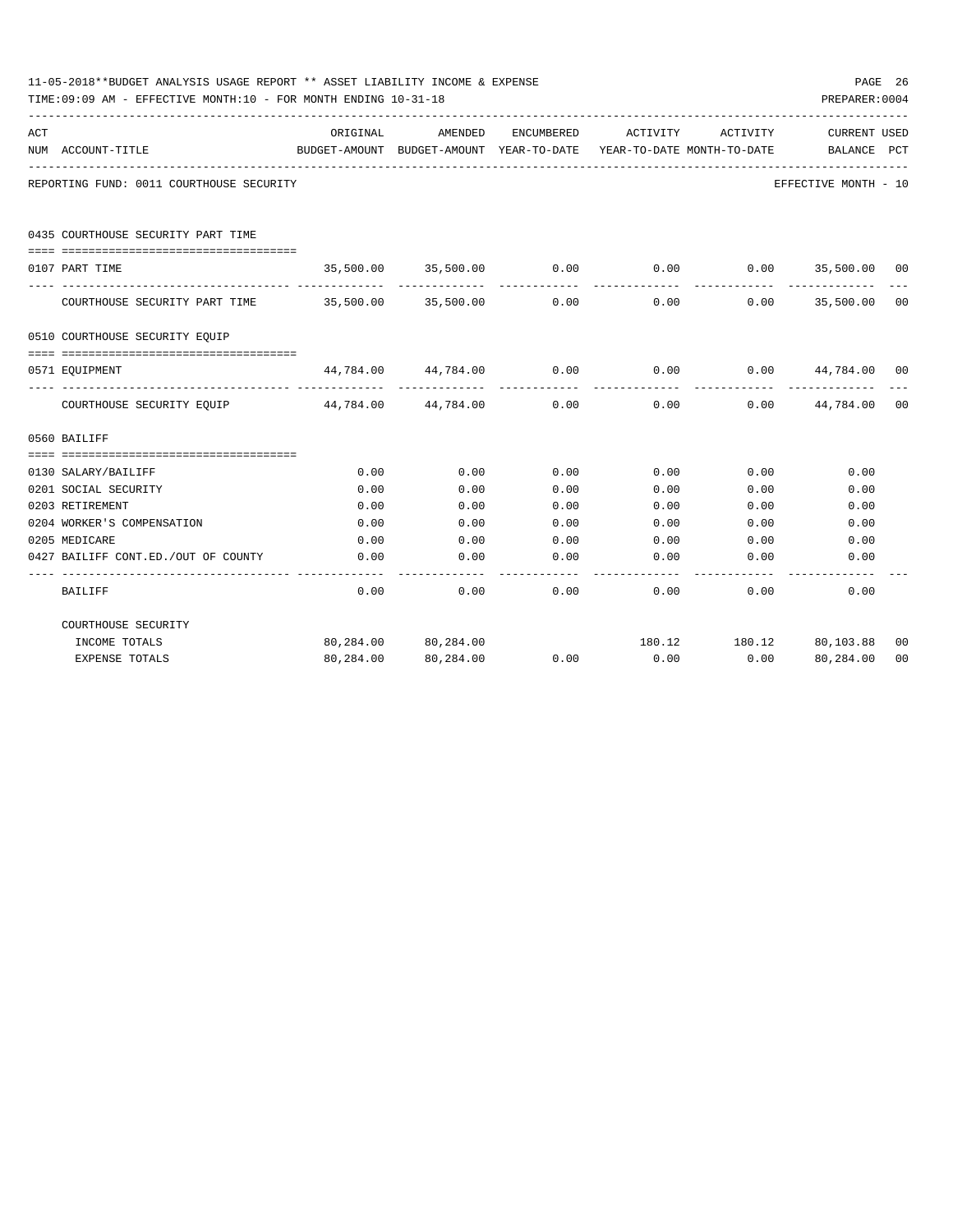|     | 11-05-2018**BUDGET ANALYSIS USAGE REPORT ** ASSET LIABILITY INCOME & EXPENSE<br>TIME: 09:09 AM - EFFECTIVE MONTH: 10 - FOR MONTH ENDING 10-31-18 |          |                                                     |            |                                        |                          |                                    |                |  |  |
|-----|--------------------------------------------------------------------------------------------------------------------------------------------------|----------|-----------------------------------------------------|------------|----------------------------------------|--------------------------|------------------------------------|----------------|--|--|
| ACT | NUM ACCOUNT-TITLE                                                                                                                                | ORIGINAL | AMENDED<br>BUDGET-AMOUNT BUDGET-AMOUNT YEAR-TO-DATE | ENCUMBERED | ACTIVITY<br>YEAR-TO-DATE MONTH-TO-DATE | ACTIVITY                 | <b>CURRENT USED</b><br>BALANCE PCT |                |  |  |
|     | REPORTING FUND: 0012 CO.CLK.VITAL STAT.FEE                                                                                                       |          |                                                     |            |                                        |                          | EFFECTIVE MONTH - 10               |                |  |  |
|     | 0102 A/P CLEARING                                                                                                                                |          |                                                     |            |                                        |                          |                                    |                |  |  |
|     | 0100 A/P CLEARING                                                                                                                                |          |                                                     |            | 0.00                                   | 0.00                     | 0.00                               |                |  |  |
|     | A/P CLEARING                                                                                                                                     |          |                                                     |            | 0.00                                   | 0.00                     | 0.00                               |                |  |  |
|     | 0103 CASH                                                                                                                                        |          |                                                     |            |                                        |                          |                                    |                |  |  |
|     | 0100 CO.CLK.VITAL STAT.-COMB.FUNDS CKIN                                                                                                          |          |                                                     |            | 0.78                                   | 0.78                     | 5,760.45                           |                |  |  |
|     | CASH                                                                                                                                             |          |                                                     |            | 0.78                                   | 0.78                     | 5,760.45                           |                |  |  |
|     | 0120 RECEIVABLES                                                                                                                                 |          |                                                     |            |                                        |                          |                                    |                |  |  |
|     | 0313 DUE FROM OTHER FUNDS                                                                                                                        |          |                                                     |            | 0.00                                   | 0.00                     | 84.00                              |                |  |  |
|     | RECEIVABLES                                                                                                                                      |          |                                                     |            | 0.00                                   | 0.00                     | 84.00                              |                |  |  |
|     | 0200 SYSTEM ADDED LIABILITY DEPARTMENT                                                                                                           |          |                                                     |            |                                        |                          |                                    |                |  |  |
|     | 0910 SYSTEM ADDED LIABILITY LINE-ITEM<br>------------------------                                                                                |          |                                                     |            | 0.00                                   | 0.00                     | 0.00                               |                |  |  |
|     | SYSTEM ADDED LIABILITY DEPARTMENT                                                                                                                |          |                                                     |            | 0.00                                   | 0.00                     | 0.00                               |                |  |  |
|     | 0271 EQUITY ACCOUNT                                                                                                                              |          |                                                     |            |                                        |                          |                                    |                |  |  |
|     | 0200 EQUITY ACCOUNT                                                                                                                              |          |                                                     |            | 0.00                                   | 0.00                     | 5,843.67                           |                |  |  |
|     | EQUITY ACCOUNT                                                                                                                                   |          |                                                     |            | 0.00                                   | 0.00                     | 5,843.67                           |                |  |  |
|     | 0300 CASH                                                                                                                                        |          |                                                     |            |                                        |                          |                                    |                |  |  |
|     | 0112 BEGINNING CASH BALANCE                                                                                                                      | 3,500.00 | 3,500.00                                            |            |                                        | $0.00$ $0.00$ $3,500.00$ |                                    | 00             |  |  |
|     | CASH                                                                                                                                             |          | 3,500.00 3,500.00                                   | 0.00       | 0.00                                   | 0.00                     | 3,500.00                           | 00             |  |  |
|     | 0360 INTEREST EARNINGS                                                                                                                           |          |                                                     |            |                                        |                          |                                    |                |  |  |
|     | 0100 INTEREST EARNINGS                                                                                                                           | 0.00     | 0.00                                                |            | 0.78                                   | 0.78                     | $0.78+$                            |                |  |  |
|     | INTEREST EARNINGS                                                                                                                                | 0.00     | 0.00                                                | 0.00       | 0.78                                   | 0.78                     | $0.78+$                            |                |  |  |
|     | 0370 MISCELLANEOUS INCOME                                                                                                                        |          |                                                     |            |                                        |                          |                                    |                |  |  |
|     | 0134 CO.CLK.VITAL STAT.FEE                                                                                                                       | 500.00   | 500.00                                              |            | 0.00                                   | 0.00                     | 500.00                             | 00             |  |  |
|     | MISCELLANEOUS INCOME                                                                                                                             | 500.00   | 500.00                                              | 0.00       | 0.00                                   | 0.00                     | 500.00                             | 0 <sub>0</sub> |  |  |
|     | 0403 CO.CLK. VITAL STATS.                                                                                                                        |          |                                                     |            |                                        |                          |                                    |                |  |  |
|     | 0310 OFFICE SUPPLIES                                                                                                                             | 3,000.00 | 3,000.00                                            | 0.00       | 0.00                                   | 0.00                     | 3,000.00                           | 0 <sub>0</sub> |  |  |
|     | 0427 OUT OF COUNTY TRAVEL                                                                                                                        | 1,000.00 | 1,000.00                                            | 0.00       | 0.00                                   | 0.00                     | 1,000.00                           | 0 <sub>0</sub> |  |  |
|     | 0574 COMPUTER EQUIPMENT<br>---------------                                                                                                       | 0.00     | 0.00                                                | 0.00       | 0.00                                   | 0.00                     | 0.00                               |                |  |  |
|     | CO.CLK. VITAL STATS.                                                                                                                             | 4,000.00 | 4,000.00                                            | 0.00       | 0.00                                   | 0.00                     | 4,000.00                           | 0 <sub>0</sub> |  |  |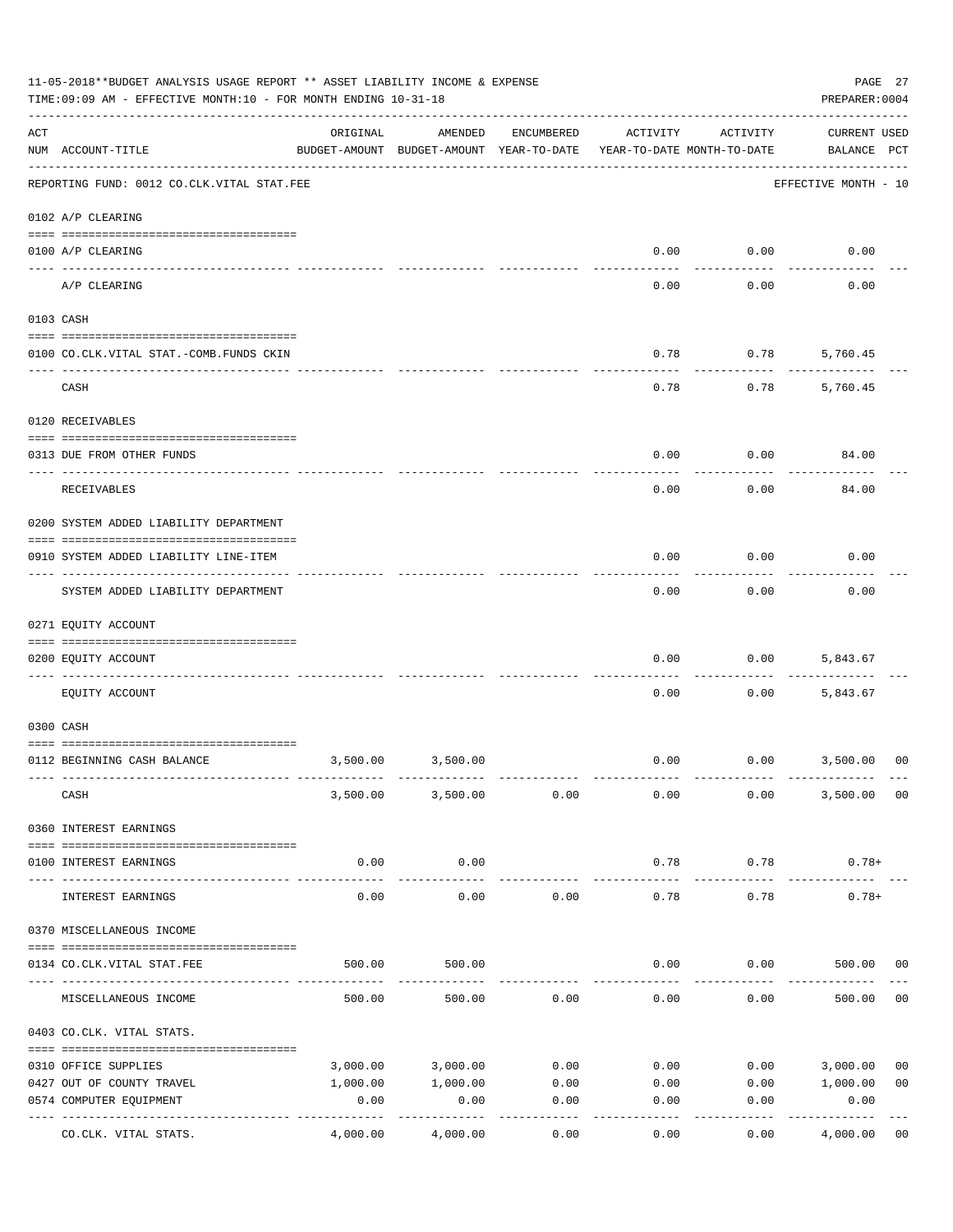| PAGE 28<br>11-05-2018**BUDGET ANALYSIS USAGE REPORT ** ASSET LIABILITY INCOME & EXPENSE<br>TIME: 09:09 AM - EFFECTIVE MONTH: 10 - FOR MONTH ENDING 10-31-18<br>PREPARER: 0004 |               |               |              |                            |          |                      |     |  |  |
|-------------------------------------------------------------------------------------------------------------------------------------------------------------------------------|---------------|---------------|--------------|----------------------------|----------|----------------------|-----|--|--|
|                                                                                                                                                                               |               |               |              |                            |          |                      |     |  |  |
| ACT                                                                                                                                                                           | ORIGINAL      | AMENDED       | ENCUMBERED   | ACTIVITY                   | ACTIVITY | <b>CURRENT USED</b>  |     |  |  |
| NUM ACCOUNT-TITLE                                                                                                                                                             | BUDGET-AMOUNT | BUDGET-AMOUNT | YEAR-TO-DATE | YEAR-TO-DATE MONTH-TO-DATE |          | BALANCE              | PCT |  |  |
| REPORTING FUND: 0012 CO.CLK.VITAL STAT.FEE                                                                                                                                    |               |               |              |                            |          | EFFECTIVE MONTH - 10 |     |  |  |
| CO. CLK. VITAL STAT. FEE                                                                                                                                                      |               |               |              |                            |          |                      |     |  |  |
| INCOME TOTALS                                                                                                                                                                 | 4,000.00      | 4,000.00      |              | 0.78                       | 0.78     | 3,999.22             | 00  |  |  |
| <b>EXPENSE TOTALS</b>                                                                                                                                                         | 4,000.00      | 4,000.00      | 0.00         | 0.00                       | 0.00     | 4,000.00             | 00  |  |  |
|                                                                                                                                                                               |               |               |              |                            |          |                      |     |  |  |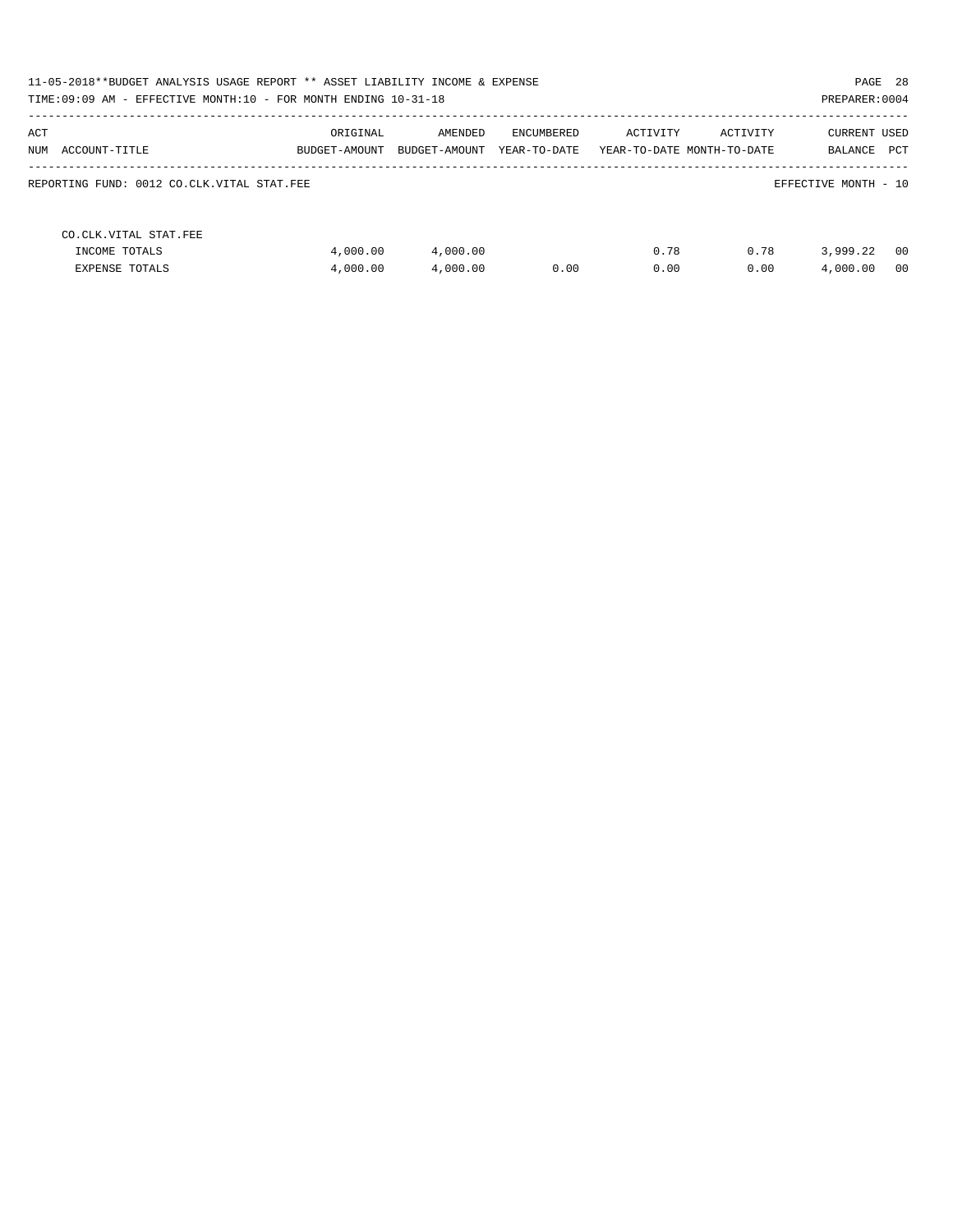| 11-05-2018**BUDGET ANALYSIS USAGE REPORT ** ASSET LIABILITY INCOME & EXPENSE<br>TIME: 09:09 AM - EFFECTIVE MONTH: 10 - FOR MONTH ENDING 10-31-18 |                                            |                      |                                                     |            |                                         |                                                 |                                    |          |  |
|--------------------------------------------------------------------------------------------------------------------------------------------------|--------------------------------------------|----------------------|-----------------------------------------------------|------------|-----------------------------------------|-------------------------------------------------|------------------------------------|----------|--|
| ACT                                                                                                                                              | NUM ACCOUNT-TITLE                          | ORIGINAL             | AMENDED<br>BUDGET-AMOUNT BUDGET-AMOUNT YEAR-TO-DATE | ENCUMBERED | ACTIVITY<br>YEAR-TO-DATE MONTH-TO-DATE  | ACTIVITY                                        | <b>CURRENT USED</b><br>BALANCE PCT |          |  |
|                                                                                                                                                  | REPORTING FUND: 0013 BAIL BONDS TRUST FUND |                      |                                                     |            |                                         |                                                 | EFFECTIVE MONTH - 10               |          |  |
|                                                                                                                                                  | 0102 A/P CLEARING                          |                      |                                                     |            |                                         |                                                 |                                    |          |  |
|                                                                                                                                                  | 0100 A/P CLEARING                          |                      |                                                     |            | 0.00                                    | 0.00                                            | 0.00                               |          |  |
|                                                                                                                                                  | ----- ------<br>A/P CLEARING               |                      |                                                     |            | 0.00                                    | 0.00                                            | 0.00                               |          |  |
|                                                                                                                                                  | 0103 CASH                                  |                      |                                                     |            |                                         |                                                 |                                    |          |  |
|                                                                                                                                                  | 0113 SURETY BAIL BOND FEE                  |                      |                                                     |            |                                         | $1,365.00 - 1,365.00 - 3,555.00$                |                                    |          |  |
|                                                                                                                                                  | CASH                                       |                      |                                                     |            |                                         | -----------<br>$1,365.00 - 1,365.00 - 3,555.00$ |                                    |          |  |
|                                                                                                                                                  | 0207 DUE TO FUND                           |                      |                                                     |            |                                         |                                                 |                                    |          |  |
|                                                                                                                                                  | 0097 DUE TO OTHER GOVERNMENTS              |                      |                                                     |            | 0.00                                    | 0.00                                            | 5,100.00                           |          |  |
|                                                                                                                                                  | DUE TO FUND                                |                      |                                                     |            | 0.00                                    | 0.00                                            | 5,100.00                           |          |  |
|                                                                                                                                                  | 0271 EQUITY ACCOUNT                        |                      |                                                     |            |                                         |                                                 |                                    |          |  |
|                                                                                                                                                  | 0200 EQUITY ACCOUNT                        |                      |                                                     |            | 0.00                                    | 0.00                                            | 180.00-                            |          |  |
|                                                                                                                                                  | EQUITY ACCOUNT                             |                      |                                                     |            | 0.00                                    | 0.00                                            | $180.00 -$                         |          |  |
|                                                                                                                                                  | 0300 CASH                                  |                      |                                                     |            |                                         |                                                 |                                    |          |  |
|                                                                                                                                                  | 0113 BEGINNING CASH BALANCE                | 0.00                 | 0.00                                                |            | 0.00                                    | 0.00                                            | 0.00                               |          |  |
|                                                                                                                                                  | CASH                                       | 0.00                 | 0.00                                                | 0.00       | 0.00                                    | 0.00                                            | 0.00                               |          |  |
|                                                                                                                                                  | 0345 BONDS                                 |                      |                                                     |            |                                         |                                                 |                                    |          |  |
|                                                                                                                                                  | 0113 SURETY BAIL BOND FEE                  | 4,000.00             | 4,000.00                                            |            |                                         | 375.00 375.00 3,625.00                          |                                    | 09       |  |
|                                                                                                                                                  | <b>BONDS</b>                               | 4,000.00             | 4,000.00                                            | 0.00       | 375.00                                  | 375.00                                          | 3,625.00                           | 09       |  |
|                                                                                                                                                  | 0370 MISCELLANEOUS                         |                      |                                                     |            |                                         |                                                 |                                    |          |  |
|                                                                                                                                                  | 0130 REFUNDS & MISCELLANEOUS               | 0.00                 | 0.00                                                |            | 0.00                                    | 0.00                                            | 0.00                               |          |  |
|                                                                                                                                                  | 0132 TEMPORARY BOND SECURITY               | 0.00                 | 0.00                                                |            | 0.00                                    | 0.00                                            | 0.00                               |          |  |
|                                                                                                                                                  | MISCELLANEOUS                              | 0.00                 | ----------<br>0.00                                  | 0.00       | 0.00                                    | 0.00                                            | 0.00                               |          |  |
|                                                                                                                                                  | 0498 BAIL BOND FEE EXPENSE                 |                      |                                                     |            |                                         |                                                 |                                    |          |  |
|                                                                                                                                                  | 0489 10% TO STATE COMPTROLLER              |                      | 4,000.00 4,000.00                                   |            | $0.00$ $1,740.00$ $1,740.00$ $2,260.00$ |                                                 |                                    | 44       |  |
|                                                                                                                                                  | BAIL BOND FEE EXPENSE                      | 4,000.00             | 4,000.00                                            | 0.00       | 1,740.00    1,740.00                    |                                                 | 2,260.00                           | 44       |  |
|                                                                                                                                                  | BAIL BONDS TRUST FUND                      |                      |                                                     |            |                                         |                                                 |                                    |          |  |
|                                                                                                                                                  | INCOME TOTALS<br>EXPENSE TOTALS            | 4,000.00<br>4,000.00 | 4,000.00<br>4,000.00                                | 0.00       | 1,740.00                                | 375.00 375.00<br>1,740.00                       | 3,625.00<br>2,260.00               | 09<br>44 |  |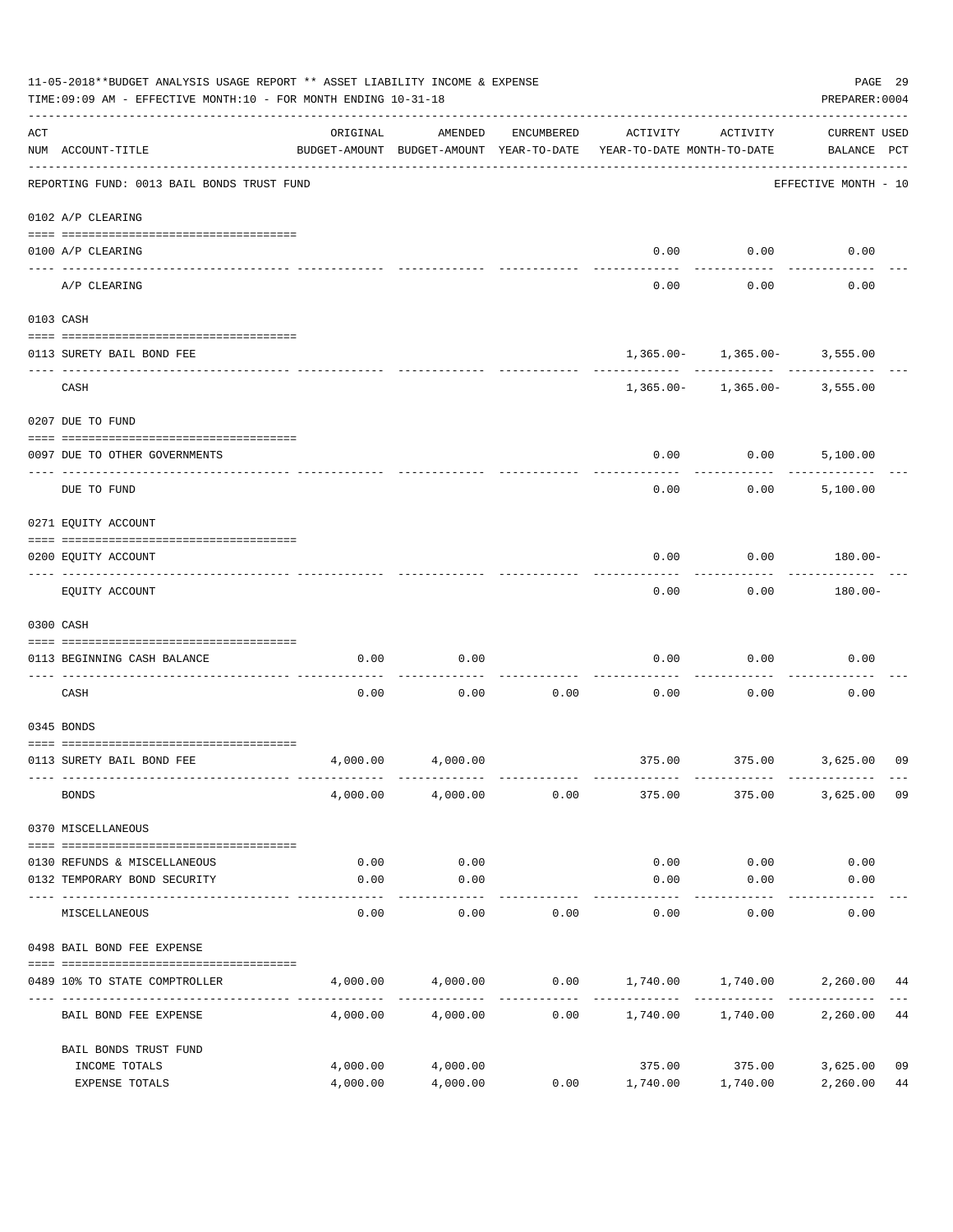|     | 11-05-2018**BUDGET ANALYSIS USAGE REPORT ** ASSET LIABILITY INCOME & EXPENSE<br>TIME: 09:09 AM - EFFECTIVE MONTH: 10 - FOR MONTH ENDING 10-31-18 |                           |                                                     |            |                                        |                     |                                    |                         |  |  |
|-----|--------------------------------------------------------------------------------------------------------------------------------------------------|---------------------------|-----------------------------------------------------|------------|----------------------------------------|---------------------|------------------------------------|-------------------------|--|--|
| ACT | NUM ACCOUNT-TITLE                                                                                                                                | ORIGINAL                  | AMENDED<br>BUDGET-AMOUNT BUDGET-AMOUNT YEAR-TO-DATE | ENCUMBERED | ACTIVITY<br>YEAR-TO-DATE MONTH-TO-DATE | ACTIVITY            | <b>CURRENT USED</b><br>BALANCE PCT |                         |  |  |
|     | REPORTING FUND: 0014 JUSTICE CT. BLDG. SECURITY                                                                                                  |                           |                                                     |            |                                        |                     | EFFECTIVE MONTH - 10               |                         |  |  |
|     | 0102 A/P CLEARING                                                                                                                                |                           |                                                     |            |                                        |                     |                                    |                         |  |  |
|     | 0100 A/P CLEARING                                                                                                                                |                           |                                                     |            | 0.00                                   | 0.00                | 0.00                               |                         |  |  |
|     | ---- ---------<br>A/P CLEARING                                                                                                                   |                           |                                                     |            | 0.00                                   | 0.00                | 0.00                               |                         |  |  |
|     | 0103 CASH                                                                                                                                        |                           |                                                     |            |                                        |                     |                                    |                         |  |  |
|     | 0100 JUST.CT.BLDG.SEC.-COMB.FUNDS CKING                                                                                                          |                           |                                                     |            | 0.00                                   |                     | $0.00$ 17,132.83                   |                         |  |  |
|     | CASH                                                                                                                                             |                           |                                                     |            | 0.00                                   | 0.00                | 17,132.83                          |                         |  |  |
|     | 0120 RECEIVABLES                                                                                                                                 |                           |                                                     |            |                                        |                     |                                    |                         |  |  |
|     | 0313 DUE FROM OTHER FUNDS                                                                                                                        |                           |                                                     |            | 0.00                                   | 0.00                | 66.77                              |                         |  |  |
|     | RECEIVABLES                                                                                                                                      |                           |                                                     |            | 0.00                                   | 0.00                | 66.77                              |                         |  |  |
|     | 0200 SYSTEM ADDED LIABILITY DEPT.                                                                                                                |                           |                                                     |            |                                        |                     |                                    |                         |  |  |
|     | 0910 SYSTEM ADDED LIABILITY LINE-ITEM                                                                                                            |                           |                                                     |            | 0.00                                   | 0.00                | 0.00                               |                         |  |  |
|     | SYSTEM ADDED LIABILITY DEPT.                                                                                                                     |                           |                                                     |            | 0.00                                   | 0.00                | 0.00                               |                         |  |  |
|     | 0271 EQUITY ACCOUNT                                                                                                                              |                           |                                                     |            |                                        |                     |                                    |                         |  |  |
|     | 0200 EQUITY ACCOUNT                                                                                                                              |                           |                                                     |            | 0.00                                   | 0.00                | 17,199.60<br>.                     |                         |  |  |
|     | EQUITY ACCOUNT                                                                                                                                   |                           |                                                     |            | 0.00                                   | 0.00                | 17,199.60                          |                         |  |  |
|     | 0300 CASH                                                                                                                                        |                           |                                                     |            |                                        |                     |                                    |                         |  |  |
|     | 0114 BEGINNING CASH                                                                                                                              | 2,850.00                  | 2,850.00                                            |            | 0.00                                   |                     | 0.00<br>2,850.00                   | 0 <sup>0</sup>          |  |  |
|     | CASH                                                                                                                                             | 2,850.00                  | 2,850.00                                            | 0.00       | 0.00                                   | 0.00                | 2,850.00                           | 00                      |  |  |
|     | 0370 MISCELLANEOUS INCOME                                                                                                                        |                           |                                                     |            |                                        |                     |                                    |                         |  |  |
|     | 0455 JP1 SECURITY FEE                                                                                                                            | 300.00                    | 300.00                                              |            | 0.00                                   | 0.00                | 300.00                             | 0 <sub>0</sub>          |  |  |
|     | 0456 JP2 SECURITY FEE                                                                                                                            | 150.00                    | 150.00                                              |            | 0.00                                   | 0.00                | 150.00                             | 0 <sub>0</sub>          |  |  |
|     | 0457 JP3 SECURITY FEE                                                                                                                            | 200.00                    | 200.00<br>-----------                               |            | 0.00<br>-----                          | 0.00<br>$- - - - -$ | 200.00<br>-------                  | 0 <sub>0</sub>          |  |  |
|     | MISCELLANEOUS INCOME                                                                                                                             | 650.00                    | 650.00                                              | 0.00       | 0.00                                   | 0.00                | 650.00                             | 0 <sub>0</sub>          |  |  |
|     | 0435 JUSTICE CT.BLDG.EXP.                                                                                                                        |                           |                                                     |            |                                        |                     |                                    |                         |  |  |
|     | 0320 JP1 SECURITY EXPENSE                                                                                                                        | 1,000.00                  | 1,000.00                                            | 0.00       | 0.00                                   |                     | 0.00 1,000.00                      | 0 <sub>0</sub>          |  |  |
|     | 0321 JP2 SECURITY EXPENSE                                                                                                                        | 1,000.00                  | 1,000.00                                            | 0.00       | 0.00                                   | 0.00                | 1,000.00                           | 0 <sub>0</sub>          |  |  |
|     | 0322 JP3 SECURITY EXPENSE                                                                                                                        | 1,500.00<br>------------- | 1,500.00<br>----------                              | 0.00       | 0.00                                   | 0.00                | 1,500.00                           | 0 <sub>0</sub><br>$---$ |  |  |
|     | JUSTICE CT.BLDG.EXP.                                                                                                                             | 3,500.00                  | 3,500.00                                            | 0.00       | 0.00                                   | 0.00                | 3,500.00                           | 0 <sub>0</sub>          |  |  |
|     | JUSTICE CT. BLDG. SECURITY                                                                                                                       |                           |                                                     |            |                                        |                     |                                    |                         |  |  |
|     | INCOME TOTALS                                                                                                                                    | 3,500.00                  | 3,500.00                                            |            | 0.00                                   | 0.00                | 3,500.00                           | 0 <sub>0</sub>          |  |  |
|     | EXPENSE TOTALS                                                                                                                                   | 3,500.00                  | 3,500.00                                            | 0.00       | 0.00                                   | 0.00                | 3,500.00                           | 0 <sub>0</sub>          |  |  |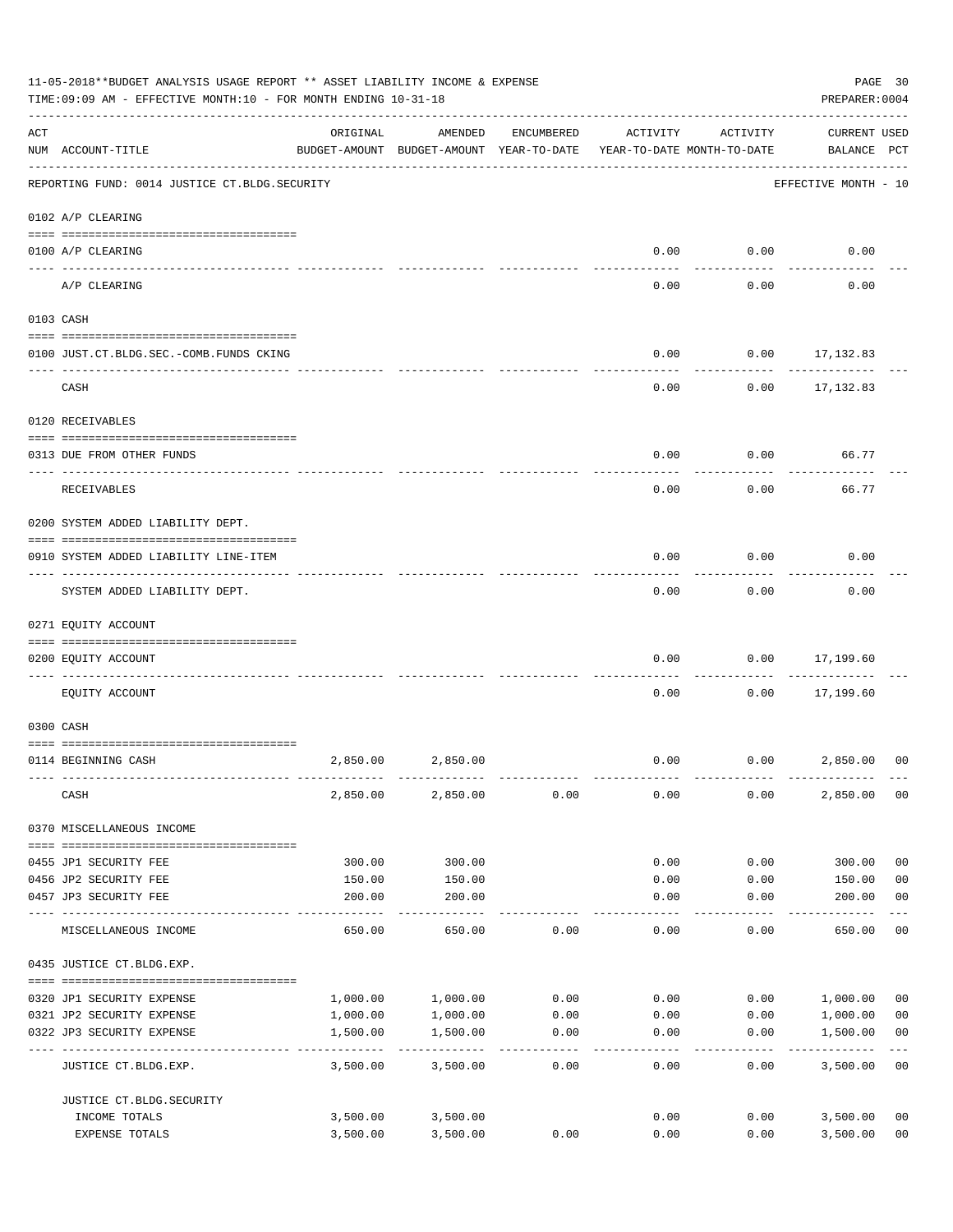|                    | 11-05-2018**BUDGET ANALYSIS USAGE REPORT ** ASSET LIABILITY INCOME & EXPENSE<br>PAGE 31<br>PREPARER: 0004<br>TIME:09:09 AM - EFFECTIVE MONTH:10 - FOR MONTH ENDING 10-31-18 |          |                                                     |                    |                                        |             |                                    |                |  |  |
|--------------------|-----------------------------------------------------------------------------------------------------------------------------------------------------------------------------|----------|-----------------------------------------------------|--------------------|----------------------------------------|-------------|------------------------------------|----------------|--|--|
| $\mathop{\rm ACT}$ | NUM ACCOUNT-TITLE                                                                                                                                                           | ORIGINAL | AMENDED<br>BUDGET-AMOUNT BUDGET-AMOUNT YEAR-TO-DATE | ENCUMBERED         | ACTIVITY<br>YEAR-TO-DATE MONTH-TO-DATE | ACTIVITY    | <b>CURRENT USED</b><br>BALANCE PCT |                |  |  |
|                    | REPORTING FUND: 0016 CO.JUDGE EXCESS SUPP.                                                                                                                                  |          |                                                     |                    |                                        |             | EFFECTIVE MONTH - 10               |                |  |  |
|                    | 0102 A/P CLEARING                                                                                                                                                           |          |                                                     |                    |                                        |             |                                    |                |  |  |
|                    | 0100 A/P CLEARING                                                                                                                                                           |          |                                                     |                    |                                        | $0.00$ 0.00 | 0.00                               |                |  |  |
|                    | ---- ---------<br>A/P CLEARING                                                                                                                                              |          |                                                     |                    | 0.00                                   | 0.00        | 0.00                               |                |  |  |
|                    | 0103 CASH                                                                                                                                                                   |          |                                                     |                    |                                        |             |                                    |                |  |  |
|                    | 0100 CO.JUDGE EXCESS SUPP.-COMB.FUND CK                                                                                                                                     |          |                                                     |                    | 0.00                                   |             | $0.00$ 17,624.67                   |                |  |  |
|                    | CASH                                                                                                                                                                        |          |                                                     |                    | 0.00                                   |             | $0.00$ 17,624.67                   |                |  |  |
|                    | 0200 SYSTEM ADDED LIABILITY DEPARTMENT                                                                                                                                      |          |                                                     |                    |                                        |             |                                    |                |  |  |
|                    | 0910 SYSTEM ADDED LIABILITY LINE-ITEM                                                                                                                                       |          |                                                     |                    | 0.00                                   | 0.00        | 0.00                               |                |  |  |
|                    | SYSTEM ADDED LIABILITY DEPARTMENT                                                                                                                                           |          |                                                     |                    | 0.00                                   | 0.00        | 0.00                               |                |  |  |
|                    | 0271 EQUITY ACCOUNT                                                                                                                                                         |          |                                                     |                    |                                        |             |                                    |                |  |  |
|                    | 0200 EQUITY ACCOUNT                                                                                                                                                         |          |                                                     |                    | 0.00                                   |             | $0.00$ 17,624.67                   |                |  |  |
|                    | EQUITY ACCOUNT                                                                                                                                                              |          |                                                     |                    | 0.00                                   |             | $0.00$ 17,624.67                   |                |  |  |
|                    | 0300 CASH                                                                                                                                                                   |          |                                                     |                    |                                        |             |                                    |                |  |  |
|                    | 0116 BEGINNING CASH BALANCE                                                                                                                                                 | 1,000.00 | 1,000.00                                            |                    | 0.00                                   | 0.00        | 1,000.00                           | 00             |  |  |
|                    | ---------------------------- ---<br>CASH                                                                                                                                    |          | 1,000.00 1,000.00                                   | . <u>.</u><br>0.00 | 0.00                                   | 0.00        | 1,000.00                           | 00             |  |  |
|                    | 0370 MISCELLANEOUS INCOME                                                                                                                                                   |          |                                                     |                    |                                        |             |                                    |                |  |  |
|                    | 0149 CO. JUDGE EXCESS SUPP.                                                                                                                                                 |          | 500.00 500.00                                       |                    |                                        |             | $0.00$ $0.00$ $500.00$ 00          |                |  |  |
|                    | MISCELLANEOUS INCOME                                                                                                                                                        | 500.00   | 500.00                                              | 0.00               | 0.00                                   | 0.00        | 500.00                             | 0 <sub>0</sub> |  |  |
|                    | 0400 CO. JUDGE EXCESS SUPP.                                                                                                                                                 |          |                                                     |                    |                                        |             |                                    |                |  |  |
|                    | 0310 OFFICE SUPPLIES                                                                                                                                                        | 300.00   | 300.00                                              | 0.00               | 0.00                                   | 0.00        | 300.00                             | 0 <sub>0</sub> |  |  |
|                    | 0427 OUT OF COUNTY TRAVEL                                                                                                                                                   | 500.00   | 500.00                                              | 0.00               | 0.00                                   | 0.00        | 500.00                             | 0 <sub>0</sub> |  |  |
|                    | 0572 OFFICE EQUIPMENT                                                                                                                                                       | 400.00   | 400.00                                              | 0.00               | 0.00                                   | 0.00        | 400.00                             | 0 <sub>0</sub> |  |  |
|                    | 0590 COUNTY JUDGE BOOKS                                                                                                                                                     | 300.00   | 300.00                                              | 0.00               | 0.00                                   | 0.00        | 300.00                             | 0 <sub>0</sub> |  |  |
|                    | CO. JUDGE EXCESS SUPP.                                                                                                                                                      | 1,500.00 | 1,500.00                                            | 0.00               | 0.00                                   | 0.00        | 1,500.00                           | 0 <sub>0</sub> |  |  |
|                    | CO.JUDGE EXCESS SUPP.                                                                                                                                                       |          |                                                     |                    |                                        |             |                                    |                |  |  |
|                    | INCOME TOTALS                                                                                                                                                               | 1,500.00 | 1,500.00                                            |                    | 0.00                                   | 0.00        | 1,500.00                           | 0 <sub>0</sub> |  |  |
|                    | EXPENSE TOTALS                                                                                                                                                              | 1,500.00 | 1,500.00                                            | 0.00               | 0.00                                   | 0.00        | 1,500.00                           | 0 <sub>0</sub> |  |  |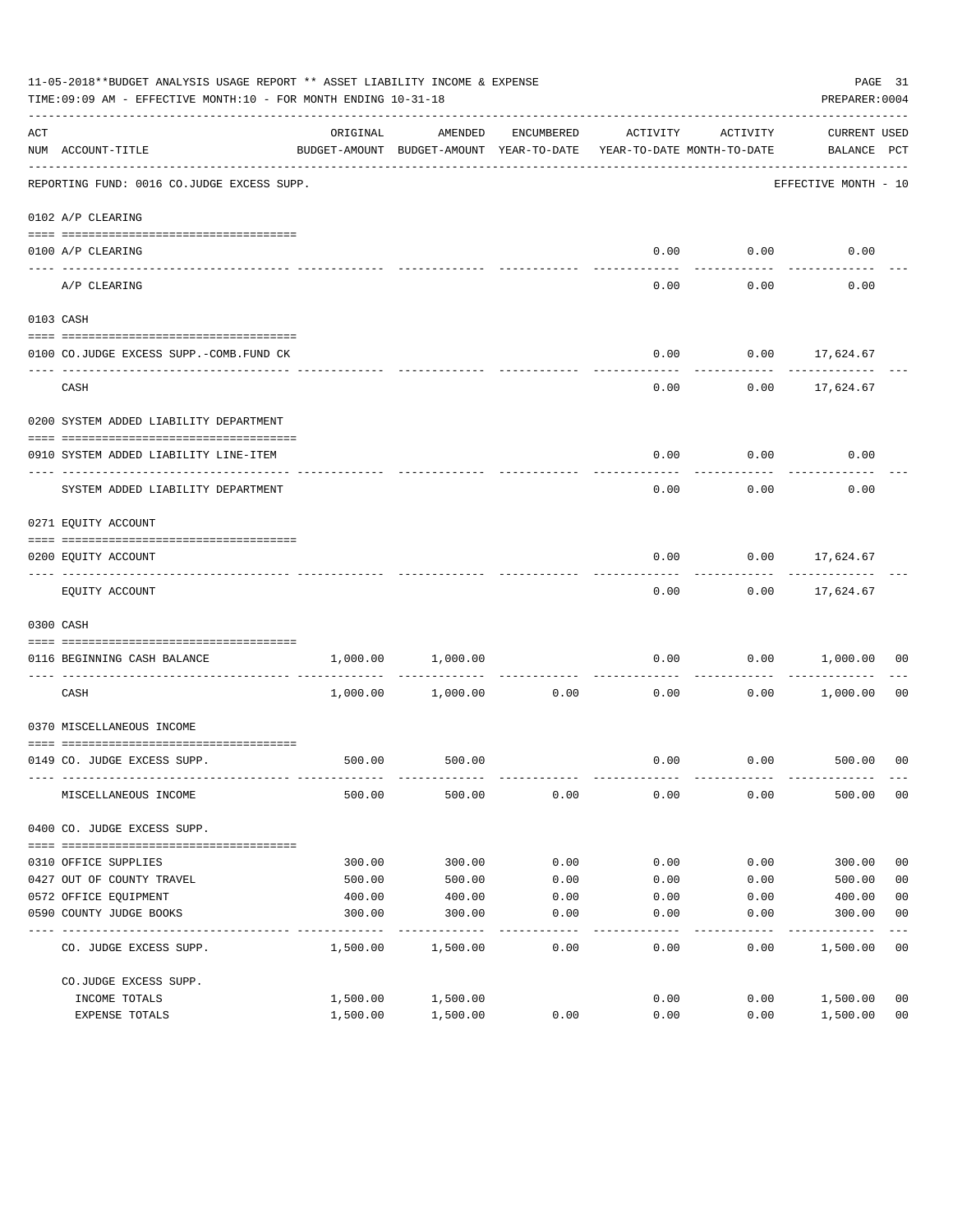| 11-05-2018**BUDGET ANALYSIS USAGE REPORT ** ASSET LIABILITY INCOME & EXPENSE<br>TIME: 09:09 AM - EFFECTIVE MONTH: 10 - FOR MONTH ENDING 10-31-18 |                                               |                                                                                 |                       |                     |                          |                        | PREPARER: 0004                     | PAGE 32              |
|--------------------------------------------------------------------------------------------------------------------------------------------------|-----------------------------------------------|---------------------------------------------------------------------------------|-----------------------|---------------------|--------------------------|------------------------|------------------------------------|----------------------|
| ACT                                                                                                                                              | NUM ACCOUNT-TITLE                             | ORIGINAL<br>BUDGET-AMOUNT BUDGET-AMOUNT YEAR-TO-DATE YEAR-TO-DATE MONTH-TO-DATE | AMENDED               | ENCUMBERED          | ACTIVITY                 | ACTIVITY               | <b>CURRENT USED</b><br>BALANCE PCT |                      |
|                                                                                                                                                  | REPORTING FUND: 0017 PROBATE JUDGES EDUCATION |                                                                                 |                       |                     |                          |                        | EFFECTIVE MONTH - 10               |                      |
|                                                                                                                                                  | 0102 A/P CLEARING                             |                                                                                 |                       |                     |                          |                        |                                    |                      |
|                                                                                                                                                  | 0100 A/P CLEARING                             |                                                                                 |                       |                     | 0.00                     | 0.00                   | 0.00                               |                      |
|                                                                                                                                                  | ---- --------<br>A/P CLEARING                 |                                                                                 |                       |                     | 0.00                     | 0.00                   | 0.00                               |                      |
|                                                                                                                                                  | 0103 CASH                                     |                                                                                 |                       |                     |                          |                        |                                    |                      |
|                                                                                                                                                  | 0100 PROB.JUDGES ED. - COMB. FUNDS CKING      |                                                                                 |                       |                     | 775.33                   |                        | 775.33 4,702.50                    |                      |
|                                                                                                                                                  | CASH                                          |                                                                                 |                       |                     | 775.33                   |                        | 775.33 4,702.50                    |                      |
|                                                                                                                                                  | 0120 RECEIVABLES                              |                                                                                 |                       |                     |                          |                        |                                    |                      |
|                                                                                                                                                  | 0313 DUE FROM OTHER FUNDS                     |                                                                                 |                       |                     | 0.00                     | 0.00                   | 25.00                              |                      |
|                                                                                                                                                  | RECEIVABLES                                   |                                                                                 |                       |                     | 0.00                     | 0.00                   | 25.00                              |                      |
|                                                                                                                                                  | 0271 EQUITY ACCOUNT                           |                                                                                 |                       |                     |                          |                        |                                    |                      |
|                                                                                                                                                  | 0200 EQUITY ACCOUNT                           |                                                                                 |                       |                     | 0.00                     |                        | $0.00$ 3,952.17                    |                      |
|                                                                                                                                                  | EQUITY ACCOUNT                                |                                                                                 |                       |                     | 0.00                     | 0.00                   | 3,952.17                           |                      |
|                                                                                                                                                  | 0300 CASH                                     |                                                                                 |                       |                     |                          |                        |                                    |                      |
|                                                                                                                                                  | 0117 BEGINNING CASH BALANCE                   |                                                                                 | 1,000.00 1,000.00     | ------------        | 0.00                     | 0.00                   | 1,000.00                           | 00                   |
|                                                                                                                                                  | CASH                                          |                                                                                 | $1,000.00$ $1,000.00$ | 0.00                | 0.00                     | 0.00                   | 1,000.00                           | 00                   |
|                                                                                                                                                  | 0340 FEES OF OFFICE                           |                                                                                 |                       |                     |                          |                        |                                    |                      |
|                                                                                                                                                  | 0131 PROBATE JUDGES EDUCATION                 |                                                                                 | 600.00 600.00         |                     |                          |                        | $0.00$ $0.00$ $600.00$ 00          |                      |
|                                                                                                                                                  | FEES OF OFFICE                                | 600.00                                                                          | 600.00                | 0.00                | 0.00                     | 0.00                   | 600.00                             | 00                   |
|                                                                                                                                                  | 0370 MISCELLANEOUS                            |                                                                                 |                       |                     |                          |                        |                                    |                      |
|                                                                                                                                                  | 0130 REFUNDS & MISCELLANEOUS                  | 0.00                                                                            | 0.00                  |                     | 775.33                   | 775.33                 | $775.33+$                          |                      |
|                                                                                                                                                  | MISCELLANEOUS                                 | 0.00                                                                            | -----------<br>0.00   | 0.00                | --------------<br>775.33 | ------------<br>775.33 | --------------<br>$775.33+$        |                      |
|                                                                                                                                                  | 0400 PROBATE JUDGES EDUCATION                 |                                                                                 |                       |                     |                          |                        |                                    |                      |
|                                                                                                                                                  | 0427 OUT OF COUNTY TRAVEL                     | 1,600.00                                                                        | 1,600.00              | 0.00                |                          |                        | $0.00$ $0.00$ $1,600.00$ $00$      |                      |
|                                                                                                                                                  | PROBATE JUDGES EDUCATION                      |                                                                                 | 1,600.00 1,600.00     | -----------<br>0.00 | 0.00                     |                        | 0.00 1,600.00                      | 0 <sub>0</sub>       |
|                                                                                                                                                  | PROBATE JUDGES EDUCATION                      |                                                                                 |                       |                     |                          |                        |                                    |                      |
|                                                                                                                                                  | INCOME TOTALS<br>EXPENSE TOTALS               | 1,600.00<br>1,600.00                                                            | 1,600.00<br>1,600.00  | 0.00                | 775.33<br>0.00           | 775.33<br>0.00         | 824.67<br>1,600.00                 | 48<br>0 <sub>0</sub> |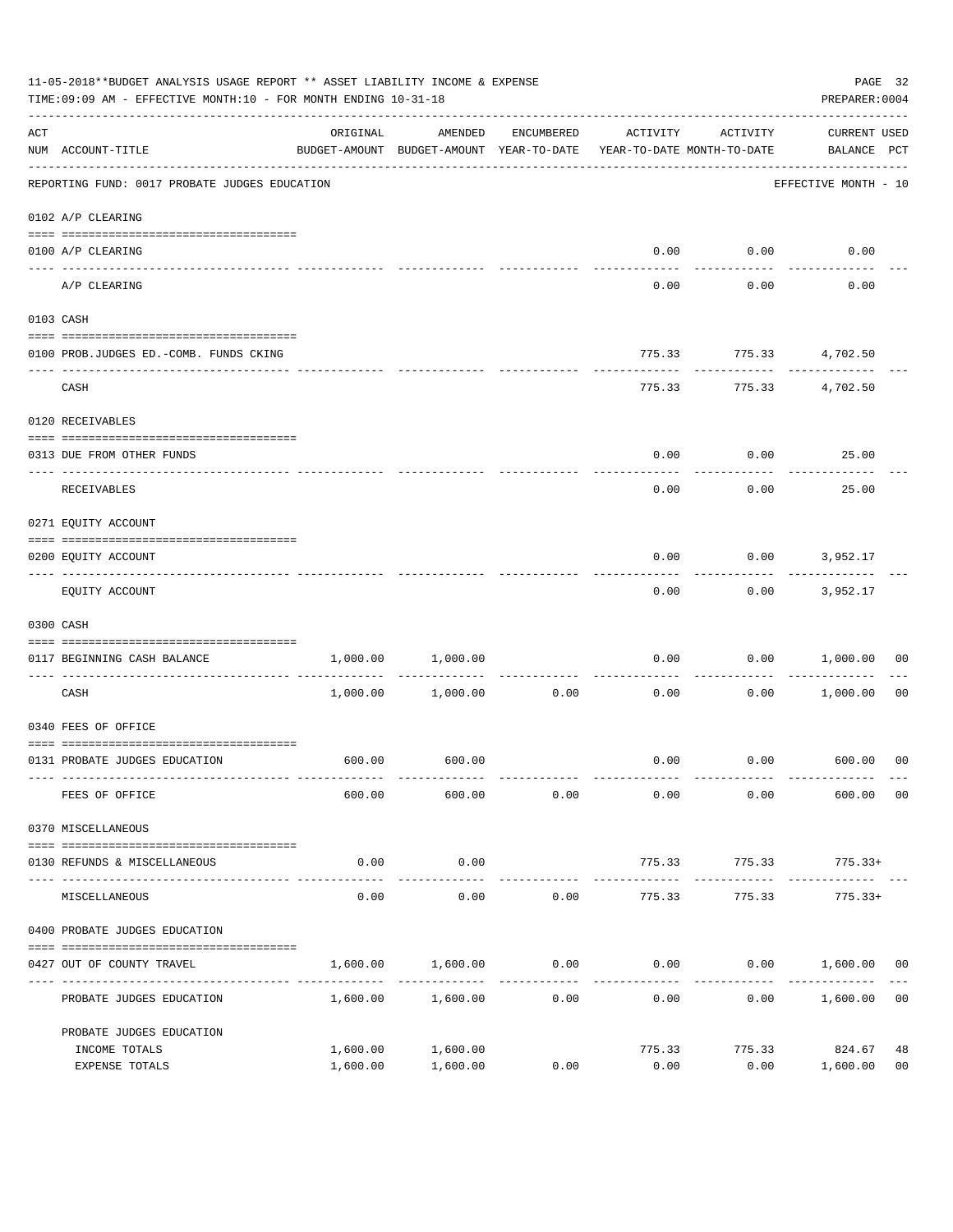|     | 11-05-2018**BUDGET ANALYSIS USAGE REPORT ** ASSET LIABILITY INCOME & EXPENSE<br>TIME: 09:09 AM - EFFECTIVE MONTH: 10 - FOR MONTH ENDING 10-31-18 |           |                                                     |              |                                        |                                                  | PAGE 33<br>PREPARER: 0004                   |
|-----|--------------------------------------------------------------------------------------------------------------------------------------------------|-----------|-----------------------------------------------------|--------------|----------------------------------------|--------------------------------------------------|---------------------------------------------|
| ACT | NUM ACCOUNT-TITLE                                                                                                                                | ORIGINAL  | AMENDED<br>BUDGET-AMOUNT BUDGET-AMOUNT YEAR-TO-DATE | ENCUMBERED   | ACTIVITY<br>YEAR-TO-DATE MONTH-TO-DATE | ACTIVITY                                         | CURRENT USED<br>BALANCE PCT                 |
|     | REPORTING FUND: 0018 CO.CLERK RECORD MNGMT.                                                                                                      |           |                                                     |              |                                        |                                                  | EFFECTIVE MONTH - 10                        |
|     | 0100 PAYROLL                                                                                                                                     |           |                                                     |              |                                        |                                                  |                                             |
|     | 0100 PAYROLL                                                                                                                                     |           |                                                     |              |                                        | $0.00$ 0.00                                      | 0.00                                        |
|     | PAYROLL                                                                                                                                          |           |                                                     |              | 0.00                                   | 0.00                                             | 0.00                                        |
|     | 0102 A/P CLEARING                                                                                                                                |           |                                                     |              |                                        |                                                  |                                             |
|     | 0100 A/P CLEARING                                                                                                                                |           |                                                     |              | 0.00                                   | 0.00                                             | 0.00                                        |
|     | A/P CLEARING                                                                                                                                     |           |                                                     |              | 0.00                                   | 0.00                                             | 0.00                                        |
|     | 0103 CASH                                                                                                                                        |           |                                                     |              |                                        |                                                  |                                             |
|     | 0100 CO.CLK.REC.MNGMT.-COMB.FUNDS CKING                                                                                                          |           |                                                     |              |                                        | 5, 236.83 - 5, 236.83 - 69, 979.40               |                                             |
|     | ------------------------------<br>CASH                                                                                                           |           |                                                     |              |                                        | -----------<br>$5,236.83 - 5,236.83 - 69,979.40$ |                                             |
|     | 0120 RECEIVABLES                                                                                                                                 |           |                                                     |              |                                        |                                                  |                                             |
|     | 0313 DUE FROM OTHER FUNDS                                                                                                                        |           |                                                     |              | 0.00                                   | $0.00$ 6,194.83                                  |                                             |
|     | RECEIVABLES                                                                                                                                      |           |                                                     |              | 0.00                                   | 0.00                                             | 6,194.83                                    |
|     | 0200 SYSTEM ADDED LIABILITY DEPARTMENT                                                                                                           |           |                                                     |              |                                        |                                                  |                                             |
|     | 0150 ACCRUED SALARY PAYABLE                                                                                                                      |           |                                                     |              | 0.00                                   | 0.00                                             | 1,123.70                                    |
|     | 0155 ACCRUED FRINGE BENEFITS<br>0910 SYSTEM ADDED LIABILITY LINE-ITEM                                                                            |           |                                                     |              | 0.00<br>0.00                           | 0.00<br>0.00                                     | 629.81<br>0.00                              |
|     |                                                                                                                                                  |           |                                                     |              |                                        |                                                  |                                             |
|     | SYSTEM ADDED LIABILITY DEPARTMENT                                                                                                                |           |                                                     |              | 0.00                                   | 0.00                                             | 1,753.51                                    |
|     | 0271 EQUITY ACCOUNT                                                                                                                              |           |                                                     |              |                                        |                                                  |                                             |
|     | 0200 EQUITY ACCOUNT                                                                                                                              |           |                                                     |              | 0.00                                   |                                                  | $0.00$ 79,657.55                            |
|     | EQUITY ACCOUNT                                                                                                                                   |           |                                                     |              | 0.00                                   | 0.00                                             | 79,657.55                                   |
|     | 0300 CASH                                                                                                                                        |           |                                                     |              |                                        |                                                  |                                             |
|     | 0118 BEGINNING CASH BALANCE<br>-------------------------- ----------                                                                             |           | 45,808.59 45,808.59<br>--------------               | ------------ |                                        | ----------                                       | $0.00$ $0.00$ $45,808.59$<br>0 <sub>0</sub> |
|     | CASH                                                                                                                                             |           | 45,808.59 45,808.59 0.00                            |              | 0.00                                   |                                                  | $0.00$ 45,808.59 00                         |
|     | 0360 INTEREST EARNINGS                                                                                                                           |           |                                                     |              |                                        |                                                  |                                             |
|     | 0100 INTEREST EARNINGS                                                                                                                           | 0.00      | 0.00                                                |              |                                        | $10.05$ $10.05$ $10.05+$                         |                                             |
|     | INTEREST EARNINGS                                                                                                                                | 0.00      | 0.00                                                | 0.00         | 10.05                                  | 10.05                                            | 10.05+                                      |
|     | 0370 MISCELLANEOUS INCOME                                                                                                                        |           |                                                     |              |                                        |                                                  |                                             |
|     | 0130 REFUNDS & MISCELLANEOUS                                                                                                                     | 0.00      | 0.00                                                |              | 0.00                                   | 0.00                                             | 0.00                                        |
|     | 0133 CO.CLERK PRESERVE REC FEE                                                                                                                   | 55,000.00 | 55,000.00                                           |              | 0.00                                   | 0.00                                             | 55,000.00<br>00                             |
|     |                                                                                                                                                  |           |                                                     |              |                                        |                                                  |                                             |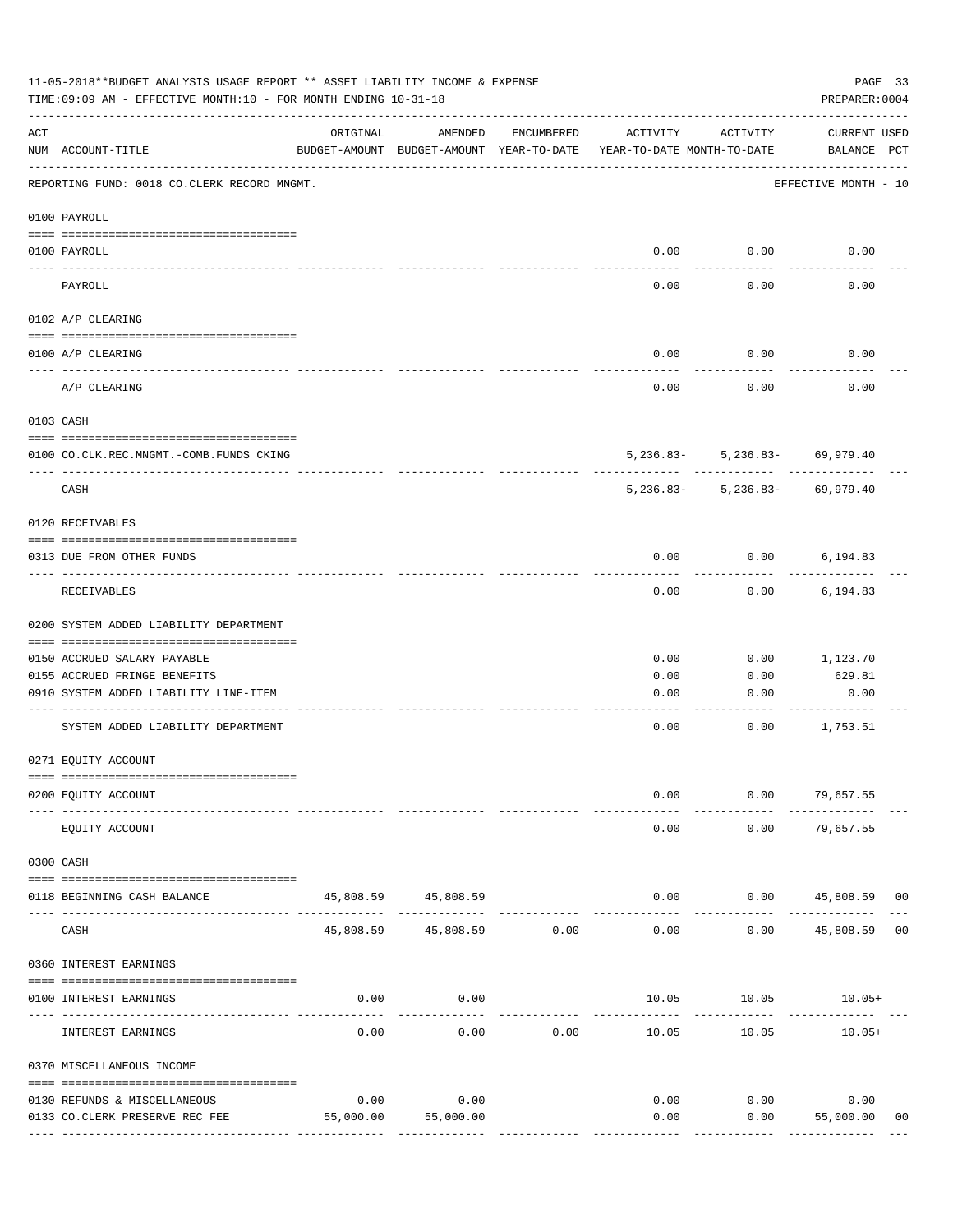| ACT                                         | ORIGINAL                                                               | AMENDED                  | ENCUMBERED | ACTIVITY                                             | ACTIVITY                  | <b>CURRENT USED</b>  |    |
|---------------------------------------------|------------------------------------------------------------------------|--------------------------|------------|------------------------------------------------------|---------------------------|----------------------|----|
| NUM ACCOUNT-TITLE                           | BUDGET-AMOUNT BUDGET-AMOUNT YEAR-TO-DATE YEAR-TO-DATE MONTH-TO-DATE    |                          |            |                                                      |                           | BALANCE PCT          |    |
| REPORTING FUND: 0018 CO.CLERK RECORD MNGMT. |                                                                        |                          |            |                                                      |                           | EFFECTIVE MONTH - 10 |    |
| MISCELLANEOUS INCOME                        |                                                                        | 55,000.00 55,000.00 0.00 |            |                                                      | $0.00$ 0.00               | 55,000.00 00         |    |
| 0402 CO.CLERK RECORD MNGMT.                 |                                                                        |                          |            |                                                      |                           |                      |    |
|                                             |                                                                        |                          |            |                                                      |                           |                      |    |
| 0103 SALARY ASSISTANT                       |                                                                        |                          |            | 28,364.04 28,364.04 0.00 2,181.84 2,181.84 26,182.20 |                           |                      | 08 |
| 0107 SALARY TEMP/EXTRA                      | 0.00                                                                   | 0.00                     | 0.00       | 0.00                                                 | 0.00                      | 0.00                 |    |
| 0201 SOCIAL SECURITY TAXES                  | $1,758.57$ $1,758.57$ 0.00                                             |                          |            |                                                      | 107.68 107.68 1,650.89    |                      | 06 |
| 0202 GROUP HEALTH INSURANCE                 | 11,475.12                                                              | 11,475.12                | 0.00       | 956.26                                               |                           | 956.26 10,518.86     | 08 |
| 0203 RETIREMENT                             | 3,244.85                                                               | 3,244.85                 | 0.00       | 250.92                                               |                           | 250.92 2,993.93      | 08 |
| 0204 WORKERS COMPENSATION                   | 119.13                                                                 | 119.13                   | 0.00       | 0.00                                                 | $0.00$ 119.13             |                      | 00 |
| 0205 MEDICARE TAX                           | 411.28                                                                 | 411.28                   | 0.00       | 25.18                                                | 25.18                     | 386.10               | 06 |
| 0310 OFFICE SUPPLIES                        | 800.00                                                                 | 800.00                   | 0.00       | 0.00                                                 | 0.00                      | 800.00               | 00 |
| 0312 IMAGING SYSTEM                         | 51,204.00                                                              | 51,204.00                | 0.00       | 1,725.00                                             | 1,725.00 49,479.00        |                      | 03 |
| 0315 COPIER MAINTENANCE                     | 435.60                                                                 | 435.60                   | 0.00       | 0.00                                                 | 0.00                      | 435.60               | 00 |
| 0420 TELEPHONE                              | 0.00                                                                   | 0.00                     | 0.00       | 0.00                                                 | 0.00                      | 0.00                 |    |
| 0437 DIGITAL IMAGING OF MICROFILM           | 0.00                                                                   | 0.00                     | 0.00       | 0.00                                                 | 0.00                      | 0.00                 |    |
| 0453 COMPUTER SOFTWARE                      | 0.00                                                                   | 0.00                     | 0.00       | 0.00                                                 | 0.00                      | 0.00                 |    |
| 0490 CO.CLERK MISCELLANEOUS                 |                                                                        | 1,496.00 1,496.00 0.00   |            | $0.00$ $0.00$ $1,496.00$                             |                           |                      | 00 |
| 0574 COMPUTER EQUIPMENT                     | 1,500.00                                                               | 1,500.00                 | 0.00       | $0.00$ $0.00$ $1,500.00$                             |                           |                      | 00 |
| CO.CLERK RECORD MNGMT.                      | 100,808.59   100,808.59      0.00    5,246.88    5,246.88    95,561.71 |                          |            |                                                      |                           |                      | 05 |
| CO.CLERK RECORD MNGMT.                      |                                                                        |                          |            |                                                      |                           |                      |    |
| INCOME TOTALS                               |                                                                        | 100,808.59 100,808.59    |            |                                                      | 10.05 10.05 100.798.54 00 |                      |    |
| <b>EXPENSE TOTALS</b>                       | 100,808.59                                                             | 100,808.59               |            | $0.00$ 5,246.88                                      |                           | 5,246.88 95,561.71   | 05 |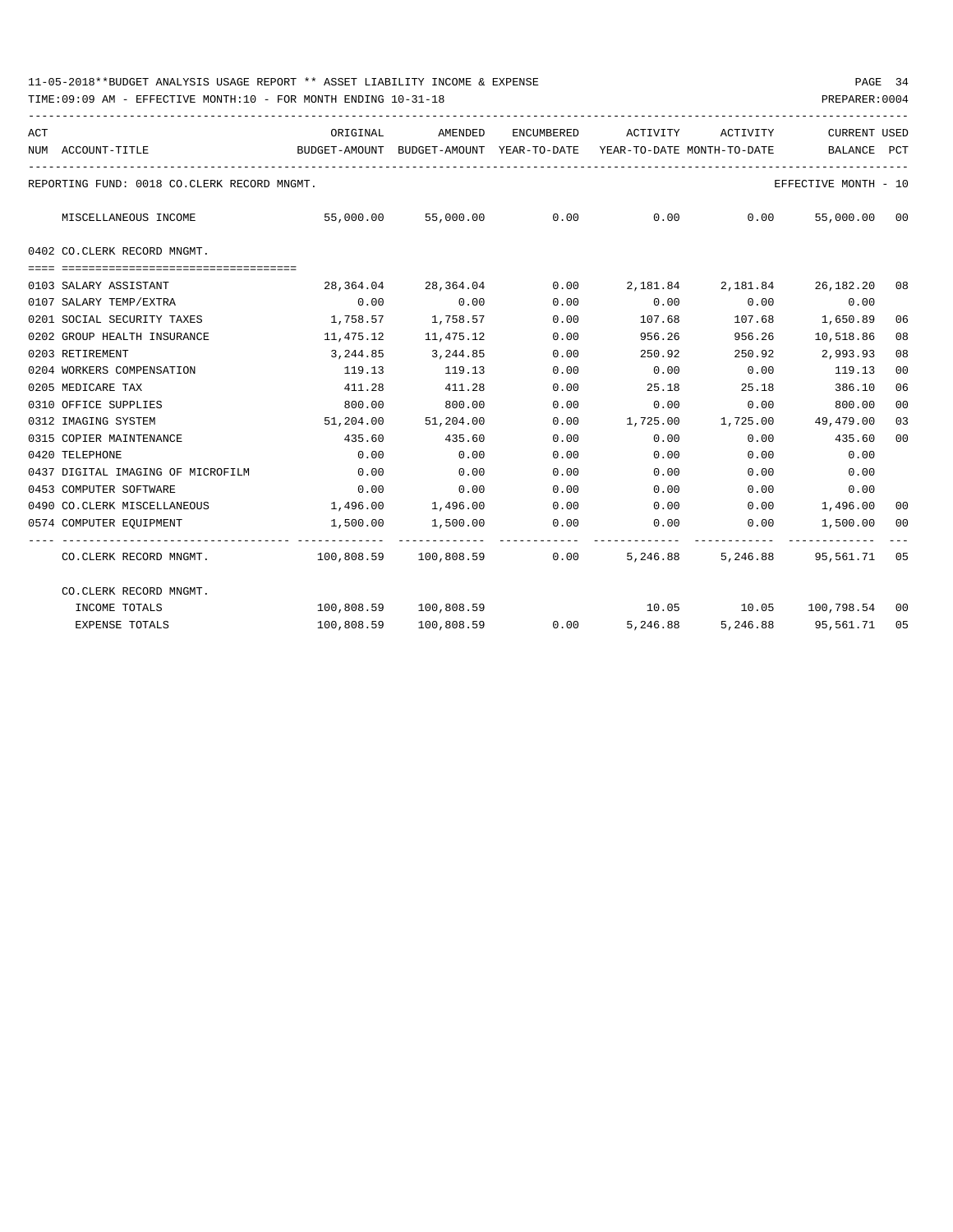| 11-05-2018**BUDGET ANALYSIS USAGE REPORT ** ASSET LIABILITY INCOME & EXPENSE<br>TIME: 09:09 AM - EFFECTIVE MONTH: 10 - FOR MONTH ENDING 10-31-18 |                                              |                               |                                                     |             |                                        |                         | PAGE 35<br>PREPARER: 0004   |                |
|--------------------------------------------------------------------------------------------------------------------------------------------------|----------------------------------------------|-------------------------------|-----------------------------------------------------|-------------|----------------------------------------|-------------------------|-----------------------------|----------------|
| ACT                                                                                                                                              | NUM ACCOUNT-TITLE                            | ORIGINAL                      | AMENDED<br>BUDGET-AMOUNT BUDGET-AMOUNT YEAR-TO-DATE | ENCUMBERED  | ACTIVITY<br>YEAR-TO-DATE MONTH-TO-DATE | ACTIVITY                | CURRENT USED<br>BALANCE PCT |                |
|                                                                                                                                                  | REPORTING FUND: 0019 DIST.CLK.RECORDS MNGMT. |                               |                                                     |             |                                        |                         | EFFECTIVE MONTH - 10        |                |
|                                                                                                                                                  | 0100 PAYROLL                                 |                               |                                                     |             |                                        |                         |                             |                |
|                                                                                                                                                  | 0100 PAYROLL<br>---- -------                 |                               |                                                     |             | 0.00                                   | 0.00                    | 0.00                        |                |
|                                                                                                                                                  | PAYROLL                                      |                               |                                                     |             | 0.00                                   | -------<br>0.00         | 0.00                        |                |
|                                                                                                                                                  | 0102 A/P CLEARING                            |                               |                                                     |             |                                        |                         |                             |                |
|                                                                                                                                                  | 0100 A/P CLEARING                            |                               |                                                     |             | 0.00                                   | 0.00                    | 0.00                        |                |
|                                                                                                                                                  | A/P CLEARING                                 |                               |                                                     |             | 0.00                                   | 0.00                    | 0.00                        |                |
|                                                                                                                                                  | 0103 CASH                                    |                               |                                                     |             |                                        |                         |                             |                |
|                                                                                                                                                  | 0100 DIST.CLK.REC.MNGMT-COMB.FUNDS CKIN      |                               |                                                     |             |                                        | 149.33 149.33 11,175.64 |                             |                |
|                                                                                                                                                  | CASH                                         |                               |                                                     |             | 149.33                                 | ---------<br>149.33     | 11,175.64                   |                |
|                                                                                                                                                  | 0120 RECEIVABLES                             |                               |                                                     |             |                                        |                         |                             |                |
|                                                                                                                                                  | 0313 DUE FROM OTHER FUNDS                    |                               |                                                     |             | 0.00                                   | 0.00                    | 186.65                      |                |
|                                                                                                                                                  | RECEIVABLES                                  |                               |                                                     |             | 0.00                                   | .<br>0.00               | ---------<br>186.65         |                |
|                                                                                                                                                  | 0200 LIABILITY ACCOUNT                       |                               |                                                     |             |                                        |                         |                             |                |
|                                                                                                                                                  | 0150 ACCRUED SALARY PAYABLE                  |                               |                                                     |             | 0.00                                   | 0.00                    | 0.01                        |                |
|                                                                                                                                                  | 0155 ACCRUED FRINGE BENEFITS                 |                               |                                                     |             | 0.00                                   | 0.00                    | 0.00                        |                |
|                                                                                                                                                  | 0910 SYSTEM ADDED LIABILITY LINE-ITEM        |                               |                                                     |             | 0.00                                   | 0.00                    | 0.00                        |                |
|                                                                                                                                                  | LIABILITY ACCOUNT                            |                               |                                                     |             | 0.00                                   | 0.00                    | 0.01                        |                |
|                                                                                                                                                  | 0271 EQUITY ACCOUNT                          |                               |                                                     |             |                                        |                         |                             |                |
|                                                                                                                                                  | 0200 EQUITY ACCOUNT                          |                               |                                                     |             | 0.00                                   |                         | $0.00$ 11, 212.95           |                |
|                                                                                                                                                  | EQUITY ACCOUNT                               |                               |                                                     |             | 0.00                                   | 0.00                    | 11,212.95                   |                |
|                                                                                                                                                  | 0300 CASH                                    |                               |                                                     |             |                                        |                         |                             |                |
|                                                                                                                                                  | 0119 BEGINNING CASH BALANCE                  |                               | 4,000.00 4,000.00<br>-----------                    |             |                                        | 0.00<br>---------       | $0.00$ $4,000.00$ 00        |                |
|                                                                                                                                                  | CASH                                         | 4,000.00                      | 4,000.00                                            | 0.00        | 0.00                                   | 0.00                    | 4,000.00                    | 0 <sub>0</sub> |
|                                                                                                                                                  | 0360 INTEREST EARNINGS                       |                               |                                                     |             |                                        |                         |                             |                |
|                                                                                                                                                  | 0100 INTEREST EARNINGS                       | 0.00                          | 0.00                                                |             |                                        | 1.48 1.48               | $1.48+$                     |                |
|                                                                                                                                                  | INTEREST EARNINGS                            | 0.00                          | 0.00                                                | 0.00        | 1.48                                   | 1.48                    | $1.48+$                     |                |
|                                                                                                                                                  | 0370 MISCELLEANEOUS INCOME                   |                               |                                                     |             |                                        |                         |                             |                |
|                                                                                                                                                  | 0136 DIST.CLK.PRES.REC.FEE                   | 2,000.00                      | 2,000.00                                            |             |                                        |                         | 147.85 147.85 1,852.15      | 07             |
|                                                                                                                                                  | ----------------                             | -------------- -------------- |                                                     | ----------- | -------------                          |                         |                             |                |
|                                                                                                                                                  | MISCELLEANEOUS INCOME                        | 2,000.00                      | 2,000.00                                            | 0.00        | 147.85                                 | 147.85                  | 1,852.15                    | 07             |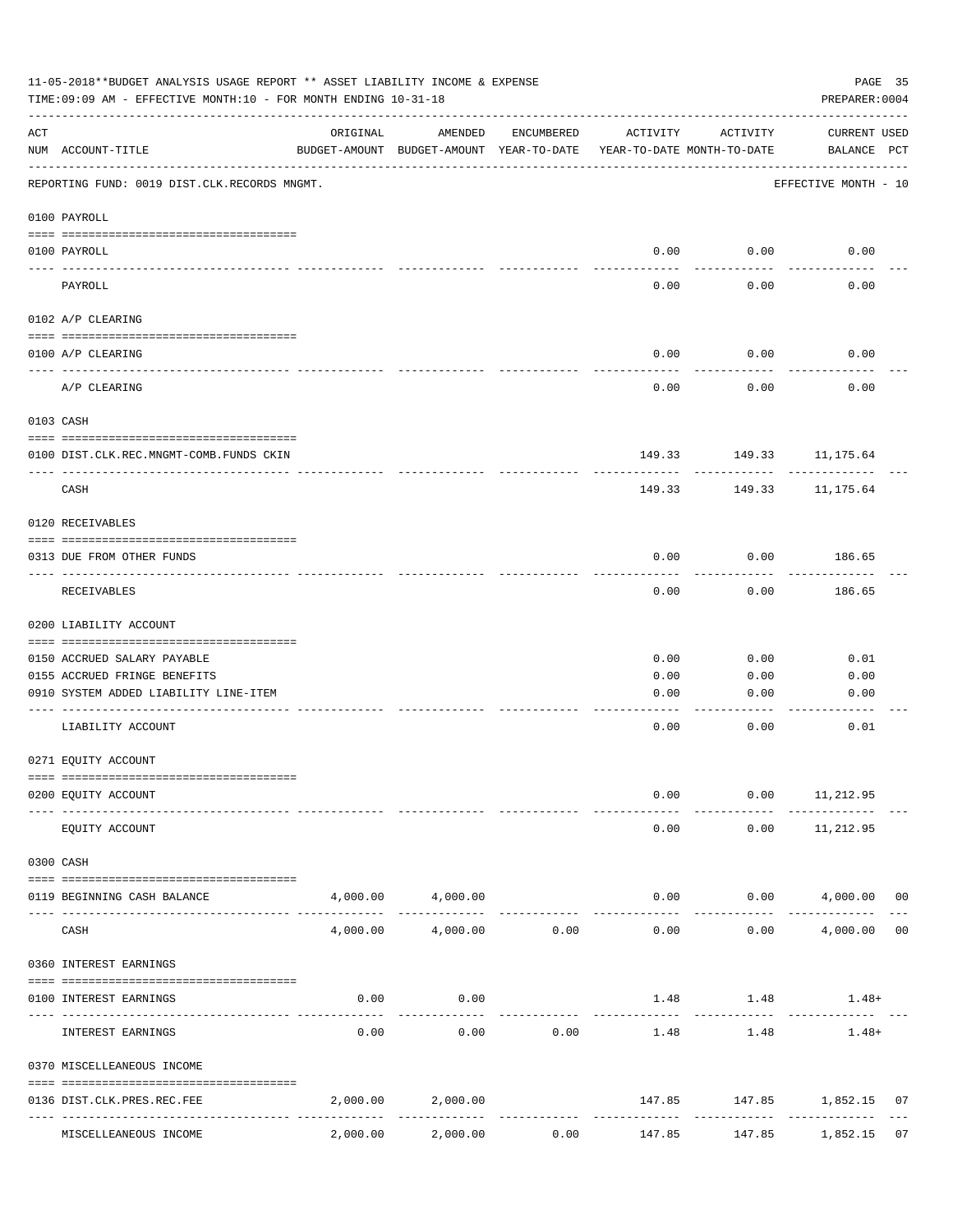| 11-05-2018**BUDGET ANALYSIS USAGE REPORT ** ASSET LIABILITY INCOME & EXPENSE | PAGE 36        |
|------------------------------------------------------------------------------|----------------|
| TIME:09:09 AM - EFFECTIVE MONTH:10 - FOR MONTH ENDING 10-31-18               | PREPARER: 0004 |

| ACT |                                                                | ORIGINAL                                                            | AMENDED                |      | ENCUMBERED ACTIVITY ACTIVITY                      |               | <b>CURRENT USED</b>  |    |
|-----|----------------------------------------------------------------|---------------------------------------------------------------------|------------------------|------|---------------------------------------------------|---------------|----------------------|----|
|     | NUM ACCOUNT-TITLE                                              | BUDGET-AMOUNT BUDGET-AMOUNT YEAR-TO-DATE YEAR-TO-DATE MONTH-TO-DATE |                        |      |                                                   |               | BALANCE PCT          |    |
|     | REPORTING FUND: 0019 DIST.CLK.RECORDS MNGMT.                   |                                                                     |                        |      |                                                   |               | EFFECTIVE MONTH - 10 |    |
|     | 0450 DIST.CLERK REC. MNGMT.                                    |                                                                     |                        |      |                                                   |               |                      |    |
|     | ====================================<br>0107 SALARY TEMP/EXTRA | 0.00                                                                | 0.00                   | 0.00 | 0.00                                              | 0.00          | 0.00                 |    |
|     | 0201 SOCIAL SECURITY TAXES                                     | 0.00                                                                | 0.00                   | 0.00 | 0.00                                              | 0.00          | 0.00                 |    |
|     | 0203 RETIREMENT                                                | 0.00                                                                | 0.00                   | 0.00 | 0.00                                              | 0.00          | 0.00                 |    |
|     | 0204 WORKERS COMPENSATION                                      | 0.00                                                                | 0.00                   | 0.00 | 0.00                                              | 0.00          | 0.00                 |    |
|     | 0205 MEDICARE TAX                                              | 0.00                                                                | 0.00                   | 0.00 | 0.00                                              | 0.00          | 0.00                 |    |
|     | 0310 OFFICE SUPPLIES                                           | 1,000.00                                                            | 1,000.00               | 0.00 | 0.00                                              |               | $0.00$ 1,000.00      | 00 |
|     | 0400 RECORDS STORAGE SHELVING                                  | 0.00                                                                | 0.00                   | 0.00 | 0.00                                              | 0.00          | 0.00                 |    |
|     | 0435 PRINTING                                                  | 0.00                                                                | 0.00                   | 0.00 | 0.00                                              | 0.00          | 0.00                 |    |
|     | 0572 OFFICE EQUIPMENT                                          |                                                                     | 5,000.00 5,000.00 0.00 |      | $0.00$ 0.00                                       |               | 5,000.00 00          |    |
|     | DIST.CLERK REC. MNGMT.                                         |                                                                     |                        |      | $6.000.00$ $6.000.00$ $0.00$ $0.00$ $0.00$ $0.00$ |               | 6.000.00000          |    |
|     | DIST.CLK.RECORDS MNGMT.                                        |                                                                     |                        |      |                                                   |               |                      |    |
|     | INCOME TOTALS                                                  |                                                                     | 6,000.00 6,000.00      |      |                                                   | 149.33 149.33 | 5,850.67 02          |    |
|     | <b>EXPENSE TOTALS</b>                                          | 6,000.00                                                            | 6,000.00               | 0.00 | $0.00$ 0.00                                       |               | 6,000.00             | 00 |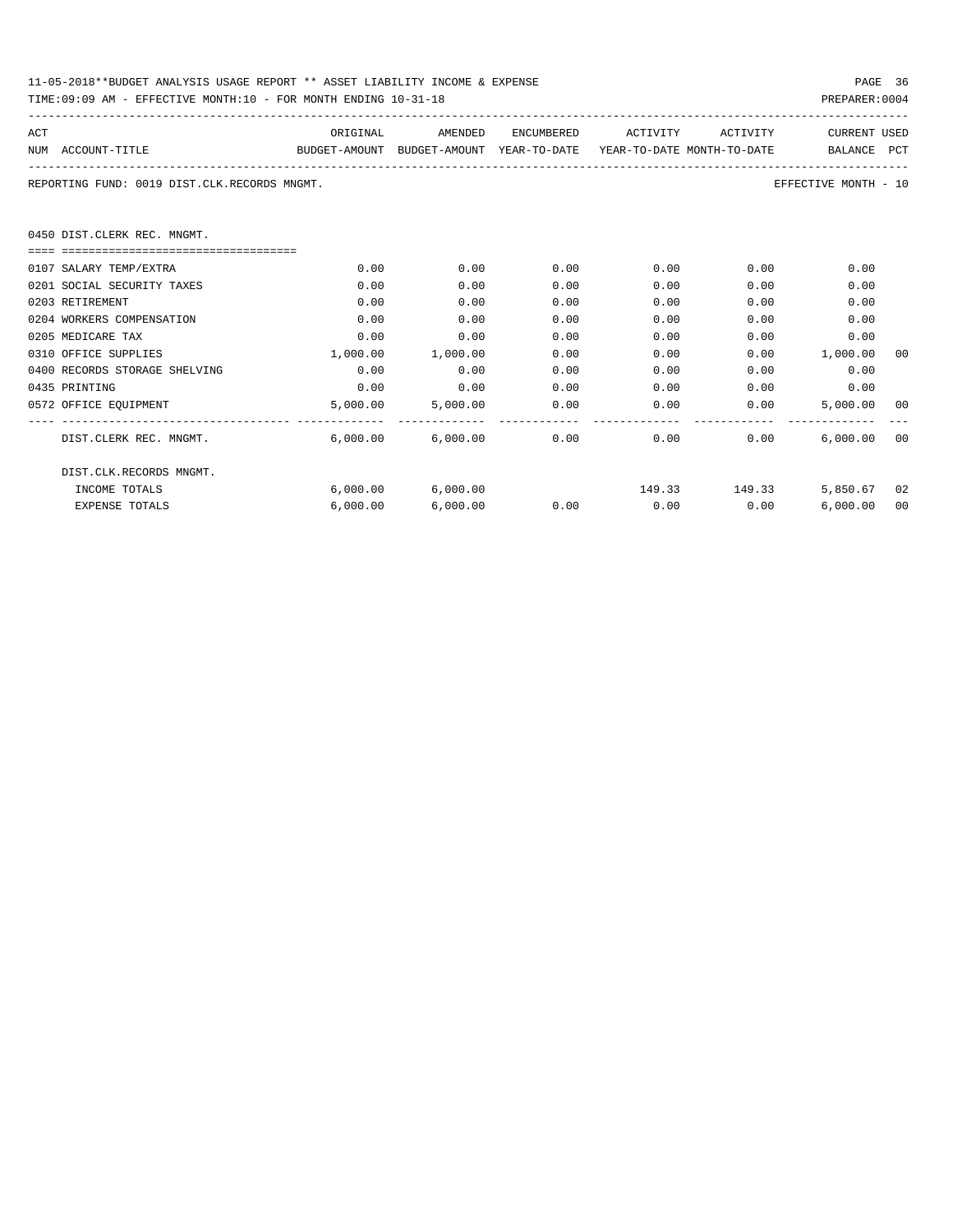|         | 11-05-2018**BUDGET ANALYSIS USAGE REPORT ** ASSET LIABILITY INCOME & EXPENSE<br>TIME: 09:09 AM - EFFECTIVE MONTH: 10 - FOR MONTH ENDING 10-31-18 |          |                                                                                |               |                         |              | PAGE 37<br>PREPARER: 0004               |    |
|---------|--------------------------------------------------------------------------------------------------------------------------------------------------|----------|--------------------------------------------------------------------------------|---------------|-------------------------|--------------|-----------------------------------------|----|
| ACT     | NUM ACCOUNT-TITLE                                                                                                                                | ORIGINAL | AMENDED<br>BUDGET-AMOUNT BUDGET-AMOUNT YEAR-TO-DATE YEAR-TO-DATE MONTH-TO-DATE | ENCUMBERED    | ACTIVITY                | ACTIVITY     | CURRENT USED<br>BALANCE PCT             |    |
|         | REPORTING FUND: 0020 COUNTY OFFICES REC.MNGMT.                                                                                                   |          |                                                                                |               |                         |              | EFFECTIVE MONTH - 10                    |    |
|         | 0100 PAYROLL                                                                                                                                     |          |                                                                                |               |                         |              |                                         |    |
|         | 0100 PAYROLL                                                                                                                                     |          |                                                                                |               |                         | $0.00$ 0.00  | 0.00                                    |    |
|         | ---- ----<br>-------------------------- --------<br>PAYROLL                                                                                      |          |                                                                                |               | 0.00                    | 0.00         | 0.00                                    |    |
|         | 0102 A/P CLEARING                                                                                                                                |          |                                                                                |               |                         |              |                                         |    |
|         | 0100 A/P CLEARING                                                                                                                                |          |                                                                                |               | 0.00                    | 0.00         | 0.00                                    |    |
|         | -------------------------------------<br>A/P CLEARING                                                                                            |          |                                                                                |               | 0.00                    | 0.00         | 0.00                                    |    |
|         | 0103 CASH                                                                                                                                        |          |                                                                                |               |                         |              |                                         |    |
|         | 0100 CO.OFF.REC.MNGMT-COMB. FUNDS CKING                                                                                                          |          |                                                                                |               |                         |              | $1,380.21 - 1,380.21 - 43,694.73$       |    |
|         | CASH                                                                                                                                             |          |                                                                                |               |                         |              | $1,380.21 - 1,380.21 - 43,694.73$       |    |
|         | 0120 RECEIVABLES                                                                                                                                 |          |                                                                                |               |                         |              |                                         |    |
|         | 0313 DUE FROM OTHER FUNDS                                                                                                                        |          |                                                                                |               | 0.00                    |              | $0.00$ 1,023.27                         |    |
|         | RECEIVABLES                                                                                                                                      |          |                                                                                |               | 0.00                    | 0.00         | 1,023.27                                |    |
|         | 0200 SYSTEM ADDED LIABILITY DEPARTMENT                                                                                                           |          |                                                                                |               |                         |              |                                         |    |
|         | 0150 ACCRUED SALARY PAYABLE                                                                                                                      |          |                                                                                |               | 0.00                    | 0.00         | 316.17                                  |    |
|         | 0155 ACCRUED FRINGE BENEFITS                                                                                                                     |          |                                                                                |               | 0.00                    | 0.00         | 58.74                                   |    |
|         | 0910 SYSTEM ADDED LIABILITY LINE-ITEM                                                                                                            |          |                                                                                |               | 0.00                    | 0.00         | 0.00                                    |    |
|         | SYSTEM ADDED LIABILITY DEPARTMENT                                                                                                                |          |                                                                                |               | 0.00                    | 0.00         | 374.91                                  |    |
|         | 0271 EQUITY ACCOUNT                                                                                                                              |          |                                                                                |               |                         |              |                                         |    |
|         | 0200 EQUITY ACCOUNT                                                                                                                              |          |                                                                                |               | 0.00                    | ---------    | $0.00$ 45,723.30<br>---------           |    |
|         | EQUITY ACCOUNT                                                                                                                                   |          |                                                                                |               | 0.00                    |              | $0.00$ 45,723.30                        |    |
|         | 0300 CASH                                                                                                                                        |          |                                                                                |               |                         |              |                                         |    |
| ---- -- | 0120 BEGINNING CASH BALANCE<br>--------------------------- -------                                                                               | 0.00     | 0.00<br>-----------                                                            |               |                         | 0.00<br>0.00 | 0.00                                    |    |
|         | CASH                                                                                                                                             | 0.00     | 0.00                                                                           | 0.00          | 0.00                    | 0.00         | 0.00                                    |    |
|         | 0360 INTEREST EARNINGS                                                                                                                           |          |                                                                                |               |                         |              |                                         |    |
|         | 0100 INTEREST EARNINGS                                                                                                                           | 0.00     | 0.00                                                                           |               |                         | 6.03 6.03    | $6.03+$                                 |    |
|         | INTEREST EARNINGS                                                                                                                                | 0.00     | 0.00                                                                           | 0.00          | 6.03                    | 6.03         | $6.03+$                                 |    |
|         | 0370 MISCELLENEOUS INCOME                                                                                                                        |          |                                                                                |               |                         |              |                                         |    |
|         | 0135 CO.OFFICE REC.MNGMT.FEE                                                                                                                     |          | 13,463.88 13,463.88                                                            | ------------- | 325.68<br>------------- |              | 325.68 13,138.20<br>------------------- | 02 |
|         | MISCELLENEOUS INCOME                                                                                                                             |          | 13,463.88 13,463.88                                                            | 0.00          | 325.68                  | 325.68       | 13,138.20 02                            |    |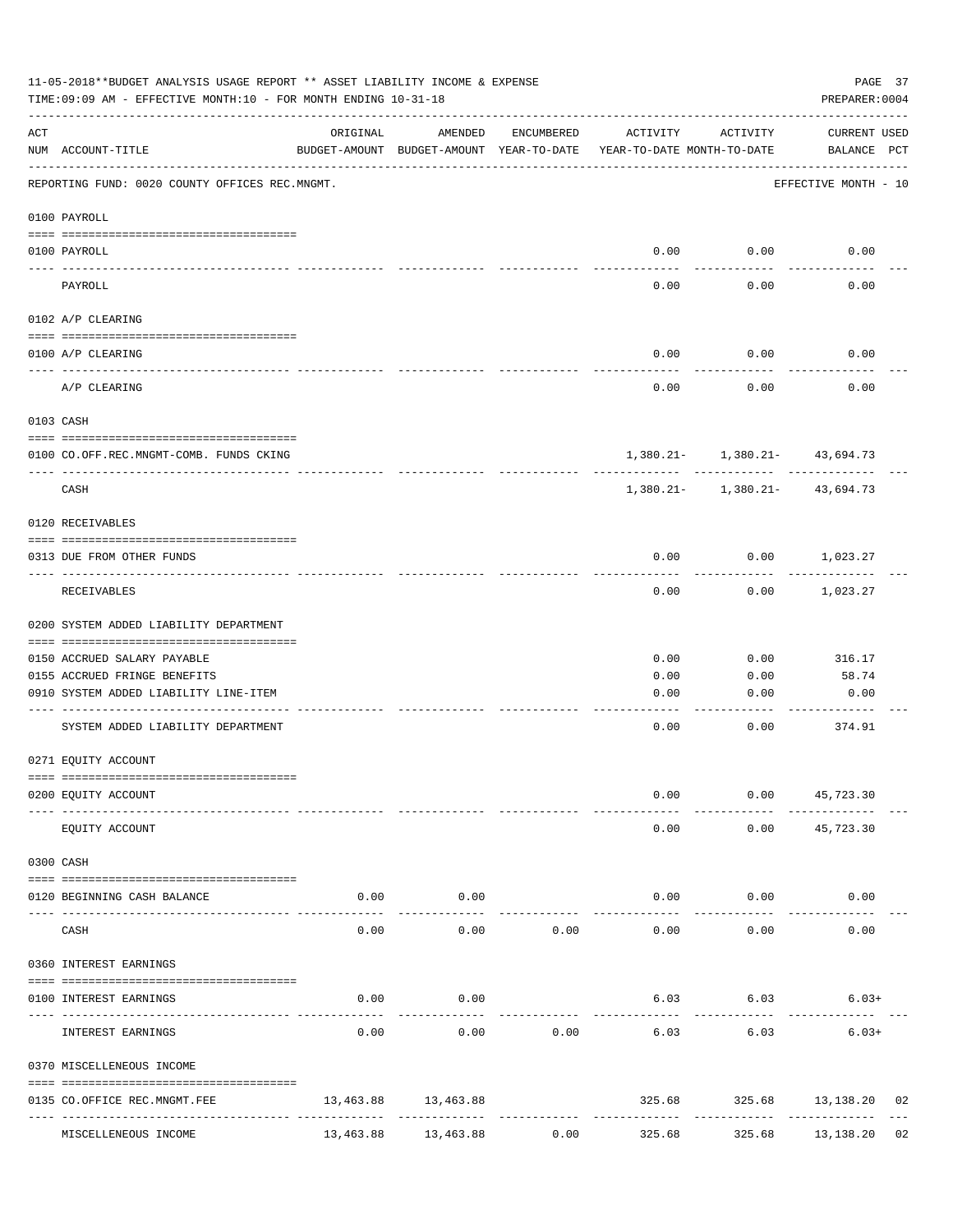| 11-05-2018**BUDGET ANALYSIS USAGE REPORT ** ASSET LIABILITY INCOME & EXPENSE | PAGE 38        |  |
|------------------------------------------------------------------------------|----------------|--|
| TIME:09:09 AM - EFFECTIVE MONTH:10 - FOR MONTH ENDING 10-31-18               | PREPARER: 0004 |  |

| ACT |                   | ORIGINAL | AMENDED                                                             | <b>ENCUMBERED</b> | ACTIVITY | ACTIVITY | CURRENT USED |  |
|-----|-------------------|----------|---------------------------------------------------------------------|-------------------|----------|----------|--------------|--|
|     | NUM ACCOUNT-TITLE |          | BUDGET-AMOUNT BUDGET-AMOUNT YEAR-TO-DATE YEAR-TO-DATE MONTH-TO-DATE |                   |          |          | BALANCE PCT  |  |
|     |                   |          |                                                                     |                   |          |          |              |  |

REPORTING FUND: 0020 COUNTY OFFICES REC.MNGMT. EFFECTIVE MONTH - 10

0449 COUNTY OFFICES REC.MNGMT.

| 0103 SALARY ASSISTANT              | 0.00                                                    | 0.00                | 0.00 | 0.00                               | 0.00                       | 0.00        |    |
|------------------------------------|---------------------------------------------------------|---------------------|------|------------------------------------|----------------------------|-------------|----|
| 0107 SALARY TEMP./EXTRA            | 8,295.44                                                | 8,295.44            | 0.00 | 0.00                               | 0.00                       | 8,295.44    | 00 |
| 0201 SOCIAL SECURITY TAXES         | 514.32                                                  | 514.32              | 0.00 | 0.00                               | 0.00                       | 514.32      | 00 |
| 0202 GROUP HEALTH INSURANCE        | 0.00                                                    | 0.00                | 0.00 | 0.00                               | 0.00                       | 0.00        |    |
| 0203 RETIREMENT                    | 949.00                                                  | 949.00              | 0.00 | 0.00                               | 0.00                       | 949.00      | 00 |
| 0204 WORKERS COMPENSATION          | 34.84                                                   | 34.84               | 0.00 | 0.00                               | 0.00                       | 34.84       | 00 |
| 0205 MEDICARE TAX                  | 120.28                                                  | 120.28              | 0.00 | 0.00                               | 0.00                       | 120.28      | 00 |
| 0310 OFFICE SUPPLIES               | 0.00                                                    | 0.00                | 0.00 | 0.00                               | 0.00                       | 0.00        |    |
| 0350 RECORDS DISPOSAL              | 2,000.00                                                | 2,000.00            | 0.00 | 161.92                             | 161.92                     | 1,838.08 08 |    |
| 0400 RECORDS STORAGE SHELVING      | 0.00                                                    | 0.00                | 0.00 | 0.00                               | 0.00                       | 0.00        |    |
| 0453 COMPUTER SOFTWARE MAINTENANCE | 1,550.00                                                | 1,550.00            | 0.00 | 1,550.00                           | 1,550.00                   | 0.00 100    |    |
| 0460 EQUIPMENT RENTAL              | 0.00                                                    | 0.00                | 0.00 | 0.00                               | 0.00                       | 0.00        |    |
| 0574 COMPUTER EQUIPMENT            | 0.00                                                    | 0.00                | 0.00 | 0.00                               | 0.00                       | 0.00        |    |
|                                    |                                                         |                     |      |                                    |                            |             |    |
| COUNTY OFFICES REC.MNGMT.          | 13,463.88 13,463.88 0.00 1,711.92 1,711.92 11,751.96 13 |                     |      |                                    |                            |             |    |
| COUNTY OFFICES REC.MNGMT.          |                                                         |                     |      |                                    |                            |             |    |
| INCOME TOTALS                      | 13,463.88 13,463.88                                     |                     |      |                                    | 331.71 331.71 13,132.17 02 |             |    |
| <b>EXPENSE TOTALS</b>              |                                                         | 13,463.88 13,463.88 |      | $0.00$ 1,711.92 1,711.92 11,751.96 |                            |             | 13 |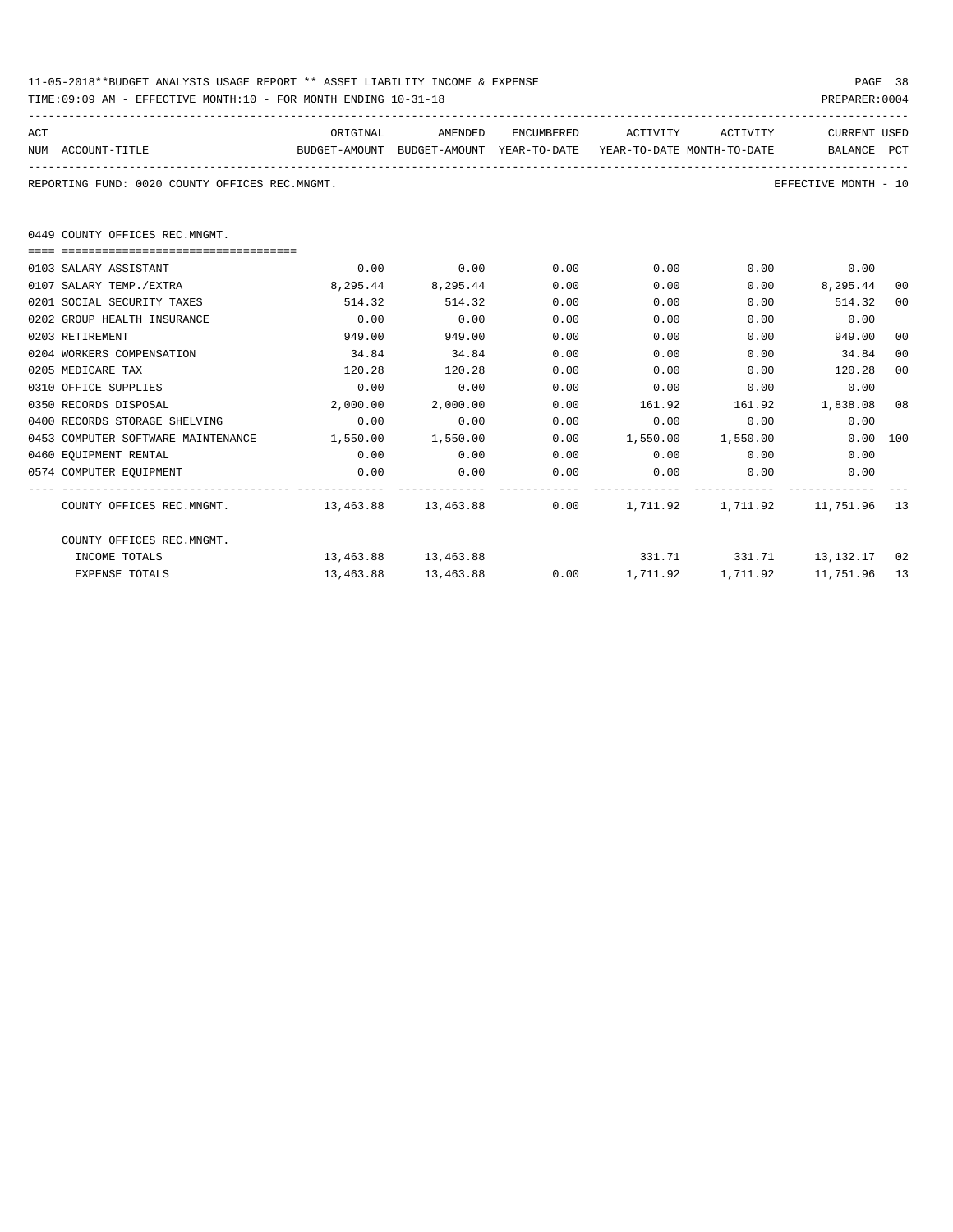|     | 11-05-2018**BUDGET ANALYSIS USAGE REPORT ** ASSET LIABILITY INCOME & EXPENSE<br>TIME:09:09 AM - EFFECTIVE MONTH:10 - FOR MONTH ENDING 10-31-18 |                        |                                                     |            |                                        |                                                    | PAGE 39<br>PREPARER: 0004          |
|-----|------------------------------------------------------------------------------------------------------------------------------------------------|------------------------|-----------------------------------------------------|------------|----------------------------------------|----------------------------------------------------|------------------------------------|
| ACT | NUM ACCOUNT-TITLE                                                                                                                              | ORIGINAL               | AMENDED<br>BUDGET-AMOUNT BUDGET-AMOUNT YEAR-TO-DATE | ENCUMBERED | ACTIVITY<br>YEAR-TO-DATE MONTH-TO-DATE | ACTIVITY                                           | <b>CURRENT USED</b><br>BALANCE PCT |
|     | REPORTING FUND: 0021 FANNIN CO. R & B #1 FUND                                                                                                  |                        |                                                     |            |                                        |                                                    | EFFECTIVE MONTH - 10               |
|     | 0100 PAYROLL                                                                                                                                   |                        |                                                     |            |                                        |                                                    |                                    |
|     | 0100 PAYROLL<br>----- ----                                                                                                                     |                        |                                                     |            | 0.00                                   | 0.00                                               | 0.00                               |
|     | PAYROLL                                                                                                                                        |                        |                                                     |            | 0.00                                   | 0.00                                               | 0.00                               |
|     | 0102 A/P CLEARING                                                                                                                              |                        |                                                     |            |                                        |                                                    |                                    |
|     | 0100 A/P CLEARING                                                                                                                              |                        |                                                     |            | 0.00                                   | 0.00                                               | 0.00                               |
|     | A/P CLEARING                                                                                                                                   |                        |                                                     |            | 0.00                                   | 0.00                                               | 0.00                               |
|     | 0103 CASH                                                                                                                                      |                        |                                                     |            |                                        |                                                    |                                    |
|     | 0100 R&B#1-COMBINED FUNDS CHECKING                                                                                                             |                        |                                                     |            |                                        | 25, 701.61 - 25, 701.61 - 76, 153.99               |                                    |
|     | 0175 TEXPOOL                                                                                                                                   |                        |                                                     |            | 57.88                                  | 57.88                                              | 17,750.79                          |
|     | CASH                                                                                                                                           |                        |                                                     |            |                                        | -----------<br>$25,643.73 - 25,643.73 - 93,904.78$ |                                    |
|     | 0120 RECEIVABLES                                                                                                                               |                        |                                                     |            |                                        |                                                    |                                    |
|     | 0311 TAXES RECEIVABLE                                                                                                                          |                        |                                                     |            | 0.00                                   | 0.00                                               | 31,539.44                          |
|     | 0312 DUE FROM OTHER GOVERNMENTS                                                                                                                |                        |                                                     |            | 0.00                                   | 0.00                                               | 8,402.82                           |
|     | 0313 DUE FROM OTHER FUNDS                                                                                                                      |                        |                                                     |            | 0.00                                   | 0.00                                               | 3,155.88                           |
|     | 0315 INVENTORY ASSET                                                                                                                           |                        |                                                     |            | 0.00                                   | 0.00                                               | 9,596.02                           |
|     | RECEIVABLES                                                                                                                                    |                        |                                                     |            | 0.00                                   | 0.00                                               | 52,694.16                          |
|     | 0200 LIABILITY ACCOUNT                                                                                                                         |                        |                                                     |            |                                        |                                                    |                                    |
|     | 0150 ACCRUED SALARY PAYABLE                                                                                                                    |                        |                                                     |            | 0.00                                   | 0.00                                               | 11,400.30                          |
|     | 0155 ACCRUED FRINGE BENEFITS                                                                                                                   |                        |                                                     |            | 0.00                                   | 0.00                                               | 5,267.57                           |
|     | 0200 DEFERRED TAX REVENUE                                                                                                                      |                        |                                                     |            | 0.00                                   | 0.00                                               | 30,023.03                          |
|     | 0900 SYSTEM ADDED LIABILITY LINE-ITEM                                                                                                          |                        |                                                     |            | 0.00                                   | 0.00                                               | 0.00                               |
|     | 0910 SYSTEM ADDED LIABILITY LINE-ITEM                                                                                                          | -------- ------------- |                                                     |            | 19,574.66-                             | 19,574.66-<br>----------                           | 19,574.66-                         |
|     | LIABILITY ACCOUNT                                                                                                                              |                        |                                                     |            | 19,574.66-                             | 19,574.66-                                         | 27, 116.24                         |
|     | 0207 DUE TO FUND                                                                                                                               |                        |                                                     |            |                                        |                                                    |                                    |
|     | 0070 DUE TO RIGHT OF WAY                                                                                                                       |                        |                                                     |            | 0.00                                   | 0.00                                               | 0.00                               |
|     | 0131 DUE TO RD. DIST. 17A                                                                                                                      |                        |                                                     |            | 0.00                                   | 0.00                                               | 0.00                               |
|     | ----------------------- -----------<br>DUE TO FUND                                                                                             |                        |                                                     |            | 0.00                                   | 0.00                                               | 0.00                               |
|     | 0231 LOANS                                                                                                                                     |                        |                                                     |            |                                        |                                                    |                                    |
|     | 0100 LOAN BSB EQUIPMENT                                                                                                                        |                        |                                                     |            | 0.00                                   | 0.00                                               | 0.00                               |
|     | LOANS                                                                                                                                          |                        |                                                     |            | 0.00                                   | ---------<br>0.00                                  | 0.00                               |
|     | 0271 EQUITY ACCOUNT                                                                                                                            |                        |                                                     |            |                                        |                                                    |                                    |
|     |                                                                                                                                                |                        |                                                     |            |                                        |                                                    |                                    |
|     | 0200 EQUITY ACCOUNTY                                                                                                                           |                        |                                                     |            | 0.00                                   |                                                    | $0.00$ 125,551.77                  |
|     |                                                                                                                                                |                        |                                                     |            |                                        | -------------                                      | --------------                     |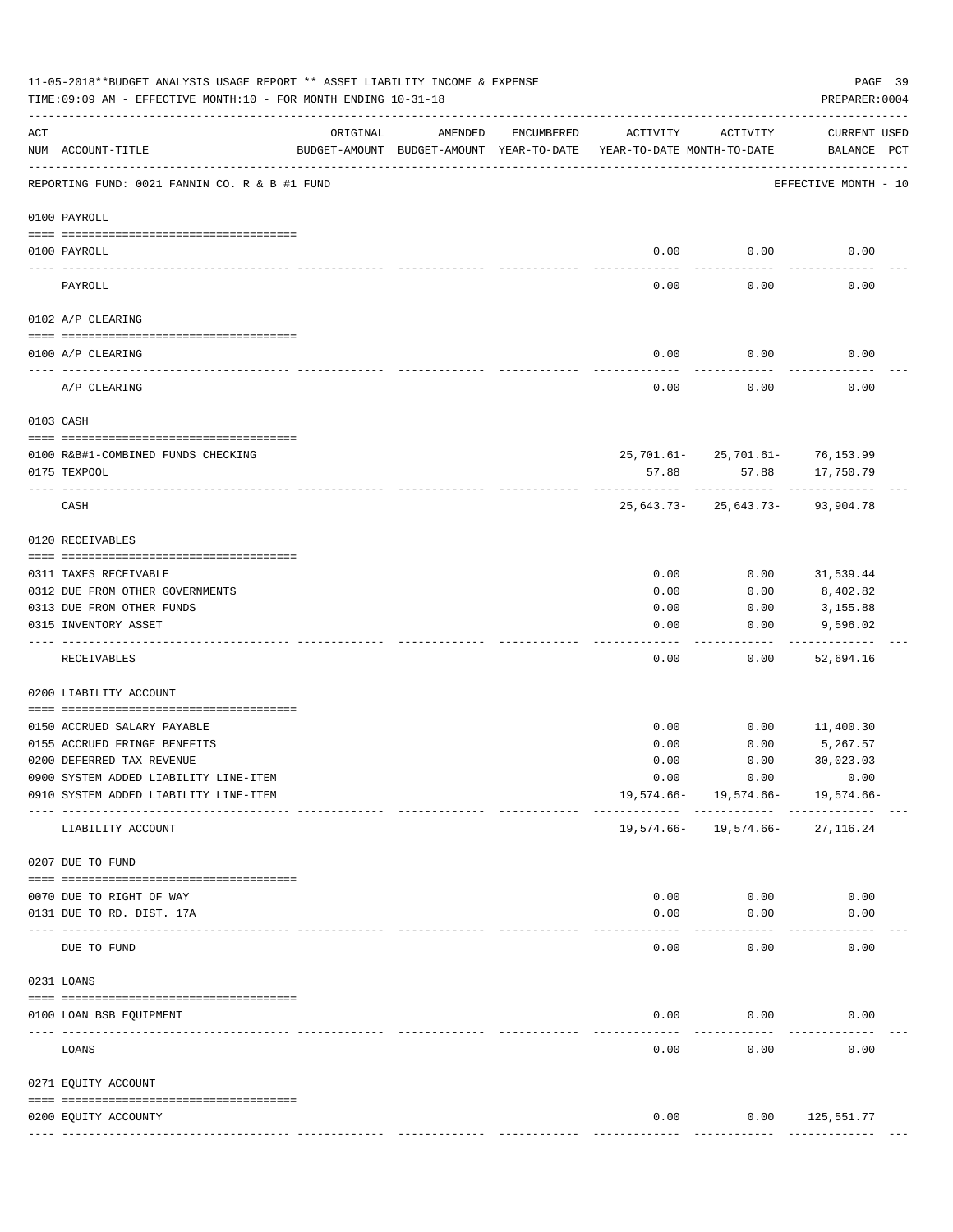|     | 11-05-2018**BUDGET ANALYSIS USAGE REPORT ** ASSET LIABILITY INCOME & EXPENSE<br>TIME:09:09 AM - EFFECTIVE MONTH:10 - FOR MONTH ENDING 10-31-18 |                                                            |                                                                                      |                  |                                        |                                                            | PREPARER: 0004                 | PAGE 40     |
|-----|------------------------------------------------------------------------------------------------------------------------------------------------|------------------------------------------------------------|--------------------------------------------------------------------------------------|------------------|----------------------------------------|------------------------------------------------------------|--------------------------------|-------------|
| ACT | NUM ACCOUNT-TITLE                                                                                                                              | ORIGINAL<br>BUDGET-AMOUNT BUDGET-AMOUNT YEAR-TO-DATE       | AMENDED                                                                              | ENCUMBERED       | ACTIVITY<br>YEAR-TO-DATE MONTH-TO-DATE | ACTIVITY                                                   | <b>CURRENT USED</b><br>BALANCE | PCT         |
|     | REPORTING FUND: 0021 FANNIN CO. R & B #1 FUND                                                                                                  |                                                            |                                                                                      |                  |                                        |                                                            | EFFECTIVE MONTH - 10           |             |
|     | EQUITY ACCOUNT                                                                                                                                 |                                                            |                                                                                      |                  |                                        | $0.00$ $0.00$ $125,551.77$                                 |                                |             |
|     | 0300 TOTAL REV/TRANSFERS                                                                                                                       |                                                            |                                                                                      |                  |                                        |                                                            |                                |             |
|     | 0121 BEGINNING CASH BALANCE                                                                                                                    | 162,984.29 162,984.29                                      |                                                                                      |                  |                                        | $0.00$ $0.00$ $162,984.29$ 00                              |                                |             |
|     | TOTAL REV/TRANSFERS                                                                                                                            |                                                            | $162,984.29$ $162,984.29$ $0.00$ $0.00$ $0.00$ $162,984.29$                          |                  |                                        |                                                            |                                | 00          |
|     | 0310 PROPERTY TAXES                                                                                                                            |                                                            |                                                                                      |                  |                                        |                                                            |                                |             |
|     |                                                                                                                                                |                                                            |                                                                                      |                  |                                        |                                                            |                                |             |
|     | 0110 CURRENT TAXES<br>0120 DELINQUENT TAXES                                                                                                    | 10,000.00                                                  | 488,734.52 488,734.52<br>10,000.00                                                   |                  | 959.57                                 | 1,331.06 1,331.06 487,403.46                               | 959.57 9,040.43 10             | 00          |
|     | PROPERTY TAXES                                                                                                                                 |                                                            | <u>Liste is de les de</u><br>498,734.52 498,734.52 0.00 2,290.63 2,290.63 496,443.89 |                  |                                        | -----------                                                |                                | 00          |
|     | 0318 OTHER TAXES                                                                                                                               |                                                            |                                                                                      |                  |                                        |                                                            |                                |             |
|     |                                                                                                                                                |                                                            |                                                                                      |                  |                                        |                                                            |                                |             |
|     | 0120 PAY N LIEU TAX/GRASSLAND<br>0121 PAY N LIEU TAX/UPPER TRINITY                                                                             | 0.00                                                       | 1,500.00 1,500.00<br>0.00                                                            |                  |                                        | $0.00$ $0.00$ $1,500.00$ $00$                              |                                |             |
|     | 0160 SALES TAX REVENUES                                                                                                                        | 41,000.00                                                  | 41,000.00                                                                            |                  |                                        | $873.41$ $873.41$ $873.41+$<br>4,080.44 4,080.44 36,919.56 |                                | 10          |
|     | OTHER TAXES                                                                                                                                    | 42,500.00                                                  |                                                                                      | $42,500.00$ 0.00 |                                        | 4,953.85 4,953.85 37,546.15                                |                                | 12          |
|     | 0321 FEES OF TAX COLLECTOR                                                                                                                     |                                                            |                                                                                      |                  |                                        |                                                            |                                |             |
|     | 0200 CAR REGISTRATION/SALES TAX                                                                                                                | 100,000.00 100,000.00                                      |                                                                                      |                  |                                        | $0.00$ $0.00$ $100,000.00$                                 |                                | 00          |
|     | 0300 COUNTY'S ADDITIONAL \$10                                                                                                                  | 50,000.00                                                  | 50,000.00                                                                            |                  |                                        | 5,007.37 5,007.37                                          | 44,992.63                      | 10          |
|     |                                                                                                                                                |                                                            |                                                                                      |                  |                                        | ------------                                               |                                |             |
|     | FEES OF TAX COLLECTOR                                                                                                                          | 150,000.00   150,000.00      0.00     5,007.37    5,007.37 |                                                                                      |                  |                                        |                                                            | 144,992.63                     | 03          |
|     | 0330 GRANTS                                                                                                                                    |                                                            |                                                                                      |                  |                                        |                                                            |                                |             |
|     | 0200 FEMA GRANT                                                                                                                                |                                                            | $0.00$ 0.00                                                                          |                  |                                        | $0.00$ $0.00$ $0.00$                                       |                                |             |
|     | GRANTS                                                                                                                                         | 0.00                                                       | 0.00                                                                                 | 0.00             | 0.00                                   | 0.00                                                       | 0.00                           |             |
|     | 0350 FINES                                                                                                                                     |                                                            |                                                                                      |                  |                                        |                                                            |                                |             |
|     |                                                                                                                                                |                                                            |                                                                                      |                  |                                        |                                                            |                                |             |
|     | 0403 COUNTY CLERK FINES<br>0450 DISTRICT CLERK FINES                                                                                           | 7,000.00<br>7,000.00                                       | 7,000.00<br>7,000.00                                                                 |                  | 0.00<br>800.76                         | 0.00<br>800.76                                             | 7,000.00                       | 00<br>11    |
|     | 0455 J. P. #1 FINES                                                                                                                            | 4,100.00                                                   | 4,100.00                                                                             |                  | 0.00                                   | 0.00                                                       | 6,199.24<br>4,100.00           | 00          |
|     | 0456 J. P. #2 FINES                                                                                                                            | 2,000.00                                                   | 2,000.00                                                                             |                  | 0.00                                   | 0.00                                                       | 2,000.00                       | 00          |
|     | 0457 J. P. #3 FINES                                                                                                                            | 2,500.00                                                   | 2,500.00                                                                             |                  | 0.00                                   | 0.00                                                       | 2,500.00                       | 00          |
|     | FINES                                                                                                                                          | 22,600.00                                                  | 22,600.00                                                                            | 0.00             | 800.76                                 | 800.76                                                     | 21,799.24                      | $---$<br>04 |
|     | 0360 INTEREST EARNINGS                                                                                                                         |                                                            |                                                                                      |                  |                                        |                                                            |                                |             |
|     |                                                                                                                                                |                                                            |                                                                                      |                  |                                        |                                                            |                                |             |
|     | 0100 INTEREST EARNINGS                                                                                                                         | 300.00<br>-----------------------------                    | 300.00<br>-------------                                                              |                  | 42.65<br>-------------                 | 42.65<br>.                                                 | 257.35 14                      |             |
|     | INTEREST EARNINGS                                                                                                                              | 300.00                                                     | 300.00                                                                               | 0.00             | 42.65                                  | 42.65                                                      | 257.35 14                      |             |
|     | 0364 SALE OF EQUIPMENT                                                                                                                         |                                                            |                                                                                      |                  |                                        |                                                            |                                |             |
|     | 0162 LAND/BUILDING                                                                                                                             | 0.00                                                       | 0.00                                                                                 |                  | 0.00                                   | 0.00                                                       | 0.00                           |             |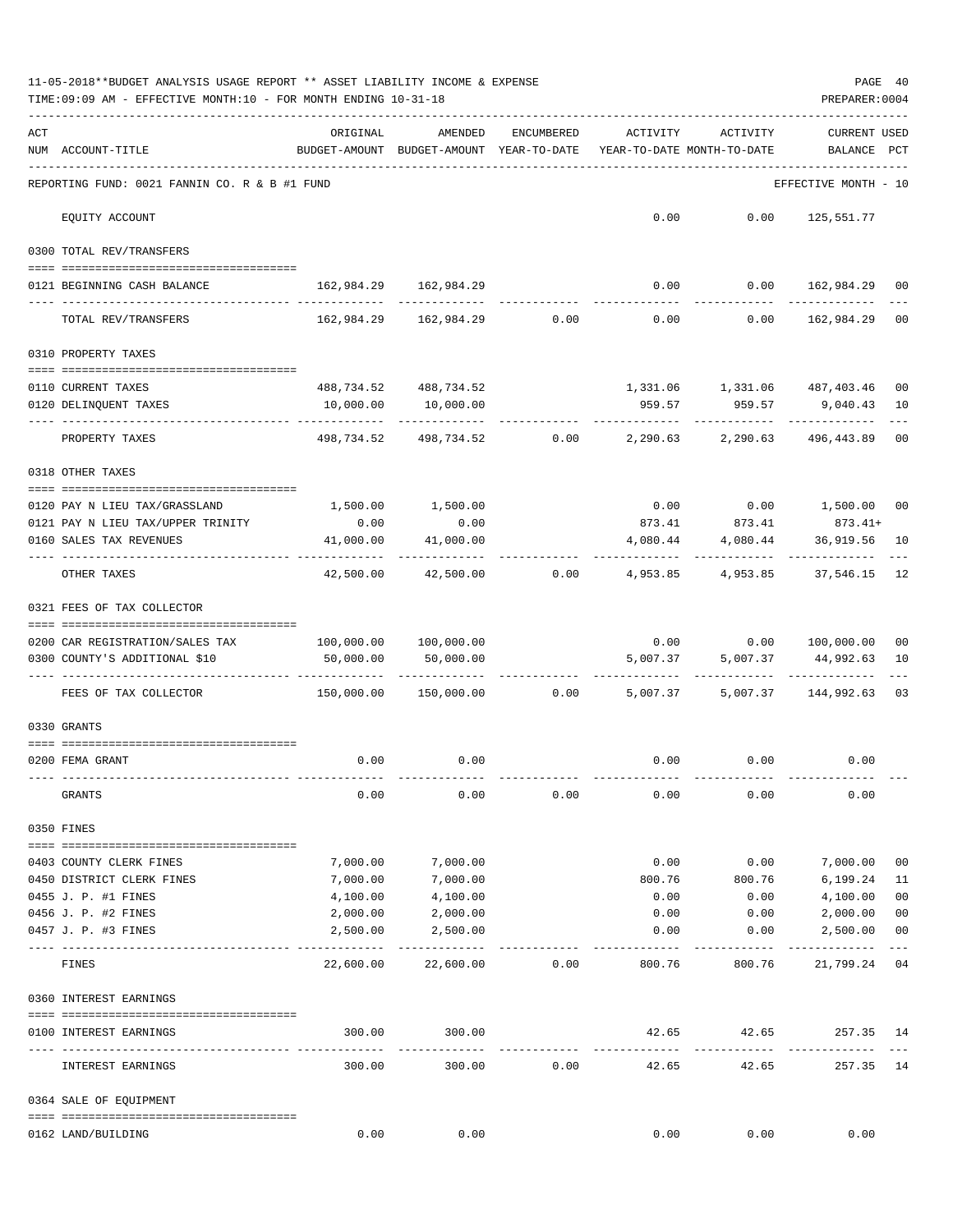| ACT<br>NUM ACCOUNT-TITLE                      | ORIGINAL              | AMENDED<br>BUDGET-AMOUNT BUDGET-AMOUNT YEAR-TO-DATE | ENCUMBERED                          | ACTIVITY          | ACTIVITY<br>YEAR-TO-DATE MONTH-TO-DATE | <b>CURRENT USED</b><br>BALANCE | PCT     |
|-----------------------------------------------|-----------------------|-----------------------------------------------------|-------------------------------------|-------------------|----------------------------------------|--------------------------------|---------|
|                                               |                       |                                                     |                                     |                   |                                        |                                |         |
| REPORTING FUND: 0021 FANNIN CO. R & B #1 FUND |                       |                                                     |                                     |                   |                                        | EFFECTIVE MONTH - 10           |         |
| 0163 SALE OF EQUIPMENT                        | 10,000.00             | 10,000.00                                           |                                     | 0.00              | 0.00                                   | 10,000.00                      | $_{00}$ |
| SALE OF EQUIPMENT                             | 10,000.00             |                                                     | $10,000.00$ 0.00                    | 0.00              | 0.00                                   | 10,000.00                      | 00      |
| 0370 MISCELLANEOUS REVENUES                   |                       |                                                     |                                     |                   |                                        |                                |         |
| 0100 PROPERTY LEASE                           | 0.00                  | 0.00                                                |                                     | 0.00              | 0.00                                   | 0.00                           |         |
| 0120 STATE LATERAL ROAD                       | 15,000.00             | 15,000.00                                           |                                     |                   | 8,201.53 8,201.53                      | 6,798.47                       | 55      |
| 0125 TDT. WEIGHT FEES                         | 11,000.00             | 11,000.00                                           |                                     | 11,460.17         | 11,460.17                              | 460.17+ 104                    |         |
| 0130 REFUNDS & MISCELLANEOUS                  | 3,000.00              | 3,000.00                                            |                                     | 0.00              | 0.00                                   | 3,000.00                       | 00      |
| 0140 PROCEEDS OF LOAN                         | 0.00                  | 0.00                                                |                                     | 0.00              | 0.00                                   | 0.00                           |         |
| 0145 REIMBURSEMENT OF MATERIALS               | 12,000.00             | 12,000.00                                           |                                     | 704.00            | 704.00                                 | 11,296.00                      | 06      |
| MISCELLANEOUS REVENUES                        | 41,000.00             |                                                     | 41,000.00 0.00                      | 20,365.70         | 20,365.70                              | 20,634.30                      | 50      |
| 0509 CONTINGENCY                              |                       |                                                     |                                     |                   |                                        |                                |         |
| 0475 CONTINGENCY                              | 20,000.00             | 20,000.00                                           | 0.00                                | 0.00              | 0.00                                   | 20,000.00                      | 00      |
| CONTINGENCY                                   | 20,000.00             | 20,000.00                                           | 0.00                                | 0.00              | 0.00                                   | 20,000.00                      | 00      |
| 0621 ROAD & BRIDGE 1                          |                       |                                                     |                                     |                   |                                        |                                |         |
|                                               |                       |                                                     |                                     |                   |                                        |                                |         |
| 0100 COMPENSATION PAY                         | 0.00                  | 0.00                                                | 0.00                                |                   | $0.00$ 0.00                            | 0.00                           |         |
| 0101 SALARY ELECTED OFFICIAL                  | 62,720.97             | 62,720.97                                           | 0.00                                | 4,824.70          | 4,824.70                               | 57,896.27                      | 08      |
| 0105 SALARY SECRETARY                         | 0.00                  | 0.00                                                | 0.00                                | 0.00              | 0.00                                   | 0.00                           |         |
| 0106 SALARY PRECINCT EMPLOYEES                | 187,242.88            | 187,242.88                                          | 0.00                                | 12,883.12         | 12,883.12                              | 174,359.76                     | 07      |
| 0107 REGULAR-TEMP. PART-TIME                  | 0.00                  | 0.00                                                | 0.00                                | 0.00              | 0.00                                   | 0.00                           |         |
| 0108 SALARY-FOREMAN                           | 44,784.01             | 44,784.01                                           | 0.00                                | 4,530.19          | 4,530.19                               | 40,253.82                      | 10      |
| 0199 TOTAL SALARIES                           | 294,747.86            | 294,747.86                                          | 0.00                                | 22,238.01         | 22,238.01                              | 272,509.85                     | 08      |
| 0201 SOCIAL SECURITY TAXES                    | 18,311.57             | 18,311.57                                           | 0.00                                |                   | 1,352.10 1,352.10 16,959.47            |                                | 07      |
| 0202 GROUP HEALTH INSURANCE                   | 80,325.84             | 80,325.84                                           | 0.00                                | 5,713.72          | 5,713.72                               | 74,612.12                      | 07      |
| 0203 RETIREMENT                               | 33,719.16             | 33,719.16                                           | 0.00                                | 2,557.38          | 2,557.38                               | 31, 161.78                     | 08      |
| 0204 WORKERS' COMPENSATION                    |                       | 9,729.75 9,729.75                                   | 0.00                                | 0.00              | 0.00                                   | 9,729.75 00                    |         |
| 0205 MEDICARE TAX                             | 4,282.54              | 4,282.54                                            | 0.00                                | 316.20            | 316.20                                 | 3,966.34 07                    |         |
| 0206 UNEMPLOYMENT EXPENSE                     | 0.00<br>_____________ | 0.00<br>-------------                               | 0.00<br>------------                | 0.00<br>--------- | 0.00<br>---------                      | 0.00<br>-----------            |         |
| 0299 TOTAL EMPLOYEE BENEFITS                  | 146,368.86 146,368.86 |                                                     |                                     |                   | $0.00$ 9,939.40 9,939.40               | 136,429.46                     | 07      |
| 0314 EMPLOYEE PHYSICALS/DOT TESTING           | 450.00                | 450.00                                              | 0.00                                | 40.00             | 40.00                                  | 410.00                         | 09      |
| 0340 SHOP SUPPLIES                            | 3,000.00              | 3,000.00                                            | 0.00                                | 0.00              | 0.00                                   | 3,000.00                       | 00      |
| 0341 R & B MAT. ROCK & GRAVEL 120,000.00      |                       | 120,000.00                                          | 0.00                                | 0.00              | 0.00                                   | 120,000.00                     | 00      |
| 0342 R & B MAT. CULVERTS                      | 25,000.00             | 25,000.00                                           | 0.00                                | 0.00              | 0.00                                   | 25,000.00                      | 00      |
| 0343 R & B MAT. HARDWRE & LUMB                | 2,042.14              | 2,042.14                                            | 0.00                                | 0.00              | 0.00                                   | 2,042.14                       | $00\,$  |
| 0344 R & B MAT ASPHALT /RD OIL                | 80,000.00             | 80,000.00                                           | 0.00                                | 0.00              | 0.00                                   | 80,000.00                      | $00\,$  |
| 0345 CHEMICALS                                | 0.00                  | 0.00                                                | 0.00                                | 0.00              | 0.00                                   | 0.00                           |         |
| 0346 CETRZ EXPENDITURES                       | 0.00                  | 0.00                                                | 0.00                                | 0.00              | 0.00                                   | 0.00                           |         |
| 0350 DEBRIS REMOVAL                           | 0.00                  | 0.00                                                | 0.00<br>--------------------------- | 0.00<br>--------- | 0.00<br>---------                      | 0.00<br>-----------            |         |
| 0399 TOTAL R&B MATERIAL                       |                       | 230,492.14 230,492.14                               | 0.00                                | 40.00             |                                        | 40.00 230,452.14 00            |         |
| 0400 LEGAL FEES                               | 0.00                  | 0.00                                                | 0.00                                | 0.00              | 0.00                                   | 0.00                           |         |
| 0420 UTILITY TELEPHONE                        | 725.00                | 725.00                                              | 0.00                                | 59.28             |                                        | 59.28 665.72 08                |         |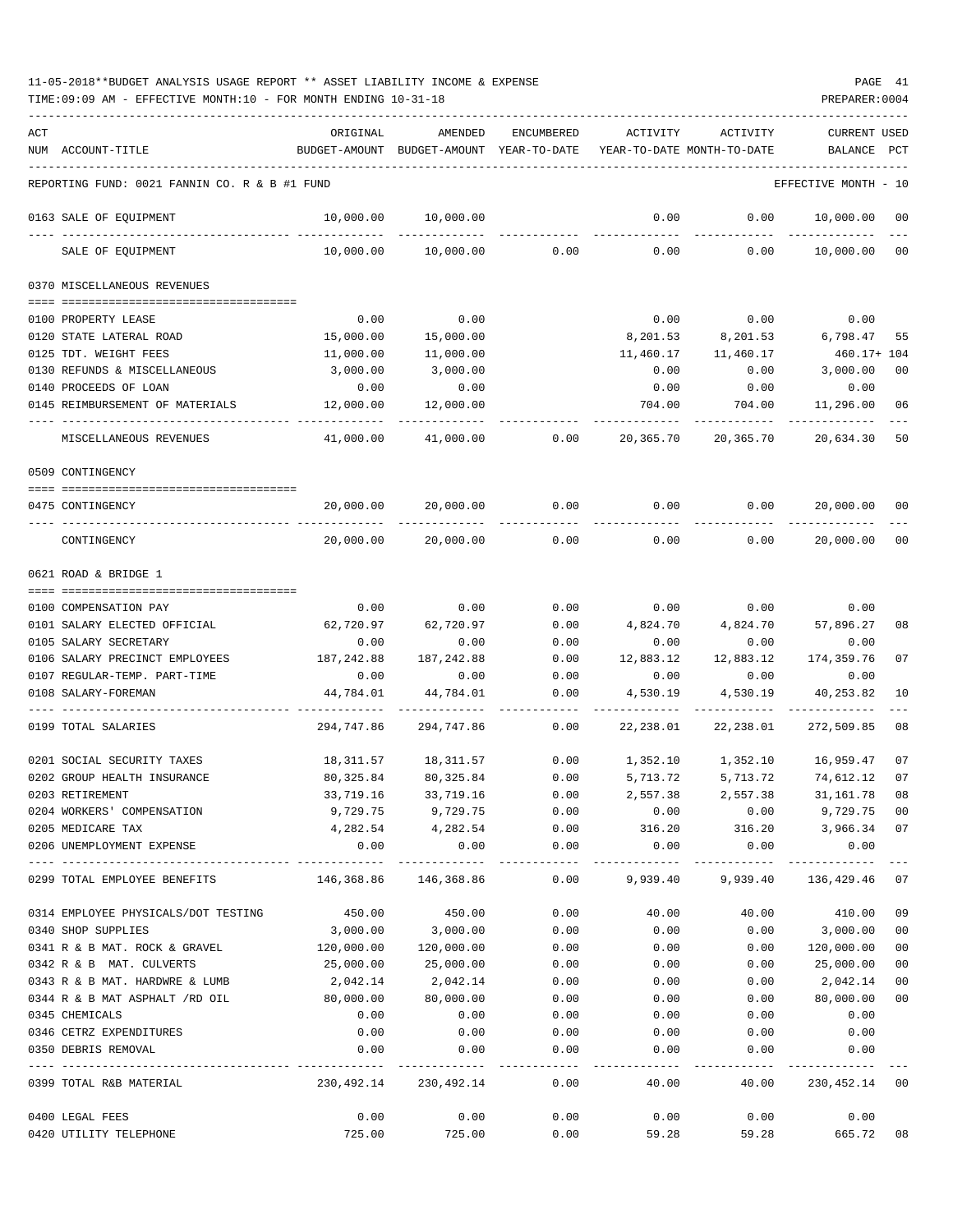| ACT |                                               | ORIGINAL      | AMENDED                               | ENCUMBERED           | ACTIVITY                   | ACTIVITY                            | <b>CURRENT USED</b>  |                |
|-----|-----------------------------------------------|---------------|---------------------------------------|----------------------|----------------------------|-------------------------------------|----------------------|----------------|
|     | NUM ACCOUNT-TITLE                             | BUDGET-AMOUNT | BUDGET-AMOUNT YEAR-TO-DATE            |                      | YEAR-TO-DATE MONTH-TO-DATE |                                     | BALANCE              | PCT            |
|     | REPORTING FUND: 0021 FANNIN CO. R & B #1 FUND |               |                                       |                      |                            |                                     | EFFECTIVE MONTH - 10 |                |
|     | 0421 CELL PHONE ALLOWANCE                     | 600.00        | 600.00                                | 0.00                 | 50.00                      | 50.00                               | 550.00               | 08             |
|     | 0423 INTERNET SERVICE                         | 0.00          | 0.00                                  | 0.00                 | 0.00                       | 0.00                                | 0.00                 |                |
|     | 0427 OUT OF COUNTY TRAVEL                     | 1,435.58      | 1,435.58                              | 0.00                 | 0.00                       | 0.00                                | 1,435.58             | 0 <sub>0</sub> |
|     | 0430 BIDS, NOTICES & PERMITS                  | 800.00        | 800.00                                | 0.00                 | 0.00                       | 0.00                                | 800.00               | 0 <sub>0</sub> |
|     | 0435 PRINTING                                 | 100.00        | 100.00                                | 0.00                 | 0.00                       | 0.00                                | 100.00               | 0 <sub>0</sub> |
|     | 0440 UTILITY ELECTRICITY                      | 1,600.00      | 1,600.00                              | 0.00                 | 60.05                      | 60.05                               | 1,539.95             | 04             |
|     | 0442 UTILITY WATER                            | 250.00        | 250.00                                | 0.00                 | 16.58                      | 16.58                               | 233.42               | 07             |
|     | 0443 TRASH DUMPSTER PICKUP                    | 1,000.00      | 1,000.00                              | 0.00                 | 74.97                      | 74.97                               | 925.03               | 07             |
|     | 0447 REPEATER SERVICE CONTRACT                | 708.97        | 708.97                                | 0.00                 | 708.97                     | 708.97                              | 0.00                 | 100            |
|     | 0450 R & M BUILDING                           | 300.00        | 300.00                                | 0.00                 | 0.00                       | 0.00                                | 300.00               | 0 <sub>0</sub> |
|     | 0453 COMPUTER SOFTWARE                        | 912.50        | 912.50                                | 0.00                 | 0.00                       | 0.00                                | 912.50               | 0 <sub>0</sub> |
|     | 0457 R & M MACHINERY GAS & OIL                | 51,000.00     | 51,000.00                             | 0.00                 | 0.00                       | 0.00                                | 51,000.00            | 0 <sub>0</sub> |
|     | 0458 R & M MACHINERY PARTS                    | 30,000.00     | 30,000.00                             | 0.00                 | 2,020.95                   | 2,020.95                            | 27,979.05            | 07             |
|     | 0459 R & M MACH. TIRES & TUBES                | 20,000.00     | 20,000.00                             | 0.00                 | 110.00                     | 110.00                              | 19,890.00            | 01             |
|     | 0460 EOUIPMENT RENTAL/LEASE                   | 0.00          | 0.00                                  | 0.00                 | 0.00                       | 0.00                                | 0.00                 |                |
|     | 0480 BOND                                     | 0.00          | 0.00                                  | 0.00                 | 0.00                       | 0.00                                | 0.00                 |                |
|     | 0482 INSURANCE                                | 4,500.00      | 4,500.00                              | 0.00                 | 3,084.80                   | 3,084.80                            | 1,415.20             | 69             |
|     | 0485 PRISONER SUPPLIES                        | 0.00          | 0.00                                  | 0.00                 | 0.00                       | 0.00                                | 0.00                 |                |
|     | 0488 FANNIN RURAL RAIL DISTRICT               | 0.00          | 0.00                                  | 0.00                 | 0.00                       | 0.00                                | 0.00                 |                |
|     | 0490 MISCELLANEOUS                            | 1,000.00      | 1,000.00                              | 0.00                 | 0.00                       | 0.00                                | 1,000.00             | 00             |
|     | 0491 SOIL & WATER CONSERVATION                | 250.00        | 250.00                                | 0.00                 | 0.00                       | 0.00                                | 250.00               | 0 <sub>0</sub> |
|     | 0492 TDRA FLOOD CASH MATCH                    | 0.00          | 0.00                                  | 0.00                 | 0.00                       | 0.00                                | 0.00                 |                |
|     | 0494 FLOOD CONTROL SITE MAINTENANCE           | 5,500.00      | 5,500.00                              | 0.00                 | 0.00                       | 0.00                                | 5,500.00             | 0 <sub>0</sub> |
|     | 0495 PIPELINE SALES TAX REIMBURSEMENT         | 0.00          | 0.00                                  | 0.00                 | 0.00                       | 0.00                                | 0.00                 |                |
|     | 0496 TCOG HAZARDOUS WASTEMATCH                | 1,250.00      | 1,250.00                              | 0.00                 | 0.00                       | 0.00                                | 1,250.00             | 0 <sub>0</sub> |
|     | 0499 TOTAL SER. & OTHER CHARGES               | 121,932.05    | 121,932.05                            | 0.00                 | 6,185.60                   | 6,185.60                            | 115,746.45           | 05             |
|     | 0500 LAND                                     |               |                                       |                      | 0.00                       | 0.00                                | 0.00                 |                |
|     | 0535 BUILDING                                 |               |                                       |                      | 0.00                       | 0.00                                | 0.00                 |                |
|     | 0570 COMPUTER EQUIPMENT                       | 300.00        | 300.00                                | 0.00                 | 0.00                       | 0.00                                | 300.00               | 00             |
|     | 0571 PURCHASE OF MACH./EQUIP.                 | 99,000.00     | 99,000.00                             | 0.00                 | 0.00                       | 0.00                                | 99,000.00            | 0 <sub>0</sub> |
|     | 0573 RADIO EQUIPMENT                          | 0.00          | 0.00                                  | 0.00                 | 0.00                       | 0.00                                | 0.00                 |                |
|     | 0575 LAND AND BUILDING                        | 0.00          | 0.00                                  | 0.00                 | 0.00                       | 0.00                                | 0.00                 |                |
|     | 0599 CAPITAL OUTLAY                           | 99,300.00     | 99,300.00                             | 0.00                 | 0.00                       | 0.00                                | 99,300.00            | 0 <sub>0</sub> |
|     | 0630 NOTE PAYMENT                             | 0.00          | 0.00                                  | 0.00                 | 0.00                       | 0.00                                | 0.00                 |                |
|     | 0670 NOTE PAYMENT-INTEREST                    | 0.00          | 0.00                                  | 0.00                 | 0.00                       | 0.00                                | 0.00                 |                |
|     | 0695 SURVEYING                                | 0.00          | 0.00                                  | 0.00                 | 0.00                       | 0.00                                | 0.00                 |                |
|     | ROAD & BRIDGE 1                               |               | ------------<br>892,840.91 892,840.91 | ------------<br>0.00 | ------------               | ------------<br>38,403.01 38,403.01 | 854,437.90           | 04             |
|     | 0625 ADMINISTRATIVE OFFICE R&B #1             |               |                                       |                      |                            |                                     |                      |                |
|     |                                               |               |                                       |                      |                            |                                     |                      |                |
|     | 0105 SALARY SECRETARY                         | 9,881.28      | 9,881.28                              | 0.00                 | 760.10                     | 760.10                              | 9,121.18             | 08             |
|     | 0201 SOCIAL SECURITY TAXES                    | 612.64        | 612.64                                | 0.00                 | 32.82                      | 32.82                               | 579.82               | 05             |
|     | 0202 GROUP HEALTH INSURANCE                   | 2,868.78      | 2,868.78                              | 0.00                 | 239.08                     | 239.08                              | 2,629.70             | 08             |
|     | 0203 RETIREMENT                               | 1,130.42      | 1,130.42                              | 0.00                 | 87.38                      | 87.38                               | 1,043.04             | 08             |
|     | 0204 WORKERS' COMPENSATION                    | 41.50         | 41.50                                 | 0.00                 | 0.00                       | 0.00                                | 41.50                | 0 <sub>0</sub> |
|     | 0205 MEDICARE TAX                             | 143.28        | 143.28                                | 0.00                 | 7.64                       | 7.64                                | 135.64               | 05             |
|     | 0310 OFFICE SUPPLIES                          | 100.00        | 100.00                                | 0.00                 | 0.00                       | 0.00                                | 100.00               | 0 <sub>0</sub> |
|     | 0311 POSTAL EXPENSES                          | 0.00          | 0.00                                  | 0.00                 | 0.00                       | 0.00                                | 0.00                 |                |
|     | 0353 COMPUTER EXPENSE                         | 500.00        | 500.00                                | 0.00                 | 0.00                       | 0.00                                | 500.00               | 0 <sub>0</sub> |
|     | 0427 OUT OF COUNTY TRAVEL                     | 0.00          | 0.00                                  | 0.00                 | 0.00                       | 0.00                                | 0.00                 |                |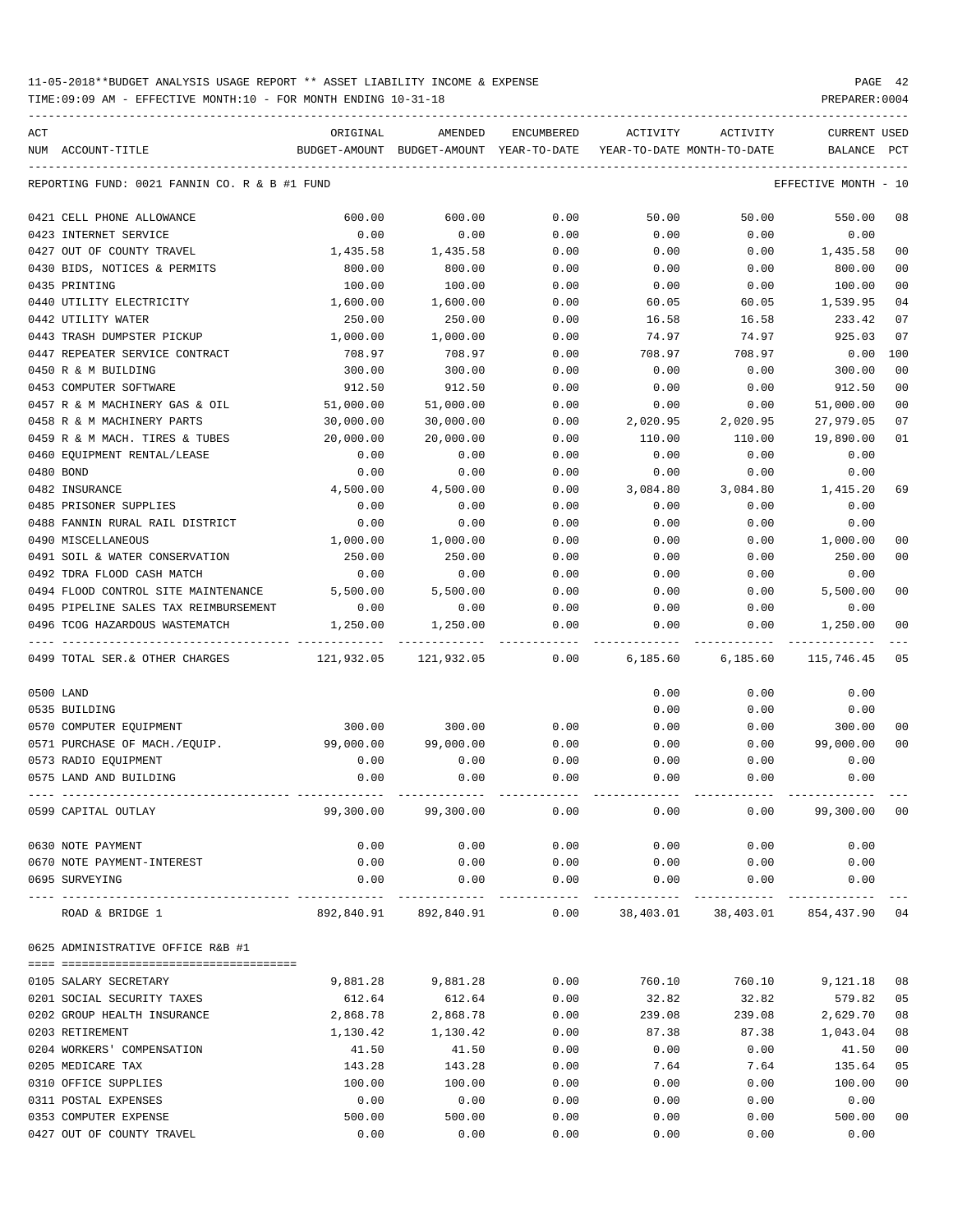| ACT                                           | ORIGINAL      | AMENDED       | <b>ENCUMBERED</b> | ACTIVITY  | ACTIVITY                   | <b>CURRENT USED</b>  |     |
|-----------------------------------------------|---------------|---------------|-------------------|-----------|----------------------------|----------------------|-----|
| ACCOUNT-TITLE<br>NUM                          | BUDGET-AMOUNT | BUDGET-AMOUNT | YEAR-TO-DATE      |           | YEAR-TO-DATE MONTH-TO-DATE | BALANCE              | PCT |
|                                               |               |               |                   |           |                            |                      |     |
| REPORTING FUND: 0021 FANNIN CO. R & B #1 FUND |               |               |                   |           |                            | EFFECTIVE MONTH - 10 |     |
|                                               |               |               |                   |           |                            |                      |     |
| 0480 BOND                                     | 0.00          | 0.00          | 0.00              | 0.00      | 0.00                       | 0.00                 |     |
| 0572 OFFICE EQUIPMENT                         | 0.00          | 0.00          | 0.00              | 0.00      | 0.00                       | 0.00                 |     |
| 0574 COMPUTER EOUIPMENT                       | 0.00          | 0.00          | 0.00              | 0.00      | 0.00                       | 0.00                 |     |
|                                               |               |               |                   |           |                            |                      |     |
| ADMINISTRATIVE OFFICE R&B #1                  | 15,277.90     | 15,277.90     | 0.00              | 1,127.02  | 1,127.02                   | 14,150.88            | 07  |
|                                               |               |               |                   |           |                            |                      |     |
| FANNIN CO. R & B #1 FUND                      |               |               |                   |           |                            |                      |     |
| INCOME TOTALS                                 | 928,118.81    | 928,118.81    |                   | 33,460.96 | 33,460.96                  | 894,657.85           | 04  |
| <b>EXPENSE TOTALS</b>                         | 928,118.81    | 928, 118.81   | 0.00              | 39,530.03 | 39,530.03                  | 888,588.78           | 04  |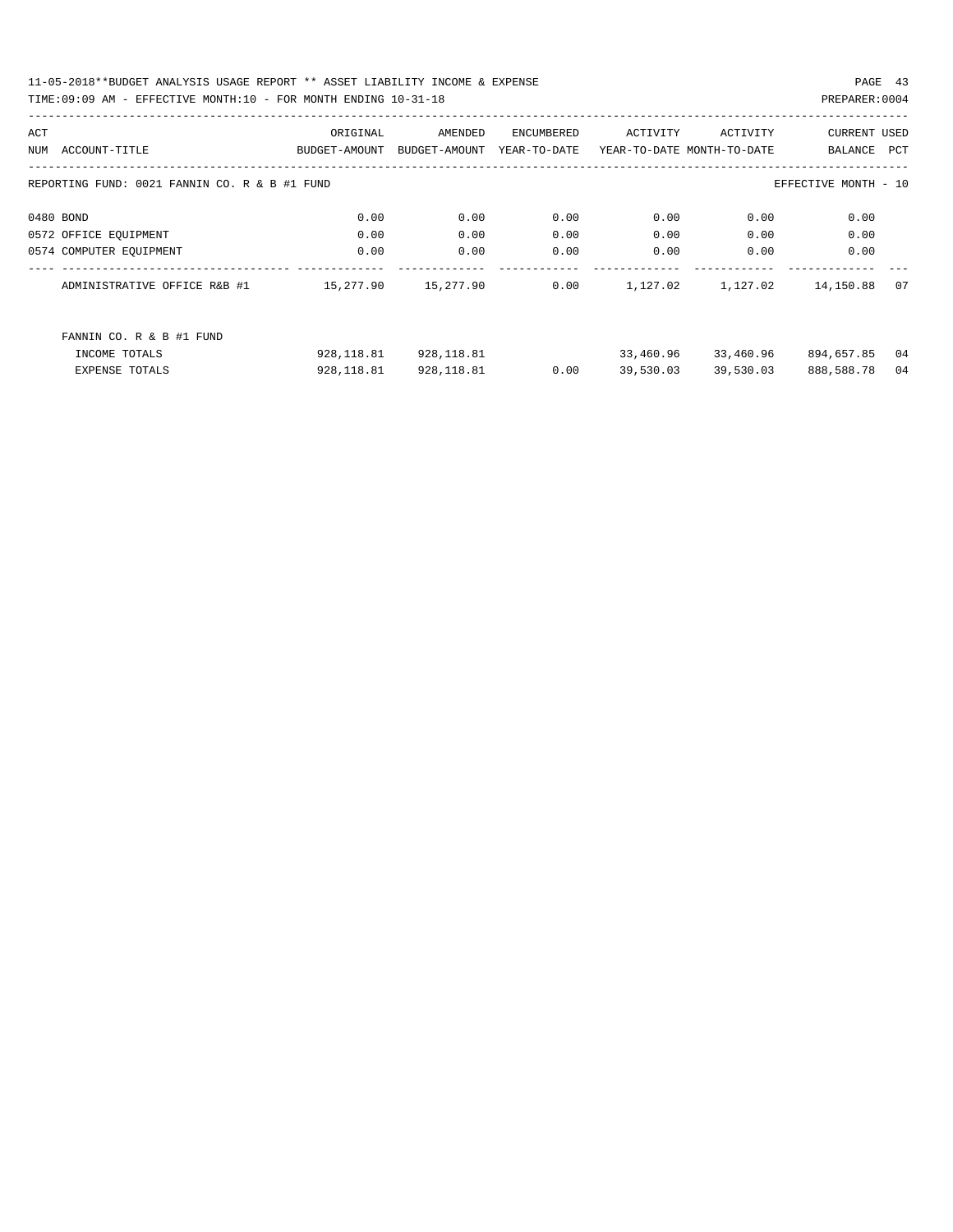|     | 11-05-2018**BUDGET ANALYSIS USAGE REPORT ** ASSET LIABILITY INCOME & EXPENSE<br>TIME: 09:09 AM - EFFECTIVE MONTH: 10 - FOR MONTH ENDING 10-31-18 |           |                                                     |            |                                        |                                                        | PAGE 44<br>PREPARER: 0004   |    |
|-----|--------------------------------------------------------------------------------------------------------------------------------------------------|-----------|-----------------------------------------------------|------------|----------------------------------------|--------------------------------------------------------|-----------------------------|----|
| ACT | NUM ACCOUNT-TITLE                                                                                                                                | ORIGINAL  | AMENDED<br>BUDGET-AMOUNT BUDGET-AMOUNT YEAR-TO-DATE | ENCUMBERED | ACTIVITY<br>YEAR-TO-DATE MONTH-TO-DATE | ACTIVITY                                               | CURRENT USED<br>BALANCE PCT |    |
|     | REPORTING FUND: 0022 FANNIN CO. R & B #2 FUND                                                                                                    |           |                                                     |            |                                        |                                                        | EFFECTIVE MONTH - 10        |    |
|     | 0100 PAYROLL                                                                                                                                     |           |                                                     |            |                                        |                                                        |                             |    |
|     | 0100 PAYROLL                                                                                                                                     |           |                                                     |            | 0.00                                   | 0.00                                                   | 0.00                        |    |
|     | PAYROLL                                                                                                                                          |           |                                                     |            | 0.00                                   | 0.00                                                   | 0.00                        |    |
|     | 0102 A/P CLEARING                                                                                                                                |           |                                                     |            |                                        |                                                        |                             |    |
|     | 0100 A/P CLEARING                                                                                                                                |           |                                                     |            | 0.00                                   | 0.00                                                   | 0.00                        |    |
|     | A/P CLEARING                                                                                                                                     |           |                                                     |            | 0.00                                   | 0.00                                                   | 0.00                        |    |
|     | 0103 CASH                                                                                                                                        |           |                                                     |            |                                        |                                                        |                             |    |
|     |                                                                                                                                                  |           |                                                     |            |                                        |                                                        |                             |    |
|     | 0100 R&B#2- COMBINED FUNDS CHECKING<br>0175 TEXPOOL                                                                                              |           |                                                     |            | 828.41                                 | 3, 351.09- 3, 351.09- 91, 715.71                       | 828.41 253,878.78           |    |
|     | CASH                                                                                                                                             |           |                                                     |            |                                        | -----------<br>$2,522.68 - 2,522.68 - 345,594.49$      | -------------               |    |
|     | 0120 RECEIVABLES                                                                                                                                 |           |                                                     |            |                                        |                                                        |                             |    |
|     | 0311 TAXES RECEIVABLE                                                                                                                            |           |                                                     |            | 0.00                                   | 0.00                                                   | 35,406.18                   |    |
|     | 0312 DUE FROM OTHER GOVERNMENT                                                                                                                   |           |                                                     |            | 0.00                                   | 0.00                                                   | 9,319.86                    |    |
|     | 0313 DUE FROM OTHER FUNDS                                                                                                                        |           |                                                     |            | 0.00                                   | 0.00                                                   | 3,676.18                    |    |
|     | 0315 INVENTORY ASSET                                                                                                                             |           |                                                     |            | 0.00                                   | 0.00<br>-----                                          | 43,974.52<br>----------     |    |
|     | RECEIVABLES                                                                                                                                      |           |                                                     |            | 0.00                                   | 0.00                                                   | 92,376.74                   |    |
|     | 0200 LIABILITY ACCOUNT                                                                                                                           |           |                                                     |            |                                        |                                                        |                             |    |
|     | 0150 ACCRUED SALARY PAYABLE                                                                                                                      |           |                                                     |            | 0.00                                   | 0.00                                                   | 10,957.40                   |    |
|     | 0155 ACCRUED FRINGE BENEFITS                                                                                                                     |           |                                                     |            | 0.00                                   | 0.00                                                   | 5,609.02                    |    |
|     | 0200 DEFERRED TAX REVENUE                                                                                                                        |           |                                                     |            | 0.00                                   | 0.00                                                   | 33,639.77                   |    |
|     | 0900 SYSTEM ADDED LIABILITY LINE-ITEM                                                                                                            |           |                                                     |            | 0.00                                   | 0.00                                                   | 0.00                        |    |
|     | 0910 SYSTEM ADDED LIABILITY LINE-ITEM                                                                                                            |           |                                                     |            |                                        | $2,464.95 - 2,464.95 -$<br>------------- ------------- | $2,464.95-$                 |    |
|     | LIABILITY ACCOUNT                                                                                                                                |           |                                                     |            |                                        | 2,464.95 - 2,464.95 - 47,741.24                        |                             |    |
|     | 0207 DUE TO FUND                                                                                                                                 |           |                                                     |            |                                        |                                                        |                             |    |
|     | 0070 DUE TO RIGHT OF WAY                                                                                                                         |           |                                                     |            |                                        | $0.00$ $0.00$<br>.                                     | 0.00                        |    |
|     | DUE TO FUND                                                                                                                                      |           |                                                     |            | $- - - - -$<br>0.00                    | 0.00                                                   | 0.00                        |    |
|     | 0271 EQUITY ACCOUNT                                                                                                                              |           |                                                     |            |                                        |                                                        |                             |    |
|     | 0200 EQUITY ACCOUNT                                                                                                                              |           |                                                     |            |                                        | $0.00$ $0.00$ $390,287.72$                             |                             |    |
|     | EQUITY ACCOUNT                                                                                                                                   |           |                                                     |            | -----<br>0.00                          | ---------                                              | $0.00$ 390, 287.72          |    |
|     | 0300 TOTAL REV/TRANSFERS                                                                                                                         |           |                                                     |            |                                        |                                                        |                             |    |
|     | 0122 BEGINNING CASH BALANCE                                                                                                                      |           | 19,487.52 19,487.52                                 |            | 0.00                                   |                                                        | $0.00$ 19,487.52            | 00 |
|     | TOTAL REV/TRANSFERS                                                                                                                              | 19,487.52 | 19,487.52                                           | 0.00       | 0.00                                   | 0.00                                                   | 19,487.52                   | 00 |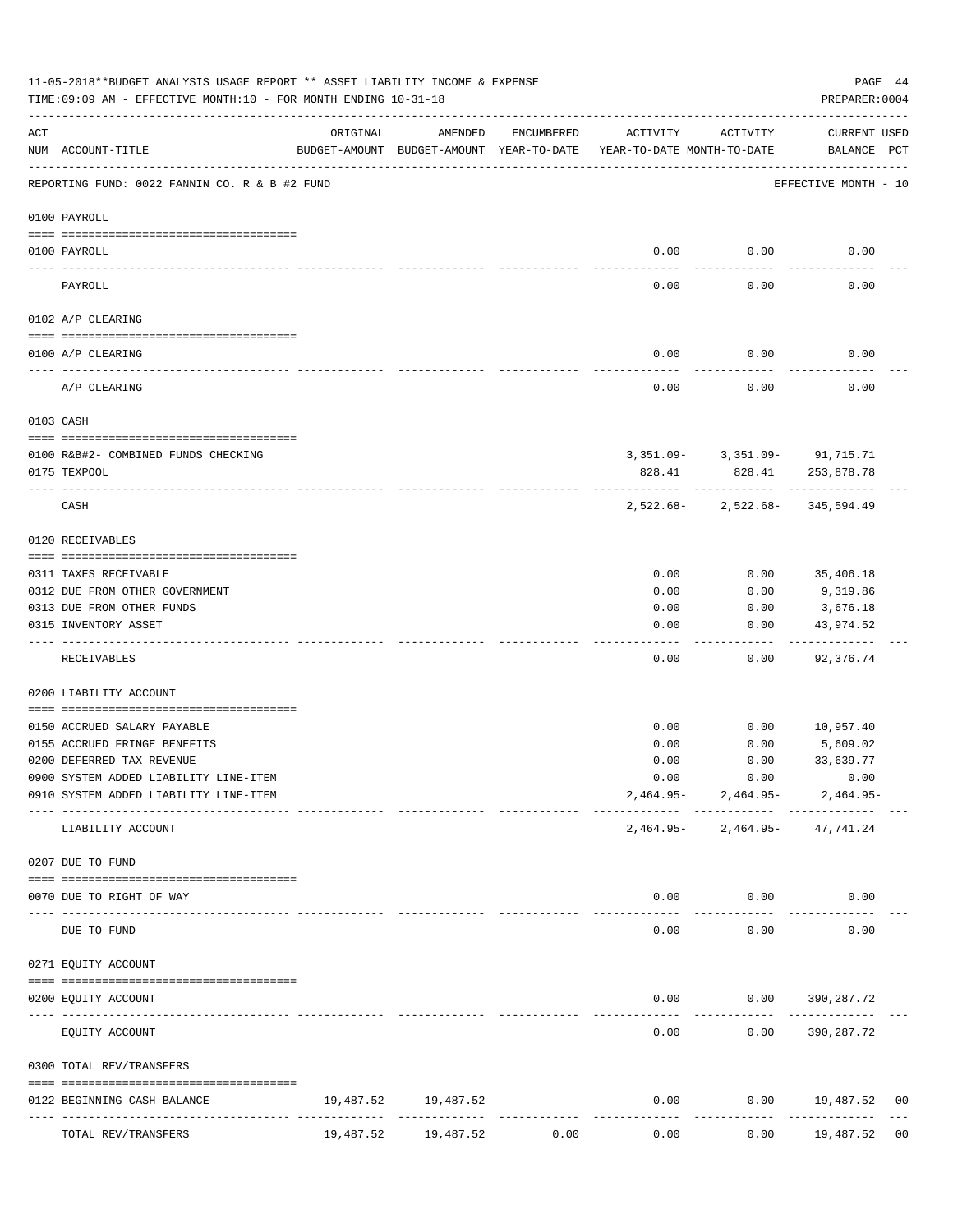|     | 11-05-2018**BUDGET ANALYSIS USAGE REPORT ** ASSET LIABILITY INCOME & EXPENSE<br>TIME: 09:09 AM - EFFECTIVE MONTH: 10 - FOR MONTH ENDING 10-31-18 |                                             |                                                                                |                |             |                               | PAGE 45<br>PREPARER: 0004                                            |                           |
|-----|--------------------------------------------------------------------------------------------------------------------------------------------------|---------------------------------------------|--------------------------------------------------------------------------------|----------------|-------------|-------------------------------|----------------------------------------------------------------------|---------------------------|
| ACT | NUM ACCOUNT-TITLE                                                                                                                                | ORIGINAL                                    | AMENDED<br>BUDGET-AMOUNT BUDGET-AMOUNT YEAR-TO-DATE YEAR-TO-DATE MONTH-TO-DATE | ENCUMBERED     | ACTIVITY    | ACTIVITY                      | <b>CURRENT USED</b><br>BALANCE PCT                                   |                           |
|     | REPORTING FUND: 0022 FANNIN CO. R & B #2 FUND                                                                                                    |                                             |                                                                                |                |             |                               | EFFECTIVE MONTH - 10                                                 |                           |
|     | 0310 PROPERTY TAXES                                                                                                                              |                                             |                                                                                |                |             |                               |                                                                      |                           |
|     | 0110 CURRENT TAXES                                                                                                                               |                                             | 569,310.52 569,310.52                                                          |                |             |                               | $1,550.51$ $1,550.51$ $567,760.01$                                   | 0 <sub>0</sub>            |
|     | 0120 DELINQUENT TAXES                                                                                                                            | 12,000.00                                   | 12,000.00                                                                      |                |             |                               |                                                                      | 09                        |
|     | PROPERTY TAXES                                                                                                                                   |                                             | 581,310.52 581,310.52 0.00 2,668.29                                            |                |             |                               | 2,668.29 578,642.23                                                  | $- - -$<br>0 <sub>0</sub> |
|     | 0318 OTHER TAXES                                                                                                                                 |                                             |                                                                                |                |             |                               |                                                                      |                           |
|     |                                                                                                                                                  |                                             |                                                                                |                |             |                               |                                                                      |                           |
|     | 0120 PAY N LIEU TAX/GRASSLAND<br>0121 PAY N LIEU TAX/UPPER TRINITY                                                                               | 0.00                                        | 1,700.00 1,700.00<br>0.00                                                      |                |             |                               | $0.00$ $0.00$ $1,700.00$ $00$<br>1,017.41+                           |                           |
|     | 0160 SALES TAX REVENUES                                                                                                                          | 48,000.00                                   | 48,000.00                                                                      |                | 4,753.17    | 1,017.41 1,017.41<br>4,753.17 | 43,246.83                                                            | 10                        |
|     | OTHER TAXES                                                                                                                                      | -------------- ------------- -<br>49,700.00 |                                                                                | 49,700.00 0.00 | 5,770.58    |                               | -----------<br>5,770.58 43,929.42                                    | 12                        |
|     | 0321 FEES OF TAX COLLECTOR                                                                                                                       |                                             |                                                                                |                |             |                               |                                                                      |                           |
|     |                                                                                                                                                  |                                             |                                                                                |                |             |                               |                                                                      |                           |
|     | 0200 CAR REGISTRATION/SALES TAX                                                                                                                  |                                             | 80,000.00 80,000.00<br>65,000.00                                               |                | 5,832.91    | 5,832.91                      | $0.00$ $0.00$ $80,000.00$                                            | 0 <sub>0</sub>            |
|     | 0300 COUNTY'S ADDITIONAL \$10                                                                                                                    | 65,000.00<br>--------------- -------------- | ------------                                                                   |                | ----------- | ------------                  | 59,167.09<br>. <u>.</u> .                                            | 09                        |
|     | FEES OF TAX COLLECTOR                                                                                                                            | 145,000.00                                  |                                                                                |                |             |                               | 145,000.00        0.00        5,832.91      5,832.91      139,167.09 | 04                        |
|     | 0330 GRANTS                                                                                                                                      |                                             |                                                                                |                |             |                               |                                                                      |                           |
|     | 0200 FEMA GRANT                                                                                                                                  | 0.00                                        | 0.00                                                                           |                |             | $0.00$ $0.00$                 | 0.00                                                                 |                           |
|     | GRANTS                                                                                                                                           | 0.00                                        |                                                                                | $0.00$ 0.00    |             | 0.00                          | 0.00<br>0.00                                                         |                           |
|     | 0350 FINES                                                                                                                                       |                                             |                                                                                |                |             |                               |                                                                      |                           |
|     | 0403 COUNTY CLERK FINES                                                                                                                          | 8,500.00                                    | 8,500.00                                                                       |                |             |                               | $0.00$ $0.00$ $8,500.00$                                             | 0 <sub>0</sub>            |
|     | 0450 DISTRICT CLERK FINES                                                                                                                        | 8,500.00                                    | 8,500.00                                                                       |                | 932.78      | 932.78                        | 7,567.22                                                             | 11                        |
|     | 0455 J. P. #1 FINES                                                                                                                              | 4,750.00                                    | 4,750.00                                                                       |                | 0.00        | 0.00                          | 4,750.00 00                                                          |                           |
|     | 0456 J. P. #2 FINES                                                                                                                              | 2,000.00                                    | 2,000.00                                                                       |                | 0.00        | 0.00                          | 2,000.00                                                             | 0 <sub>0</sub>            |
|     | 0457 J. P. #3 FINES                                                                                                                              | 2,750.00                                    | 2,750.00<br>-----------                                                        |                | 0.00        |                               | 0.00<br>2,750.00<br>-------------                                    | 0 <sub>0</sub>            |
|     | FINES                                                                                                                                            | 26,500.00                                   |                                                                                | 26,500.00 0.00 | 932.78      | 932.78                        | 25,567.22                                                            | 04                        |
|     | 0360 INTEREST EARNINGS                                                                                                                           |                                             |                                                                                |                |             |                               |                                                                      |                           |
|     | 0100 INTEREST EARNINGS<br>---------------------------------- --                                                                                  |                                             | 3,500.00 3,500.00                                                              |                |             | 428.37 428.37<br>------------ | 3,071.63 12                                                          | $---$                     |
|     | INTEREST EARNINGS                                                                                                                                |                                             | 3,500.00 3,500.00 0.00                                                         |                | 428.37      | 428.37                        | 3,071.63                                                             | 12                        |
|     | 0364 SALE OF EQUIPMENT                                                                                                                           |                                             |                                                                                |                |             |                               |                                                                      |                           |
|     | 0163 SALE OF EQUIPMENT                                                                                                                           | 5,000.00                                    | 5,000.00                                                                       |                |             | $0.00$ $0.00$                 | 5,000.00 00                                                          |                           |
|     | SALE OF EQUIPMENT                                                                                                                                | 5,000.00                                    |                                                                                | 5,000.00 0.00  | 0.00        |                               | 0.00<br>5,000.00                                                     | 0 <sub>0</sub>            |
|     | 0370 MISCELLANEOUS REVENUES                                                                                                                      |                                             |                                                                                |                |             |                               |                                                                      |                           |
|     | 0120 STATE LATERAL ROAD                                                                                                                          | 20,000.00                                   | 20,000.00                                                                      |                |             |                               | 9,553.70 9,553.70 10,446.30 48                                       |                           |
|     | 0125 TDT WEIGHT FEES                                                                                                                             | 13,000.00                                   | 13,000.00                                                                      |                |             | 13,349.58 13,349.58           | 349.58+ 103                                                          |                           |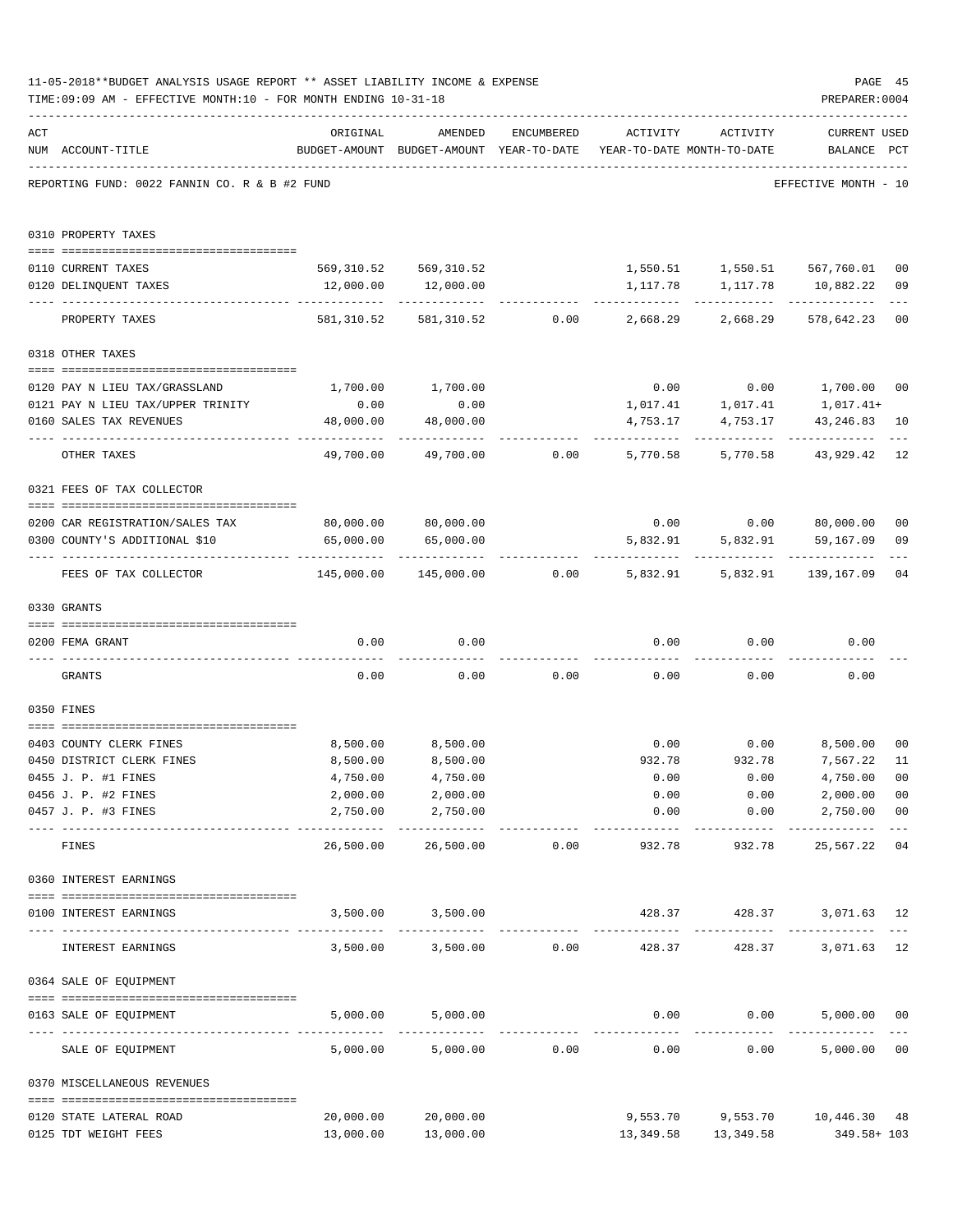| ACT<br>NUM ACCOUNT-TITLE                      | ORIGINAL<br>BUDGET-AMOUNT | AMENDED<br>BUDGET-AMOUNT | <b>ENCUMBERED</b><br>YEAR-TO-DATE | ACTIVITY<br>YEAR-TO-DATE MONTH-TO-DATE | ACTIVITY    | <b>CURRENT USED</b><br>BALANCE | PCT    |
|-----------------------------------------------|---------------------------|--------------------------|-----------------------------------|----------------------------------------|-------------|--------------------------------|--------|
|                                               |                           |                          |                                   |                                        |             |                                |        |
| REPORTING FUND: 0022 FANNIN CO. R & B #2 FUND |                           |                          |                                   |                                        |             | EFFECTIVE MONTH - 10           |        |
| 0130 REFUNDS & MISCELLANEOUS                  | 0.00                      | 0.00                     |                                   | 0.00                                   | 0.00        | 0.00                           |        |
| 0131 AUTOMOBILE INSURANCE LOSS PAYMENT        | 0.00                      | 0.00                     |                                   | 0.00                                   | 0.00        | 0.00                           |        |
| 0140 PROCEEDS OF LOAN                         | 0.00                      | 0.00                     |                                   | 0.00                                   | 0.00        | 0.00                           |        |
| 0145 REIMBURSEMENT OF MATERIALS               | 7,000.00                  | 7,000.00                 |                                   | 1,717.00                               | 1,717.00    | 5,283.00                       | 25     |
| 0150 TRENTON HIGH MEADOWS SUBDIVISION         | 4,000.00                  | 4,000.00                 |                                   | 1,400.00                               | 1,400.00    | 2,600.00                       | 35     |
| MISCELLANEOUS REVENUES                        | 44,000.00                 | 44,000.00                | 0.00                              | 26,020.28                              | 26,020.28   | 17,979.72                      | 59     |
| 0509 CONTINGENCY                              |                           |                          |                                   |                                        |             |                                |        |
|                                               |                           |                          | 0.00                              | 0.00                                   | 0.00        | 10,000.00                      | 00     |
| 0475 CONTINGENCY                              | 10,000.00                 | 10,000.00                |                                   |                                        |             |                                |        |
| CONTINGENCY                                   | 10,000.00                 | 10,000.00                | 0.00                              | 0.00                                   | 0.00        | 10,000.00                      | 00     |
| 0622 ROAD & BRIDGE 2                          |                           |                          |                                   |                                        |             |                                |        |
| 0100 COMPENSATION PAY                         | 0.00                      | 0.00                     | 0.00                              |                                        | $0.00$ 0.00 | 0.00                           |        |
| 0101 SALARY ELECTED OFFICIAL                  | 62,720.97                 | 62,720.97                | 0.00                              | 4,824.70                               | 4,824.70    | 57,896.27                      | 08     |
| 0105 SALARY SECRETARY                         | 0.00                      | 0.00                     | 0.00                              | 0.00                                   | 0.00        | 0.00                           |        |
| 0106 SALARY PRECINCT EMPLOYEES                | 223,167.69                | 223, 167.69              | 0.00                              | 16,936.04                              | 16,936.04   | 206, 231.65                    | 08     |
| 0107 REGULAR-TEMP. PART-TIME                  | 0.00                      | 0.00                     | 0.00                              | 0.00                                   | 0.00        | 0.00                           |        |
| 0199 TOTAL SALARIES                           | 285,888.66                | 285,888.66               | 0.00                              | 21,760.74                              | 21,760.74   | 264, 127.92                    | 08     |
| 0201 SOCIAL SECURITY TAXES                    | 17,762.30                 | 17,762.30                | 0.00                              | 1,290.00                               | 1,290.00    | 16,472.30                      | 07     |
| 0202 GROUP HEALTH INSURANCE                   | 91,800.96                 | 91,800.96                | 0.00                              | 7,650.08                               | 7,650.08    | 84,150.88                      | 08     |
| 0203 RETIREMENT                               | 32,705.66                 | 32,705.66                | 0.00                              | 2,502.46                               | 2,502.46    | 30,203.20                      | 08     |
| 0204 WORKERS' COMPENSATION                    | 9,374.50                  | 9,374.50                 | 0.00                              | 0.00                                   | 0.00        | 9,374.50                       | 00     |
| 0205 MEDICARE TAX                             | 4,154.09                  | 4,154.09                 | 0.00                              | 301.66                                 | 301.66      | 3,852.43                       | 07     |
| 0206 UNEMPLOYMENT EXPENSE                     | 0.00                      | 0.00                     | 0.00                              | 0.00                                   | 0.00        | 0.00                           |        |
| 0299 TOTAL EMPLOYEE BENEFITS                  | 155,797.51                | 155,797.51               | 0.00                              | 11,744.20                              | 11,744.20   | 144,053.31                     | 08     |
| 0312 CONTRACT LABOR                           | 0.00                      | 0.00                     | 0.00                              | 0.00                                   | 0.00        | 0.00                           |        |
| 0314 EMPLOYEE PHYSICALS/DOT TESTING           | 400.00                    | 400.00                   | 0.00                              | 0.00                                   | 0.00        | 400.00                         | 00     |
| 0340 SHOP SUPPLIES                            | 4,000.00                  | 4,000.00                 | 0.00                              | 88.64                                  | 88.64       | 3,911.36                       | 02     |
| 0341 R & B MAT. ROCK & GRAVEL                 | 146,307.00                | 146,307.00               | 0.00                              | 0.00                                   | 0.00        | 146,307.00                     | 00     |
| 0342 R & B MAT. CULVERTS                      | 15,000.00                 | 15,000.00                | 0.00                              | 0.00                                   | 0.00        | 15,000.00                      | 00     |
| 0343 R & B MAT. HARDWRE & LUMB                | 6,000.00                  | 6,000.00                 | 0.00                              | 0.00                                   | 0.00        | 6,000.00                       | 00     |
| 0344 R & B MAT. ASPHALT/RD OIL                | 42,000.00                 | 42,000.00                | 0.00                              | 0.00                                   | 0.00        | 42,000.00                      | $00\,$ |
| 0345 CHEMICALS                                | 1,000.00                  | 1,000.00                 | 0.00                              | 0.00                                   | 0.00        | 1,000.00                       | $00\,$ |
| 0346 CETRZ EXPENDITURES                       | 0.00                      | 0.00                     | 0.00                              | 0.00                                   | 0.00        | 0.00                           |        |
| 0350 DEBRIS REMOVAL                           | 0.00                      | 0.00                     | 0.00                              | 0.00                                   | 0.00        | 0.00                           |        |
| 0395 UNIFORMS                                 | 2,800.00                  | 2,800.00                 | 0.00                              | 0.00                                   | 0.00        | 2,800.00                       | 00     |
| 0399 TOTAL R&B MATERIALS                      | 217,507.00                | 217,507.00               | 0.00                              | 88.64                                  | 88.64       | -----------<br>217,418.36 00   |        |
| 0400 LEGAL FEES                               | 0.00                      | 0.00                     | 0.00                              | 0.00                                   | 0.00        | 0.00                           |        |
| 0420 UTILITY TELEPHONE                        | 1,900.00                  | 1,900.00                 | 0.00                              | 101.95                                 | 101.95      | 1,798.05                       | 05     |
| 0421 CELL PHONE ALLOWANCE                     | 600.00                    | 600.00                   | 0.00                              | 50.00                                  | 50.00       | 550.00                         | 08     |
| 0427 OUT OF COUNTY TRAVEL                     | 800.00                    | 800.00                   | 0.00                              | 0.00                                   | 0.00        | 800.00                         | 00     |
| 0430 BIDS, NOTICES & PERMITS                  | 1,000.00                  | 1,000.00                 | 0.00                              | 0.00                                   | 0.00        | 1,000.00                       | 00     |
| 0435 PRINTING                                 | 100.00                    | 100.00                   | 0.00                              | 0.00                                   | 0.00        | 100.00                         | 00     |
| 0440 UTILITY ELECTRICITY                      | 2,000.00                  | 2,000.00                 | 0.00                              | 136.58                                 | 136.58      | 1,863.42                       | 07     |
| 0441 UTILITY GAS                              | 750.00                    | 750.00                   | 0.00                              | 0.00                                   | 0.00        | 750.00                         | $00\,$ |
|                                               |                           |                          |                                   |                                        |             |                                |        |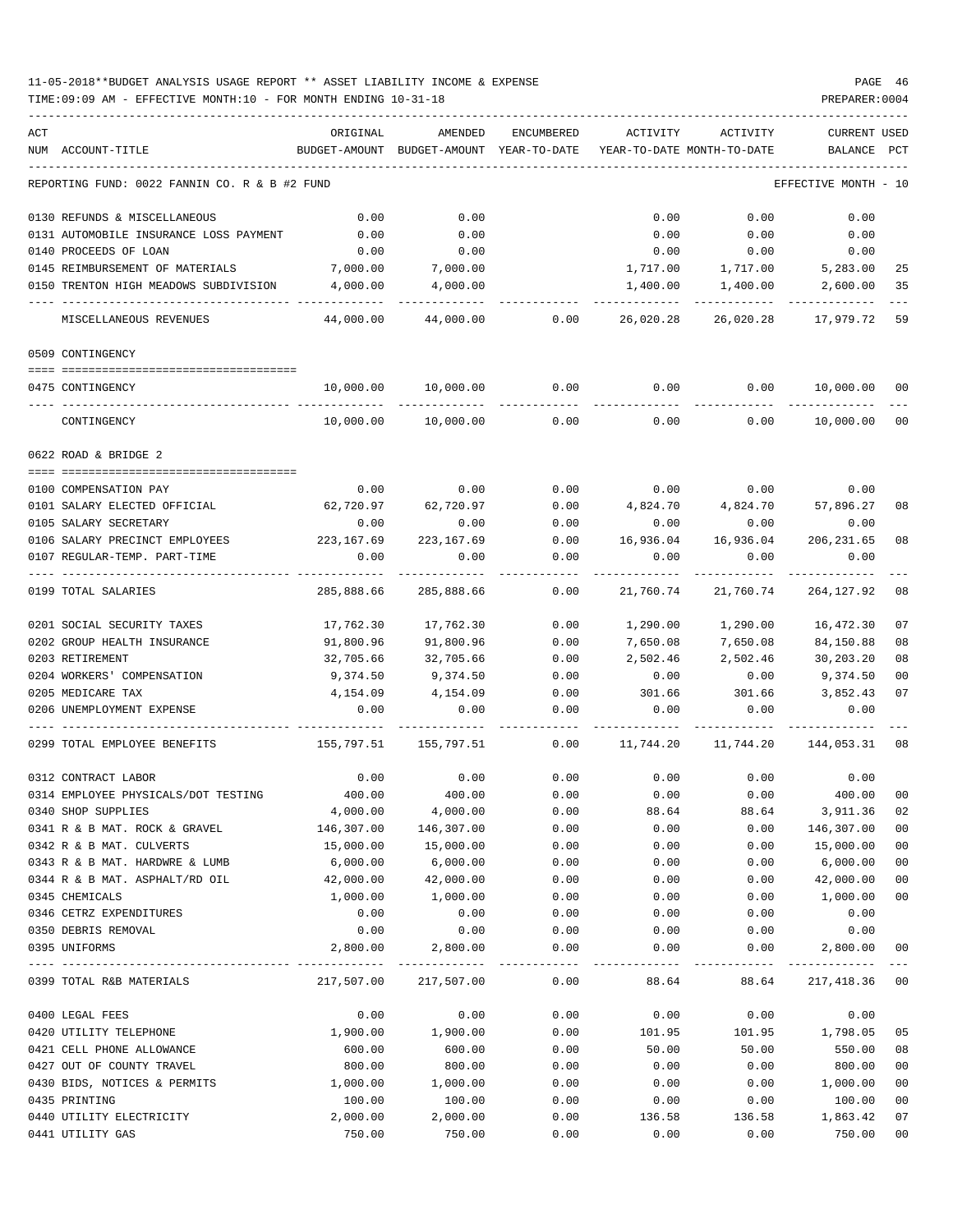TIME:09:09 AM - EFFECTIVE MONTH:10 - FOR MONTH ENDING 10-31-18 PREPARER:0004

| ACT |                                               | ORIGINAL      | AMENDED                    | ENCUMBERED | ACTIVITY  | ACTIVITY                   | <b>CURRENT USED</b> |                |
|-----|-----------------------------------------------|---------------|----------------------------|------------|-----------|----------------------------|---------------------|----------------|
|     | NUM ACCOUNT-TITLE                             | BUDGET-AMOUNT | BUDGET-AMOUNT YEAR-TO-DATE |            |           | YEAR-TO-DATE MONTH-TO-DATE | BALANCE             | PCT            |
|     |                                               |               |                            |            |           |                            |                     |                |
|     | REPORTING FUND: 0022 FANNIN CO. R & B #2 FUND |               |                            |            |           |                            | EFFECTIVE MONTH     | - 10           |
|     | 0442 UTILITY WATER                            | 940.00        | 940.00                     | 0.00       | 0.00      | 0.00                       | 940.00              | 00             |
|     | 0443 TRASH PICKUP                             | 1,300.00      | 1,300.00                   | 0.00       | 0.00      | 0.00                       | 1,300.00            | 00             |
|     | 0447 REPEATER SERVICE CONTRACT                | 708.97        | 708.97                     | 0.00       | 708.97    | 708.97                     | 0.00                | 100            |
|     | 0450 R&M BUILDING                             | 2,000.00      | 2,000.00                   | 0.00       | 0.00      | 0.00                       | 2,000.00            | 00             |
|     | 0453 COMPUTER SOFTWARE                        | 0.00          | 0.00                       | 0.00       | 0.00      | 0.00                       | 0.00                |                |
|     | 0457 R & M MACHINERY GAS & OIL                | 70,000.00     | 70,000.00                  | 0.00       | 0.00      | 0.00                       | 70,000.00           | 00             |
|     | 0458 R & M MACHINERY PARTS                    | 25,000.00     | 25,000.00                  | 0.00       | 58.00     | 58.00                      | 24,942.00           | 0 <sup>0</sup> |
|     | 0459 R & M MACH. TIRES & TUBES                | 15,000.00     | 15,000.00                  | 0.00       | 0.00      | 0.00                       | 15,000.00           | 00             |
|     | 0460 EQUIPMENT RENTAL/LEASE                   | 0.00          | 0.00                       | 0.00       | 0.00      | 0.00                       | 0.00                |                |
|     | 0480 BOND                                     | 178.00        | 178.00                     | 0.00       | 0.00      | 0.00                       | 178.00              | 0 <sub>0</sub> |
|     | 0482 INSURANCE                                | 8,500.00      | 8,500.00                   | 0.00       | 5,934.80  | 5,934.80                   | 2,565.20            | 70             |
|     | 0485 PRISONER SUPPLIES                        | 0.00          | 0.00                       | 0.00       | 0.00      | 0.00                       | 0.00                |                |
|     | 0488 FANNIN RURAL RAIL DISTRICT               | 0.00          | 0.00                       | 0.00       | 0.00      | 0.00                       | 0.00                |                |
|     | 0490 MISCELLANEOUS                            | 1,000.00      | 1,000.00                   | 0.00       | 0.00      | 0.00                       | 1,000.00            | 00             |
|     | 0491 SOIL & WATER CONSERVATION                | 250.00        | 250.00                     | 0.00       | 0.00      | 0.00                       | 250.00              | 00             |
|     | 0492 TDRA FLOOD CASH MATCH                    | 0.00          | 0.00                       | 0.00       | 0.00      | 0.00                       | 0.00                |                |
|     | 0493 TRENTON HIGH MEADOWS SUBDIVISION         | 4,000.00      | 4,000.00                   | 0.00       | 0.00      | 0.00                       | 4,000.00            | 00             |
|     | 0494 FLOOD CONTROL SITE MAINTENANCE           | 4,000.00      | 4,000.00                   | 0.00       | 0.00      | 0.00                       | 4,000.00            | 0 <sup>0</sup> |
|     | 0495 PIPELINE SALES TAX REIMBURSEMENT         | 0.00          | 0.00                       | 0.00       | 0.00      | 0.00                       | 0.00                |                |
|     | 0496 TCOG HAZARDOUS WASTEMATCH                | 0.00          | 0.00                       | 0.00       | 0.00      | 0.00                       | 0.00                |                |
|     | 0499 TOTAL SER.& OTHER CHARGES                | 140,026.97    | 140,026.97                 | 0.00       | 6,990.30  | 6,990.30                   | 133,036.67          | 05             |
|     | 0500 LAND                                     |               |                            |            | 0.00      | 0.00                       | 0.00                |                |
|     | 0535 BUILDING                                 |               |                            |            | 0.00      | 0.00                       | 0.00                |                |
|     | 0562 LAND/BUILDING                            | 0.00          | 0.00                       | 0.00       | 0.00      | 0.00                       | 0.00                |                |
|     | 0570 COMPUTER EQUIPMENT                       | 0.00          | 0.00                       | 0.00       | 0.00      | 0.00                       | 0.00                |                |
|     | 0571 PURCHASE OF MACH./EQUIP.                 | 50,000.00     | 50,000.00                  | 0.00       | 0.00      | 0.00                       | 50,000.00           | 00             |
|     | 0573 RADIO EQUIPMENT                          | 0.00          | 0.00                       | 0.00       | 0.00      | 0.00                       | 0.00                |                |
|     | 0575 LAND/BUILDING                            |               |                            |            | 0.00      | 0.00                       | 0.00                |                |
|     | 0580 PRECINCT BRIDGE                          | 0.00          | 0.00                       | 0.00       | 0.00      | 0.00                       | 0.00                |                |
|     | 0599 CAPITAL OUTLAY                           | 50,000.00     | 50,000.00                  | 0.00       | 0.00      | 0.00                       | 50,000.00           | 00             |
|     | ROAD & BRIDGE 2                               | 849,220.14    | 849, 220.14                | 0.00       | 40,583.88 | 40,583.88                  | 808,636.26          | 05             |
|     | 0625 ADMINISTRATIVE OFFICE R&B #2             |               |                            |            |           |                            |                     |                |
|     | 0105 SALARY SECRETARY                         | 9,881.28      | 9,881.28                   | 0.00       | 760.10    | 760.10                     | 9,121.18            | 08             |
|     | 0201 SOCIAL SECURITY TAXES                    | 612.64        | 612.64                     | 0.00       | 32.80     | 32.80                      | 579.84              | 05             |
|     | 0202 GROUP HEALTH INSURANCE                   | 2,868.78      | 2,868.78                   | 0.00       | 239.06    | 239.06                     | 2,629.72            | 08             |
|     | 0203 RETIREMENT                               | 1,130.42      | 1,130.42                   | 0.00       | 87.42     | 87.42                      | 1,043.00            | 08             |
|     | 0204 WORKERS' COMPENSATION                    | 41.50         | 41.50                      | 0.00       | 0.00      | 0.00                       | 41.50               | 0 <sub>0</sub> |
|     | 0205 MEDICARE TAX                             | 143.28        | 143.28                     | 0.00       | 7.68      | 7.68                       | 135.60              | 05             |
|     | 0310 OFFICE SUPPLIES                          | 100.00        | 100.00                     | 0.00       | 0.00      | 0.00                       | 100.00              | 0 <sub>0</sub> |
|     | 0311 POSTAL EXPENSES                          | 0.00          | 0.00                       | 0.00       | 0.00      | 0.00                       | 0.00                |                |
|     | 0353 COMPUTER EXPENSE                         | 500.00        | 500.00                     | 0.00       | 0.00      | 0.00                       | 500.00              | 00             |
|     | 0427 OUT OF COUNTY TRAVEL                     | 0.00          | 0.00                       | 0.00       | 0.00      | 0.00                       | 0.00                |                |
|     | 0480 BOND                                     | 0.00          | 0.00                       | 0.00       | 0.00      | 0.00                       | 0.00                |                |
|     | 0572 OFFICE EQUIPMENT                         | 0.00          | 0.00                       | 0.00       | 0.00      | 0.00                       | 0.00                |                |
|     | 0574 COMPUTER EQUIPMENT                       | 0.00          | 0.00                       | 0.00       | 0.00      | 0.00                       | 0.00                |                |
|     |                                               |               |                            |            |           |                            |                     |                |

ADMINISTRATIVE OFFICE R&B #2 15,277.90 15,277.90 0.00 1,127.06 1,127.06 14,150.84 07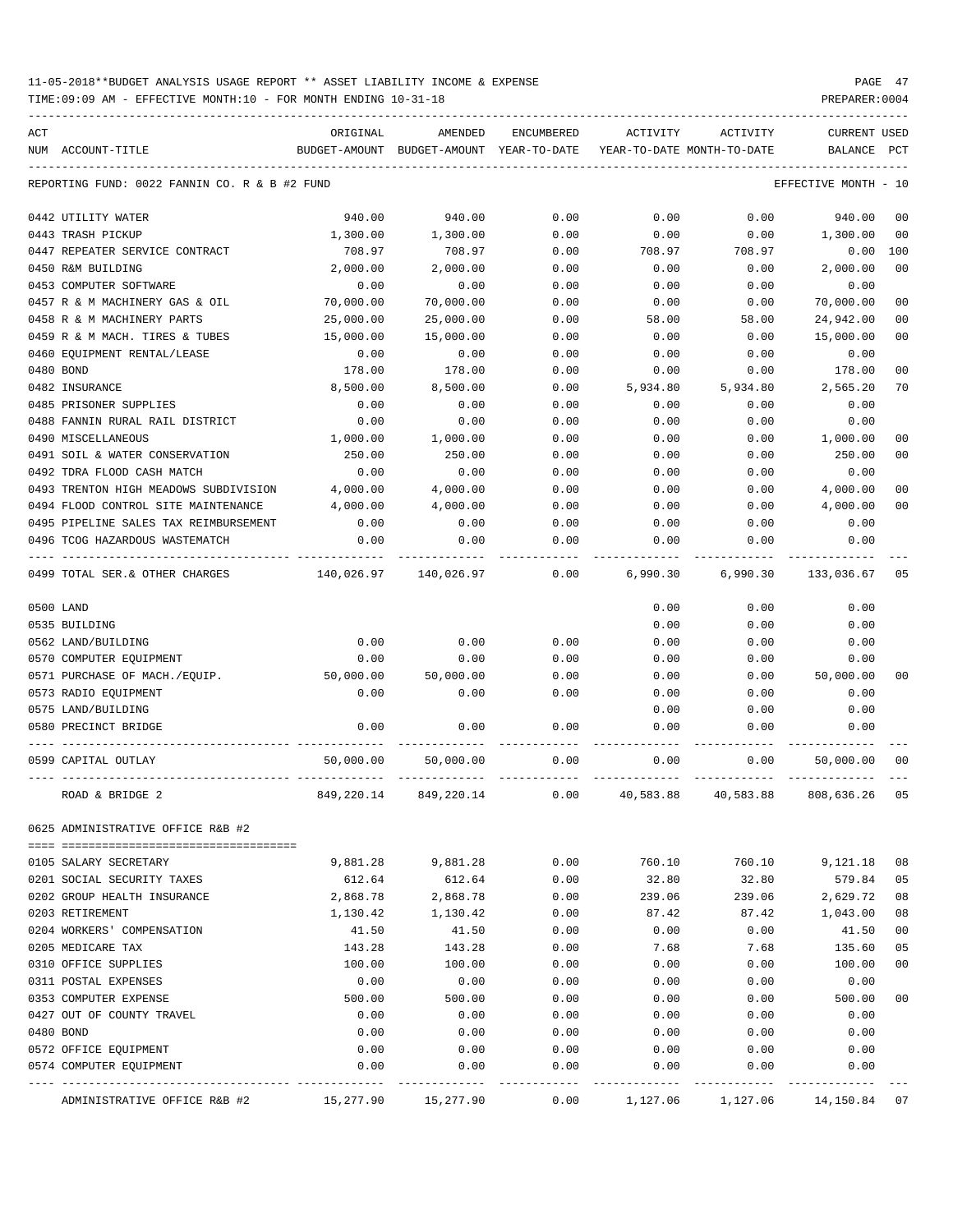|                   | 11-05-2018**BUDGET ANALYSIS USAGE REPORT ** ASSET LIABILITY INCOME & EXPENSE |            |                             |                                         |           |           |                      | PAGE 48 |
|-------------------|------------------------------------------------------------------------------|------------|-----------------------------|-----------------------------------------|-----------|-----------|----------------------|---------|
|                   | TIME: 09:09 AM - EFFECTIVE MONTH: 10 - FOR MONTH ENDING 10-31-18             |            |                             |                                         |           |           | PREPARER: 0004       |         |
| ACT               |                                                                              | ORIGINAL   | AMENDED                     | ENCUMBERED                              | ACTIVITY  | ACTIVITY  | <b>CURRENT USED</b>  |         |
| NUM ACCOUNT-TITLE |                                                                              |            | BUDGET-AMOUNT BUDGET-AMOUNT | YEAR-TO-DATE YEAR-TO-DATE MONTH-TO-DATE |           |           | <b>BALANCE</b>       | PCT     |
|                   | REPORTING FUND: 0022 FANNIN CO. R & B #2 FUND                                |            |                             |                                         |           |           | EFFECTIVE MONTH - 10 |         |
|                   | FANNIN CO. R & B #2 FUND                                                     |            |                             |                                         |           |           |                      |         |
|                   | INCOME TOTALS                                                                | 874,498.04 | 874,498.04                  |                                         | 41,653.21 | 41,653.21 | 832,844.83           | 05      |
|                   | EXPENSE TOTALS                                                               | 874,498.04 | 874,498.04                  | 0.00                                    | 41,710.94 | 41,710.94 | 832,787.10           | 0.5     |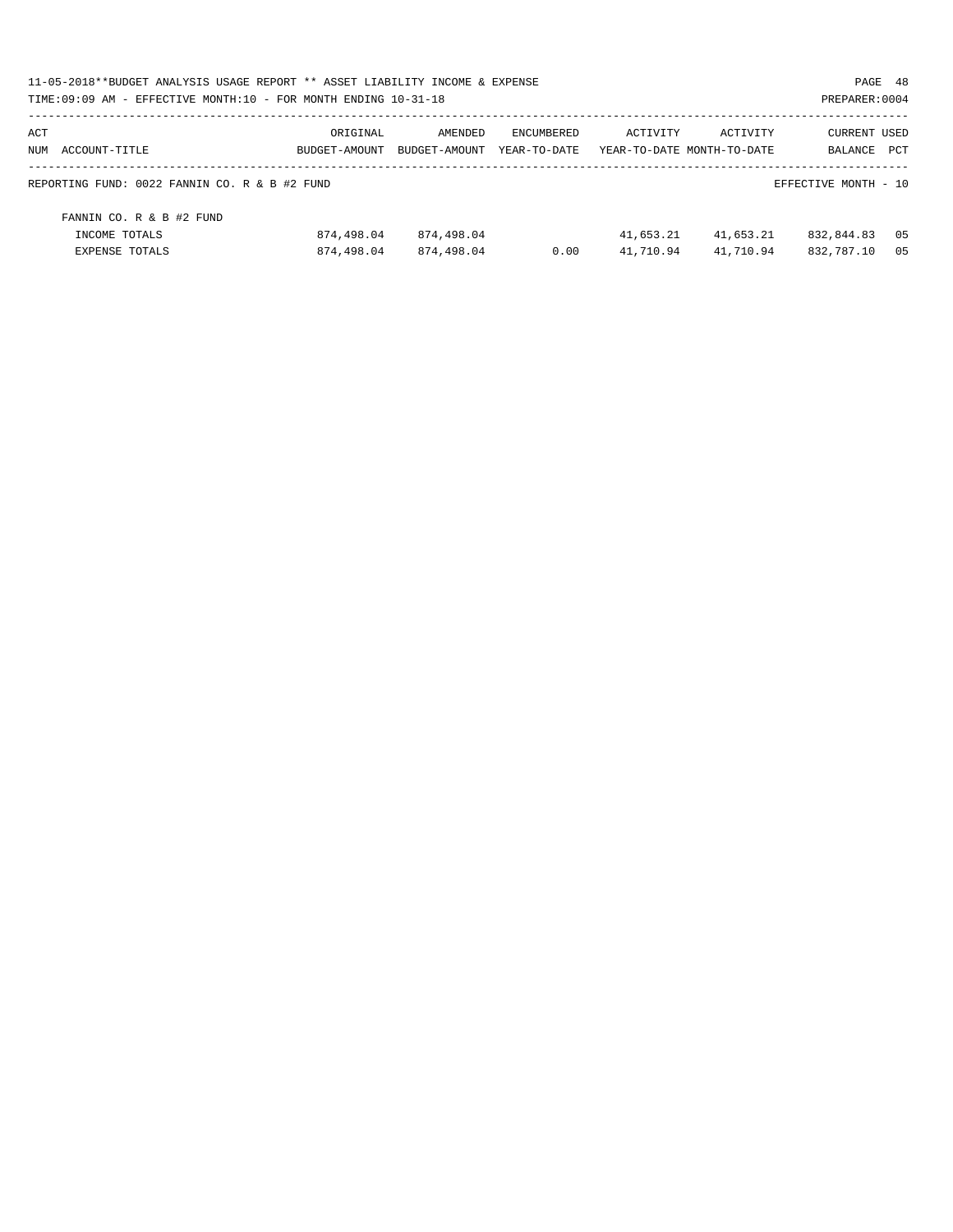|           | 11-05-2018**BUDGET ANALYSIS USAGE REPORT ** ASSET LIABILITY INCOME & EXPENSE<br>TIME: 09:09 AM - EFFECTIVE MONTH: 10 - FOR MONTH ENDING 10-31-18 |                                                      |                     |                    |                                        |              | PAGE 49<br>PREPARER: 0004                                                  |  |
|-----------|--------------------------------------------------------------------------------------------------------------------------------------------------|------------------------------------------------------|---------------------|--------------------|----------------------------------------|--------------|----------------------------------------------------------------------------|--|
| ACT       | NUM ACCOUNT-TITLE                                                                                                                                | ORIGINAL<br>BUDGET-AMOUNT BUDGET-AMOUNT YEAR-TO-DATE | AMENDED             | ENCUMBERED         | ACTIVITY<br>YEAR-TO-DATE MONTH-TO-DATE | ACTIVITY     | CURRENT USED<br>BALANCE PCT                                                |  |
|           | REPORTING FUND: 0023 FANNIN CO. R & B #3 FUND                                                                                                    |                                                      |                     |                    |                                        |              | EFFECTIVE MONTH - 10                                                       |  |
|           | 0100 PAYROLL                                                                                                                                     |                                                      |                     |                    |                                        |              |                                                                            |  |
|           | 0100 PAYROLL                                                                                                                                     |                                                      |                     |                    | 0.00                                   | 0.00         | 0.00                                                                       |  |
| ---- ---- | PAYROLL                                                                                                                                          |                                                      |                     |                    | 0.00                                   | 0.00         | 0.00                                                                       |  |
|           | 0102 A/P CLEARING                                                                                                                                |                                                      |                     |                    |                                        |              |                                                                            |  |
|           | 0100 A/P CLEARING                                                                                                                                |                                                      |                     |                    | 0.00                                   | 0.00         | 0.00                                                                       |  |
|           | -------------------------------<br>A/P CLEARING                                                                                                  |                                                      |                     |                    | 0.00                                   | 0.00         | 0.00                                                                       |  |
|           | 0103 CASH                                                                                                                                        |                                                      |                     |                    |                                        |              |                                                                            |  |
|           |                                                                                                                                                  |                                                      |                     |                    |                                        |              |                                                                            |  |
|           | 0100 R&B#3-COMBINED FUNDS CHECKING                                                                                                               |                                                      |                     |                    |                                        |              | 574.21 574.21 365,922.89                                                   |  |
|           | 0175 TEXPOOL                                                                                                                                     |                                                      |                     |                    | 759.31                                 | 759.31       | 232,704.92                                                                 |  |
|           | CASH                                                                                                                                             |                                                      |                     |                    | 1,333.52                               | 1,333.52     | 598,627.81                                                                 |  |
|           | 0120 RECEIVABLES                                                                                                                                 |                                                      |                     |                    |                                        |              |                                                                            |  |
|           | 0311 TAXES RECEIVABLE                                                                                                                            |                                                      |                     |                    | 0.00                                   | 0.00         | 53,118.05                                                                  |  |
|           | 0312 DUE FROM OTHER GOVERNMENTS                                                                                                                  |                                                      |                     |                    | 0.00                                   | 0.00         | 14,682.25                                                                  |  |
|           | 0313 DUE FROM OTHER FUNDS                                                                                                                        |                                                      |                     |                    | 0.00                                   | 0.00         | 5,514.25                                                                   |  |
|           | 0315 INVENTORY                                                                                                                                   |                                                      |                     |                    | 0.00                                   | 0.00         | 66,704.86                                                                  |  |
|           | RECEIVABLES                                                                                                                                      |                                                      |                     |                    | 0.00                                   | 0.00         | .<br>140,019.41                                                            |  |
|           | 0200 LIABILITY ACCOUNT                                                                                                                           |                                                      |                     |                    |                                        |              |                                                                            |  |
|           |                                                                                                                                                  |                                                      |                     |                    |                                        |              |                                                                            |  |
|           | 0150 ACCRUED SALARY PAYABLE                                                                                                                      |                                                      |                     |                    | 0.00                                   | 0.00         | 10,785.65                                                                  |  |
|           | 0155 ACCRUED FRINGE BENEFITS<br>0200 DEFERRED TAX REVENUE                                                                                        |                                                      |                     |                    | 0.00                                   | 0.00<br>0.00 | 5,606.58                                                                   |  |
|           | 0900 SYSTEM ADDED LIABILITY LINE-ITEM                                                                                                            |                                                      |                     |                    | 0.00<br>0.00                           | 0.00         | 50,468.42<br>0.00                                                          |  |
|           | 0910 SYSTEM ADDED LIABILITY LINE-ITEM                                                                                                            |                                                      |                     |                    | 12,481.81-                             |              | $12,481.81 - 12,481.81 -$                                                  |  |
|           | LIABILITY ACCOUNT                                                                                                                                |                                                      |                     |                    |                                        |              | -------- ------------ ------------<br>12, 481.81 - 12, 481.81 - 54, 378.84 |  |
|           | 0205 SHORT-TERM LOAN                                                                                                                             |                                                      |                     |                    |                                        |              |                                                                            |  |
|           | 0571 SHORT-TERM LOAN/EQUIPMENT                                                                                                                   | 0.00                                                 | 0.00<br>----------- | 0.00<br>. <u>.</u> |                                        | 0.00<br>0.00 | 0.00                                                                       |  |
|           | SHORT-TERM LOAN                                                                                                                                  | 0.00                                                 | 0.00                | 0.00               | 0.00                                   | 0.00         | 0.00                                                                       |  |
|           | 0231 LOANS                                                                                                                                       |                                                      |                     |                    |                                        |              |                                                                            |  |
|           | 0571 LOAN OF CAPITAL EQUIP. PURCHASE                                                                                                             |                                                      |                     |                    | 0.00                                   | 0.00         | 0.00                                                                       |  |
|           | -------------------------- -----------<br>LOANS                                                                                                  |                                                      |                     |                    | 0.00                                   | 0.00         | 0.00                                                                       |  |
|           | 0271 EQUITY ACCOUNT                                                                                                                              |                                                      |                     |                    |                                        |              |                                                                            |  |
|           | 0200 EQUITY ACCOUNT                                                                                                                              |                                                      |                     |                    | 0.00                                   | 0.00         | 670,453.05                                                                 |  |
|           | --- ------------<br>-------------------- --------------<br>EQUITY ACCOUNT                                                                        |                                                      |                     |                    | 0.00                                   | 0.00         | -----------<br>670,453.05                                                  |  |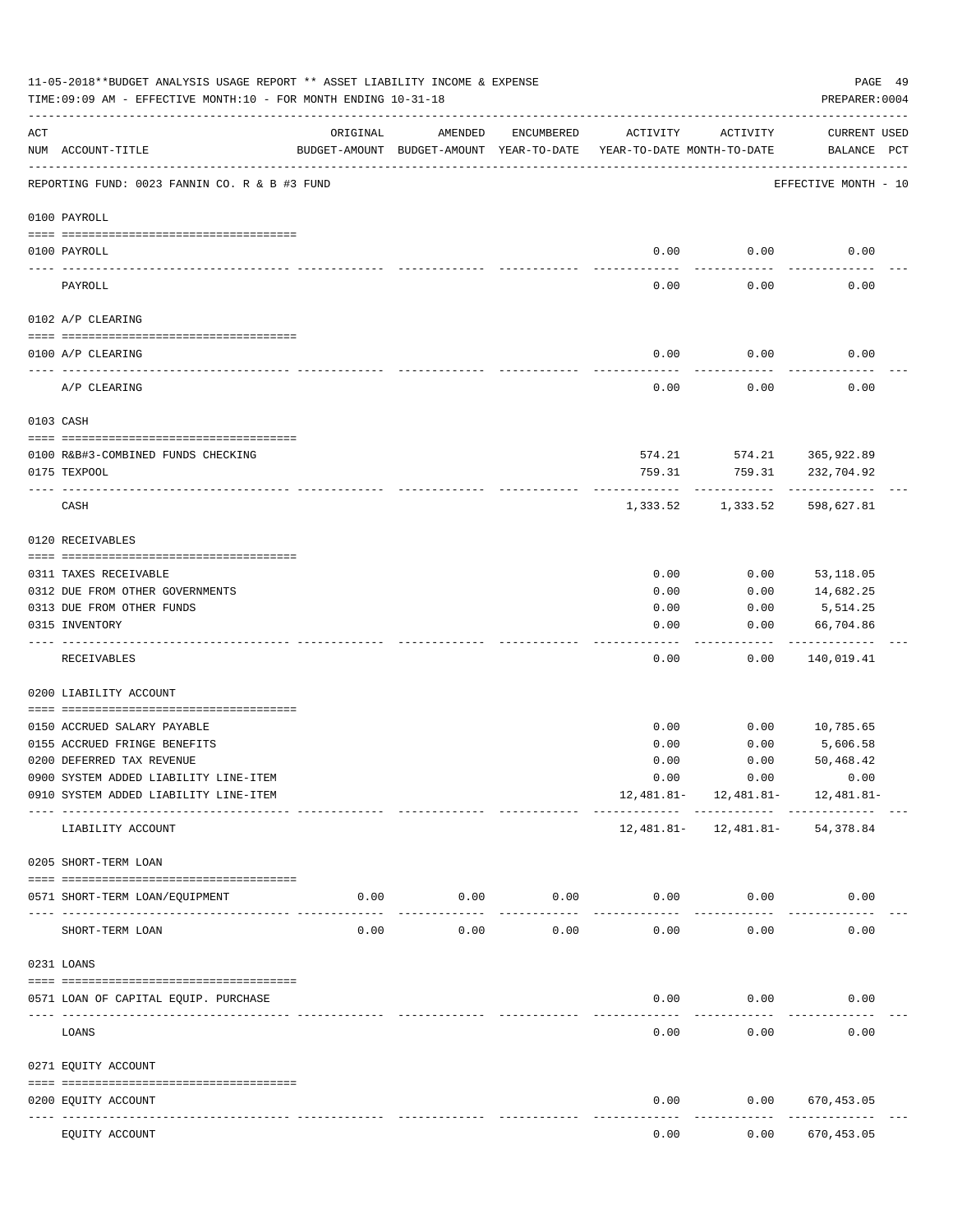|     | 11-05-2018**BUDGET ANALYSIS USAGE REPORT ** ASSET LIABILITY INCOME & EXPENSE<br>TIME: 09:09 AM - EFFECTIVE MONTH: 10 - FOR MONTH ENDING 10-31-18 |            |                                                          |                 |                                        |                         | PREPARER: 0004                     | PAGE 50        |
|-----|--------------------------------------------------------------------------------------------------------------------------------------------------|------------|----------------------------------------------------------|-----------------|----------------------------------------|-------------------------|------------------------------------|----------------|
| ACT | NUM ACCOUNT-TITLE                                                                                                                                | ORIGINAL   | AMENDED<br>BUDGET-AMOUNT BUDGET-AMOUNT YEAR-TO-DATE      | ENCUMBERED      | ACTIVITY<br>YEAR-TO-DATE MONTH-TO-DATE | ACTIVITY                | <b>CURRENT USED</b><br>BALANCE PCT |                |
|     | REPORTING FUND: 0023 FANNIN CO. R & B #3 FUND                                                                                                    |            |                                                          |                 |                                        |                         | EFFECTIVE MONTH - 10               |                |
|     | 0300 CASH                                                                                                                                        |            |                                                          |                 |                                        |                         |                                    |                |
|     | 0123 BEGINNING CASH BALANCE                                                                                                                      |            | 33,636.95 33,636.95                                      |                 |                                        |                         | $0.00$ $0.00$ $33,636.95$          | 00             |
|     | CASH                                                                                                                                             |            | $33,636.95$ $33,636.95$ $0.00$ $0.00$ $0.00$ $33,636.95$ |                 |                                        |                         |                                    | 0 <sub>0</sub> |
|     | 0310 PROPERTY TAXES                                                                                                                              |            |                                                          |                 |                                        |                         |                                    |                |
|     |                                                                                                                                                  |            |                                                          |                 |                                        |                         |                                    |                |
|     | 0110 CURRENT TAXES                                                                                                                               |            | 853,966.45 853,966.45                                    |                 | 2,325.75                               |                         | 2,325.75 851,640.70                | 0 <sub>0</sub> |
|     | 0120 DELINQUENT TAXES                                                                                                                            | 16,500.00  | 16,500.00                                                |                 | 1,676.65<br>---------                  | 1,676.65<br>----------- | 14,823.35                          | 10             |
|     | PROPERTY TAXES                                                                                                                                   | 870,466.45 |                                                          | 870,466.45 0.00 | 4,002.40                               | 4,002.40                | 866,464.05                         | 0 <sub>0</sub> |
|     | 0318 OTHER TAXES                                                                                                                                 |            |                                                          |                 |                                        |                         |                                    |                |
|     | 0120 PAY N LIEU TAX/GRASSLAND                                                                                                                    |            | 2,500.00 2,500.00                                        |                 |                                        |                         | $0.00$ $0.00$ $2,500.00$           | 0 <sub>0</sub> |
|     | 0121 PAY N LIEU TAX/UPPER TRINITY                                                                                                                | 0.00       | 0.00                                                     |                 |                                        |                         | 1,526.12 1,526.12 1,526.12+        |                |
|     | 0160 SALES TAX REVENUES                                                                                                                          | 75,000.00  | 75,000.00                                                |                 | 7,129.75                               | 7,129.75                | 67,870.25                          | 10             |
|     | OTHER TAXES                                                                                                                                      | 77,500.00  | 77,500.00                                                | 0.00            | 8,655.87                               | 8,655.87                | 68,844.13                          | 11             |
|     | 0321 FEES OF TAX COLLECTOR                                                                                                                       |            |                                                          |                 |                                        |                         |                                    |                |
|     | 0200 CAR REGISTRATION/SALES TAX                                                                                                                  |            | 125,000.00 125,000.00                                    |                 |                                        |                         | $0.00$ $0.00$ $125,000.00$         | 0 <sub>0</sub> |
|     | 0300 COUNTY'S ADDITIONAL \$10                                                                                                                    | 95,000.00  | 95,000.00                                                |                 | 8,749.38                               | 8,749.38                | 86,250.62                          | 09             |
|     | FEES OF TAX COLLECTOR                                                                                                                            | 220,000.00 |                                                          | 220,000.00 0.00 | 8,749.38                               | 8,749.38                | 211,250.62                         | 0 <sub>4</sub> |
|     | 0330 GRANTS                                                                                                                                      |            |                                                          |                 |                                        |                         |                                    |                |
|     |                                                                                                                                                  |            |                                                          |                 |                                        |                         |                                    |                |
|     | 0200 FEMA GRANT                                                                                                                                  | 0.00       | 0.00                                                     |                 | 0.00                                   |                         | $0.00$ $0.00$                      |                |
|     | GRANTS                                                                                                                                           | 0.00       | 0.00                                                     | 0.00            | 0.00                                   | 0.00                    | 0.00                               |                |
|     | 0350 FINES                                                                                                                                       |            |                                                          |                 |                                        |                         |                                    |                |
|     | 0403 COUNTY CLERK FINES                                                                                                                          | 12,000.00  | 12,000.00                                                |                 |                                        | $0.00$ $0.00$           | 12,000.00                          | 0 <sub>0</sub> |
|     | 0450 DISTRICT CLERK FINES                                                                                                                        | 15,000.00  | 15,000.00                                                |                 |                                        |                         | 1,399.17 1,399.17 13,600.83        | 09             |
|     | 0455 J. P. #1 FINES                                                                                                                              | 7,000.00   | 7,000.00                                                 |                 | 0.00                                   | 0.00                    | 7,000.00                           | 0 <sub>0</sub> |
|     | 0456 J. P. #2 FINES                                                                                                                              | 3,000.00   | 3,000.00                                                 |                 | 0.00                                   | 0.00                    | 3,000.00                           | 0 <sub>0</sub> |
|     | 0457 J. P. #3 FINES                                                                                                                              | 4,000.00   | 4,000.00                                                 |                 | 0.00                                   | 0.00                    | 4,000.00                           | 0 <sub>0</sub> |
|     | FINES                                                                                                                                            |            | 41,000.00 41,000.00                                      |                 | $0.00$ 1,399.17 1,399.17               |                         | 39,600.83                          | 03             |
|     | 0360 INTEREST EARNINGS                                                                                                                           |            |                                                          |                 |                                        |                         |                                    |                |
|     | 0100 INTEREST EARNINGS                                                                                                                           | 2,000.00   | 2,000.00                                                 |                 | 429.84                                 |                         | 429.84 1,570.16 21                 |                |
|     | INTEREST EARNINGS                                                                                                                                |            | 2,000.00 2,000.00                                        | 0.00            | 429.84                                 |                         | 429.84 1,570.16                    | 21             |
|     | 0364 SALE OF ASSETS                                                                                                                              |            |                                                          |                 |                                        |                         |                                    |                |
|     |                                                                                                                                                  |            |                                                          |                 |                                        |                         |                                    |                |
|     | 0162 LAND/BUILDING                                                                                                                               | 0.00       | 0.00                                                     |                 | 0.00                                   | 0.00                    | 0.00                               |                |
|     | 0163 SALE OF EQUIPMENT                                                                                                                           | 5,000.00   | 5,000.00                                                 |                 | 0.00                                   | 0.00                    | 5,000.00                           | 00             |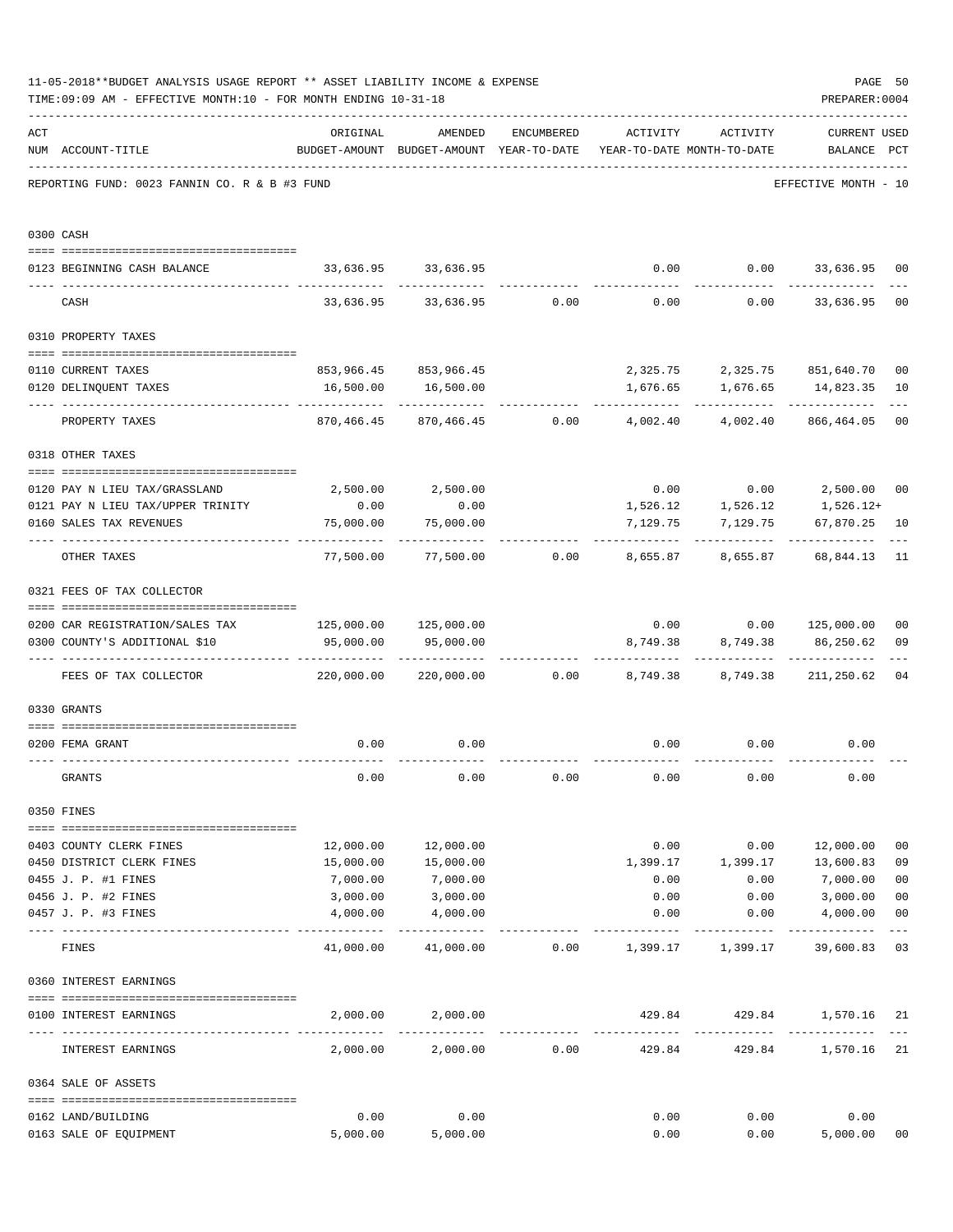|  |  |  |  | 11-05-2018**BUDGET ANALYSIS USAGE REPORT ** ASSET LIABILITY INCOME & EXPENSE |  | PAGE |  |
|--|--|--|--|------------------------------------------------------------------------------|--|------|--|
|  |  |  |  |                                                                              |  |      |  |

|     | TIME: 09:09 AM - EFFECTIVE MONTH: 10 - FOR MONTH ENDING 10-31-18 |                         |                                                     |                       |                       |                                                | PREPARER: 0004                 |                |
|-----|------------------------------------------------------------------|-------------------------|-----------------------------------------------------|-----------------------|-----------------------|------------------------------------------------|--------------------------------|----------------|
| ACT | NUM ACCOUNT-TITLE                                                | ORIGINAL                | AMENDED<br>BUDGET-AMOUNT BUDGET-AMOUNT YEAR-TO-DATE | <b>ENCUMBERED</b>     | <b>ACTIVITY</b>       | ACTIVITY<br>YEAR-TO-DATE MONTH-TO-DATE         | <b>CURRENT USED</b><br>BALANCE | $_{\rm PCT}$   |
|     | REPORTING FUND: 0023 FANNIN CO. R & B #3 FUND                    |                         |                                                     |                       |                       |                                                | EFFECTIVE MONTH - 10           |                |
|     | SALE OF ASSETS                                                   | 5,000.00                | 5,000.00                                            | 0.00                  | 0.00                  | 0.00                                           | 5,000.00                       | $_{00}$        |
|     | 0370 MISCELLANEOUS REVENUES                                      |                         |                                                     |                       |                       |                                                |                                |                |
|     | 0120 STATE LATERAL ROAD                                          | 25,000.00               | 25,000.00                                           |                       | 14,330.55             | 14,330.55                                      | 10,669.45                      | -57            |
|     | 0125 TDT WEIGHT FEES                                             | 20,000.00               | 20,000.00                                           |                       | 20,024.37             | 20,024.37                                      | $24.37 + 100$                  |                |
|     | 0130 REFUNDS & MISCELLANEOUS                                     | 3,000.00                | 3,000.00                                            |                       | 232.90                | 232.90                                         | 2,767.10                       | 08             |
|     | 0139 RESTITUTION                                                 | 0.00                    | 0.00                                                |                       | 0.00                  | 0.00                                           | 0.00                           |                |
|     | 0140 PROCEEDS OF LOANS                                           | 0.00                    | 0.00                                                |                       | 0.00                  | 0.00                                           | 0.00                           |                |
|     | 0145 REIMBURSEMENT OF MATERIALS                                  | 13,000.00               | 13,000.00                                           |                       | 324.88                | 324.88                                         | 12,675.12                      | 02             |
|     | MISCELLANEOUS REVENUES                                           | 61,000.00               | 61,000.00                                           | 0.00                  | 34,912.70             | 34,912.70                                      | 26,087.30                      | 57             |
|     | 0509 CONTINGENCY                                                 |                         |                                                     |                       |                       |                                                |                                |                |
|     | 0475 CONTINGENCY                                                 | 20,000.00               | 20,000.00                                           | 0.00                  | 0.00                  | 0.00                                           | 20,000.00 00                   |                |
|     | CONTINGENCY                                                      | 20,000.00               | 20,000.00                                           | 0.00                  | 0.00                  | 0.00                                           | 20,000.00                      | 00             |
|     | 0623 ROAD & BRIDGE 3                                             |                         |                                                     |                       |                       |                                                |                                |                |
|     |                                                                  |                         |                                                     |                       |                       |                                                |                                |                |
|     | 0100 COMPENSATION PAY                                            | 0.00                    | 0.00                                                | 0.00                  | 0.00                  | 0.00                                           | 0.00                           |                |
|     | 0101 SALARY ELECTED OFFICIAL                                     | 62,720.97               | 62,720.97                                           | 0.00                  | 4,824.70              | 4,824.70                                       | 57,896.27                      | 08             |
|     | 0105 SALARY SECRETARY<br>0106 SALARY PRECINCT EMPLOYEES          | 9,618.35                | 9,618.35                                            | 0.00<br>0.00          | 370.43                | 370.43                                         | 9,247.92                       | 04<br>06       |
|     | 0107 REGULAR-TEMP. PART-TIME                                     | 269,123.88<br>16,277.96 | 269,123.88<br>16,277.96                             | 0.00                  | 16,746.13<br>1,240.85 | 16,746.13<br>1,240.85                          | 252,377.75<br>15,037.11        | 08             |
|     | 0199 TOTAL SALARIES                                              | 357,741.16              | 357,741.16                                          | 0.00                  | 23, 182. 11           | 23, 182. 11                                    | 334,559.05                     | 06             |
|     | 0201 SOCIAL SECURITY TAXES                                       | 22,217.15               | 22,217.15                                           | 0.00                  | 1,430.90              | 1,430.90                                       | 20,786.25                      | 06             |
|     | 0202 GROUP HEALTH INSURANCE                                      | 114,751.20              | 114,751.20                                          | 0.00                  | 7,650.08              | 7,650.08                                       | 107,101.12                     | 07             |
|     | 0203 RETIREMENT                                                  | 40,925.59               | 40,925.59                                           | 0.00                  | 2,665.97              | 2,665.97                                       | 38,259.62                      | 07             |
|     | 0204 WORKERS' COMPENSATION                                       | 11,910.48               | 11,910.48                                           | 0.00                  | 0.00                  | 0.00                                           | 11,910.48                      | 00             |
|     | 0205 MEDICARE TAX                                                | 5,195.95                | 5,195.95                                            | 0.00                  | 334.63                | 334.63                                         | 4,861.32                       | 06             |
|     | 0206 UNEMPLOYMENT EXPENSE                                        | 0.00                    | 0.00<br>-------------                               | 0.00<br>------------- | 0.00                  | 0.00<br>------------- ------------ ----------- | 0.00                           |                |
|     | 0299 TOTAL EMPLOYEE BENEFITS                                     | 195,000.37              | 195,000.37                                          | 0.00                  | 12,081.58             |                                                | 12,081.58 182,918.79           | 06             |
|     | 0310 OFFICE SUPPLIES                                             | 500.00                  | 500.00                                              | 0.00                  | 37.80                 | 37.80                                          | 462.20                         | 08             |
|     | 0314 EMPLOYEE PHYSICALS/DOT TESTING                              | 200.00                  | 200.00                                              | 0.00                  | 40.00                 | 40.00                                          | 160.00                         | 20             |
|     | 0315 COPIER EXPENSE                                              | 0.00                    | 0.00                                                | 0.00                  | 0.00                  | 0.00                                           | 0.00                           |                |
|     | 0340 SHOP SUPPLIES                                               | 6,500.00                | 6,500.00                                            | 0.00                  | 548.40                | 548.40                                         | 5,951.60                       | 08             |
|     | 0341 R & B MAT. ROCK & GRAVEL                                    | 155,000.00              | 155,000.00                                          | 0.00                  | 0.00                  | 0.00                                           | 155,000.00                     | 00             |
|     | 0342 R & B MAT. CULVERTS                                         | 35,000.00               | 35,000.00                                           | 0.00                  | 0.00                  | 0.00                                           | 35,000.00                      | 0 <sub>0</sub> |
|     | 0343 R & B MAT. HARDWRE & LUMB                                   | 5,000.00                | 5,000.00                                            | 0.00                  | 0.00                  | 0.00                                           | 5,000.00                       | 0 <sub>0</sub> |
|     | 0344 R & B MAT. ASPHALT/RD OIL                                   | 85,000.00               | 85,000.00                                           | 0.00                  | 0.00                  | 0.00                                           | 85,000.00                      | 0 <sub>0</sub> |
|     | 0345 CHEMICALS                                                   | 3,000.00                | 3,000.00                                            | 0.00                  | 0.00                  | 0.00                                           | 3,000.00                       | 0 <sub>0</sub> |
|     | 0346 CETRZ EXPENDITURES                                          | 0.00                    | 0.00                                                | 0.00                  | 0.00                  | 0.00                                           | 0.00                           |                |
|     | 0350 DEBRIS REMOVAL                                              | 4,000.00                | 4,000.00                                            | 0.00                  | 0.00                  | 0.00                                           | 4,000.00                       | 00             |
|     | 0395 UNIFORMS                                                    | 1,000.00                | 1,000.00                                            | 0.00                  | 0.00<br>------------  | 0.00<br>------------                           | 1,000.00<br>-------------      | 00<br>$- - -$  |
|     | 0399 TOTAL R&B MATERIALS                                         | 295,200.00              | 295,200.00                                          | 0.00                  | 626.20                | 626.20                                         | 294,573.80                     | 00             |
|     | 0400 LEGAL FEES                                                  | 0.00                    | 0.00                                                | 0.00                  | 0.00                  | 0.00                                           | 0.00                           |                |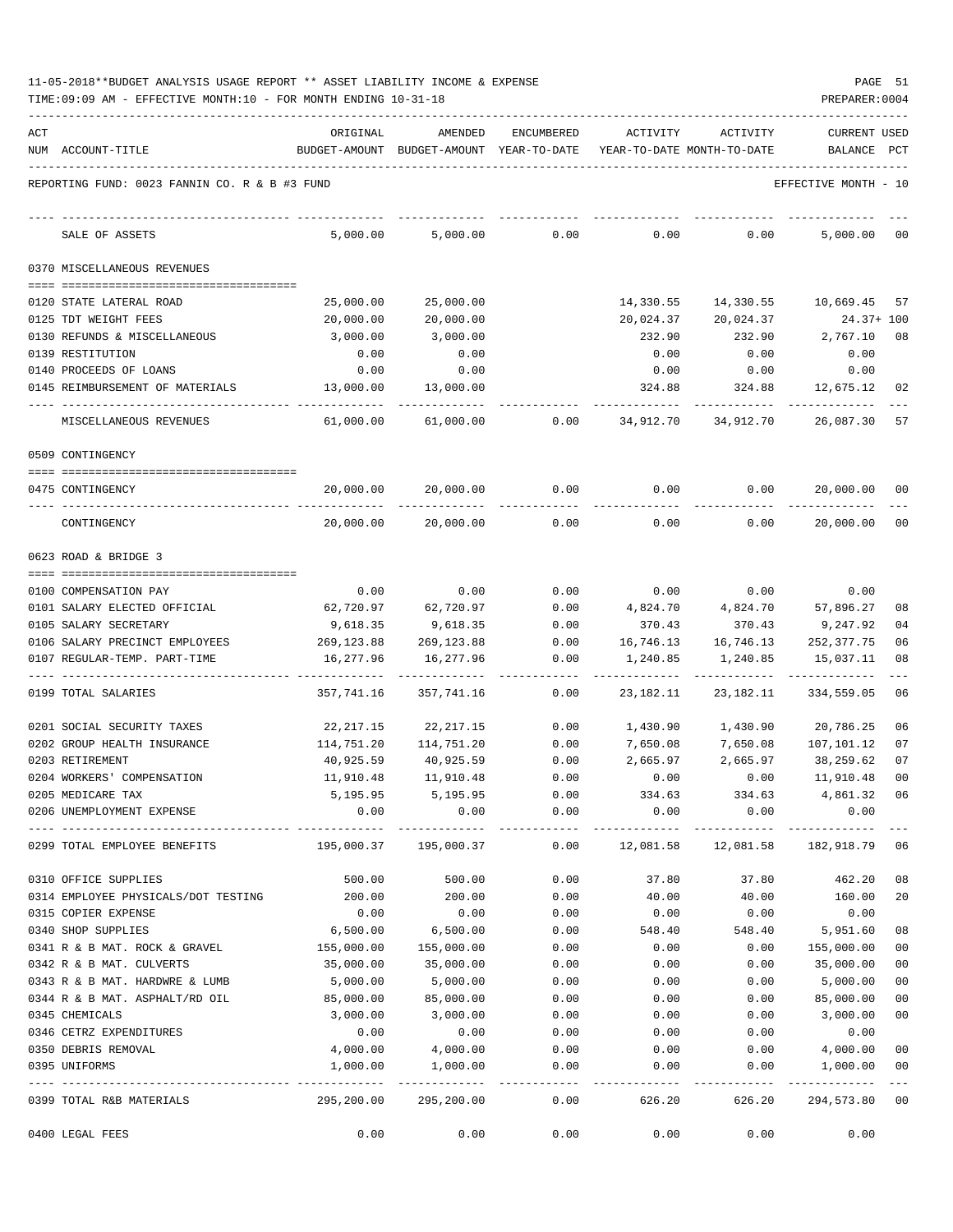TIME:09:09 AM - EFFECTIVE MONTH:10 - FOR MONTH ENDING 10-31-18 PREPARER:0004

| ACT | NUM ACCOUNT-TITLE                             | ORIGINAL           | AMENDED<br>BUDGET-AMOUNT BUDGET-AMOUNT YEAR-TO-DATE      | ENCUMBERED | ACTIVITY<br>YEAR-TO-DATE MONTH-TO-DATE | ACTIVITY              | <b>CURRENT USED</b><br>BALANCE PCT |                |
|-----|-----------------------------------------------|--------------------|----------------------------------------------------------|------------|----------------------------------------|-----------------------|------------------------------------|----------------|
|     |                                               |                    |                                                          |            |                                        |                       |                                    |                |
|     | REPORTING FUND: 0023 FANNIN CO. R & B #3 FUND |                    |                                                          |            |                                        |                       | EFFECTIVE MONTH - 10               |                |
|     | 0420 UTILITY TELEPHONE                        | 700.00             | 700.00                                                   | 0.00       | 20.00                                  | 20.00                 | 680.00                             | 03             |
|     | 0421 INTERNET SERVICE                         | 1,000.00           | 1,000.00                                                 | 0.00       | 81.47                                  | 81.47                 | 918.53                             | 08             |
|     | 0423 CELL PHONE ALLOWANCE                     | 600.00             | 600.00                                                   | 0.00       | 50.00                                  | 50.00                 | 550.00                             | 08             |
|     | 0427 OUT OF COUNTY TRAVEL                     | 3,500.00           | 3,500.00                                                 | 0.00       | 580.12                                 | 580.12                | 2,919.88                           | 17             |
|     | 0430 BIDS, NOTICES & PERMITS                  | 1,200.00           | 1,200.00                                                 | 0.00       | 0.00                                   | 0.00                  | 1,200.00                           | 0 <sub>0</sub> |
|     | 0435 PRINTING                                 | 100.00             | 100.00                                                   | 0.00       | 0.00                                   | 0.00                  | 100.00                             | 0 <sub>0</sub> |
|     | 0440 UTILITY ELECTRICITY                      | 3,125.00           | 3,125.00                                                 | 0.00       | 197.75                                 | 197.75                | 2,927.25                           | 06             |
|     | 0441 UTILITY GAS                              | 500.00             | 500.00                                                   | 0.00       | 0.00                                   | 0.00                  | 500.00                             | 0 <sub>0</sub> |
|     | 0442 UTILITY WATER                            | 700.00             | 700.00                                                   | 0.00       | 0.00                                   | 0.00                  | 700.00                             | 0 <sub>0</sub> |
|     | 0443 TRASH DUMPSTER PICKUP                    | 1,000.00           | 1,000.00                                                 | 0.00       | 74.97                                  | 74.97                 | 925.03                             | 07             |
|     | 0447 REPEATER SERVICE CONTRACT                | 708.97             | 708.97                                                   | 0.00       | 708.97                                 | 708.97                | 0.00                               | 100            |
|     | 0450 R&M BUILDING                             | 1,500.00           | 1,500.00                                                 | 0.00       | 0.00                                   | 0.00                  | 1,500.00                           | 0 <sub>0</sub> |
|     | 0453 COMPUTER SOFTWARE                        | 1,000.00           | 1,000.00                                                 | 0.00       | 0.00                                   | 0.00                  | 1,000.00                           | 0 <sub>0</sub> |
|     | 0457 R & M MACHINERY GAS & OIL                | 150,000.00         | 150,000.00                                               | 0.00       | 241.00                                 | 241.00                | 149,759.00                         | 0 <sub>0</sub> |
|     | 0458 R & M MACHINERY PARTS                    | 70,000.00          | 70,000.00                                                | 0.00       | 0.00                                   | 0.00                  | 70,000.00                          | 0 <sub>0</sub> |
|     | 0459 R & M MACH. TIRES & TUBES                | 25,000.00          | 25,000.00                                                | 0.00       | 0.00                                   | 0.00                  | 25,000.00                          | 0 <sub>0</sub> |
|     | 0460 EQUIPMENT RENTAL/LEASE                   | 5,000.00           | 5,000.00                                                 | 0.00       | 0.00                                   | 0.00                  | 5,000.00                           | 0 <sub>0</sub> |
|     | 0480 BOND                                     | 150.00             | 150.00                                                   | 0.00       | 0.00                                   | 0.00                  | 150.00                             | 00             |
|     | 0482 INSURANCE                                | 7,000.00           | 7,000.00                                                 | 0.00       | 5,362.80                               | 5,362.80              | 1,637.20                           | 77             |
|     | 0485 PRISONER SUPPLIES                        | 0.00               | 0.00                                                     | 0.00       | 0.00                                   | 0.00                  | 0.00                               |                |
|     | 0488 FANNIN RURAL RAIL DISTRICT               | 0.00               | 0.00                                                     | 0.00       | 0.00                                   | 0.00                  | 0.00                               |                |
|     | 0490 MISCELLANEOUS                            | 1,500.00           | 1,500.00                                                 | 0.00       | 0.00                                   | 0.00                  | 1,500.00                           | 0 <sub>0</sub> |
|     | 0491 SOIL & WATER CONSERVATION                | 250.00             | 250.00                                                   | 0.00       | 0.00                                   | 0.00                  | 250.00                             | 0 <sub>0</sub> |
|     | 0492 TDRA FLOOD CASH MATCH                    | 0.00               | 0.00                                                     | 0.00       | 0.00                                   | 0.00                  | 0.00                               |                |
|     | 0494 FLOOD CONTROL SITE MAINTENANCE           | 0.00               | 0.00                                                     | 0.00       | 0.00                                   | 0.00                  | 0.00                               |                |
|     | 0495 PIPELINE SALES TAX REIMBURSEMENT         | 0.00               | 0.00                                                     | 0.00       | 0.00                                   | 0.00                  | 0.00                               |                |
|     | 0496 TCOG HAZARDOUS WASTEMATCH                | 1,250.00           | 1,250.00                                                 | 0.00       | 0.00                                   | 0.00                  | 1,250.00                           | 00             |
|     | 0499 TOTAL SER. & OTHER CHARGES               | 275,783.97         | 275,783.97                                               | 0.00       | 7,317.08                               | 7,317.08              | 268,466.89                         | 03             |
|     |                                               |                    |                                                          |            |                                        |                       |                                    |                |
|     | 0500 LAND                                     |                    |                                                          |            | 0.00                                   | 0.00                  | 0.00                               |                |
|     | 0535 BUILDING                                 |                    |                                                          |            | 0.00                                   | 0.00                  | 0.00                               |                |
|     | 0562 LAND/BUILDING                            | 0.00               | 0.00                                                     | 0.00       | 0.00                                   | 0.00                  | 0.00                               |                |
|     | 0570 COMPUTER EQUIPMENT                       | 0.00               | 0.00                                                     | 0.00       | 0.00                                   | 0.00                  | 0.00                               |                |
|     | 0571 PURCHASE OF MACH./EQUIP.                 | 150,000.00         | 150,000.00                                               | 244,587.04 | 0.00                                   | 0.00                  | 94,587.04- 163                     |                |
|     | 0572 OFFICE EQUIPMENT                         | 0.00               | 0.00                                                     | 0.00       | 0.00                                   | 0.00                  | 0.00                               |                |
|     | 0573 RADIO EQUIPMENT                          | 600.00             | 600.00                                                   | 0.00       | 0.00                                   | 0.00                  | 600.00                             | 00             |
|     | 0575 LAND/BUILDING                            | 1,000.00           | 1,000.00                                                 | 0.00       | 0.00                                   | 0.00                  | 1,000.00                           | 0 <sub>0</sub> |
|     | 0580 PRECINCT BRIDGE                          | 0.00<br>---------- | 0.00<br>-----------                                      | 0.00       | 0.00                                   | 0.00<br>$- - - - - -$ | 0.00<br>.                          |                |
|     | 0599 CAPITAL OUTLAY                           | 151,600.00         | 151,600.00                                               | 244,587.04 | 0.00                                   | 0.00                  | 92,987.04- 161                     |                |
|     | 0630 NOTE PAYMENT-PRINCIPAL                   | 0.00               | 0.00                                                     | 0.00       | 0.00                                   | 0.00                  | 0.00                               |                |
|     | 0670 NOTE PAYMENT-INTEREST                    | 0.00               | 0.00                                                     | 0.00       | 0.00                                   | 0.00                  | 0.00                               |                |
|     | ROAD & BRIDGE 3                               |                    | 1,275,325.50 1,275,325.50 244,587.04 43,206.97 43,206.97 |            |                                        |                       | 987,531.49                         | 23             |
|     | 0625 ADMINISTRATIVE OFFICE R&B #3             |                    |                                                          |            |                                        |                       |                                    |                |
|     | 0105 SALARY SECRETARY                         | 9,881.28           | 9,881.28                                                 | 0.00       | 760.10                                 | 760.10                | 9,121.18                           | 08             |
|     | 0201 SOCIAL SECURITY TAXES                    | 612.64             | 612.64                                                   | 0.00       | 32.80                                  | 32.80                 | 579.84                             | 05             |
|     | 0202 GROUP HEALTH INSURANCE                   | 2,868.78           | 2,868.78                                                 | 0.00       | 239.06                                 | 239.06                | 2,629.72                           | 08             |
|     | 0203 RETIREMENT                               | 1,130.42           | 1,130.42                                                 | 0.00       | 87.42                                  | 87.42                 | 1,043.00                           | 08             |
|     | 0204 WORKERS' COMPENSATION                    | 41.50              | 41.50                                                    | 0.00       | 0.00                                   | 0.00                  | 41.50                              | 0 <sub>0</sub> |
|     |                                               |                    |                                                          |            |                                        |                       |                                    |                |

0205 MEDICARE TAX 143.28 143.28 0.00 7.68 7.68 135.60 05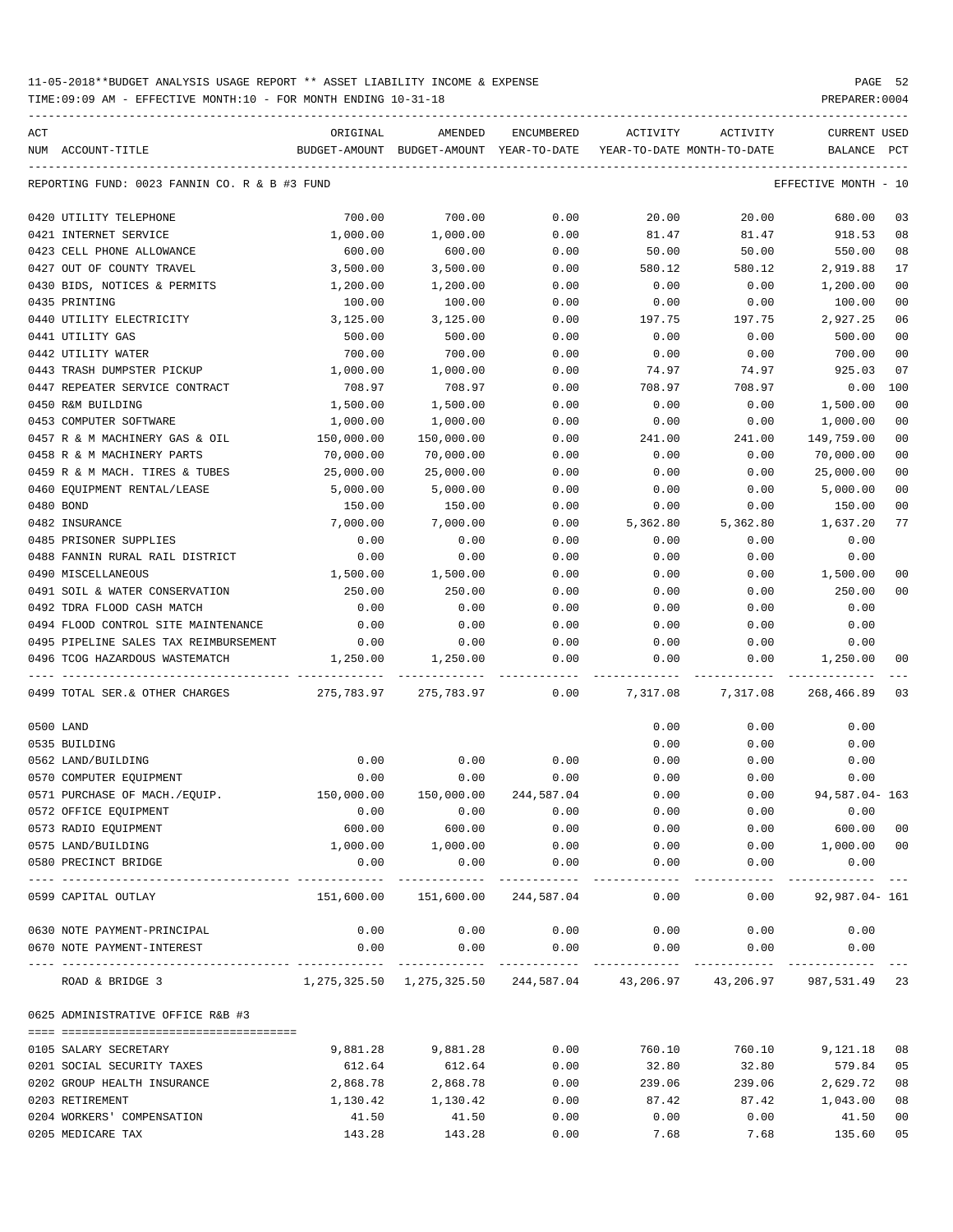| ACT |                                               | ORIGINAL                                  | AMENDED                   | ENCUMBERED              | ACTIVITY                   | ACTIVITY | <b>CURRENT USED</b>         |            |
|-----|-----------------------------------------------|-------------------------------------------|---------------------------|-------------------------|----------------------------|----------|-----------------------------|------------|
|     | NUM ACCOUNT-TITLE                             | BUDGET-AMOUNT BUDGET-AMOUNT               |                           | YEAR-TO-DATE            | YEAR-TO-DATE MONTH-TO-DATE |          | BALANCE                     | <b>PCT</b> |
|     |                                               |                                           |                           |                         |                            |          |                             |            |
|     | REPORTING FUND: 0023 FANNIN CO. R & B #3 FUND |                                           |                           |                         |                            |          | EFFECTIVE MONTH - 10        |            |
|     | 0310 OFFICE SUPPLIES                          | 100.00                                    | 100.00                    | 0.00                    | 0.00                       | 0.00     |                             | 00         |
|     |                                               |                                           |                           |                         |                            |          | 100.00                      |            |
|     | 0311 POSTAL EXPENSES                          | 0.00                                      | 0.00                      | 0.00                    | 0.00                       | 0.00     | 0.00                        |            |
|     | 0353 COMPUTER EXPENSE                         | 500.00                                    | 500.00                    | 0.00                    | 0.00                       | 0.00     | 500.00                      | 00         |
|     | 0427 OUT OF COUNTY TRAVEL                     | 0.00                                      | 0.00                      | 0.00                    | 0.00                       | 0.00     | 0.00                        |            |
|     | 0480 BOND                                     | 0.00                                      | 0.00                      | 0.00                    | 0.00                       | 0.00     | 0.00                        |            |
|     | 0572 OFFICE EQUIPMENT                         | 0.00                                      | 0.00                      | 0.00                    | 0.00                       | 0.00     | 0.00                        |            |
|     | 0574 COMPUTER EQUIPMENT                       | 0.00                                      | 0.00                      | 0.00                    | 0.00                       | 0.00     | 0.00                        |            |
|     |                                               |                                           |                           |                         |                            |          |                             |            |
|     | ADMINISTRATIVE OFFICE R&B #3                  | $15,277.90$ $15,277.90$ $0.00$ $1,127.06$ |                           |                         |                            | 1,127.06 | 14,150.84                   | 07         |
|     |                                               |                                           |                           |                         |                            |          |                             |            |
|     | FANNIN CO. R & B #3 FUND                      |                                           |                           |                         |                            |          |                             |            |
|     | INCOME TOTALS                                 |                                           | 1,310,603.40 1,310,603.40 |                         | 58,149.36                  |          | 58, 149. 36 1, 252, 454. 04 | 04         |
|     | <b>EXPENSE TOTALS</b>                         | 1,310,603.40                              |                           | 1,310,603.40 244,587.04 | 44,334.03                  |          | 44, 334.03 1, 021, 682.33   | 22         |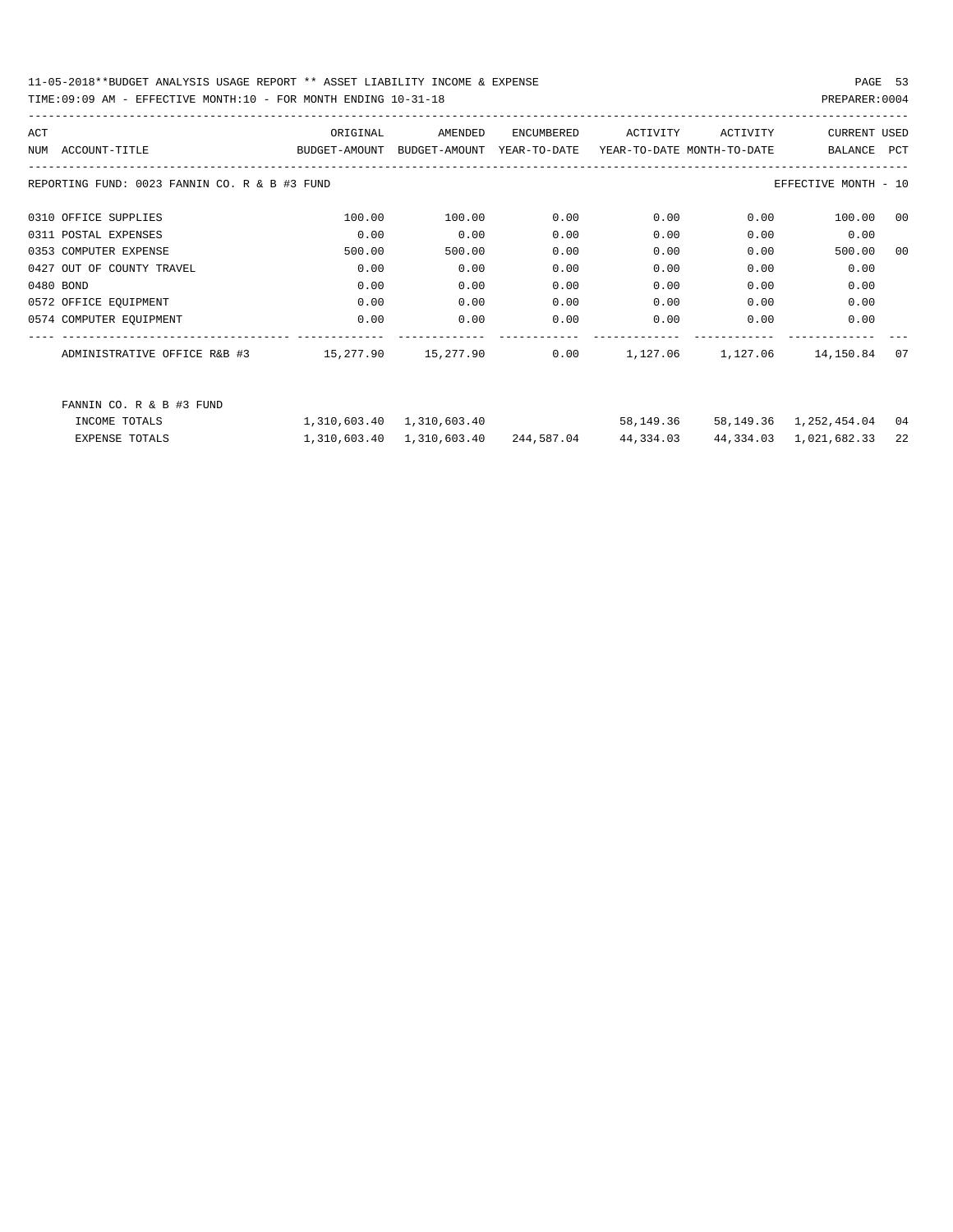|          | 11-05-2018**BUDGET ANALYSIS USAGE REPORT ** ASSET LIABILITY INCOME & EXPENSE<br>TIME: 09:09 AM - EFFECTIVE MONTH: 10 - FOR MONTH ENDING 10-31-18 |                                                      |                                  |                                |                                        |                                                 | PAGE 54<br>PREPARER: 0004          |                |
|----------|--------------------------------------------------------------------------------------------------------------------------------------------------|------------------------------------------------------|----------------------------------|--------------------------------|----------------------------------------|-------------------------------------------------|------------------------------------|----------------|
| ACT      | NUM ACCOUNT-TITLE                                                                                                                                | ORIGINAL<br>BUDGET-AMOUNT BUDGET-AMOUNT YEAR-TO-DATE | AMENDED                          | ENCUMBERED                     | ACTIVITY<br>YEAR-TO-DATE MONTH-TO-DATE | ACTIVITY                                        | <b>CURRENT USED</b><br>BALANCE PCT |                |
|          | REPORTING FUND: 0024 FANNIN CO. R & B #4 FUND                                                                                                    |                                                      |                                  |                                |                                        |                                                 | EFFECTIVE MONTH - 10               |                |
|          | 0100 PAYROLL                                                                                                                                     |                                                      |                                  |                                |                                        |                                                 |                                    |                |
|          | 0100 PAYROLL                                                                                                                                     |                                                      |                                  |                                |                                        | $0.00$ 0.00                                     | 0.00                               |                |
| -------- | PAYROLL                                                                                                                                          |                                                      |                                  |                                | 0.00                                   | 0.00                                            | 0.00                               |                |
|          | 0102 A/P CLEARING                                                                                                                                |                                                      |                                  |                                |                                        |                                                 |                                    |                |
|          | 0100 A/P CLEARING                                                                                                                                |                                                      |                                  |                                | 0.00                                   | 0.00                                            | 0.00                               |                |
|          | A/P CLEARING                                                                                                                                     |                                                      |                                  |                                | 0.00                                   | 0.00                                            | 0.00                               |                |
|          | 0103 CASH                                                                                                                                        |                                                      |                                  |                                |                                        |                                                 |                                    |                |
|          | 0100 R&B#4- COMBINED FUNDS CHECKING<br>0175 TEXPOOL                                                                                              |                                                      |                                  |                                | 665.02                                 | $9,699.30 - 9,699.30 - 35,769.40$<br>665.02     | 203,816.12                         |                |
|          | CASH                                                                                                                                             |                                                      |                                  |                                |                                        | ---------<br>$9,034.28 - 9,034.28 - 239,585.52$ |                                    |                |
|          | 0120 RECEIVABLES                                                                                                                                 |                                                      |                                  |                                |                                        |                                                 |                                    |                |
|          | 0311 TAXES RECEIVABLE                                                                                                                            |                                                      |                                  |                                | 0.00                                   | 0.00                                            | 29,512.36                          |                |
|          | 0312 DUE FROM OTHER GOVERNMENTS                                                                                                                  |                                                      |                                  |                                | 0.00                                   | 0.00                                            | 8,357.46                           |                |
|          | 0313 DUE FROM OTHER FUNDS                                                                                                                        |                                                      |                                  |                                | 0.00                                   | 0.00                                            | 3,138.83                           |                |
|          | 0315 INVENTORY                                                                                                                                   |                                                      |                                  |                                | 0.00                                   | 0.00                                            | 6,887.10                           |                |
|          | RECEIVABLES                                                                                                                                      |                                                      |                                  |                                | 0.00                                   | 0.00                                            | 47,895.75                          |                |
|          | 0200 LIABILITY ACCOUNT                                                                                                                           |                                                      |                                  |                                |                                        |                                                 |                                    |                |
|          | 0150 ACCRUED SALARY PAYABLE                                                                                                                      |                                                      |                                  |                                | 0.00                                   |                                                 | $0.00$ 9,049.70                    |                |
|          | 0155 ACCRUED FRINGE BENEFITS                                                                                                                     |                                                      |                                  |                                | 0.00                                   | 0.00                                            | 4,413.27                           |                |
|          | 0200 DEFERRED TAX REVENUE                                                                                                                        |                                                      |                                  |                                | 0.00                                   | 0.00                                            | 28,004.13                          |                |
|          | 0900 SYSTEM ADDED LIABILITY LINE-ITEM                                                                                                            |                                                      |                                  |                                |                                        | $0.00$ $0.00$                                   | 0.00                               |                |
|          | 0910 SYSTEM ADDED LIABILITY LINE-ITEM                                                                                                            |                                                      |                                  |                                |                                        | $4,417.15 4,417.15 4,417.15-$                   |                                    |                |
|          | LIABILITY ACCOUNT                                                                                                                                |                                                      |                                  |                                |                                        | $4,417.15 - 4,417.15 - 37,049.95$               |                                    |                |
|          | 0271 EQUITY ACCOUNT                                                                                                                              |                                                      |                                  |                                |                                        |                                                 |                                    |                |
|          | 0200 EQUITY ACCOUNT                                                                                                                              |                                                      | <u>. Bergeraanse par</u>         |                                | -----                                  | $0.00$ $0.00$ $255,048.45$<br>-----------       | -------------                      |                |
|          | EQUITY ACCOUNT                                                                                                                                   |                                                      |                                  |                                | 0.00                                   | 0.00                                            | 255,048.45                         |                |
|          | 0300 TOTAL REV/TRANSFERS                                                                                                                         |                                                      |                                  |                                |                                        |                                                 |                                    |                |
|          | 0124 BEGINNING CASH BALANCE                                                                                                                      |                                                      | 102,339.09 102,339.09            |                                |                                        |                                                 | $0.00$ $0.00$ $102,339.09$ 00      |                |
|          | TOTAL REV/TRANSFERS                                                                                                                              |                                                      | 102,339.09    102,339.09    0.00 | ------------------------------ | 0.00                                   |                                                 | $0.00$ $102,339.09$ 00             |                |
|          | 0310 PROPERTY TAXES                                                                                                                              |                                                      |                                  |                                |                                        |                                                 |                                    |                |
|          | 0110 CURRENT TAXES                                                                                                                               |                                                      | 486,096.60 486,096.60            |                                |                                        |                                                 |                                    | 0 <sub>0</sub> |
|          | 0120 DELINQUENT TAXES                                                                                                                            | 9,000.00                                             | 9,000.00                         |                                |                                        |                                                 | 954.39 954.39 8,045.61             | - 11           |
|          |                                                                                                                                                  |                                                      |                                  |                                |                                        |                                                 |                                    |                |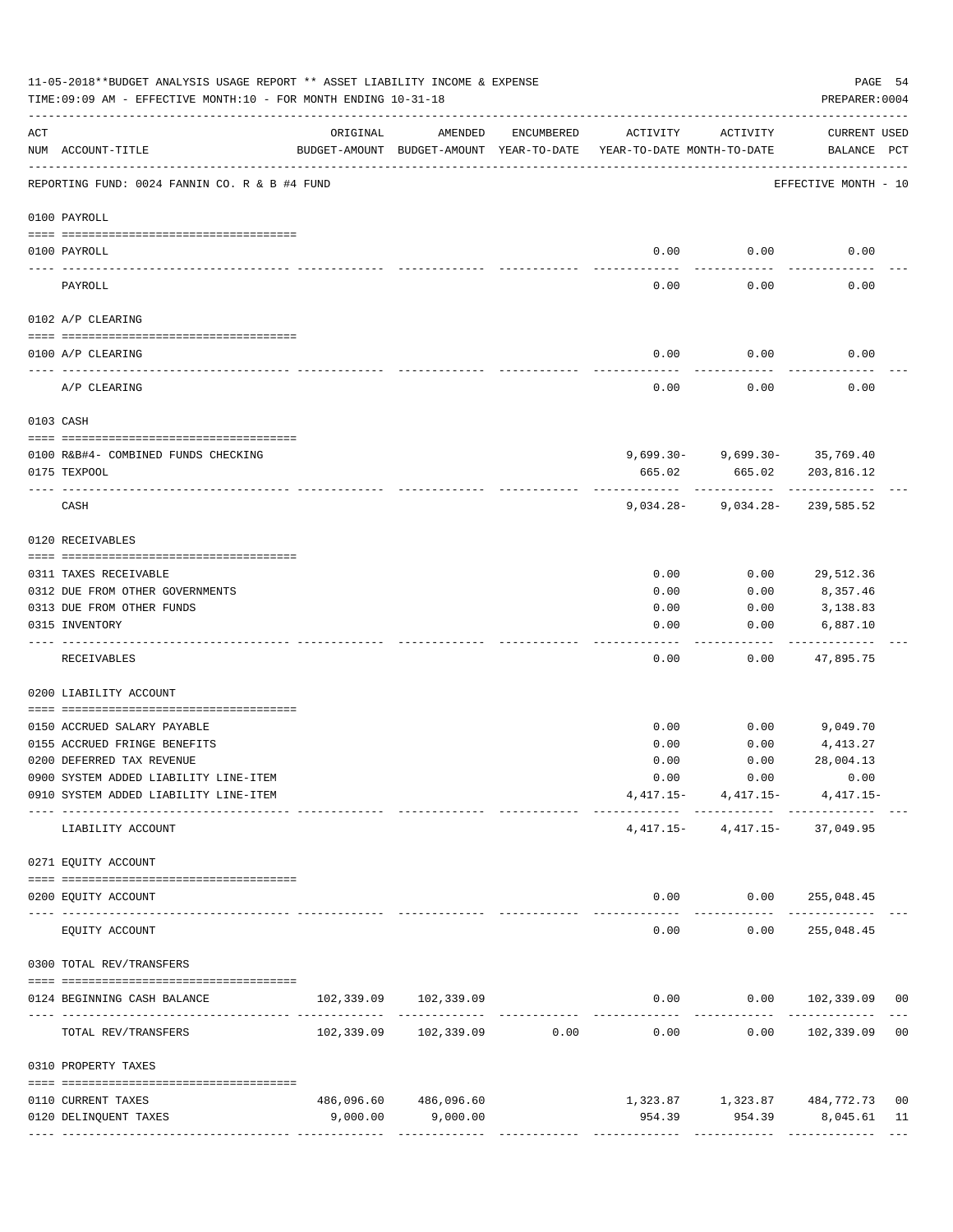11-05-2018\*\*BUDGET ANALYSIS USAGE REPORT \*\* ASSET LIABILITY INCOME & EXPENSE PAGE 55 TIME:09:09 AM - EFFECTIVE MONTH:10 - FOR MONTH ENDING 10-31-18 PREPARER:0004

| ACT | NUM ACCOUNT-TITLE                                               | ORIGINAL                                          | AMENDED<br>BUDGET-AMOUNT BUDGET-AMOUNT YEAR-TO-DATE | ENCUMBERED | ACTIVITY  | ACTIVITY<br>YEAR-TO-DATE MONTH-TO-DATE | <b>CURRENT USED</b><br>BALANCE | $_{\rm PCT}$   |
|-----|-----------------------------------------------------------------|---------------------------------------------------|-----------------------------------------------------|------------|-----------|----------------------------------------|--------------------------------|----------------|
|     | REPORTING FUND: 0024 FANNIN CO. R & B #4 FUND                   |                                                   |                                                     |            |           |                                        | EFFECTIVE MONTH - 10           |                |
|     | PROPERTY TAXES                                                  | 495,096.60                                        | 495,096.60                                          | 0.00       | 2,278.26  | 2,278.26                               | 492,818.34 00                  |                |
|     | 0318 OTHER TAXES                                                |                                                   |                                                     |            |           |                                        |                                |                |
|     | 0120 PAY N LIEU TAX/GRASSLAND                                   | 1,600.00                                          | 1,600.00                                            |            | 0.00      | 0.00                                   | 1,600.00                       | 00             |
|     | 0121 PAY N LIEU TAX/UPPER TRINITY                               | 0.00                                              | 0.00                                                |            | 868.70    | 868.70                                 | 868.70+                        |                |
|     | 0160 SALES TAX REVENUES                                         | 41,000.00                                         | 41,000.00                                           |            | 4,058.41  | 4,058.41                               | 36,941.59                      | 10             |
|     | OTHER TAXES                                                     | 42,600.00                                         | 42,600.00                                           | 0.00       | 4,927.11  | 4,927.11                               | ---------<br>37,672.89         | 12             |
|     | 0321 FEES OF TAX COLLECTOR                                      |                                                   |                                                     |            |           |                                        |                                |                |
|     | 0200 CAR REGISTRATION/SALES TAX                                 | 73,000.00                                         | 73,000.00                                           |            | 0.00      | 0.00                                   | 73,000.00                      | 00             |
|     | 0300 COUNTY'S ADDITIONAL \$10                                   | 55,000.00                                         | 55,000.00                                           |            | 4,980.34  | 4,980.34                               | 50,019.66                      | 09             |
|     | FEES OF TAX COLLECTOR                                           | 128,000.00                                        | 128,000.00                                          | 0.00       | 4,980.34  | 4,980.34                               | 123,019.66                     | 04             |
|     | 0330 GRANTS                                                     |                                                   |                                                     |            |           |                                        |                                |                |
|     |                                                                 |                                                   |                                                     |            |           |                                        |                                |                |
|     | 0200 FEMA GRANT                                                 | 0.00                                              | 0.00                                                |            | 0.00      | 0.00                                   | 0.00                           |                |
|     | GRANTS                                                          | 0.00                                              | 0.00                                                | 0.00       | 0.00      | 0.00                                   | 0.00                           |                |
|     | 0350 FINES                                                      |                                                   |                                                     |            |           |                                        |                                |                |
|     | 0403 COUNTY CLERK FINES                                         | 7,000.00                                          | 7,000.00                                            |            | 0.00      | 0.00                                   | 7,000.00                       | 00             |
|     | 0450 DISTRICT CLERK FINES                                       | 7,000.00                                          | 7,000.00                                            |            | 796.45    | 796.45                                 | 6,203.55                       | 11             |
|     | 0455 J. P. #1 FINES                                             | 4,000.00                                          | 4,000.00                                            |            | 0.00      | 0.00                                   | 4,000.00                       | 0 <sub>0</sub> |
|     | 0456 J. P. #2 FINES                                             | 2,000.00                                          | 2,000.00                                            |            | 0.00      | 0.00                                   | 2,000.00                       | 0 <sub>0</sub> |
|     | 0457 J. P. #3 FINES                                             | 2,500.00                                          | 2,500.00                                            |            | 0.00      | 0.00                                   | 2,500.00                       | 00             |
|     | FINES                                                           | 22,500.00                                         | 22,500.00                                           | 0.00       | 796.45    | 796.45                                 | 21,703.55                      | 04             |
|     | 0360 INTEREST EARNINGS                                          |                                                   |                                                     |            |           |                                        |                                |                |
|     | -0000000000000000000000000000000000000<br>0100 INTEREST EARNING | 1,500.00                                          | 1,500.00                                            |            | 339.75    | 339.75                                 | 1,160.25                       | 23             |
|     | INTEREST EARNINGS                                               |                                                   | 1,500.00 1,500.00                                   | 0.00       | 339.75    | 339.75                                 | 1,160.25 23                    |                |
|     | 0364 SALE OF ASSETS                                             |                                                   |                                                     |            |           |                                        |                                |                |
|     |                                                                 |                                                   |                                                     |            |           |                                        |                                |                |
|     | 0162 LAND/BUILDING                                              | 0.00                                              | 0.00                                                |            | 0.00      | 0.00                                   | 0.00                           |                |
|     | 0163 SALE OF EQUIPMENT<br><u>uudi oodudeeddaadad</u>            | 10,000.00<br>--------------------- -------------- | 10,000.00<br>-------------                          |            | 0.00      | 0.00<br>$- - - - -$                    | 10,000.00<br>-----------       | 00             |
|     | SALE OF ASSETS                                                  | 10,000.00                                         | 10,000.00                                           | 0.00       | 0.00      | 0.00                                   | 10,000.00                      | 00             |
|     | 0370 MISCELLANEOUS REVENUES                                     |                                                   |                                                     |            |           |                                        |                                |                |
|     | 0120 STATE LATERAL ROAD                                         | 15,000.00                                         | 15,000.00                                           |            | 8,157.26  | 8,157.26                               | 6,842.74                       | 54             |
|     | 0125 TDT WEIGHT FEES                                            | 11,000.00                                         | 11,000.00                                           |            | 11,398.31 | 11,398.31                              | 398.31+ 104                    |                |
|     | 0130 REFUNDS & MISCELLANEOUS                                    | 1,100.00                                          | 1,100.00                                            |            | 0.00      | 0.00                                   | 1,100.00                       | 00             |
|     | 0138 SALE OF SCRAP IRON                                         | 0.00                                              | 0.00                                                |            | 0.00      | 0.00                                   | 0.00                           |                |
|     | 0140 PROCEEDS OF LOAN                                           | 0.00                                              | 0.00                                                |            | 0.00      | 0.00                                   | 0.00                           |                |
|     | 0145 REIMBURSEMENT OF MATERIALS                                 | 12,000.00                                         | 12,000.00                                           |            | 1,085.52  | 1,085.52                               | 10,914.48                      | 09             |
|     | 0146 SALE OF RECYCLED MATERIALS                                 | 500.00                                            | 500.00                                              |            | 0.00      | 0.00                                   | 500.00                         | $00\,$         |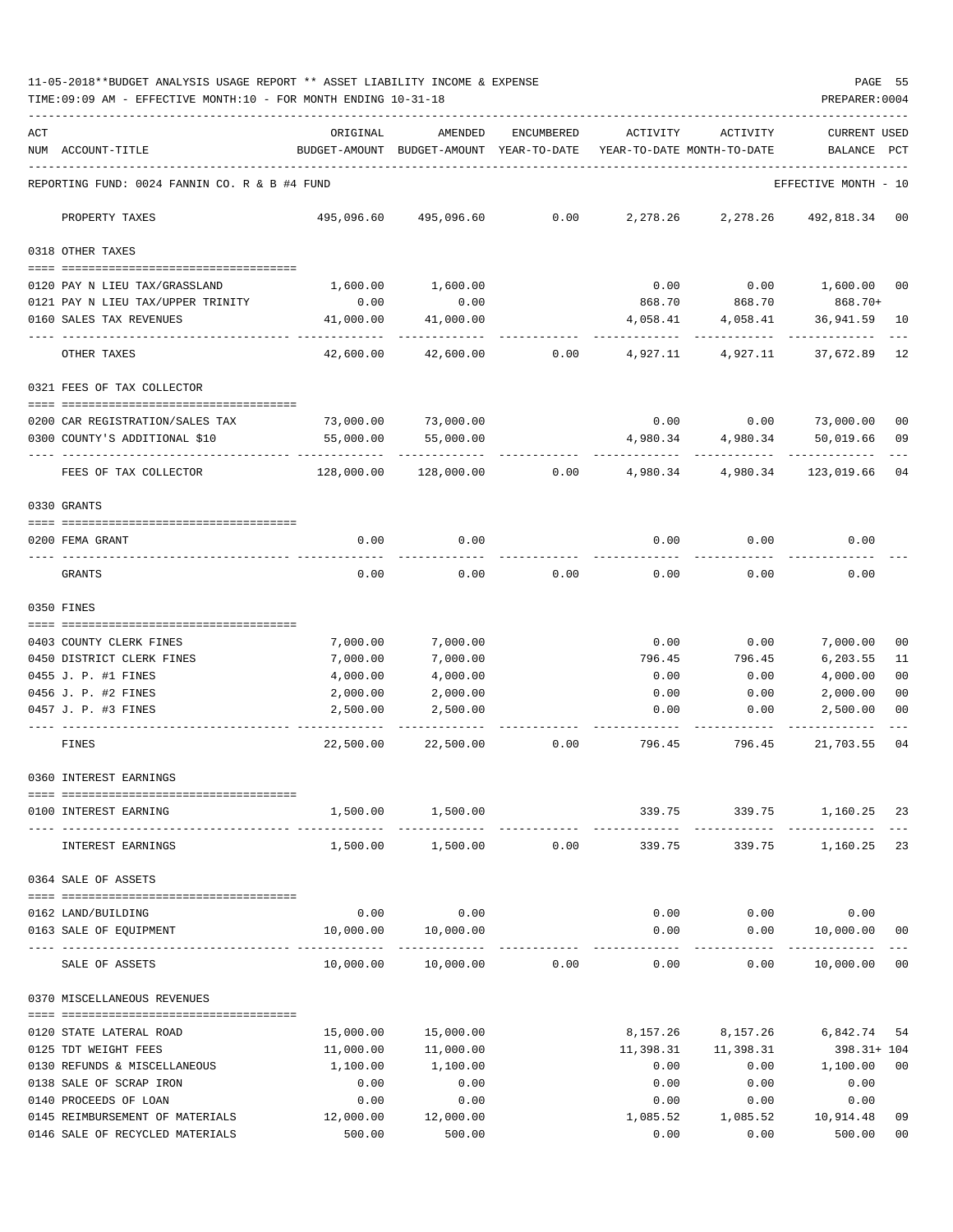| ACT<br>NUM ACCOUNT-TITLE                                  | ORIGINAL               | AMENDED<br>BUDGET-AMOUNT BUDGET-AMOUNT YEAR-TO-DATE | ENCUMBERED          | ACTIVITY         | ACTIVITY<br>YEAR-TO-DATE MONTH-TO-DATE | <b>CURRENT USED</b><br>BALANCE | PCT      |
|-----------------------------------------------------------|------------------------|-----------------------------------------------------|---------------------|------------------|----------------------------------------|--------------------------------|----------|
| REPORTING FUND: 0024 FANNIN CO. R & B #4 FUND             |                        |                                                     |                     |                  |                                        | EFFECTIVE MONTH - 10           |          |
| 0147 OFFICE RENTAL                                        | 0.00                   | 0.00                                                |                     | 0.00             | 0.00                                   | 0.00                           |          |
| MISCELLANEOUS REVENUES                                    | 39,600.00              | 39,600.00                                           | 0.00                | 20,641.09        |                                        | 20,641.09 18,958.91            | 52       |
| 0509 CONTINGENCY                                          |                        |                                                     |                     |                  |                                        |                                |          |
| 0475 CONTINGENCY                                          | 0.00                   | 0.00                                                | 0.00                | 0.00             | 0.00                                   | 0.00                           |          |
| CONTINGENCY                                               | 0.00                   | 0.00                                                | 0.00                | 0.00             | 0.00                                   | 0.00                           |          |
| 0624 ROAD & BRIDGE 4                                      |                        |                                                     |                     |                  |                                        |                                |          |
|                                                           |                        |                                                     |                     |                  |                                        |                                |          |
| 0100 COMPENSATION PAY<br>0101 SALARY ELECTED OFFICIAL     | 0.00                   | 0.00                                                | 0.00                | 0.00<br>4,824.70 | 0.00                                   | 0.00                           |          |
| 0105 SALARY SECRETARY                                     | 62,720.97<br>27,537.94 | 62,720.97                                           | 0.00<br>0.00        | 2,118.30         | 4,824.70<br>2,118.30                   | 57,896.27<br>25,419.64         | 08<br>08 |
| 0106 SALARY PRECINCT EMPLOYEES                            | 175,807.02             | 27,537.94<br>175,807.02                             | 0.00                | 10,809.98        | 10,809.98                              | 164,997.04                     | 06       |
| 0107 REGULAR-TEMP. PART-TIME                              | 0.00                   | 0.00                                                | 0.00                | 0.00             | 0.00                                   | 0.00                           |          |
| 0108 LABOR REIMBURSEMENT                                  | 0.00                   | 0.00                                                | 0.00                | 0.00             | 0.00                                   | 0.00                           |          |
|                                                           |                        |                                                     |                     |                  |                                        |                                |          |
| 0199 TOTAL SALARIES                                       | 266,065.93             | 266,065.93                                          | 0.00                | 17,752.98        | 17,752.98                              | 248, 312.95                    | 07       |
| 0201 SOCIAL SECURITY TAXES                                | 16,496.09              | 16,496.09                                           | 0.00                | 1,098.83         | 1,098.83                               | 15,397.26                      | 07       |
| 0202 GROUP HEALTH INSURANCE                               | 91,800.96              | 91,800.96                                           | 0.00                | 6,693.82         | 6,693.82                               | 85,107.14                      | 07       |
| 0203 RETIREMENT                                           | 30,437.94              | 30,437.94                                           | 0.00                | 2,041.60         | 2,041.60                               | 28,396.34                      | 07       |
| 0204 WORKERS' COMPENSATION                                | 7,566.94               | 7,566.94                                            | 0.00                | 0.00             | 0.00                                   | 7,566.94                       | 00       |
| 0205 MEDICARE TAX                                         | 3,857.96               | 3,857.96                                            | 0.00                | 256.97           | 256.97                                 | 3,600.99                       | 07       |
| 0206 UNEMPLOYMENT EXPENSE                                 | 0.00                   | 0.00                                                | 0.00                | 0.00             | 0.00                                   | 0.00                           |          |
| 0299 TOTAL EMPLOYEE BENEFITS                              | 150,159.89             | 150,159.89                                          | 0.00                | 10,091.22        | 10,091.22                              | 140,068.67                     | 07       |
| 0310 OFFICE SUPPLIES                                      | 250.00                 | 250.00                                              | 0.00                | 0.00             | 0.00                                   | 250.00                         | 00       |
| 0314 EMPLOYEE PHYSICALS/DOT TESTING                       | 275.00                 | 275.00                                              | 0.00                | 0.00             | 0.00                                   | 275.00                         | 00       |
| 0340 SHOP SUPPLIES                                        | 2,250.00               | 2,250.00                                            | 0.00                | 0.00             | 0.00                                   | 2,250.00                       | 00       |
| 0341 R & B MAT. ROCK & GRAVEL                             | 100,000.00             | 100,000.00                                          | 0.00                | 0.00             | 0.00                                   | 100,000.00                     | 00       |
| 0342 R & B MAT. CULVERTS                                  | 9,000.00               | 9,000.00                                            | 0.00                | 2,059.80         | 2,059.80                               | 6,940.20                       | 23       |
| 0343 R & B MAT. HARDWRE & LUMB                            | 2,500.00               | 2,500.00                                            | 0.00                | 0.00             | 0.00                                   | 2,500.00                       | 00       |
| 0344 R & B MAT. ASPHALT/RD OIL                            | 60,000.00              | 60,000.00                                           | 0.00                | 0.00             | 0.00                                   | 60,000.00                      | 00       |
| 0345 CHEMICALS                                            | 1,500.00               | 1,500.00                                            | 0.00                | 0.00             | 0.00                                   | 1,500.00                       | 00       |
| 0346 CETRZ EXPENDITURES                                   | 0.00                   | 0.00                                                | 0.00                | 0.00             | 0.00                                   | 0.00                           |          |
| 0350 DEBRIS REMOVAL<br>0395 EMPLOYEE UNIFORMS             | 0.00<br>2,500.00       | 0.00<br>2,500.00                                    | 0.00<br>0.00        | 0.00<br>0.00     | 0.00<br>0.00                           | 0.00<br>2,500.00               | 00       |
| 0399 TOTAL R&B MATERIALS                                  | 178,275.00             | ----------<br>178,275.00                            | $- - - - -$<br>0.00 | 2,059.80         | 2,059.80                               | -----------<br>176,215.20      | 01       |
|                                                           |                        |                                                     |                     |                  |                                        |                                |          |
| 0400 LEGAL FEES                                           | 0.00                   | 0.00                                                | 0.00                | 0.00             | 0.00                                   | 0.00                           |          |
| 0420 UTILITY TELEPHONE                                    | 1,500.00               | 1,500.00                                            | 0.00                | 106.48           | 106.48                                 | 1,393.52                       | 07       |
| 0421 DSL INTERNET                                         | 720.00                 | 720.00                                              | 0.00                | 60.00            | 60.00                                  | 660.00                         | 08       |
| 0423 CELL PHONE ALLOWANCE                                 | 0.00                   | 0.00                                                | 0.00                | 0.00             | 0.00                                   | 0.00                           |          |
| 0427 OUT OF COUNTY TRAVEL<br>0430 BIDS, NOTICES & PERMITS | 4,600.00<br>300.00     | 4,600.00<br>300.00                                  | 0.00<br>0.00        | 589.12<br>0.00   | 589.12<br>0.00                         | 4,010.88<br>300.00             | 13<br>00 |
| 0435 PRINTING                                             | 100.00                 | 100.00                                              | 0.00                | 0.00             | 0.00                                   | 100.00                         | 00       |
| 0440 UTILITY ELECTRICITY                                  | 4,000.00               | 4,000.00                                            | 0.00                | 229.73           | 229.73                                 | 3,770.27                       | 06       |
| 0441 UTILITY GAS                                          | 750.00                 | 750.00                                              | 0.00                | 0.00             | 0.00                                   | 750.00                         | 00       |
| 0442 UTILITY WATER                                        | 2,500.00               | 2,500.00                                            | 0.00                | 0.00             | 0.00                                   | 2,500.00                       | 00       |
| 0443 TRASH PICKUP                                         | 2,500.00               | 2,500.00                                            | 0.00                | 0.00             | 0.00                                   | 2,500.00                       | 00       |
|                                                           |                        |                                                     |                     |                  |                                        |                                |          |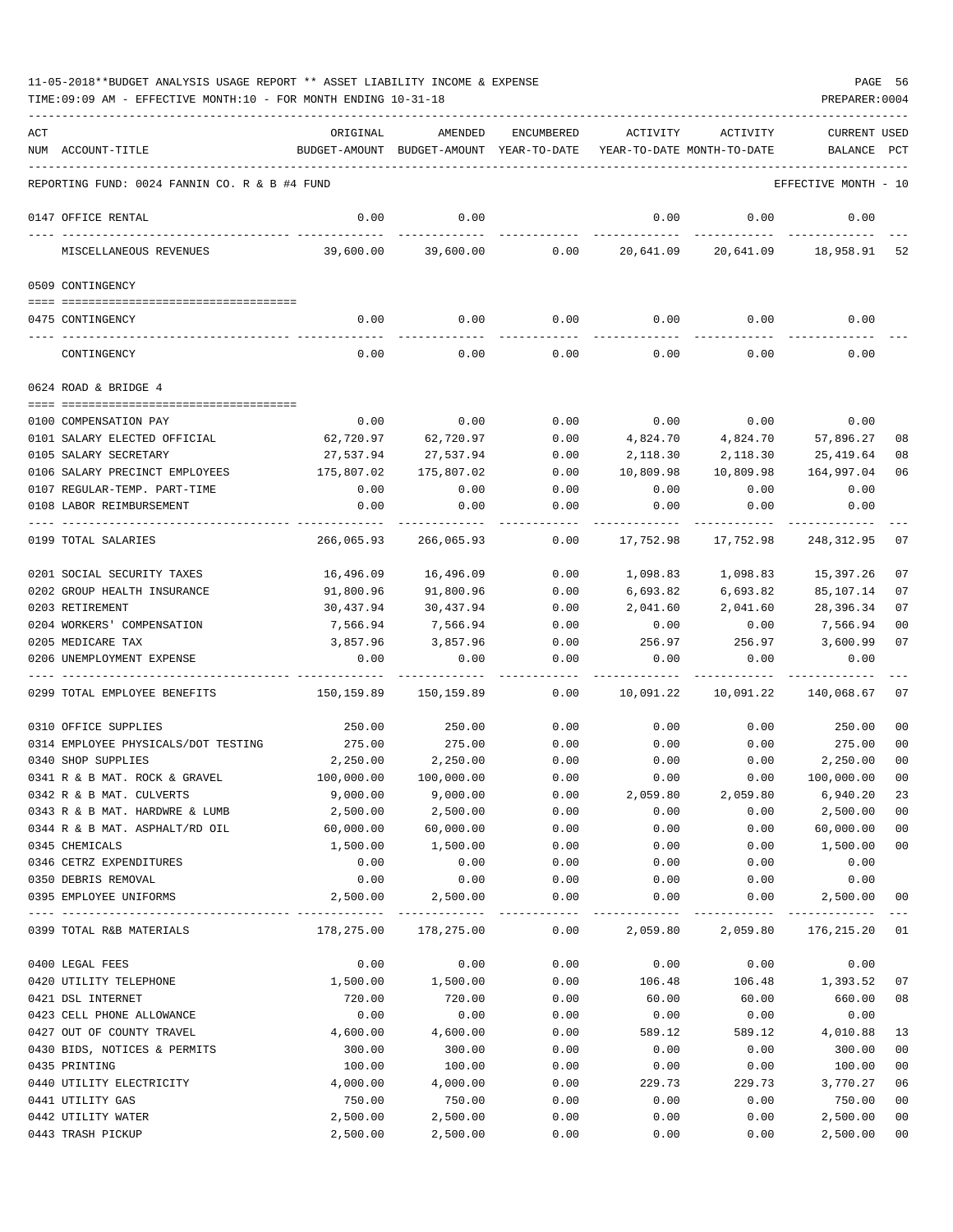| ACT |                                                     | ORIGINAL           | AMENDED                                  | ENCUMBERED   | ACTIVITY        | ACTIVITY                       | CURRENT USED         |                 |
|-----|-----------------------------------------------------|--------------------|------------------------------------------|--------------|-----------------|--------------------------------|----------------------|-----------------|
|     | NUM ACCOUNT-TITLE                                   |                    | BUDGET-AMOUNT BUDGET-AMOUNT YEAR-TO-DATE |              |                 | YEAR-TO-DATE MONTH-TO-DATE     | BALANCE              | PCT             |
|     | REPORTING FUND: 0024 FANNIN CO. R & B #4 FUND       |                    |                                          |              |                 |                                | EFFECTIVE MONTH - 10 |                 |
|     | 0447 REPEATER SERVICE CONTRACT                      | 708.97             | 708.97                                   | 0.00         | 708.97          | 708.97                         | 0.00                 | 100             |
|     | 0450 R&M BUILDING                                   | 2,000.00           | 2,000.00                                 | 0.00         | 0.00            | 0.00                           | 2,000.00             | 0 <sub>0</sub>  |
|     | 0453 COMPUTER SOFTWARE                              | 1,500.00           | 1,500.00                                 | 0.00         | 0.00            | 0.00                           | 1,500.00             | 00              |
|     | 0457 R & M MACHINERY GAS & OIL                      | 44,500.00          | 44,500.00                                | 0.00         | 0.00            | 0.00                           | 44,500.00            | 0 <sub>0</sub>  |
|     | 0458 R & M MACHINERY PARTS                          | 24,000.00          | 24,000.00                                | 0.00         | 232.65          | 232.65                         | 23,767.35            | 01              |
|     | 0459 R & M MACH. TIRES & TUBES                      | 9,000.00           | 9.000.00                                 | 0.00         | 50.00           | 50.00                          | 8,950.00             | 01              |
|     | 0460 EQUIPMENT RENTAL/LEASE                         | 25,000.00          | 25,000.00                                | 0.00         | 2,796.32        | 2,796.32                       | 22, 203.68           | 11              |
|     | 0480 BOND                                           | 178.00             | 178.00                                   | 0.00         | 0.00            | 0.00                           | 178.00               | 00              |
|     | 0482 INSURANCE                                      | 6,000.00           | 6,000.00                                 | 0.00         | 2,775.80        | 2,775.80                       | 3,224.20             | 46              |
|     | 0485 PRISONER'S SUPPLIES                            | 0.00               | 0.00                                     | 0.00         | 0.00            | 0.00                           | 0.00                 |                 |
|     | 0488 FANNIN RURAL RAIL DISTRICT                     | 0.00               | 0.00                                     | 0.00         | 0.00            | 0.00                           | 0.00                 |                 |
|     | 0490 MISCELLANEOUS                                  | 500.00             | 500.00                                   | 0.00         | 0.00            | 0.00                           | 500.00               | 0 <sup>0</sup>  |
|     | 0491 SOIL & WATER CONSERVATION                      | 250.00             | 250.00                                   | 0.00         | 0.00            | 0.00                           | 250.00               | 00              |
|     | 0492 TDRA FLOOD CASH MATCH                          | 0.00               | 0.00                                     | 0.00         | 0.00            | 0.00                           | 0.00                 |                 |
|     | 0494 FLOOD CONTROL SITE MAINTENANCE                 | 0.00               | 0.00                                     | 0.00         | 0.00            | 0.00                           | 0.00                 |                 |
|     | 0495 PIPELINE SALES TAX REIMBURSEMENT               | 0.00               | 0.00                                     | 0.00         | 0.00            | 0.00                           | 0.00                 |                 |
|     | 0496 TCOG HAZARDOUS WASTEMATCH                      | 1,250.00           | 1,250.00                                 | 0.00         | 0.00            | 0.00                           | 1,250.00             | 00              |
|     | 0499 TOTAL SER. & OTHER CHARGES                     | 131,856.97         | 131,856.97                               | 0.00         | 7,549.07        | 7,549.07                       | 124,307.90           | 06              |
|     | 0500 LAND                                           |                    |                                          |              | 0.00            | 0.00                           | 0.00                 |                 |
|     | 0535 BUILDING                                       |                    |                                          |              | 0.00            | 0.00                           | 0.00                 |                 |
|     | 0570 COMPUTER EQUIPMENT                             | 0.00               | 0.00                                     | 0.00         | 0.00            | 0.00                           | 0.00                 |                 |
|     | 0571 PURCHASE OF MACH./EQUIP.                       | 100,000.00         | 100,000.00                               | 52,183.98    | 0.00            | 0.00                           | 47,816.02            | 52              |
|     | 0573 RADIO EQUIPMENT                                | 0.00               | 0.00                                     | 0.00         | 0.00            | 0.00                           | 0.00                 |                 |
|     | 0575 BUILDING                                       | 0.00               | 0.00                                     | 0.00         | 0.00            | 0.00                           | 0.00                 |                 |
|     | 0599 CAPITAL OUTLAY                                 | 100,000.00         | 100,000.00                               | 52,183.98    | 0.00            | 0.00                           | 47,816.02            | 52              |
|     | ROAD & BRIDGE 4                                     | 826,357.79         | 826,357.79                               | 52,183.98    | 37,453.07       | 37,453.07                      | 736,720.74 11        |                 |
|     | 0625 ADMINISTRATIVE OFFICE R&B #4                   |                    |                                          |              |                 |                                |                      |                 |
|     |                                                     |                    |                                          |              |                 |                                |                      |                 |
|     | 0105 SALARY SECRETARY<br>0201 SOCIAL SECURITY TAXES | 9,881.28<br>612.64 | 9,881.28<br>612.64                       | 0.00<br>0.00 | 760.10<br>32.80 | 760.10<br>32.80                | 9,121.18<br>579.84   | 08<br>05        |
|     | 0202 GROUP HEALTH INSURANCE                         | 2,868.78           | 2,868.78                                 | 0.00         | 239.06          | 239.06                         | 2,629.72             | 08              |
|     | 0203 RETIREMENT                                     | 1,130.42           | 1,130.42                                 | 0.00         | 87.42           | 87.42                          | 1,043.00             | 08              |
|     | 0204 WORKERS' COMPENSATION                          | 41.50              | 41.50                                    | 0.00         | 0.00            | 0.00                           | 41.50                | 00              |
|     | 0205 MEDICARE TAX                                   | 143.28             | 143.28                                   | 0.00         | 7.68            | 7.68                           | 135.60               | 05              |
|     | 0310 OFFICE SUPPLIES                                | 100.00             | 100.00                                   | 0.00         | 0.00            | 0.00                           | 100.00               | 00              |
|     | 0311 POSTAL EXPENSES                                | 0.00               | 0.00                                     | 0.00         | 0.00            | 0.00                           | 0.00                 |                 |
|     | 0353 COMPUTER EXPENSE                               | 500.00             | 500.00                                   | 0.00         | 0.00            | 0.00                           | 500.00               | 00 <sub>0</sub> |
|     | 0427 OUT OF COUNTY TRAVEL                           | 0.00               | 0.00                                     | 0.00         | 0.00            | 0.00                           | 0.00                 |                 |
|     | 0480 BOND                                           | 0.00               | 0.00                                     | 0.00         | 0.00            | 0.00                           | 0.00                 |                 |
|     | 0572 OFFICE EQUIPMENT                               | 0.00               | 0.00                                     | 0.00         | 0.00            | 0.00                           | 0.00                 |                 |
|     | 0574 COMPUTER EQUIPMENT                             | 0.00               | 0.00                                     | 0.00         | 0.00            | 0.00                           | 0.00                 |                 |
|     | ADMINISTRATIVE OFFICE R&B #4                        |                    | 15,277.90 15,277.90                      | 0.00         |                 | 1,127.06 1,127.06 14,150.84 07 |                      |                 |
|     | FANNIN CO. R & B #4 FUND                            |                    |                                          |              |                 |                                |                      |                 |
|     | INCOME TOTALS                                       | 841,635.69         | 841,635.69                               |              | 33,963.00       | 33,963.00                      | 807,672.69 04        |                 |
|     | EXPENSE TOTALS                                      | 841,635.69         | 841,635.69                               | 52,183.98    | 38,580.13       | 38,580.13                      | 750,871.58 11        |                 |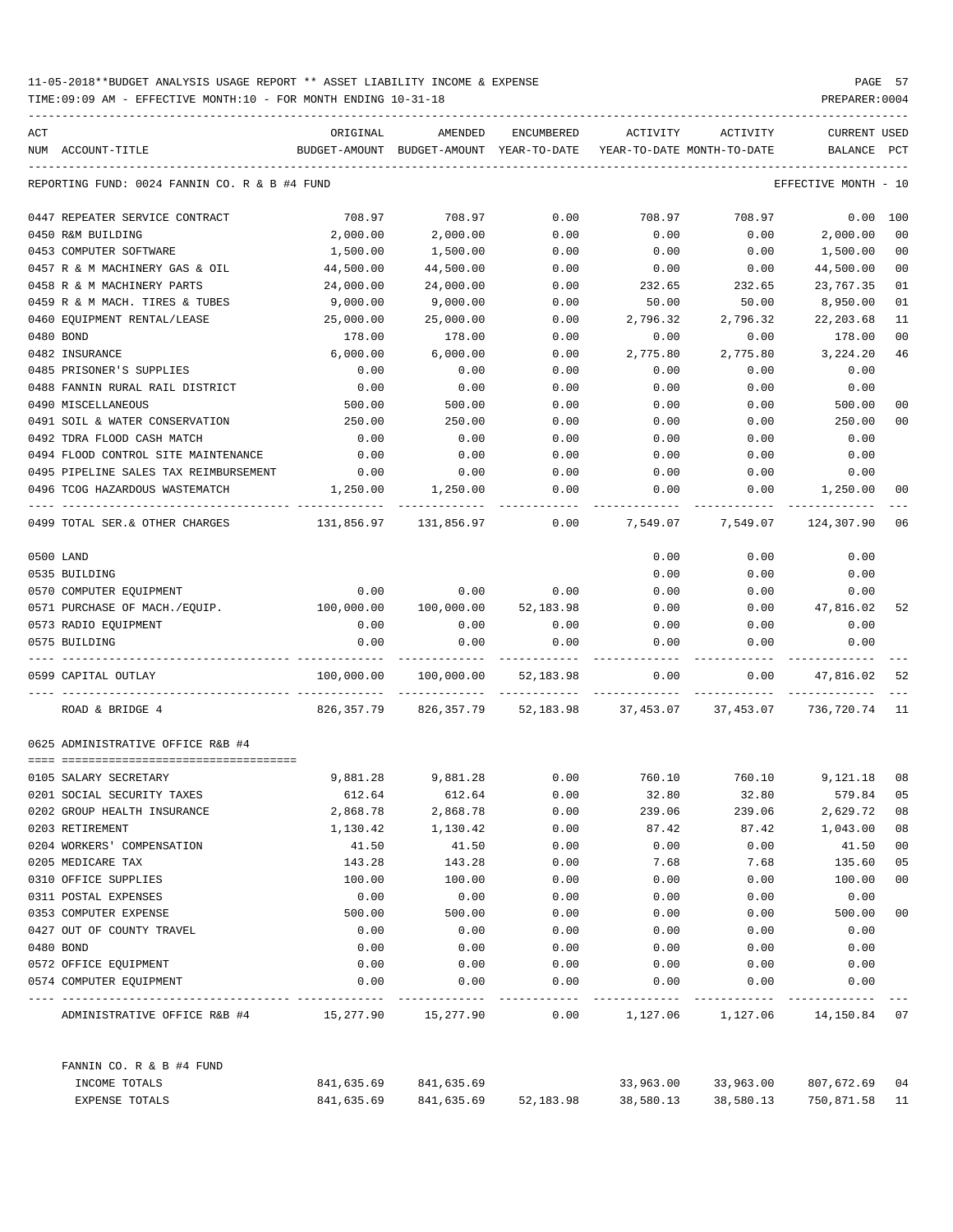|     | 11-05-2018**BUDGET ANALYSIS USAGE REPORT ** ASSET LIABILITY INCOME & EXPENSE<br>TIME:09:09 AM - EFFECTIVE MONTH:10 - FOR MONTH ENDING 10-31-18 |              |                                          |            |                            |              | PAGE 58<br>PREPARER: 0004 |
|-----|------------------------------------------------------------------------------------------------------------------------------------------------|--------------|------------------------------------------|------------|----------------------------|--------------|---------------------------|
| ACT |                                                                                                                                                | ORIGINAL     | AMENDED                                  | ENCUMBERED | ACTIVITY                   | ACTIVITY     | CURRENT USED              |
|     | NUM ACCOUNT-TITLE                                                                                                                              |              | BUDGET-AMOUNT BUDGET-AMOUNT YEAR-TO-DATE |            | YEAR-TO-DATE MONTH-TO-DATE |              | BALANCE PCT               |
|     | REPORTING FUND: 0025 FANNIN COUNTY BEES                                                                                                        |              |                                          |            |                            |              | EFFECTIVE MONTH - 10      |
|     | 0103 CASH                                                                                                                                      |              |                                          |            |                            |              |                           |
|     | 0100 BEES-COMBINED FUNDS CHECKING                                                                                                              |              |                                          |            | 0.00                       | 0.00         | 2,177.67                  |
|     | CASH                                                                                                                                           |              |                                          |            | 0.00                       | 0.00         | 2,177.67                  |
|     | 0271 EQUITY ACCOUNT                                                                                                                            |              |                                          |            |                            |              |                           |
|     |                                                                                                                                                |              |                                          |            |                            |              |                           |
|     | 0200 EQUITY ACCOUNT                                                                                                                            |              |                                          |            | 0.00                       | 0.00         | 2,177.67                  |
|     | EQUITY ACCOUNT                                                                                                                                 |              |                                          |            | 0.00                       | 0.00         | 2,177.67                  |
|     | 0300 CASH                                                                                                                                      |              |                                          |            |                            |              |                           |
|     |                                                                                                                                                |              |                                          |            |                            |              |                           |
|     | 0125 BEGINNING CASH BALANCE                                                                                                                    | 0.00         | 0.00                                     |            | 0.00                       | 0.00         | 0.00                      |
|     | CASH                                                                                                                                           | 0.00         | 0.00                                     | 0.00       | 0.00                       | 0.00         | 0.00                      |
|     | 0370 MISC. INCOME                                                                                                                              |              |                                          |            |                            |              |                           |
|     |                                                                                                                                                |              |                                          |            |                            |              |                           |
|     | 0138 SALE OF SCRAP IRON<br>0625 DONATIONS                                                                                                      | 0.00<br>0.00 | 0.00<br>0.00                             |            | 0.00<br>0.00               | 0.00<br>0.00 | 0.00<br>0.00              |
|     |                                                                                                                                                |              |                                          |            |                            |              |                           |
|     | MISC. INCOME                                                                                                                                   | 0.00         | 0.00                                     | 0.00       | 0.00                       | 0.00         | 0.00                      |
|     | 0625 FANNIN COUNTY BEES                                                                                                                        |              |                                          |            |                            |              |                           |
|     |                                                                                                                                                |              |                                          |            |                            |              |                           |
|     | 0310 OFFICE SUPPLIES                                                                                                                           | 0.00         | 0.00                                     | 0.00       | 0.00                       | 0.00         | 0.00                      |
|     | 0343 ROAD SIGNS                                                                                                                                | 0.00         | 0.00                                     | 0.00       | 0.00                       | 0.00         | 0.00                      |
|     | 0353 COMPUTER EXPENSE                                                                                                                          | 0.00         | 0.00                                     | 0.00       | 0.00                       | 0.00         | 0.00                      |
|     | 0427 TRAVEL EXPENSE                                                                                                                            | 0.00         | 0.00                                     | 0.00       | 0.00                       | 0.00         | 0.00                      |
|     | 0572 OFFICE EQUIPMENT                                                                                                                          | 0.00         | 0.00                                     | 0.00       | 0.00                       | 0.00         | 0.00                      |
|     | FANNIN COUNTY BEES                                                                                                                             | 0.00         | 0.00                                     | 0.00       | 0.00                       | 0.00         | 0.00                      |
|     | FANNIN COUNTY BEES                                                                                                                             |              |                                          |            |                            |              |                           |
|     | INCOME TOTALS                                                                                                                                  | 0.00         | 0.00                                     |            | 0.00                       | 0.00         | 0.00                      |
|     | <b>EXPENSE TOTALS</b>                                                                                                                          | 0.00         | 0.00                                     | 0.00       | 0.00                       | 0.00         | 0.00                      |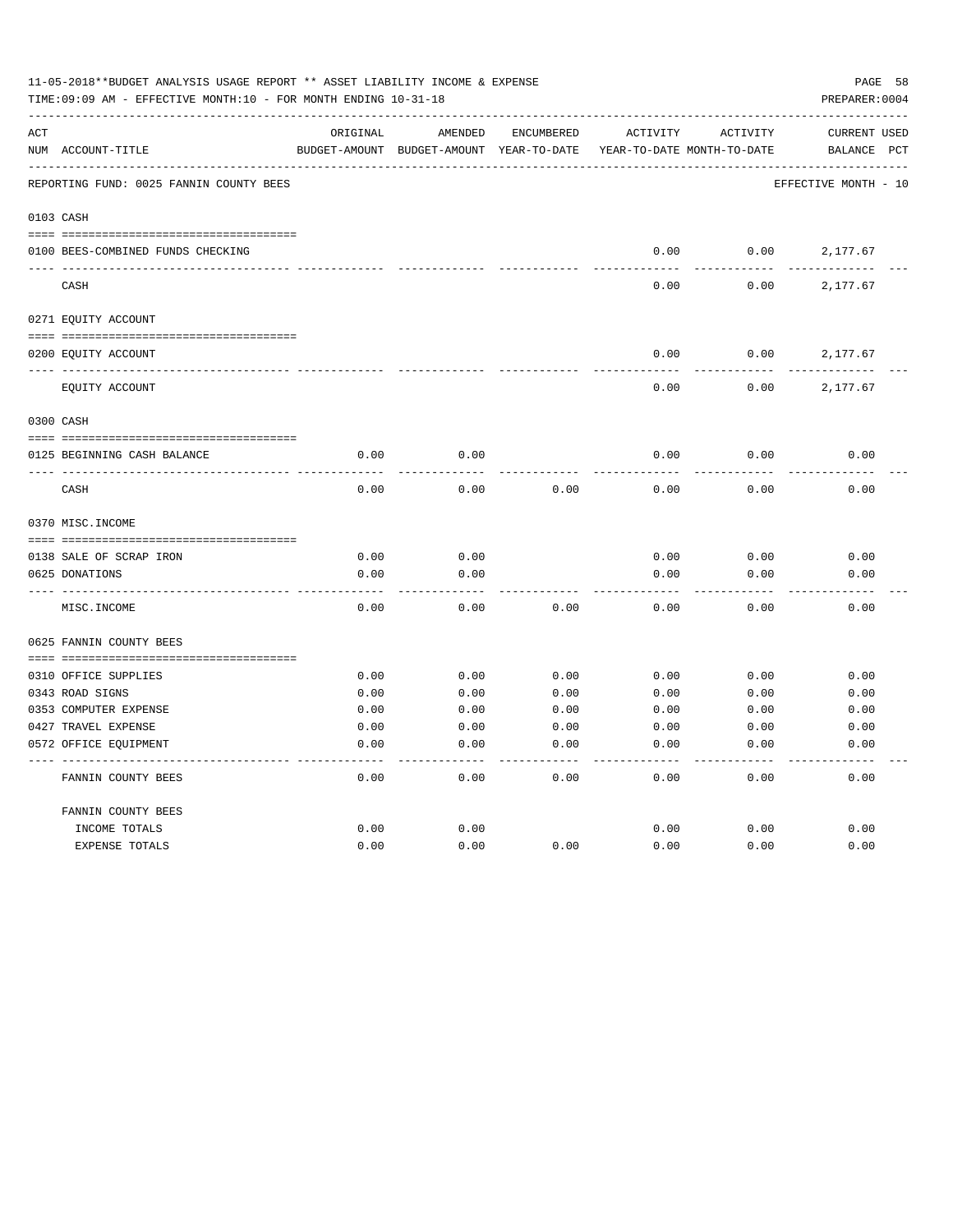|     | 11-05-2018**BUDGET ANALYSIS USAGE REPORT ** ASSET LIABILITY INCOME & EXPENSE<br>TIME:09:09 AM - EFFECTIVE MONTH:10 - FOR MONTH ENDING 10-31-18<br>PREPARER: 0004 |                     |                                                     |            |                                        |                      |                                    |                |  |  |  |
|-----|------------------------------------------------------------------------------------------------------------------------------------------------------------------|---------------------|-----------------------------------------------------|------------|----------------------------------------|----------------------|------------------------------------|----------------|--|--|--|
| ACT | NUM ACCOUNT-TITLE                                                                                                                                                | ORIGINAL            | AMENDED<br>BUDGET-AMOUNT BUDGET-AMOUNT YEAR-TO-DATE | ENCUMBERED | ACTIVITY<br>YEAR-TO-DATE MONTH-TO-DATE | ACTIVITY             | <b>CURRENT USED</b><br>BALANCE PCT |                |  |  |  |
|     | REPORTING FUND: 0026 J.P.#1 JUST.CT.TECHNOLOGY                                                                                                                   |                     |                                                     |            |                                        |                      | EFFECTIVE MONTH - 10               |                |  |  |  |
|     | 0102 A/P CLEARING                                                                                                                                                |                     |                                                     |            |                                        |                      |                                    |                |  |  |  |
|     | 0100 A/P CLEARING                                                                                                                                                |                     |                                                     |            |                                        | $0.00$ $0.00$        | 0.00                               |                |  |  |  |
|     | A/P CLEARING                                                                                                                                                     |                     |                                                     |            | 0.00                                   | 0.00                 | 0.00                               |                |  |  |  |
|     | 0103 CASH                                                                                                                                                        |                     |                                                     |            |                                        |                      |                                    |                |  |  |  |
|     | 0100 J.P.#1 JUST.CT.TECH-COMB.FUND CKIN                                                                                                                          |                     |                                                     |            | 6.29                                   |                      | $6.29$ $47,154.65$                 |                |  |  |  |
|     | CASH                                                                                                                                                             |                     |                                                     |            | 6.29                                   | ---------            | 6.29 47,154.65                     |                |  |  |  |
|     | 0120 RECEIVABLES                                                                                                                                                 |                     |                                                     |            |                                        |                      |                                    |                |  |  |  |
|     | 0313 DUE FROM OTHER FUNDS                                                                                                                                        |                     |                                                     |            | 0.00                                   |                      | $0.00$ 148.95                      |                |  |  |  |
|     | RECEIVABLES                                                                                                                                                      |                     |                                                     |            | 0.00                                   | 0.00                 | 148.95                             |                |  |  |  |
|     | 0200 SYSTEM ADDED LIABILITY DEPARTMENT                                                                                                                           |                     |                                                     |            |                                        |                      |                                    |                |  |  |  |
|     | 0910 SYSTEM ADDED LIABILITY LINE-ITEM                                                                                                                            |                     |                                                     |            | 0.00                                   | 0.00                 | 0.00                               |                |  |  |  |
|     | SYSTEM ADDED LIABILITY DEPARTMENT                                                                                                                                |                     |                                                     |            | 0.00                                   | . <u>.</u> .<br>0.00 | 0.00                               |                |  |  |  |
|     | 0271 EQUITY ACCOUNT                                                                                                                                              |                     |                                                     |            |                                        |                      |                                    |                |  |  |  |
|     | 0200 EQUITY ACCOUNT                                                                                                                                              |                     |                                                     |            | 0.00                                   | 0.00                 | 47,297.31                          |                |  |  |  |
|     | EQUITY ACCOUNT                                                                                                                                                   |                     |                                                     |            | 0.00                                   | 0.00                 | 47,297.31                          |                |  |  |  |
|     | 0300 CASH                                                                                                                                                        |                     |                                                     |            |                                        |                      |                                    |                |  |  |  |
|     | 0126 BEGINNING CASH BALANCE                                                                                                                                      | 1,000.00            | 1,000.00                                            |            |                                        |                      | $0.00$ $0.00$ $1,000.00$           | 00             |  |  |  |
|     | CASH                                                                                                                                                             |                     | 1,000.00 1,000.00 0.00                              |            | 0.00                                   | 0.00                 | 1,000.00 00                        |                |  |  |  |
|     | 0360 INTEREST EARNINGS                                                                                                                                           |                     |                                                     |            |                                        |                      |                                    |                |  |  |  |
|     | 0100 INTEREST EARNINGS                                                                                                                                           | 0.00                | 0.00                                                |            | 6.29                                   | 6.29                 | $6.29+$                            |                |  |  |  |
|     | INTEREST EARNINGS                                                                                                                                                | $- - - - -$<br>0.00 | ----------<br>0.00                                  | 0.00       | 6.29                                   | 6.29                 | $6.29+$                            |                |  |  |  |
|     | 0370 MISCELLANEOUS INCOME                                                                                                                                        |                     |                                                     |            |                                        |                      |                                    |                |  |  |  |
|     | 0455 J.P.#1 TECHNOLOGY FEES                                                                                                                                      | 1,500.00            | 1,500.00                                            |            | 0.00                                   |                      | $0.00$ 1,500.00 00                 |                |  |  |  |
|     | MISCELLANEOUS INCOME                                                                                                                                             |                     | 1,500.00 1,500.00 0.00                              |            | 0.00                                   |                      | 0.00<br>1,500.00                   | 0 <sub>0</sub> |  |  |  |
|     | 0455 J.P.#1 TECHNOLOGY EQUIP.                                                                                                                                    |                     |                                                     |            |                                        |                      |                                    |                |  |  |  |
|     | 0420 OMNIBASE TELEPHONE LINE                                                                                                                                     | 0.00                | 0.00                                                | 0.00       | 0.00                                   | 0.00                 | 0.00                               |                |  |  |  |
|     | 0572 OFFICE EQUIPMENT                                                                                                                                            | 2,500.00            | 2,500.00                                            | 0.00       | 0.00                                   | 0.00                 | 2,500.00                           | 0 <sub>0</sub> |  |  |  |
|     | J.P.#1 TECHNOLOGY EQUIP.                                                                                                                                         | 2,500.00            | 2,500.00                                            | 0.00       | 0.00                                   | 0.00                 | 2,500.00                           | 0 <sub>0</sub> |  |  |  |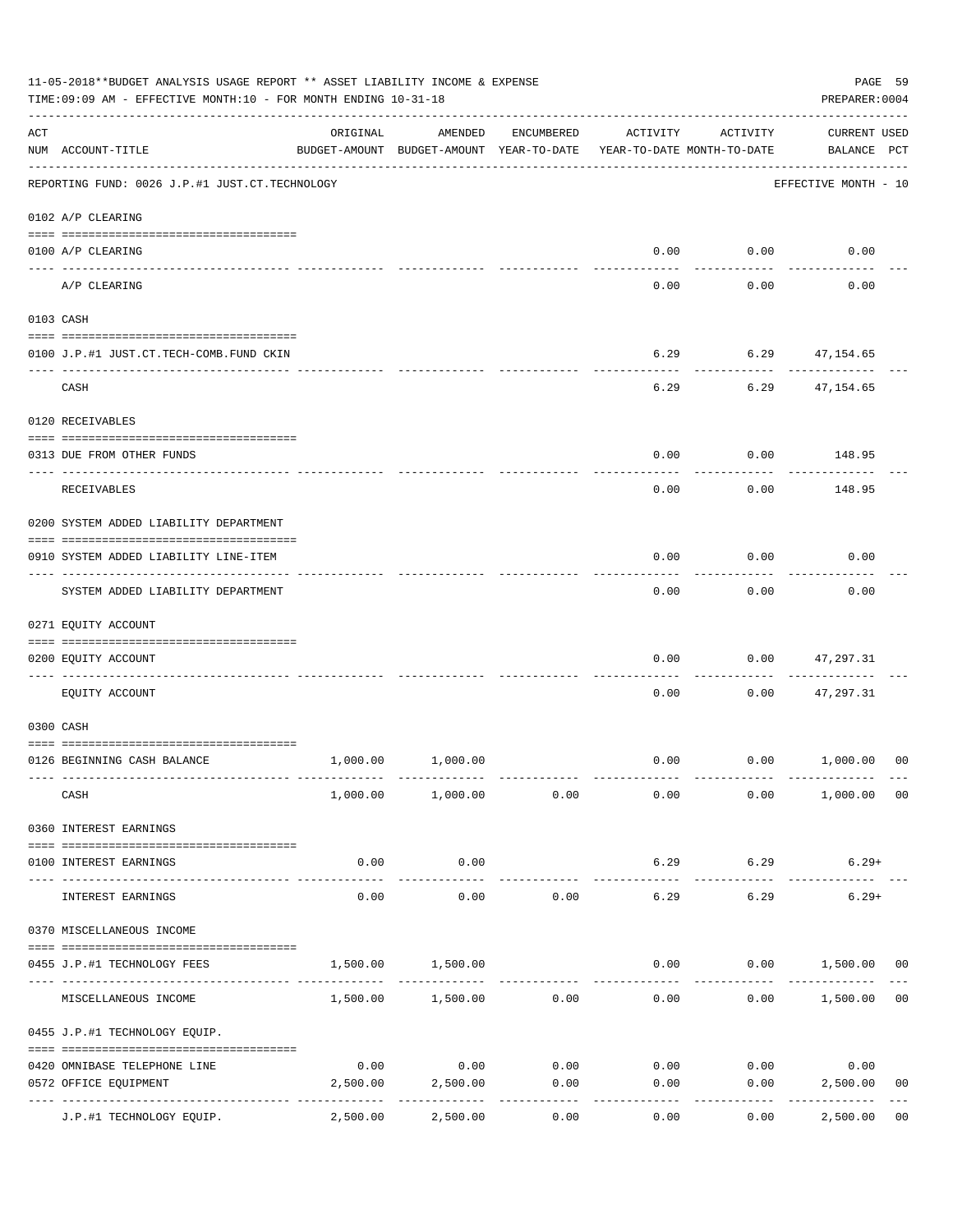| 11-05-2018**BUDGET ANALYSIS USAGE REPORT ** ASSET LIABILITY INCOME & EXPENSE |               |               |              |                            |          | PAGE 60              |            |
|------------------------------------------------------------------------------|---------------|---------------|--------------|----------------------------|----------|----------------------|------------|
| TIME: $09:09$ AM - EFFECTIVE MONTH: $10$ - FOR MONTH ENDING $10-31-18$       |               |               |              |                            |          | PREPARER: 0004       |            |
| ACT                                                                          | ORIGINAL      | AMENDED       | ENCUMBERED   | ACTIVITY                   | ACTIVITY | CURRENT USED         |            |
| NUM ACCOUNT-TITLE                                                            | BUDGET-AMOUNT | BUDGET-AMOUNT | YEAR-TO-DATE | YEAR-TO-DATE MONTH-TO-DATE |          | BALANCE              | <b>PCT</b> |
| REPORTING FUND: 0026 J.P.#1 JUST.CT.TECHNOLOGY                               |               |               |              |                            |          | EFFECTIVE MONTH - 10 |            |
| J.P.#1 JUST.CT.TECHNOLOGY                                                    |               |               |              |                            |          |                      |            |
| INCOME TOTALS                                                                | 2,500.00      | 2,500.00      |              | 6.29                       | 6.29     | 2,493.71             | - 00       |
| <b>EXPENSE TOTALS</b>                                                        | 2,500.00      | 2,500.00      | 0.00         | 0.00                       | 0.00     | 2,500.00             | -00        |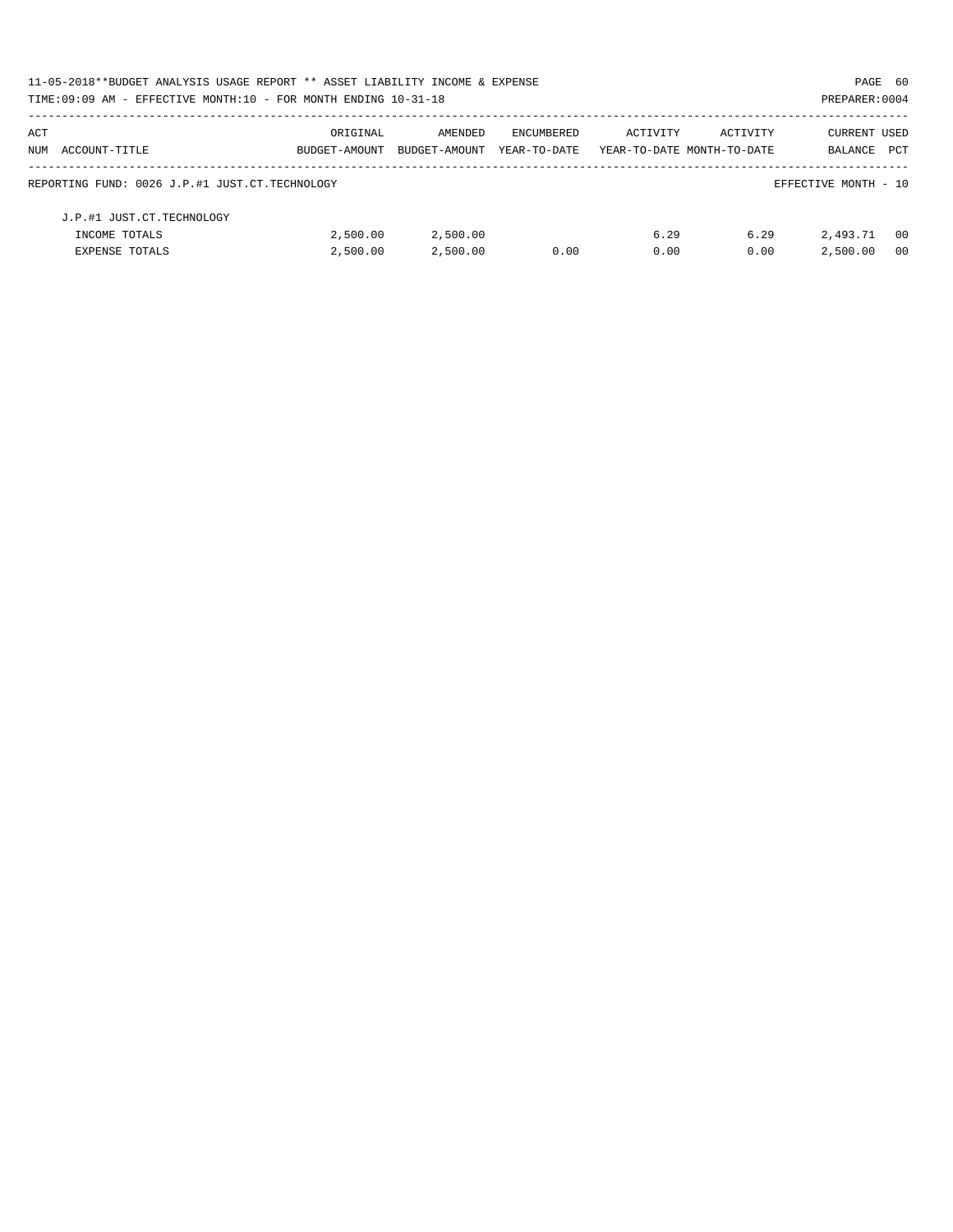|     | 11-05-2018**BUDGET ANALYSIS USAGE REPORT ** ASSET LIABILITY INCOME & EXPENSE<br>TIME: 09:09 AM - EFFECTIVE MONTH: 10 - FOR MONTH ENDING 10-31-18                                                                                                                                                                                                                                                                                                                                                                                      |                         |                                                                                |            |              |                    |                                    |                      |  |  |
|-----|---------------------------------------------------------------------------------------------------------------------------------------------------------------------------------------------------------------------------------------------------------------------------------------------------------------------------------------------------------------------------------------------------------------------------------------------------------------------------------------------------------------------------------------|-------------------------|--------------------------------------------------------------------------------|------------|--------------|--------------------|------------------------------------|----------------------|--|--|
| ACT | NUM ACCOUNT-TITLE                                                                                                                                                                                                                                                                                                                                                                                                                                                                                                                     | ORIGINAL                | AMENDED<br>BUDGET-AMOUNT BUDGET-AMOUNT YEAR-TO-DATE YEAR-TO-DATE MONTH-TO-DATE | ENCUMBERED | ACTIVITY     | ACTIVITY           | <b>CURRENT USED</b><br>BALANCE PCT |                      |  |  |
|     | REPORTING FUND: 0027 J.P.#2 JUST.CT.TECHNOLOGY                                                                                                                                                                                                                                                                                                                                                                                                                                                                                        |                         |                                                                                |            |              |                    | EFFECTIVE MONTH - 10               |                      |  |  |
|     | 0102 A/P CLEARING                                                                                                                                                                                                                                                                                                                                                                                                                                                                                                                     |                         |                                                                                |            |              |                    |                                    |                      |  |  |
|     | 0100 A/P CLEARING                                                                                                                                                                                                                                                                                                                                                                                                                                                                                                                     |                         |                                                                                |            | 0.00         | 0.00               | 0.00                               |                      |  |  |
|     | A/P CLEARING                                                                                                                                                                                                                                                                                                                                                                                                                                                                                                                          |                         |                                                                                |            | 0.00         | 0.00               | 0.00                               |                      |  |  |
|     | 0103 CASH                                                                                                                                                                                                                                                                                                                                                                                                                                                                                                                             |                         |                                                                                |            |              |                    |                                    |                      |  |  |
|     | 0100 J.P.#2 JUST.CT.TECH-COMB.FUND CKIN                                                                                                                                                                                                                                                                                                                                                                                                                                                                                               |                         |                                                                                |            | 1.39         | $1.39$ $10,358.49$ |                                    |                      |  |  |
|     | CASH                                                                                                                                                                                                                                                                                                                                                                                                                                                                                                                                  |                         |                                                                                |            | 1.39         | . <u>.</u>         | 1.39 10,358.49                     |                      |  |  |
|     | 0120 RECEIVABLES                                                                                                                                                                                                                                                                                                                                                                                                                                                                                                                      |                         |                                                                                |            |              |                    |                                    |                      |  |  |
|     | 0313 DUE FROM OTHER FUNDS                                                                                                                                                                                                                                                                                                                                                                                                                                                                                                             |                         |                                                                                |            | 0.00         |                    | 0.00<br>27.99                      |                      |  |  |
|     | RECEIVABLES                                                                                                                                                                                                                                                                                                                                                                                                                                                                                                                           |                         |                                                                                |            | 0.00         | 0.00               | 27.99                              |                      |  |  |
|     | 0271 EQUITY ACCOUNT                                                                                                                                                                                                                                                                                                                                                                                                                                                                                                                   |                         |                                                                                |            |              |                    |                                    |                      |  |  |
|     | 0200 EQUITY ACCOUNT                                                                                                                                                                                                                                                                                                                                                                                                                                                                                                                   |                         |                                                                                |            | 0.00         |                    | $0.00$ 10,385.09                   |                      |  |  |
|     | EQUITY ACCOUNT                                                                                                                                                                                                                                                                                                                                                                                                                                                                                                                        |                         |                                                                                |            | 0.00         | ---------          | . <u>.</u> .<br>$0.00$ 10,385.09   |                      |  |  |
|     | 0300 CASH                                                                                                                                                                                                                                                                                                                                                                                                                                                                                                                             |                         |                                                                                |            |              |                    |                                    |                      |  |  |
|     | $\begin{minipage}{0.03\textwidth} \centering \begin{tabular}{ l l l } \hline \texttt{0.03\textwidth} \centering \end{tabular} \end{minipage} \begin{minipage}{0.03\textwidth} \centering \begin{tabular}{ l l l } \hline \texttt{0.03\textwidth} \centering \end{tabular} \end{minipage} \end{minipage} \begin{minipage}{0.03\textwidth} \centering \begin{tabular}{ l l l l } \hline \texttt{0.03\textwidth} \centering \end{tabular} \end{minipage} \end{minipage} \begin{minipage}{0.03\textwidth}$<br>0127 BEGINNING CASH BALANCE | 1,000.00                | 1,000.00                                                                       |            | 0.00         |                    | 0.00 1,000.00                      | 00                   |  |  |
|     | ----------------------------- ----<br>CASH                                                                                                                                                                                                                                                                                                                                                                                                                                                                                            |                         | 1,000.00 1,000.00                                                              | 0.00       | 0.00         |                    | 0.00 1,000.00                      | 0 <sub>0</sub>       |  |  |
|     | 0360 INTEREST EARNINGS                                                                                                                                                                                                                                                                                                                                                                                                                                                                                                                |                         |                                                                                |            |              |                    |                                    |                      |  |  |
|     | 0100 INTEREST EARNINGS                                                                                                                                                                                                                                                                                                                                                                                                                                                                                                                | 0.00                    | 0.00                                                                           |            |              | 1.39 1.39          | $1.39+$                            |                      |  |  |
|     | INTEREST EARNINGS                                                                                                                                                                                                                                                                                                                                                                                                                                                                                                                     | 0.00                    | 0.00                                                                           | 0.00       | 1.39         | 1.39               | $1.39+$                            |                      |  |  |
|     | 0370 MISCELLANEOUS INCOME                                                                                                                                                                                                                                                                                                                                                                                                                                                                                                             |                         |                                                                                |            |              |                    |                                    |                      |  |  |
|     | 0456 J.P.#2 TECHNOLOGY FEES                                                                                                                                                                                                                                                                                                                                                                                                                                                                                                           | 500.00                  | 500.00                                                                         |            | 0.00         | 0.00               | 500.00 00                          |                      |  |  |
|     | MISCELLANEOUS INCOME                                                                                                                                                                                                                                                                                                                                                                                                                                                                                                                  | -------------<br>500.00 | ----------<br>500.00                                                           | 0.00       | 0.00         | --------<br>0.00   | 500.00                             | 0 <sub>0</sub>       |  |  |
|     | 0456 TECHNOLOGY EQUIPMENT                                                                                                                                                                                                                                                                                                                                                                                                                                                                                                             |                         |                                                                                |            |              |                    |                                    |                      |  |  |
|     | 0452 R & M EQUIPMENT                                                                                                                                                                                                                                                                                                                                                                                                                                                                                                                  | 0.00                    | 0.00                                                                           | 236.00     | 0.00         | 0.00               | $236.00 -$                         |                      |  |  |
|     | 0572 OFFICE EQUIPMENT<br>---------------                                                                                                                                                                                                                                                                                                                                                                                                                                                                                              | 1,500.00                | 1,500.00                                                                       | 0.00       | 0.00         | 0.00               | 1,500.00                           | 00                   |  |  |
|     | TECHNOLOGY EQUIPMENT                                                                                                                                                                                                                                                                                                                                                                                                                                                                                                                  | 1,500.00                | 1,500.00                                                                       | 236.00     | 0.00         | 0.00               | 1,264.00                           | 16                   |  |  |
|     | J.P.#2 JUST.CT.TECHNOLOGY                                                                                                                                                                                                                                                                                                                                                                                                                                                                                                             |                         |                                                                                |            |              |                    |                                    |                      |  |  |
|     | INCOME TOTALS<br>EXPENSE TOTALS                                                                                                                                                                                                                                                                                                                                                                                                                                                                                                       | 1,500.00<br>1,500.00    | 1,500.00<br>1,500.00                                                           | 236.00     | 1.39<br>0.00 | 1.39<br>0.00       | 1,498.61<br>1,264.00               | 0 <sub>0</sub><br>16 |  |  |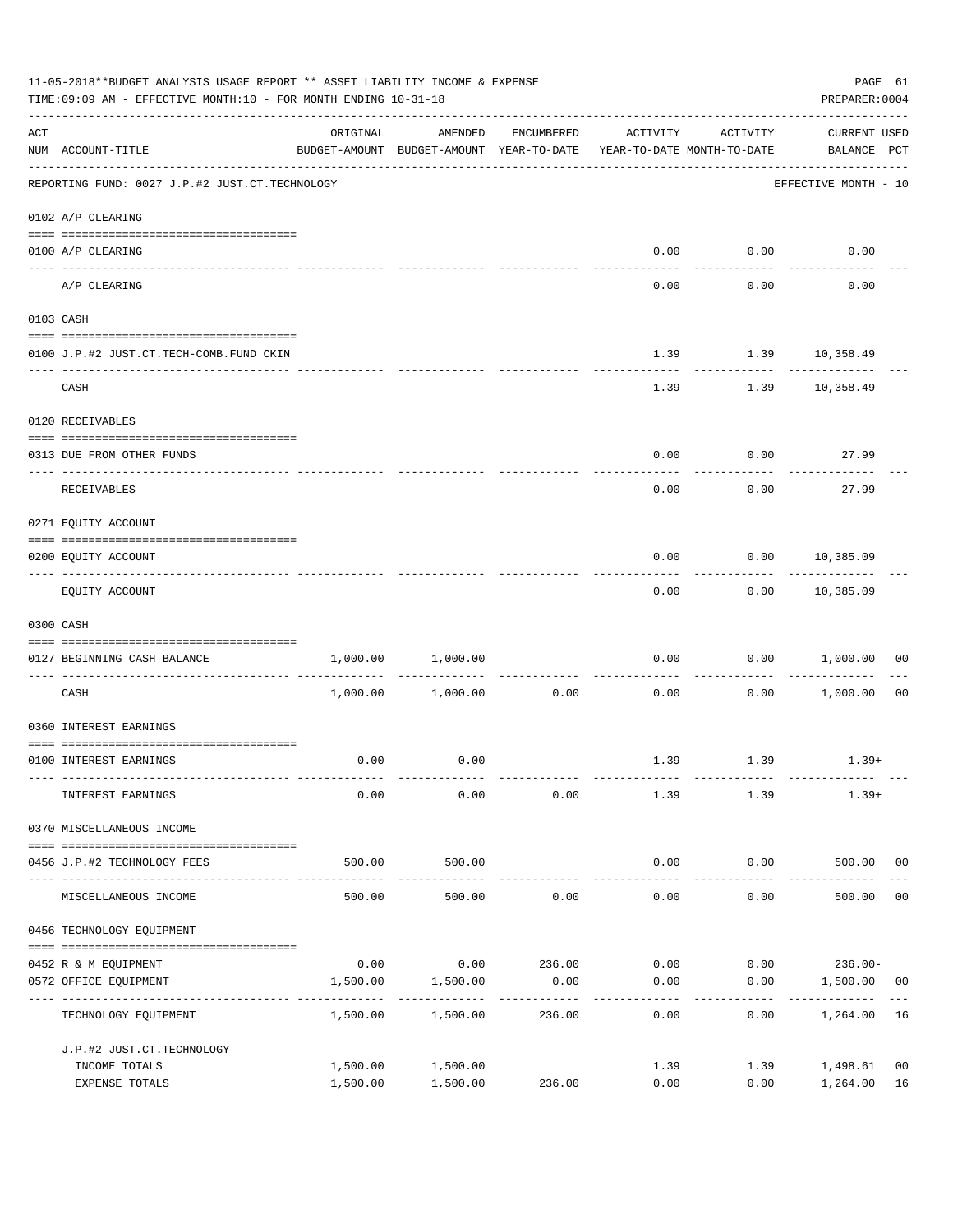|     | 11-05-2018**BUDGET ANALYSIS USAGE REPORT ** ASSET LIABILITY INCOME & EXPENSE<br>TIME: 09:09 AM - EFFECTIVE MONTH: 10 - FOR MONTH ENDING 10-31-18 |          |                                                     |            |                                        |                                        | PAGE 62<br>PREPARER: 0004          |                |
|-----|--------------------------------------------------------------------------------------------------------------------------------------------------|----------|-----------------------------------------------------|------------|----------------------------------------|----------------------------------------|------------------------------------|----------------|
| ACT | NUM ACCOUNT-TITLE                                                                                                                                | ORIGINAL | AMENDED<br>BUDGET-AMOUNT BUDGET-AMOUNT YEAR-TO-DATE | ENCUMBERED | ACTIVITY<br>YEAR-TO-DATE MONTH-TO-DATE | ACTIVITY                               | <b>CURRENT USED</b><br>BALANCE PCT |                |
|     | REPORTING FUND: 0028 J.P.#3 JUST.CT.TECHNOLOGY                                                                                                   |          |                                                     |            |                                        |                                        | EFFECTIVE MONTH - 10               |                |
|     | 0102 A/P CLEARING                                                                                                                                |          |                                                     |            |                                        |                                        |                                    |                |
|     | 0100 A/P CLEARING<br>---- ------                                                                                                                 |          |                                                     |            | 0.00                                   | 0.00                                   | 0.00                               |                |
|     | A/P CLEARING                                                                                                                                     |          |                                                     |            | 0.00                                   | 0.00                                   | 0.00                               |                |
|     | 0103 CASH                                                                                                                                        |          |                                                     |            |                                        |                                        |                                    |                |
|     | 0100 J.P.#3 JUST.CT.TECH-COMB.FUND CKIN                                                                                                          |          |                                                     |            | $37.39 -$                              | $37.39 -$                              | 5,361.88                           |                |
|     | CASH                                                                                                                                             |          |                                                     |            | $37.39 -$                              | ---------<br>$37.39-$                  | 5,361.88                           |                |
|     | 0120 RECEIVABLES                                                                                                                                 |          |                                                     |            |                                        |                                        |                                    |                |
|     | 0313 DUE FROM OTHER FUNDS                                                                                                                        |          |                                                     |            | 0.00                                   | 0.00                                   | 90.09                              |                |
|     | RECEIVABLES                                                                                                                                      |          |                                                     |            | 0.00                                   | 0.00                                   | 90.09                              |                |
|     | 0200 SYSTEM ADDED LIABILITY DEPARTMENT                                                                                                           |          |                                                     |            |                                        |                                        |                                    |                |
|     | 0910 SYSTEM ADDED LIABILITY LINE-ITEM                                                                                                            |          |                                                     |            | 0.00                                   | 0.00                                   | 0.00                               |                |
|     | SYSTEM ADDED LIABILITY DEPARTMENT                                                                                                                |          |                                                     |            | 0.00                                   | 0.00                                   | 0.00                               |                |
|     | 0271 EQUITY ACCOUNT                                                                                                                              |          |                                                     |            |                                        |                                        |                                    |                |
|     | 0200 EQUITY ACCOUNT                                                                                                                              |          |                                                     |            | 0.00                                   | 0.00                                   | 5,489.36                           |                |
|     | EOUITY ACCOUNT                                                                                                                                   |          |                                                     |            | 0.00                                   | 0.00                                   | 5,489.36                           |                |
|     | 0300 CASH                                                                                                                                        |          |                                                     |            |                                        |                                        |                                    |                |
|     | 0128 BEGINNING CASH                                                                                                                              |          | 2,800.00 2,800.00                                   |            | 0.00                                   | 0.00                                   | 2,800.00                           | 00             |
|     | CASH                                                                                                                                             |          | 2,800.00 2,800.00 0.00                              |            | 0.00                                   | 0.00                                   | 2,800.00                           | 00             |
|     | 0360 INTEREST EARNINGS                                                                                                                           |          |                                                     |            |                                        |                                        |                                    |                |
|     | 0100 INTEREST EARNINGS                                                                                                                           | 0.00     | 0.00                                                |            | 0.74                                   | 0.74                                   | $0.74+$                            |                |
|     | INTEREST EARNINGS                                                                                                                                | 0.00     | -----------<br>0.00                                 | 0.00       | -------------<br>0.74                  | ----------<br>0.74                     | $0.74+$                            |                |
|     | 0370 MISCELLANEOUS INCOME                                                                                                                        |          |                                                     |            |                                        |                                        |                                    |                |
|     | 0456 J.P.#3 TECHNOLOGY FEES                                                                                                                      | 700.00   | 700.00                                              |            | 0.00                                   | 0.00                                   | 700.00                             | 00             |
|     | MISCELLANEOUS INCOME                                                                                                                             | 700.00   | 700.00                                              | 0.00       | 0.00                                   | 0.00                                   | 700.00                             | 0 <sub>0</sub> |
|     | 0457 TECHNOLOGY EQUIPMENT                                                                                                                        |          |                                                     |            |                                        |                                        |                                    |                |
|     |                                                                                                                                                  | 0.00     | 0.00                                                |            |                                        |                                        |                                    |                |
|     | 0423 INTERNET SERVICE<br>0572 OFFICE EQUIPMENT                                                                                                   | 3,500.00 | 3,500.00                                            | 0.00       | 0.00                                   | $0.00$ 38.13 38.13 38.13 38.13<br>0.00 | 3,500.00                           | 00             |
|     | TECHNOLOGY EQUIPMENT                                                                                                                             | 3,500.00 | -----------<br>3,500.00                             | 0.00       | 38.13                                  | 38.13                                  | -----------<br>3,461.87            | 01             |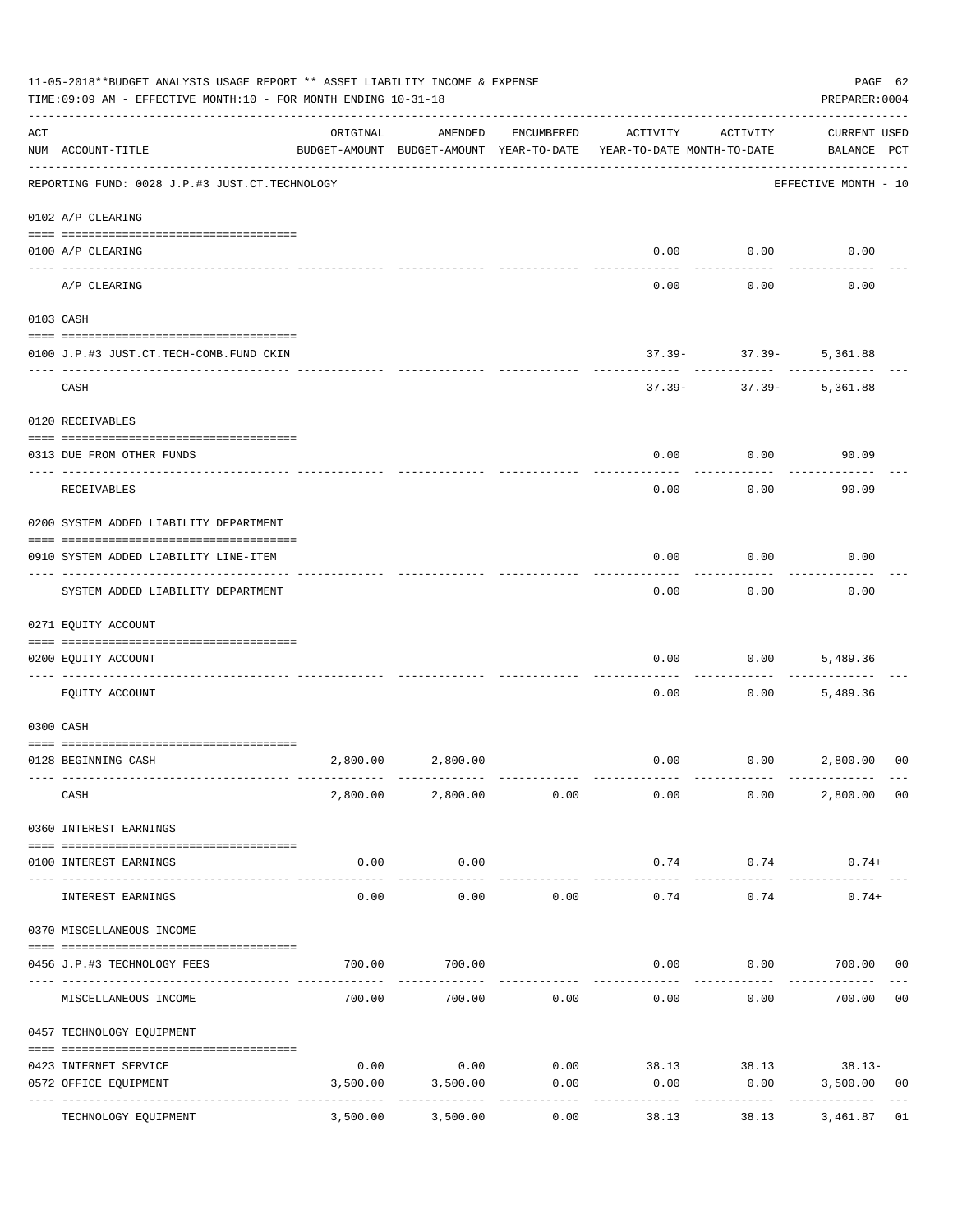| 11-05-2018**BUDGET ANALYSIS USAGE REPORT ** ASSET LIABILITY INCOME & EXPENSE |               |               |              |          |                            |                      | PAGE 63 |
|------------------------------------------------------------------------------|---------------|---------------|--------------|----------|----------------------------|----------------------|---------|
| TIME:09:09 AM - EFFECTIVE MONTH:10 - FOR MONTH ENDING 10-31-18               |               |               |              |          |                            | PREPARER: 0004       |         |
| ACT                                                                          | ORIGINAL      | AMENDED       | ENCUMBERED   | ACTIVITY | ACTIVITY                   | <b>CURRENT USED</b>  |         |
| NUM ACCOUNT-TITLE                                                            | BUDGET-AMOUNT | BUDGET-AMOUNT | YEAR-TO-DATE |          | YEAR-TO-DATE MONTH-TO-DATE | BALANCE              | PCT     |
| REPORTING FUND: 0028 J.P.#3 JUST.CT.TECHNOLOGY                               |               |               |              |          |                            | EFFECTIVE MONTH - 10 |         |
| J.P.#3 JUST.CT.TECHNOLOGY                                                    |               |               |              |          |                            |                      |         |
| INCOME TOTALS                                                                | 3,500.00      | 3,500.00      |              | 0.74     | 0.74                       | 3,499.26             | - 00    |
| <b>EXPENSE TOTALS</b>                                                        | 3.500.00      | 3.500.00      | 0.00         | 38.13    | 38.13                      | 3,461.87             | 01      |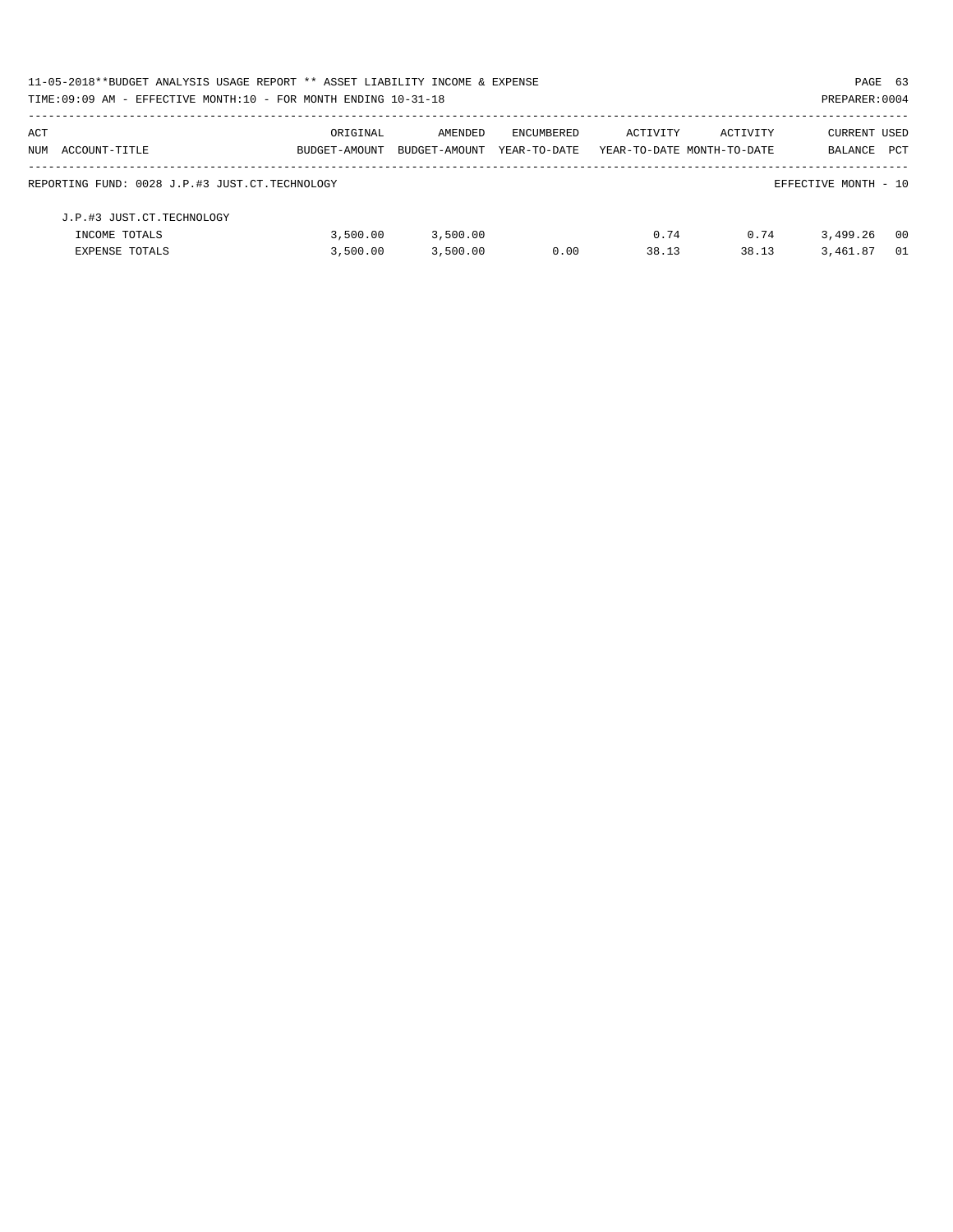|     | 11-05-2018**BUDGET ANALYSIS USAGE REPORT ** ASSET LIABILITY INCOME & EXPENSE<br>TIME:09:09 AM - EFFECTIVE MONTH:10 - FOR MONTH ENDING 10-31-18 |          |                                          |            |          |                            | PAGE 64<br>PREPARER: 0004 |
|-----|------------------------------------------------------------------------------------------------------------------------------------------------|----------|------------------------------------------|------------|----------|----------------------------|---------------------------|
| ACT |                                                                                                                                                | ORIGINAL | AMENDED                                  | ENCUMBERED | ACTIVITY | ACTIVITY                   | CURRENT USED              |
|     | NUM ACCOUNT-TITLE                                                                                                                              |          | BUDGET-AMOUNT BUDGET-AMOUNT YEAR-TO-DATE |            |          | YEAR-TO-DATE MONTH-TO-DATE | BALANCE<br>$_{\rm PCT}$   |
|     | REPORTING FUND: 0030 SHERIFF WORK RELEASE                                                                                                      |          |                                          |            |          |                            | EFFECTIVE MONTH - 10      |
|     | 0103 CASH                                                                                                                                      |          |                                          |            |          |                            |                           |
|     | 0100 SHERIFF WORK RELEASE-COMB FUND CKI                                                                                                        |          |                                          |            | 0.00     | 0.00                       | 983.14                    |
|     | CASH                                                                                                                                           |          |                                          |            | 0.00     | 0.00                       | 983.14                    |
|     | 0271 EQUITY ACCOUNT                                                                                                                            |          |                                          |            |          |                            |                           |
|     | 0200 EQUITY ACCOUNT                                                                                                                            |          |                                          |            | 0.00     | 0.00                       | 983.14                    |
|     | EQUITY ACCOUNT                                                                                                                                 |          |                                          |            | 0.00     | 0.00                       | 983.14                    |
|     | 0360 INTEREST EARNINGS                                                                                                                         |          |                                          |            |          |                            |                           |
|     | 0100 INTEREST EARNINGS                                                                                                                         | 0.00     | 0.00                                     |            | 0.00     | 0.00                       | 0.00                      |
|     | INTEREST EARNINGS                                                                                                                              | 0.00     | 0.00                                     | 0.00       | 0.00     | 0.00                       | 0.00                      |
|     | 0370 MISCELLANEOUS INCOME                                                                                                                      |          |                                          |            |          |                            |                           |
|     |                                                                                                                                                |          |                                          |            |          |                            |                           |
|     | 0569 SHERIFF WORK RELEASE<br>-----------                                                                                                       | 0.00     | 0.00                                     |            | 0.00     | 0.00                       | 0.00                      |
|     | MISCELLANEOUS INCOME                                                                                                                           | 0.00     | 0.00                                     | 0.00       | 0.00     | 0.00                       | 0.00                      |
|     | 0569 WORK RELEASE                                                                                                                              |          |                                          |            |          |                            |                           |
|     |                                                                                                                                                |          |                                          |            |          |                            |                           |
|     | 0310 OFFICE SUPPLIES                                                                                                                           | 0.00     | 0.00                                     | 0.00       | 0.00     | 0.00                       | 0.00                      |
|     | 0421 ONLINE RESEARCH                                                                                                                           | 0.00     | 0.00                                     | 0.00       | 0.00     | 0.00                       | 0.00                      |
|     | 0571 EQUIPMENT                                                                                                                                 | 0.00     | 0.00                                     | 0.00       | 0.00     | 0.00                       | 0.00                      |
|     | <b>WORK RELEASE</b>                                                                                                                            | 0.00     | 0.00                                     | 0.00       | 0.00     | 0.00                       | 0.00                      |
|     | SHERIFF WORK RELEASE                                                                                                                           |          |                                          |            |          |                            |                           |
|     | INCOME TOTALS                                                                                                                                  | 0.00     | 0.00                                     |            | 0.00     | 0.00                       | 0.00                      |
|     | <b>EXPENSE TOTALS</b>                                                                                                                          | 0.00     | 0.00                                     | 0.00       | 0.00     | 0.00                       | 0.00                      |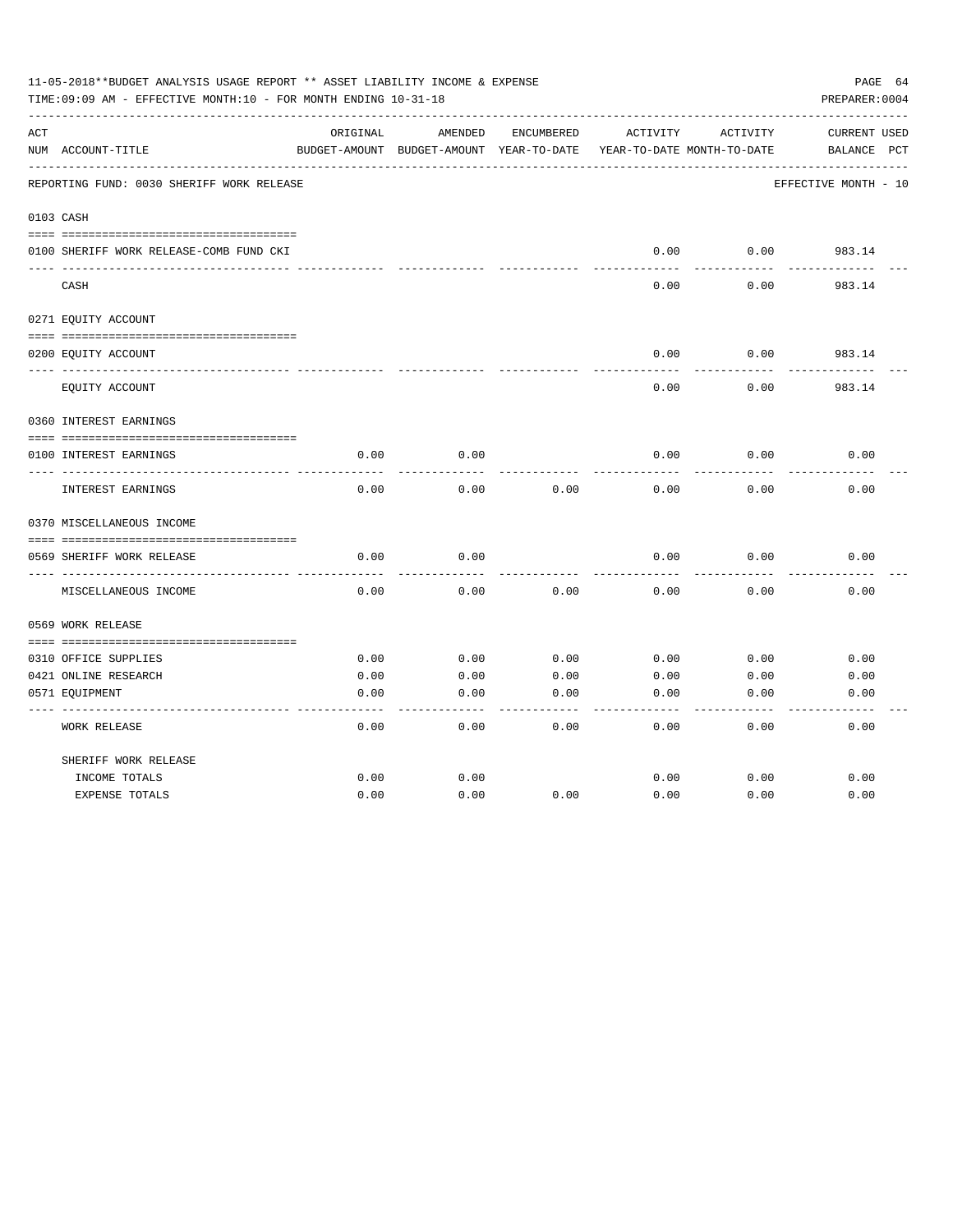|     | 11-05-2018**BUDGET ANALYSIS USAGE REPORT ** ASSET LIABILITY INCOME & EXPENSE<br>TIME: 09:09 AM - EFFECTIVE MONTH: 10 - FOR MONTH ENDING 10-31-18 |                           |                                |            |                                                                                 |                     | PAGE 65<br>PREPARER: 0004                                  |                |
|-----|--------------------------------------------------------------------------------------------------------------------------------------------------|---------------------------|--------------------------------|------------|---------------------------------------------------------------------------------|---------------------|------------------------------------------------------------|----------------|
| ACT | NUM ACCOUNT-TITLE                                                                                                                                | ORIGINAL                  | AMENDED                        | ENCUMBERED | ACTIVITY<br>BUDGET-AMOUNT BUDGET-AMOUNT YEAR-TO-DATE YEAR-TO-DATE MONTH-TO-DATE | ACTIVITY            | <b>CURRENT USED</b><br>BALANCE PCT                         |                |
|     | REPORTING FUND: 0031 COURTHOUSE RESTORATION FUND                                                                                                 |                           |                                |            |                                                                                 |                     | EFFECTIVE MONTH - 10                                       |                |
|     | 0103 CASH                                                                                                                                        |                           |                                |            |                                                                                 |                     |                                                            |                |
|     | 0100 COURTHOUSE RESTORATION-COMB.FUND<br>0175 TEXPOOL                                                                                            |                           |                                |            | 0.00                                                                            | 0.00<br>----------- | 58,000.00- 58,000.00- 165,332.28-<br>0.00<br>------------- |                |
|     | CASH                                                                                                                                             |                           |                                |            |                                                                                 |                     | 58,000.00- 58,000.00- 165,332.28-                          |                |
|     | 0271 EQUITY ACCOUNT                                                                                                                              |                           |                                |            |                                                                                 |                     |                                                            |                |
|     | 0200 EQUITY ACCOUNT                                                                                                                              |                           |                                |            | 0.00                                                                            |                     | $0.00 107,332.28-$                                         |                |
|     | EQUITY ACCOUNT                                                                                                                                   |                           |                                |            | 0.00                                                                            | 0.00                | 107,332.28-                                                |                |
|     | 0300 CASH                                                                                                                                        |                           |                                |            |                                                                                 |                     |                                                            |                |
|     | 0131 BEGINNING CASH BALANCE                                                                                                                      | 0.00                      | 0.00                           |            | 0.00                                                                            | 0.00                | 0.00                                                       |                |
|     | CASH                                                                                                                                             | 0.00                      | 0.00                           | 0.00       | 0.00                                                                            | 0.00                | 0.00                                                       |                |
|     | 0330 GRANT INCOME                                                                                                                                |                           |                                |            |                                                                                 |                     |                                                            |                |
|     | 0510 COURTHOUSE RESTORATION                                                                                                                      | 2,756,774.00 2,756,774.00 |                                |            | 0.00                                                                            |                     | $0.00 \quad 2,756,774.00$                                  | 00             |
|     | GRANT INCOME                                                                                                                                     |                           | 2,756,774.00 2,756,774.00 0.00 |            |                                                                                 |                     | $0.00$ $0.00$ $2,756,774.00$                               | 0 <sub>0</sub> |
|     | 0370 MISCELLANEOUS INCOME                                                                                                                        |                           |                                |            |                                                                                 |                     |                                                            |                |
|     | 0131 RESTORATION DONATIONS                                                                                                                       | 0.00                      | 0.00                           |            | 0.00                                                                            | 0.00                | 0.00                                                       |                |
|     | MISCELLANEOUS INCOME                                                                                                                             | 0.00                      | 0.00                           | 0.00       | 0.00                                                                            | 0.00                | 0.00                                                       |                |
|     | 0509 CONTINGENCY                                                                                                                                 |                           |                                |            |                                                                                 |                     |                                                            |                |
|     | 0475 CONTINGENCY                                                                                                                                 | 245,080.00                | 245,080.00                     | 0.00       | 0.00                                                                            | 0.00                | 245,080.00                                                 | 00             |
|     | CONTINGENCY                                                                                                                                      |                           | 245,080.00 245,080.00          | 0.00       | 0.00                                                                            | 0.00                | 245,080.00                                                 | 0 <sub>0</sub> |
|     | 0510 COURTHOUSE RESTORATION PHASE 1                                                                                                              |                           |                                |            |                                                                                 |                     |                                                            |                |
|     | 0403 ARCHITECTURAL FEES                                                                                                                          | 960.00                    | 960.00                         | 0.00       | 0.00                                                                            | 0.00                | 960.00                                                     | 0 <sub>0</sub> |
|     | 0451 ASBESTOS ABATEMENT                                                                                                                          | 0.00                      | 0.00                           | 0.00       | 0.00                                                                            | 0.00                | 0.00                                                       |                |
|     | 0482 DEMOLITION                                                                                                                                  | 0.00                      | 0.00                           | 0.00       | 0.00                                                                            | 0.00                | 0.00                                                       |                |
|     | 0490 MISCELLANEOUS                                                                                                                               | 0.00                      | 0.00                           | 0.00       | 0.00                                                                            | 0.00                | 0.00                                                       |                |
|     | COURTHOUSE RESTORATION PHASE 1                                                                                                                   | 960.00                    | 960.00                         | 0.00       | 0.00                                                                            | 0.00                | 960.00                                                     | 00             |
|     | 0511 COURTHOUSE RESTORATION PHASE 2                                                                                                              |                           |                                |            |                                                                                 |                     |                                                            |                |
|     | 0165 CONSTRUCTION                                                                                                                                |                           | 2,450,782.00 2,450,782.00      | 0.00       | 0.00                                                                            | 0.00                | 2,450,782.00                                               | 00             |
|     | 0403 ARCHITECTURAL FEES                                                                                                                          | 47,040.00                 | 47,040.00                      | 0.00       | 58,000.00                                                                       | 58,000.00           | 10,960.00-123                                              |                |
|     | 0451 ASBESTOS & OTHER TESTING                                                                                                                    | 11,680.00                 | 11,680.00                      | 0.00       | 0.00                                                                            | 0.00                | 11,680.00                                                  | 0 <sub>0</sub> |
|     | 0453 IT DESIGN                                                                                                                                   | 880.00                    | 880.00                         | 0.00       | 0.00                                                                            | 0.00                | 880.00                                                     | 0 <sub>0</sub> |
|     | 0455 SECURITY                                                                                                                                    | 352.00                    | 352.00                         | 0.00       | 0.00                                                                            | 0.00                | 352.00                                                     | 0 <sub>0</sub> |
|     | COURTHOUSE RESTORATION PHASE 2                                                                                                                   | 2,510,734.00 2,510,734.00 |                                | 0.00       | 58,000.00                                                                       |                     | 58,000.00 2,452,734.00                                     | 02             |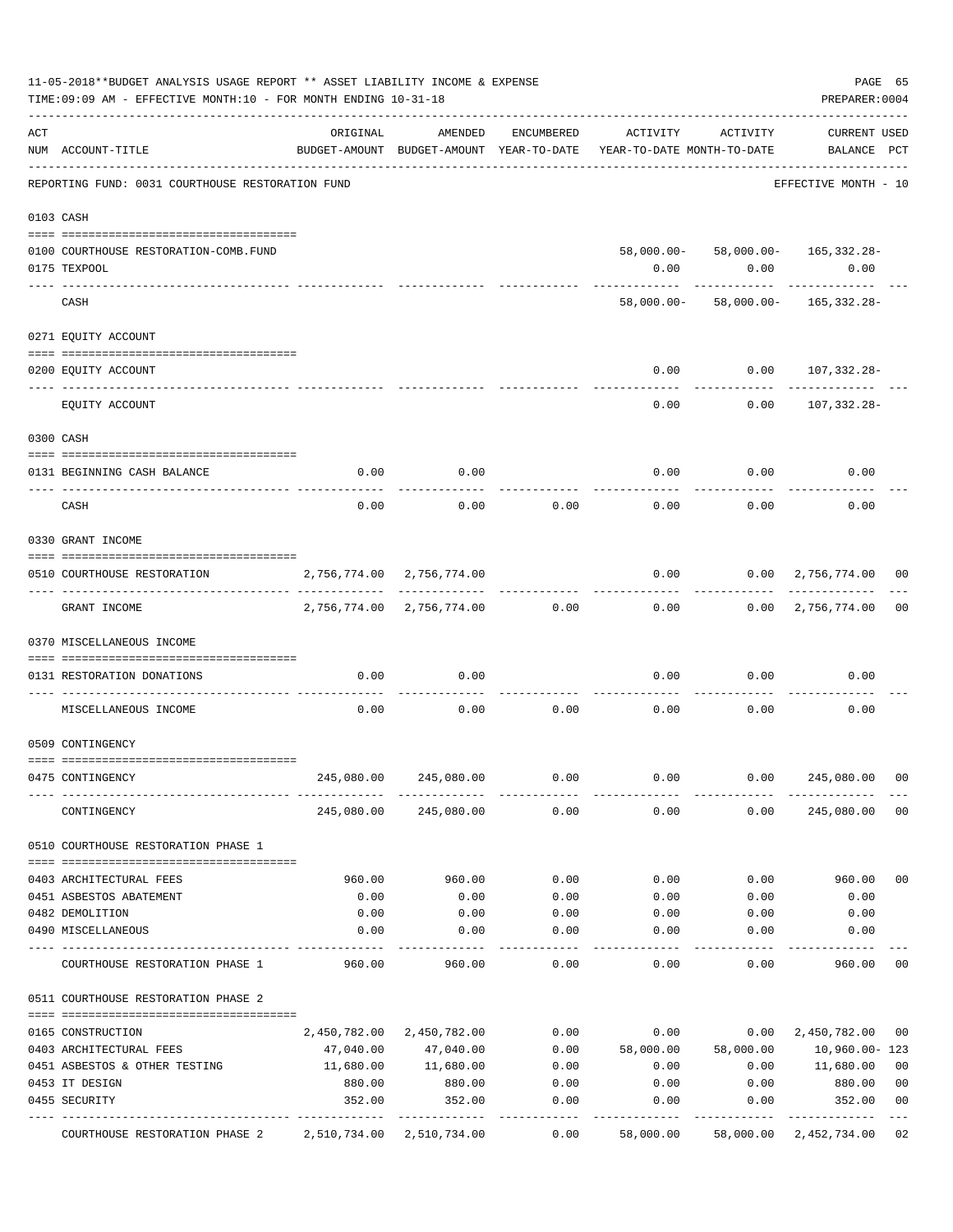| 11-05-2018**BUDGET ANALYSIS USAGE REPORT ** ASSET LIABILITY INCOME & EXPENSE<br>TIME:09:09 AM - EFFECTIVE MONTH:10 - FOR MONTH ENDING 10-31-18 |               |               |              |                            |           | PAGE 66<br>PREPARER: 0004 |      |
|------------------------------------------------------------------------------------------------------------------------------------------------|---------------|---------------|--------------|----------------------------|-----------|---------------------------|------|
| ACT                                                                                                                                            | ORIGINAL      | AMENDED       | ENCUMBERED   | ACTIVITY                   | ACTIVITY  | <b>CURRENT USED</b>       |      |
| NUM ACCOUNT-TITLE                                                                                                                              | BUDGET-AMOUNT | BUDGET-AMOUNT | YEAR-TO-DATE | YEAR-TO-DATE MONTH-TO-DATE |           | BALANCE                   | PCT  |
| REPORTING FUND: 0031 COURTHOUSE RESTORATION FUND                                                                                               |               |               |              |                            |           | EFFECTIVE MONTH - 10      |      |
| COURTHOUSE RESTORATION FUND                                                                                                                    |               |               |              |                            |           |                           |      |
| INCOME TOTALS                                                                                                                                  | 2,756,774.00  | 2,756,774.00  |              | 0.00                       | 0.00      | 2,756,774.00              | - 00 |
| <b>EXPENSE TOTALS</b>                                                                                                                          | 2,756,774.00  | 2,756,774.00  | 0.00         | 58,000.00                  | 58,000.00 | 2,698,774.00              | 02   |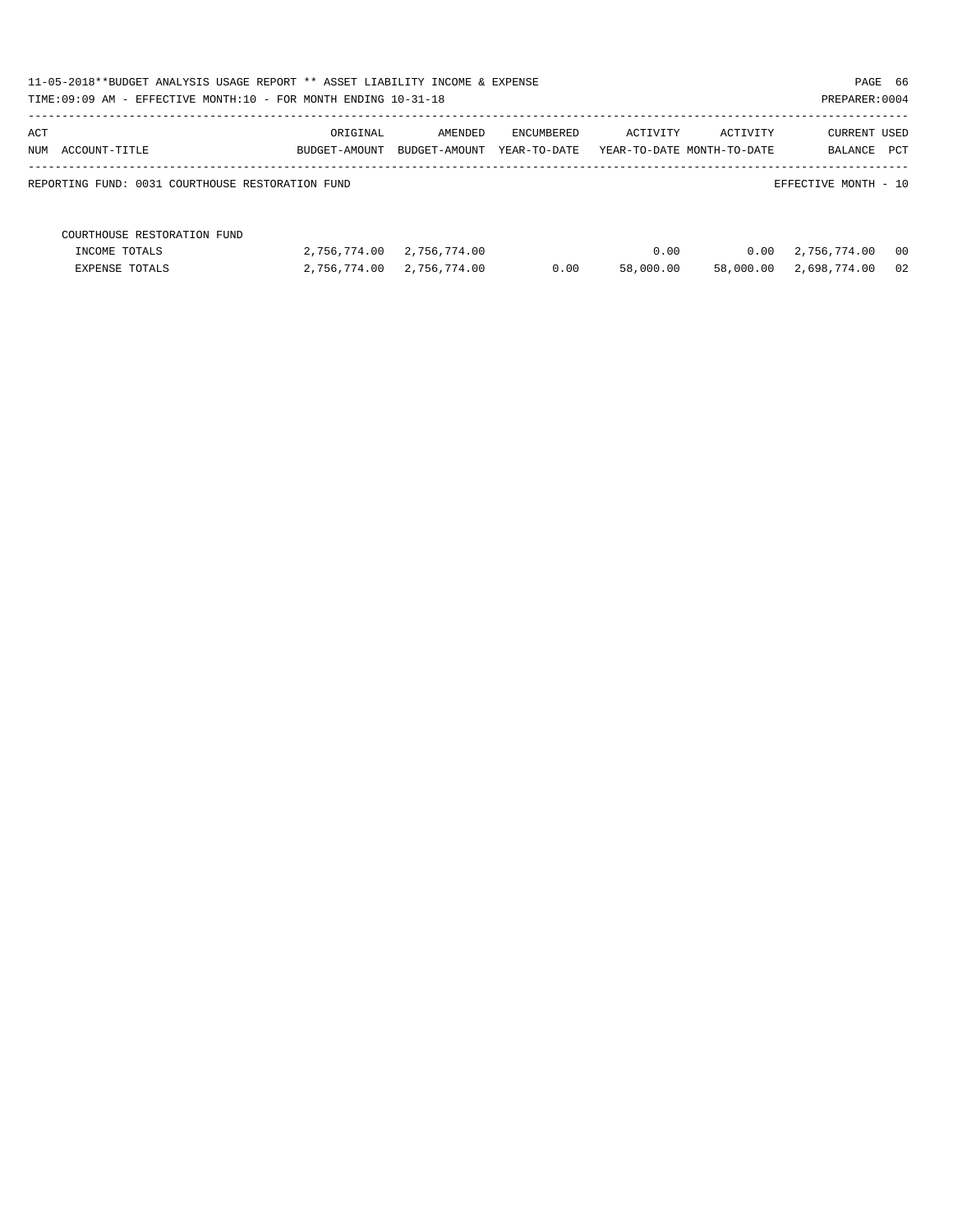|     | 11-05-2018**BUDGET ANALYSIS USAGE REPORT ** ASSET LIABILITY INCOME & EXPENSE<br>TIME: 09:09 AM - EFFECTIVE MONTH: 10 - FOR MONTH ENDING 10-31-18 |          |                                                     |            |                                        |          | PAGE 67<br>PREPARER: 0004          |                |
|-----|--------------------------------------------------------------------------------------------------------------------------------------------------|----------|-----------------------------------------------------|------------|----------------------------------------|----------|------------------------------------|----------------|
| ACT | NUM ACCOUNT-TITLE                                                                                                                                | ORIGINAL | AMENDED<br>BUDGET-AMOUNT BUDGET-AMOUNT YEAR-TO-DATE | ENCUMBERED | ACTIVITY<br>YEAR-TO-DATE MONTH-TO-DATE | ACTIVITY | <b>CURRENT USED</b><br>BALANCE PCT |                |
|     | REPORTING FUND: 0033 BAIL BONDSMAN APP. FEES                                                                                                     |          |                                                     |            |                                        |          | EFFECTIVE MONTH - 10               |                |
|     | 0102 A/P CLEARING                                                                                                                                |          |                                                     |            |                                        |          |                                    |                |
|     | 0100 A/P CLEARING                                                                                                                                |          |                                                     |            | 0.00                                   | 0.00     | 0.00                               |                |
|     | ---- --------<br>A/P CLEARING                                                                                                                    |          |                                                     |            | 0.00                                   | 0.00     | 0.00                               |                |
|     | 0103 BAIL BONDSMAN AP.FEE CASH                                                                                                                   |          |                                                     |            |                                        |          |                                    |                |
|     | 0100 BAIL BONDSMAN APP.-COMB FUND CKING                                                                                                          |          |                                                     |            | 0.00                                   | 0.00     | 8,596.74                           |                |
|     | BAIL BONDSMAN AP.FEE CASH                                                                                                                        |          |                                                     |            | 0.00                                   | 0.00     | 8,596.74                           |                |
|     | 0271 EQUITY ACCOUNT                                                                                                                              |          |                                                     |            |                                        |          |                                    |                |
|     | 0200 EQUITY ACCOUNT                                                                                                                              |          |                                                     |            | 0.00                                   |          | $0.00$ 8,596.74                    |                |
|     | EQUITY ACCOUNT                                                                                                                                   |          |                                                     |            | 0.00                                   | 0.00     | 8,596.74                           |                |
|     | 0300 CASH                                                                                                                                        |          |                                                     |            |                                        |          |                                    |                |
|     | 0133 BEGINNING CASH BALANCE                                                                                                                      | 0.00     | 0.00                                                |            | 0.00                                   | 0.00     | 0.00                               |                |
|     | CASH                                                                                                                                             | 0.00     | 0.00                                                | 0.00       | 0.00                                   | 0.00     | 0.00                               |                |
|     | 0340 BAIL BOND APPLICATION FEE                                                                                                                   |          |                                                     |            |                                        |          |                                    |                |
|     | 0480 APPLICATION FEE                                                                                                                             | 500.00   | 500.00                                              |            | 0.00                                   | 0.00     | 500.00                             | 00             |
|     | BAIL BOND APPLICATION FEE                                                                                                                        | 500.00   | 500.00                                              | 0.00       | 0.00                                   | 0.00     | 500.00                             | 0 <sub>0</sub> |
|     | 0498 BAIL BONDSMAN EXP.                                                                                                                          |          |                                                     |            |                                        |          |                                    |                |
|     | 0310 OFFICE SUPPLIES                                                                                                                             | 500.00   | 500.00 0.00                                         |            | $0.00$ $0.00$ $500.00$                 |          |                                    | 00             |
|     | 0427 OUT OF COUNTY TRAVEL                                                                                                                        | 0.00     | 0.00                                                | 0.00       | 0.00                                   | 0.00     | 0.00                               |                |
|     | BAIL BONDSMAN EXP.                                                                                                                               | 500.00   | 500.00                                              | 0.00       | 0.00                                   | 0.00     | 500.00                             | 0 <sub>0</sub> |
|     | BAIL BONDSMAN APP. FEES                                                                                                                          |          |                                                     |            |                                        |          |                                    |                |
|     | INCOME TOTALS                                                                                                                                    | 500.00   | 500.00                                              |            | 0.00                                   | 0.00     | 500.00                             | 0 <sub>0</sub> |
|     | EXPENSE TOTALS                                                                                                                                   | 500.00   | 500.00                                              | 0.00       | 0.00                                   | 0.00     | 500.00                             | 0 <sub>0</sub> |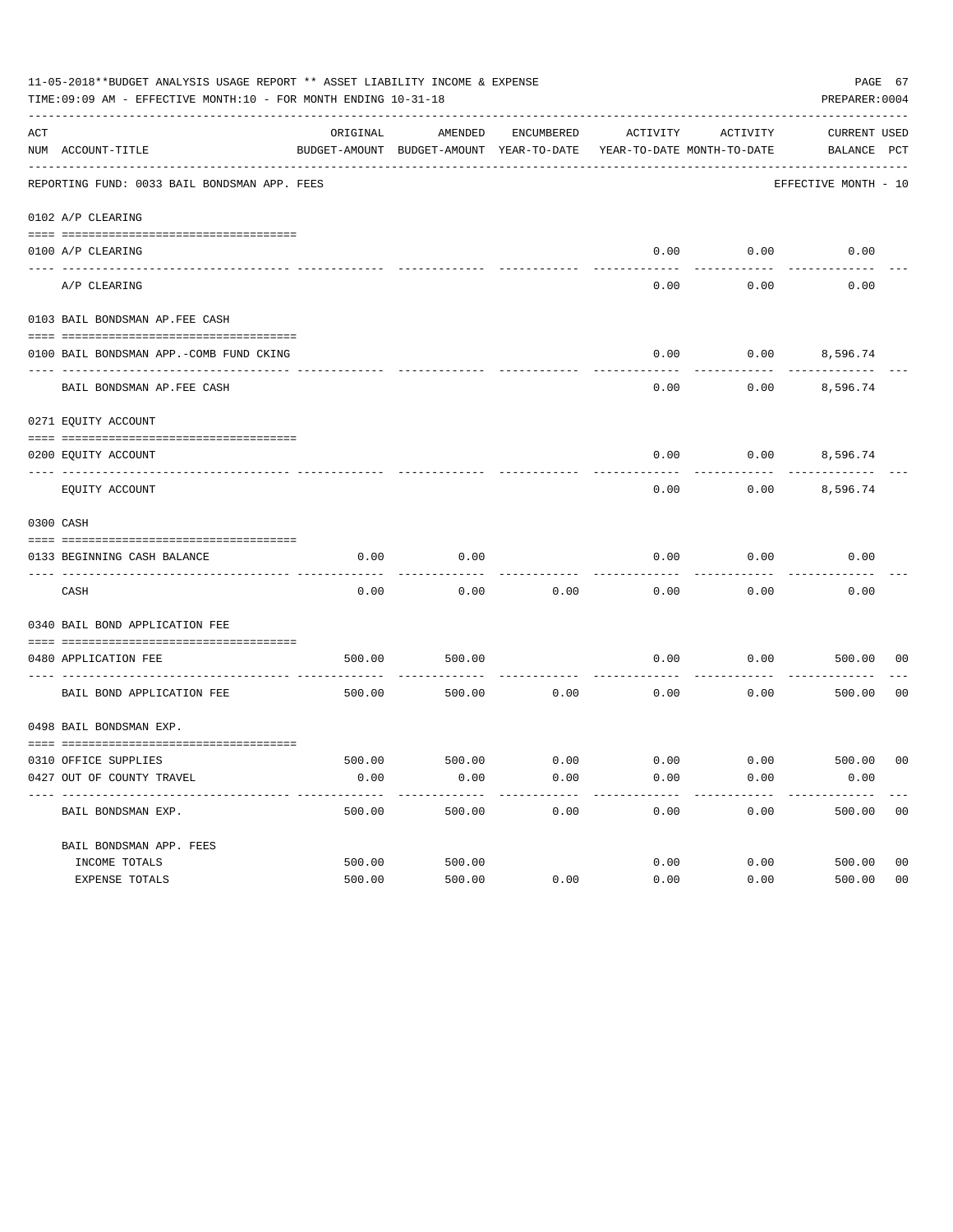|     | 11-05-2018**BUDGET ANALYSIS USAGE REPORT ** ASSET LIABILITY INCOME & EXPENSE<br>TIME: 09:09 AM - EFFECTIVE MONTH: 10 - FOR MONTH ENDING 10-31-18 |              |                                                                                |                    |                 |                                         | PAGE 68<br>PREPARER: 0004                       |                |
|-----|--------------------------------------------------------------------------------------------------------------------------------------------------|--------------|--------------------------------------------------------------------------------|--------------------|-----------------|-----------------------------------------|-------------------------------------------------|----------------|
| ACT | NUM ACCOUNT-TITLE                                                                                                                                | ORIGINAL     | AMENDED<br>BUDGET-AMOUNT BUDGET-AMOUNT YEAR-TO-DATE YEAR-TO-DATE MONTH-TO-DATE | ENCUMBERED         | ACTIVITY        | ACTIVITY                                | <b>CURRENT USED</b><br>BALANCE PCT              |                |
|     | REPORTING FUND: 0034 DISTRICT CT.RECORDS ARCHIVE                                                                                                 |              |                                                                                |                    |                 |                                         | EFFECTIVE MONTH - 10                            |                |
|     | 0100 PAYROLL                                                                                                                                     |              |                                                                                |                    |                 |                                         |                                                 |                |
|     | 0100 PAYROLL                                                                                                                                     |              |                                                                                |                    |                 | $0.00$ $0.00$                           | 0.00                                            |                |
|     | --------------------------- --------<br>---- -------<br>PAYROLL                                                                                  |              |                                                                                |                    | 0.00            | .<br>0.00                               | 0.00                                            |                |
|     | 0103 CASH                                                                                                                                        |              |                                                                                |                    |                 |                                         |                                                 |                |
|     | 0100 DISTRICT CT.REC.ARCHIVE COMB.FUND                                                                                                           |              |                                                                                |                    |                 | 256.59 256.59 27,527.67                 |                                                 |                |
|     | CASH                                                                                                                                             |              |                                                                                |                    |                 | ------------<br>256.59 256.59 27,527.67 |                                                 |                |
|     | 0120 RECEIVABLES                                                                                                                                 |              |                                                                                |                    |                 |                                         |                                                 |                |
|     | 0313 DUE FROM OTHER FUNDS                                                                                                                        |              |                                                                                |                    | 0.00            |                                         | $0.00$ 331.18                                   |                |
|     |                                                                                                                                                  |              |                                                                                |                    |                 |                                         |                                                 |                |
|     | RECEIVABLES                                                                                                                                      |              |                                                                                |                    | 0.00            | 0.00                                    | 331.18                                          |                |
|     | 0271 EQUITY ACCOUNT                                                                                                                              |              |                                                                                |                    |                 |                                         |                                                 |                |
|     | 0200 EQUITY ACCOUNT                                                                                                                              |              |                                                                                |                    | 0.00            | $0.00$ 27,602.26                        |                                                 |                |
|     | EQUITY ACCOUNT                                                                                                                                   |              |                                                                                |                    | 0.00            | ---------<br>0.00                       | -----------<br>27,602.26                        |                |
|     | 0300 CASH                                                                                                                                        |              |                                                                                |                    |                 |                                         |                                                 |                |
|     | 0134 BEGINNING CASH BALANCE                                                                                                                      | 7,000.00     | 7,000.00                                                                       |                    | 0.00            |                                         | 0.00 7,000.00                                   | 0 <sub>0</sub> |
|     | ----------------------------<br>CASH                                                                                                             |              | 7,000.00 7,000.00                                                              | 0.00               | 0.00            |                                         | 0.00 7,000.00                                   | 0 <sub>0</sub> |
|     | 0360 INTEREST INCOME                                                                                                                             |              |                                                                                |                    |                 |                                         |                                                 |                |
|     | 0100 INTEREST INCOME                                                                                                                             | 0.00         | 0.00                                                                           |                    |                 | $3.62$ $3.62$                           | $3.62+$                                         |                |
|     | INTEREST INCOME                                                                                                                                  | 0.00         | 0.00                                                                           |                    |                 | $0.00$ 3.62 3.62                        | $3.62+$                                         |                |
|     | 0370 MISCELLANEOUS INCOME                                                                                                                        |              |                                                                                |                    |                 |                                         |                                                 |                |
|     | 0450 DISTRICT CT.RECORDS ARCHIVE FEE                                                                                                             |              | 3,000.00 3,000.00                                                              |                    |                 | 252.97 252.97 2,747.03 08               |                                                 |                |
|     | MISCELLANEOUS INCOME                                                                                                                             |              | 3,000.00 3,000.00 0.00                                                         |                    | 252.97          |                                         | ------------- --------------<br>252.97 2,747.03 | 08             |
|     | 0450 DISTRICT CT.RECORDS ARCHIVE EQUIPM                                                                                                          |              |                                                                                |                    |                 |                                         |                                                 |                |
|     |                                                                                                                                                  |              |                                                                                |                    |                 |                                         |                                                 |                |
|     | 0107 SALARYTEMP/EXTRA                                                                                                                            | 0.00<br>0.00 | 0.00<br>0.00                                                                   | 0.00<br>0.00       | 0.00            | 0.00                                    | 0.00<br>0.00                                    |                |
|     | 0201 SOCIAL SECURITY TAXES<br>0203 RETIREMENT                                                                                                    | 0.00         | 0.00                                                                           | 0.00               | 0.00<br>0.00    | 0.00<br>0.00                            | 0.00                                            |                |
|     | 0204 WORKERS COMPENSATION                                                                                                                        | 0.00         | 0.00                                                                           | 0.00               | 0.00            | 0.00                                    | 0.00                                            |                |
|     | 0205 MEDICARE TAX                                                                                                                                | 0.00         | 0.00                                                                           | 0.00               | 0.00            | 0.00                                    | 0.00                                            |                |
|     | 0572 OFFICE EQUIPMENT                                                                                                                            | 10,000.00    | 10,000.00                                                                      | 0.00               | 0.00            | 0.00                                    | 10,000.00                                       | 00             |
|     | -------------------- -----------<br>DISTRICT CT.RECORDS ARCHIVE EQUIPM 10,000.00 10,000.00                                                       |              | --------------                                                                 | . <u>.</u><br>0.00 | -------<br>0.00 | ---------<br>0.00                       | ------------<br>10,000.00                       | 0 <sub>0</sub> |
|     | DISTRICT CT.RECORDS ARCHIVE                                                                                                                      |              |                                                                                |                    |                 |                                         |                                                 |                |
|     | INCOME TOTALS                                                                                                                                    |              | 10,000.00 10,000.00                                                            |                    | 256.59          |                                         | 256.59 9,743.41                                 | 03             |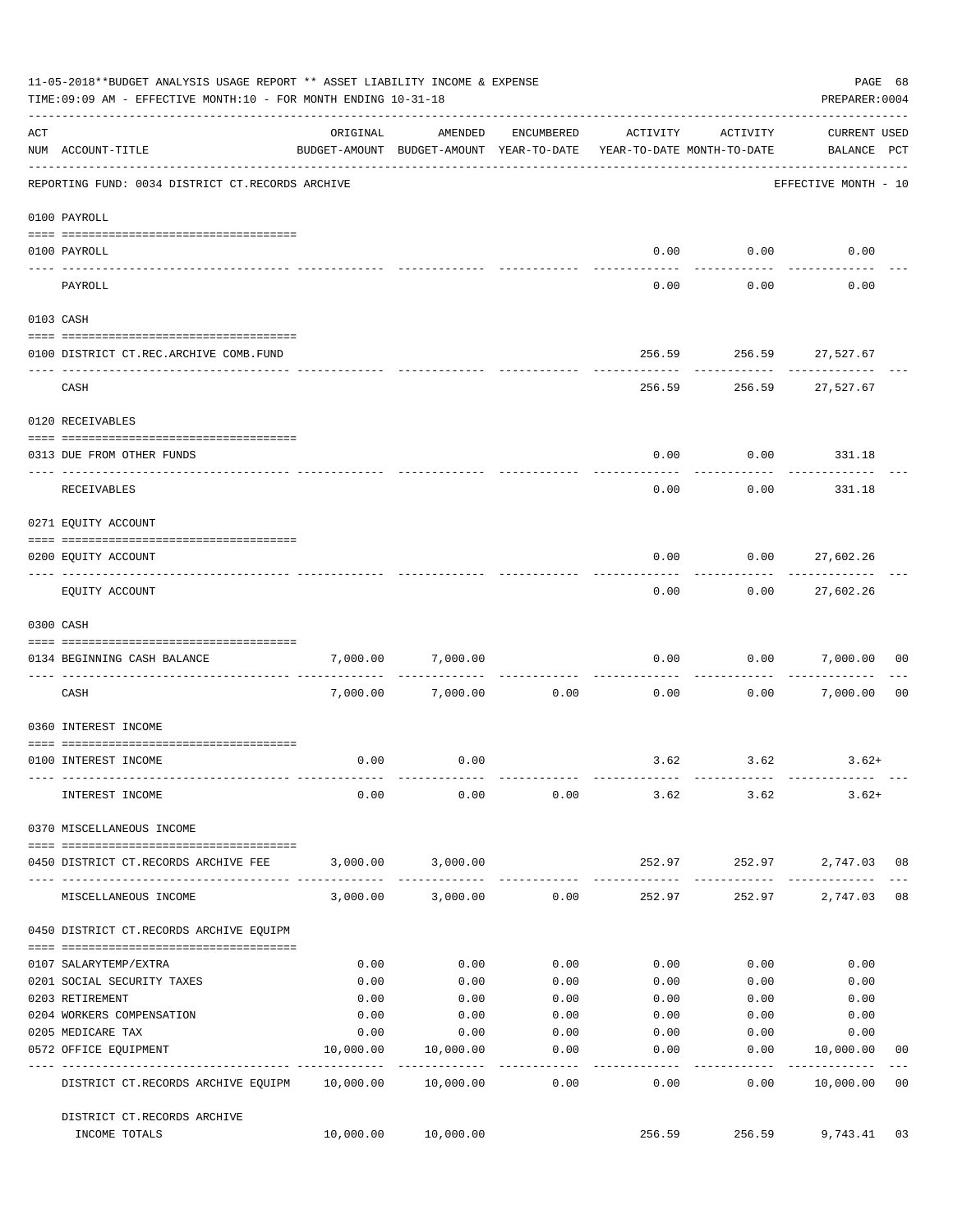| 11-05-2018**BUDGET ANALYSIS USAGE REPORT ** ASSET LIABILITY INCOME & EXPENSE<br>TIME:09:09 AM - EFFECTIVE MONTH:10 - FOR MONTH ENDING 10-31-18 |                           |                          |                                   |          |                                        | PREPARER: 0004                 | PAGE 69    |
|------------------------------------------------------------------------------------------------------------------------------------------------|---------------------------|--------------------------|-----------------------------------|----------|----------------------------------------|--------------------------------|------------|
| ACT<br>NUM ACCOUNT-TITLE                                                                                                                       | ORIGINAL<br>BUDGET-AMOUNT | AMENDED<br>BUDGET-AMOUNT | <b>ENCUMBERED</b><br>YEAR-TO-DATE | ACTIVITY | ACTIVITY<br>YEAR-TO-DATE MONTH-TO-DATE | <b>CURRENT USED</b><br>BALANCE | <b>PCT</b> |
| REPORTING FUND: 0034 DISTRICT CT.RECORDS ARCHIVE                                                                                               |                           |                          |                                   |          |                                        | EFFECTIVE MONTH - 10           |            |
| <b>EXPENSE TOTALS</b>                                                                                                                          | 10,000.00                 | 10,000.00                | 0.00                              | 0.00     | 0.00                                   | 10,000.00                      | 00         |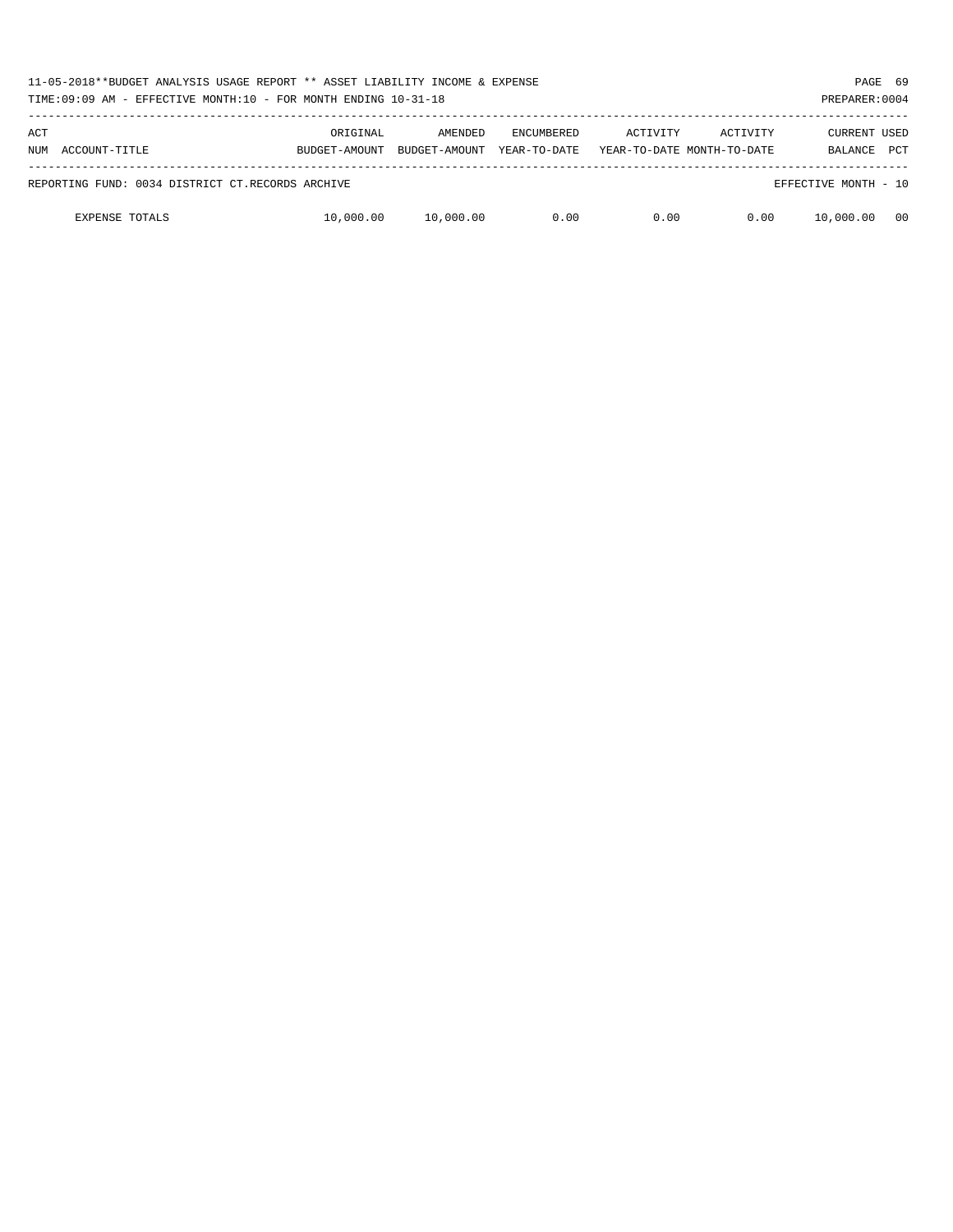| 11-05-2018**BUDGET ANALYSIS USAGE REPORT ** ASSET LIABILITY INCOME & EXPENSE<br>TIME: 09:09 AM - EFFECTIVE MONTH: 10 - FOR MONTH ENDING 10-31-18 |                                                     |           |                      |            |                                                                                 |                            |                                    | PAGE 70<br>PREPARER: 0004 |  |
|--------------------------------------------------------------------------------------------------------------------------------------------------|-----------------------------------------------------|-----------|----------------------|------------|---------------------------------------------------------------------------------|----------------------------|------------------------------------|---------------------------|--|
| ACT                                                                                                                                              | NUM ACCOUNT-TITLE                                   | ORIGINAL  | AMENDED              | ENCUMBERED | ACTIVITY<br>BUDGET-AMOUNT BUDGET-AMOUNT YEAR-TO-DATE YEAR-TO-DATE MONTH-TO-DATE | ACTIVITY                   | <b>CURRENT USED</b><br>BALANCE PCT |                           |  |
|                                                                                                                                                  | REPORTING FUND: 0035 LAW LIBRARY FUND               |           |                      |            |                                                                                 |                            | EFFECTIVE MONTH - 10               |                           |  |
|                                                                                                                                                  | 0103 CASH                                           |           |                      |            |                                                                                 |                            |                                    |                           |  |
|                                                                                                                                                  | 0100 LAW LIBRARY-COMBINED FUND CHECKING             |           |                      |            |                                                                                 | 491.87  491.87  158,418.50 |                                    |                           |  |
|                                                                                                                                                  | CASH                                                |           |                      |            | 491.87                                                                          | 491.87                     | ---------<br>158,418.50            |                           |  |
|                                                                                                                                                  | 0120 RECEIVABLES                                    |           |                      |            |                                                                                 |                            |                                    |                           |  |
|                                                                                                                                                  | 0313 DUE FROM OTHER FUNDS                           |           |                      |            | 0.00                                                                            | $0.00$ 1,049.55            |                                    |                           |  |
|                                                                                                                                                  | RECEIVABLES                                         |           |                      |            | 0.00                                                                            |                            | $0.00$ 1,049.55                    |                           |  |
|                                                                                                                                                  | 0200 LIABILITY ACCOUNT                              |           |                      |            |                                                                                 |                            |                                    |                           |  |
|                                                                                                                                                  | 0910 SYSTEM ADDED LIABILITY LI                      |           |                      |            |                                                                                 |                            | $300.00 - 300.00 - 300.00 -$       |                           |  |
|                                                                                                                                                  | LIABILITY ACCOUNT                                   |           |                      |            | $300.00 -$                                                                      | 300.00-                    | $300.00 -$                         |                           |  |
|                                                                                                                                                  | 0271 EQUITY ACCOUNT                                 |           |                      |            |                                                                                 |                            |                                    |                           |  |
|                                                                                                                                                  | 0200 EQUITY ACCOUNT                                 |           |                      |            | 0.00                                                                            | $0.00$ 158,976.18          |                                    |                           |  |
|                                                                                                                                                  | EQUITY ACCOUNT                                      |           |                      |            | 0.00                                                                            | 0.00                       | 158,976.18                         |                           |  |
|                                                                                                                                                  | 0340 FEES OF OFFICE                                 |           |                      |            |                                                                                 |                            |                                    |                           |  |
|                                                                                                                                                  | 0403 COUNTY CLERK FEES                              |           | 5,000.00 5,000.00    |            |                                                                                 | $0.00$ $0.00$              | 5,000.00                           | 00                        |  |
|                                                                                                                                                  | 0450 DISTRICT CLERK FEES                            | 10,000.00 | 10,000.00            |            | 770.77                                                                          | 770.77                     | 9,229.23                           | 08                        |  |
|                                                                                                                                                  | ------------------- -------------<br>FEES OF OFFICE |           | 15,000.00  15,000.00 | 0.00       | ---------- ------------- ----------<br>770.77                                   | 770.77                     | 14,229.23                          | 05                        |  |
|                                                                                                                                                  | 0360 INTEREST EARNINGS                              |           |                      |            |                                                                                 |                            |                                    |                           |  |
|                                                                                                                                                  | 0100 INTEREST EARNINGS                              | 50.00     | 50.00                |            | 21.10                                                                           | 21.10                      | 28.90                              | 42                        |  |
|                                                                                                                                                  | INTEREST EARNINGS                                   | 50.00     | 50.00                | 0.00       | 21.10                                                                           | 21.10                      | 28.90                              | 42                        |  |
|                                                                                                                                                  | 0475 LAW LIBRARY                                    |           |                      |            |                                                                                 |                            |                                    |                           |  |
|                                                                                                                                                  | 0310 OFFICE SUPPLIES                                | 2,000.00  | 2,000.00             | 0.00       | 0.00                                                                            | 0.00                       | 2,000.00                           | 0 <sub>0</sub>            |  |
|                                                                                                                                                  | 0421 LEXIS NEXIS ONLINE LEGAL RESEARCH              | 4,000.00  | 4,000.00             | 0.00       | 0.00                                                                            | 0.00                       | 4,000.00                           | 0 <sub>0</sub>            |  |
|                                                                                                                                                  | 0453 R&M COMPUTER                                   | 200.00    | 200.00               | 0.00       | 0.00                                                                            | 0.00                       | 200.00                             | 0 <sub>0</sub>            |  |
|                                                                                                                                                  | 0574 TECHNOLOGY                                     | 8,350.00  | 8,350.00             | 0.00       | 0.00                                                                            | 0.00                       | 8,350.00                           | 0 <sub>0</sub>            |  |
|                                                                                                                                                  | 0590 LAW BOOKS                                      | 500.00    | 500.00               | 0.00       | 0.00                                                                            | 0.00                       | 500.00                             | 0 <sub>0</sub>            |  |
|                                                                                                                                                  | LAW LIBRARY                                         |           | 15,050.00 15,050.00  | 0.00       | 0.00                                                                            | 0.00                       | 15,050.00                          | $---$<br>0 <sub>0</sub>   |  |
|                                                                                                                                                  | LAW LIBRARY FUND                                    |           |                      |            |                                                                                 |                            |                                    |                           |  |
|                                                                                                                                                  | INCOME TOTALS                                       | 15,050.00 | 15,050.00            |            | 791.87                                                                          | 791.87                     | 14,258.13                          | 05                        |  |
|                                                                                                                                                  | EXPENSE TOTALS                                      | 15,050.00 | 15,050.00            | 0.00       | 0.00                                                                            | 0.00                       | 15,050.00                          | 0 <sub>0</sub>            |  |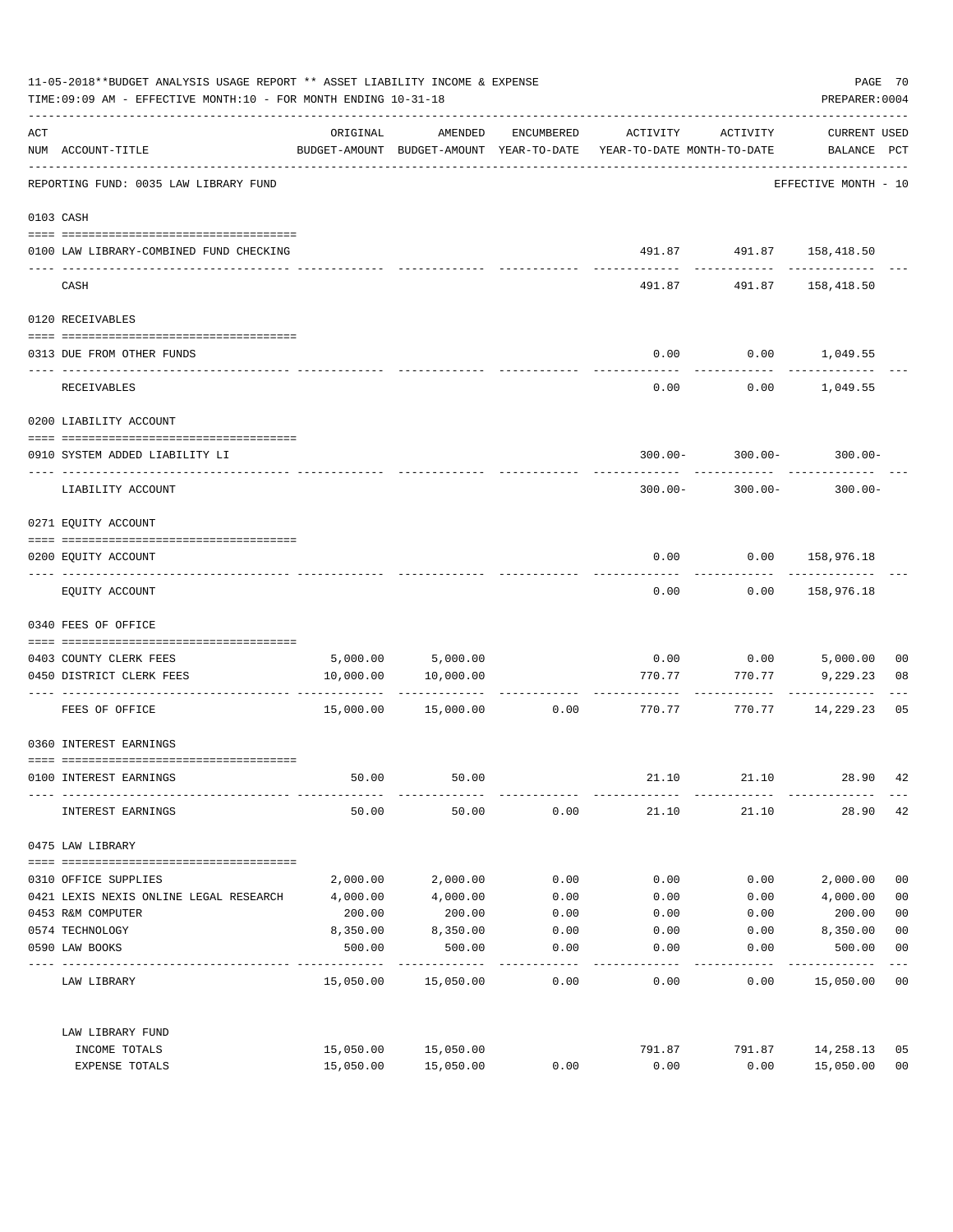| ORIGINAL<br>AMENDED<br>ENCUMBERED<br>ACTIVITY<br>ACTIVITY<br>NUM ACCOUNT-TITLE<br>BUDGET-AMOUNT BUDGET-AMOUNT YEAR-TO-DATE<br>YEAR-TO-DATE MONTH-TO-DATE<br>EFFECTIVE MONTH - 10<br>0.00<br>0.00<br>---- --<br>0.00<br>0.00<br>PAYROLL<br>0102 A/P CLEARING<br>0.00<br>0.00<br>0.00<br>0100 A/P CLEARING<br>0.00<br>0.00<br>A/P CLEARING<br>8.98 8.98 11,167.06<br>0136 D. A. FEE CASH ACCT.<br>1,475.22-<br>1,475.22-<br>20,942.26<br>0236 D.A. FEE SEIZURE FUND<br>CASH<br>1,466.24-<br>1,466.24-<br>32,109.32<br>0200 LIABILITY ACCOUNT<br>0.00<br>0.00<br>0.00<br>0155 ACCRUED FRINGE BENEFITS<br>0.00<br>0.00 | PAGE 71<br>PREPARER: 0004          | 11-05-2018**BUDGET ANALYSIS USAGE REPORT ** ASSET LIABILITY INCOME & EXPENSE<br>TIME: 09:09 AM - EFFECTIVE MONTH: 10 - FOR MONTH ENDING 10-31-18 |  |  |  |  |  |                    |  |
|--------------------------------------------------------------------------------------------------------------------------------------------------------------------------------------------------------------------------------------------------------------------------------------------------------------------------------------------------------------------------------------------------------------------------------------------------------------------------------------------------------------------------------------------------------------------------------------------------------------------|------------------------------------|--------------------------------------------------------------------------------------------------------------------------------------------------|--|--|--|--|--|--------------------|--|
| REPORTING FUND: 0036 D.A. FEE ACCOUNT FUND<br>0100 PAYROLL<br>0100 PAYROLL<br>0103 CASH<br>0150 ACCRUED SALARY PAYABLE                                                                                                                                                                                                                                                                                                                                                                                                                                                                                             | <b>CURRENT USED</b><br>BALANCE PCT |                                                                                                                                                  |  |  |  |  |  | $\mathop{\rm ACT}$ |  |
|                                                                                                                                                                                                                                                                                                                                                                                                                                                                                                                                                                                                                    |                                    |                                                                                                                                                  |  |  |  |  |  |                    |  |
|                                                                                                                                                                                                                                                                                                                                                                                                                                                                                                                                                                                                                    |                                    |                                                                                                                                                  |  |  |  |  |  |                    |  |
|                                                                                                                                                                                                                                                                                                                                                                                                                                                                                                                                                                                                                    | 0.00                               |                                                                                                                                                  |  |  |  |  |  |                    |  |
|                                                                                                                                                                                                                                                                                                                                                                                                                                                                                                                                                                                                                    | 0.00                               |                                                                                                                                                  |  |  |  |  |  |                    |  |
|                                                                                                                                                                                                                                                                                                                                                                                                                                                                                                                                                                                                                    |                                    |                                                                                                                                                  |  |  |  |  |  |                    |  |
|                                                                                                                                                                                                                                                                                                                                                                                                                                                                                                                                                                                                                    |                                    |                                                                                                                                                  |  |  |  |  |  |                    |  |
|                                                                                                                                                                                                                                                                                                                                                                                                                                                                                                                                                                                                                    |                                    |                                                                                                                                                  |  |  |  |  |  |                    |  |
|                                                                                                                                                                                                                                                                                                                                                                                                                                                                                                                                                                                                                    | 0.00                               |                                                                                                                                                  |  |  |  |  |  |                    |  |
|                                                                                                                                                                                                                                                                                                                                                                                                                                                                                                                                                                                                                    |                                    |                                                                                                                                                  |  |  |  |  |  |                    |  |
|                                                                                                                                                                                                                                                                                                                                                                                                                                                                                                                                                                                                                    |                                    |                                                                                                                                                  |  |  |  |  |  |                    |  |
|                                                                                                                                                                                                                                                                                                                                                                                                                                                                                                                                                                                                                    |                                    |                                                                                                                                                  |  |  |  |  |  |                    |  |
|                                                                                                                                                                                                                                                                                                                                                                                                                                                                                                                                                                                                                    |                                    |                                                                                                                                                  |  |  |  |  |  |                    |  |
|                                                                                                                                                                                                                                                                                                                                                                                                                                                                                                                                                                                                                    |                                    |                                                                                                                                                  |  |  |  |  |  |                    |  |
|                                                                                                                                                                                                                                                                                                                                                                                                                                                                                                                                                                                                                    |                                    |                                                                                                                                                  |  |  |  |  |  |                    |  |
|                                                                                                                                                                                                                                                                                                                                                                                                                                                                                                                                                                                                                    |                                    |                                                                                                                                                  |  |  |  |  |  |                    |  |
|                                                                                                                                                                                                                                                                                                                                                                                                                                                                                                                                                                                                                    | 0.01                               |                                                                                                                                                  |  |  |  |  |  |                    |  |
| 0.00<br>0.00<br>0910 SYSTEM ADDED LIABILITY LINE-ITEM                                                                                                                                                                                                                                                                                                                                                                                                                                                                                                                                                              | 0.00                               |                                                                                                                                                  |  |  |  |  |  |                    |  |
| 0.00<br>LIABILITY ACCOUNT<br>0.00                                                                                                                                                                                                                                                                                                                                                                                                                                                                                                                                                                                  | 0.01                               |                                                                                                                                                  |  |  |  |  |  |                    |  |
| 0271 EQUITY ACCOUNT                                                                                                                                                                                                                                                                                                                                                                                                                                                                                                                                                                                                |                                    |                                                                                                                                                  |  |  |  |  |  |                    |  |
|                                                                                                                                                                                                                                                                                                                                                                                                                                                                                                                                                                                                                    |                                    |                                                                                                                                                  |  |  |  |  |  |                    |  |
| 0.00<br>0.00<br>33,575.55<br>0200 EQUITY ACCOUNT                                                                                                                                                                                                                                                                                                                                                                                                                                                                                                                                                                   |                                    |                                                                                                                                                  |  |  |  |  |  |                    |  |
| 0.00<br>EQUITY ACCOUNT<br>0.00<br>33,575.55                                                                                                                                                                                                                                                                                                                                                                                                                                                                                                                                                                        |                                    |                                                                                                                                                  |  |  |  |  |  |                    |  |
| 0300 CASH                                                                                                                                                                                                                                                                                                                                                                                                                                                                                                                                                                                                          |                                    |                                                                                                                                                  |  |  |  |  |  |                    |  |
| 0.00<br>0.00<br>0.00<br>0136 BEGINNING CASH BALANCE-D.A.FEE<br>0.00                                                                                                                                                                                                                                                                                                                                                                                                                                                                                                                                                | 0.00                               |                                                                                                                                                  |  |  |  |  |  |                    |  |
| 0.00<br>0.00<br>0.00<br>0.00<br>0236 BEGINNING CASH BALANCE-SEIZURE                                                                                                                                                                                                                                                                                                                                                                                                                                                                                                                                                | 0.00                               |                                                                                                                                                  |  |  |  |  |  |                    |  |
| $- - - - -$<br>----------<br>-----------<br>0.00<br>0.00<br>CASH<br>0.00<br>0.00<br>0.00                                                                                                                                                                                                                                                                                                                                                                                                                                                                                                                           | 0.00                               |                                                                                                                                                  |  |  |  |  |  |                    |  |
| 0340 FEES OF OFFICE                                                                                                                                                                                                                                                                                                                                                                                                                                                                                                                                                                                                |                                    |                                                                                                                                                  |  |  |  |  |  |                    |  |
|                                                                                                                                                                                                                                                                                                                                                                                                                                                                                                                                                                                                                    |                                    |                                                                                                                                                  |  |  |  |  |  |                    |  |
| 130.73 130.73 1,869.27 07<br>2,000.00 2,000.00<br>0475 DISTRICT ATTORNEY FEES<br>----------                                                                                                                                                                                                                                                                                                                                                                                                                                                                                                                        |                                    |                                                                                                                                                  |  |  |  |  |  |                    |  |
| 2,000.00 2,000.00<br>0.00<br>130.73<br>130.73 1,869.27 07<br>FEES OF OFFICE                                                                                                                                                                                                                                                                                                                                                                                                                                                                                                                                        |                                    |                                                                                                                                                  |  |  |  |  |  |                    |  |
| 0352 OTHER FORFEITURES                                                                                                                                                                                                                                                                                                                                                                                                                                                                                                                                                                                             |                                    |                                                                                                                                                  |  |  |  |  |  |                    |  |
| 0.00<br>0.00<br>0.00<br>0.00<br>0200 CONTRABAND FORFEITURE                                                                                                                                                                                                                                                                                                                                                                                                                                                                                                                                                         | 0.00                               |                                                                                                                                                  |  |  |  |  |  |                    |  |
| 0.00<br>0.00<br>0300 D.A. SEIZURE FUND<br>0.00<br>0.00                                                                                                                                                                                                                                                                                                                                                                                                                                                                                                                                                             | 0.00                               |                                                                                                                                                  |  |  |  |  |  |                    |  |
| $- - - - -$<br>0.00<br>0.00<br>0.00<br>0.00<br>0.00<br>OTHER FORFEITURES                                                                                                                                                                                                                                                                                                                                                                                                                                                                                                                                           | 0.00                               |                                                                                                                                                  |  |  |  |  |  |                    |  |

0360 INTEREST EARNINGS

==== ===================================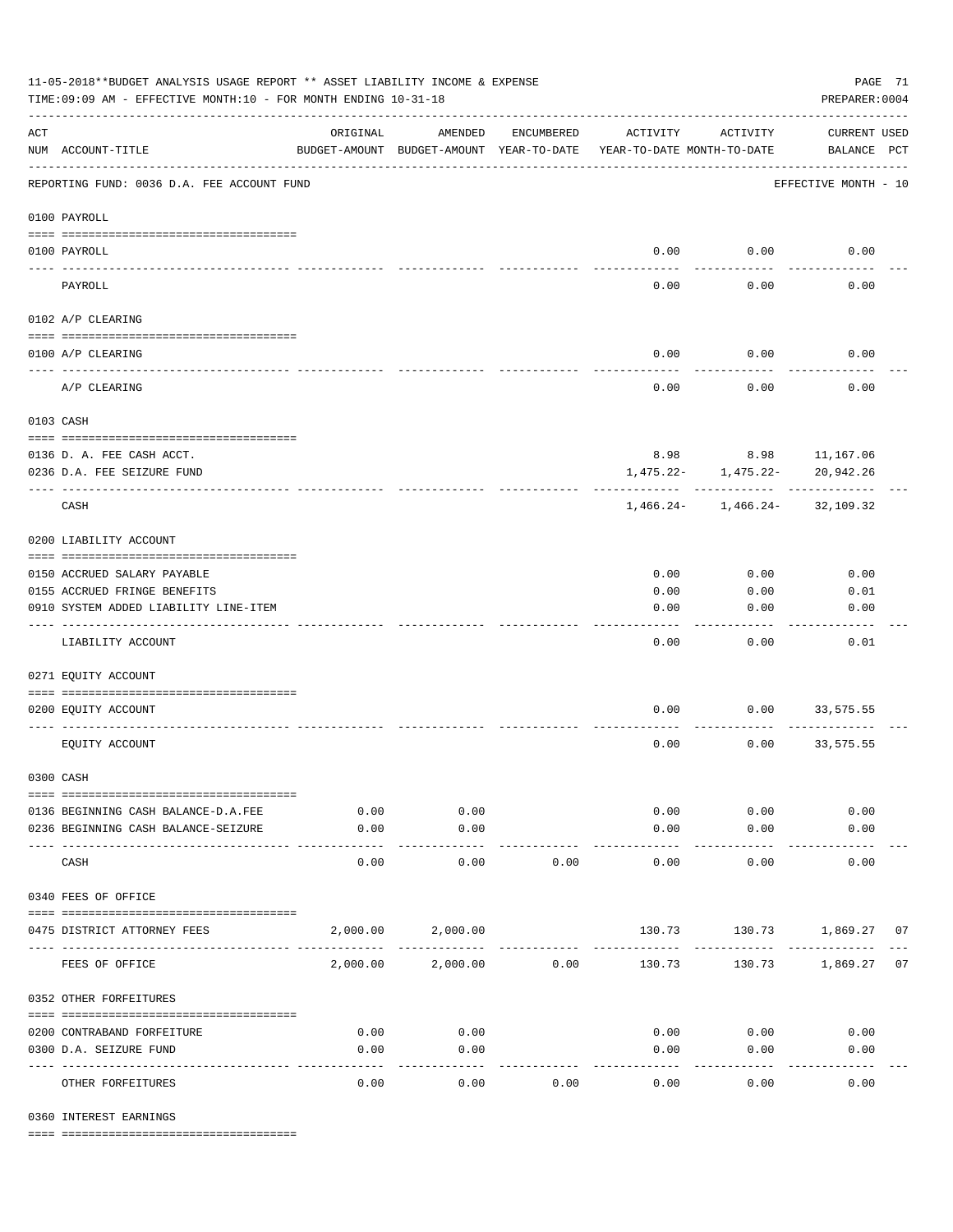TIME:09:09 AM - EFFECTIVE MONTH:10 - FOR MONTH ENDING 10-31-18 PREPARER:0004

| ACT |                                            | ORIGINAL     | AMENDED         | <b>ENCUMBERED</b> | ACTIVITY                                                            | ACTIVITY           | <b>CURRENT USED</b>     |
|-----|--------------------------------------------|--------------|-----------------|-------------------|---------------------------------------------------------------------|--------------------|-------------------------|
|     | NUM ACCOUNT-TITLE                          |              |                 |                   | BUDGET-AMOUNT BUDGET-AMOUNT YEAR-TO-DATE YEAR-TO-DATE MONTH-TO-DATE |                    | BALANCE<br>$_{\rm PCT}$ |
|     |                                            |              |                 |                   |                                                                     |                    |                         |
|     | REPORTING FUND: 0036 D.A. FEE ACCOUNT FUND |              |                 |                   |                                                                     |                    | EFFECTIVE MONTH - 10    |
|     | 0100 INTEREST EARNINGS-D.A. FEE            | 0.00         | 0.00            |                   | 0.85                                                                | 0.85               | $0.85+$                 |
|     | 0236 INTEREST EARNINGS-SEIZURE FUND        | 0.00         | 0.00            |                   | 1.72                                                                | 1.72               | $1.72+$                 |
|     |                                            |              | $- - - - - - -$ |                   |                                                                     | ----------         |                         |
|     | INTEREST EARNINGS                          | 0.00         | 0.00            | 0.00              | 2.57                                                                | 2.57               | $2.57+$                 |
|     | 0370 MISCELLANEOUS                         |              |                 |                   |                                                                     |                    |                         |
|     |                                            |              |                 |                   |                                                                     |                    |                         |
|     | 0130 REFUNDS & MISCELLANEOUS               | 0.00         | 0.00            |                   |                                                                     | 88.00 88.00 88.00+ |                         |
|     | 0319 RESTITUTION                           | 0.00         | 0.00            |                   | 0.00                                                                | 0.00               | 0.00                    |
|     | MISCELLANEOUS                              | 0.00         | 0.00            | 0.00              | 88.00                                                               | 88.00              | $88.00+$                |
|     | 0475 DISTRICT ATTORNEY DEPT                |              |                 |                   |                                                                     |                    |                         |
|     |                                            |              |                 |                   |                                                                     |                    |                         |
|     | 0107 SALARY SUPPLEMENT                     | 2,000.00     | 2,000.00        | 0.00              | 0.00                                                                | 0.00               | 2,000.00<br>00          |
|     | 0201 SOCIAL SECURITY TAXES                 | 0.00         | 0.00            | 0.00              | 0.00                                                                | 0.00               | 0.00                    |
|     | 0203 RETIREMENT                            | 0.00         | 0.00            | 0.00              | 0.00                                                                | 0.00               | 0.00                    |
|     | 0204 WORKERS COMPENSATION                  | 0.00         | 0.00            | 0.00              | 0.00                                                                | 0.00               | 0.00                    |
|     | 0205 MEDICARE TAX                          | 0.00         | 0.00            | 0.00              | 0.00                                                                | 0.00               | 0.00                    |
|     | 0310 OFFICE SUPPLIES                       | 0.00         | 0.00            | 0.00              | 0.00                                                                | 0.00               | 0.00                    |
|     | 0321 CONTINUING EDUCATION                  | 0.00         | 0.00            | 0.00              | 0.00                                                                | 0.00               | 0.00                    |
|     | 0353 COMPUTER EXPENSE                      | 0.00         | 0.00            | 0.00              | 0.00                                                                | 0.00               | 0.00                    |
|     | 0421 INVESTIGATOR/HOT CK. ONLINE           | 0.00         | 0.00            | 0.00              | 0.00                                                                | 0.00               | 0.00                    |
|     | 0490 MISCELLANEOUS                         | 0.00         | 0.00            | 0.00              | 210.60                                                              | 210.60             | 210.60-                 |
|     | 0499 BANK SERVICE FEES                     | 0.00         | 0.00            | 0.00              | 0.00                                                                | 0.00               | 0.00                    |
|     | 0572 OFFICE EQUIPMENT                      | 0.00         | 0.00            | 0.00              | 0.00                                                                | 0.00               | 0.00                    |
|     | 0574 COMPUTER EQUIPMENT                    | 0.00         | 0.00            | 0.00              | 0.00                                                                | 0.00               | 0.00                    |
|     |                                            |              |                 |                   |                                                                     |                    |                         |
|     | DISTRICT ATTORNEY DEPT                     | 2,000.00     | 2,000.00        | 0.00              | 210.60                                                              | 210.60             | 1,789.40 11             |
|     | 0477 D.A. SEIZURE                          |              |                 |                   |                                                                     |                    |                         |
|     |                                            |              |                 |                   |                                                                     |                    |                         |
|     | 0107 SALARY SUPPLEMENT                     | 0.00         | 0.00            | 0.00              |                                                                     | 1,254.48 1,254.48  | 1,254.48-               |
|     | 0201 SOCIAL SECURITY TAXES                 | 0.00         | 0.00            | 0.00              | 63.38                                                               | 63.38              | $63.38-$                |
|     | 0203 RETIREMENT                            | 0.00         | 0.00            | 0.00              | 144.26                                                              | 144.26             | $144.26-$               |
|     | 0204 WORKERS COMPENSATION                  | 0.00         | 0.00            | 0.00              | 0.00                                                                | 0.00               | 0.00                    |
|     | 0205 MEDICARE TAX                          | 0.00         | 0.00            | 0.00              | 14.82                                                               | 14.82              | $14.82-$                |
|     | 0310 OFFICE SUPPLIES                       | 0.00         | 0.00            | 0.00              | 0.00                                                                | 0.00               | 0.00                    |
|     | 0321 TRAINING                              | 0.00         | 0.00            | 0.00              | 0.00                                                                | 0.00               | 0.00                    |
|     | 0470 CIVIL PROCESS<br>0480 TOWING          | 0.00<br>0.00 | 0.00            | 0.00              | 0.00                                                                | 0.00               | 0.00                    |
|     | 0490 MISCELLANEOUS                         | 0.00         | 0.00<br>0.00    | 0.00<br>0.00      | 0.00<br>0.00                                                        | 0.00<br>0.00       | 0.00<br>0.00            |
|     | 0499 BANK SERVICE FEES                     | 0.00         | 0.00            | 0.00              | 0.00                                                                | 0.00               |                         |
|     | 0572 OFFICE EQUIPMENT                      | 0.00         | 0.00            | 0.00              |                                                                     | 0.00               | 0.00                    |
|     | 0574 COMPUTER EQUIPMENT                    | 0.00         | 0.00            | 0.00              | 0.00                                                                |                    | 0.00<br>0.00            |
|     |                                            |              | $- - - -$       |                   | 0.00                                                                | 0.00               |                         |
|     | D.A. SEIZURE                               | 0.00         | 0.00            | 0.00              | 1,476.94                                                            | 1,476.94 1,476.94- |                         |
|     | 0999 ACCOUNTS PAYABLE                      |              |                 |                   |                                                                     |                    |                         |
|     | 0100 A/P CLEARING ACCOUNT                  |              |                 |                   | 0.00                                                                | 0.00               | 0.00                    |
|     | --- ------------<br>ACCOUNTS PAYABLE       |              |                 |                   | 0.00                                                                | 0.00               | 0.00                    |

D.A. FEE ACCOUNT FUND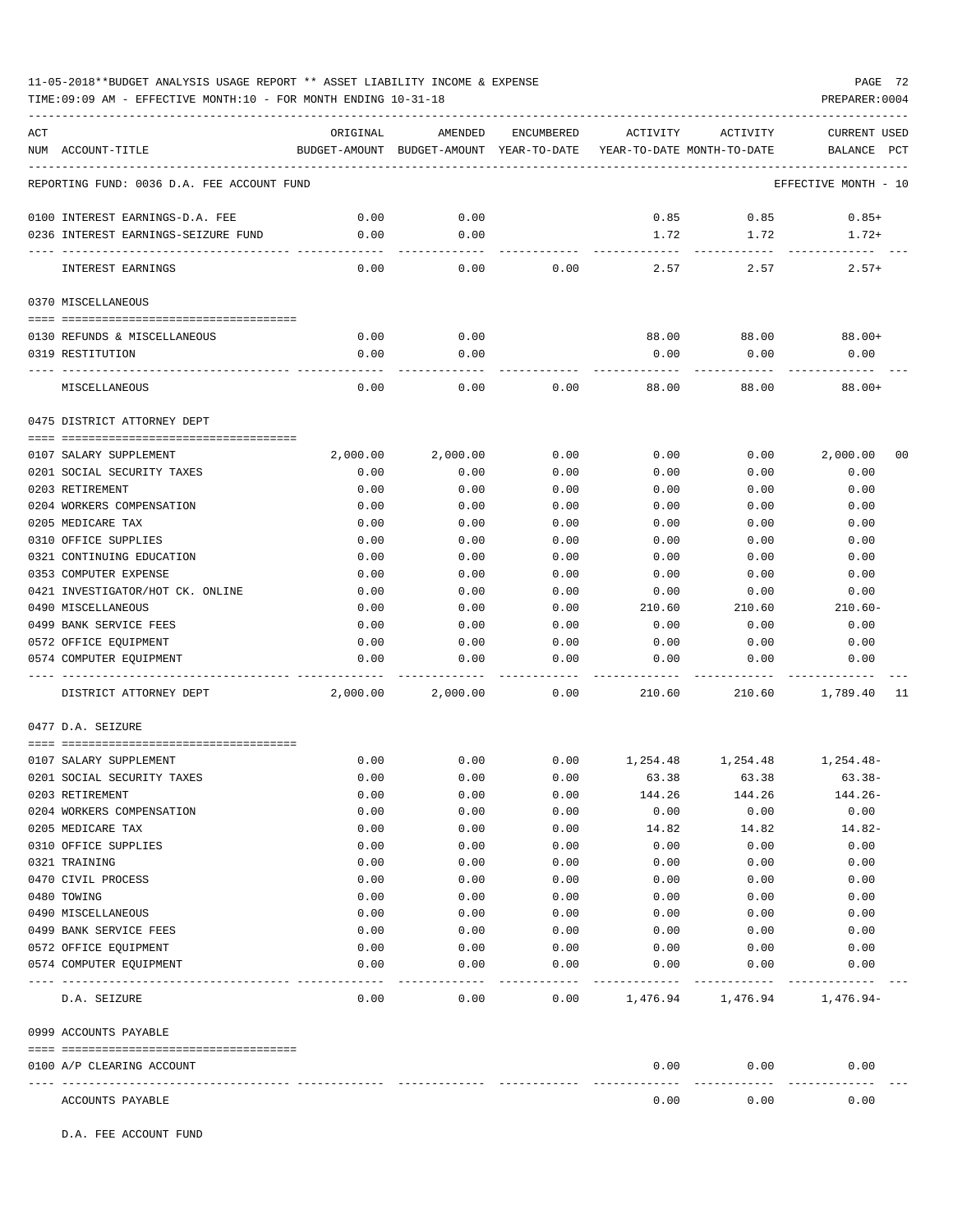| 11-05-2018**BUDGET ANALYSIS USAGE REPORT ** ASSET LIABILITY INCOME & EXPENSE |               |               |                   |                            |          | PAGE 73              |            |
|------------------------------------------------------------------------------|---------------|---------------|-------------------|----------------------------|----------|----------------------|------------|
| TIME:09:09 AM - EFFECTIVE MONTH:10 - FOR MONTH ENDING 10-31-18               |               |               |                   |                            |          | PREPARER: 0004       |            |
|                                                                              |               |               |                   |                            |          |                      |            |
| ACT                                                                          | ORIGINAL      | AMENDED       | <b>ENCUMBERED</b> | ACTIVITY                   | ACTIVITY | CURRENT USED         |            |
| NUM ACCOUNT-TITLE                                                            | BUDGET-AMOUNT | BUDGET-AMOUNT | YEAR-TO-DATE      | YEAR-TO-DATE MONTH-TO-DATE |          | BALANCE              | <b>PCT</b> |
|                                                                              |               |               |                   |                            |          |                      |            |
| REPORTING FUND: 0036 D.A. FEE ACCOUNT FUND                                   |               |               |                   |                            |          | EFFECTIVE MONTH - 10 |            |
|                                                                              |               |               |                   |                            |          |                      |            |
| INCOME TOTALS                                                                | 2,000.00      | 2,000.00      |                   | 221.30                     | 221.30   | 1,778.70             | - 11       |
| <b>EXPENSE TOTALS</b>                                                        | 2,000.00      | 2,000.00      | 0.00              | 1,687.54                   | 1,687.54 | 312.46               | -84        |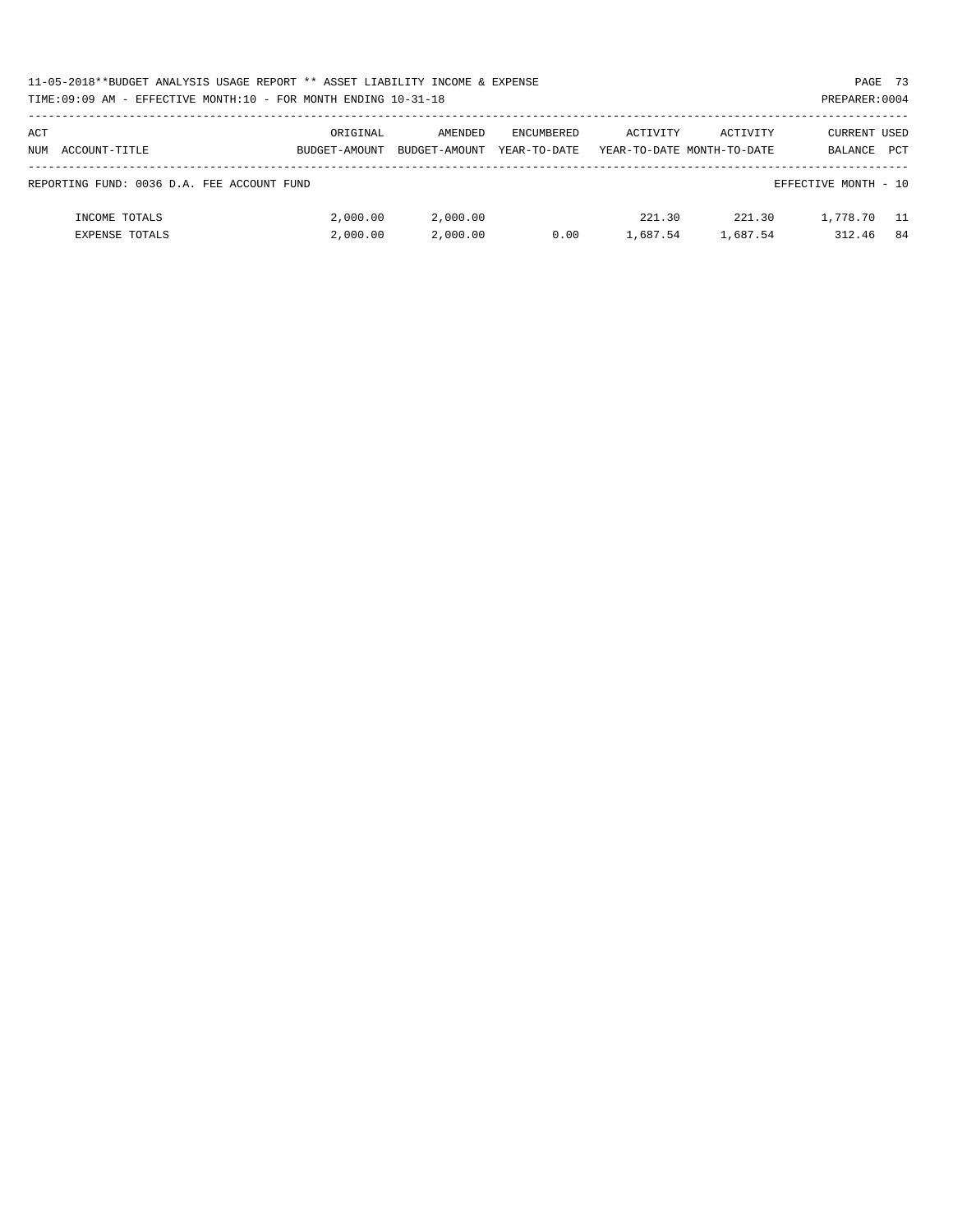| PAGE 74<br>PREPARER: 0004          |  |
|------------------------------------|--|
| <b>CURRENT USED</b><br>BALANCE PCT |  |
| EFFECTIVE MONTH - 10               |  |
|                                    |  |
| 6,706.52                           |  |
| 6,706.52                           |  |
|                                    |  |
| 0.00                               |  |
| 0.00                               |  |
|                                    |  |
| 4,304.46                           |  |
| 4,304.46                           |  |
|                                    |  |
| 2,401.84                           |  |
| 2,401.84                           |  |
|                                    |  |
| $0.22+$                            |  |
| $0.22+$                            |  |
|                                    |  |
| 0.00                               |  |
| 0.00                               |  |
| $0.22+$                            |  |
| 0.00                               |  |
|                                    |  |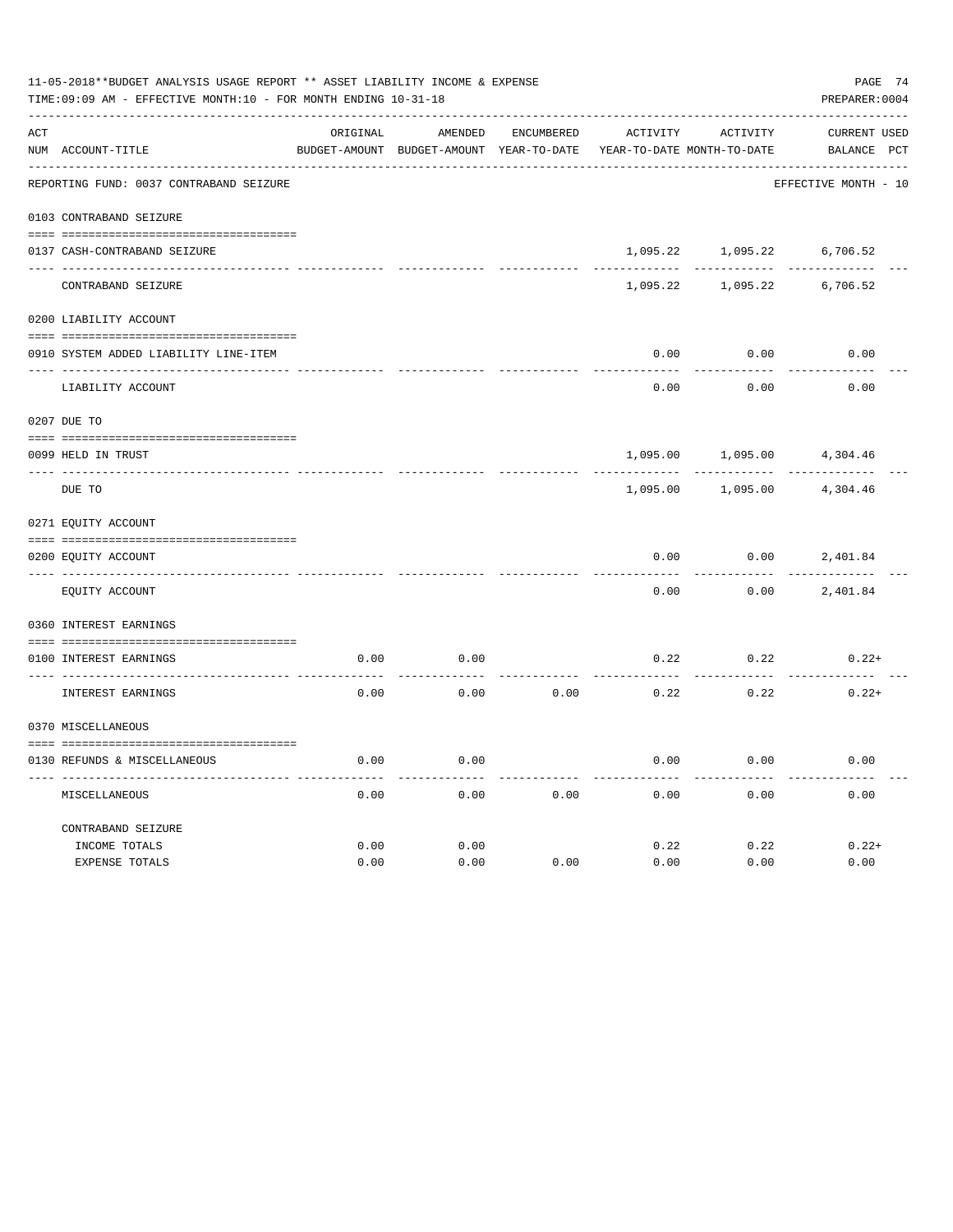| 11-05-2018**BUDGET ANALYSIS USAGE REPORT ** ASSET LIABILITY INCOME & EXPENSE<br>PAGE 75<br>TIME: 09:09 AM - EFFECTIVE MONTH: 10 - FOR MONTH ENDING 10-31-18<br>PREPARER: 0004 |                                                     |          |                                          |            |                            |                          |                      |  |  |
|-------------------------------------------------------------------------------------------------------------------------------------------------------------------------------|-----------------------------------------------------|----------|------------------------------------------|------------|----------------------------|--------------------------|----------------------|--|--|
| ACT                                                                                                                                                                           |                                                     | ORIGINAL | AMENDED                                  | ENCUMBERED | ACTIVITY                   | ACTIVITY                 | CURRENT USED         |  |  |
|                                                                                                                                                                               | NUM ACCOUNT-TITLE                                   |          | BUDGET-AMOUNT BUDGET-AMOUNT YEAR-TO-DATE |            | YEAR-TO-DATE MONTH-TO-DATE |                          | BALANCE PCT          |  |  |
|                                                                                                                                                                               | REPORTING FUND: 0038 IHC CO-OP GIN                  |          |                                          |            |                            |                          | EFFECTIVE MONTH - 10 |  |  |
|                                                                                                                                                                               | 0102 A/P CLEARING                                   |          |                                          |            |                            |                          |                      |  |  |
|                                                                                                                                                                               | 0100 A/P CLEARING                                   |          |                                          |            |                            | $0.00$ $0.00$            | 0.00                 |  |  |
|                                                                                                                                                                               | A/P CLEARING                                        |          |                                          |            | 0.00                       | 0.00                     | 0.00                 |  |  |
|                                                                                                                                                                               | 0103 IHC CO-OP GIN CASH                             |          |                                          |            |                            |                          |                      |  |  |
|                                                                                                                                                                               | 0100 IHC CO-OP GIN-COMBINED FUND CKING              |          |                                          |            |                            | $30.17 - 30.17 - 519.47$ |                      |  |  |
|                                                                                                                                                                               | 0175 IHC CO-OP GIN TEXPOOL                          |          |                                          |            | 60.73                      |                          | 60.73 18,605.74      |  |  |
|                                                                                                                                                                               | IHC CO-OP GIN CASH                                  |          |                                          |            | 30.56                      |                          | 30.56 19,125.21      |  |  |
|                                                                                                                                                                               | 0200 SYSTEM ADDED LIABILITY DEPARTMENT              |          |                                          |            |                            |                          |                      |  |  |
|                                                                                                                                                                               | 0900 SYSTEM ADDED LIABILITY LINE-ITEM               |          |                                          |            | 0.00                       | 0.00                     | 0.00                 |  |  |
|                                                                                                                                                                               | SYSTEM ADDED LIABILITY DEPARTMENT                   |          |                                          |            | 0.00                       | 0.00                     | 0.00                 |  |  |
|                                                                                                                                                                               | 0271 EQUITY ACCOUNT                                 |          |                                          |            |                            |                          |                      |  |  |
|                                                                                                                                                                               |                                                     |          |                                          |            |                            |                          |                      |  |  |
|                                                                                                                                                                               | 0200 EQUITY ACCOUNT<br>---- ----------------------- |          |                                          |            | 0.00<br>-----              |                          | $0.00$ 19,094.65     |  |  |
|                                                                                                                                                                               | EQUITY ACCOUNT                                      |          |                                          |            | 0.00                       | 0.00                     | 19,094.65            |  |  |
|                                                                                                                                                                               | 0360 INTEREST EARNINGS                              |          |                                          |            |                            |                          |                      |  |  |
|                                                                                                                                                                               |                                                     |          |                                          |            |                            |                          |                      |  |  |
|                                                                                                                                                                               | 0100 INTEREST EARNINGS                              | 0.00     | 0.00                                     |            |                            | 30.56 30.56 30.56+       |                      |  |  |
|                                                                                                                                                                               | INTEREST EARNINGS                                   | 0.00     | 0.00                                     | 0.00       |                            | 30.56 30.56              | $30.56+$             |  |  |
|                                                                                                                                                                               | 0645 CO-OP FUND                                     |          |                                          |            |                            |                          |                      |  |  |
|                                                                                                                                                                               |                                                     |          |                                          |            |                            |                          |                      |  |  |
|                                                                                                                                                                               | 0412 PRESCRIPTIONS                                  | 0.00     | 0.00                                     | 0.00       | 0.00                       | 0.00                     | 0.00                 |  |  |
|                                                                                                                                                                               | CO-OP FUND                                          | 0.00     | 0.00                                     | 0.00       | 0.00                       | 0.00                     | 0.00                 |  |  |
|                                                                                                                                                                               | IHC CO-OP GIN                                       |          |                                          |            |                            |                          |                      |  |  |
|                                                                                                                                                                               | INCOME TOTALS                                       | 0.00     | 0.00                                     |            | 30.56                      | 30.56                    | $30.56+$             |  |  |
|                                                                                                                                                                               | EXPENSE TOTALS                                      | 0.00     | 0.00                                     | 0.00       | 0.00                       | 0.00                     | 0.00                 |  |  |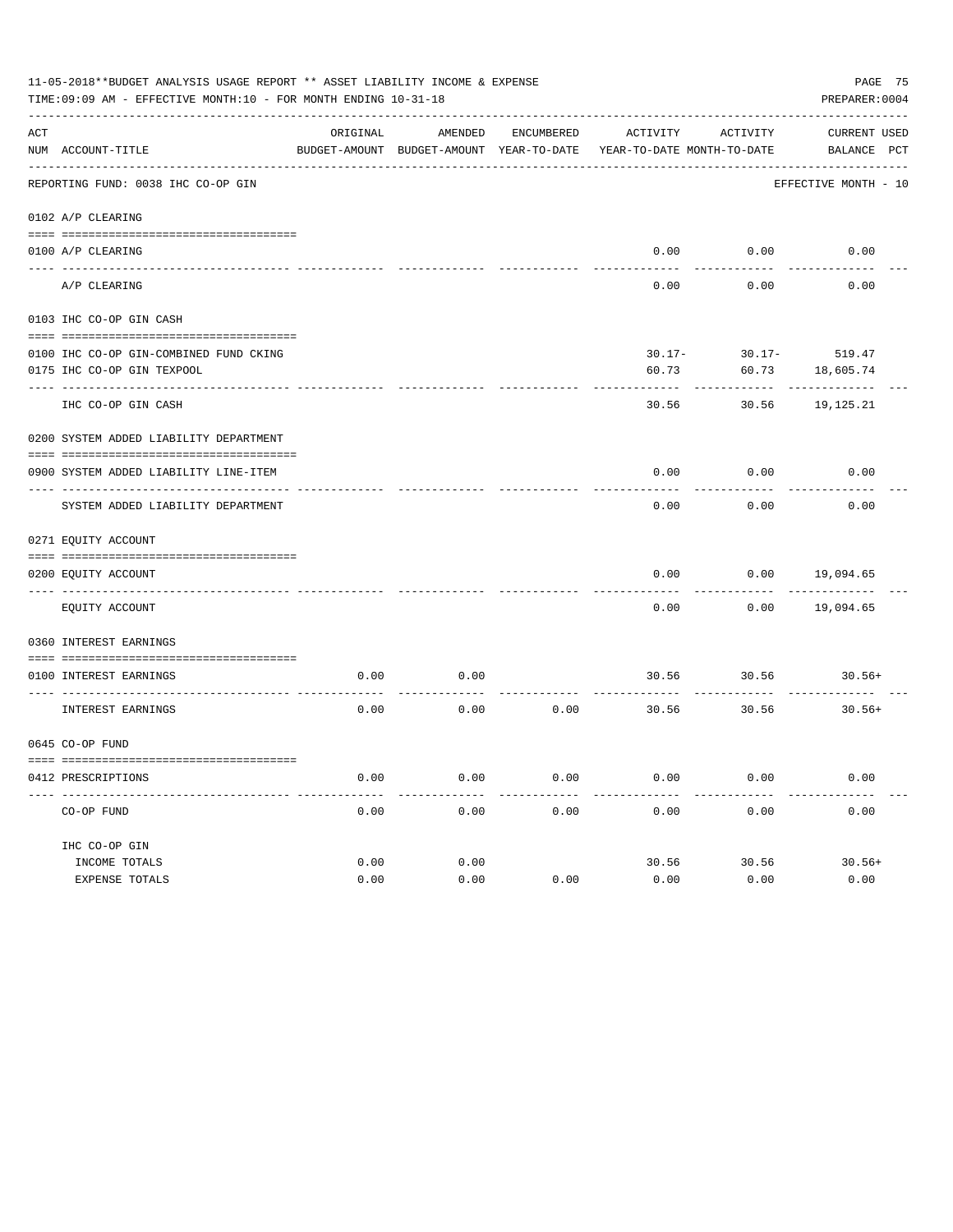| 11-05-2018**BUDGET ANALYSIS USAGE REPORT ** ASSET LIABILITY INCOME & EXPENSE<br>TIME: 09:09 AM - EFFECTIVE MONTH: 10 - FOR MONTH ENDING 10-31-18<br>PREPARER: 0004 |                                                                      |          |                                                     |            |                                        |                           |                                    |  |
|--------------------------------------------------------------------------------------------------------------------------------------------------------------------|----------------------------------------------------------------------|----------|-----------------------------------------------------|------------|----------------------------------------|---------------------------|------------------------------------|--|
| ACT                                                                                                                                                                | NUM ACCOUNT-TITLE                                                    | ORIGINAL | AMENDED<br>BUDGET-AMOUNT BUDGET-AMOUNT YEAR-TO-DATE | ENCUMBERED | ACTIVITY<br>YEAR-TO-DATE MONTH-TO-DATE | ACTIVITY                  | <b>CURRENT USED</b><br>BALANCE PCT |  |
|                                                                                                                                                                    | REPORTING FUND: 0039 IHC B.R. COOPER                                 |          |                                                     |            |                                        |                           | EFFECTIVE MONTH - 10               |  |
|                                                                                                                                                                    | 0102 A/P CLEARING                                                    |          |                                                     |            |                                        |                           |                                    |  |
|                                                                                                                                                                    | 0100 A/P CLEARING<br>---- ---------                                  |          |                                                     |            |                                        | $0.00$ 0.00               | 0.00                               |  |
|                                                                                                                                                                    | A/P CLEARING                                                         |          |                                                     |            | 0.00                                   | 0.00                      | 0.00                               |  |
|                                                                                                                                                                    | 0103 IHC B.R. COOPER CASH                                            |          |                                                     |            |                                        |                           |                                    |  |
|                                                                                                                                                                    |                                                                      |          |                                                     |            |                                        |                           |                                    |  |
|                                                                                                                                                                    | 0100 IHC B.R. COOPER-COMB.FUND CHECKING                              |          |                                                     |            |                                        | $8.34 - 8.34 - 13,157.32$ |                                    |  |
|                                                                                                                                                                    | 0175 B.R. COOPER-TEXPOOL                                             |          |                                                     |            | 20.24                                  | 20.24                     | 6,202.38                           |  |
|                                                                                                                                                                    | IHC B.R. COOPER CASH                                                 |          |                                                     |            | 11.90                                  |                           | 11.90 19,359.70                    |  |
|                                                                                                                                                                    | 0200 SYSTEM ADDED LIABILITY DEPARTMENT                               |          |                                                     |            |                                        |                           |                                    |  |
|                                                                                                                                                                    |                                                                      |          |                                                     |            |                                        |                           |                                    |  |
|                                                                                                                                                                    | 0900 SYSTEM ADDED LIABILITY LINE-ITEM                                |          |                                                     |            | 0.00                                   | 0.00                      | 0.00                               |  |
|                                                                                                                                                                    | SYSTEM ADDED LIABILITY DEPARTMENT                                    |          |                                                     |            | 0.00                                   | 0.00                      | 0.00                               |  |
|                                                                                                                                                                    | 0271 EQUITY ACCOUNT                                                  |          |                                                     |            |                                        |                           |                                    |  |
|                                                                                                                                                                    |                                                                      |          |                                                     |            |                                        |                           |                                    |  |
|                                                                                                                                                                    | 0200 EQUITY ACCOUNT                                                  |          |                                                     |            | 0.00                                   | 0.00                      | 19,347.80                          |  |
|                                                                                                                                                                    | EQUITY ACCOUNT                                                       |          |                                                     |            | 0.00                                   |                           | 0.00 19,347.80                     |  |
|                                                                                                                                                                    | 0360 INTEREST EARNINGS                                               |          |                                                     |            |                                        |                           |                                    |  |
|                                                                                                                                                                    | 0100 INTEREST EARNINGS                                               | 0.00     | 0.00                                                |            | 11.90                                  | 11.90                     | 11.90+                             |  |
|                                                                                                                                                                    | INTEREST EARNINGS                                                    | 0.00     | 0.00                                                | 0.00       | 11.90                                  | 11.90                     | $11.90+$                           |  |
|                                                                                                                                                                    | 0370 MISCELLANEOUS INCOME                                            |          |                                                     |            |                                        |                           |                                    |  |
|                                                                                                                                                                    |                                                                      |          |                                                     |            |                                        |                           |                                    |  |
|                                                                                                                                                                    | 0150 BONNIE RUTH COOPER TRUST                                        | 0.00     | 0.00                                                |            | 0.00                                   | 0.00                      | 0.00                               |  |
|                                                                                                                                                                    | MISCELLANEOUS INCOME                                                 | 0.00     | 0.00                                                | 0.00       | 0.00                                   | 0.00                      | 0.00                               |  |
|                                                                                                                                                                    | 0645 BONNIE RUTH COOPER                                              |          |                                                     |            |                                        |                           |                                    |  |
|                                                                                                                                                                    | 0404 COBRA/INSURANCE                                                 | 0.00     | 0.00                                                | 0.00       | 0.00                                   | 0.00                      | 0.00                               |  |
|                                                                                                                                                                    | 0410 CERT. REG. NURSE ANES.                                          | 0.00     | 0.00                                                | 0.00       | 0.00                                   | 0.00                      | 0.00                               |  |
|                                                                                                                                                                    | 0411 PHYSICIAN, NON-EMERGENCY                                        | 0.00     | 0.00                                                | 0.00       | 0.00                                   | 0.00                      | 0.00                               |  |
|                                                                                                                                                                    | 0412 PRESCRIPTIONS, DRUGS                                            | 0.00     | 0.00                                                | 0.00       | 0.00                                   | 0.00                      | 0.00                               |  |
|                                                                                                                                                                    | 0413 HOSPITAL-INPATIENT                                              | 0.00     | 0.00                                                | 0.00       | 0.00                                   | 0.00                      | 0.00                               |  |
|                                                                                                                                                                    | 0414 HOSPITAL, OUTPATIENT                                            | 0.00     | 0.00                                                | 0.00       | 0.00                                   | 0.00                      | 0.00                               |  |
|                                                                                                                                                                    | 0415 LABORATORY/X-RAY                                                | 0.00     | 0.00                                                | 0.00       | 0.00                                   | 0.00                      | 0.00                               |  |
|                                                                                                                                                                    | 0418 FED. QUALIFIED HEALTH CENTER                                    | 0.00     | 0.00                                                | 0.00       | 0.00                                   | 0.00                      | 0.00                               |  |
|                                                                                                                                                                    | 0422 AMBULATORY SURGICAL CENTER<br>--------------------------------- | 0.00     | 0.00                                                | 0.00       | 0.00                                   | 0.00                      | 0.00<br>-----                      |  |
|                                                                                                                                                                    | BONNIE RUTH COOPER                                                   | 0.00     | 0.00                                                | 0.00       | 0.00                                   | 0.00                      | 0.00                               |  |
|                                                                                                                                                                    | IHC B.R. COOPER                                                      |          |                                                     |            |                                        |                           |                                    |  |
|                                                                                                                                                                    | INCOME TOTALS                                                        | 0.00     | 0.00                                                |            | 11.90                                  | 11.90                     | $11.90+$                           |  |
|                                                                                                                                                                    | EXPENSE TOTALS                                                       | 0.00     | 0.00                                                | 0.00       | 0.00                                   | 0.00                      | 0.00                               |  |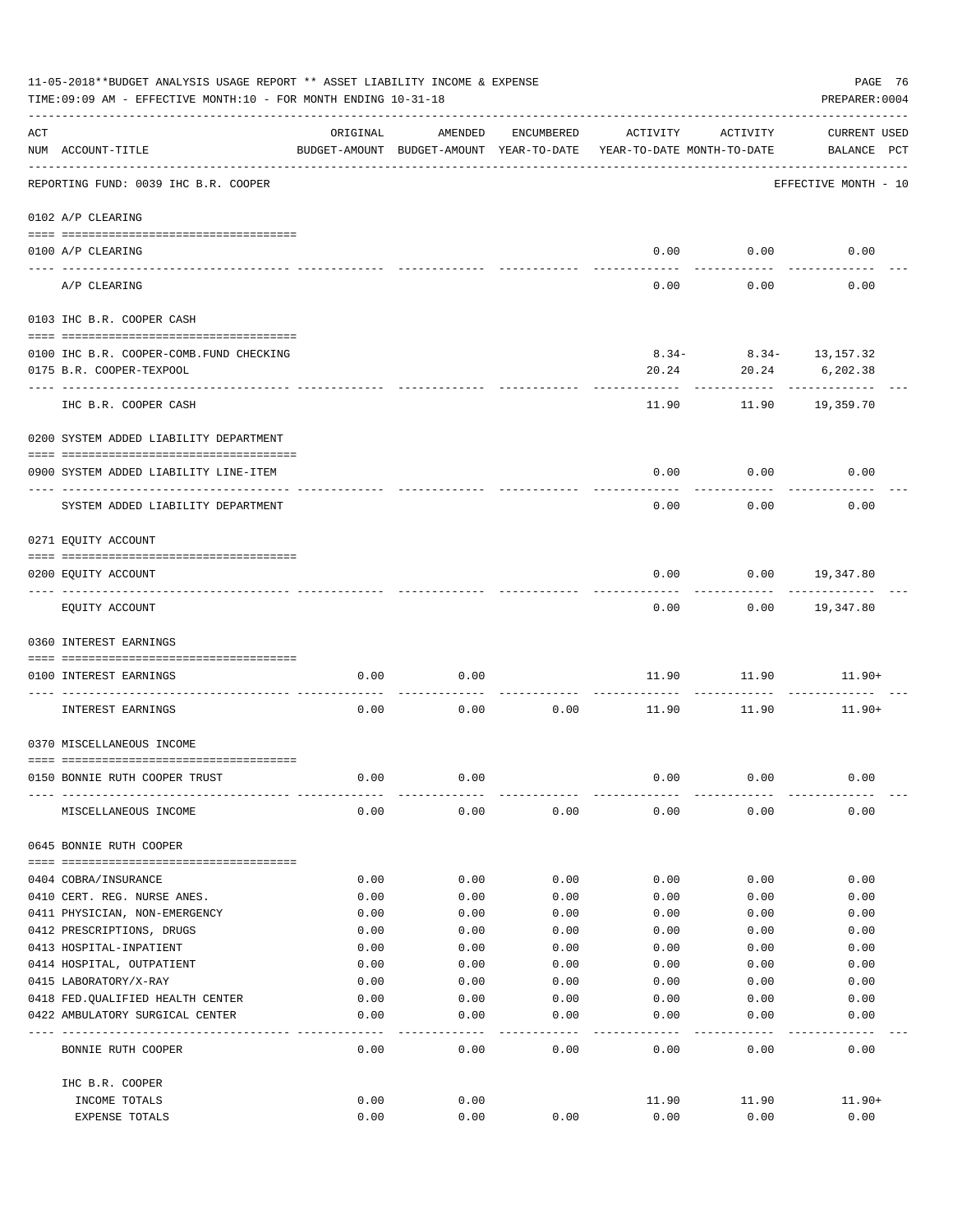|     | 11-05-2018**BUDGET ANALYSIS USAGE REPORT ** ASSET LIABILITY INCOME & EXPENSE<br>TIME: 09:09 AM - EFFECTIVE MONTH: 10 - FOR MONTH ENDING 10-31-18 |          |                                                     |            |                                        |                            |                             |                |  |
|-----|--------------------------------------------------------------------------------------------------------------------------------------------------|----------|-----------------------------------------------------|------------|----------------------------------------|----------------------------|-----------------------------|----------------|--|
| ACT | NUM ACCOUNT-TITLE                                                                                                                                | ORIGINAL | AMENDED<br>BUDGET-AMOUNT BUDGET-AMOUNT YEAR-TO-DATE | ENCUMBERED | ACTIVITY<br>YEAR-TO-DATE MONTH-TO-DATE | ACTIVITY                   | CURRENT USED<br>BALANCE PCT |                |  |
|     | REPORTING FUND: 0040 NAACHO                                                                                                                      |          |                                                     |            |                                        |                            | EFFECTIVE MONTH - 10        |                |  |
|     | 0103 CASH                                                                                                                                        |          |                                                     |            |                                        |                            |                             |                |  |
|     | 0100 NAACHO-COMBINED FUND CKING                                                                                                                  |          |                                                     |            |                                        | $37.99 - 37.99 - 2,325.47$ |                             |                |  |
|     | CASH                                                                                                                                             |          |                                                     |            | 37.99-                                 |                            | $37.99 - 2,325.47$          |                |  |
|     | 0200 SYSTEM ADDED LIABILITY DEPARTMENT                                                                                                           |          |                                                     |            |                                        |                            |                             |                |  |
|     | 0910 SYSTEM ADDED LIABILITY LINE-ITEM                                                                                                            |          |                                                     |            | 0.00                                   | 0.00                       | 0.00                        |                |  |
|     | SYSTEM ADDED LIABILITY DEPARTMENT                                                                                                                |          |                                                     |            | 0.00                                   | 0.00                       | 0.00                        |                |  |
|     | 0271 EQUITY ACCOUNT                                                                                                                              |          |                                                     |            |                                        |                            |                             |                |  |
|     | 0200 EQUITY ACCOUNT                                                                                                                              |          |                                                     |            |                                        | $0.00$ $0.00$ $2,363.46$   |                             |                |  |
|     | EQUITY ACCOUNT                                                                                                                                   |          |                                                     |            | 0.00                                   |                            | $0.00$ 2,363.46             |                |  |
|     | 0300 CASH                                                                                                                                        |          |                                                     |            |                                        |                            |                             |                |  |
|     | 0110 UNENCUMBERED FUND BALANCE                                                                                                                   |          | 2,597.43 2,597.43                                   |            | 0.00                                   |                            | $0.00$ 2,597.43 00          |                |  |
|     | CASH                                                                                                                                             |          | 2,597.43 2,597.43                                   | 0.00       | 0.00                                   |                            | $0.00$ 2,597.43             | 0 <sub>0</sub> |  |
|     | 0330 GRANT INCOME                                                                                                                                |          |                                                     |            |                                        |                            |                             |                |  |
|     | 0410 NAACHO GRANT INCOME<br>------------- --                                                                                                     | 0.00     | 0.00                                                |            | 0.00                                   | 0.00                       | 0.00                        |                |  |
|     | GRANT INCOME                                                                                                                                     | 0.00     | 0.00                                                | 0.00       | 0.00                                   | 0.00                       | 0.00                        |                |  |
|     | 0411 NACCHO                                                                                                                                      |          |                                                     |            |                                        |                            |                             |                |  |
|     |                                                                                                                                                  |          |                                                     |            |                                        |                            |                             |                |  |
|     | 0310 OFFICE SUPPLIES<br>0427 OUT OF COUNTY TRAVEL                                                                                                | 1,997.43 | 1,997.43                                            | 0.00       | 0.00                                   | 0.00                       | 1,997.43 00                 |                |  |
|     | 0574 COMPUTER EQUIPMENT                                                                                                                          | 0.00     | 0.00                                                | 0.00       | 0.00                                   | 0.00                       | 0.00                        |                |  |
|     | NACCHO                                                                                                                                           | 2,597.43 | 2,597.43                                            | 0.00       | 37.99                                  | 37.99                      | 2,559.44 01                 |                |  |
|     | NAACHO                                                                                                                                           |          |                                                     |            |                                        |                            |                             |                |  |
|     | INCOME TOTALS                                                                                                                                    | 2,597.43 | 2,597.43                                            |            | 0.00                                   | 0.00                       | 2,597.43 00                 |                |  |
|     | EXPENSE TOTALS                                                                                                                                   | 2,597.43 | 2,597.43                                            | 0.00       | 37.99                                  | 37.99                      | 2,559.44                    | 01             |  |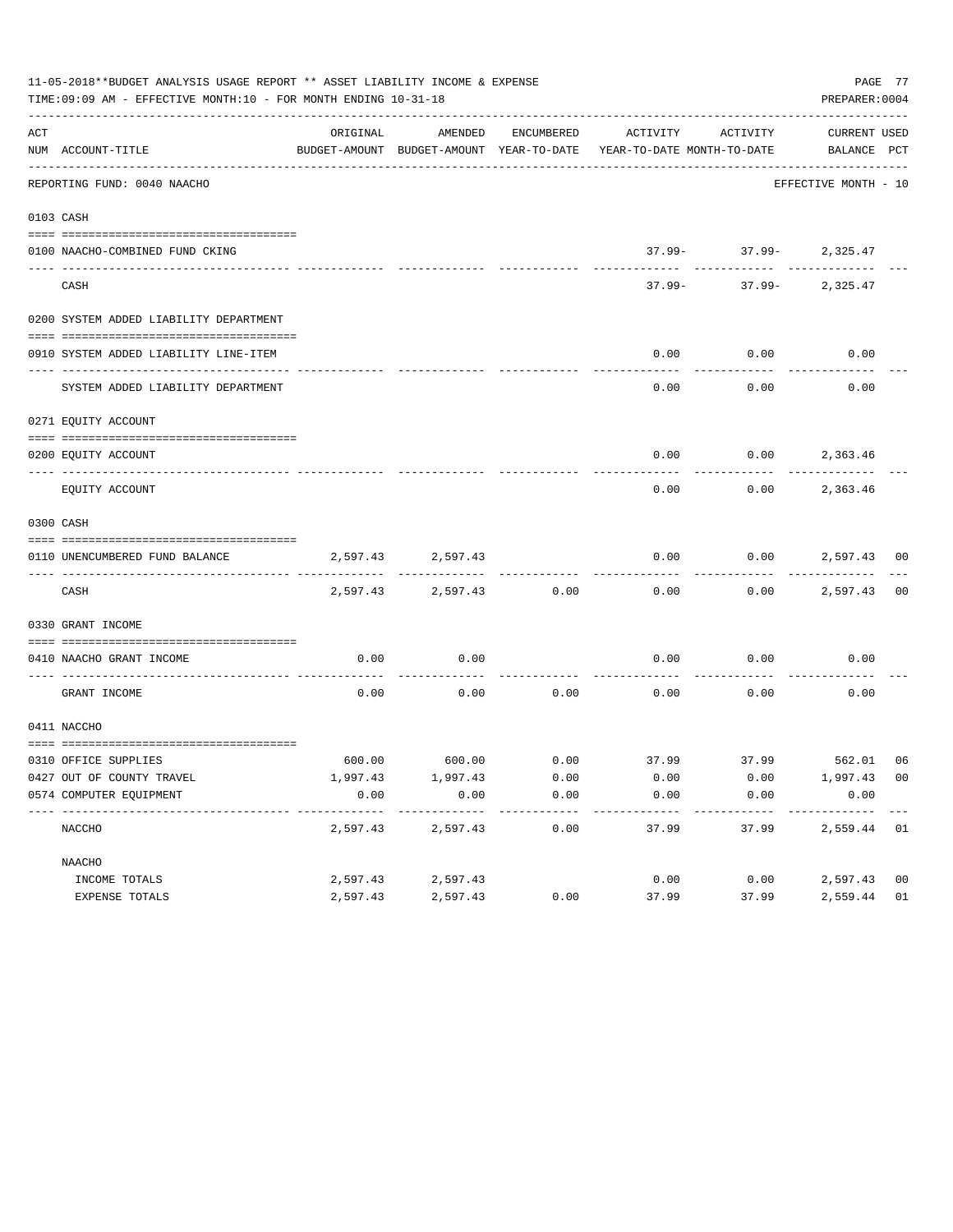| 11-05-2018**BUDGET ANALYSIS USAGE REPORT ** ASSET LIABILITY INCOME & EXPENSE<br>TIME: 09:09 AM - EFFECTIVE MONTH: 10 - FOR MONTH ENDING 10-31-18<br>PREPARER: 0004 |                                           |               |                                                                                |              |                |                     |                             |  |
|--------------------------------------------------------------------------------------------------------------------------------------------------------------------|-------------------------------------------|---------------|--------------------------------------------------------------------------------|--------------|----------------|---------------------|-----------------------------|--|
| ACT                                                                                                                                                                | NUM ACCOUNT-TITLE                         | ORIGINAL      | AMENDED<br>BUDGET-AMOUNT BUDGET-AMOUNT YEAR-TO-DATE YEAR-TO-DATE MONTH-TO-DATE | ENCUMBERED   | ACTIVITY       | ACTIVITY            | CURRENT USED<br>BALANCE PCT |  |
|                                                                                                                                                                    | REPORTING FUND: 0041 CITIZEN CORPS (CERT) |               |                                                                                |              |                |                     | EFFECTIVE MONTH - 10        |  |
|                                                                                                                                                                    | 0102 A/P CLEARING                         |               |                                                                                |              |                |                     |                             |  |
|                                                                                                                                                                    | 0100 A/P CLEARING                         |               |                                                                                |              | 0.00           | 0.00                | 0.00                        |  |
|                                                                                                                                                                    | A/P CLEARING                              |               |                                                                                |              | 0.00           | 0.00                | 0.00                        |  |
|                                                                                                                                                                    | 0103 CASH                                 |               |                                                                                |              |                |                     |                             |  |
|                                                                                                                                                                    | 0100 CITIZEN CORPS (CERT)-COMB. FUND CKIN |               |                                                                                |              | 150.00         | 150.00              | 450.00                      |  |
|                                                                                                                                                                    | CASH                                      |               |                                                                                |              | 150.00         | .<br>150.00         | ---------<br>450.00         |  |
|                                                                                                                                                                    | 0120 RECEIVABLES                          |               |                                                                                |              |                |                     |                             |  |
|                                                                                                                                                                    | 0312 DUE FROM OTHER GOVERNMENTS           |               |                                                                                |              | 0.00           | 0.00                | 0.00                        |  |
|                                                                                                                                                                    | RECEIVABLES                               |               |                                                                                |              | 0.00           | 0.00                | 0.00                        |  |
|                                                                                                                                                                    | 0200 SYSTEM ADDED LIABILITY DEPARTMENT    |               |                                                                                |              |                |                     |                             |  |
|                                                                                                                                                                    | 0910 SYSTEM ADDED LIABILITY LINE-ITEM     |               |                                                                                |              | 0.00           | 0.00                | 0.00                        |  |
|                                                                                                                                                                    | SYSTEM ADDED LIABILITY DEPARTMENT         |               |                                                                                |              | 0.00           | 0.00                | 0.00                        |  |
|                                                                                                                                                                    | 0207 DUE TO FUND                          |               |                                                                                |              |                |                     |                             |  |
|                                                                                                                                                                    | 0095 DUE TO OTHER FUNDS                   |               |                                                                                |              | 0.00           | 0.00                | 0.00                        |  |
|                                                                                                                                                                    | DUE TO FUND                               |               |                                                                                |              | 0.00           | 0.00                | 0.00                        |  |
|                                                                                                                                                                    | 0271 EQUITY ACCOUNT                       |               |                                                                                |              |                |                     |                             |  |
|                                                                                                                                                                    | 0200 EQUITY ACCOUNT                       |               |                                                                                |              | 0.00           |                     | $0.00$ 300.00               |  |
|                                                                                                                                                                    | EQUITY ACCOUNT                            |               |                                                                                |              | 0.00           | 0.00                | 300.00                      |  |
|                                                                                                                                                                    | 0370 MISCELLANEOUS                        |               |                                                                                |              |                |                     |                             |  |
|                                                                                                                                                                    | 0406 DONATIONS                            | 0.00          | 0.00                                                                           |              | 150.00         | 150.00              | 150.00+                     |  |
|                                                                                                                                                                    | MISCELLANEOUS                             | -----<br>0.00 | ---------<br>0.00                                                              | 0.00         | 150.00         | ---------<br>150.00 | $150.00+$                   |  |
|                                                                                                                                                                    | 0406 CERT DONATIONS                       |               |                                                                                |              |                |                     |                             |  |
|                                                                                                                                                                    |                                           |               |                                                                                |              |                |                     |                             |  |
|                                                                                                                                                                    | 0310 SUPPLIES                             | 0.00          | 0.00                                                                           | 0.00         | 0.00           | 0.00                | 0.00                        |  |
|                                                                                                                                                                    | 0330 GAS & OIL<br>0427 TRAINING EXPENSE   | 0.00<br>0.00  | 0.00<br>0.00                                                                   | 0.00<br>0.00 | 0.00<br>0.00   | 0.00<br>0.00        | 0.00<br>0.00                |  |
|                                                                                                                                                                    |                                           |               |                                                                                |              |                |                     |                             |  |
|                                                                                                                                                                    | CERT DONATIONS                            | 0.00          | 0.00                                                                           | 0.00         | 0.00           | 0.00                | 0.00                        |  |
|                                                                                                                                                                    | CITIZEN CORPS (CERT)                      |               |                                                                                |              |                |                     |                             |  |
|                                                                                                                                                                    | INCOME TOTALS<br>EXPENSE TOTALS           | 0.00<br>0.00  | 0.00<br>0.00                                                                   | 0.00         | 150.00<br>0.00 | 150.00<br>0.00      | $150.00+$<br>0.00           |  |
|                                                                                                                                                                    |                                           |               |                                                                                |              |                |                     |                             |  |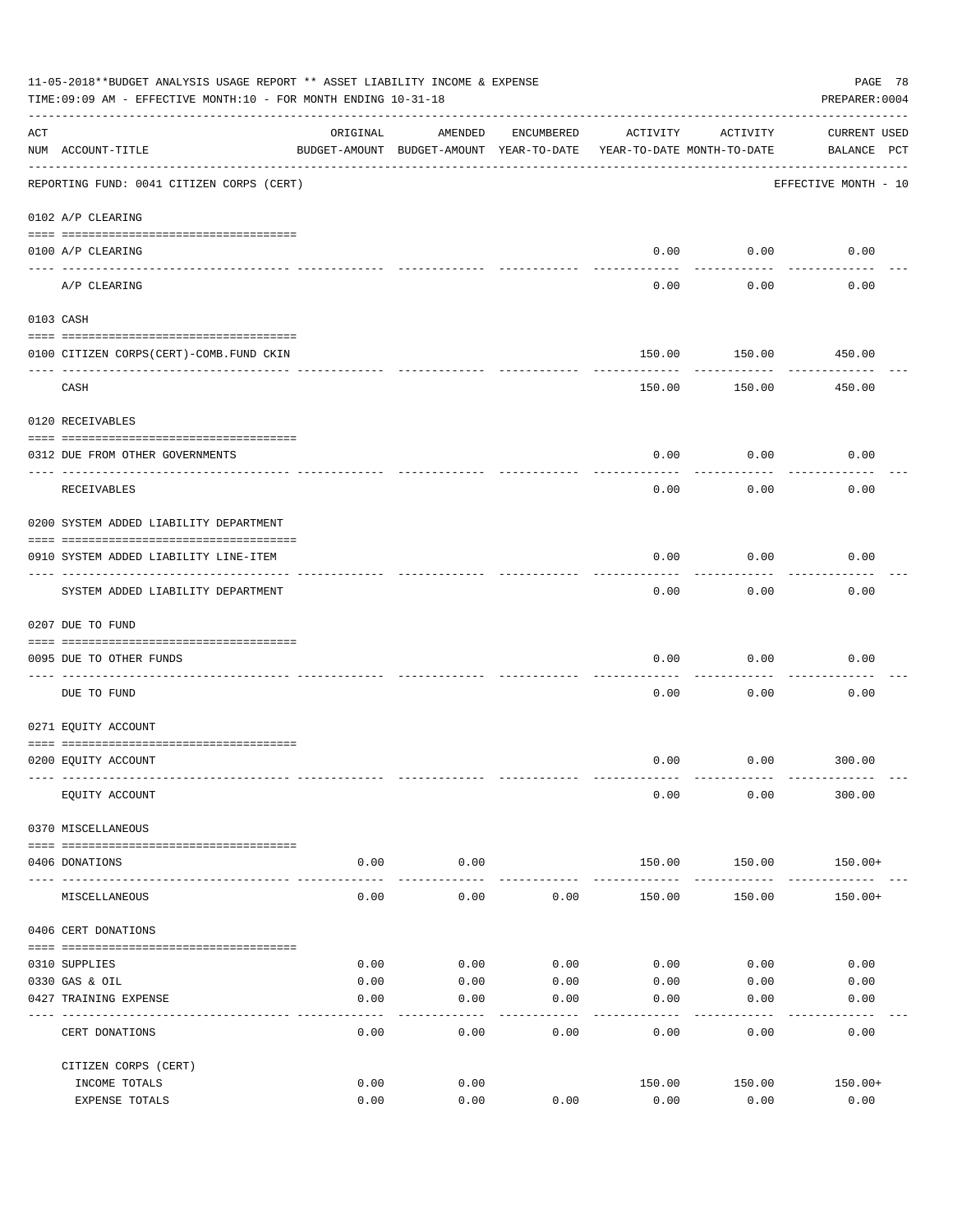| 11-05-2018**BUDGET ANALYSIS USAGE REPORT ** ASSET LIABILITY INCOME & EXPENSE<br>TIME: 09:09 AM - EFFECTIVE MONTH: 10 - FOR MONTH ENDING 10-31-18<br>PREPARER: 0004 |                                             |          |                                                     |            |          |                                        |                                                |  |
|--------------------------------------------------------------------------------------------------------------------------------------------------------------------|---------------------------------------------|----------|-----------------------------------------------------|------------|----------|----------------------------------------|------------------------------------------------|--|
| ACT                                                                                                                                                                | NUM ACCOUNT-TITLE                           | ORIGINAL | AMENDED<br>BUDGET-AMOUNT BUDGET-AMOUNT YEAR-TO-DATE | ENCUMBERED | ACTIVITY | ACTIVITY<br>YEAR-TO-DATE MONTH-TO-DATE | <b>CURRENT USED</b><br>$_{\rm PCT}$<br>BALANCE |  |
|                                                                                                                                                                    | REPORTING FUND: 0042 HAZARD MITIGATION PLAN |          |                                                     |            |          |                                        | EFFECTIVE MONTH - 10                           |  |
|                                                                                                                                                                    | 0103 CASH                                   |          |                                                     |            |          |                                        |                                                |  |
|                                                                                                                                                                    | 0100 HAZARD MITIGATION-COMB.FUND CKING.     |          |                                                     |            | 0.00     | 0.00                                   | $428.64-$                                      |  |
|                                                                                                                                                                    | CASH                                        |          |                                                     |            | 0.00     | 0.00                                   | $428.64-$                                      |  |
|                                                                                                                                                                    | 0200 SYSTEM ADDED LIABILITY DEPARTMENT      |          |                                                     |            |          |                                        |                                                |  |
|                                                                                                                                                                    | 0910 SYSTEM ADDED LIABILITY LINE-ITEM       |          |                                                     |            | 0.00     | 0.00                                   | 0.00                                           |  |
|                                                                                                                                                                    | SYSTEM ADDED LIABILITY DEPARTMENT           |          |                                                     |            | 0.00     | 0.00                                   | 0.00                                           |  |
|                                                                                                                                                                    | 0271 EQUITY ACCOUNT                         |          |                                                     |            |          |                                        |                                                |  |
|                                                                                                                                                                    | 0200 EQUITY ACCOUNT                         |          |                                                     |            | 0.00     | 0.00                                   | $428.64-$                                      |  |
|                                                                                                                                                                    | EQUITY ACCOUNT                              |          |                                                     |            | 0.00     | 0.00                                   | $428.64-$                                      |  |
|                                                                                                                                                                    | 0330 GRANT INCOME                           |          |                                                     |            |          |                                        |                                                |  |
|                                                                                                                                                                    | 0477 HAZARD MITIGATION DR-1999              | 0.00     | 0.00                                                |            | 0.00     | 0.00                                   | 0.00                                           |  |
|                                                                                                                                                                    | GRANT INCOME                                | 0.00     | 0.00                                                | 0.00       | 0.00     | 0.00                                   | 0.00                                           |  |
|                                                                                                                                                                    | 0477 HAZARD MITIGATION GRANT                |          |                                                     |            |          |                                        |                                                |  |
|                                                                                                                                                                    | 0310 OFFICE SUPPLIES                        | 0.00     | 0.00                                                | 0.00       | 0.00     | 0.00                                   | 0.00                                           |  |
|                                                                                                                                                                    | 0415 CONSULTANT                             | 0.00     | 0.00                                                | 0.00       | 0.00     | 0.00                                   | 0.00                                           |  |
|                                                                                                                                                                    | 0427 TRAVEL AND TRAINING                    | 0.00     | 0.00                                                | 0.00       | 0.00     | 0.00                                   | 0.00                                           |  |
|                                                                                                                                                                    | 0574 COMPUTER EQUIPMENT                     | 0.00     | 0.00                                                | 0.00       | 0.00     | 0.00                                   | 0.00                                           |  |
|                                                                                                                                                                    |                                             |          |                                                     |            |          |                                        |                                                |  |
|                                                                                                                                                                    | HAZARD MITIGATION GRANT                     | 0.00     | 0.00                                                | 0.00       | 0.00     | 0.00                                   | 0.00                                           |  |
|                                                                                                                                                                    | HAZARD MITIGATION PLAN                      |          |                                                     |            |          |                                        |                                                |  |
|                                                                                                                                                                    | INCOME TOTALS                               | 0.00     | 0.00                                                |            | 0.00     | 0.00                                   | 0.00                                           |  |
|                                                                                                                                                                    | <b>EXPENSE TOTALS</b>                       | 0.00     | 0.00                                                | 0.00       | 0.00     | 0.00                                   | 0.00                                           |  |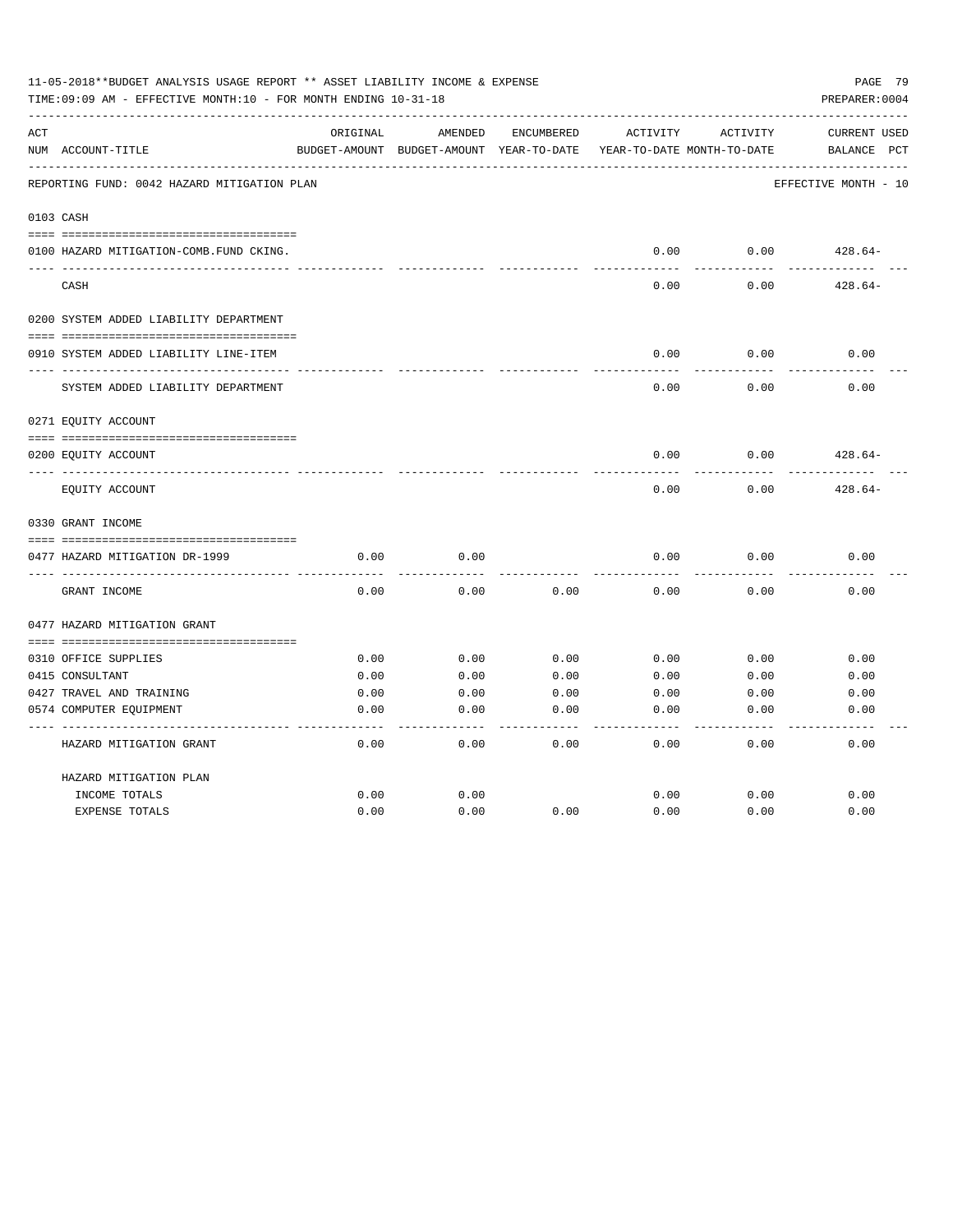| 11-05-2018**BUDGET ANALYSIS USAGE REPORT ** ASSET LIABILITY INCOME & EXPENSE<br>PAGE 80<br>TIME: 09:09 AM - EFFECTIVE MONTH: 10 - FOR MONTH ENDING 10-31-18<br>PREPARER: 0004 |                                          |          |                                                     |            |                                        |                 |                                    |  |
|-------------------------------------------------------------------------------------------------------------------------------------------------------------------------------|------------------------------------------|----------|-----------------------------------------------------|------------|----------------------------------------|-----------------|------------------------------------|--|
| ACT                                                                                                                                                                           | NUM ACCOUNT-TITLE                        | ORIGINAL | AMENDED<br>BUDGET-AMOUNT BUDGET-AMOUNT YEAR-TO-DATE | ENCUMBERED | ACTIVITY<br>YEAR-TO-DATE MONTH-TO-DATE | ACTIVITY        | <b>CURRENT USED</b><br>BALANCE PCT |  |
|                                                                                                                                                                               | REPORTING FUND: 0044 HOMELAND SECURITY   |          |                                                     |            |                                        |                 | EFFECTIVE MONTH - 10               |  |
|                                                                                                                                                                               | 0102 A/P CLEARING                        |          |                                                     |            |                                        |                 |                                    |  |
|                                                                                                                                                                               | 0100 A/P CLEARING                        |          |                                                     |            | 0.00                                   | 0.00            | 0.00                               |  |
|                                                                                                                                                                               | ____ _________<br>A/P CLEARING           |          |                                                     |            | 0.00                                   | 0.00            | 0.00                               |  |
|                                                                                                                                                                               | 0103 CASH                                |          |                                                     |            |                                        |                 |                                    |  |
|                                                                                                                                                                               | 0100 HOMELAND SECURITY-COMB. FUND CHKING |          |                                                     |            | 0.00                                   | 0.00            | 0.00                               |  |
|                                                                                                                                                                               | CASH                                     |          |                                                     |            | 0.00                                   | 0.00            | 0.00                               |  |
|                                                                                                                                                                               | 0120 RECEIVABLES                         |          |                                                     |            |                                        |                 |                                    |  |
|                                                                                                                                                                               | 0312 DUE FROM OTHER GOVERNMENT           |          |                                                     |            | 0.00                                   | 0.00            | 0.00                               |  |
|                                                                                                                                                                               | RECEIVABLES                              |          |                                                     |            | 0.00                                   | 0.00            | 0.00                               |  |
|                                                                                                                                                                               | 0200 SYSTEM ADDED LIABILITY DEPARTMENT   |          |                                                     |            |                                        |                 |                                    |  |
|                                                                                                                                                                               | 0910 SYSTEM ADDED LIABILITY LINE-ITEM    |          |                                                     |            | 0.00                                   | 0.00            | 0.00                               |  |
|                                                                                                                                                                               | SYSTEM ADDED LIABILITY DEPARTMENT        |          |                                                     |            | 0.00                                   | 0.00            | 0.00                               |  |
|                                                                                                                                                                               | 0207 DUE TO FUND                         |          |                                                     |            |                                        |                 |                                    |  |
|                                                                                                                                                                               | 0095 DUE TO OTHER FUNDS                  |          |                                                     |            | 0.00                                   | 0.00            | 0.00                               |  |
|                                                                                                                                                                               | DUE TO FUND                              |          |                                                     |            | 0.00                                   | 0.00            | 0.00                               |  |
|                                                                                                                                                                               | 0271 EQUITY ACCOUNT                      |          |                                                     |            |                                        |                 |                                    |  |
|                                                                                                                                                                               | 0200 EQUITY ACCOUNT                      |          |                                                     |            | 0.00                                   | 0.00            | 0.00                               |  |
|                                                                                                                                                                               | EQUITY ACCOUNT                           |          |                                                     |            | 0.00                                   | 0.00            | 0.00                               |  |
|                                                                                                                                                                               | 0330 GRANTS                              |          |                                                     |            |                                        |                 |                                    |  |
|                                                                                                                                                                               | 0423 2016 HOMELAND SECURITY              | 0.00     | 0.00                                                |            | 0.00                                   | 0.00            | 0.00                               |  |
|                                                                                                                                                                               | GRANTS                                   | 0.00     | 0.00                                                | 0.00       | 0.00                                   | 0.00            | 0.00                               |  |
|                                                                                                                                                                               | 0412 HOMELAND SECURITY                   |          |                                                     |            |                                        |                 |                                    |  |
|                                                                                                                                                                               | 0578 2011 EQUIPMENT                      | 0.00     | 0.00                                                | 0.00       | 0.00                                   | 0.00            | 0.00                               |  |
|                                                                                                                                                                               | 0579 2012 EQUIPMENT                      | 0.00     | 0.00                                                | 0.00       | 0.00                                   | 0.00            | 0.00                               |  |
|                                                                                                                                                                               | 0580 2013 EQUIPMENT                      | 0.00     | 0.00                                                | 0.00       | 0.00                                   | 0.00            | 0.00                               |  |
|                                                                                                                                                                               | 0581 2014 EQUIPMENT                      | 0.00     | 0.00                                                | 0.00       | 0.00                                   | 0.00            | 0.00                               |  |
|                                                                                                                                                                               | 0582 2015 EQUIPMENT                      | 0.00     | 0.00                                                | 0.00       | 0.00                                   | 0.00            | 0.00                               |  |
|                                                                                                                                                                               | 0583 2016 EQUIPMENT                      | 0.00     | 0.00                                                | 0.00       | 0.00                                   | 0.00            | 0.00                               |  |
|                                                                                                                                                                               | HOMELAND SECURITY                        | 0.00     | 0.00                                                | 0.00       | 0.00                                   | $--- -$<br>0.00 | 0.00                               |  |
|                                                                                                                                                                               | HOMELAND SECURITY                        |          |                                                     |            |                                        |                 |                                    |  |
|                                                                                                                                                                               | INCOME TOTALS                            | 0.00     | 0.00                                                |            | 0.00                                   | 0.00            | 0.00                               |  |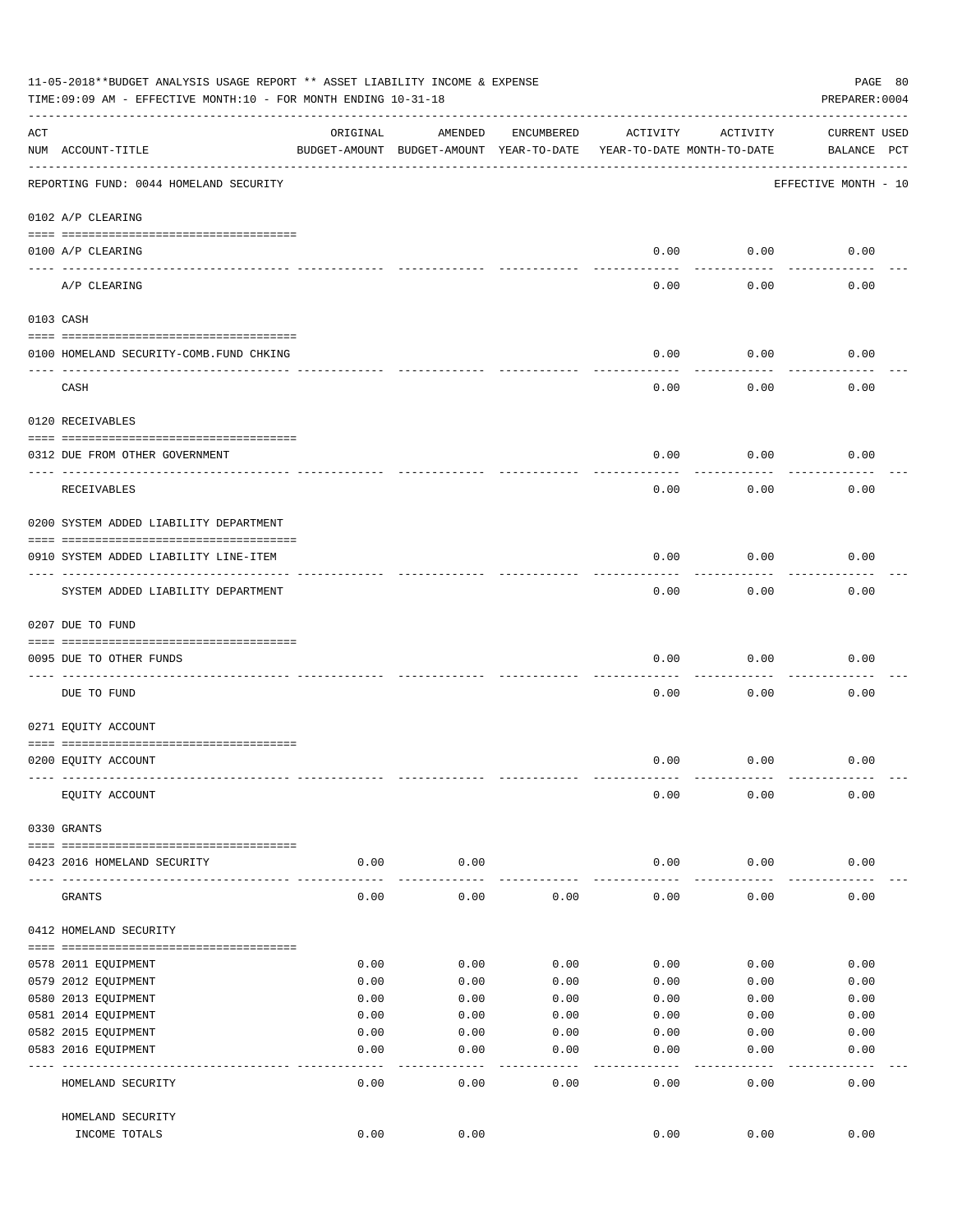| 11-05-2018**BUDGET ANALYSIS USAGE REPORT ** ASSET LIABILITY INCOME & EXPENSE<br>TIME:09:09 AM - EFFECTIVE MONTH:10 - FOR MONTH ENDING 10-31-18 |               |               |                   |          |                            |                       |  |
|------------------------------------------------------------------------------------------------------------------------------------------------|---------------|---------------|-------------------|----------|----------------------------|-----------------------|--|
| ACT                                                                                                                                            | ORIGINAL      | AMENDED       | <b>ENCUMBERED</b> | ACTIVITY | ACTIVITY                   | <b>CURRENT USED</b>   |  |
| ACCOUNT-TITLE<br>NUM                                                                                                                           | BUDGET-AMOUNT | BUDGET-AMOUNT | YEAR-TO-DATE      |          | YEAR-TO-DATE MONTH-TO-DATE | <b>PCT</b><br>BALANCE |  |
| REPORTING FUND: 0044 HOMELAND SECURITY                                                                                                         |               |               |                   |          |                            | EFFECTIVE MONTH - 10  |  |
| <b>EXPENSE TOTALS</b>                                                                                                                          | 0.00          | 0.00          | 0.00              | 0.00     | 0.00                       | 0.00                  |  |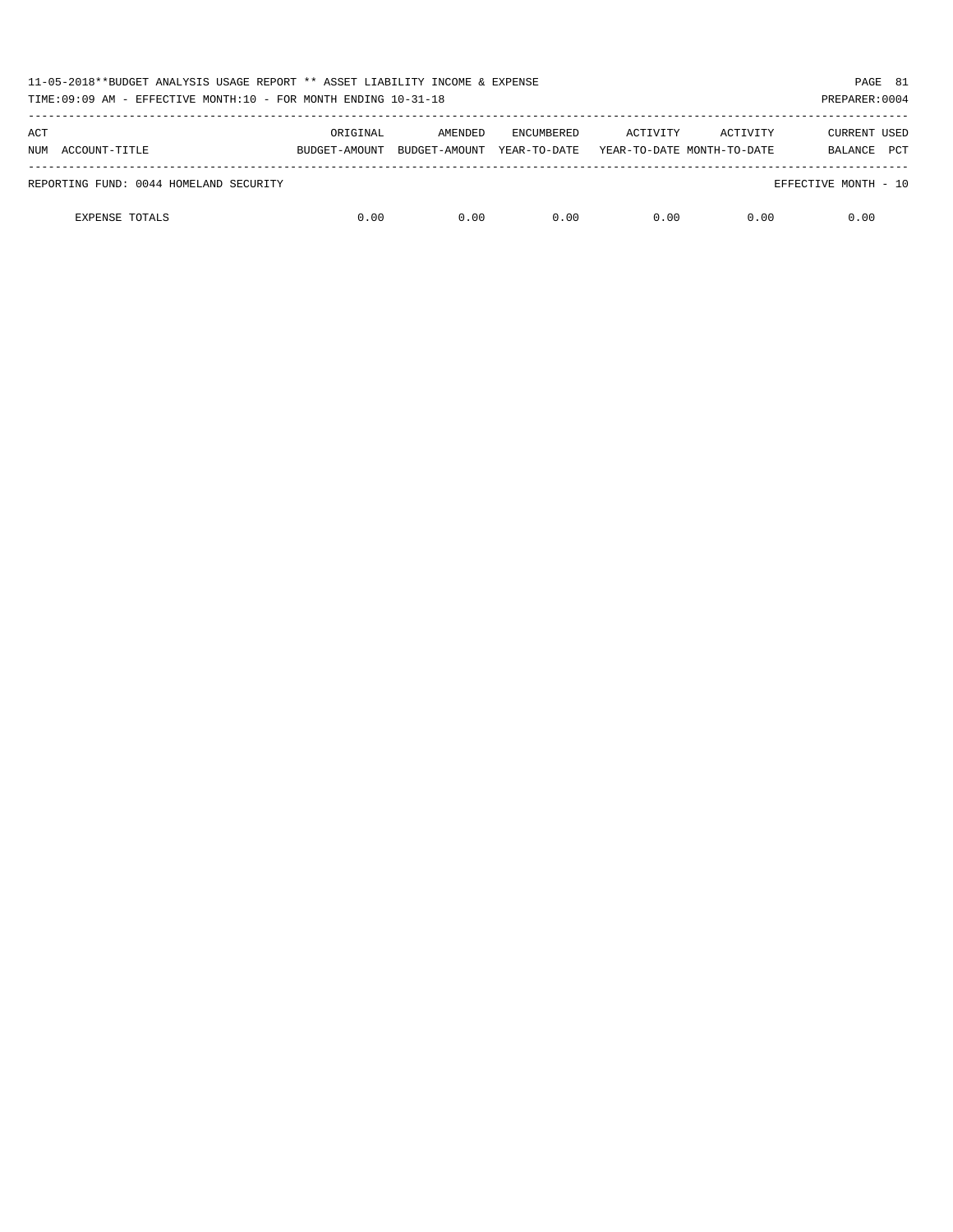| 11-05-2018**BUDGET ANALYSIS USAGE REPORT ** ASSET LIABILITY INCOME & EXPENSE<br>PAGE 82<br>TIME: 09:09 AM - EFFECTIVE MONTH: 10 - FOR MONTH ENDING 10-31-18<br>PREPARER: 0004 |                                                  |              |                                                     |              |                                        |                     |                             |  |
|-------------------------------------------------------------------------------------------------------------------------------------------------------------------------------|--------------------------------------------------|--------------|-----------------------------------------------------|--------------|----------------------------------------|---------------------|-----------------------------|--|
| ACT                                                                                                                                                                           | NUM ACCOUNT-TITLE                                | ORIGINAL     | AMENDED<br>BUDGET-AMOUNT BUDGET-AMOUNT YEAR-TO-DATE | ENCUMBERED   | ACTIVITY<br>YEAR-TO-DATE MONTH-TO-DATE | ACTIVITY            | CURRENT USED<br>BALANCE PCT |  |
|                                                                                                                                                                               | REPORTING FUND: 0045 CHAPTER 19 FUNDS            |              |                                                     |              |                                        |                     | EFFECTIVE MONTH - 10        |  |
|                                                                                                                                                                               | 0100 PAYROLL                                     |              |                                                     |              |                                        |                     |                             |  |
|                                                                                                                                                                               | 0100 PAYROLL                                     |              |                                                     |              | 0.00                                   | 0.00                | 0.00                        |  |
|                                                                                                                                                                               | PAYROLL                                          |              |                                                     |              | 0.00                                   | 0.00                | 0.00                        |  |
|                                                                                                                                                                               | 0103 CASH                                        |              |                                                     |              |                                        |                     |                             |  |
|                                                                                                                                                                               | 0100 CHAPTER 19-COMBINED FUNDS CHECKING          |              |                                                     |              |                                        | $107.89 - 107.89 -$ | $200.00 -$                  |  |
|                                                                                                                                                                               | CASH                                             |              |                                                     |              | 107.89-                                | 107.89-             | $200.00 -$                  |  |
|                                                                                                                                                                               |                                                  |              |                                                     |              |                                        |                     |                             |  |
|                                                                                                                                                                               | 0120 RECEIVABLES                                 |              |                                                     |              |                                        |                     |                             |  |
|                                                                                                                                                                               | 0312 DUE FROM OTHER GOVERNMENT                   |              |                                                     |              | 0.00                                   | 0.00                | 0.00                        |  |
|                                                                                                                                                                               | RECEIVABLES                                      |              |                                                     |              | 0.00                                   | 0.00                | 0.00                        |  |
|                                                                                                                                                                               | 0200 SYSTEM ADDED LIABILITY DEPARTMENT           |              |                                                     |              |                                        |                     |                             |  |
|                                                                                                                                                                               | 0150 ACCRUED SALARY PAYABLE                      |              |                                                     |              | 0.00                                   | 0.00                | 302.00                      |  |
|                                                                                                                                                                               | 0155 ACCRUED FRINGE BENEFITS                     |              |                                                     |              | 0.00                                   | 0.00                | 0.00                        |  |
|                                                                                                                                                                               | 0910 SYSTEM ADDED LIABILITY LINE-ITEM            |              |                                                     |              | 0.00                                   | 0.00                | 0.00                        |  |
|                                                                                                                                                                               | SYSTEM ADDED LIABILITY DEPARTMENT                |              |                                                     |              | 0.00                                   | 0.00                | 302.00                      |  |
|                                                                                                                                                                               | 0207 DUE TO FUND                                 |              |                                                     |              |                                        |                     |                             |  |
|                                                                                                                                                                               | 0095 DUE TO OTHER FUNDS                          |              |                                                     |              | 0.00                                   | 0.00                | 0.00                        |  |
|                                                                                                                                                                               |                                                  |              |                                                     |              |                                        |                     |                             |  |
|                                                                                                                                                                               | DUE TO FUND                                      |              |                                                     |              | 0.00                                   | 0.00                | 0.00                        |  |
|                                                                                                                                                                               | 0271 EQUITY ACCOUNT                              |              |                                                     |              |                                        |                     |                             |  |
|                                                                                                                                                                               | 0200 EQUITY ACCOUNT                              |              |                                                     |              | 0.00                                   | 0.00                | $394.11 -$                  |  |
|                                                                                                                                                                               |                                                  |              |                                                     |              |                                        |                     |                             |  |
|                                                                                                                                                                               | EQUITY ACCOUNT                                   |              |                                                     |              | 0.00                                   | 0.00                | $394.11 -$                  |  |
|                                                                                                                                                                               | 0330 GRANT INCOME                                |              |                                                     |              |                                        |                     |                             |  |
|                                                                                                                                                                               | 0403 CHAPTER 19 FUNDS                            | 0.00         | 0.00                                                |              | 92.11                                  | 92.11<br>---------- | $92.11+$<br>---------       |  |
|                                                                                                                                                                               | GRANT INCOME                                     | 0.00         | 0.00                                                | 0.00         | 92.11                                  | 92.11               | $92.11+$                    |  |
|                                                                                                                                                                               | 0403 CHAPTER 19 FUNDS                            |              |                                                     |              |                                        |                     |                             |  |
|                                                                                                                                                                               | 0103 SALARY                                      | 0.00         | 0.00                                                | 0.00         | 0.00                                   | 0.00                | 0.00                        |  |
|                                                                                                                                                                               | 0201 SOCIAL SECURITY                             | 0.00         | 0.00                                                | 0.00         | 0.00                                   | 0.00                | 0.00                        |  |
|                                                                                                                                                                               | 0204 WORKERS COMPENSATION                        | 0.00         | 0.00                                                | 0.00         | 0.00                                   | 0.00                | 0.00                        |  |
|                                                                                                                                                                               | 0205 MEDICARE TAX                                | 0.00         | 0.00                                                | 0.00         | 0.00                                   | 0.00                | 0.00                        |  |
|                                                                                                                                                                               | 0310 OFFICE SUPPLIES                             | 0.00         | 0.00                                                | 0.00         | 0.00                                   | 0.00                | 0.00                        |  |
|                                                                                                                                                                               | 0427 OUT OF COUNTY TRAVEL                        | 0.00         | 0.00                                                | 0.00         | 0.00                                   | 0.00                | 0.00                        |  |
|                                                                                                                                                                               | 0481 DUES                                        | 0.00<br>0.00 | 0.00<br>0.00                                        | 0.00<br>0.00 | 200.00<br>0.00                         | 200.00<br>0.00      | $200.00 -$<br>0.00          |  |
|                                                                                                                                                                               | 0572 OFFICE EQUIPMENT<br>0573 ELECTION EQUIPMENT | 0.00         | 0.00                                                | 0.00         | 0.00                                   | 0.00                | 0.00                        |  |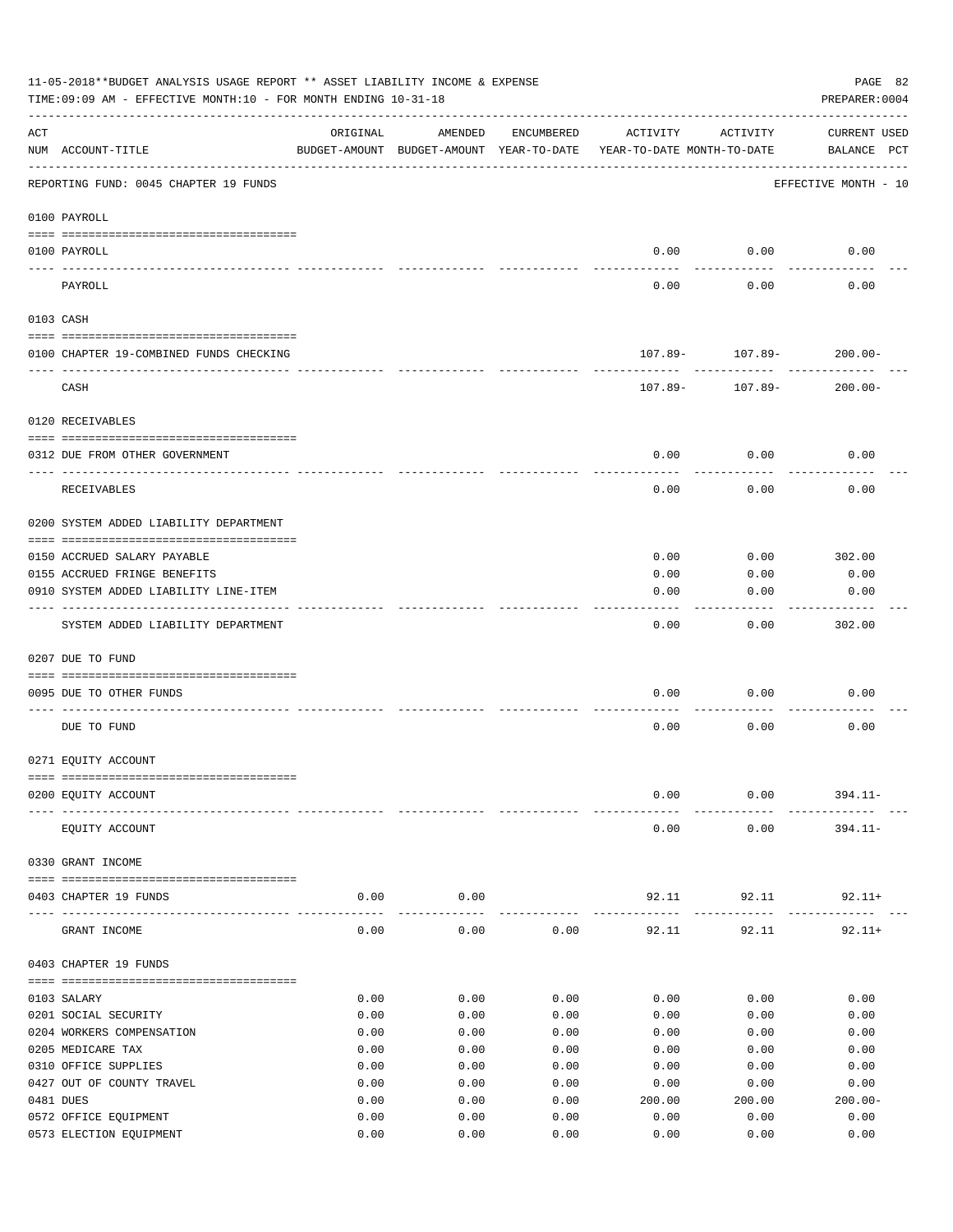| 11-05-2018**BUDGET ANALYSIS USAGE REPORT ** ASSET LIABILITY INCOME & EXPENSE | PAGE 83        |
|------------------------------------------------------------------------------|----------------|
| TIME:09:09 AM - EFFECTIVE MONTH:10 - FOR MONTH ENDING 10-31-18               | PREPARER: 0004 |

| ACT<br>ACCOUNT-TITLE<br>NUM           | ORIGINAL<br>BUDGET-AMOUNT | AMENDED<br>BUDGET-AMOUNT | <b>ENCUMBERED</b><br>YEAR-TO-DATE | ACTIVITY | ACTIVITY<br>YEAR-TO-DATE MONTH-TO-DATE | CURRENT USED<br>PCT<br>BALANCE |
|---------------------------------------|---------------------------|--------------------------|-----------------------------------|----------|----------------------------------------|--------------------------------|
| REPORTING FUND: 0045 CHAPTER 19 FUNDS |                           |                          |                                   |          |                                        | EFFECTIVE MONTH - 10           |
| 0574 COMPUTER EOUIPMENT               | 0.00                      | 0.00                     | 0.00                              | 0.00     | 0.00                                   | 0.00                           |
| CHAPTER 19 FUNDS                      | 0.00                      | 0.00                     | 0.00                              | 200.00   | 200.00                                 | $200.00 -$                     |
| CHAPTER 19 FUNDS                      |                           |                          |                                   |          |                                        |                                |
| INCOME TOTALS                         | 0.00                      | 0.00                     |                                   | 92.11    | 92.11                                  | $92.11+$                       |
| <b>EXPENSE TOTALS</b>                 | 0.00                      | 0.00                     | 0.00                              | 200.00   | 200.00                                 | $200.00 -$                     |
|                                       |                           |                          |                                   |          |                                        |                                |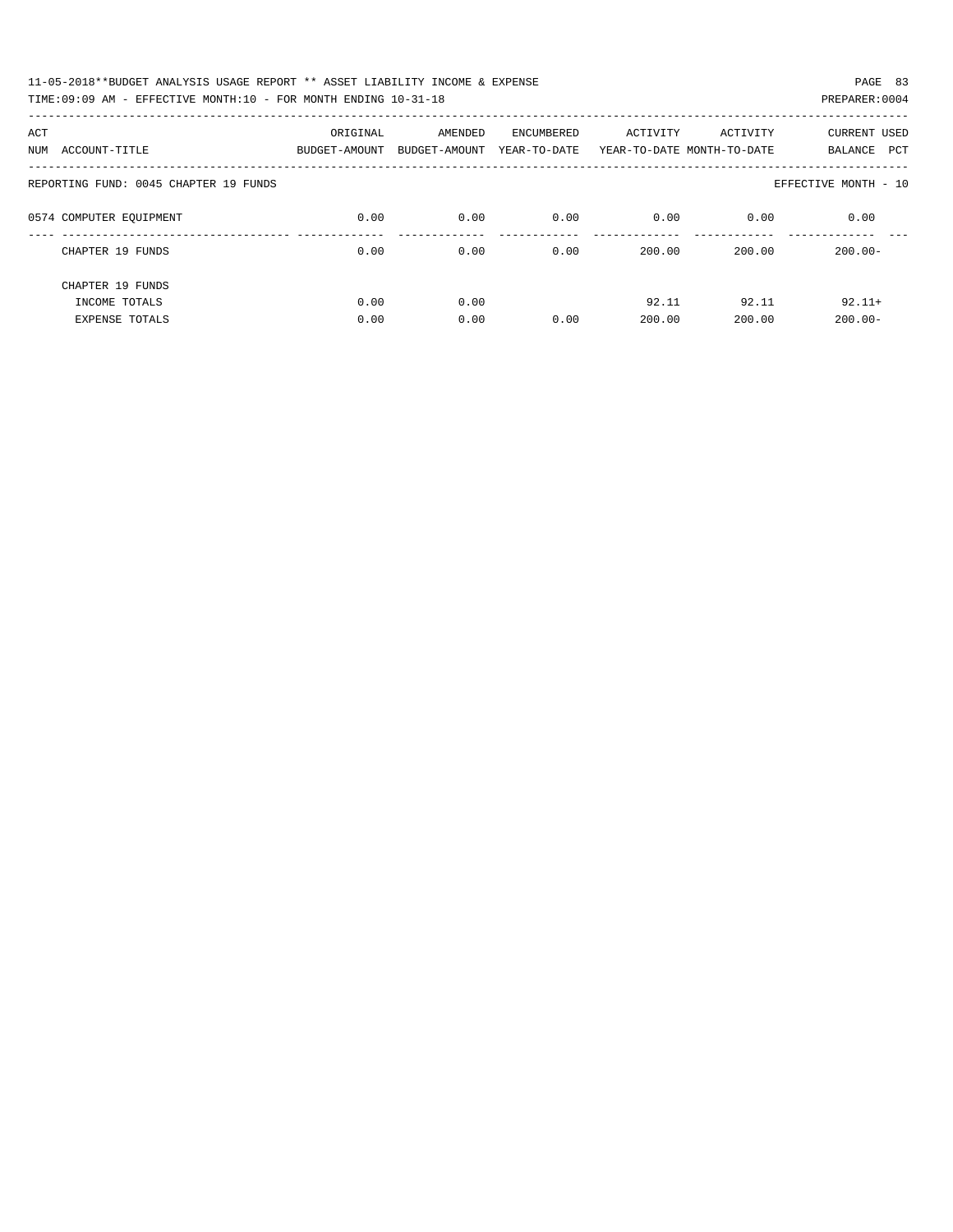|           | 11-05-2018**BUDGET ANALYSIS USAGE REPORT ** ASSET LIABILITY INCOME & EXPENSE<br>TIME: 09:09 AM - EFFECTIVE MONTH: 10 - FOR MONTH ENDING 10-31-18 |                     |                                                     |            |                                        |          |                                    |                |
|-----------|--------------------------------------------------------------------------------------------------------------------------------------------------|---------------------|-----------------------------------------------------|------------|----------------------------------------|----------|------------------------------------|----------------|
| ACT       | NUM ACCOUNT-TITLE                                                                                                                                | ORIGINAL            | AMENDED<br>BUDGET-AMOUNT BUDGET-AMOUNT YEAR-TO-DATE | ENCUMBERED | ACTIVITY<br>YEAR-TO-DATE MONTH-TO-DATE | ACTIVITY | <b>CURRENT USED</b><br>BALANCE PCT |                |
|           | REPORTING FUND: 0046 SAFE ROOM REIMBURSEMENT PROGRAM                                                                                             |                     |                                                     |            |                                        |          | EFFECTIVE MONTH - 10               |                |
| 0103 CASH |                                                                                                                                                  |                     |                                                     |            |                                        |          |                                    |                |
|           | 0100 SAFE ROOM REIMB.PROG.-COMB.FUNDS                                                                                                            |                     |                                                     |            | 0.00                                   | 0.00     | 5,783.65                           |                |
|           | CASH                                                                                                                                             |                     |                                                     |            | 0.00                                   | 0.00     | 5,783.65                           |                |
|           | 0120 RECEIVABLES                                                                                                                                 |                     |                                                     |            |                                        |          |                                    |                |
|           | 0312 DUE FROM OTHER GOVERNMENTS                                                                                                                  |                     |                                                     |            | 0.00                                   | 0.00     | 0.00                               |                |
|           | RECEIVABLES                                                                                                                                      |                     |                                                     |            | 0.00                                   | 0.00     | 0.00                               |                |
|           | 0200 SYSTEM ADDED LIABILITY DEPARTMENT                                                                                                           |                     |                                                     |            |                                        |          |                                    |                |
|           | 0910 SYSTEM ADDED LIABILITY LINE-ITEM                                                                                                            |                     |                                                     |            | 0.00                                   | 0.00     | 0.00                               |                |
|           | SYSTEM ADDED LIABILITY DEPARTMENT                                                                                                                |                     |                                                     |            | 0.00                                   | 0.00     | 0.00                               |                |
|           | 0271 EQUITY ACCOUNT                                                                                                                              |                     |                                                     |            |                                        |          |                                    |                |
|           |                                                                                                                                                  |                     |                                                     |            |                                        |          |                                    |                |
|           | 0200 EQUITY ACCOUNT                                                                                                                              |                     |                                                     |            | 0.00                                   | 0.00     | 5,783.65                           |                |
|           | EQUITY ACCOUNT                                                                                                                                   |                     |                                                     |            | 0.00                                   | 0.00     | 5,783.65                           |                |
|           | 0300 CASH                                                                                                                                        |                     |                                                     |            |                                        |          |                                    |                |
|           | 0146 BEGINNING CASH BALANCE                                                                                                                      | 0.00                | 0.00                                                |            | 0.00                                   | 0.00     | 0.00                               |                |
|           | CASH                                                                                                                                             | 0.00                | 0.00                                                | 0.00       | 0.00                                   | 0.00     | 0.00                               |                |
|           | 0330 GRANT INCOME                                                                                                                                |                     |                                                     |            |                                        |          |                                    |                |
|           | 0475 SAFE ROOM REIMBURSEMENT DR-4029                                                                                                             | 60,000.00           | 60,000.00                                           |            | 0.00                                   | 0.00     | 60,000.00                          | 00             |
|           | 0476 ADMINISTRATIVE FEE                                                                                                                          | 2,000.00            | 2,000.00                                            |            | 0.00                                   | 0.00     | 2,000.00                           | 00             |
|           | GRANT INCOME                                                                                                                                     |                     | 62,000.00 62,000.00                                 | 0.00       | 0.00                                   | 0.00     | 62,000.00                          | 0 <sub>0</sub> |
|           | 0475 SAFE ROOM REIMBURSEMENT PROGRAM                                                                                                             |                     |                                                     |            |                                        |          |                                    |                |
|           |                                                                                                                                                  |                     | 600.00                                              | 0.00       | 0.00                                   | 0.00     | 600.00                             | 0 <sub>0</sub> |
|           | 0310 OFFICE SUPPLIES<br>0314 SAFE ROOM REIMBURSEMENT                                                                                             | 600.00<br>60,000.00 | 60,000.00                                           | 0.00       | 0.00                                   | 0.00     | 60,000.00                          | 0 <sub>0</sub> |
|           | 0330 GAS/OIL                                                                                                                                     | 150.00              | 150.00                                              | 0.00       | 0.00                                   | 0.00     | 150.00                             | 0 <sub>0</sub> |
|           | 0427 OUT OF COUNTY TRAVEL                                                                                                                        | 500.00              | 500.00                                              | 0.00       | 0.00                                   | 0.00     | 500.00                             | 0 <sub>0</sub> |
|           | 0454 R&M AUTO                                                                                                                                    | 750.00              | 750.00                                              | 0.00       | 0.00                                   | 0.00     | 750.00                             | 0 <sub>0</sub> |
|           | 0573 RADIO EQUIPMENT                                                                                                                             | 0.00                | 0.00                                                | 0.00       | 0.00                                   | 0.00     | 0.00                               |                |
|           | 0574 COMPUTER EQUIPMENT                                                                                                                          | 0.00                | 0.00                                                | 0.00       | 0.00                                   | 0.00     | 0.00                               |                |
|           | SAFE ROOM REIMBURSEMENT PROGRAM                                                                                                                  | 62,000.00           | 62,000.00                                           | 0.00       | 0.00                                   | 0.00     | 62,000.00                          | 0 <sub>0</sub> |
|           | SAFE ROOM REIMBURSEMENT PROGRAM                                                                                                                  |                     |                                                     |            |                                        |          |                                    |                |
|           | INCOME TOTALS                                                                                                                                    | 62,000.00           | 62,000.00                                           |            | 0.00                                   | 0.00     | 62,000.00                          | 0 <sub>0</sub> |
|           | EXPENSE TOTALS                                                                                                                                   | 62,000.00           | 62,000.00                                           | 0.00       | 0.00                                   | 0.00     | 62,000.00                          | 0 <sub>0</sub> |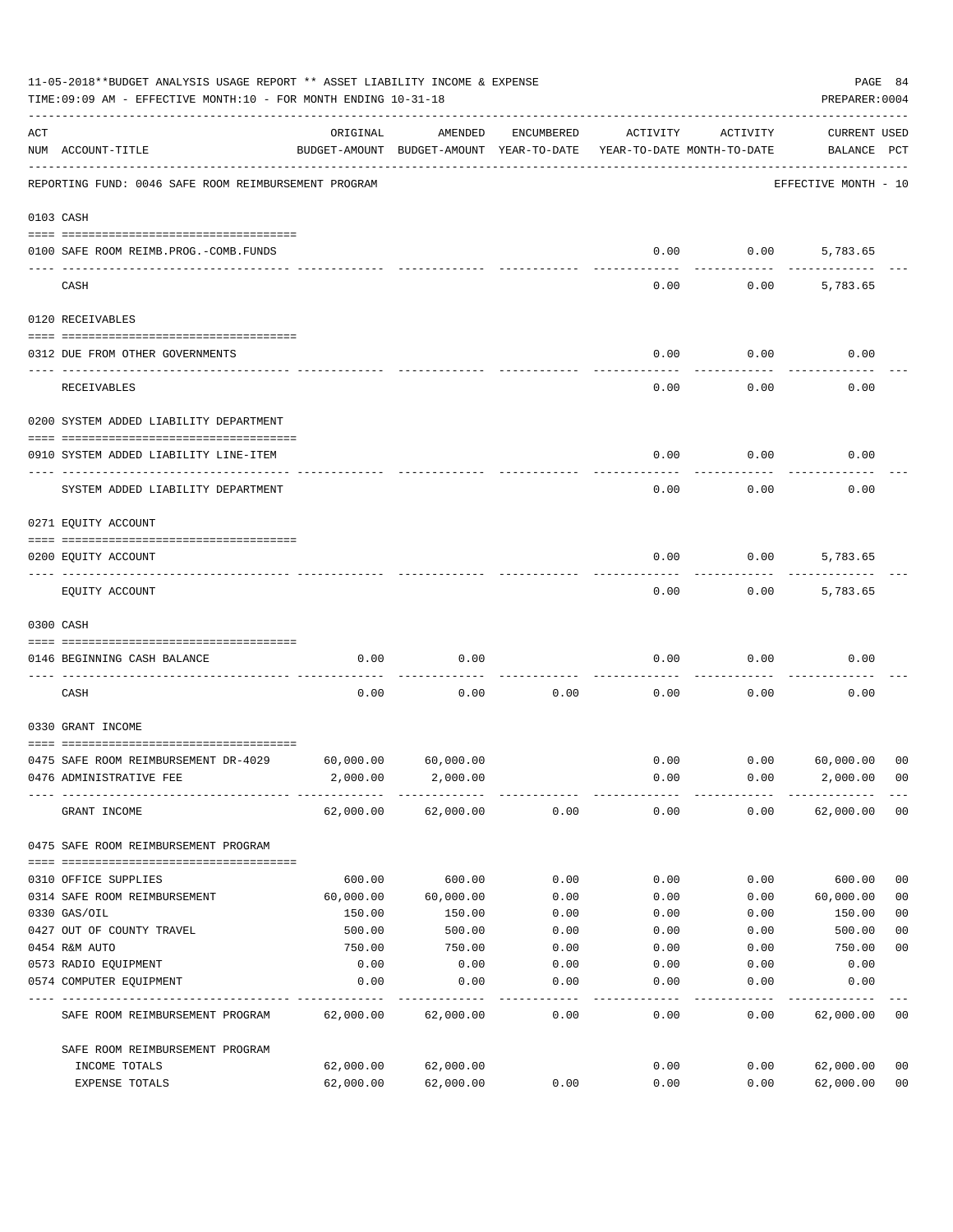|     | 11-05-2018**BUDGET ANALYSIS USAGE REPORT ** ASSET LIABILITY INCOME & EXPENSE<br>PAGE 85<br>TIME: 09:09 AM - EFFECTIVE MONTH: 10 - FOR MONTH ENDING 10-31-18<br>PREPARER: 0004 |                         |                                                                                |               |              |          |                             |                |  |  |
|-----|-------------------------------------------------------------------------------------------------------------------------------------------------------------------------------|-------------------------|--------------------------------------------------------------------------------|---------------|--------------|----------|-----------------------------|----------------|--|--|
| ACT | NUM ACCOUNT-TITLE                                                                                                                                                             | ORIGINAL                | AMENDED<br>BUDGET-AMOUNT BUDGET-AMOUNT YEAR-TO-DATE YEAR-TO-DATE MONTH-TO-DATE | ENCUMBERED    | ACTIVITY     | ACTIVITY | CURRENT USED<br>BALANCE PCT |                |  |  |
|     | REPORTING FUND: 0048 ELECTION EQUIPMENT FUND                                                                                                                                  |                         |                                                                                |               |              |          | EFFECTIVE MONTH - 10        |                |  |  |
|     | 0103 CASH                                                                                                                                                                     |                         |                                                                                |               |              |          |                             |                |  |  |
|     | 0100 ELECTION EQUIP. FUND-COMBINED FUNDS                                                                                                                                      |                         |                                                                                |               | 0.00         | 0.00     | 31,302.43                   |                |  |  |
|     |                                                                                                                                                                               |                         |                                                                                |               |              |          |                             |                |  |  |
|     | CASH                                                                                                                                                                          |                         |                                                                                |               | 0.00         | 0.00     | 31,302.43                   |                |  |  |
|     | 0200 SYSTEM ADDED LIABILITY DEPARTMENT                                                                                                                                        |                         |                                                                                |               |              |          |                             |                |  |  |
|     | 0910 SYSTEM ADDED LIABILITY LINE-ITEM                                                                                                                                         |                         |                                                                                |               | 0.00         | 0.00     | 0.00                        |                |  |  |
|     |                                                                                                                                                                               |                         |                                                                                |               |              |          |                             |                |  |  |
|     | SYSTEM ADDED LIABILITY DEPARTMENT                                                                                                                                             |                         |                                                                                |               | 0.00         | 0.00     | 0.00                        |                |  |  |
|     | 0271 EQUITY ACCOUNT                                                                                                                                                           |                         |                                                                                |               |              |          |                             |                |  |  |
|     |                                                                                                                                                                               |                         |                                                                                |               |              |          |                             |                |  |  |
|     | 0200 EOUITY ACCOUNT                                                                                                                                                           |                         |                                                                                |               | 0.00         | 0.00     | 31,302.43                   |                |  |  |
|     | EQUITY ACCOUNT                                                                                                                                                                |                         |                                                                                |               | 0.00         | 0.00     | 31,302.43                   |                |  |  |
|     | 0300 CASH                                                                                                                                                                     |                         |                                                                                |               |              |          |                             |                |  |  |
|     | 0148 BEGINNING CASH BALANCE                                                                                                                                                   | 7,070.00                | 7,070.00                                                                       |               | 0.00         | 0.00     | 7,070.00 00                 |                |  |  |
|     | CASH                                                                                                                                                                          | 7,070.00                | 7,070.00                                                                       | 0.00          | 0.00         | 0.00     | 7,070.00                    | 00             |  |  |
|     | 0340 INCOME                                                                                                                                                                   |                         |                                                                                |               |              |          |                             |                |  |  |
|     |                                                                                                                                                                               |                         |                                                                                |               |              |          |                             |                |  |  |
|     | 0130 REFUNDS & MISCELLANEOUS                                                                                                                                                  | 0.00                    | 0.00                                                                           |               | 0.00         | 0.00     | 0.00                        |                |  |  |
|     | 0403 CONTRACT ADMINISTRATIVE FEE<br>0484 ELECTION REIMBURSEMENT                                                                                                               | 0.00<br>4,000.00        | 0.00<br>4,000.00                                                               |               | 0.00<br>0.00 | 0.00     | 0.00<br>0.00<br>4,000.00    | 00             |  |  |
|     |                                                                                                                                                                               |                         |                                                                                |               |              |          |                             |                |  |  |
|     | INCOME                                                                                                                                                                        | 4,000.00                | 4,000.00                                                                       | 0.00          | 0.00         | 0.00     | 4,000.00                    | 00             |  |  |
|     | 0403 ELECTION EQUIPMENT FUND                                                                                                                                                  |                         |                                                                                |               |              |          |                             |                |  |  |
|     |                                                                                                                                                                               |                         |                                                                                |               |              |          |                             |                |  |  |
|     | 0485 LICENSE/SUPPORT                                                                                                                                                          | 0.00                    | 0.00                                                                           | 0.00          | 0.00         | 0.00     | 0.00                        |                |  |  |
|     | 0573 ELECTION EQUIPMENT                                                                                                                                                       | 11,070.00<br>---------- | 11,070.00<br>-----------                                                       | 0.00<br>----- | 0.00         | 0.00     | 11,070.00                   | 0 <sub>0</sub> |  |  |
|     | ELECTION EQUIPMENT FUND                                                                                                                                                       | 11,070.00               | 11,070.00                                                                      | 0.00          | 0.00         | 0.00     | 11,070.00                   | 00             |  |  |
|     | ELECTION EOUIPMENT FUND                                                                                                                                                       |                         |                                                                                |               |              |          |                             |                |  |  |
|     | INCOME TOTALS                                                                                                                                                                 | 11,070.00               | 11,070.00                                                                      |               | 0.00         | 0.00     | 11,070.00                   | 0 <sub>0</sub> |  |  |
|     | EXPENSE TOTALS                                                                                                                                                                | 11,070.00               | 11,070.00                                                                      | 0.00          | 0.00         | 0.00     | 11,070.00                   | 0 <sub>0</sub> |  |  |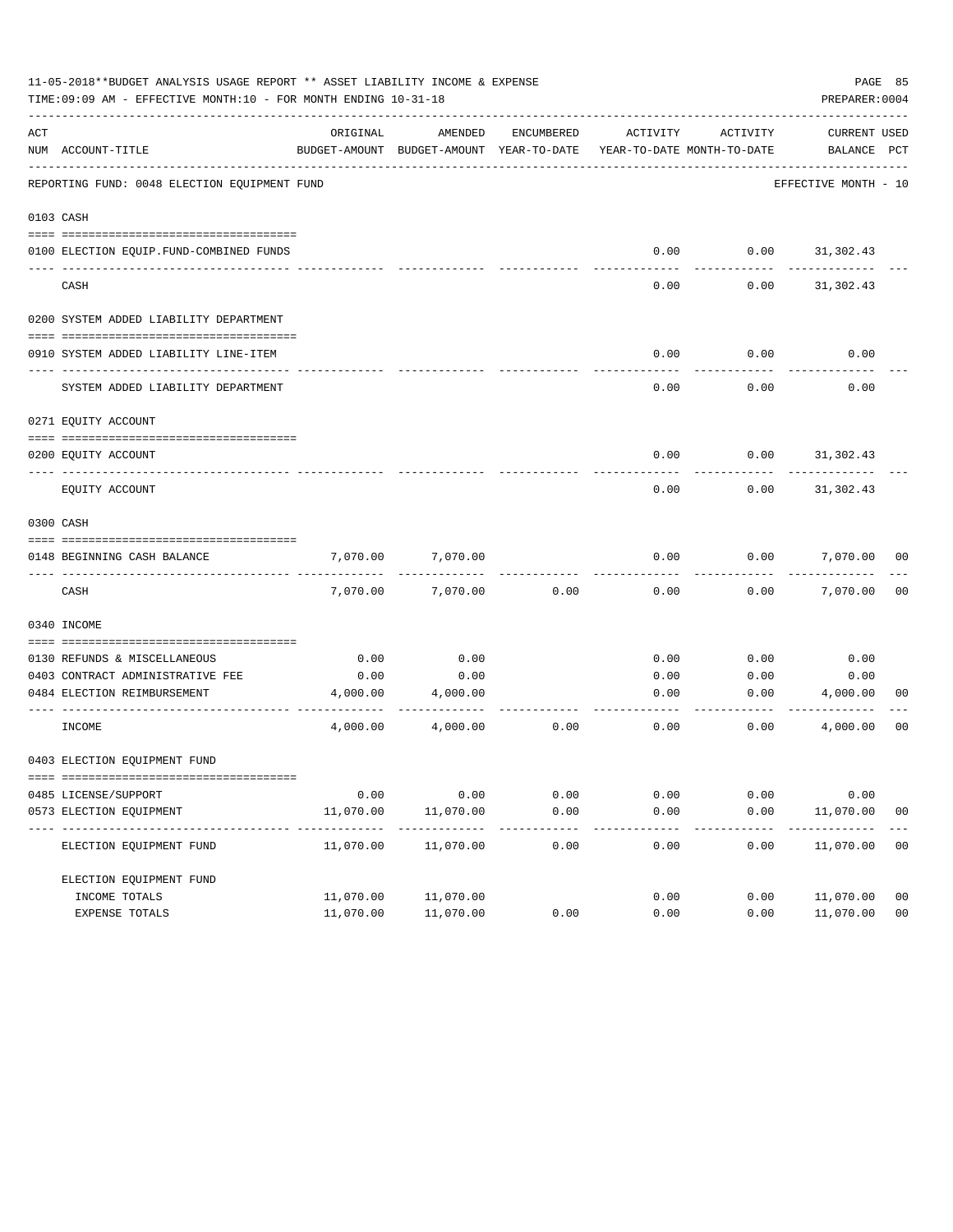|           | 11-05-2018**BUDGET ANALYSIS USAGE REPORT ** ASSET LIABILITY INCOME & EXPENSE<br>PAGE 86<br>TIME: 09:09 AM - EFFECTIVE MONTH: 10 - FOR MONTH ENDING 10-31-18<br>PREPARER: 0004 |          |                                          |            |          |                            |                      |  |  |
|-----------|-------------------------------------------------------------------------------------------------------------------------------------------------------------------------------|----------|------------------------------------------|------------|----------|----------------------------|----------------------|--|--|
| ACT       |                                                                                                                                                                               | ORIGINAL | AMENDED                                  | ENCUMBERED | ACTIVITY | ACTIVITY                   | <b>CURRENT USED</b>  |  |  |
|           | NUM ACCOUNT-TITLE                                                                                                                                                             |          | BUDGET-AMOUNT BUDGET-AMOUNT YEAR-TO-DATE |            |          | YEAR-TO-DATE MONTH-TO-DATE | BALANCE PCT          |  |  |
|           | REPORTING FUND: 0049 INVESTIGATOR/LEOSE GRANT                                                                                                                                 |          |                                          |            |          |                            | EFFECTIVE MONTH - 10 |  |  |
|           | 0100 PAYROLL                                                                                                                                                                  |          |                                          |            |          |                            |                      |  |  |
|           | 0100 PAYROLL                                                                                                                                                                  |          |                                          |            | 0.00     | 0.00                       | 0.00                 |  |  |
|           | PAYROLL                                                                                                                                                                       |          |                                          |            | 0.00     | --------<br>0.00           | 0.00                 |  |  |
| 0103 CASH |                                                                                                                                                                               |          |                                          |            |          |                            |                      |  |  |
|           |                                                                                                                                                                               |          |                                          |            |          |                            |                      |  |  |
|           | 0100 INVESTIGATOR/LEOSE-COMB.FUNDS                                                                                                                                            |          |                                          |            | 0.00     | 0.00                       | 619.89               |  |  |
|           | CASH                                                                                                                                                                          |          |                                          |            | 0.00     | 0.00                       | 619.89               |  |  |
|           | 0271 EQUITY ACCOUNT                                                                                                                                                           |          |                                          |            |          |                            |                      |  |  |
|           | 0200 EQUITY ACCOUNT                                                                                                                                                           |          |                                          |            | 0.00     | 0.00                       | 619.89               |  |  |
|           |                                                                                                                                                                               |          |                                          |            |          |                            |                      |  |  |
|           | EQUITY ACCOUNT                                                                                                                                                                |          |                                          |            | 0.00     | 0.00                       | 619.89               |  |  |
| 0300 CASH |                                                                                                                                                                               |          |                                          |            |          |                            |                      |  |  |
|           | 0149 BEGINNING CASH BALANCE                                                                                                                                                   | 0.00     | 0.00                                     |            | 0.00     | 0.00                       | 0.00                 |  |  |
|           | CASH                                                                                                                                                                          | 0.00     | 0.00                                     | 0.00       | 0.00     | 0.00                       | 0.00                 |  |  |
|           | 0330 GRANT INCOME                                                                                                                                                             |          |                                          |            |          |                            |                      |  |  |
|           |                                                                                                                                                                               |          |                                          |            |          |                            |                      |  |  |
|           | 0475 INVESTIGATOR/LEOSE GRANT                                                                                                                                                 | 0.00     | 0.00                                     |            | 0.00     | 0.00                       | 0.00                 |  |  |
|           | GRANT INCOME                                                                                                                                                                  | 0.00     | 0.00                                     | 0.00       | 0.00     | 0.00                       | 0.00                 |  |  |
|           | 0475 INVESTIGATOR/LEOSE                                                                                                                                                       |          |                                          |            |          |                            |                      |  |  |
|           | 0103 SALARY                                                                                                                                                                   | 0.00     | 0.00                                     | 0.00       | 0.00     | 0.00                       | 0.00                 |  |  |
|           | 0201 SOCIAL SECURITY                                                                                                                                                          | 0.00     | 0.00                                     | 0.00       | 0.00     | 0.00                       | 0.00                 |  |  |
|           | 0202 GROUP HEALTH INSURANCE                                                                                                                                                   | 0.00     | 0.00                                     | 0.00       | 0.00     | 0.00                       | 0.00                 |  |  |
|           | 0203 RETIREMENT                                                                                                                                                               | 0.00     | 0.00                                     | 0.00       | 0.00     | 0.00                       | 0.00                 |  |  |
|           | 0204 WORKER'S COMPENSATION                                                                                                                                                    | 0.00     | 0.00                                     | 0.00       | 0.00     | 0.00                       | 0.00                 |  |  |
|           | 0205 MEDICARE TAX                                                                                                                                                             | 0.00     | 0.00                                     | 0.00       | 0.00     | 0.00                       | 0.00                 |  |  |
|           | 0310 OFFICE SUPPLIES                                                                                                                                                          | 0.00     | 0.00                                     | 0.00       | 0.00     | 0.00                       | 0.00                 |  |  |
|           | 0427 TRAINING/TUITION/OUT OF COUNTY                                                                                                                                           | 0.00     | 0.00                                     | 0.00       | 0.00     | 0.00                       | 0.00                 |  |  |
|           | 0572 OFFICE EQUIPMENT                                                                                                                                                         | 0.00     | 0.00                                     | 0.00       | 0.00     | 0.00                       | 0.00                 |  |  |
|           | 0574 COMPUTER EQUIPMENT                                                                                                                                                       | 0.00     | 0.00                                     | 0.00       | 0.00     | 0.00                       | 0.00                 |  |  |
|           | INVESTIGATOR/LEOSE                                                                                                                                                            | 0.00     | 0.00                                     | 0.00       | 0.00     | 0.00                       | 0.00                 |  |  |
|           | INVESTIGATOR/LEOSE GRANT                                                                                                                                                      |          |                                          |            |          |                            |                      |  |  |
|           | INCOME TOTALS                                                                                                                                                                 | 0.00     | 0.00                                     |            | 0.00     | 0.00                       | 0.00                 |  |  |
|           | EXPENSE TOTALS                                                                                                                                                                | 0.00     | 0.00                                     | 0.00       | 0.00     | 0.00                       | 0.00                 |  |  |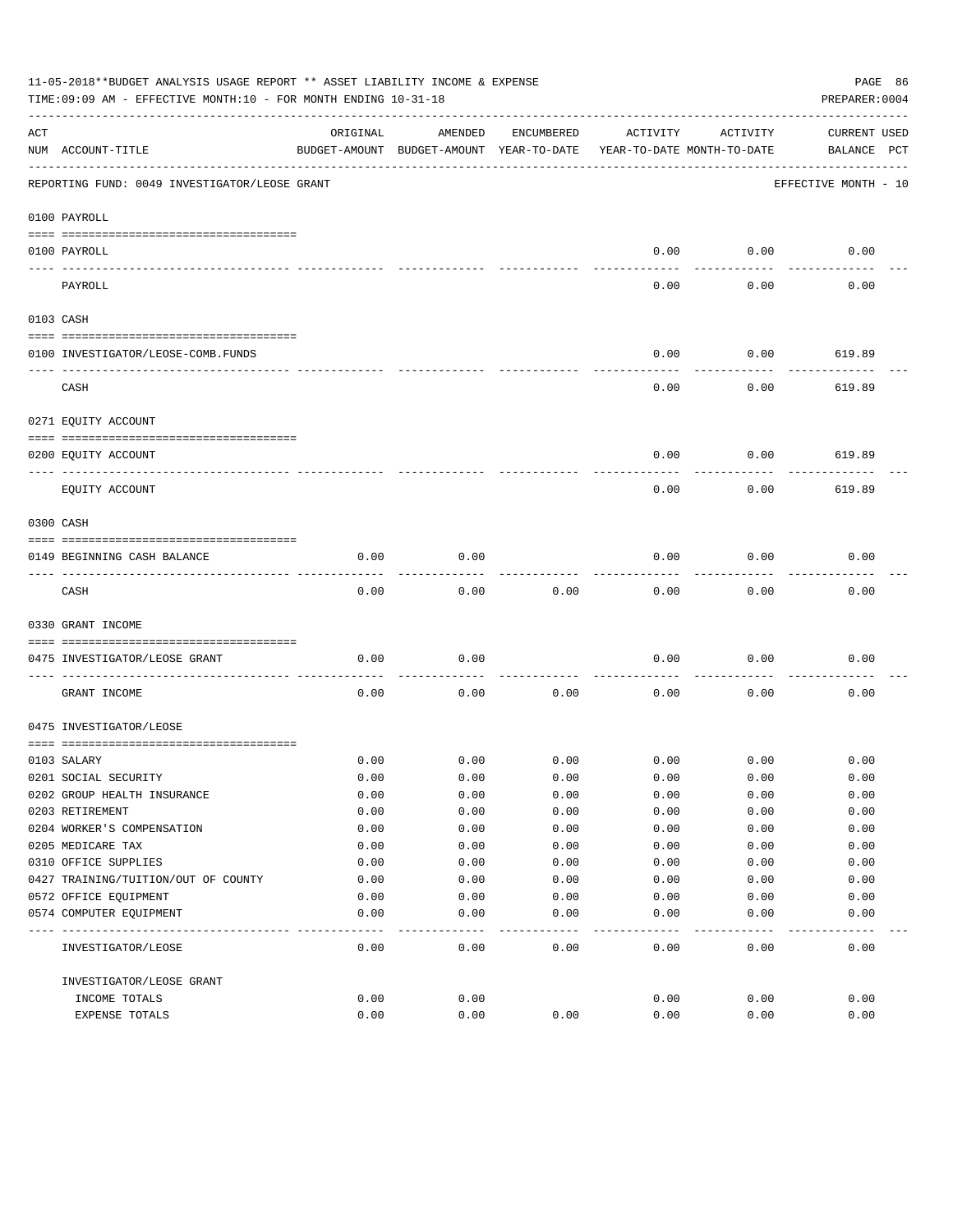|     | 11-05-2018**BUDGET ANALYSIS USAGE REPORT ** ASSET LIABILITY INCOME & EXPENSE<br>TIME: 09:09 AM - EFFECTIVE MONTH: 10 - FOR MONTH ENDING 10-31-18 |          |                                                     |                   |          |                                        |                                    |                |  |
|-----|--------------------------------------------------------------------------------------------------------------------------------------------------|----------|-----------------------------------------------------|-------------------|----------|----------------------------------------|------------------------------------|----------------|--|
| ACT | NUM ACCOUNT-TITLE                                                                                                                                | ORIGINAL | AMENDED<br>BUDGET-AMOUNT BUDGET-AMOUNT YEAR-TO-DATE | <b>ENCUMBERED</b> | ACTIVITY | ACTIVITY<br>YEAR-TO-DATE MONTH-TO-DATE | <b>CURRENT USED</b><br>BALANCE PCT |                |  |
|     | REPORTING FUND: 0051 CO.CLERK CO.& DIST.CT. TECHNOLOGY                                                                                           |          |                                                     |                   |          |                                        | EFFECTIVE MONTH - 10               |                |  |
|     | 0103 CASH                                                                                                                                        |          |                                                     |                   |          |                                        |                                    |                |  |
|     | 0100 CO.CLK.CO.& DIST.CT.TECHNOLOGY-COM                                                                                                          |          |                                                     |                   | 0.00     | 0.00                                   | 7,729.44                           |                |  |
|     | CASH                                                                                                                                             |          |                                                     |                   | 0.00     | 0.00                                   | 7,729.44                           |                |  |
|     | 0120 RECEIVABLES                                                                                                                                 |          |                                                     |                   |          |                                        |                                    |                |  |
|     | 0313 DUE FROM OTHER FUNDS                                                                                                                        |          |                                                     |                   | 0.00     | 0.00                                   | 65.59                              |                |  |
|     | RECEIVABLES                                                                                                                                      |          |                                                     |                   | 0.00     | 0.00                                   | 65.59                              |                |  |
|     | 0271 EQUITY ACCOUNT                                                                                                                              |          |                                                     |                   |          |                                        |                                    |                |  |
|     | 0200 EQUITY ACCOUNT                                                                                                                              |          |                                                     |                   | 0.00     | 0.00                                   | 7,795.03                           |                |  |
|     | ---- ---------------<br>EQUITY ACCOUNT                                                                                                           |          |                                                     |                   | 0.00     | 0.00                                   | 7,795.03                           |                |  |
|     |                                                                                                                                                  |          |                                                     |                   |          |                                        |                                    |                |  |
|     | 0300 CASH                                                                                                                                        |          |                                                     |                   |          |                                        |                                    |                |  |
|     | 0151 BEGINNING CASH BALANCE                                                                                                                      | 2,400.00 | 2,400.00                                            |                   | 0.00     | 0.00                                   | 2,400.00                           | 0 <sub>0</sub> |  |
|     | CASH                                                                                                                                             | 2,400.00 | 2,400.00                                            | 0.00              | 0.00     | 0.00                                   | 2,400.00                           | 0 <sub>0</sub> |  |
|     | 0370 CO.CLK.MISCELLANEOUS INCOME                                                                                                                 |          |                                                     |                   |          |                                        |                                    |                |  |
|     | 0440 CO.CLK.CO.& DIST.CT.TECHNOLOGY FEE                                                                                                          | 600.00   | 600.00                                              |                   | 0.00     | 0.00                                   | 600.00                             | 0 <sub>0</sub> |  |
|     | CO. CLK. MISCELLANEOUS INCOME                                                                                                                    | 600.00   | 600.00                                              | 0.00              | 0.00     | 0.00                                   | 600.00                             | 0 <sub>0</sub> |  |
|     | 0440 CO.CLK.COURT TECHNOLOGY EQUIPMENT                                                                                                           |          |                                                     |                   |          |                                        |                                    |                |  |
|     | 0572 OFFICE EQUIPMENT                                                                                                                            | 3,000.00 | 3,000.00                                            | 0.00              | 0.00     | 0.00                                   | 3,000.00                           | 0 <sub>0</sub> |  |
|     | CO.CLK.COURT TECHNOLOGY EQUIPMENT                                                                                                                | 3,000.00 | 3,000.00                                            | 0.00              | 0.00     | 0.00                                   | 3,000.00                           | 0 <sub>0</sub> |  |
|     | CO.CLERK CO.& DIST.CT. TECHNOLOGY                                                                                                                |          |                                                     |                   |          |                                        |                                    |                |  |
|     | INCOME TOTALS                                                                                                                                    | 3,000.00 | 3,000.00                                            |                   | 0.00     | 0.00                                   | 3,000.00                           | 0 <sub>0</sub> |  |
|     | EXPENSE TOTALS                                                                                                                                   | 3,000.00 | 3,000.00                                            | 0.00              | 0.00     | 0.00                                   | 3,000.00                           | 0 <sup>0</sup> |  |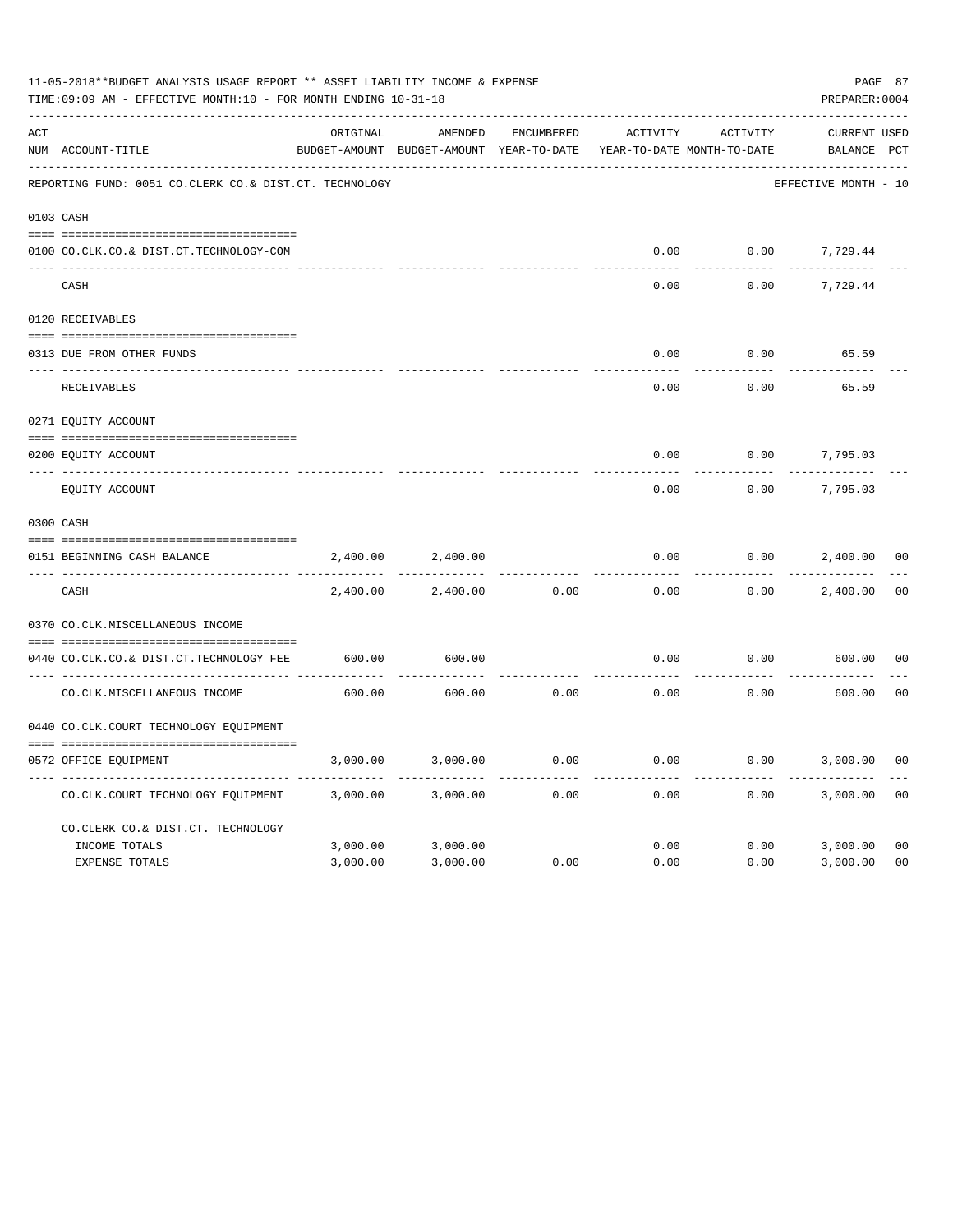|     | 11-05-2018**BUDGET ANALYSIS USAGE REPORT ** ASSET LIABILITY INCOME & EXPENSE<br>TIME:09:09 AM - EFFECTIVE MONTH:10 - FOR MONTH ENDING 10-31-18<br>PREPARER: 0004 |          |             |            |                                                                                 |                                                             |                      |  |  |
|-----|------------------------------------------------------------------------------------------------------------------------------------------------------------------|----------|-------------|------------|---------------------------------------------------------------------------------|-------------------------------------------------------------|----------------------|--|--|
| ACT | NUM ACCOUNT-TITLE                                                                                                                                                | ORIGINAL | AMENDED     | ENCUMBERED | BUDGET-AMOUNT BUDGET-AMOUNT YEAR-TO-DATE YEAR-TO-DATE MONTH-TO-DATE BALANCE PCT | ACTIVITY ACTIVITY                                           | CURRENT USED         |  |  |
|     | REPORTING FUND: 0052 CO.CLK.COURT RECORDS PRESERVATION                                                                                                           |          |             |            |                                                                                 |                                                             | EFFECTIVE MONTH - 10 |  |  |
|     | 0103 CASH                                                                                                                                                        |          |             |            |                                                                                 |                                                             |                      |  |  |
|     | 0100 CO.CLK.COURT RECORDS PRESERVATION-                                                                                                                          |          |             |            |                                                                                 | $617.94 - 617.94 - 12,198.88$                               |                      |  |  |
|     | CASH                                                                                                                                                             |          |             |            |                                                                                 | ------------- ------------<br>$617.94 - 617.94 - 12,198.88$ |                      |  |  |
|     | 0120 RECEIVABLES                                                                                                                                                 |          |             |            |                                                                                 |                                                             |                      |  |  |
|     | 0313 DUE FROM OTHER FUNDS                                                                                                                                        |          |             |            | 0.00                                                                            | 0.00                                                        | 90.00                |  |  |
|     | RECEIVABLES                                                                                                                                                      |          |             |            | --------<br>0.00                                                                | ---------<br>0.00                                           | 90.00                |  |  |
|     | 0200 SYSTEM ADDED LIABILITY DEPARTMENT                                                                                                                           |          |             |            |                                                                                 |                                                             |                      |  |  |
|     | 0910 SYSTEM ADDED LIABILITY LINE-ITEM                                                                                                                            |          |             |            |                                                                                 | $619.64 - 619.64 - 619.64$                                  |                      |  |  |
|     | SYSTEM ADDED LIABILITY DEPARTMENT                                                                                                                                |          |             |            |                                                                                 | $619.64 - 619.64 - 619.64 -$                                |                      |  |  |
|     | 0271 EQUITY ACCOUNT                                                                                                                                              |          |             |            |                                                                                 |                                                             |                      |  |  |
|     | 0200 EQUITY ACCOUNT                                                                                                                                              |          |             |            | 0.00                                                                            | $0.00$ 12,906.82                                            |                      |  |  |
|     | EQUITY ACCOUNT                                                                                                                                                   |          |             |            | $- - - - - -$<br>0.00                                                           |                                                             | $0.00$ 12,906.82     |  |  |
|     | 0360 INTEREST EARNINGS                                                                                                                                           |          |             |            |                                                                                 |                                                             |                      |  |  |
|     | 0100 INTEREST EARNINGS                                                                                                                                           | 0.00     | 0.00        |            |                                                                                 | 1.70 1.70                                                   | $1.70+$              |  |  |
|     | INTEREST EARNINGS                                                                                                                                                | 0.00     |             |            | $0.00$ $0.00$ $1.70$ $1.70$                                                     |                                                             | $1.70+$              |  |  |
|     | 0370 CO.CLK.MISCELLANEOUS INCOME                                                                                                                                 |          |             |            |                                                                                 |                                                             |                      |  |  |
|     | 0133 CO.CLK.COURT RECORDS PRESERVATION                                                                                                                           |          | $0.00$ 0.00 |            |                                                                                 | $0.00$ $0.00$ $0.00$                                        |                      |  |  |
|     | CO. CLK. MISCELLANEOUS INCOME                                                                                                                                    | 0.00     | 0.00        | 0.00       | 0.00                                                                            | 0.00                                                        | 0.00                 |  |  |
|     | 0449 CO.CLK.COURT RECORDS PRES.EQUIPMEN                                                                                                                          |          |             |            |                                                                                 |                                                             |                      |  |  |
|     | 0572 OFFICE EQUIPMENT                                                                                                                                            | 0.00     | 0.00        | 0.00       | 0.00                                                                            | 0.00                                                        | 0.00                 |  |  |
|     | CO. CLK. COURT RECORDS PRES. EOUIPMEN                                                                                                                            | 0.00     | 0.00        | 0.00       | 0.00                                                                            | 0.00                                                        | 0.00                 |  |  |
|     | CO.CLK.COURT RECORDS PRESERVATION                                                                                                                                |          |             |            |                                                                                 |                                                             |                      |  |  |
|     | INCOME TOTALS                                                                                                                                                    | 0.00     | 0.00        |            | 1.70                                                                            | 1.70                                                        | $1.70+$              |  |  |
|     | EXPENSE TOTALS                                                                                                                                                   | 0.00     | 0.00        | 0.00       | 0.00                                                                            | 0.00                                                        | 0.00                 |  |  |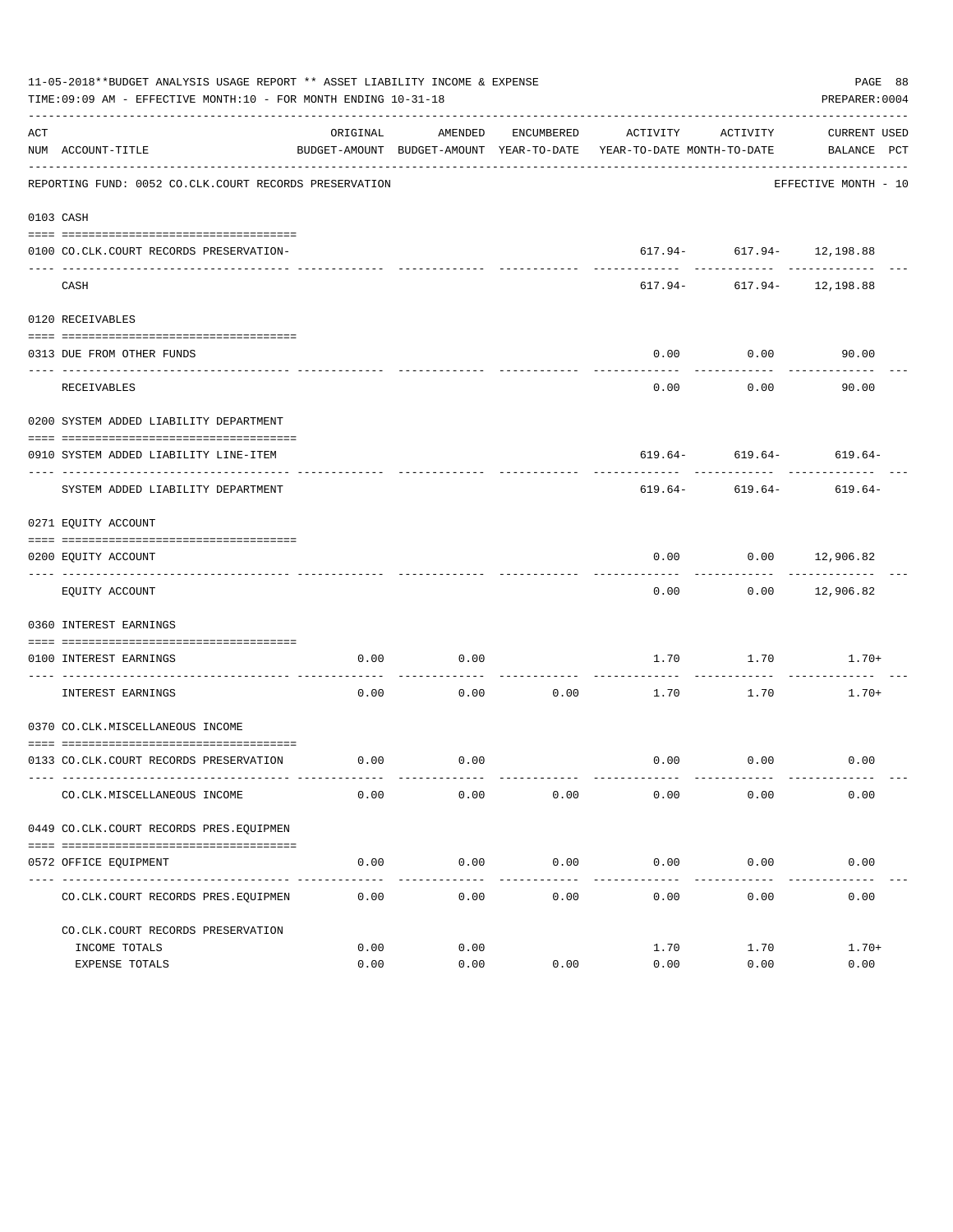|     | 11-05-2018**BUDGET ANALYSIS USAGE REPORT ** ASSET LIABILITY INCOME & EXPENSE<br>PAGE 89<br>TIME:09:09 AM - EFFECTIVE MONTH:10 - FOR MONTH ENDING 10-31-18<br>PREPARER: 0004 |                       |                       |                    |                                                                                             |                                       |                                    |    |  |  |
|-----|-----------------------------------------------------------------------------------------------------------------------------------------------------------------------------|-----------------------|-----------------------|--------------------|---------------------------------------------------------------------------------------------|---------------------------------------|------------------------------------|----|--|--|
| ACT | NUM ACCOUNT-TITLE                                                                                                                                                           | ORIGINAL              | AMENDED               | ENCUMBERED         | ACTIVITY<br>BUDGET-AMOUNT BUDGET-AMOUNT YEAR-TO-DATE YEAR-TO-DATE MONTH-TO-DATE BALANCE PCT | ACTIVITY                              | CURRENT USED                       |    |  |  |
|     | REPORTING FUND: 0053 CO.CLERK RECORDS ARCHIVE                                                                                                                               |                       |                       |                    |                                                                                             |                                       | EFFECTIVE MONTH - 10               |    |  |  |
|     | 0103 CASH                                                                                                                                                                   |                       |                       |                    |                                                                                             |                                       |                                    |    |  |  |
|     |                                                                                                                                                                             |                       |                       |                    |                                                                                             | 38, 286.00- 38, 286.00- 284, 476.55   |                                    |    |  |  |
|     | 0100 CO.CLK.REC.ARCHIVE -COMB.FUNDS CKI                                                                                                                                     |                       |                       |                    |                                                                                             |                                       |                                    |    |  |  |
|     | CASH                                                                                                                                                                        |                       |                       |                    |                                                                                             | 38, 286.00- 38, 286.00- 284, 476.55   |                                    |    |  |  |
|     | 0120 RECEIVABLES                                                                                                                                                            |                       |                       |                    |                                                                                             |                                       |                                    |    |  |  |
|     | 0313 DUE FROM OTHER FUNDS                                                                                                                                                   |                       |                       |                    | 0.00                                                                                        | $0.00$ 6,410.00                       |                                    |    |  |  |
|     |                                                                                                                                                                             |                       |                       |                    |                                                                                             |                                       |                                    |    |  |  |
|     | RECEIVABLES                                                                                                                                                                 |                       |                       |                    | 0.00                                                                                        |                                       | $0.00$ 6,410.00                    |    |  |  |
|     | 0200 SYSTEM ADDED LIABILITY DEPARTMENT                                                                                                                                      |                       |                       |                    |                                                                                             |                                       |                                    |    |  |  |
|     |                                                                                                                                                                             |                       |                       |                    |                                                                                             |                                       |                                    |    |  |  |
|     | 0910 SYSTEM ADDED LIABILITY LINE-ITEM                                                                                                                                       |                       |                       |                    |                                                                                             | $37,392.00 - 37,392.00 - 37,392.00 -$ |                                    |    |  |  |
|     | SYSTEM ADDED LIABILITY DEPARTMENT                                                                                                                                           |                       |                       |                    |                                                                                             | $37,392.00 - 37,392.00 - 37,392.00 -$ |                                    |    |  |  |
|     | 0271 EQUITY ACCOUNT                                                                                                                                                         |                       |                       |                    |                                                                                             |                                       |                                    |    |  |  |
|     |                                                                                                                                                                             |                       |                       |                    |                                                                                             |                                       |                                    |    |  |  |
|     | 0200 EQUITY ACCOUNT                                                                                                                                                         |                       |                       |                    | 0.00                                                                                        |                                       | $0.00$ 329,172.55                  |    |  |  |
|     | EQUITY ACCOUNT                                                                                                                                                              |                       |                       |                    | 0.00                                                                                        |                                       | $0.00$ 329,172.55                  |    |  |  |
|     | 0300 CASH                                                                                                                                                                   |                       |                       |                    |                                                                                             |                                       |                                    |    |  |  |
|     | 0153 BEGINNING CASH BALANCE                                                                                                                                                 | 134,000.00            | 134,000.00            |                    | 0.00                                                                                        |                                       | $0.00 \qquad 134,000.00 \qquad 00$ |    |  |  |
|     | CASH                                                                                                                                                                        |                       |                       |                    | ----------------------------<br>$134,000.00$ $134,000.00$ 0.00 0.00 0.00                    |                                       | $0.00$ 134,000.00                  | 00 |  |  |
|     | 0370 MISCELLANEOUS INCOME                                                                                                                                                   |                       |                       |                    |                                                                                             |                                       |                                    |    |  |  |
|     |                                                                                                                                                                             |                       |                       |                    |                                                                                             |                                       |                                    |    |  |  |
|     | 0133 CO.CLERK RECORDS ARCHIVE FEE                                                                                                                                           |                       | $0.00$ $0.00$         |                    | 0.00                                                                                        | 0.00                                  | 0.00                               |    |  |  |
|     | MISCELLANEOUS INCOME                                                                                                                                                        | 0.00                  | 0.00                  | 0.00               | 0.00                                                                                        | 0.00                                  | 0.00                               |    |  |  |
|     | 0403 CO. CLERK RECORDS ARCHIVE                                                                                                                                              |                       |                       |                    |                                                                                             |                                       |                                    |    |  |  |
|     |                                                                                                                                                                             |                       |                       |                    |                                                                                             |                                       |                                    |    |  |  |
|     | 0437 DIGITAL IMAGING                                                                                                                                                        |                       | 134,000.00 134,000.00 | 0.00               | 894.00                                                                                      | 894.00                                | 133,106.00 01                      |    |  |  |
|     | 0490 CO. CLERK MISCELLANEOUS                                                                                                                                                | 0.00<br>------------- | 0.00<br>------------- | 0.00               | 0.00                                                                                        | 0.00                                  | 0.00<br>. <u>.</u>                 |    |  |  |
|     | CO. CLERK RECORDS ARCHIVE                                                                                                                                                   | 134,000.00            | 134,000.00            | ----------<br>0.00 | 894.00                                                                                      | ----------<br>894.00                  | 133,106.00                         | 01 |  |  |
|     | CO. CLERK RECORDS ARCHIVE                                                                                                                                                   |                       |                       |                    |                                                                                             |                                       |                                    |    |  |  |
|     | INCOME TOTALS                                                                                                                                                               | 134,000.00            | 134,000.00            |                    | 0.00                                                                                        | 0.00                                  | 134,000.00                         | 00 |  |  |
|     | EXPENSE TOTALS                                                                                                                                                              | 134,000.00            | 134,000.00            | 0.00               | 894.00                                                                                      | 894.00                                | 133,106.00                         | 01 |  |  |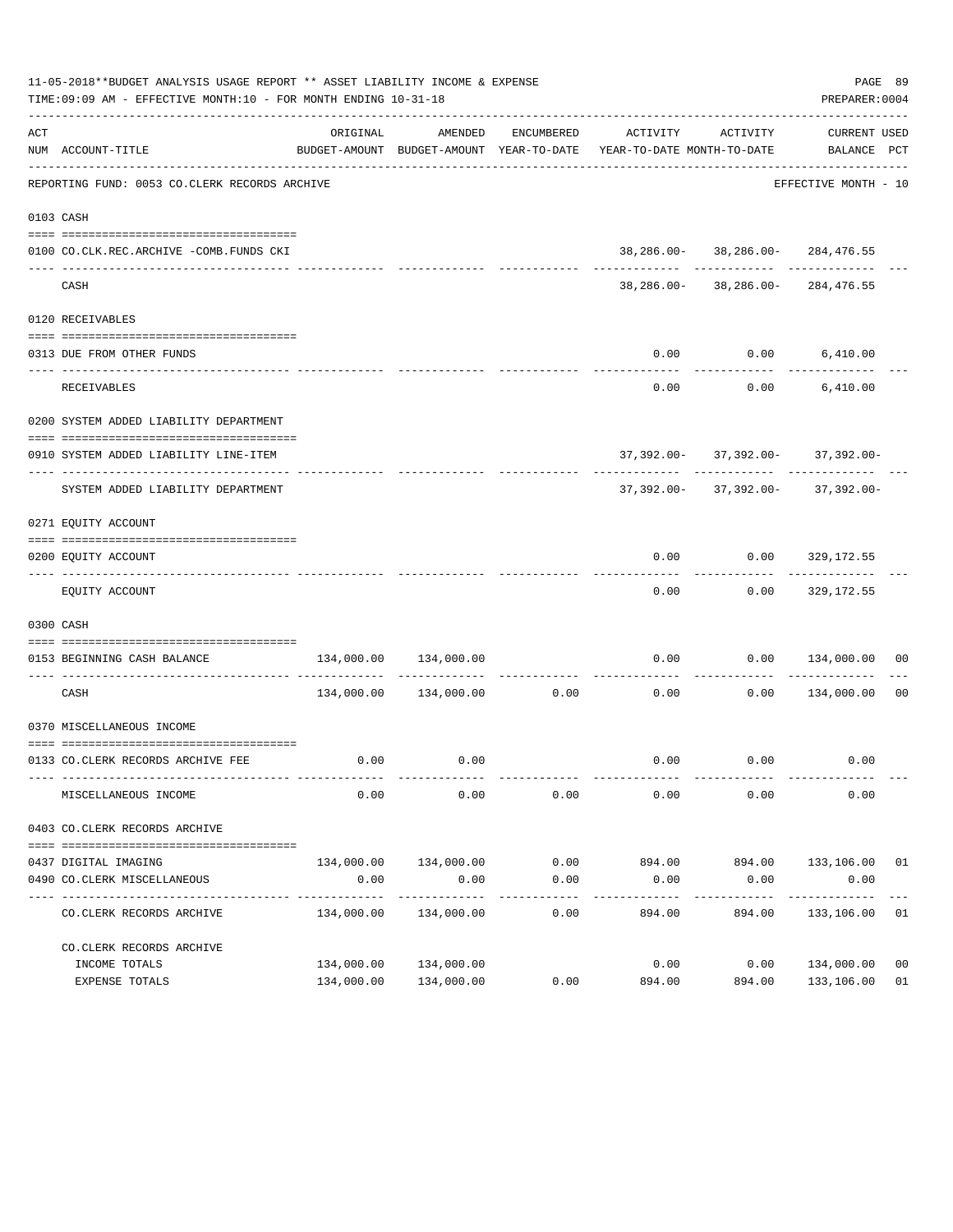|     | 11-05-2018**BUDGET ANALYSIS USAGE REPORT ** ASSET LIABILITY INCOME & EXPENSE<br>TIME: 09:09 AM - EFFECTIVE MONTH: 10 - FOR MONTH ENDING 10-31-18<br>PREPARER: 0004 |                     |                                                     |                 |                                        |                    |                                    |                |  |
|-----|--------------------------------------------------------------------------------------------------------------------------------------------------------------------|---------------------|-----------------------------------------------------|-----------------|----------------------------------------|--------------------|------------------------------------|----------------|--|
| ACT | NUM ACCOUNT-TITLE                                                                                                                                                  | ORIGINAL            | AMENDED<br>BUDGET-AMOUNT BUDGET-AMOUNT YEAR-TO-DATE | ENCUMBERED      | ACTIVITY<br>YEAR-TO-DATE MONTH-TO-DATE | ACTIVITY           | <b>CURRENT USED</b><br>BALANCE PCT |                |  |
|     | REPORTING FUND: 0055 F.C. LAW ENFORCEMENT EDUCATION                                                                                                                |                     |                                                     |                 |                                        |                    | EFFECTIVE MONTH - 10               |                |  |
|     | 0102 A/P CLEARING                                                                                                                                                  |                     |                                                     |                 |                                        |                    |                                    |                |  |
|     | 0100 A/P CLEARING                                                                                                                                                  |                     |                                                     |                 | 0.00                                   | 0.00               | 0.00                               |                |  |
|     | A/P CLEARING                                                                                                                                                       |                     |                                                     |                 | 0.00                                   | 0.00               | 0.00                               |                |  |
|     | 0103 CASH                                                                                                                                                          |                     |                                                     |                 |                                        |                    |                                    |                |  |
|     | 0155 F.C. LAW ENFORCEMENT EDUCATION                                                                                                                                |                     |                                                     |                 | 0.00                                   | 0.00               | 49.80                              |                |  |
|     | CASH                                                                                                                                                               |                     |                                                     |                 | 0.00                                   | 0.00               | 49.80                              |                |  |
|     | 0200 LIABILITY ACCOUNT                                                                                                                                             |                     |                                                     |                 |                                        |                    |                                    |                |  |
|     | 0910 SYSTEM ADDED LIABILITY LINE-ITEM                                                                                                                              |                     |                                                     |                 | 0.00                                   | 0.00               | 0.00                               |                |  |
|     | LIABILITY ACCOUNT                                                                                                                                                  |                     |                                                     |                 | 0.00                                   | 0.00               | 0.00                               |                |  |
|     | 0271 EQUITY ACCOUNT                                                                                                                                                |                     |                                                     |                 |                                        |                    |                                    |                |  |
|     | 0200 EQUITY ACCOUNT                                                                                                                                                |                     |                                                     |                 | 0.00                                   | 0.00               | 49.80                              |                |  |
|     | EQUITY ACCOUNT                                                                                                                                                     |                     |                                                     |                 | 0.00                                   | --------<br>0.00   | 49.80                              |                |  |
|     | 0300 CASH                                                                                                                                                          |                     |                                                     |                 |                                        |                    |                                    |                |  |
|     | 0156 BEGINNING CASH BALANCE                                                                                                                                        | 0.00                | 0.00                                                |                 | 0.00                                   | 0.00               | 0.00                               |                |  |
|     | CASH                                                                                                                                                               | 0.00                | 0.00                                                | 0.00            | 0.00                                   | 0.00               | 0.00                               |                |  |
|     | 0360 INTEREST EARNINGS                                                                                                                                             |                     |                                                     |                 |                                        |                    |                                    |                |  |
|     | 0100 INTEREST EARNINGS                                                                                                                                             | 0.00                | 0.00                                                |                 | 0.00                                   | 0.00               | 0.00                               |                |  |
|     | INTEREST EARNINGS                                                                                                                                                  | 0.00                | 0.00                                                | 0.00            | 0.00                                   | 0.00               | 0.00                               |                |  |
|     | 0370 MISCELLANEOUS                                                                                                                                                 |                     |                                                     |                 |                                        |                    |                                    |                |  |
|     | 0130 REFUNDS & MISCELLANEOUS                                                                                                                                       | 0.00                | 0.00                                                |                 | 0.00                                   | 0.00               | 0.00                               |                |  |
|     | 0160 PEACE OFFICER ALLOCATION                                                                                                                                      | 1,800.00            | 1,800.00                                            |                 | 0.00                                   | 0.00               | 1,800.00<br>_____________          | 0 <sub>0</sub> |  |
|     | MISCELLANEOUS                                                                                                                                                      | 1,800.00            | 1,800.00                                            | 0.00            | $\cdots$<br>0.00                       | ----------<br>0.00 | 1,800.00                           | 0 <sub>0</sub> |  |
|     | 0560 LAW ENFORCEMENT EDUCATION                                                                                                                                     |                     |                                                     |                 |                                        |                    |                                    |                |  |
|     | 0427 OUT OF COUNTY TRAVEL                                                                                                                                          |                     | $0.00$ 0.00                                         | 0.00            | 0.00                                   |                    | 0.00<br>0.00                       |                |  |
|     | 0428 TRAINING & TUITION                                                                                                                                            |                     | 1,800.00    1,800.00                                | 0.00            | 0.00                                   |                    | $0.00$ 1,800.00                    | 0 <sub>0</sub> |  |
|     | 0435 PRINTING                                                                                                                                                      | 0.00                | 0.00                                                | 0.00            |                                        | $0.00$ 0.00        | 0.00                               |                |  |
|     | 0490 MISCELLANEOUS                                                                                                                                                 | 0.00<br>----------- | 0.00                                                | 0.00<br>------- | 0.00                                   | 0.00               | 0.00                               |                |  |
|     | LAW ENFORCEMENT EDUCATION                                                                                                                                          |                     | 1,800.00 1,800.00                                   | 0.00            | 0.00                                   | 0.00               | 1,800.00                           | 0 <sub>0</sub> |  |
|     | 0999 ACCOUNTS PAYABLE                                                                                                                                              |                     |                                                     |                 |                                        |                    |                                    |                |  |
|     | 0100 A/P CLEARING ACCOUNT                                                                                                                                          |                     |                                                     |                 | 0.00                                   | 0.00               | 0.00                               |                |  |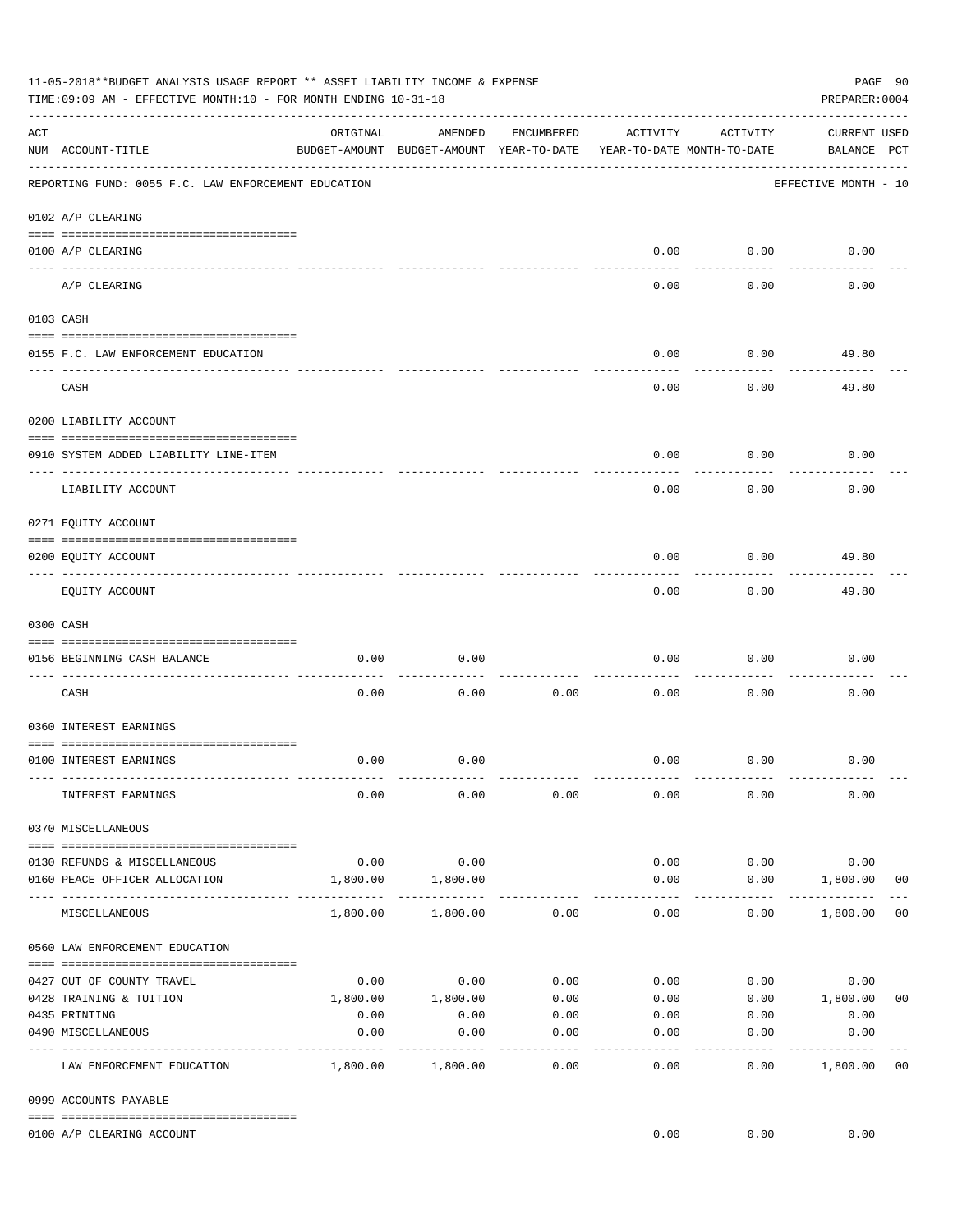|     | 11-05-2018**BUDGET ANALYSIS USAGE REPORT ** ASSET LIABILITY INCOME & EXPENSE<br>PAGE 91<br>TIME:09:09 AM - EFFECTIVE MONTH:10 - FOR MONTH ENDING 10-31-18<br>PREPARER: 0004 |                           |                          |                            |                                        |          |                         |                |  |
|-----|-----------------------------------------------------------------------------------------------------------------------------------------------------------------------------|---------------------------|--------------------------|----------------------------|----------------------------------------|----------|-------------------------|----------------|--|
| ACT | NUM ACCOUNT-TITLE                                                                                                                                                           | ORIGINAL<br>BUDGET-AMOUNT | AMENDED<br>BUDGET-AMOUNT | ENCUMBERED<br>YEAR-TO-DATE | ACTIVITY<br>YEAR-TO-DATE MONTH-TO-DATE | ACTIVITY | CURRENT USED<br>BALANCE | PCT            |  |
|     | REPORTING FUND: 0055 F.C. LAW ENFORCEMENT EDUCATION                                                                                                                         |                           |                          |                            |                                        |          | EFFECTIVE MONTH - 10    |                |  |
|     | ACCOUNTS PAYABLE                                                                                                                                                            |                           |                          |                            | 0.00                                   | 0.00     | 0.00                    |                |  |
|     | F.C. LAW ENFORCEMENT EDUCATION                                                                                                                                              |                           |                          |                            |                                        |          |                         |                |  |
|     | INCOME TOTALS                                                                                                                                                               | 1,800.00                  | 1,800.00                 |                            | 0.00                                   | 0.00     | 1,800.00                | - 00           |  |
|     | <b>EXPENSE TOTALS</b>                                                                                                                                                       | 1,800.00                  | 1,800.00                 | 0.00                       | 0.00                                   | 0.00     | 1,800.00                | 0 <sub>0</sub> |  |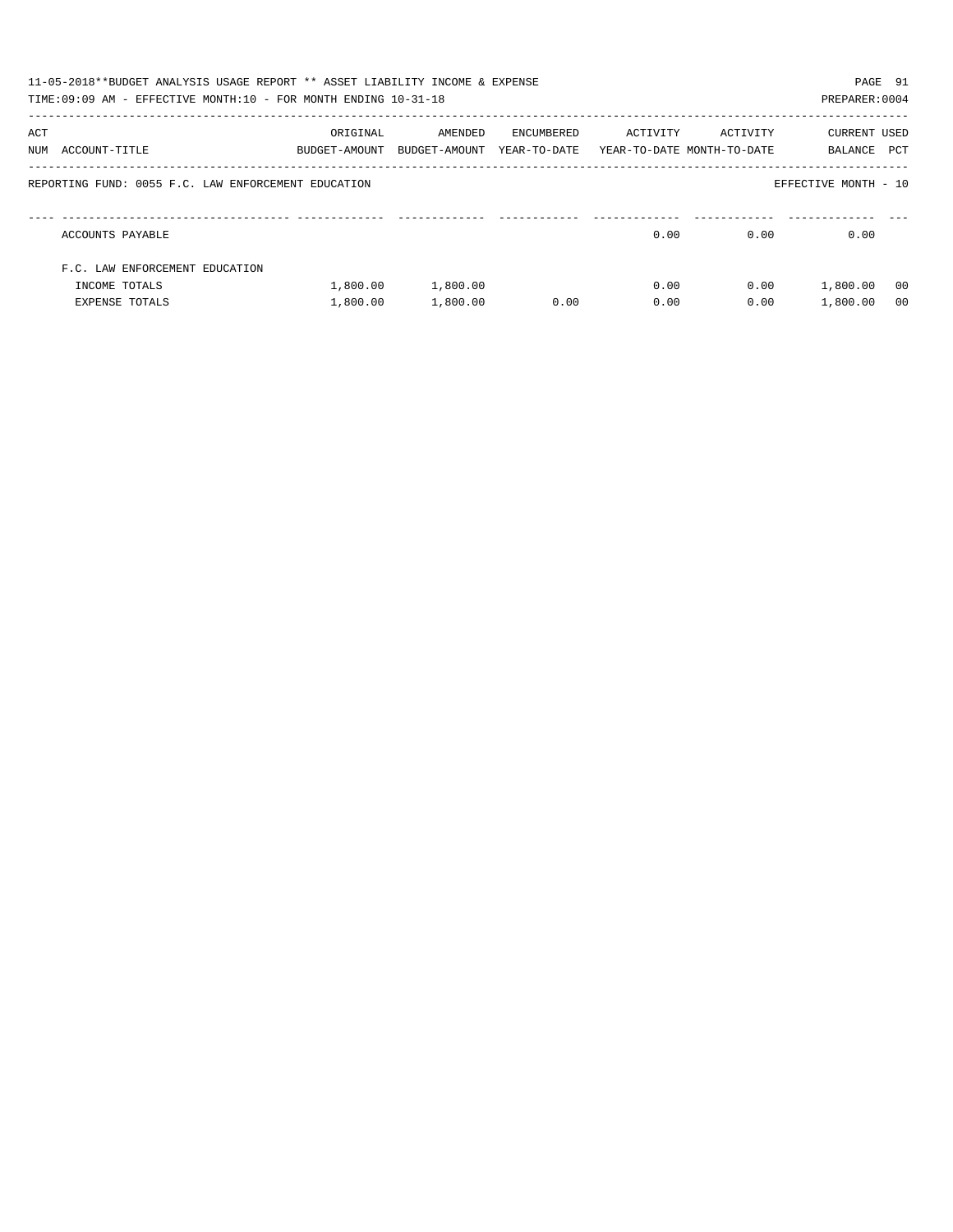| 11-05-2018**BUDGET ANALYSIS USAGE REPORT ** ASSET LIABILITY INCOME & EXPENSE<br>PAGE 92<br>TIME: 09:09 AM - EFFECTIVE MONTH: 10 - FOR MONTH ENDING 10-31-18<br>PREPARER: 0004 |                                              |          |                                                     |            |                                        |                           |                                    |  |  |
|-------------------------------------------------------------------------------------------------------------------------------------------------------------------------------|----------------------------------------------|----------|-----------------------------------------------------|------------|----------------------------------------|---------------------------|------------------------------------|--|--|
| ACT                                                                                                                                                                           | NUM ACCOUNT-TITLE                            | ORIGINAL | AMENDED<br>BUDGET-AMOUNT BUDGET-AMOUNT YEAR-TO-DATE | ENCUMBERED | ACTIVITY<br>YEAR-TO-DATE MONTH-TO-DATE | ACTIVITY                  | <b>CURRENT USED</b><br>BALANCE PCT |  |  |
|                                                                                                                                                                               | REPORTING FUND: 0056 F C SHERIFF FORFEITURE  |          |                                                     |            |                                        |                           | EFFECTIVE MONTH - 10               |  |  |
|                                                                                                                                                                               | 0100 PAYROLL                                 |          |                                                     |            |                                        |                           |                                    |  |  |
|                                                                                                                                                                               | 0100 PAYROLL                                 |          |                                                     |            | 0.00                                   | 0.00                      | 0.00                               |  |  |
| $------------$                                                                                                                                                                | ------------------------ --------<br>PAYROLL |          |                                                     |            | 0.00                                   | 0.00                      | 0.00                               |  |  |
|                                                                                                                                                                               | 0102 A/P CLEARING                            |          |                                                     |            |                                        |                           |                                    |  |  |
|                                                                                                                                                                               | 0100 A/P CLEARING                            |          |                                                     |            | 0.00                                   | 0.00                      | 0.00                               |  |  |
|                                                                                                                                                                               | A/P CLEARING                                 |          |                                                     |            | 0.00                                   | 0.00                      | 0.00                               |  |  |
|                                                                                                                                                                               | 0103 CASH                                    |          |                                                     |            |                                        |                           |                                    |  |  |
|                                                                                                                                                                               | 0156 CASH-F C SHERIFF FORFEITURE             |          |                                                     |            |                                        |                           | $5.27$ $5.27$ $50,885.45$          |  |  |
|                                                                                                                                                                               | 0159 CASH-FEDERAL FORFEITURE 2018            |          |                                                     |            |                                        | $17,268.35 - 17,268.35 -$ | 682.73                             |  |  |
|                                                                                                                                                                               | CASH                                         |          |                                                     |            |                                        |                           | 17, 263.08- 17, 263.08- 51, 568.18 |  |  |
|                                                                                                                                                                               | 0200 LIABILITY ACCOUNT                       |          |                                                     |            |                                        |                           |                                    |  |  |
|                                                                                                                                                                               | 0910 SYSTEM ADDED LIABILITY LINE-ITEM        |          |                                                     |            | 0.00                                   | 0.00<br>-------           | 0.00                               |  |  |
|                                                                                                                                                                               | LIABILITY ACCOUNT                            |          |                                                     |            | 0.00                                   | 0.00                      | 0.00                               |  |  |
|                                                                                                                                                                               | 0271 EQUITY ACCOUNT                          |          |                                                     |            |                                        |                           |                                    |  |  |
|                                                                                                                                                                               | 0200 EQUITY ACCOUNT                          |          |                                                     |            | 0.00                                   | 0.00                      | 68,831.26                          |  |  |
|                                                                                                                                                                               | EQUITY ACCOUNT                               |          |                                                     |            | 0.00                                   | 0.00                      | 68,831.26                          |  |  |
|                                                                                                                                                                               | 0300 CASH                                    |          |                                                     |            |                                        |                           |                                    |  |  |
|                                                                                                                                                                               | 0156 BEGINNING CASH BALANCE                  | 0.00     | 0.00                                                |            | 0.00                                   | 0.00                      | 0.00                               |  |  |
|                                                                                                                                                                               | CASH                                         | 0.00     | 0.00                                                | 0.00       | 0.00                                   | 0.00                      | 0.00                               |  |  |
|                                                                                                                                                                               | 0330 GRANTS                                  |          |                                                     |            |                                        |                           |                                    |  |  |
|                                                                                                                                                                               | 0560 BULLETPROOF VEST PARTNERSHIP            | 0.00     | 0.00                                                |            | 0.00                                   | 0.00                      | 0.00                               |  |  |
|                                                                                                                                                                               | GRANTS                                       | 0.00     | 0.00                                                | 0.00       | 0.00                                   | 0.00                      | 0.00                               |  |  |
|                                                                                                                                                                               | 0352 OTHER FOREITURES                        |          |                                                     |            |                                        |                           |                                    |  |  |
|                                                                                                                                                                               | 0200 CONTRABAND FOREITURE                    | 0.00     | 0.00                                                |            | 0.00                                   | 0.00                      | 0.00                               |  |  |
|                                                                                                                                                                               | 0300 PLEA BARGAIN AGREEMENT                  | 0.00     | 0.00                                                |            | 0.00                                   | 0.00                      | 0.00                               |  |  |
|                                                                                                                                                                               | OTHER FOREITURES                             | 0.00     | 0.00                                                | 0.00       | 0.00                                   | 0.00                      | 0.00                               |  |  |
|                                                                                                                                                                               | 0355 FEDERAL FORFEITURE FUNDS 2018           |          |                                                     |            |                                        |                           |                                    |  |  |
|                                                                                                                                                                               | 0560 FEDERAL FORFEITURE FUNDS 2018           | 0.00     | 0.00                                                |            | 0.00                                   | 0.00                      | 0.00                               |  |  |
|                                                                                                                                                                               | FEDERAL FORFEITURE FUNDS 2018                | 0.00     | 0.00                                                | 0.00       | 0.00                                   | 0.00                      | 0.00                               |  |  |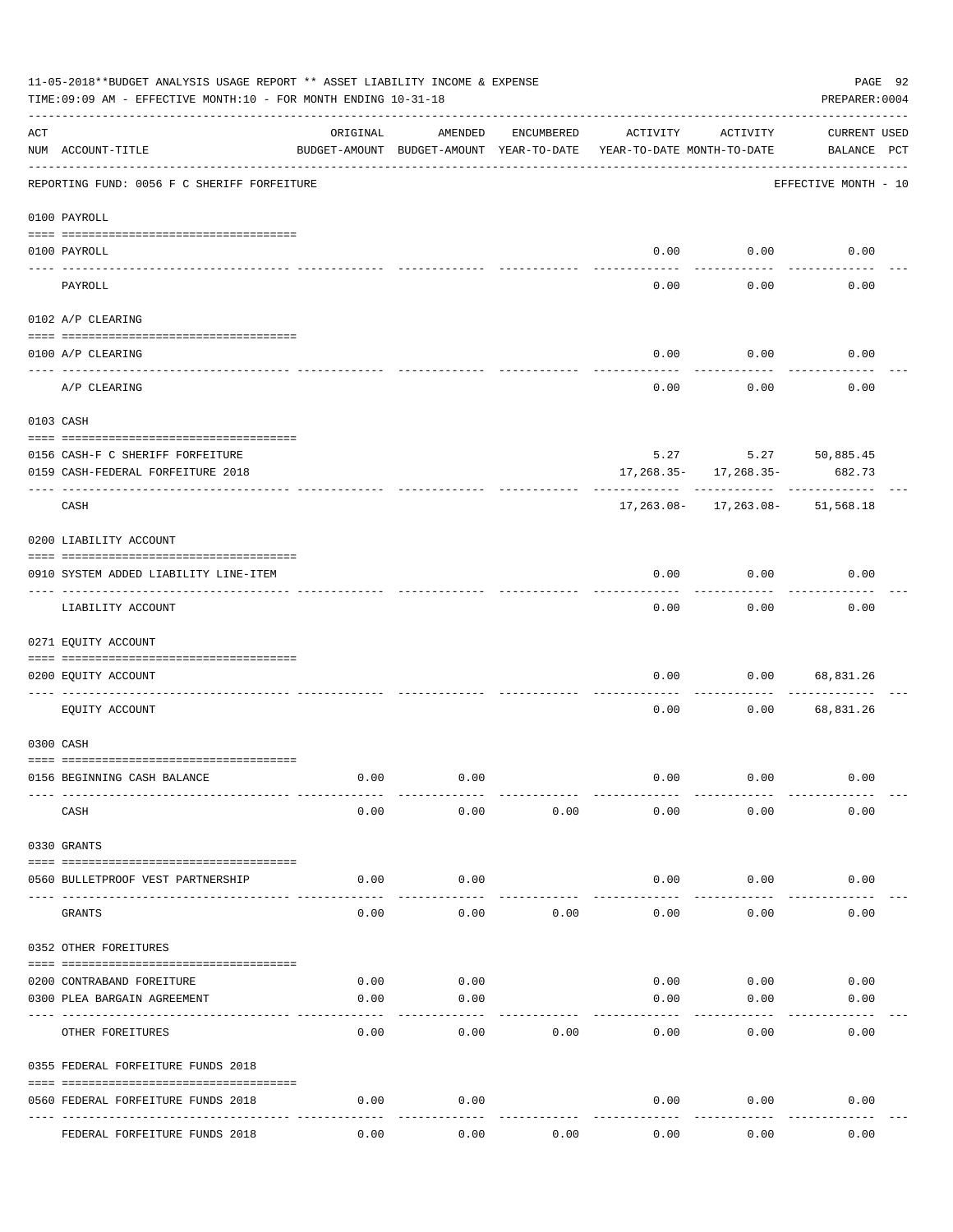|     | TIME: 09:09 AM - EFFECTIVE MONTH: 10 - FOR MONTH ENDING 10-31-18 |              |                                                                                |              |              |              | PREPARER: 0004                     |
|-----|------------------------------------------------------------------|--------------|--------------------------------------------------------------------------------|--------------|--------------|--------------|------------------------------------|
| ACT | NUM ACCOUNT-TITLE                                                | ORIGINAL     | AMENDED<br>BUDGET-AMOUNT BUDGET-AMOUNT YEAR-TO-DATE YEAR-TO-DATE MONTH-TO-DATE | ENCUMBERED   | ACTIVITY     | ACTIVITY     | <b>CURRENT USED</b><br>BALANCE PCT |
|     | REPORTING FUND: 0056 F C SHERIFF FORFEITURE                      |              |                                                                                |              |              |              | EFFECTIVE MONTH - 10               |
|     | 0360 INTEREST EARNINGS                                           |              |                                                                                |              |              |              |                                    |
|     | 0100 INTEREST EARNINGS-SO FORFEITURE                             | 0.00         | 0.00                                                                           |              | 7.22         | 7.22         | $7.22+$                            |
|     | 0159 INTEREST EARNINGS-FEDERAL FORF 201                          | 0.00         | 0.00                                                                           |              | 0.00         | 0.00         | 0.00                               |
|     |                                                                  | ----------   | -------                                                                        |              |              |              |                                    |
|     | INTEREST EARNINGS                                                | 0.00         | 0.00                                                                           | 0.00         | 7.22         | 7.22         | $7.22+$                            |
|     | 0370 MISCELLANEOUS                                               |              |                                                                                |              |              |              |                                    |
|     |                                                                  |              |                                                                                |              |              |              |                                    |
|     | 0108 FEDERAL OT REIMBURSEMENT                                    | 0.00         | 0.00                                                                           |              | 0.00         | 0.00         | 0.00                               |
|     | 0130 REFUNDS & MISCELLANEOUS                                     | 0.00         | 0.00                                                                           |              | 0.00         | 0.00         | 0.00                               |
|     | MISCELLANEOUS                                                    | 0.00         | 0.00                                                                           | 0.00         | 0.00         | 0.00         | 0.00                               |
|     | 0390 TRANSFERS                                                   |              |                                                                                |              |              |              |                                    |
|     |                                                                  |              |                                                                                |              |              |              |                                    |
|     | 0140 TRANSFERS IN                                                | 0.00         | 0.00                                                                           |              | 0.00         | 0.00         | 0.00                               |
|     | TRANSFERS                                                        | 0.00         | 0.00                                                                           | 0.00         | 0.00         | 0.00         | 0.00                               |
|     | 0560 F C SHERIFF FORFEITURE                                      |              |                                                                                |              |              |              |                                    |
|     |                                                                  |              |                                                                                |              |              |              |                                    |
|     | 0108 SALARY                                                      | 0.00         | 0.00                                                                           | 0.00         | 0.00         | 0.00         | 0.00                               |
|     | 0201 SOCIAL SECURITY TAXES<br>0202 GROUP HEALTH INSURANCE        | 0.00<br>0.00 | 0.00<br>0.00                                                                   | 0.00<br>0.00 | 0.00         | 0.00         | 0.00<br>0.00                       |
|     | 0203 RETIREMENT                                                  | 0.00         | 0.00                                                                           | 0.00         | 0.00<br>0.00 | 0.00<br>0.00 | 0.00                               |
|     | 0204 WORKERS COMPENSATION                                        | 0.00         | 0.00                                                                           | 0.00         | 0.00         | 0.00         | 0.00                               |
|     | 0205 MEDICARE TAX                                                | 0.00         | 0.00                                                                           | 0.00         | 0.00         | 0.00         | 0.00                               |
|     | 0310 SUPPLIES                                                    | 0.00         | 0.00                                                                           | 0.00         | 0.00         | 0.00         | 0.00                               |
|     | 0316 EMPLOYEE AWARDS BANQUET                                     | 0.00         | 0.00                                                                           | 0.00         | 0.00         | 0.00         | 0.00                               |
|     | 0395 UNIFORMS/PROT.VESTS                                         | 0.00         | 0.00                                                                           | 0.00         | 0.00         | 0.00         | 0.00                               |
|     | 0423 INTERNET SERVICE                                            | 0.00         | 0.00                                                                           | 0.00         | 0.00         | 0.00         | 0.00                               |
|     | 0427 OUT OF COUNTY TRAVEL                                        | 0.00         | 0.00                                                                           | 0.00         | 0.00         | 0.00         | 0.00                               |
|     | 0428 TRAINING & TUITION                                          | 0.00         | 0.00                                                                           | 0.00         | 0.00         | 0.00         | 0.00                               |
|     | 0452 R & M EQUIPMENT                                             | 0.00         | 0.00                                                                           | 0.00         | 0.00         | 0.00         | 0.00                               |
|     | 0454 R&M AUTO                                                    | 0.00         | 0.00                                                                           | 0.00         | 0.00         | 0.00         | 0.00                               |
|     | 0460 EQUIPMENT RENTAL/LEASE                                      | 0.00         | 0.00                                                                           | 0.00         | 0.00         | 0.00         | 0.00                               |
|     | 0490 MISCELLANEOUS                                               | 0.00         | 0.00                                                                           | 0.00         | 0.00         | 0.00         | 0.00                               |
|     | 0495 NARCOTICS AND/OR OTHER INVESTIGATI                          | 0.00         | 0.00                                                                           | 0.00         | 0.00         | 0.00         | 0.00                               |
|     | 0499 BANK SERVICE FEES                                           | 0.00         | 0.00                                                                           | 0.00         | 0.00         | 0.00         | 0.00                               |
|     | 0571 AUTOMOBILES                                                 | 0.00         | 0.00                                                                           | 0.00         | 0.00         | 0.00         | 0.00                               |
|     | 0572 OFFICE EQUIPMENT                                            | 0.00         | 0.00                                                                           | 0.00         | 0.00         | 0.00         | 0.00                               |
|     | 0573 TELEPHONE EQUIPMENT<br>0580 INVESTIGATIVE EQUIPMENT         | 0.00<br>0.00 | 0.00<br>0.00                                                                   | 0.00<br>0.00 | 0.00<br>0.00 | 0.00<br>0.00 | 0.00<br>0.00                       |
|     |                                                                  |              | $- - - - -$                                                                    | ---------    | ---------    | --------     | ----------                         |
|     | F C SHERIFF FORFEITURE                                           | 0.00         | 0.00                                                                           | 0.00         | 0.00         | 0.00         | 0.00                               |
|     | 0565 INVESTIGATOR CRIMES AGAINST CHILDR                          |              |                                                                                |              |              |              |                                    |
|     | 0108 SALARY                                                      | 0.00         | 0.00                                                                           | 0.00         | 0.00         | 0.00         | 0.00                               |
|     | 0201 SOCIAL SECURITY TAXES                                       | 0.00         | 0.00                                                                           | 0.00         | 0.00         | 0.00         | 0.00                               |
|     | 0202 GROUP HEALTH INSURANCE                                      | 0.00         | 0.00                                                                           | 0.00         | 0.00         | 0.00         | 0.00                               |
|     | 0203 RETIREMENT                                                  | 0.00         | 0.00                                                                           | 0.00         | 0.00         | 0.00         | 0.00                               |
|     | 0204 WORKERS COMPENSATION                                        | 0.00         | 0.00                                                                           | 0.00         | 0.00         | 0.00         | 0.00                               |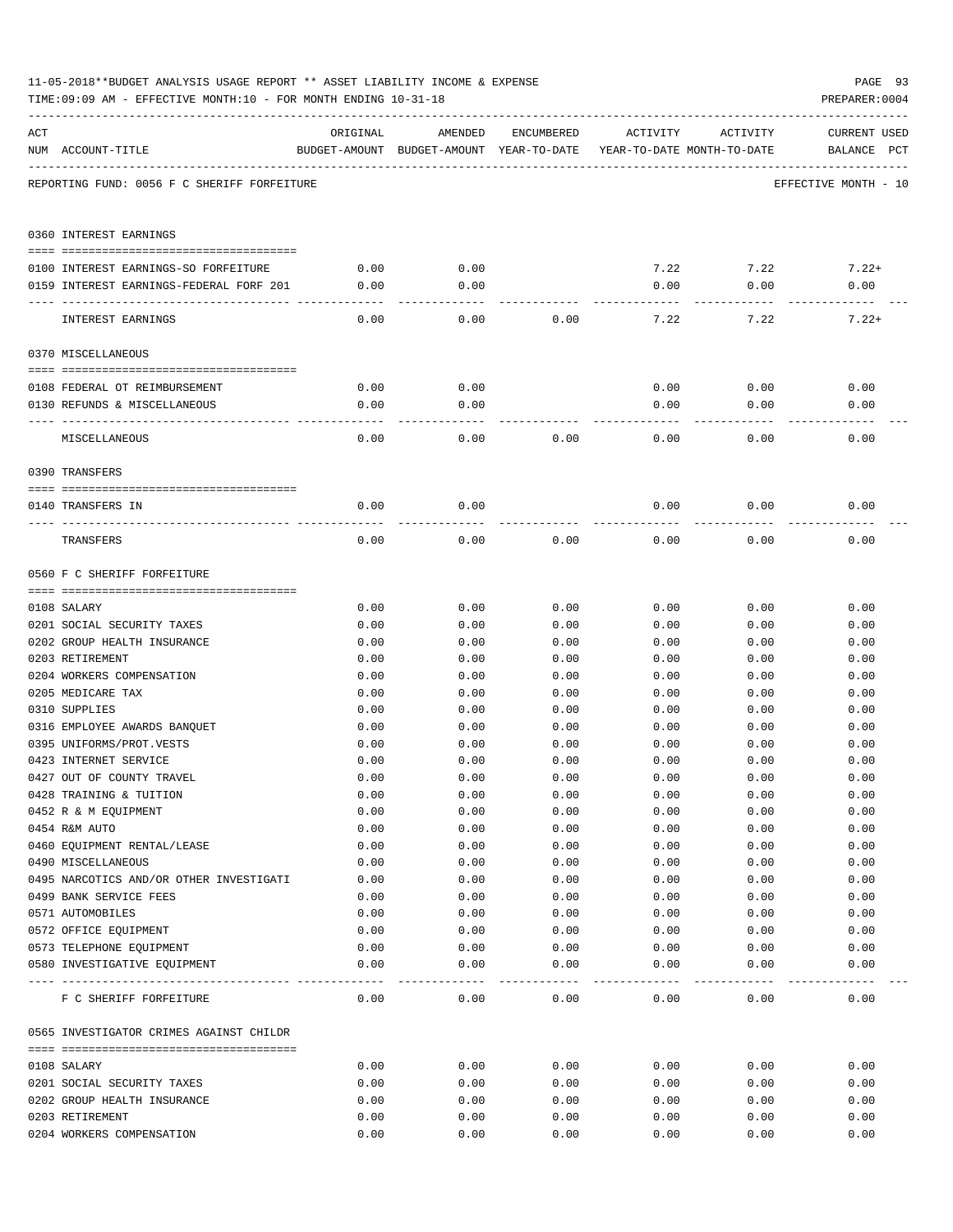## 11-05-2018\*\*BUDGET ANALYSIS USAGE REPORT \*\* ASSET LIABILITY INCOME & EXPENSE PAGE 94

TIME:09:09 AM - EFFECTIVE MONTH:10 - FOR MONTH ENDING 10-31-18 PREPARER:0004

| ACT | NUM ACCOUNT-TITLE                           | ORIGINAL | AMENDED |      | ENCUMBERED ACTIVITY ACTIVITY |           | <b>CURRENT USED</b><br>BUDGET-AMOUNT BUDGET-AMOUNT YEAR-TO-DATE YEAR-TO-DATE MONTH-TO-DATE BALANCE PCT |
|-----|---------------------------------------------|----------|---------|------|------------------------------|-----------|--------------------------------------------------------------------------------------------------------|
|     | REPORTING FUND: 0056 F C SHERIFF FORFEITURE |          |         |      |                              |           | EFFECTIVE MONTH - 10                                                                                   |
|     | 0205 MEDICARE TAX                           | 0.00     | 0.00    | 0.00 | $0.00$ 0.00                  |           | 0.00                                                                                                   |
|     | INVESTIGATOR CRIMES AGAINST CHILDR 0.00     |          | 0.00    |      | $0.00$ 0.00                  |           | $0.00$ and $0.00$<br>0.00                                                                              |
|     | 0570 FEDERAL FORFEITURE FUNDS 2018          |          |         |      |                              |           |                                                                                                        |
|     |                                             |          |         |      |                              |           |                                                                                                        |
|     | 0310 OFFICE & MISC. SUPPLIES                | 0.00     | 0.00    | 0.00 | $0.00$ 0.00                  |           | 0.00                                                                                                   |
|     | 0395 UNIFORMS/PROT. VESTS/BADGES            | 0.00     | 0.00    | 0.00 | 0.00                         | 0.00      | 0.00                                                                                                   |
|     | 0571 AUTOMOBILES                            | 0.00     | 0.00    | 0.00 | 0.00                         | 0.00      | 0.00                                                                                                   |
|     | 0572 EOUIPMENT                              | 0.00     | 0.00    | 0.00 | $0.00$ 0.00                  |           | 0.00                                                                                                   |
|     | 0574 TECHNOLOGY                             | 0.00     | 0.00    | 0.00 | $0.00$ $0.00$ $0.00$ $0.00$  |           |                                                                                                        |
|     | 0579 WEAPONS                                | 0.00     | 0.00    |      |                              |           | $0.00$ $17,270.30$ $17,270.30$ $17,270.30$                                                             |
|     | FEDERAL FORFEITURE FUNDS 2018               | 0.00     | 0.00    |      |                              |           | $0.00$ 17,270.30 17,270.30 17,270.30                                                                   |
|     | 0999 ACCOUNTS PAYABLE                       |          |         |      |                              |           |                                                                                                        |
|     |                                             |          |         |      |                              |           |                                                                                                        |
|     | 0100 A/P CLEARING ACCOUNT                   |          |         |      |                              |           | $0.00$ $0.00$ $0.00$                                                                                   |
|     | ACCOUNTS PAYABLE                            |          |         |      |                              | 0.00      | $0.00$ and $0.00$<br>0.00                                                                              |
|     | F C SHERIFF FORFEITURE                      |          |         |      |                              |           |                                                                                                        |
|     | INCOME TOTALS                               | 0.00     | 0.00    |      |                              | 7.22 7.22 | $7.22+$                                                                                                |
|     | <b>EXPENSE TOTALS</b>                       | 0.00     | 0.00    |      |                              |           | $0.00$ $17,270.30$ $17,270.30$ $17,270.30$                                                             |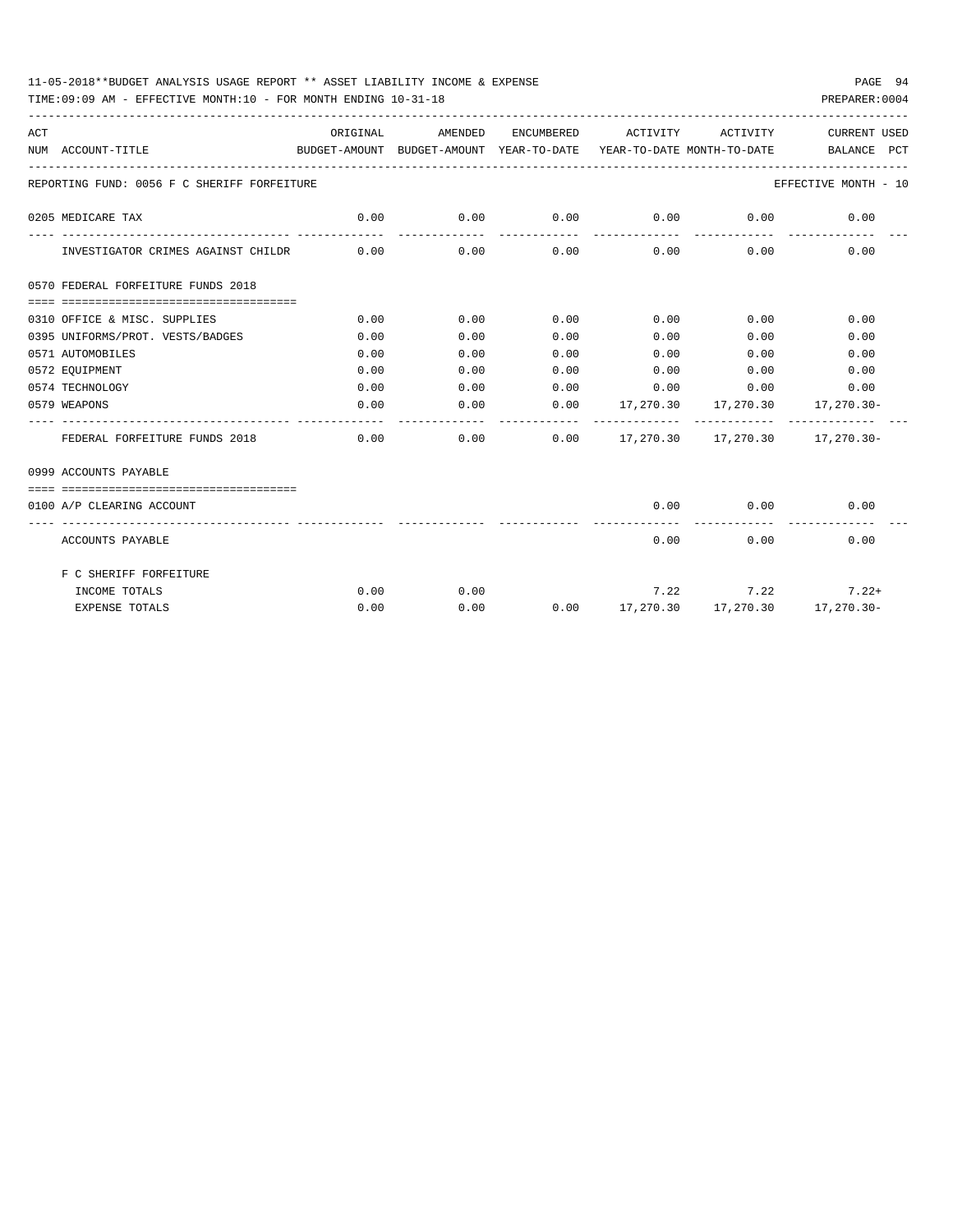|     | 11-05-2018**BUDGET ANALYSIS USAGE REPORT ** ASSET LIABILITY INCOME & EXPENSE<br>PAGE 95<br>TIME: 09:09 AM - EFFECTIVE MONTH: 10 - FOR MONTH ENDING 10-31-18<br>PREPARER: 0004 |          |                                                     |            |          |                                        |                                    |  |  |
|-----|-------------------------------------------------------------------------------------------------------------------------------------------------------------------------------|----------|-----------------------------------------------------|------------|----------|----------------------------------------|------------------------------------|--|--|
| ACT | NUM ACCOUNT-TITLE                                                                                                                                                             | ORIGINAL | AMENDED<br>BUDGET-AMOUNT BUDGET-AMOUNT YEAR-TO-DATE | ENCUMBERED | ACTIVITY | ACTIVITY<br>YEAR-TO-DATE MONTH-TO-DATE | <b>CURRENT USED</b><br>BALANCE PCT |  |  |
|     | REPORTING FUND: 0057 SHERIFF K-9 UNIT                                                                                                                                         |          |                                                     |            |          |                                        | EFFECTIVE MONTH - 10               |  |  |
|     | 0103 CASH                                                                                                                                                                     |          |                                                     |            |          |                                        |                                    |  |  |
|     | 0100 SHERIFF K-9 UNIT-COMB.FUND CHECKIN                                                                                                                                       |          |                                                     |            | 0.00     | 0.00                                   | 595.29                             |  |  |
|     | CASH                                                                                                                                                                          |          |                                                     |            | 0.00     | 0.00                                   | 595.29                             |  |  |
|     | 0200 SYSTEM ADDED LIABILITY DEPARTMENT                                                                                                                                        |          |                                                     |            |          |                                        |                                    |  |  |
|     | 0910 SYSTEM ADDED LIABILITY LINE-ITEM                                                                                                                                         |          |                                                     |            | 0.00     | 0.00                                   | 0.00                               |  |  |
|     | SYSTEM ADDED LIABILITY DEPARTMENT                                                                                                                                             |          |                                                     |            | 0.00     | 0.00                                   | 0.00                               |  |  |
|     | 0271 EQUITY ACCOUNT                                                                                                                                                           |          |                                                     |            |          |                                        |                                    |  |  |
|     | 0200 EQUITY ACCOUNT                                                                                                                                                           |          |                                                     |            | 0.00     | 0.00                                   | 595.29                             |  |  |
|     | EQUITY ACCOUNT                                                                                                                                                                |          |                                                     |            | 0.00     | 0.00                                   | 595.29                             |  |  |
|     | 0300 CASH                                                                                                                                                                     |          |                                                     |            |          |                                        |                                    |  |  |
|     | 0157 BEGINNING CASH BALANCE                                                                                                                                                   | 0.00     | 0.00                                                |            | 0.00     | 0.00                                   | 0.00                               |  |  |
|     | CASH                                                                                                                                                                          | 0.00     | 0.00                                                | 0.00       | 0.00     | 0.00                                   | 0.00                               |  |  |
|     | 0360 INTEREST INCOME                                                                                                                                                          |          |                                                     |            |          |                                        |                                    |  |  |
|     | 0100 INTEREST EARNINGS<br>----------------- ---                                                                                                                               | 0.00     | 0.00                                                |            | 0.00     | 0.00                                   | 0.00                               |  |  |
|     | INTEREST INCOME                                                                                                                                                               | 0.00     | 0.00                                                | 0.00       | 0.00     | 0.00                                   | 0.00                               |  |  |
|     | 0370 MISCELLANEOUS INCOME                                                                                                                                                     |          |                                                     |            |          |                                        |                                    |  |  |
|     | 0560 SHERIFF K-9 UNIT                                                                                                                                                         | 0.00     | 0.00                                                |            | 0.00     | 0.00                                   | 0.00                               |  |  |
|     | MISCELLANEOUS INCOME                                                                                                                                                          | 0.00     | 0.00                                                | 0.00       | 0.00     | 0.00                                   | 0.00                               |  |  |
|     | 0560 SHERIFF K-9 UNIT                                                                                                                                                         |          |                                                     |            |          |                                        |                                    |  |  |
|     | 0310 SUPPLIES                                                                                                                                                                 | 0.00     | 0.00                                                | 0.00       | 0.00     | 0.00                                   | 0.00                               |  |  |
|     | 0395 UNIFORMS                                                                                                                                                                 | 0.00     | 0.00                                                | 0.00       | 0.00     | 0.00                                   | 0.00                               |  |  |
|     | 0427 OUT OF COUNTY TRAVEL                                                                                                                                                     | 0.00     | 0.00                                                | 0.00       | 0.00     | 0.00                                   | 0.00                               |  |  |
|     | 0428 TRAINING/TUITION                                                                                                                                                         | 0.00     | 0.00                                                | 0.00       | 0.00     | 0.00                                   | 0.00                               |  |  |
|     | 0571 EQUIPMENT                                                                                                                                                                | 0.00     | 0.00                                                | 0.00       | 0.00     | 0.00                                   | 0.00                               |  |  |
|     | 0580 PURCHASE OF ANIMAL                                                                                                                                                       | 0.00     | 0.00                                                | 0.00       | 0.00     | 0.00                                   | 0.00                               |  |  |
|     | SHERIFF K-9 UNIT                                                                                                                                                              | 0.00     | 0.00                                                | 0.00       | 0.00     | 0.00                                   | 0.00                               |  |  |
|     | SHERIFF K-9 UNIT                                                                                                                                                              |          |                                                     |            |          |                                        |                                    |  |  |
|     | INCOME TOTALS                                                                                                                                                                 | 0.00     | 0.00                                                |            | 0.00     | 0.00                                   | 0.00                               |  |  |
|     | EXPENSE TOTALS                                                                                                                                                                | 0.00     | 0.00                                                | 0.00       | 0.00     | 0.00                                   | 0.00                               |  |  |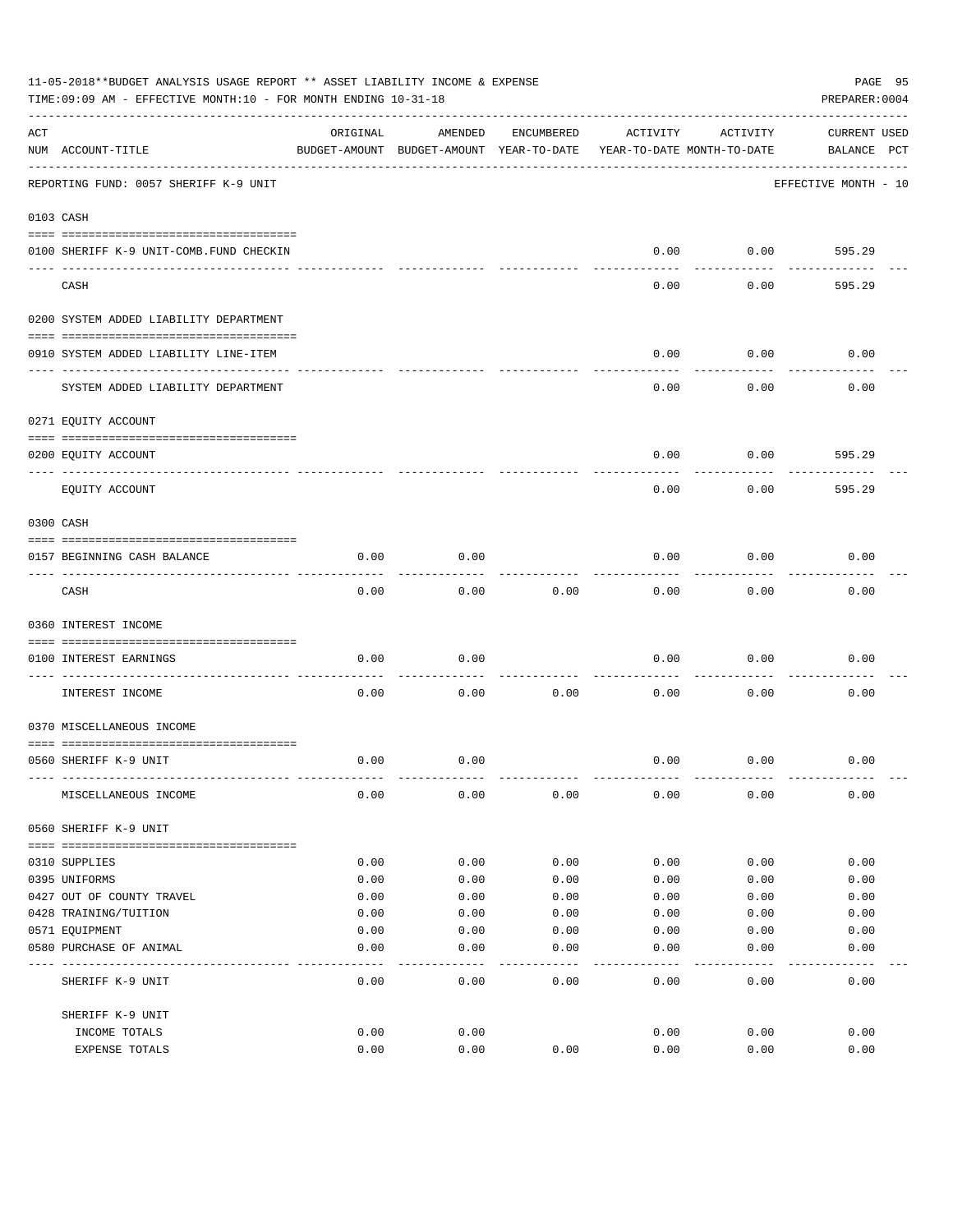| 11-05-2018**BUDGET ANALYSIS USAGE REPORT ** ASSET LIABILITY INCOME & EXPENSE<br>TIME: 09:09 AM - EFFECTIVE MONTH: 10 - FOR MONTH ENDING 10-31-18 |                                                            |                  |                   |                     |                                                                                 |                           |                                    |                |  |
|--------------------------------------------------------------------------------------------------------------------------------------------------|------------------------------------------------------------|------------------|-------------------|---------------------|---------------------------------------------------------------------------------|---------------------------|------------------------------------|----------------|--|
| ACT                                                                                                                                              | NUM ACCOUNT-TITLE                                          | ORIGINAL         | AMENDED           | ENCUMBERED          | ACTIVITY<br>BUDGET-AMOUNT BUDGET-AMOUNT YEAR-TO-DATE YEAR-TO-DATE MONTH-TO-DATE | ACTIVITY                  | <b>CURRENT USED</b><br>BALANCE PCT |                |  |
|                                                                                                                                                  | REPORTING FUND: 0059 DRUG COURT PROGRAM                    |                  |                   |                     |                                                                                 |                           | EFFECTIVE MONTH - 10               |                |  |
|                                                                                                                                                  | 0103 CASH                                                  |                  |                   |                     |                                                                                 |                           |                                    |                |  |
|                                                                                                                                                  | 0100 DRUG COURT-COMBINED FUNDS                             |                  |                   |                     |                                                                                 | 568.20- 568.20- 31,707.47 |                                    |                |  |
|                                                                                                                                                  | CASH                                                       |                  |                   |                     | 568.20-                                                                         | ------------- ---------   | 568.20- 31,707.47                  |                |  |
|                                                                                                                                                  | 0120 RECEIVABLES                                           |                  |                   |                     |                                                                                 |                           |                                    |                |  |
|                                                                                                                                                  | 0313 DUE FROM OTHER FUNDS                                  |                  |                   |                     | 0.00                                                                            | 0.00                      | 325.92                             |                |  |
|                                                                                                                                                  | <b>RECEIVABLES</b>                                         |                  |                   |                     | 0.00                                                                            | 0.00                      | ----------<br>325.92               |                |  |
|                                                                                                                                                  | 0200 SYSTEM ADDED LIABILITY DEPARTMENT                     |                  |                   |                     |                                                                                 |                           |                                    |                |  |
|                                                                                                                                                  | 0910 SYSTEM ADDED LIABILITY LINE-ITEM                      |                  |                   |                     |                                                                                 |                           | $675.00 - 675.00 - 675.00 -$       |                |  |
|                                                                                                                                                  | SYSTEM ADDED LIABILITY DEPARTMENT                          |                  |                   |                     | 675.00-                                                                         | 675.00-                   | 675.00-                            |                |  |
|                                                                                                                                                  | 0271 EQUITY ACCOUNT                                        |                  |                   |                     |                                                                                 |                           |                                    |                |  |
|                                                                                                                                                  | 0200 EQUITY ACCOUNT                                        |                  |                   |                     | 0.00                                                                            | $0.00$ 32,601.59          |                                    |                |  |
|                                                                                                                                                  | EQUITY ACCOUNT                                             |                  |                   |                     | 0.00                                                                            |                           | $0.00$ 32,601.59                   |                |  |
|                                                                                                                                                  | 0300 CASH                                                  |                  |                   |                     |                                                                                 |                           |                                    |                |  |
|                                                                                                                                                  | 0159 BEGINNING CASH BALANCE                                | 0.00             | 0.00              |                     | 0.00                                                                            | 0.00                      | 0.00                               |                |  |
|                                                                                                                                                  | CASH                                                       | 0.00             | 0.00              | 0.00                | 0.00                                                                            | 0.00                      | 0.00                               |                |  |
|                                                                                                                                                  | 0360 INTEREST EARNINGS                                     |                  |                   |                     |                                                                                 |                           |                                    |                |  |
|                                                                                                                                                  | 0100 INTEREST EARNINGS                                     | 0.00             | 0.00              |                     |                                                                                 | 4.32 4.32                 | $4.32+$                            |                |  |
|                                                                                                                                                  | INTEREST EARNINGS                                          | 0.00             | 0.00              | 0.00                | 4.32                                                                            | 4.32                      | $4.32+$                            |                |  |
|                                                                                                                                                  | 0370 DRUG COURT INCOME                                     |                  |                   |                     |                                                                                 |                           |                                    |                |  |
|                                                                                                                                                  | 0425 DRUG COURT FEE                                        |                  | 4,000.00 4,000.00 |                     |                                                                                 |                           | 102.48 102.48 3,897.52 03          |                |  |
|                                                                                                                                                  | DRUG COURT INCOME                                          | 4,000.00         | 4,000.00          | 0.00                | 102.48                                                                          | 102.48                    | 3,897.52 03                        |                |  |
|                                                                                                                                                  | 0425 DRUG COURT EXPENSE                                    |                  |                   |                     |                                                                                 |                           |                                    |                |  |
|                                                                                                                                                  | 0433 DRUG COURT PROGRAMS                                   | 1,143.00         | 1,143.00          | 0.00                | 0.00                                                                            |                           | $0.00$ 1,143.00                    | 0 <sub>0</sub> |  |
|                                                                                                                                                  | 0437 ATTORNEY FEES DRUG COURT<br>0439 INVESTIGATOR EXPENSE | 2,857.00<br>0.00 | 2,857.00<br>0.00  | 0.00<br>0.00        | 0.00<br>0.00                                                                    | 0.00                      | $0.00$ 2,857.00<br>0.00            | 0 <sub>0</sub> |  |
|                                                                                                                                                  | DRUG COURT EXPENSE                                         | 4,000.00         | 4,000.00          | -----------<br>0.00 | --------<br>0.00                                                                | ---------<br>0.00         | 4,000.00 00                        |                |  |
|                                                                                                                                                  | DRUG COURT PROGRAM                                         |                  |                   |                     |                                                                                 |                           |                                    |                |  |
|                                                                                                                                                  | INCOME TOTALS                                              | 4,000.00         | 4,000.00          |                     | 106.80                                                                          | 106.80                    | 3,893.20                           | 03             |  |
|                                                                                                                                                  | EXPENSE TOTALS                                             | 4,000.00         | 4,000.00          | 0.00                | 0.00                                                                            | 0.00                      | 4,000.00                           | 0 <sub>0</sub> |  |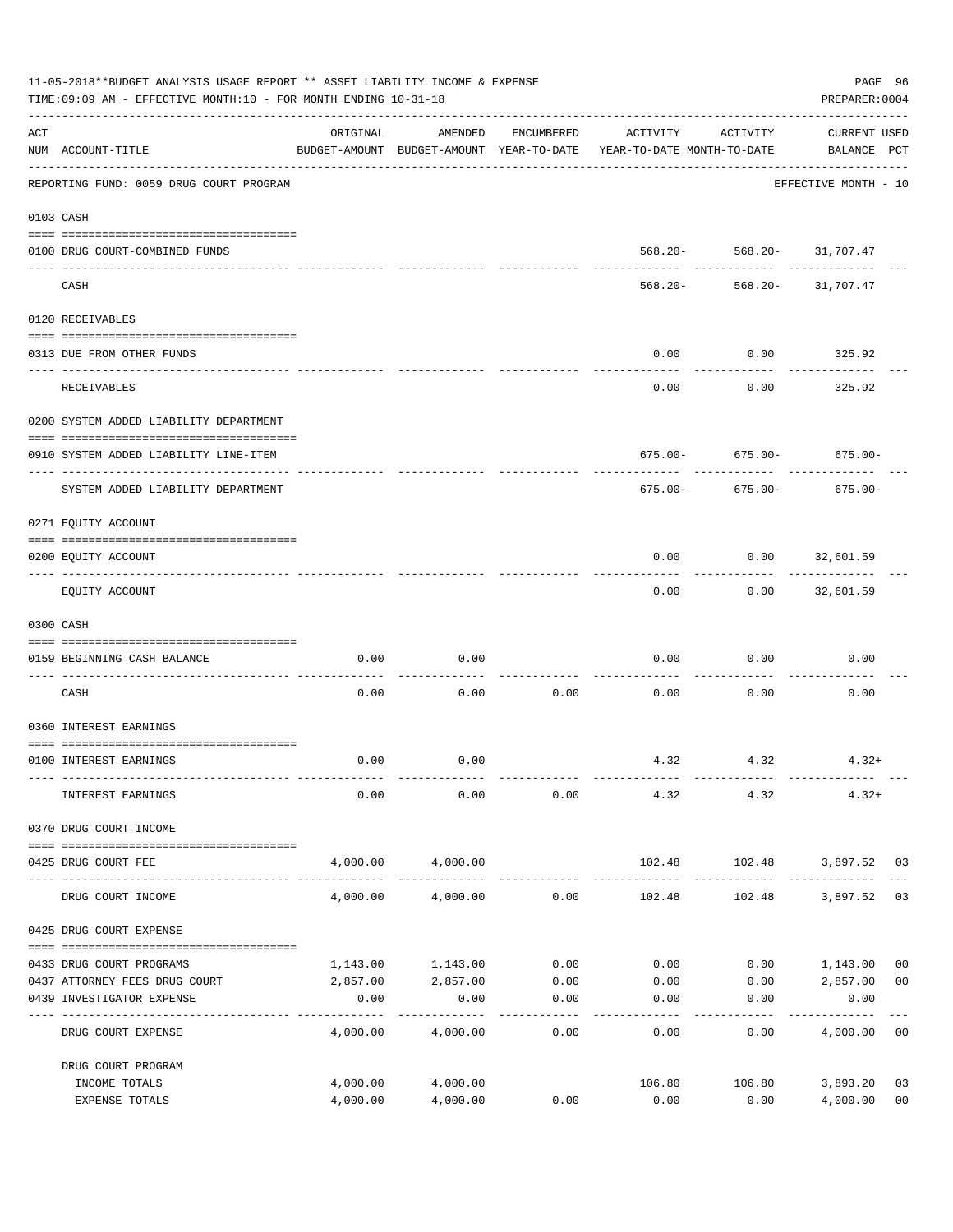|     | PAGE 97<br>11-05-2018**BUDGET ANALYSIS USAGE REPORT ** ASSET LIABILITY INCOME & EXPENSE<br>TIME: 09:09 AM - EFFECTIVE MONTH: 10 - FOR MONTH ENDING 10-31-18<br>PREPARER: 0004 |            |                                                     |            |          |                                        |                                   |                             |  |  |
|-----|-------------------------------------------------------------------------------------------------------------------------------------------------------------------------------|------------|-----------------------------------------------------|------------|----------|----------------------------------------|-----------------------------------|-----------------------------|--|--|
| ACT | NUM ACCOUNT-TITLE                                                                                                                                                             | ORIGINAL   | AMENDED<br>BUDGET-AMOUNT BUDGET-AMOUNT YEAR-TO-DATE | ENCUMBERED | ACTIVITY | ACTIVITY<br>YEAR-TO-DATE MONTH-TO-DATE | CURRENT USED<br>BALANCE PCT       |                             |  |  |
|     | REPORTING FUND: 0060 SINKING FUND                                                                                                                                             |            |                                                     |            |          |                                        | EFFECTIVE MONTH - 10              |                             |  |  |
|     | 0103 CASH                                                                                                                                                                     |            |                                                     |            |          |                                        |                                   |                             |  |  |
|     | 0100 SINKING-COMBINED FUND CHECKING                                                                                                                                           |            |                                                     |            |          |                                        | $1,593.48$ $1,593.48$ $87,469.80$ |                             |  |  |
|     | 0175 TEXPOOL                                                                                                                                                                  |            |                                                     |            | 0.00     | 0.00                                   | 0.00                              |                             |  |  |
|     | CASH                                                                                                                                                                          |            |                                                     |            | 1,593.48 | 1,593.48                               | 87,469.80                         |                             |  |  |
|     | 0120 RECEIVABLES                                                                                                                                                              |            |                                                     |            |          |                                        |                                   |                             |  |  |
|     | 0311 TAXES RECEIVABLE                                                                                                                                                         |            |                                                     |            | 0.00     | 0.00                                   | 0.00                              |                             |  |  |
|     | 0312 DUE FROM OTHER GOVERNMENT                                                                                                                                                |            |                                                     |            | 0.00     | 0.00                                   | 0.00                              |                             |  |  |
|     | 0313 DUE FROM OTHER FUNDS                                                                                                                                                     |            |                                                     |            | 0.00     | 0.00                                   | 0.00                              |                             |  |  |
|     | RECEIVABLES                                                                                                                                                                   |            |                                                     |            | 0.00     | 0.00                                   | 0.00                              |                             |  |  |
|     | 0200 LIABILITY ACCOUNT                                                                                                                                                        |            |                                                     |            |          |                                        |                                   |                             |  |  |
|     | 0200 DEFERRED REVENUE                                                                                                                                                         |            |                                                     |            | 0.00     | 0.00                                   | 0.00                              |                             |  |  |
|     | 0910 SYSTEM ADDED LIABILITY LINE-ITEM                                                                                                                                         |            |                                                     |            | 0.00     | 0.00                                   | 0.00                              |                             |  |  |
|     | LIABILITY ACCOUNT                                                                                                                                                             |            |                                                     |            | 0.00     | 0.00                                   | 0.00                              |                             |  |  |
|     | 0271 EQUITY ACCOUNT                                                                                                                                                           |            |                                                     |            |          |                                        |                                   |                             |  |  |
|     | 0200 EQUITY ACCOUNT                                                                                                                                                           |            |                                                     |            | 0.00     | 0.00                                   | 85,876.32                         |                             |  |  |
|     | EQUITY ACCOUNT                                                                                                                                                                |            |                                                     |            | 0.00     | 0.00                                   | 85,876.32                         |                             |  |  |
|     | 0300 CASH                                                                                                                                                                     |            |                                                     |            |          |                                        |                                   |                             |  |  |
|     | 0110 BEGINNING CASH BALANCE                                                                                                                                                   | 0.00       | 0.00                                                |            | 0.00     | 0.00                                   | 0.00                              |                             |  |  |
|     | CASH                                                                                                                                                                          | 0.00       | 0.00                                                | 0.00       | 0.00     | 0.00                                   | 0.00                              |                             |  |  |
|     | 0310 PROPERTY TAXES                                                                                                                                                           |            |                                                     |            |          |                                        |                                   |                             |  |  |
|     | 0110 CURRENT TAXES                                                                                                                                                            |            | 436,019.73 436,019.73                               |            |          |                                        | 1,137.50 1,137.50 434,882.23 00   |                             |  |  |
|     | 0120 DELINQUENT TAXES                                                                                                                                                         | 900.00     | 900.00                                              |            | 277.42   | 277.42                                 | 622.58 31                         |                             |  |  |
|     | PROPERTY TAXES                                                                                                                                                                | 436,919.73 |                                                     |            |          |                                        | 435,504.81                        | $- - - -$<br>0 <sub>0</sub> |  |  |
|     | 0318 OTHER TAXES                                                                                                                                                              |            |                                                     |            |          |                                        |                                   |                             |  |  |
|     | 0120 PAY N LIEU TAX/GRASSLAND                                                                                                                                                 | 0.00       | 0.00                                                |            |          |                                        | $0.00$ $0.00$ $0.00$              |                             |  |  |
|     | 0121 PAY N LIEU TAX/UPPER TRINITY                                                                                                                                             | 0.00       | 0.00                                                |            |          |                                        | 178.56 178.56 178.56+             |                             |  |  |
|     | OTHER TAXES                                                                                                                                                                   | 0.00       | 0.00                                                | 0.00       | 178.56   | ----------<br>178.56                   | $178.56+$                         |                             |  |  |
|     | 0360 INTEREST EARNINGS                                                                                                                                                        |            |                                                     |            |          |                                        |                                   |                             |  |  |
|     |                                                                                                                                                                               |            |                                                     |            |          |                                        |                                   |                             |  |  |
|     | 0100 INTEREST EARNINGS                                                                                                                                                        | 0.00       | 0.00                                                |            |          | $0.00$ 0.00                            | 0.00                              |                             |  |  |
|     | 0200 INTEREST, 2017 GO BONDS                                                                                                                                                  | 0.00       | 0.00<br>$- - - -$                                   |            | 0.00     | 0.00                                   | 0.00                              |                             |  |  |
|     | INTEREST EARNINGS                                                                                                                                                             | 0.00       | 0.00                                                | 0.00       | 0.00     | 0.00                                   | 0.00                              |                             |  |  |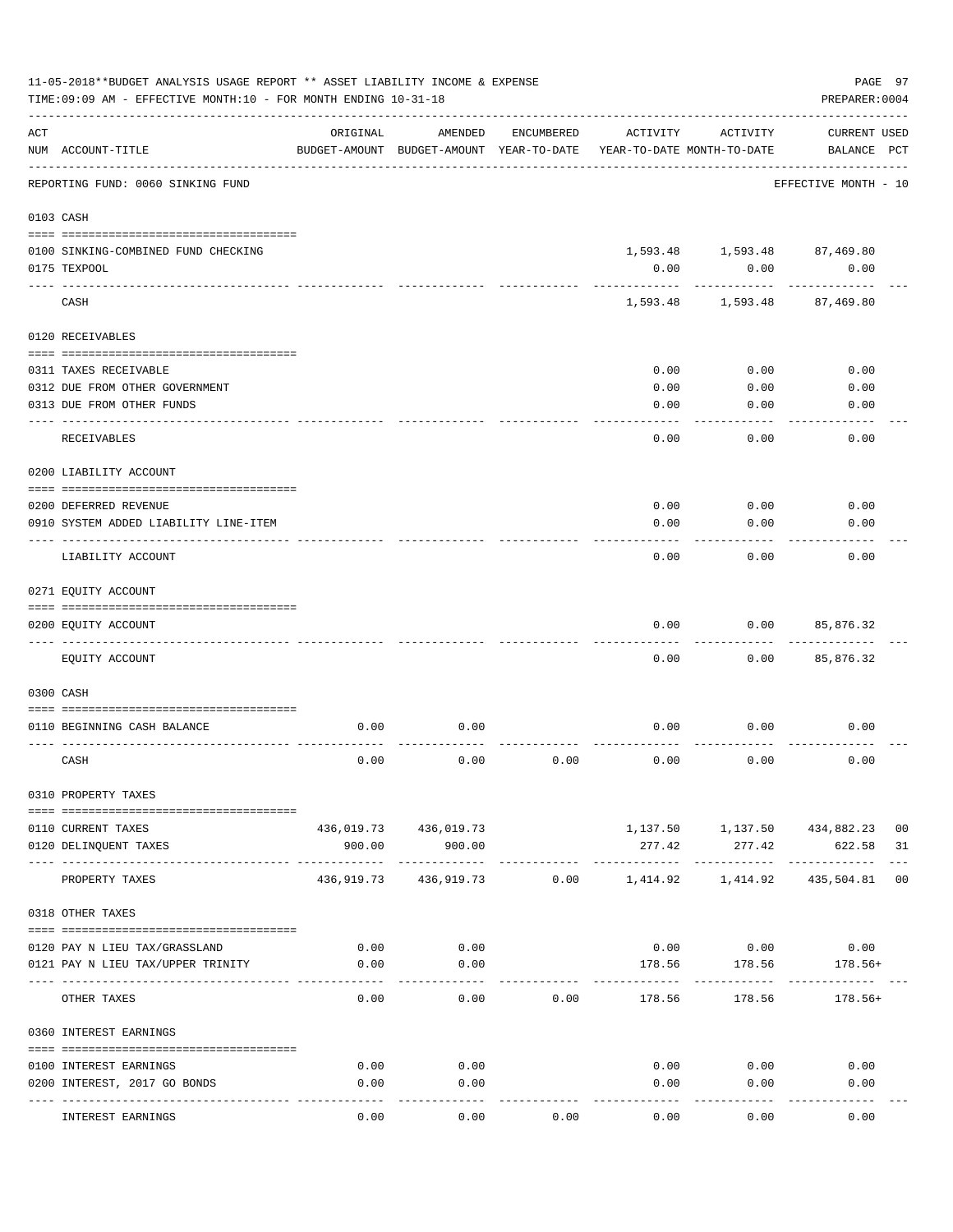|     | PAGE 98<br>11-05-2018**BUDGET ANALYSIS USAGE REPORT ** ASSET LIABILITY INCOME & EXPENSE<br>PREPARER: 0004<br>TIME: 09:09 AM - EFFECTIVE MONTH: 10 - FOR MONTH ENDING 10-31-18 |            |                                                |              |                              |                               |                                |         |  |  |  |
|-----|-------------------------------------------------------------------------------------------------------------------------------------------------------------------------------|------------|------------------------------------------------|--------------|------------------------------|-------------------------------|--------------------------------|---------|--|--|--|
| ACT |                                                                                                                                                                               | ORIGINAL   | AMENDED                                        | ENCUMBERED   | ACTIVITY                     | ACTIVITY                      | <b>CURRENT USED</b>            |         |  |  |  |
|     | NUM ACCOUNT-TITLE                                                                                                                                                             |            | BUDGET-AMOUNT BUDGET-AMOUNT YEAR-TO-DATE       |              | YEAR-TO-DATE MONTH-TO-DATE   |                               | BALANCE PCT                    |         |  |  |  |
|     | REPORTING FUND: 0060 SINKING FUND                                                                                                                                             |            |                                                |              |                              |                               | EFFECTIVE MONTH - 10           |         |  |  |  |
|     | 0370 MISCELLANEOUS                                                                                                                                                            |            |                                                |              |                              |                               |                                |         |  |  |  |
|     | 0130 REFUNDS & MISCELLANEOUS                                                                                                                                                  | 0.00       | 0.00                                           |              | 0.00                         | 0.00                          | 0.00                           |         |  |  |  |
|     | MISCELLANEOUS                                                                                                                                                                 | 0.00       | 0.00                                           | 0.00         | 0.00                         | 0.00                          | 0.00                           |         |  |  |  |
|     | 0620 DEBT SERVICE                                                                                                                                                             |            |                                                |              |                              |                               |                                |         |  |  |  |
|     |                                                                                                                                                                               |            |                                                |              |                              |                               |                                |         |  |  |  |
|     | 0309 ANNUAL PAYING AGENT REGISTRAR FEES                                                                                                                                       | 500.00     | 500.00                                         | 0.00         | 0.00                         |                               | $0.00$ 500.00                  | $00 \,$ |  |  |  |
|     | 0400 BOND LEGAL FEES                                                                                                                                                          | 0.00       | 0.00                                           | 0.00         | 0.00                         | 0.00                          | 0.00                           |         |  |  |  |
|     | 0401 CONTINUING DISCLOSURE FEES                                                                                                                                               | 2,250.00   | 2,250.00                                       | 0.00         | 0.00                         | 0.00                          | 2,250.00                       | 00      |  |  |  |
|     | 0490 MISCELLANEOUS                                                                                                                                                            | 64,494.73  | 64,494.73                                      | 0.00         | 0.00                         |                               | $0.00$ 64,494.73               | 00      |  |  |  |
|     | 0627 PRINCIPAL, 2017 GO BONDS                                                                                                                                                 | 160,000.00 | 160,000.00                                     | 0.00         | 0.00                         | 0.00                          | 160,000.00                     | 00      |  |  |  |
|     | ----------------------- --------------<br>DEBT SERVICE                                                                                                                        |            | ______________<br>227, 244.73 227, 244.73 0.00 | ------------ |                              | 0.00<br>0.00                  | -----------<br>227, 244. 73 00 |         |  |  |  |
|     | 0660 DEBT SERVICE INTEREST                                                                                                                                                    |            |                                                |              |                              |                               |                                |         |  |  |  |
|     | ======================================                                                                                                                                        |            |                                                |              |                              |                               |                                |         |  |  |  |
|     | 0667 INTEREST, 2017 GO BONDS                                                                                                                                                  |            | 209,675.00 209,675.00                          | 0.00         | 0.00                         |                               |                                |         |  |  |  |
|     | DEBT SERVICE INTEREST                                                                                                                                                         |            | 209,675.00 209,675.00 0.00                     | ------------ |                              | -------------<br>0.00<br>0.00 | 209,675.00 00                  |         |  |  |  |
|     | SINKING FUND                                                                                                                                                                  |            |                                                |              |                              |                               |                                |         |  |  |  |
|     | INCOME TOTALS                                                                                                                                                                 |            | 436,919.73 436,919.73                          |              | 1,593.48 1,593.48 435,326.25 |                               |                                | 00      |  |  |  |
|     | <b>EXPENSE TOTALS</b>                                                                                                                                                         | 436,919.73 | 436,919.73                                     | 0.00         |                              | $0.00$ 0.00                   | 436,919.73                     | 00      |  |  |  |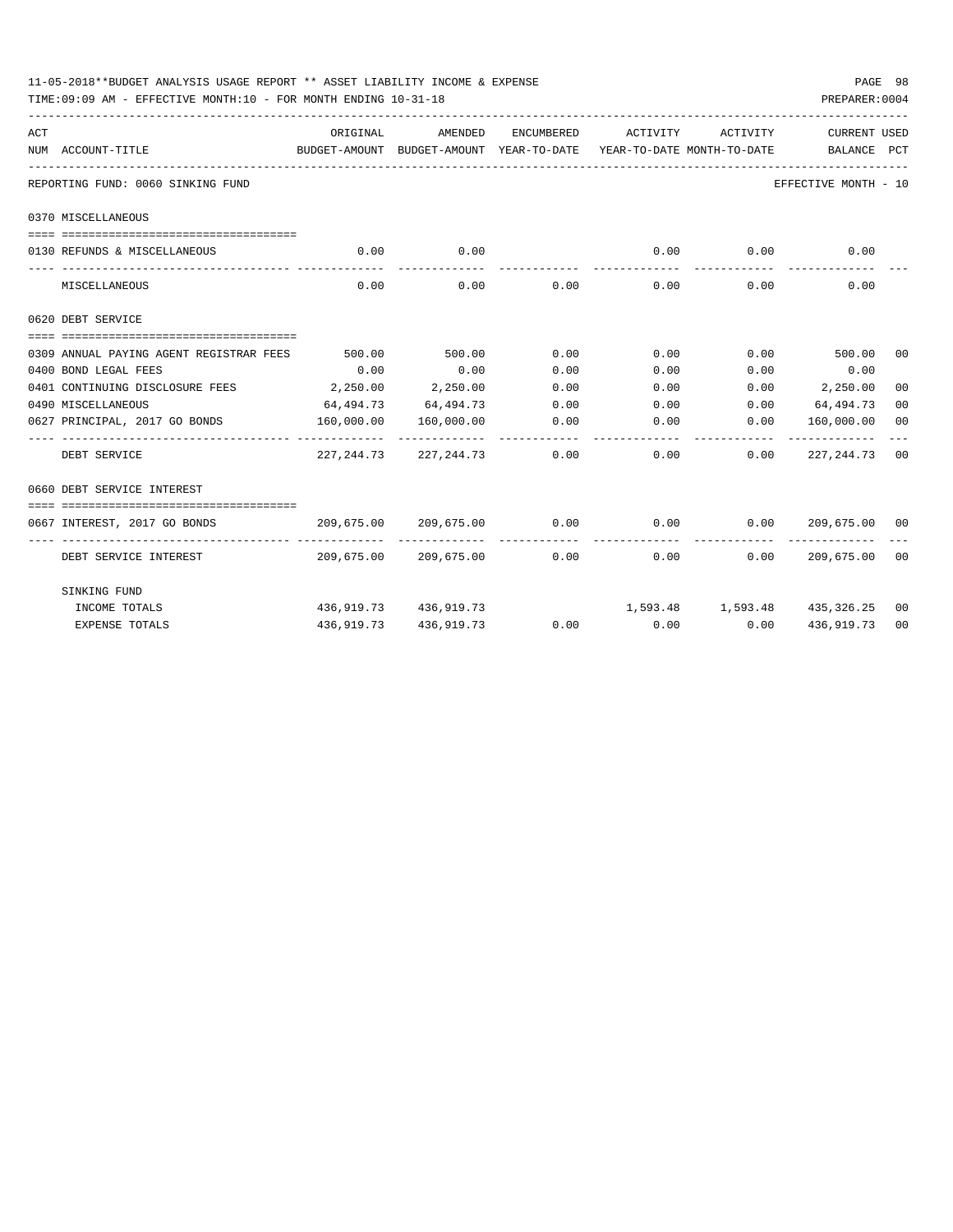|     | 11-05-2018**BUDGET ANALYSIS USAGE REPORT ** ASSET LIABILITY INCOME & EXPENSE<br>TIME: 09:09 AM - EFFECTIVE MONTH: 10 - FOR MONTH ENDING 10-31-18 |          |                                                     |                   |          |                                        |                                |                |  |
|-----|--------------------------------------------------------------------------------------------------------------------------------------------------|----------|-----------------------------------------------------|-------------------|----------|----------------------------------------|--------------------------------|----------------|--|
| ACT | NUM ACCOUNT-TITLE                                                                                                                                | ORIGINAL | AMENDED<br>BUDGET-AMOUNT BUDGET-AMOUNT YEAR-TO-DATE | <b>ENCUMBERED</b> | ACTIVITY | ACTIVITY<br>YEAR-TO-DATE MONTH-TO-DATE | <b>CURRENT USED</b><br>BALANCE | PCT            |  |
|     | REPORTING FUND: 0061 DIST.CLK.CO.&DIST.CT.TECH.-COMB.FUN                                                                                         |          |                                                     |                   |          |                                        | EFFECTIVE MONTH - 10           |                |  |
|     | 0103 CASH                                                                                                                                        |          |                                                     |                   |          |                                        |                                |                |  |
|     | 0100 DIST.CLK.CO.& DIST.CT.TECH.-COMBIN                                                                                                          |          |                                                     |                   | 39.93    | 39.93                                  | 2,841.60                       |                |  |
|     | CASH                                                                                                                                             |          |                                                     |                   | 39.93    | 39.93                                  | 2,841.60                       |                |  |
|     | 0120 RECEIVABLES                                                                                                                                 |          |                                                     |                   |          |                                        |                                |                |  |
|     | 0313 DUE FROM OTHER FUNDS                                                                                                                        |          |                                                     |                   | 0.00     | 0.00                                   | 36.57                          |                |  |
|     | RECEIVABLES                                                                                                                                      |          |                                                     |                   | 0.00     | 0.00                                   | 36.57                          |                |  |
|     | 0271 EQUITY ACCOUNT                                                                                                                              |          |                                                     |                   |          |                                        |                                |                |  |
|     | 0200 EQUITY ACCOUNT                                                                                                                              |          |                                                     |                   | 0.00     | 0.00                                   | 2,838.24                       |                |  |
|     | EQUITY ACCOUNT                                                                                                                                   |          |                                                     |                   | 0.00     | 0.00                                   | 2,838.24                       |                |  |
|     | 0300 CASH                                                                                                                                        |          |                                                     |                   |          |                                        |                                |                |  |
|     | 0161 BEGINNING CASH BALANCE                                                                                                                      | 2,000.00 | 2,000.00                                            |                   | 0.00     | 0.00                                   | 2,000.00                       | 0 <sup>0</sup> |  |
|     | CASH                                                                                                                                             | 2,000.00 | 2,000.00                                            | 0.00              | 0.00     | 0.00                                   | 2,000.00                       | 0 <sub>0</sub> |  |
|     | 0370 DIST.CLK.MISCELLANEOUS INCOME                                                                                                               |          |                                                     |                   |          |                                        |                                |                |  |
|     | 0440 DIST.CLK.CO.& DIST.CT.TECHNOLOGY F                                                                                                          | 0.00     | 0.00                                                |                   | 39.93    | 39.93                                  | $39.93+$                       |                |  |
|     | DIST.CLK.MISCELLANEOUS INCOME                                                                                                                    | 0.00     | 0.00                                                | 0.00              | 39.93    | 39.93                                  | $39.93+$                       |                |  |
|     | 0440 DIST.CLK.COURT TECHNOLOGY EQUIPMEN                                                                                                          |          |                                                     |                   |          |                                        |                                |                |  |
|     | 0572 OFFICE EQUIPMENT                                                                                                                            | 2,000.00 | 2,000.00                                            | 0.00              | 0.00     | 0.00                                   | 2,000.00                       | 0 <sub>0</sub> |  |
|     | DIST.CLK.COURT TECHNOLOGY EQUIPMEN                                                                                                               | 2,000.00 | 2,000.00                                            | 0.00              | 0.00     | 0.00                                   | 2,000.00                       | 0 <sub>0</sub> |  |
|     | DIST.CLK.CO.&DIST.CT.TECH.-COMB.FU                                                                                                               |          |                                                     |                   |          |                                        |                                |                |  |
|     | INCOME TOTALS                                                                                                                                    | 2,000.00 | 2,000.00                                            |                   | 39.93    | 39.93                                  | 1,960.07                       | 02             |  |
|     | <b>EXPENSE TOTALS</b>                                                                                                                            | 2,000.00 | 2,000.00                                            | 0.00              | 0.00     | 0.00                                   | 2,000.00                       | 0 <sub>0</sub> |  |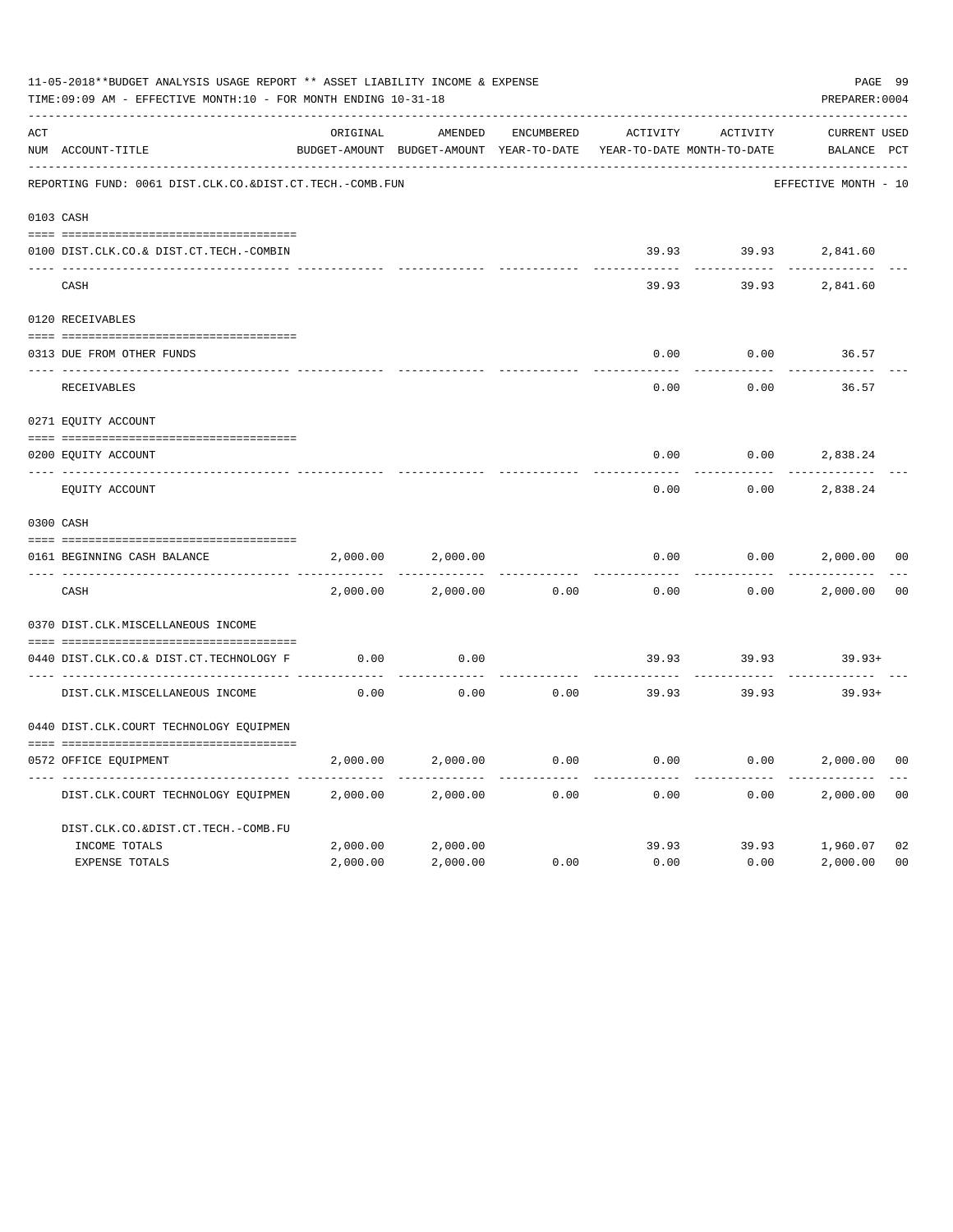|     | 11-05-2018**BUDGET ANALYSIS USAGE REPORT ** ASSET LIABILITY INCOME & EXPENSE<br>PAGE 100<br>TIME:09:09 AM - EFFECTIVE MONTH:10 - FOR MONTH ENDING 10-31-18<br>PREPARER: 0004 |                        |                                                                                            |            |                       |                                         |                                  |                      |  |  |
|-----|------------------------------------------------------------------------------------------------------------------------------------------------------------------------------|------------------------|--------------------------------------------------------------------------------------------|------------|-----------------------|-----------------------------------------|----------------------------------|----------------------|--|--|
| ACT | NUM ACCOUNT-TITLE                                                                                                                                                            | ORIGINAL               | AMENDED<br>BUDGET-AMOUNT BUDGET-AMOUNT YEAR-TO-DATE YEAR-TO-DATE MONTH-TO-DATE BALANCE PCT | ENCUMBERED | ACTIVITY              | ACTIVITY                                | CURRENT USED                     |                      |  |  |
|     | REPORTING FUND: 0062 DIST.CLK.COURT RECORDS PRESERVATION                                                                                                                     |                        |                                                                                            |            |                       |                                         | EFFECTIVE MONTH - 10             |                      |  |  |
|     | 0103 CASH                                                                                                                                                                    |                        |                                                                                            |            |                       |                                         |                                  |                      |  |  |
|     | 0100 DIST.CLK.COURT RECORDS PRESERVATIO                                                                                                                                      |                        |                                                                                            |            |                       | 226.31 226.31 30,625.44                 |                                  |                      |  |  |
|     | CASH                                                                                                                                                                         |                        |                                                                                            |            |                       | ------------<br>226.31 226.31 30,625.44 | .                                |                      |  |  |
|     | 0120 RECEIVABLES                                                                                                                                                             |                        |                                                                                            |            |                       |                                         |                                  |                      |  |  |
|     | 0313 DUE FROM OTHER FUNDS                                                                                                                                                    |                        |                                                                                            |            | 0.00                  |                                         | $0.00$ 221.18                    |                      |  |  |
|     | RECEIVABLES                                                                                                                                                                  |                        |                                                                                            |            | 0.00                  | 0.00                                    | -----------<br>221.18            |                      |  |  |
|     | 0271 EQUITY ACCOUNT                                                                                                                                                          |                        |                                                                                            |            |                       |                                         |                                  |                      |  |  |
|     | 0200 EQUITY ACCOUNT                                                                                                                                                          |                        |                                                                                            |            | 0.00                  |                                         | $0.00$ 30,620.31                 |                      |  |  |
|     | EOUITY ACCOUNT                                                                                                                                                               |                        |                                                                                            |            | 0.00                  |                                         | -----------<br>$0.00$ 30,620.31  |                      |  |  |
|     | 0300 CASH                                                                                                                                                                    |                        |                                                                                            |            |                       |                                         |                                  |                      |  |  |
|     | 0162 BEGINNING CASH BALANCE                                                                                                                                                  |                        | 10,000.00 10,000.00                                                                        |            |                       |                                         | $0.00$ $0.00$ $10,000.00$ 00     |                      |  |  |
|     | CASH                                                                                                                                                                         |                        | 10,000.00    10,000.00    0.00                                                             |            | -------------<br>0.00 |                                         | . <u>.</u><br>$0.00$ $10,000.00$ | 0 <sub>0</sub>       |  |  |
|     | 0360 INTEREST EARNINGS                                                                                                                                                       |                        |                                                                                            |            |                       |                                         |                                  |                      |  |  |
|     | 0100 INTEREST EARNINGS                                                                                                                                                       | 0.00                   | 0.00                                                                                       |            |                       | 4.06 4.06                               | $4.06+$                          |                      |  |  |
|     | ------------------- ---<br>INTEREST EARNINGS                                                                                                                                 | 0.00                   | 0.00                                                                                       | 0.00       | 4.06                  | 4.06                                    | $4.06+$                          |                      |  |  |
|     | 0370 DIST.CLK.COURT MISCELLAEOUS INCOME                                                                                                                                      |                        |                                                                                            |            |                       |                                         |                                  |                      |  |  |
|     | 0133 DIST.CLK.COURT RECORDS PRESERVATIO                                                                                                                                      |                        | $0.00$ 0.00                                                                                |            |                       |                                         | 222.25 222.25 222.25+            |                      |  |  |
|     | DIST.CLK.COURT MISCELLAEOUS INCOME                                                                                                                                           | 0.00                   | 0.00                                                                                       | 0.00       | 222.25                | 222.25                                  | $222.25+$                        |                      |  |  |
|     | 0449 DIST.CLK.RECORDS PRES.EQUIPMENT                                                                                                                                         |                        |                                                                                            |            |                       |                                         |                                  |                      |  |  |
|     | 0572 OFFICE EQUIPMENT                                                                                                                                                        |                        | 10,000.00 10,000.00                                                                        | 0.00       | 0.00                  |                                         | $0.00$ $10,000.00$ 00            |                      |  |  |
|     | DIST.CLK.RECORDS PRES.EQUIPMENT                                                                                                                                              | 10,000.00              | 10,000.00                                                                                  | 0.00       | 0.00                  | 0.00                                    | 10,000.00                        | 0 <sub>0</sub>       |  |  |
|     | DIST.CLK.COURT RECORDS PRESERVATIO                                                                                                                                           |                        |                                                                                            |            |                       |                                         |                                  |                      |  |  |
|     | INCOME TOTALS<br>EXPENSE TOTALS                                                                                                                                              | 10,000.00<br>10,000.00 | 10,000.00<br>10,000.00                                                                     | 0.00       | 226.31<br>0.00        | 226.31<br>0.00                          | 9,773.69<br>10,000.00            | 02<br>0 <sub>0</sub> |  |  |
|     |                                                                                                                                                                              |                        |                                                                                            |            |                       |                                         |                                  |                      |  |  |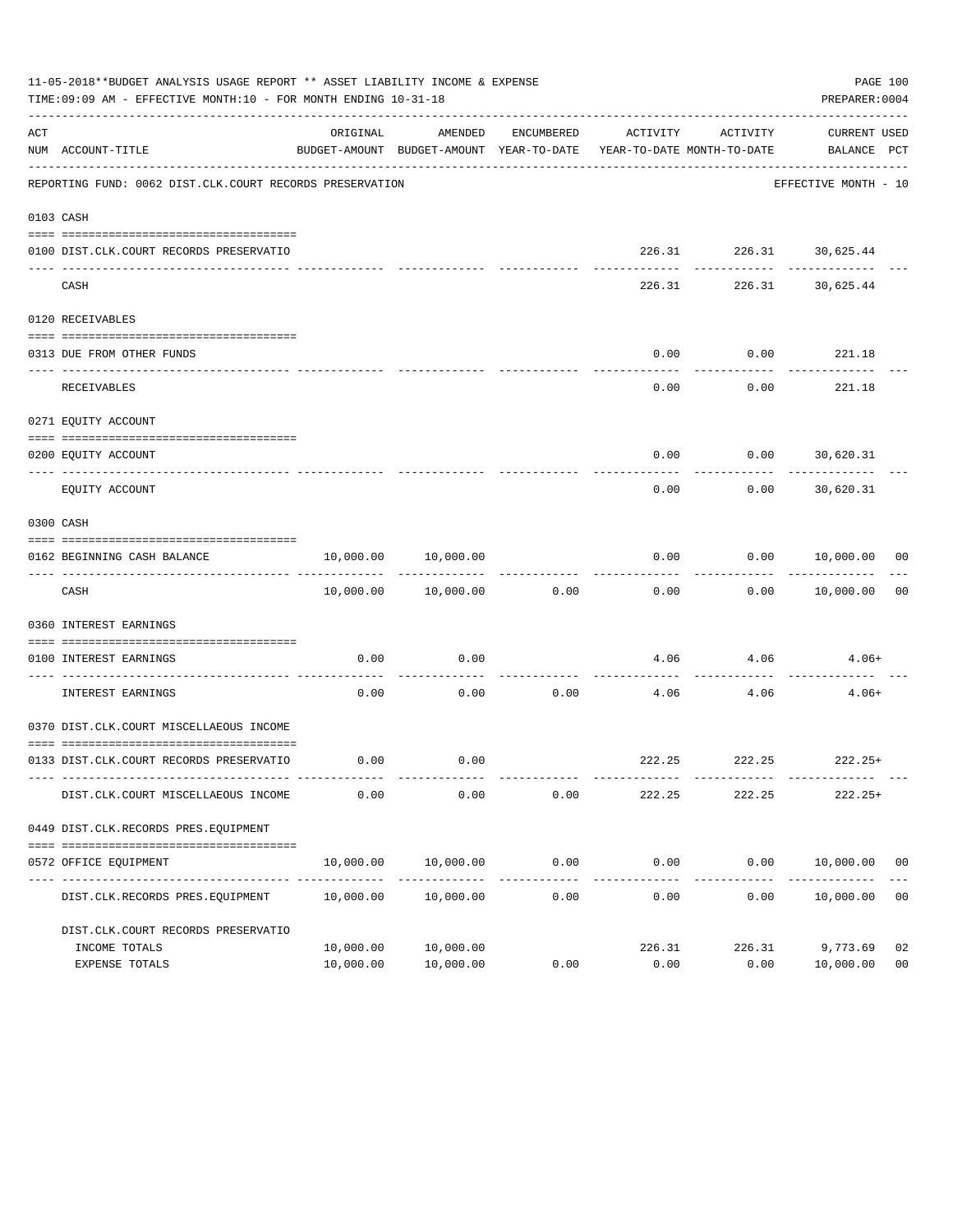|     | 11-05-2018**BUDGET ANALYSIS USAGE REPORT ** ASSET LIABILITY INCOME & EXPENSE<br>PAGE 101<br>TIME:09:09 AM - EFFECTIVE MONTH:10 - FOR MONTH ENDING 10-31-18<br>PREPARER: 0004 |          |                                                     |            |                       |                                        |                             |                |  |  |
|-----|------------------------------------------------------------------------------------------------------------------------------------------------------------------------------|----------|-----------------------------------------------------|------------|-----------------------|----------------------------------------|-----------------------------|----------------|--|--|
| ACT | NUM ACCOUNT-TITLE                                                                                                                                                            | ORIGINAL | AMENDED<br>BUDGET-AMOUNT BUDGET-AMOUNT YEAR-TO-DATE | ENCUMBERED | ACTIVITY              | ACTIVITY<br>YEAR-TO-DATE MONTH-TO-DATE | CURRENT USED<br>BALANCE PCT |                |  |  |
|     | REPORTING FUND: 0063 LAW ENF. EDUCATION CONST.#1                                                                                                                             |          |                                                     |            |                       |                                        | EFFECTIVE MONTH - 10        |                |  |  |
|     | 0103 CASH                                                                                                                                                                    |          |                                                     |            |                       |                                        |                             |                |  |  |
|     | 0100 LEOSE CONST.#1-COMBINED FUNDS CHEC                                                                                                                                      |          |                                                     |            |                       |                                        | $0.00$ $0.00$ $1,006.88$    |                |  |  |
|     | CASH                                                                                                                                                                         |          |                                                     |            | 0.00                  | 0.00                                   | 1,006.88                    |                |  |  |
|     | 0200 LIABILITY ACCOUNT                                                                                                                                                       |          |                                                     |            |                       |                                        |                             |                |  |  |
|     | 0910 SYSTEM ADDED LIABILITY LINE ITEM                                                                                                                                        |          |                                                     |            | 0.00                  | 0.00                                   | 0.00                        |                |  |  |
|     | LIABILITY ACCOUNT                                                                                                                                                            |          |                                                     |            | 0.00                  | 0.00                                   | 0.00                        |                |  |  |
|     | 0271 EQUITY ACCOUNT                                                                                                                                                          |          |                                                     |            |                       |                                        |                             |                |  |  |
|     | 0200 EQUITY ACCOUNT                                                                                                                                                          |          |                                                     |            |                       |                                        | $0.00$ $0.00$ $1,006.88$    |                |  |  |
|     | EQUITY ACCOUNT                                                                                                                                                               |          |                                                     |            | 0.00                  | 0.00                                   | 1,006.88                    |                |  |  |
|     | 0300 CASH                                                                                                                                                                    |          |                                                     |            |                       |                                        |                             |                |  |  |
|     | 0151 BEGINNING CASH BALANCE                                                                                                                                                  | 0.00     | 0.00                                                |            | 0.00                  | 0.00                                   | 0.00                        |                |  |  |
|     | CASH                                                                                                                                                                         | 0.00     | 0.00                                                | 0.00       | 0.00                  | 0.00                                   | 0.00                        |                |  |  |
|     | 0370 MISCELLANEOUS INCOME                                                                                                                                                    |          |                                                     |            |                       |                                        |                             |                |  |  |
|     | 0130 REFUNDS & MISCELLANEOUS                                                                                                                                                 | 0.00     | 0.00                                                |            | 0.00                  | 0.00                                   | 0.00                        |                |  |  |
|     | 0160 PEACE OFFICER ALLOCATION                                                                                                                                                | 678.30   | 678.30                                              |            | 0.00<br>------------- | 0.00<br>--------                       | 678.30                      | 00             |  |  |
|     | MISCELLANEOUS INCOME                                                                                                                                                         | 678.30   | 678.30                                              | 0.00       | 0.00                  | 0.00                                   | 678.30                      | 0 <sub>0</sub> |  |  |
|     | 0551 LAW ENFORCEMENT EDUCATION                                                                                                                                               |          |                                                     |            |                       |                                        |                             |                |  |  |
|     | 0427 OUT OF COUNTY TRAVEL                                                                                                                                                    | 678.30   | 678.30                                              | 0.00       | 0.00                  | 0.00                                   | 678.30 00                   |                |  |  |
|     | 0428 TRAINING & TUITION                                                                                                                                                      | 0.00     | 0.00                                                | 0.00       | 0.00                  | 0.00                                   | 0.00                        |                |  |  |
|     | LAW ENFORCEMENT EDUCATION                                                                                                                                                    | 678.30   | 678.30                                              | 0.00       | 0.00                  | 0.00                                   | 678.30 00                   |                |  |  |
|     | LAW ENF. EDUCATION CONST. #1                                                                                                                                                 |          |                                                     |            |                       |                                        |                             |                |  |  |
|     | INCOME TOTALS                                                                                                                                                                | 678.30   | 678.30                                              |            | 0.00                  | 0.00                                   | 678.30                      | 0 <sub>0</sub> |  |  |
|     | EXPENSE TOTALS                                                                                                                                                               | 678.30   | 678.30                                              | 0.00       | 0.00                  | 0.00                                   | 678.30                      | 0 <sub>0</sub> |  |  |
|     |                                                                                                                                                                              |          |                                                     |            |                       |                                        |                             |                |  |  |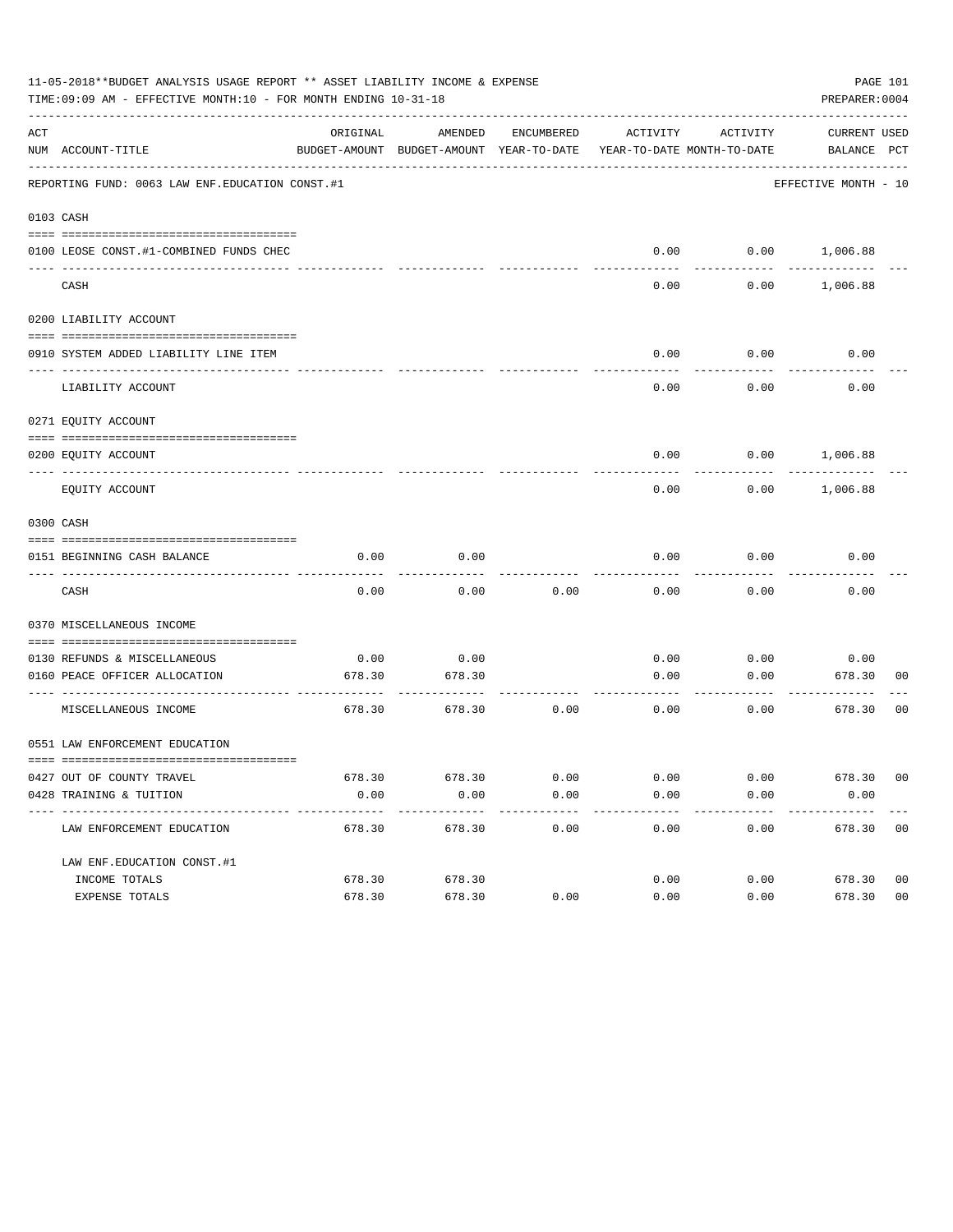|     | 11-05-2018**BUDGET ANALYSIS USAGE REPORT ** ASSET LIABILITY INCOME & EXPENSE<br>PAGE 102<br>TIME:09:09 AM - EFFECTIVE MONTH:10 - FOR MONTH ENDING 10-31-18<br>PREPARER: 0004 |          |                                                                                |            |                       |          |                             |                |  |  |
|-----|------------------------------------------------------------------------------------------------------------------------------------------------------------------------------|----------|--------------------------------------------------------------------------------|------------|-----------------------|----------|-----------------------------|----------------|--|--|
| ACT | NUM ACCOUNT-TITLE                                                                                                                                                            | ORIGINAL | AMENDED<br>BUDGET-AMOUNT BUDGET-AMOUNT YEAR-TO-DATE YEAR-TO-DATE MONTH-TO-DATE | ENCUMBERED | ACTIVITY              | ACTIVITY | CURRENT USED<br>BALANCE PCT |                |  |  |
|     | REPORTING FUND: 0064 LAW ENF. EDUCATION CONST. #2                                                                                                                            |          |                                                                                |            |                       |          | EFFECTIVE MONTH - 10        |                |  |  |
|     | 0103 CASH                                                                                                                                                                    |          |                                                                                |            |                       |          |                             |                |  |  |
|     | 0100 LEOSE CONST.#2-COMBINED FUNDS CHEC<br>---------------------------                                                                                                       |          |                                                                                |            | 0.00                  |          | $0.00$ 678.48               |                |  |  |
|     | CASH                                                                                                                                                                         |          |                                                                                |            | 0.00                  | 0.00     | 678.48                      |                |  |  |
|     | 0200 LIABILITY ACCOUNT                                                                                                                                                       |          |                                                                                |            |                       |          |                             |                |  |  |
|     | 0910 SYSTEM ADDED LIABILITY LINE ITEM                                                                                                                                        |          |                                                                                |            | 0.00                  | 0.00     | 0.00                        |                |  |  |
|     | LIABILITY ACCOUNT                                                                                                                                                            |          |                                                                                |            | 0.00                  | 0.00     | 0.00                        |                |  |  |
|     | 0271 EQUITY ACCOUNT                                                                                                                                                          |          |                                                                                |            |                       |          |                             |                |  |  |
|     | 0200 EQUITY ACCOUNT                                                                                                                                                          |          |                                                                                |            | 0.00                  |          | $0.00$ 678.48               |                |  |  |
|     | EOUITY ACCOUNT                                                                                                                                                               |          |                                                                                |            | 0.00                  | 0.00     | 678.48                      |                |  |  |
|     | 0300 CASH                                                                                                                                                                    |          |                                                                                |            |                       |          |                             |                |  |  |
|     | 0152 BEGINNING CASH BALANCE                                                                                                                                                  | 0.00     | 0.00                                                                           |            | 0.00                  | 0.00     | 0.00                        |                |  |  |
|     | CASH                                                                                                                                                                         | 0.00     | 0.00                                                                           | 0.00       | 0.00                  | 0.00     | 0.00                        |                |  |  |
|     | 0370 MISCELLANEOUS INCOME                                                                                                                                                    |          |                                                                                |            |                       |          |                             |                |  |  |
|     | 0130 REFUNDS & MISCELLANEOUS                                                                                                                                                 | 0.00     | 0.00                                                                           |            | 0.00                  | 0.00     | 0.00                        |                |  |  |
|     | 0160 PEACE OFFICER ALLOCATION                                                                                                                                                | 678.48   | 678.48                                                                         |            | 0.00                  | 0.00     | 678.48<br>---------         | 00             |  |  |
|     | MISCELLANEOUS INCOME                                                                                                                                                         | 678.48   | 678.48                                                                         | 0.00       | 0.00                  | 0.00     | 678.48                      | 0 <sub>0</sub> |  |  |
|     | 0552 LAW ENFORCEMENT EDUCATION                                                                                                                                               |          |                                                                                |            |                       |          |                             |                |  |  |
|     | 0427 OUT OF COUNTY TRAVEL                                                                                                                                                    | 678.48   | 678.48                                                                         | 0.00       | 0.00                  | 0.00     | 678.48 00                   |                |  |  |
|     | 0428 TRAINING & TUITION                                                                                                                                                      | 0.00     | 0.00                                                                           | 0.00       | 0.00                  | 0.00     | 0.00                        |                |  |  |
|     | LAW ENFORCEMENT EDUCATION                                                                                                                                                    | 678.48   | 678.48                                                                         | 0.00       | $- - - - - -$<br>0.00 | 0.00     | 678.48 00                   |                |  |  |
|     | LAW ENF. EDUCATION CONST. #2                                                                                                                                                 |          |                                                                                |            |                       |          |                             |                |  |  |
|     | INCOME TOTALS                                                                                                                                                                | 678.48   | 678.48                                                                         |            | 0.00                  | 0.00     | 678.48                      | 0 <sub>0</sub> |  |  |
|     | EXPENSE TOTALS                                                                                                                                                               | 678.48   | 678.48                                                                         | 0.00       | 0.00                  | 0.00     | 678.48                      | 0 <sub>0</sub> |  |  |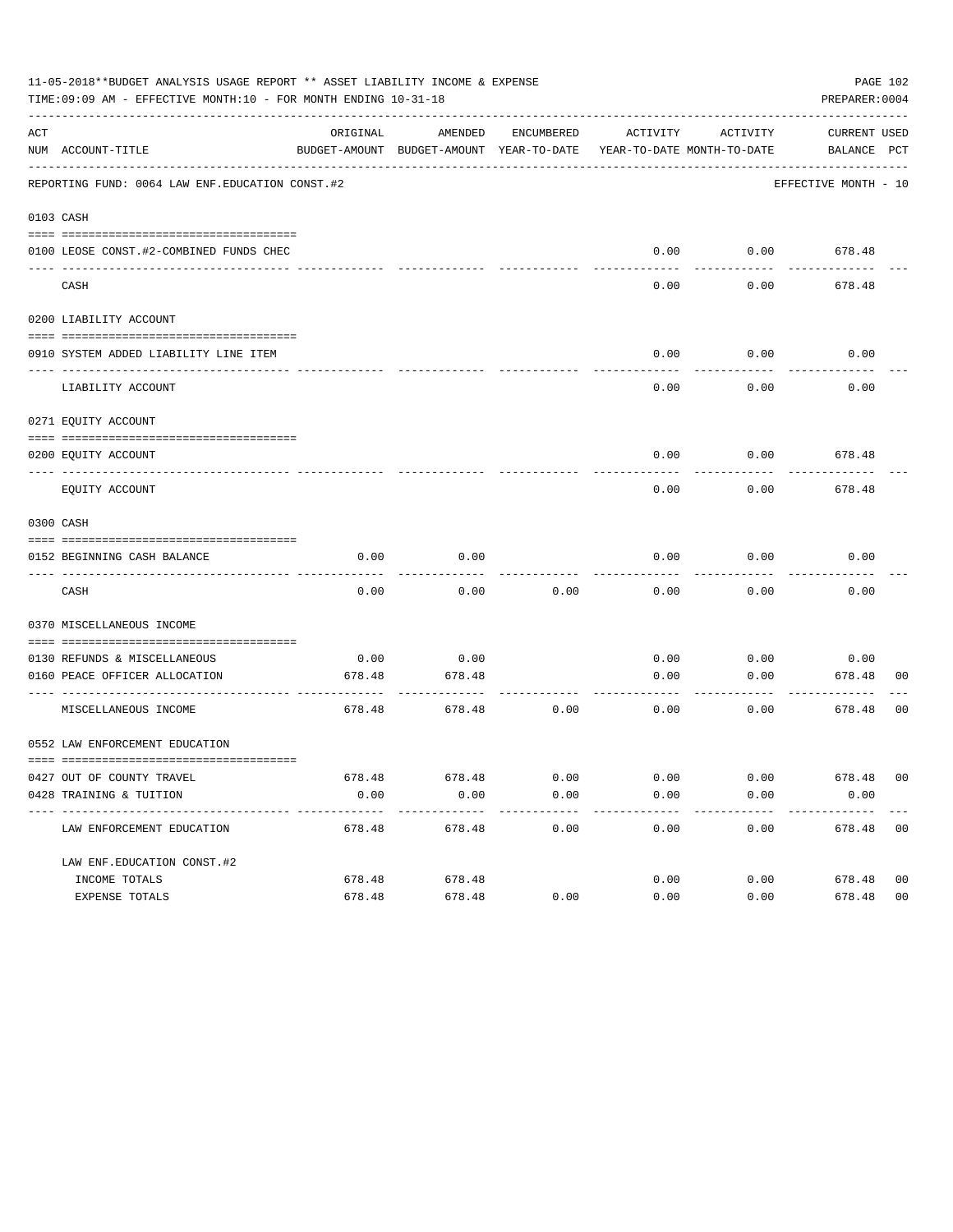|     | 11-05-2018**BUDGET ANALYSIS USAGE REPORT ** ASSET LIABILITY INCOME & EXPENSE<br>PAGE 103<br>TIME: 09:09 AM - EFFECTIVE MONTH: 10 - FOR MONTH ENDING 10-31-18<br>PREPARER: 0004 |          |                                                                                |            |          |          |                             |                |  |  |
|-----|--------------------------------------------------------------------------------------------------------------------------------------------------------------------------------|----------|--------------------------------------------------------------------------------|------------|----------|----------|-----------------------------|----------------|--|--|
| ACT | NUM ACCOUNT-TITLE                                                                                                                                                              | ORIGINAL | AMENDED<br>BUDGET-AMOUNT BUDGET-AMOUNT YEAR-TO-DATE YEAR-TO-DATE MONTH-TO-DATE | ENCUMBERED | ACTIVITY | ACTIVITY | CURRENT USED<br>BALANCE PCT |                |  |  |
|     | REPORTING FUND: 0065 LAW ENF. EDUCATION CONST.#3                                                                                                                               |          |                                                                                |            |          |          | EFFECTIVE MONTH - 10        |                |  |  |
|     | 0103 CASH                                                                                                                                                                      |          |                                                                                |            |          |          |                             |                |  |  |
|     | 0100 LEOSE CONST.#3-COMBINED FUNDS CHEC                                                                                                                                        |          |                                                                                |            |          |          | $0.00$ $0.00$ $2,010.11$    |                |  |  |
|     | CASH                                                                                                                                                                           |          |                                                                                |            | 0.00     | 0.00     | 2,010.11                    |                |  |  |
|     | 0200 LIABILITY ACCOUNT                                                                                                                                                         |          |                                                                                |            |          |          |                             |                |  |  |
|     | 0910 SYSTEM ADDED LIABILITY LINE ITEM                                                                                                                                          |          |                                                                                |            | 0.00     | 0.00     | 0.00                        |                |  |  |
|     | LIABILITY ACCOUNT                                                                                                                                                              |          |                                                                                |            | 0.00     | 0.00     | 0.00                        |                |  |  |
|     | 0271 EQUITY ACCOUNT                                                                                                                                                            |          |                                                                                |            |          |          |                             |                |  |  |
|     | 0200 EQUITY ACCOUNT                                                                                                                                                            |          |                                                                                |            | 0.00     |          | $0.00$ 2,010.11             |                |  |  |
|     | EQUITY ACCOUNT                                                                                                                                                                 |          |                                                                                |            | 0.00     | 0.00     | 2,010.11                    |                |  |  |
|     | 0300 CASH                                                                                                                                                                      |          |                                                                                |            |          |          |                             |                |  |  |
|     | 0153 BEGINNING CASH BALANCE                                                                                                                                                    | 0.00     | 0.00                                                                           |            | 0.00     | 0.00     | 0.00                        |                |  |  |
|     | CASH                                                                                                                                                                           | 0.00     | 0.00                                                                           | 0.00       | 0.00     | 0.00     | 0.00                        |                |  |  |
|     | 0370 MISCELLANEOUS                                                                                                                                                             |          |                                                                                |            |          |          |                             |                |  |  |
|     | 0130 REFUNDS & MISCELLANEOUS                                                                                                                                                   | 0.00     | 0.00                                                                           |            | 0.00     | 0.00     | 0.00                        |                |  |  |
|     | 0160 PEACE OFFICER ALLOCATION                                                                                                                                                  | 678.30   | 678.30                                                                         |            | 0.00     | 0.00     | 678.30<br>---------         | 00             |  |  |
|     | MISCELLANEOUS                                                                                                                                                                  | 678.30   | 678.30                                                                         | 0.00       | 0.00     | 0.00     | 678.30                      | 0 <sub>0</sub> |  |  |
|     | 0553 LAW ENFORCEMENT EDUCATION                                                                                                                                                 |          |                                                                                |            |          |          |                             |                |  |  |
|     | 0427 OUT OF COUNTY TRAVEL                                                                                                                                                      | 678.30   | 678.30                                                                         | 0.00       | 0.00     | 0.00     | 678.30 00                   |                |  |  |
|     | 0428 TRAINING & TUITION                                                                                                                                                        | 0.00     | 0.00                                                                           | 0.00       | 0.00     | 0.00     | 0.00                        |                |  |  |
|     | LAW ENFORCEMENT EDUCATION                                                                                                                                                      | 678.30   | 678.30                                                                         | 0.00       | 0.00     | 0.00     | 678.30 00                   |                |  |  |
|     | LAW ENF. EDUCATION CONST. #3                                                                                                                                                   |          |                                                                                |            |          |          |                             |                |  |  |
|     | INCOME TOTALS                                                                                                                                                                  | 678.30   | 678.30                                                                         |            | 0.00     | 0.00     | 678.30                      | 0 <sub>0</sub> |  |  |
|     | EXPENSE TOTALS                                                                                                                                                                 | 678.30   | 678.30                                                                         | 0.00       | 0.00     | 0.00     | 678.30                      | 0 <sub>0</sub> |  |  |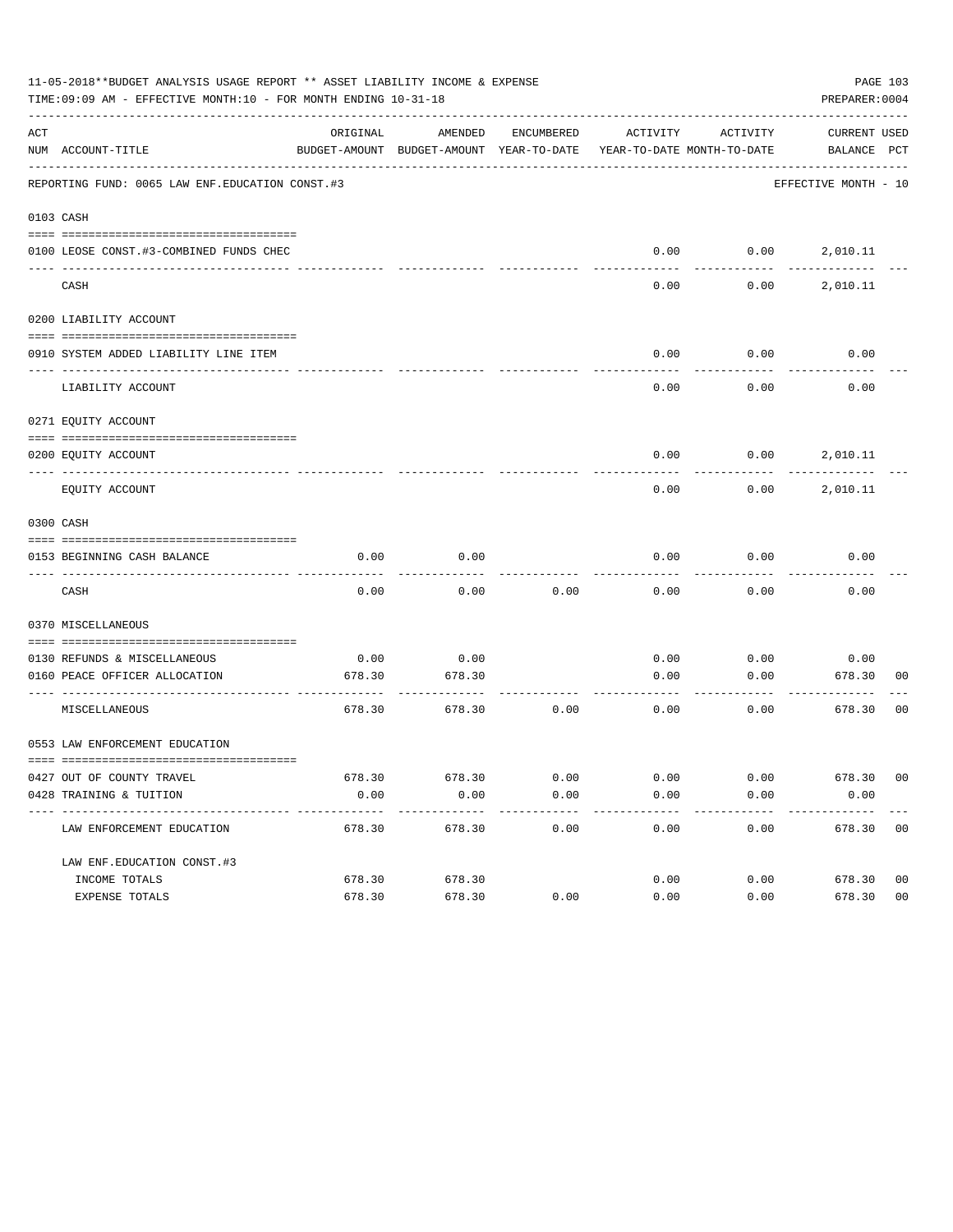| 11-05-2018**BUDGET ANALYSIS USAGE REPORT ** ASSET LIABILITY INCOME & EXPENSE<br>TIME:09:09 AM - EFFECTIVE MONTH:10 - FOR MONTH ENDING 10-31-18 |                                                      |               |                                    |               |                                                                                 |                                   |                                          |                |  |
|------------------------------------------------------------------------------------------------------------------------------------------------|------------------------------------------------------|---------------|------------------------------------|---------------|---------------------------------------------------------------------------------|-----------------------------------|------------------------------------------|----------------|--|
| ACT                                                                                                                                            | NUM ACCOUNT-TITLE                                    | ORIGINAL      | AMENDED                            | ENCUMBERED    | ACTIVITY<br>BUDGET-AMOUNT BUDGET-AMOUNT YEAR-TO-DATE YEAR-TO-DATE MONTH-TO-DATE | ACTIVITY                          | <b>CURRENT USED</b><br>BALANCE PCT       |                |  |
|                                                                                                                                                | REPORTING FUND: 0066 2017 GO BONDS-CONSTRUCTION FUND |               |                                    |               |                                                                                 |                                   | ----------------<br>EFFECTIVE MONTH - 10 |                |  |
|                                                                                                                                                | 0103 CASH                                            |               |                                    |               |                                                                                 |                                   |                                          |                |  |
|                                                                                                                                                | 0100 GO BONDS CONST. - COMBINED FUNDS CHE            |               |                                    |               |                                                                                 |                                   | 13,680.25- 13,680.25- 13,680.25-         |                |  |
|                                                                                                                                                | 0166 ICS DEPOSIT                                     |               |                                    |               |                                                                                 |                                   | 4,997.37 4,997.37 5,531,892.95           |                |  |
|                                                                                                                                                | 0175 TEXPOOL                                         |               |                                    |               | 0.00                                                                            | 0.00                              | 0.00                                     |                |  |
|                                                                                                                                                | CASH                                                 |               |                                    |               |                                                                                 |                                   | 8,682.88- 8,682.88- 5,518,212.70         |                |  |
|                                                                                                                                                | 0200 LIABILITY ACCOUNT                               |               |                                    |               |                                                                                 |                                   |                                          |                |  |
|                                                                                                                                                | 0910 SYSTEM ADDED LIABILITY LINE-ITEM                |               |                                    |               |                                                                                 |                                   | $456.30 - 456.30 - 456.30 -$             |                |  |
|                                                                                                                                                | LIABILITY ACCOUNT                                    |               |                                    |               | 456.30-                                                                         | ----------<br>456.30-             | 456.30-                                  |                |  |
|                                                                                                                                                | 0231 2017 GO BONDS PAYABLE                           |               |                                    |               |                                                                                 |                                   |                                          |                |  |
|                                                                                                                                                |                                                      |               |                                    |               |                                                                                 |                                   |                                          |                |  |
|                                                                                                                                                | 0200 2017 GO BONDS PAYABLE                           |               |                                    |               |                                                                                 | $0.00$ 0.00                       | 0.00                                     |                |  |
|                                                                                                                                                | 2017 GO BONDS PAYABLE                                |               |                                    |               |                                                                                 | $0.00$ $0.00$                     | 0.00                                     |                |  |
|                                                                                                                                                | 0271 EQUITY ACCOUNT                                  |               |                                    |               |                                                                                 |                                   |                                          |                |  |
|                                                                                                                                                |                                                      |               |                                    |               |                                                                                 |                                   |                                          |                |  |
|                                                                                                                                                | 0200 EQUITY ACCOUNT                                  |               |                                    |               | 0.00                                                                            |                                   | $0.00$ 5,526,895.58                      |                |  |
|                                                                                                                                                | EQUITY ACCOUNT                                       |               |                                    |               |                                                                                 |                                   | $0.00$ $0.00$ $5,526,895.58$             |                |  |
|                                                                                                                                                | 0300 CASH                                            |               |                                    |               |                                                                                 |                                   |                                          |                |  |
|                                                                                                                                                | 0166 BEGINNING CASH BALANCE                          |               | 5,450,233.00 5,450,233.00          |               |                                                                                 |                                   | $0.00$ $0.00$ $5,450,233.00$ 00          |                |  |
|                                                                                                                                                |                                                      |               |                                    |               |                                                                                 | -----------                       | -------------                            |                |  |
|                                                                                                                                                | CASH                                                 |               | $5,450,233.00$ $5,450,233.00$ 0.00 |               | 0.00                                                                            |                                   | 0.00 5,450,233.00                        | 0 <sub>0</sub> |  |
|                                                                                                                                                | 0360 INTEREST EARNINGS                               |               |                                    |               |                                                                                 |                                   |                                          |                |  |
|                                                                                                                                                | 0100 INTEREST EARNINGS LEGEND BANK                   | 0.00          | 0.00                               |               |                                                                                 | 0.00<br>0.00                      | 0.00                                     |                |  |
|                                                                                                                                                | 0166 INTEREST EARNINGS ICS                           | 0.00          | 0.00                               |               |                                                                                 | 4,997.37 4,997.37<br>------------ | $4,997.37+$                              |                |  |
|                                                                                                                                                | INTEREST EARNINGS                                    | -----<br>0.00 | $- - - - - -$<br>0.00              | 0.00          |                                                                                 | 4,997.37 4,997.37                 | $4,997.37+$                              |                |  |
|                                                                                                                                                | 0370 MISCELLANEOUS                                   |               |                                    |               |                                                                                 |                                   |                                          |                |  |
|                                                                                                                                                | 0130 REFUNDS & MISCELLANEOUS                         | 0.00          | 0.00                               |               |                                                                                 | 0.00                              | 0.00<br>0.00                             |                |  |
|                                                                                                                                                | MISCELLANEOUS                                        | 0.00          | 0.00                               | 0.00          | 0.00                                                                            | 0.00                              | 0.00                                     |                |  |
|                                                                                                                                                | 0509 CONTINGENCY                                     |               |                                    |               |                                                                                 |                                   |                                          |                |  |
|                                                                                                                                                | 0475 CONTINGENCY                                     |               | 520,795.00 520,795.00              | 0.00          | $0.00$ $0.00$ $520,795.00$                                                      |                                   |                                          | 00             |  |
|                                                                                                                                                |                                                      |               |                                    | ------------- | ------------                                                                    |                                   |                                          |                |  |
|                                                                                                                                                | CONTINGENCY                                          |               | 520,795.00 520,795.00              | 0.00          | 0.00                                                                            | 0.00                              | 520,795.00 00                            |                |  |
|                                                                                                                                                | 0666 COURTHOUSE CONSTRUCTION PHASE 1                 |               |                                    |               |                                                                                 |                                   |                                          |                |  |
|                                                                                                                                                | 0165 CONSTRUCTION                                    | 0.00          | 0.00                               | 0.00          | 0.00                                                                            | 0.00                              | 0.00                                     |                |  |
|                                                                                                                                                | 0400 ATTORNEY FEES                                   | 0.00          | 0.00                               | 0.00          | 0.00                                                                            | 0.00                              | 0.00                                     |                |  |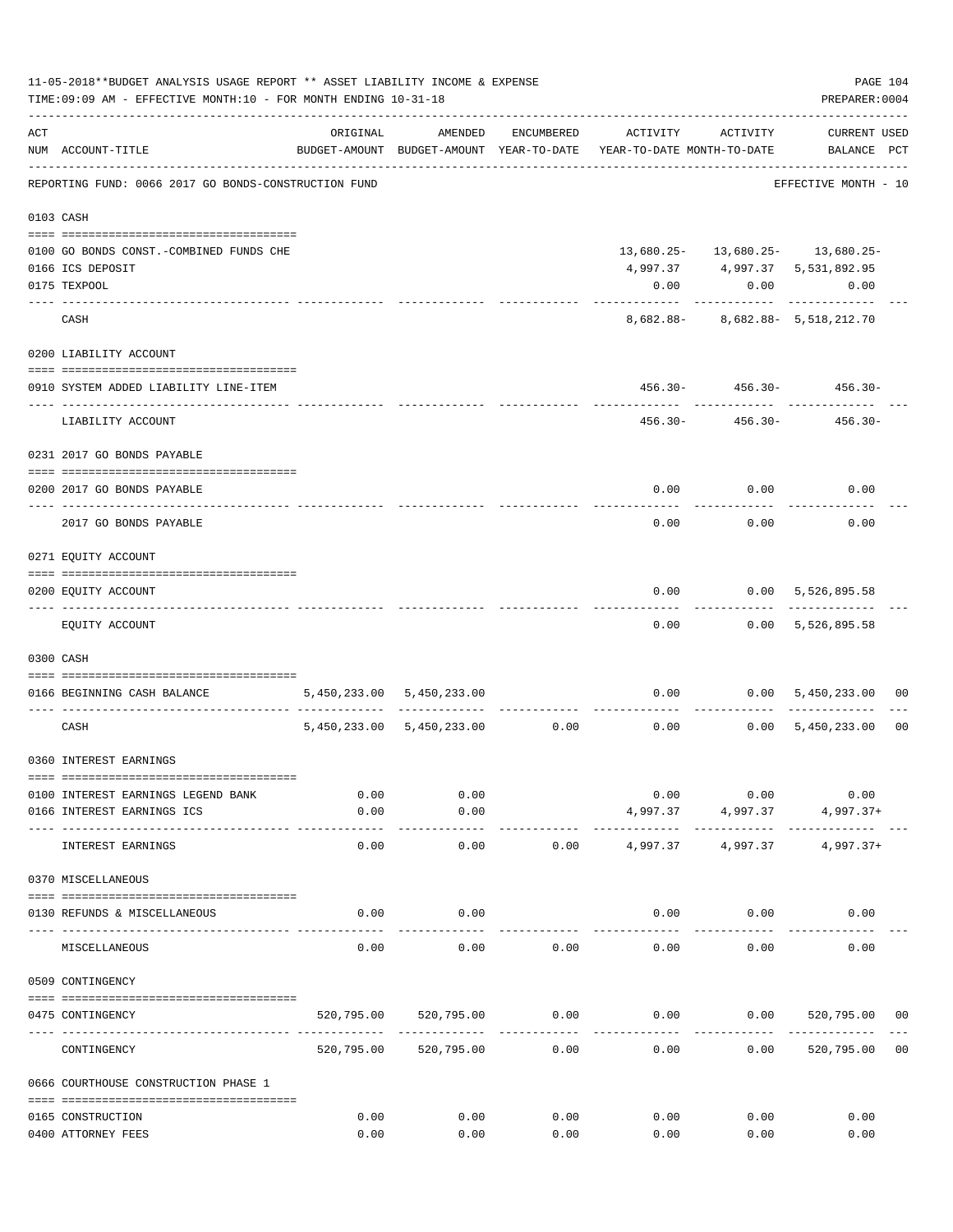## 11-05-2018\*\*BUDGET ANALYSIS USAGE REPORT \*\* ASSET LIABILITY INCOME & EXPENSE PAGE 105

TIME:09:09 AM - EFFECTIVE MONTH:10 - FOR MONTH ENDING 10-31-18 PREPARER:0004

| ACT |                                                                                                    | ORIGINAL                                                                        | AMENDED                    | ENCUMBERED | ACTIVITY  | ACTIVITY                                | CURRENT USED           |                |
|-----|----------------------------------------------------------------------------------------------------|---------------------------------------------------------------------------------|----------------------------|------------|-----------|-----------------------------------------|------------------------|----------------|
|     | NUM ACCOUNT-TITLE                                                                                  | BUDGET-AMOUNT BUDGET-AMOUNT YEAR-TO-DATE YEAR-TO-DATE MONTH-TO-DATE BALANCE PCT |                            |            |           |                                         |                        |                |
|     | REPORTING FUND: 0066 2017 GO BONDS-CONSTRUCTION FUND                                               |                                                                                 |                            |            |           |                                         | EFFECTIVE MONTH - 10   |                |
|     | 0402 ENGINEERING                                                                                   | 0.00                                                                            | 0.00                       | 0.00       | 0.00      | 0.00                                    | 0.00                   |                |
|     | 0403 ARCHITECTURAL FEES                                                                            | 2,040.00                                                                        | 2,040.00                   | 0.00       | 0.00      |                                         | $0.00$ 2,040.00        | 0 <sub>0</sub> |
|     | 0426 PROFESSIONAL FEES                                                                             | 0.00                                                                            | 0.00                       | 0.00       | 0.00      | 0.00                                    | 0.00                   |                |
|     | 0430 BIDS & NOTICES                                                                                | 0.00                                                                            | 0.00                       | 0.00       | 0.00      | 0.00                                    | 0.00                   |                |
|     | 0450 R & M BUILDINGS                                                                               | 0.00                                                                            | 0.00                       | 0.00       | 0.00      | 0.00                                    | 0.00                   |                |
|     | 0451 ASBESTOS ABATEMENT                                                                            | 0.00                                                                            | 0.00                       | 0.00       | 0.00      | 0.00                                    | 0.00                   |                |
|     | 0482 DEMOLITION                                                                                    | 0.00                                                                            | 0.00                       | 0.00       | 0.00      | 0.00                                    | 0.00                   |                |
|     | 0490 MISCELLANEOUS                                                                                 | 0.00                                                                            | 0.00                       | 0.00       | 0.00      | 0.00                                    | 0.00                   |                |
|     | 0535 BUILDING                                                                                      | 0.00                                                                            | 0.00                       | 0.00       | 0.00      | 0.00                                    | 0.00                   |                |
|     | 0695 SURVEYING                                                                                     | 0.00                                                                            | 0.00                       | 0.00       | 0.00      | 0.00                                    | 0.00                   |                |
|     | COURTHOUSE CONSTRUCTION PHASE $1$ $2,040.00$ $2,040.00$ $0.00$ $0.00$ $0.00$ $0.00$                |                                                                                 |                            |            |           |                                         | 2,040.00               | 0 <sub>0</sub> |
|     | 0667 COURTHOUSE CONSTRUCTION PHASE 2                                                               |                                                                                 |                            |            |           |                                         |                        |                |
|     | 0165 CONSTRUCTION                                                                                  |                                                                                 | 4,800,000.00  4,800,000.00 |            |           | $0.00$ 13,223.95 13,223.95 4,786,776.05 |                        | 00             |
|     | 0400 ATTORNEY FEES                                                                                 | 0.00                                                                            | 0.00                       | 0.00       | 0.00      | 0.00                                    | 0.00                   |                |
|     | 0403 ARCHITECTURAL FEES                                                                            | 99,960.00                                                                       | 99,960.00                  | 0.00       | 0.00      |                                         | $0.00$ 99,960.00       | 0 <sub>0</sub> |
|     | 0426 PROFESSIONAL FEES                                                                             | 0.00                                                                            | 0.00                       | 0.00       | 0.00      | 0.00                                    | 0.00                   |                |
|     | 0430 BIDS & NOTICES                                                                                | 500.00                                                                          | 500.00                     | 0.00       | 0.00      | 0.00                                    | 500.00                 | 0 <sub>0</sub> |
|     | 0451 ASBESTOS & OTHER TESTING                                                                      | 24,320.00 24,320.00                                                             |                            | 0.00       | 0.00      | 0.00                                    | 24,320.00              | 0 <sub>0</sub> |
|     | 0453 IT DESIGN                                                                                     | 1,870.00                                                                        | 1,870.00                   | 0.00       |           | $0.00$ 0.00                             | 1,870.00               | 0 <sub>0</sub> |
|     | 0455 SECURITY                                                                                      | 748.00                                                                          | 748.00                     |            |           | $0.00$ $0.00$ $0.00$ $0.00$             | 748.00                 | 0 <sub>0</sub> |
|     | 0490 MISCELLANEOUS                                                                                 | 0.00                                                                            | 0.00                       | 0.00       | 0.00      | 0.00                                    | 0.00                   |                |
|     | COURTHOUSE CONSTRUCTION PHASE 2 4,927,398.00 4,927,398.00 0.00 13,223.95 13,223.95 4,914,174.05 00 |                                                                                 |                            |            |           |                                         |                        |                |
|     | 2017 GO BONDS-CONSTRUCTION FUND                                                                    |                                                                                 |                            |            |           |                                         |                        |                |
|     | INCOME TOTALS                                                                                      |                                                                                 | 5,450,233.00 5,450,233.00  |            |           | 4,997.37 4,997.37 5,445,235.63 00       |                        |                |
|     | <b>EXPENSE TOTALS</b>                                                                              |                                                                                 | 5,450,233.00 5,450,233.00  | 0.00       | 13,223.95 |                                         | 13,223.95 5,437,009.05 | 0 <sub>0</sub> |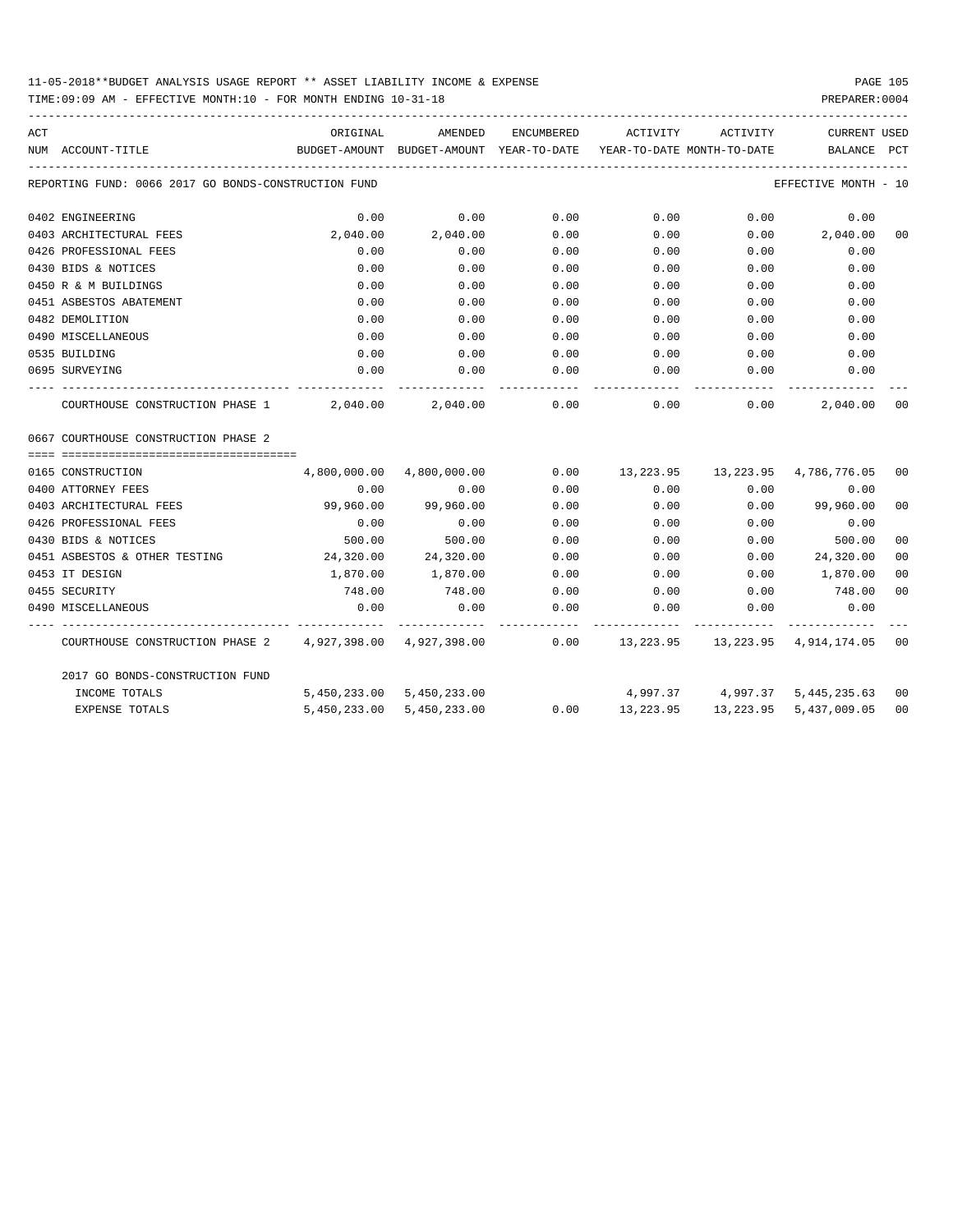|           | 11-05-2018**BUDGET ANALYSIS USAGE REPORT ** ASSET LIABILITY INCOME & EXPENSE<br>TIME: 09:09 AM - EFFECTIVE MONTH: 10 - FOR MONTH ENDING 10-31-18 |           |                                                     |            |          |                                        |                                    |                |  |
|-----------|--------------------------------------------------------------------------------------------------------------------------------------------------|-----------|-----------------------------------------------------|------------|----------|----------------------------------------|------------------------------------|----------------|--|
| ACT       | NUM ACCOUNT-TITLE                                                                                                                                | ORIGINAL  | AMENDED<br>BUDGET-AMOUNT BUDGET-AMOUNT YEAR-TO-DATE | ENCUMBERED | ACTIVITY | ACTIVITY<br>YEAR-TO-DATE MONTH-TO-DATE | <b>CURRENT USED</b><br>BALANCE PCT |                |  |
|           | REPORTING FUND: 0067 F.C. DETENTION CENTER ANNUAL PAYMEN                                                                                         |           |                                                     |            |          |                                        | EFFECTIVE MONTH - 10               |                |  |
| 0103 CASH |                                                                                                                                                  |           |                                                     |            |          |                                        |                                    |                |  |
|           | 0100 ANNUAL PAYMENT-COMBINED FUND CKING                                                                                                          |           |                                                     |            | 0.00     | 0.00                                   | $5,815.95-$                        |                |  |
|           | CASH                                                                                                                                             |           |                                                     |            | 0.00     | 0.00                                   | $5,815.95-$                        |                |  |
|           | 0200 SYSTEM ADDED LIABILITY DEPARTMENT                                                                                                           |           |                                                     |            |          |                                        |                                    |                |  |
|           | 0910 SYSTEM ADDED LIABILITY LINE-ITEM                                                                                                            |           |                                                     |            | 0.00     | 0.00                                   | 0.00                               |                |  |
|           | SYSTEM ADDED LIABILITY DEPARTMENT                                                                                                                |           |                                                     |            | 0.00     | 0.00                                   | 0.00                               |                |  |
|           | 0271 EQUITY ACCOUNT                                                                                                                              |           |                                                     |            |          |                                        |                                    |                |  |
|           | 0200 EQUITY ACCOUNT                                                                                                                              |           |                                                     |            | 0.00     | 0.00                                   | $5,815.95-$                        |                |  |
|           | EQUITY ACCOUNT                                                                                                                                   |           |                                                     |            | 0.00     | 0.00                                   | $5,815.95-$                        |                |  |
| 0300 CASH |                                                                                                                                                  |           |                                                     |            |          |                                        |                                    |                |  |
|           | 0110 UNENCUMBERED FUND BALANCE                                                                                                                   | 0.00      | 0.00                                                |            | 0.00     | 0.00                                   | 0.00                               |                |  |
|           | CASH                                                                                                                                             | 0.00      | 0.00                                                | 0.00       | 0.00     | 0.00                                   | 0.00                               |                |  |
|           | 0319 ANNUAL PAYMENT INCOME                                                                                                                       |           |                                                     |            |          |                                        |                                    |                |  |
|           | 0551 ANNUAL PAYMENT<br>------------------ -                                                                                                      | 10,000.00 | 10,000.00                                           | .          | 0.00     | 0.00                                   | 10,000.00                          | 00             |  |
|           | ANNUAL PAYMENT INCOME                                                                                                                            | 10,000.00 | 10,000.00                                           | 0.00       | 0.00     | 0.00                                   | 10,000.00                          | 0 <sub>0</sub> |  |
|           | 0560 F.C. SHERIFF ANNUAL PAYMENT                                                                                                                 |           |                                                     |            |          |                                        |                                    |                |  |
|           | 0428 TRAINING & TUITION                                                                                                                          |           | 10,000.00   10,000.00   0.00                        |            |          |                                        | $0.00$ $0.00$ $10,000.00$          | 0 <sub>0</sub> |  |
|           | 0580 INVESTIGATIVE EQUIPMENT                                                                                                                     | 0.00      | 0.00                                                | 0.00       | 0.00     | 0.00                                   | 0.00                               |                |  |
|           | F.C. SHERIFF ANNUAL PAYMENT                                                                                                                      | 10,000.00 | 10,000.00                                           | 0.00       | 0.00     | 0.00                                   | 10,000.00                          | 0 <sub>0</sub> |  |
|           | F.C. DETENTION CENTER ANNUAL PAYME                                                                                                               |           |                                                     |            |          |                                        |                                    |                |  |
|           | INCOME TOTALS                                                                                                                                    | 10,000.00 | 10,000.00                                           |            | 0.00     | 0.00                                   | 10,000.00                          | 0 <sub>0</sub> |  |
|           | EXPENSE TOTALS                                                                                                                                   | 10,000.00 | 10,000.00                                           | 0.00       | 0.00     | 0.00                                   | 10,000.00                          | 0 <sub>0</sub> |  |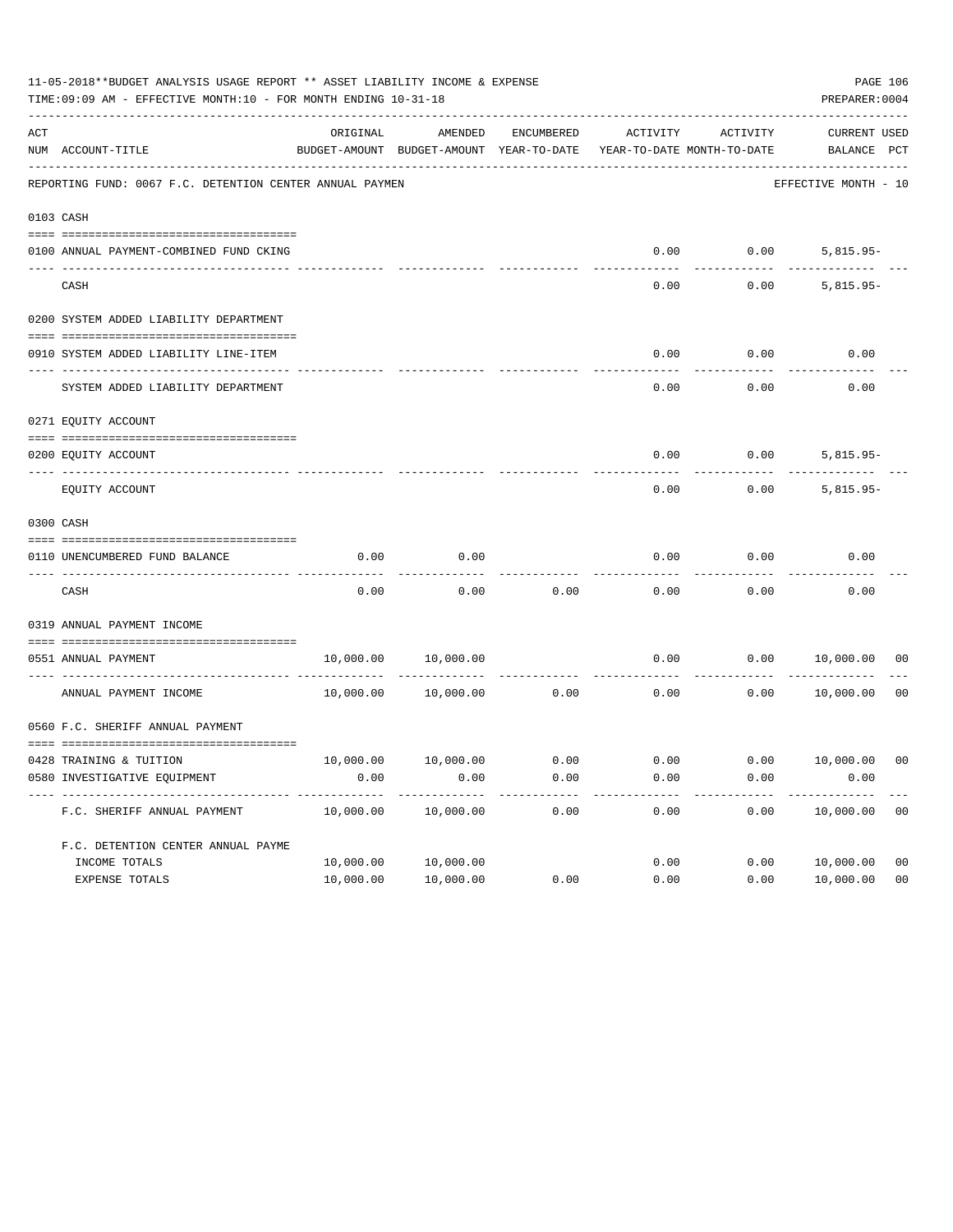|                    | 11-05-2018**BUDGET ANALYSIS USAGE REPORT ** ASSET LIABILITY INCOME & EXPENSE<br>PAGE 107<br>TIME: 09:09 AM - EFFECTIVE MONTH: 10 - FOR MONTH ENDING 10-31-18<br>PREPARER: 0004 |                    |                     |              |                                                                                 |                           |                                    |  |  |
|--------------------|--------------------------------------------------------------------------------------------------------------------------------------------------------------------------------|--------------------|---------------------|--------------|---------------------------------------------------------------------------------|---------------------------|------------------------------------|--|--|
| $\mathop{\rm ACT}$ | NUM ACCOUNT-TITLE                                                                                                                                                              | ORIGINAL           | AMENDED             | ENCUMBERED   | ACTIVITY<br>BUDGET-AMOUNT BUDGET-AMOUNT YEAR-TO-DATE YEAR-TO-DATE MONTH-TO-DATE | ACTIVITY                  | <b>CURRENT USED</b><br>BALANCE PCT |  |  |
|                    | REPORTING FUND: 0070 RIGHT OF WAY FUND                                                                                                                                         |                    |                     |              |                                                                                 |                           | EFFECTIVE MONTH - 10               |  |  |
|                    | 0102 A/P CLEARING                                                                                                                                                              |                    |                     |              |                                                                                 |                           |                                    |  |  |
|                    | 0100 A/P CLEARING<br>---- --------                                                                                                                                             |                    |                     |              |                                                                                 | $0.00$ 0.00               | 0.00                               |  |  |
|                    | A/P CLEARING                                                                                                                                                                   |                    |                     |              | 0.00                                                                            | 0.00                      | 0.00                               |  |  |
|                    | 0103 CASH                                                                                                                                                                      |                    |                     |              |                                                                                 |                           |                                    |  |  |
|                    | 0100 RIGHT OF WAY-COMBINED FUND CHECKIN                                                                                                                                        |                    |                     |              |                                                                                 | 131.44- 131.44- 16,051.22 |                                    |  |  |
|                    | 0170 RIGHT OF WAY CASH ACCT.                                                                                                                                                   |                    |                     |              | 0.00                                                                            | 0.00                      | 0.00                               |  |  |
|                    | 0175 TEXPOOL                                                                                                                                                                   |                    |                     |              | 268.19                                                                          | 268.19                    | 82,193.01                          |  |  |
|                    | CASH                                                                                                                                                                           |                    |                     |              | 136.75                                                                          | ---------<br>136.75       | 98,244.23                          |  |  |
|                    | 0133 ADVANCE TO FUND                                                                                                                                                           |                    |                     |              |                                                                                 |                           |                                    |  |  |
|                    | 0010 ADVANCE TO GENERAL                                                                                                                                                        |                    |                     |              | 0.00                                                                            | 0.00                      | 0.00                               |  |  |
|                    | 0021 ADVANCE TO R&B #1                                                                                                                                                         |                    |                     |              | 0.00                                                                            | 0.00                      | 0.00                               |  |  |
|                    | 0022 ADVANCE TO R&B #2                                                                                                                                                         |                    |                     |              | 0.00                                                                            | 0.00                      | 0.00                               |  |  |
|                    |                                                                                                                                                                                |                    |                     |              |                                                                                 |                           |                                    |  |  |
|                    | ADVANCE TO FUND                                                                                                                                                                |                    |                     |              | 0.00                                                                            | 0.00                      | 0.00                               |  |  |
|                    | 0200 LIABILITY ACCOUNT                                                                                                                                                         |                    |                     |              |                                                                                 |                           |                                    |  |  |
|                    |                                                                                                                                                                                |                    |                     |              |                                                                                 |                           |                                    |  |  |
|                    | 0900 SYSTEM ADDED LIABILITY LINE-ITEM<br>0910 SYSTEM ADDED LIABILITY LINE-ITEM                                                                                                 |                    |                     |              | 0.00<br>0.00                                                                    | 0.00<br>0.00              | 0.00<br>0.00                       |  |  |
|                    |                                                                                                                                                                                |                    |                     |              |                                                                                 |                           |                                    |  |  |
|                    | LIABILITY ACCOUNT                                                                                                                                                              |                    |                     |              | 0.00                                                                            | 0.00                      | 0.00                               |  |  |
|                    | 0271 EQUITY ACCOUNT                                                                                                                                                            |                    |                     |              |                                                                                 |                           |                                    |  |  |
|                    | 0200 EQUITY ACCOUNT                                                                                                                                                            |                    |                     |              | 0.00                                                                            |                           | $0.00$ 98,107.48                   |  |  |
|                    | EQUITY ACCOUNT                                                                                                                                                                 |                    |                     |              | 0.00                                                                            |                           | $0.00$ 98,107.48                   |  |  |
|                    | 0360 INTEREST EARNINGS                                                                                                                                                         |                    |                     |              |                                                                                 |                           |                                    |  |  |
|                    | 0100 INTEREST EARNINGS                                                                                                                                                         | 0.00               | 0.00                |              |                                                                                 | 136.75 136.75 136.75+     |                                    |  |  |
|                    | --------------------------------------<br>INTEREST EARNINGS                                                                                                                    | ----------<br>0.00 | -----------<br>0.00 | 0.00         | -------------<br>136.75                                                         | . <u>.</u><br>136.75      | $136.75+$                          |  |  |
|                    | 0622 RIGHT OF WAY                                                                                                                                                              |                    |                     |              |                                                                                 |                           |                                    |  |  |
|                    |                                                                                                                                                                                |                    |                     |              |                                                                                 |                           |                                    |  |  |
|                    | 0399 CLAIM SETTLEMENTS<br>0426 APPRAISAL FEES                                                                                                                                  | 0.00<br>0.00       | 0.00<br>0.00        | 0.00<br>0.00 | 0.00<br>0.00                                                                    | 0.00<br>0.00              | 0.00<br>0.00                       |  |  |
|                    | 0429 RELOCATING UTILITIES                                                                                                                                                      | 0.00               | 0.00                | 0.00         | 0.00                                                                            | 0.00                      | 0.00                               |  |  |
|                    | 0449 CONTRACT EXPENSES FOR FM87 R.O.W.                                                                                                                                         | 0.00               | 0.00                | 0.00         | 0.00                                                                            | 0.00                      | 0.00                               |  |  |
|                    |                                                                                                                                                                                |                    |                     |              |                                                                                 |                           |                                    |  |  |
|                    | RIGHT OF WAY                                                                                                                                                                   | 0.00               | 0.00                | 0.00         | 0.00                                                                            | 0.00                      | 0.00                               |  |  |
|                    | 0629 RIGHT OF WAY                                                                                                                                                              |                    |                     |              |                                                                                 |                           |                                    |  |  |
|                    | 0500 RIGHT OF WAY PUR HWY #82                                                                                                                                                  | 0.00               | 0.00                | 0.00         | 0.00                                                                            | 0.00                      | 0.00                               |  |  |
|                    | 0501 RIGHT OF WAY PURCHASE FM #87                                                                                                                                              | 0.00               | 0.00                | 0.00         | 0.00                                                                            | 0.00                      | 0.00                               |  |  |
|                    | 0502 RIGHT OF WAY PURCHASE HWY #121                                                                                                                                            | 0.00               | 0.00                | 0.00         | 0.00                                                                            | 0.00                      | 0.00                               |  |  |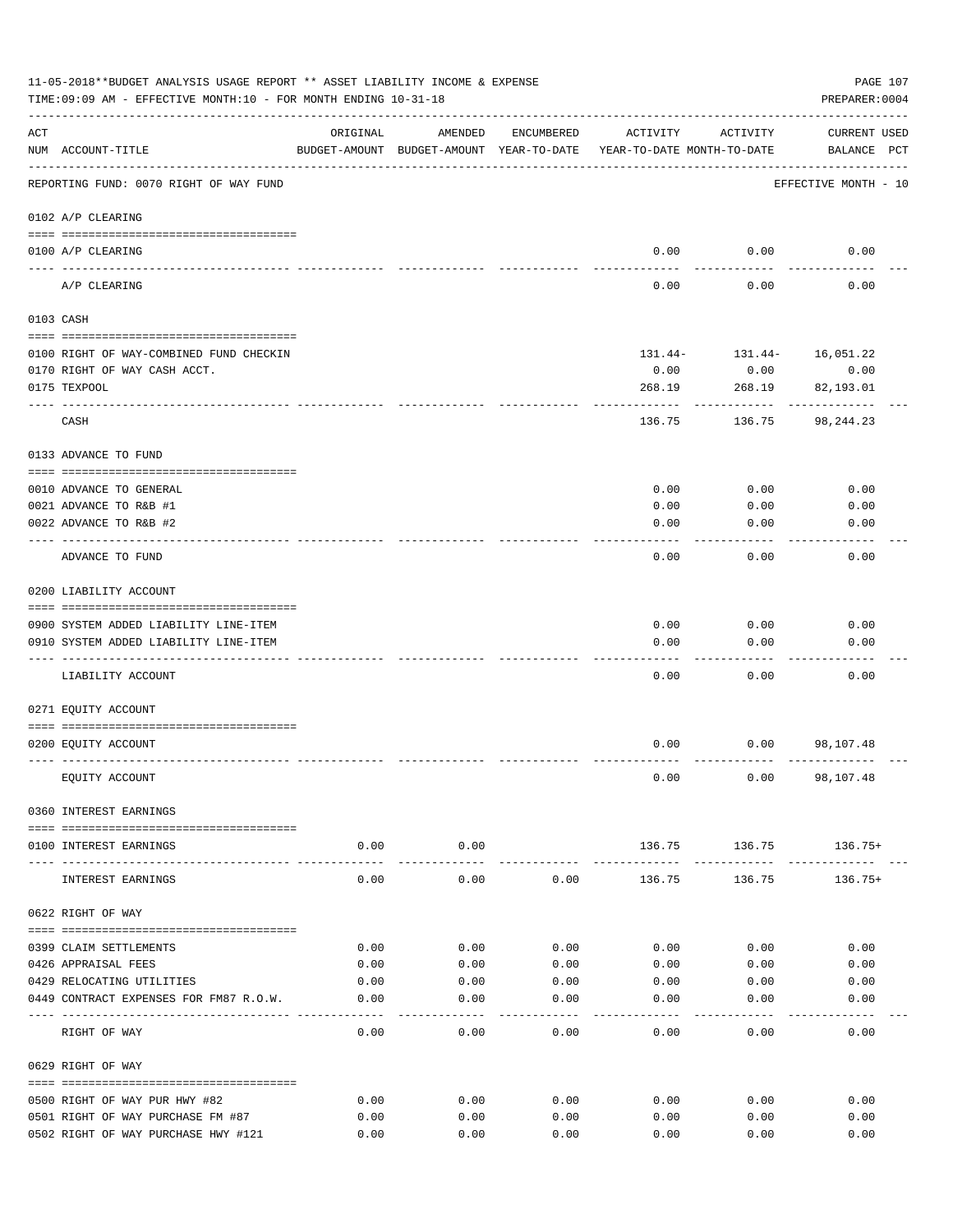| 11-05-2018**BUDGET ANALYSIS USAGE REPORT ** ASSET LIABILITY INCOME & EXPENSE             |          |         |            |                             |                             | PAGE 108             |  |
|------------------------------------------------------------------------------------------|----------|---------|------------|-----------------------------|-----------------------------|----------------------|--|
| TIME: 09:09 AM - EFFECTIVE MONTH: 10 - FOR MONTH ENDING 10-31-18                         |          |         |            |                             |                             | PREPARER: 0004       |  |
| ACT                                                                                      | ORIGINAL | AMENDED | ENCUMBERED | ACTIVITY ACTIVITY           |                             | <b>CURRENT USED</b>  |  |
| NUM ACCOUNT-TITLE<br>BUDGET-AMOUNT BUDGET-AMOUNT YEAR-TO-DATE YEAR-TO-DATE MONTH-TO-DATE |          |         |            |                             |                             | BALANCE PCT          |  |
| REPORTING FUND: 0070 RIGHT OF WAY FUND                                                   |          |         |            |                             |                             | EFFECTIVE MONTH - 10 |  |
| 0.00 0503 RIGHT OF WAY PURCHASE HWY.78                                                   |          | 0.00    |            | $0.00$ $0.00$ $0.00$ $0.00$ |                             | 0.00                 |  |
| RIGHT OF WAY                                                                             | 0.00     | 0.00    | 0.00       | $0.00$ 0.00                 |                             | 0.00                 |  |
| 0999 ACCOUNTS PAYABLE<br>=================================                               |          |         |            |                             |                             |                      |  |
| 0100 A/P CLEARING ACCOUNT                                                                |          |         |            |                             | $0.00$ 0.00<br>------------ | 0.00                 |  |
| ACCOUNTS PAYABLE                                                                         |          |         |            | 0.00                        |                             | 0.00<br>0.00         |  |
| RIGHT OF WAY FUND                                                                        |          |         |            |                             |                             |                      |  |
| INCOME TOTALS                                                                            | 0.00     | 0.00    |            |                             | 136.75 136.75               | $136.75+$            |  |
| <b>EXPENSE TOTALS</b>                                                                    | 0.00     | 0.00    | 0.00       | 0.00                        | 0.00                        | 0.00                 |  |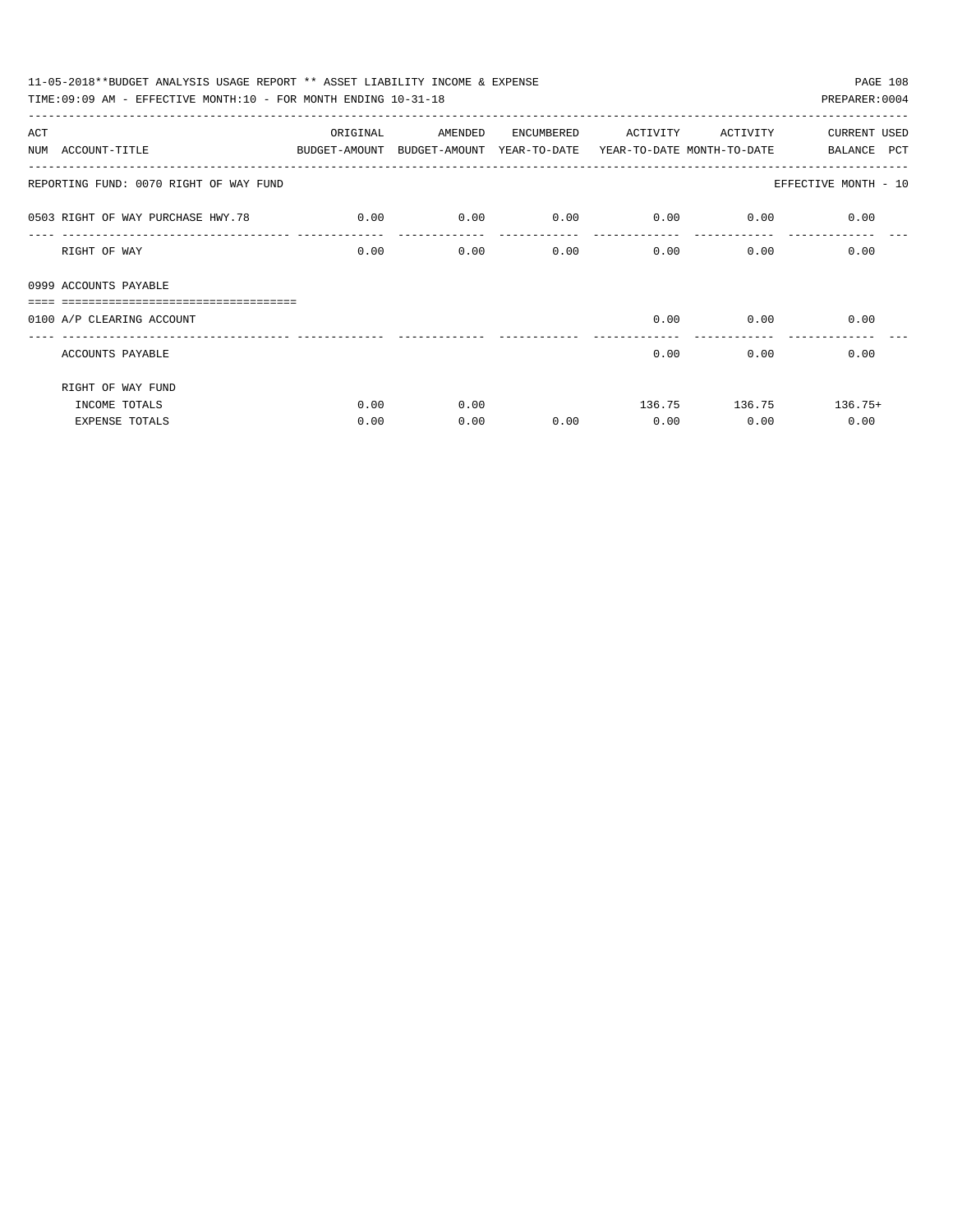|     | 11-05-2018**BUDGET ANALYSIS USAGE REPORT ** ASSET LIABILITY INCOME & EXPENSE<br>TIME: 09:09 AM - EFFECTIVE MONTH: 10 - FOR MONTH ENDING 10-31-18 |          |                                                     |            |          |                                        | PAGE 109<br>PREPARER: 0004         |
|-----|--------------------------------------------------------------------------------------------------------------------------------------------------|----------|-----------------------------------------------------|------------|----------|----------------------------------------|------------------------------------|
| ACT | NUM ACCOUNT-TITLE                                                                                                                                | ORIGINAL | AMENDED<br>BUDGET-AMOUNT BUDGET-AMOUNT YEAR-TO-DATE | ENCUMBERED | ACTIVITY | ACTIVITY<br>YEAR-TO-DATE MONTH-TO-DATE | <b>CURRENT USED</b><br>BALANCE PCT |
|     | REPORTING FUND: 0071 INVESTIGATOR CRIMES AGAINST WOMEN                                                                                           |          |                                                     |            |          |                                        | EFFECTIVE MONTH - 10               |
|     | 0100 PAYROLL                                                                                                                                     |          |                                                     |            |          |                                        |                                    |
|     | 0100 PAYROLL<br>---- ----                                                                                                                        |          |                                                     |            | 0.00     | 0.00                                   | 0.00                               |
|     | PAYROLL                                                                                                                                          |          |                                                     |            | 0.00     | 0.00                                   | 0.00                               |
|     | 0103 CASH                                                                                                                                        |          |                                                     |            |          |                                        |                                    |
|     | 0100 INV. CRIMES AGAINST WOMEN-COMB. FUND                                                                                                        |          |                                                     |            | 0.00     | 0.00                                   | 0.00                               |
|     | CASH                                                                                                                                             |          |                                                     |            | 0.00     | 0.00                                   | 0.00                               |
|     | 0120 RECEIVABLES                                                                                                                                 |          |                                                     |            |          |                                        |                                    |
|     | 0312 DUE FROM OTHER GOVERNMENTS                                                                                                                  |          |                                                     |            | 0.00     | 0.00                                   | 0.00                               |
|     | RECEIVABLES                                                                                                                                      |          |                                                     |            | 0.00     | 0.00                                   | 0.00                               |
|     | 0200 SYSTEM ADDED LIABILITY DEPARTMENT                                                                                                           |          |                                                     |            |          |                                        |                                    |
|     | 0910 SYSTEM ADDED LIABILITY LINE-ITEM                                                                                                            |          |                                                     |            | 0.00     | 0.00                                   | 0.00                               |
|     | SYSTEM ADDED LIABILITY DEPARTMENT                                                                                                                |          |                                                     |            | 0.00     | 0.00                                   | 0.00                               |
|     | 0271 EQUITY ACCOUNT                                                                                                                              |          |                                                     |            |          |                                        |                                    |
|     | 0200 EQUITY ACCOUNT                                                                                                                              |          |                                                     |            | 0.00     | 0.00                                   | 0.00                               |
|     | EQUITY ACCOUNT                                                                                                                                   |          |                                                     |            | 0.00     | 0.00                                   | 0.00                               |
|     | 0330 GRANT INCOME                                                                                                                                |          |                                                     |            |          |                                        |                                    |
|     | 0475 INVESTIGATOR CRIMES AGAINST WOMEN                                                                                                           | 0.00     | 0.00                                                |            | 0.00     | 0.00                                   | 0.00                               |
|     | GRANT INCOME                                                                                                                                     | 0.00     | 0.00                                                | 0.00       | 0.00     | 0.00                                   | 0.00                               |
|     | 0475 INVESTIGATOR CRIMES AGAINST WOMEN                                                                                                           |          |                                                     |            |          |                                        |                                    |
|     | 0108 SALARY                                                                                                                                      | 0.00     | 0.00                                                | 0.00       | 0.00     | 0.00                                   | 0.00                               |
|     | 0201 SOCIAL SECURITY TAXES                                                                                                                       | 0.00     | 0.00                                                | 0.00       | 0.00     | 0.00                                   | 0.00                               |
|     | 0202 GROUP HEALTH INSURANCE                                                                                                                      | 0.00     | 0.00                                                | 0.00       | 0.00     | 0.00                                   | 0.00                               |
|     | 0203 RETIREMENT                                                                                                                                  | 0.00     | 0.00                                                | 0.00       | 0.00     | 0.00                                   | 0.00                               |
|     | 0204 WORKERS COMPENSATION                                                                                                                        | 0.00     | 0.00                                                | 0.00       | 0.00     | 0.00                                   | 0.00                               |
|     | 0205 MEDICARE TAX                                                                                                                                | 0.00     | 0.00                                                | 0.00       | 0.00     | 0.00                                   | 0.00                               |
|     | INVESTIGATOR CRIMES AGAINST WOMEN                                                                                                                | 0.00     | 0.00                                                | 0.00       | 0.00     | 0.00                                   | 0.00                               |
|     | INVESTIGATOR CRIMES AGAINST WOMEN                                                                                                                |          |                                                     |            |          |                                        |                                    |
|     | INCOME TOTALS                                                                                                                                    | 0.00     | 0.00                                                |            | 0.00     | 0.00                                   | 0.00                               |
|     | EXPENSE TOTALS                                                                                                                                   | 0.00     | 0.00                                                | 0.00       | 0.00     | 0.00                                   | 0.00                               |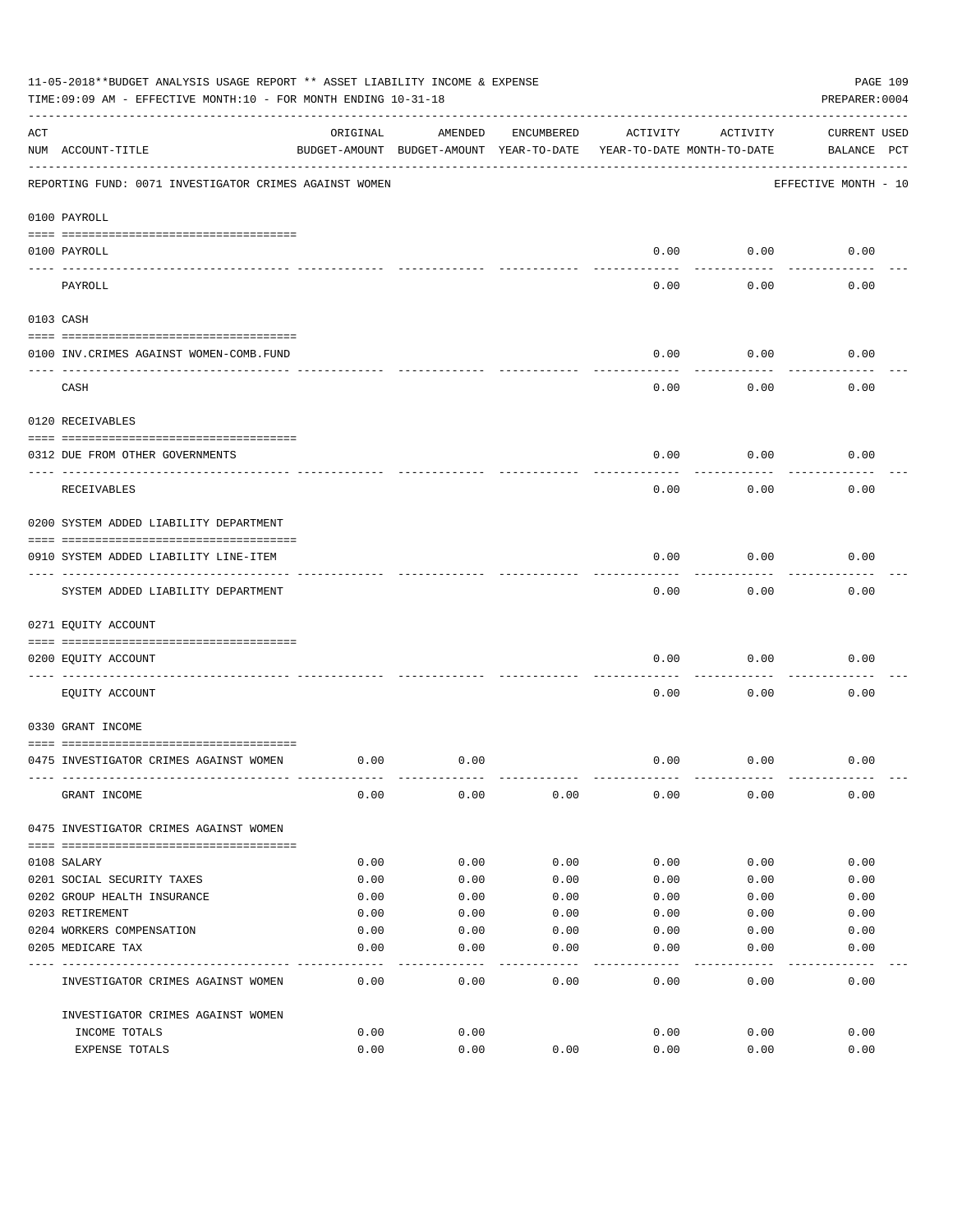|          | 11-05-2018**BUDGET ANALYSIS USAGE REPORT ** ASSET LIABILITY INCOME & EXPENSE<br>TIME: 09:09 AM - EFFECTIVE MONTH: 10 - FOR MONTH ENDING 10-31-18 |          |                                                     |            |                                        |                        | PAGE 110<br>PREPARER: 0004         |
|----------|--------------------------------------------------------------------------------------------------------------------------------------------------|----------|-----------------------------------------------------|------------|----------------------------------------|------------------------|------------------------------------|
| ACT      | NUM ACCOUNT-TITLE                                                                                                                                | ORIGINAL | AMENDED<br>BUDGET-AMOUNT BUDGET-AMOUNT YEAR-TO-DATE | ENCUMBERED | ACTIVITY<br>YEAR-TO-DATE MONTH-TO-DATE | ACTIVITY               | <b>CURRENT USED</b><br>BALANCE PCT |
|          | REPORTING FUND: 0072 INVESTIGATOR CRIMES AGAINST CHILDRE                                                                                         |          |                                                     |            |                                        |                        | EFFECTIVE MONTH - 10               |
|          | 0100 PAYROLL                                                                                                                                     |          |                                                     |            |                                        |                        |                                    |
| ---- --- | 0100 PAYROLL                                                                                                                                     |          |                                                     |            | 0.00                                   | 0.00                   | 0.00                               |
|          | PAYROLL                                                                                                                                          |          |                                                     |            | 0.00                                   | 0.00                   | 0.00                               |
|          | 0103 CASH                                                                                                                                        |          |                                                     |            |                                        |                        |                                    |
|          | 0100 INV. CRIMES AGAINST CHILDREN-COMB.F                                                                                                         |          |                                                     |            |                                        | 3,297.94 3,297.94<br>. | 0.00                               |
|          | CASH                                                                                                                                             |          |                                                     |            |                                        | 3,297.94 3,297.94      | 0.00                               |
|          | 0120 RECEIVABLES                                                                                                                                 |          |                                                     |            |                                        |                        |                                    |
|          | 0312 DUE FROM OTHER GOVERNMENTS                                                                                                                  |          |                                                     |            | 0.00                                   | 0.00                   | 0.00                               |
|          | RECEIVABLES                                                                                                                                      |          |                                                     |            | 0.00                                   | 0.00                   | 0.00                               |
|          | 0200 SYSTEM ADDED LIABILITY DEPARTMENT                                                                                                           |          |                                                     |            |                                        |                        |                                    |
|          | 0910 SYSTEM ADDEND LIABILITY LINE-ITEM                                                                                                           |          |                                                     |            | 0.00                                   | 0.00                   | 0.00                               |
|          | SYSTEM ADDED LIABILITY DEPARTMENT                                                                                                                |          |                                                     |            | 0.00                                   | 0.00                   | 0.00                               |
|          | 0271 EQUITY ACCOUNT                                                                                                                              |          |                                                     |            |                                        |                        |                                    |
|          | 0200 EQUITY ACCOUNT                                                                                                                              |          |                                                     |            | 0.00                                   | 0.00                   | 3,297.94-                          |
|          | EQUITY ACCOUNT                                                                                                                                   |          |                                                     |            | 0.00                                   | 0.00                   | $3,297.94-$                        |
|          | 0330 GRANT INCOME                                                                                                                                |          |                                                     |            |                                        |                        |                                    |
|          | 0560 INVESTIGATOR CRIMES AGAINST CHILDR                                                                                                          | 0.00     | 0.00                                                |            | 3,297.94                               | 3,297.94               | 3,297.94+                          |
|          | GRANT INCOME                                                                                                                                     | 0.00     | 0.00                                                | 0.00       |                                        |                        | 3, 297.94 3, 297.94 3, 297.94+     |
|          | 0560 INVESTIGATOR CRIMES AGAINST CHILDR                                                                                                          |          |                                                     |            |                                        |                        |                                    |
|          | 0108 SALARY                                                                                                                                      | 0.00     | 0.00                                                | 0.00       | 0.00                                   | 0.00                   | 0.00                               |
|          | 0201 SOCIAL SECURITY TAXES                                                                                                                       | 0.00     | 0.00                                                | 0.00       | 0.00                                   | 0.00                   | 0.00                               |
|          | 0202 GROUP HEALTH INSURANCE                                                                                                                      | 0.00     | 0.00                                                | 0.00       | 0.00                                   | 0.00                   | 0.00                               |
|          | 0203 RETIREMENT                                                                                                                                  | 0.00     | 0.00                                                | 0.00       | 0.00                                   | 0.00                   | 0.00                               |
|          | 0204 WORKERS COMPENSATION                                                                                                                        | 0.00     | 0.00                                                | 0.00       | 0.00                                   | 0.00                   | 0.00                               |
|          | 0205 MEDICARE TAX                                                                                                                                | 0.00     | 0.00                                                | 0.00       | 0.00                                   | 0.00                   | 0.00                               |
|          | INVESTIGATOR CRIMES AGAINST CHILDR                                                                                                               | 0.00     | 0.00                                                | 0.00       | 0.00                                   | 0.00                   | 0.00                               |
|          | INVESTIGATOR CRIMES AGAINST CHILDR                                                                                                               |          |                                                     |            |                                        |                        |                                    |
|          | INCOME TOTALS                                                                                                                                    | 0.00     | 0.00                                                |            | 3,297.94                               | 3,297.94               | 3,297.94+                          |
|          | EXPENSE TOTALS                                                                                                                                   | 0.00     | 0.00                                                | 0.00       | 0.00                                   | 0.00                   | 0.00                               |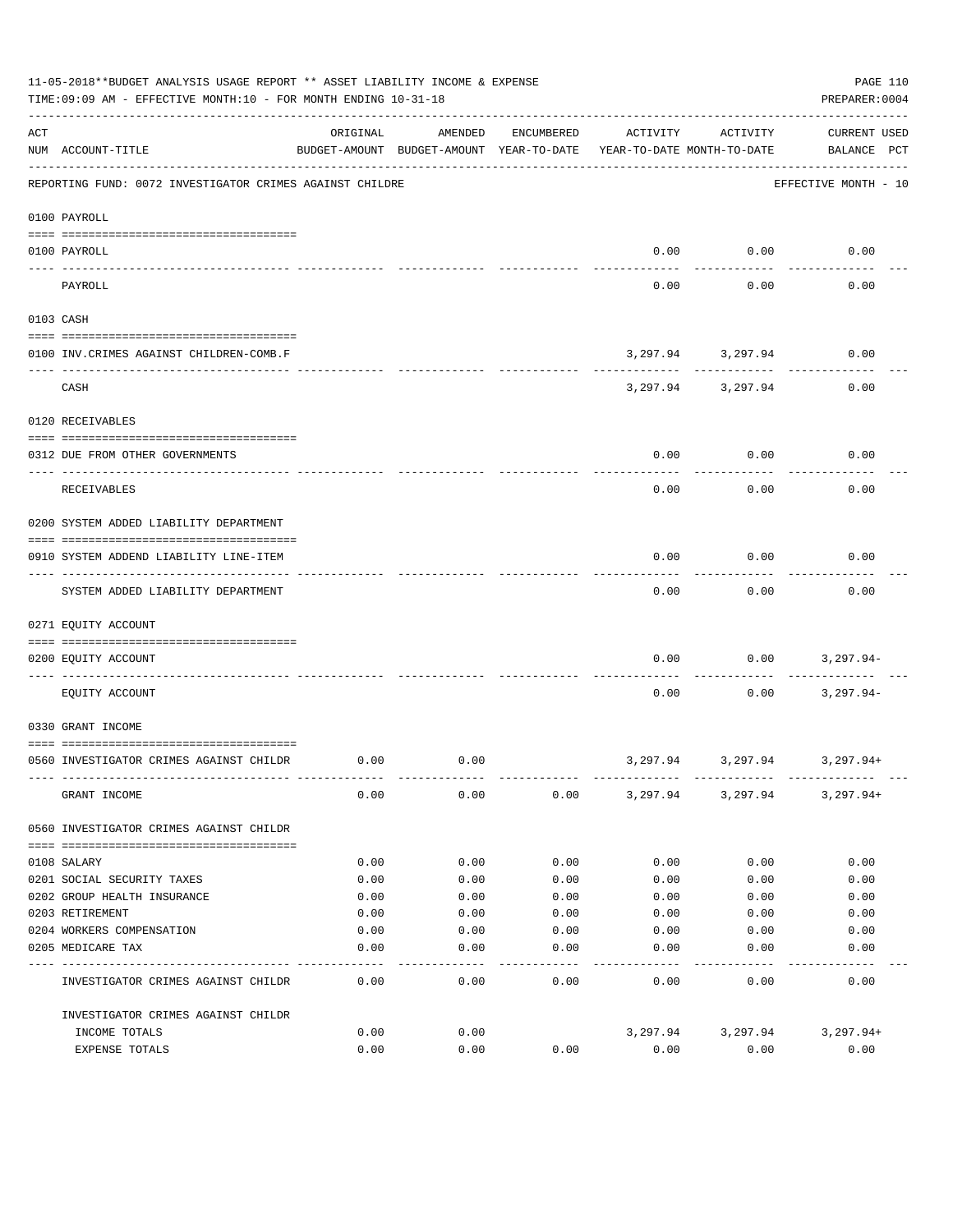|     | 11-05-2018**BUDGET ANALYSIS USAGE REPORT ** ASSET LIABILITY INCOME & EXPENSE<br>TIME:09:09 AM - EFFECTIVE MONTH:10 - FOR MONTH ENDING 10-31-18 |          |                      |            |                                                                     |          | PAGE 111<br>PREPARER: 0004 |
|-----|------------------------------------------------------------------------------------------------------------------------------------------------|----------|----------------------|------------|---------------------------------------------------------------------|----------|----------------------------|
| ACT |                                                                                                                                                | ORIGINAL | AMENDED              | ENCUMBERED | ACTIVITY                                                            | ACTIVITY | CURRENT USED               |
|     | NUM ACCOUNT-TITLE                                                                                                                              |          |                      |            | BUDGET-AMOUNT BUDGET-AMOUNT YEAR-TO-DATE YEAR-TO-DATE MONTH-TO-DATE |          | BALANCE PCT                |
|     | REPORTING FUND: 0080 VETERANS COURT PROGRAM                                                                                                    |          |                      |            |                                                                     |          | EFFECTIVE MONTH - 10       |
|     | 0103 CASH                                                                                                                                      |          |                      |            |                                                                     |          |                            |
|     |                                                                                                                                                |          |                      |            | 0.00                                                                | 0.00     |                            |
|     | 0180 CASH-VETERANS COURT PROGRAM                                                                                                               |          |                      |            |                                                                     |          | 250.00                     |
|     | CASH                                                                                                                                           |          |                      |            | 0.00                                                                | 0.00     | 250.00                     |
|     | 0200 LIABILITY ACCOUNT                                                                                                                         |          |                      |            |                                                                     |          |                            |
|     | 0910 SYSTEM ADDED LIABILITY LINE-ITEM                                                                                                          |          |                      |            | 0.00                                                                | 0.00     | 0.00                       |
|     | LIABILITY ACCOUNT                                                                                                                              |          |                      |            | 0.00                                                                | 0.00     | 0.00                       |
|     | 0271 EQUITY ACCOUNT                                                                                                                            |          |                      |            |                                                                     |          |                            |
|     |                                                                                                                                                |          |                      |            |                                                                     |          |                            |
|     | 0200 EQUITY ACCOUNT                                                                                                                            |          |                      |            | 0.00                                                                | 0.00     | 250.00                     |
|     | EQUITY ACCOUNT                                                                                                                                 |          |                      |            | 0.00                                                                | 0.00     | 250.00                     |
|     | 0300 CASH                                                                                                                                      |          |                      |            |                                                                     |          |                            |
|     | 0180 BEGINNING CASH BALANCE                                                                                                                    | 0.00     | 0.00                 |            | 0.00                                                                | 0.00     | 0.00                       |
|     | CASH                                                                                                                                           | 0.00     | 0.00                 | 0.00       | 0.00                                                                | 0.00     | 0.00                       |
|     | 0370 VETERANS COURT INCOME                                                                                                                     |          |                      |            |                                                                     |          |                            |
|     | 0130 MISCELLANEOUS                                                                                                                             | 0.00     | 0.00                 |            | 0.00                                                                | 0.00     | 0.00                       |
|     | 0180 PROGRAM FEES                                                                                                                              | 0.00     | 0.00                 |            | 0.00                                                                | 0.00     | 0.00                       |
|     | ------------------------ ----<br>VETERANS COURT INCOME                                                                                         | 0.00     | . <u>.</u> .<br>0.00 | 0.00       | 0.00                                                                | 0.00     | 0.00                       |
|     | 0570 VETERANS COURT EXPENSE                                                                                                                    |          |                      |            |                                                                     |          |                            |
|     | 0490 MISCELLANEOUS                                                                                                                             | 0.00     | 0.00                 | 0.00       | 0.00                                                                | 0.00     | 0.00                       |
|     | VETERANS COURT EXPENSE                                                                                                                         | 0.00     | 0.00                 | 0.00       | 0.00                                                                | 0.00     | 0.00                       |
|     | VETERANS COURT PROGRAM                                                                                                                         |          |                      |            |                                                                     |          |                            |
|     | INCOME TOTALS                                                                                                                                  | 0.00     | 0.00                 |            | 0.00                                                                | 0.00     | 0.00                       |
|     | EXPENSE TOTALS                                                                                                                                 | 0.00     | 0.00                 | 0.00       | 0.00                                                                | 0.00     | 0.00                       |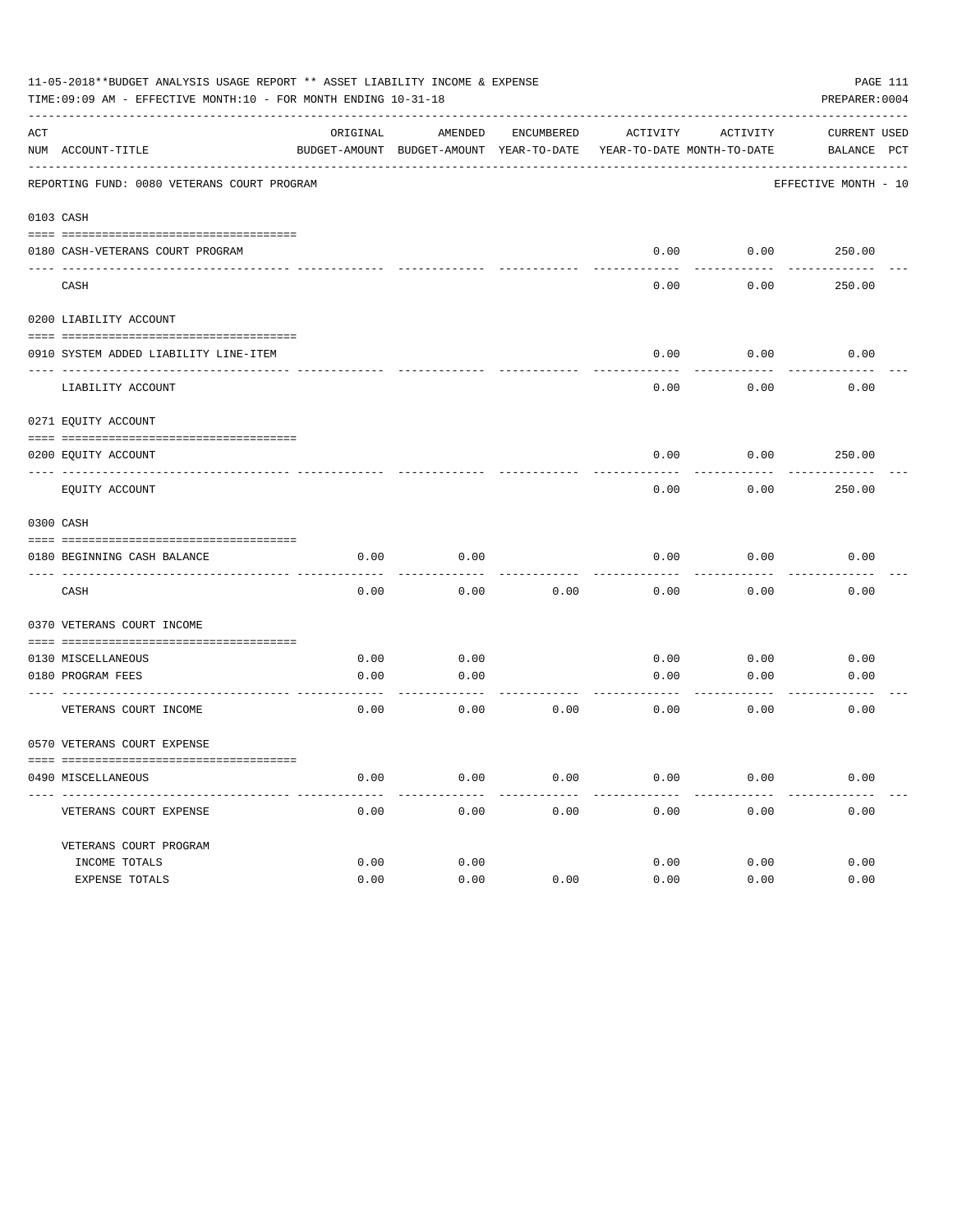|     | 11-05-2018**BUDGET ANALYSIS USAGE REPORT ** ASSET LIABILITY INCOME & EXPENSE<br>TIME:09:09 AM - EFFECTIVE MONTH:10 - FOR MONTH ENDING 10-31-18 |                                                      |                       |            |                                                                                                                                   |                                                       | PAGE 112<br>PREPARER: 0004         |                |
|-----|------------------------------------------------------------------------------------------------------------------------------------------------|------------------------------------------------------|-----------------------|------------|-----------------------------------------------------------------------------------------------------------------------------------|-------------------------------------------------------|------------------------------------|----------------|
| ACT | NUM ACCOUNT-TITLE                                                                                                                              | ORIGINAL<br>BUDGET-AMOUNT BUDGET-AMOUNT YEAR-TO-DATE | AMENDED               | ENCUMBERED | ACTIVITY<br>YEAR-TO-DATE MONTH-TO-DATE                                                                                            | ACTIVITY                                              | <b>CURRENT USED</b><br>BALANCE PCT |                |
|     | REPORTING FUND: 0081 LAKE ROAD IMPACT FUND                                                                                                     |                                                      |                       |            |                                                                                                                                   |                                                       | EFFECTIVE MONTH - 10               |                |
|     | 0103 CASH                                                                                                                                      |                                                      |                       |            |                                                                                                                                   |                                                       |                                    |                |
|     | 0100 LAKE-COMBINED FUNDS CHECKING                                                                                                              |                                                      |                       |            |                                                                                                                                   | $30,992.00 - 30,992.00 - 4,021.21$                    |                                    |                |
|     | CASH                                                                                                                                           |                                                      |                       |            |                                                                                                                                   | $30,992.00 - 30,992.00 - 4,021.21$                    |                                    |                |
|     | 0200 SYSTEM ADDED LIABILITY DEPT.                                                                                                              |                                                      |                       |            |                                                                                                                                   |                                                       |                                    |                |
|     | 0910 SYSTEM ADDED LIABILITY LINE ITEM                                                                                                          |                                                      |                       |            |                                                                                                                                   | $30,992.00 - 30,992.00 - 30,992.00 -$<br>------------ |                                    |                |
|     | SYSTEM ADDED LIABILITY DEPT.                                                                                                                   |                                                      |                       |            |                                                                                                                                   | $30,992.00 - 30,992.00 - 30,992.00 -$                 |                                    |                |
|     | 0271 EQUITY ACCOUNT                                                                                                                            |                                                      |                       |            |                                                                                                                                   |                                                       |                                    |                |
|     | 0200 EQUITY ACCOUNT                                                                                                                            |                                                      |                       |            |                                                                                                                                   | $0.00$ $0.00$ $35,013.21$                             |                                    |                |
|     | EQUITY ACCOUNT                                                                                                                                 |                                                      |                       |            | 0.00                                                                                                                              | 0.00                                                  | 35,013.21                          |                |
|     | 0300 CASH                                                                                                                                      |                                                      |                       |            |                                                                                                                                   |                                                       |                                    |                |
|     | 0110 UNENCUMBERED FUND BALANCE                                                                                                                 | 100,000.00                                           | 100,000.00            |            | 0.00                                                                                                                              | 0.00                                                  | 100,000.00 00                      |                |
|     | CASH                                                                                                                                           |                                                      | 100,000.00 100,000.00 | 0.00       | 0.00                                                                                                                              |                                                       | 0.00 100,000.00                    | 0 <sub>0</sub> |
|     | 0318 NORTH TEX MUNICIPAL WATER DIST                                                                                                            |                                                      |                       |            |                                                                                                                                   |                                                       |                                    |                |
|     | 0181 YEAR 1 PAYMENT                                                                                                                            | 0.00                                                 | 0.00                  |            | 0.00                                                                                                                              | 0.00                                                  | 0.00                               |                |
|     | NORTH TEX MUNICIPAL WATER DIST                                                                                                                 | 0.00                                                 | 0.00                  | 0.00       | 0.00                                                                                                                              | 0.00                                                  | 0.00                               |                |
|     | 0590 MISCELLANEOUS                                                                                                                             |                                                      |                       |            |                                                                                                                                   |                                                       |                                    |                |
|     | 0490 MISCELLANEOUS                                                                                                                             |                                                      |                       |            | $100,000.00 \qquad \qquad 100,000.00 \qquad \qquad 0.00 \qquad \qquad 0.00 \qquad \qquad 0.00 \qquad \qquad 100,000.00 \qquad 00$ |                                                       |                                    |                |
|     | 0576 LUCAS CHEST COMPRESSION SYSTEM                                                                                                            | 0.00                                                 | 0.00                  | 0.00       | 0.00                                                                                                                              | 0.00                                                  | 0.00                               |                |
|     | 0579 WEAPONS/TASERS                                                                                                                            | 0.00                                                 | 0.00                  | 0.00       | 0.00                                                                                                                              | 0.00                                                  | 0.00                               |                |
|     | MISCELLANEOUS                                                                                                                                  | 100,000.00                                           | 100,000.00            | 0.00       | 0.00                                                                                                                              | 0.00                                                  | 100,000.00                         | 00             |
|     | LAKE ROAD IMPACT FUND                                                                                                                          |                                                      |                       |            |                                                                                                                                   |                                                       |                                    |                |
|     | INCOME TOTALS                                                                                                                                  | 100,000.00                                           | 100,000.00            |            | 0.00                                                                                                                              | 0.00                                                  | 100,000.00                         | 0 <sub>0</sub> |
|     | EXPENSE TOTALS                                                                                                                                 | 100,000.00                                           | 100,000.00            | 0.00       | 0.00                                                                                                                              | 0.00                                                  | 100,000.00                         | 0 <sub>0</sub> |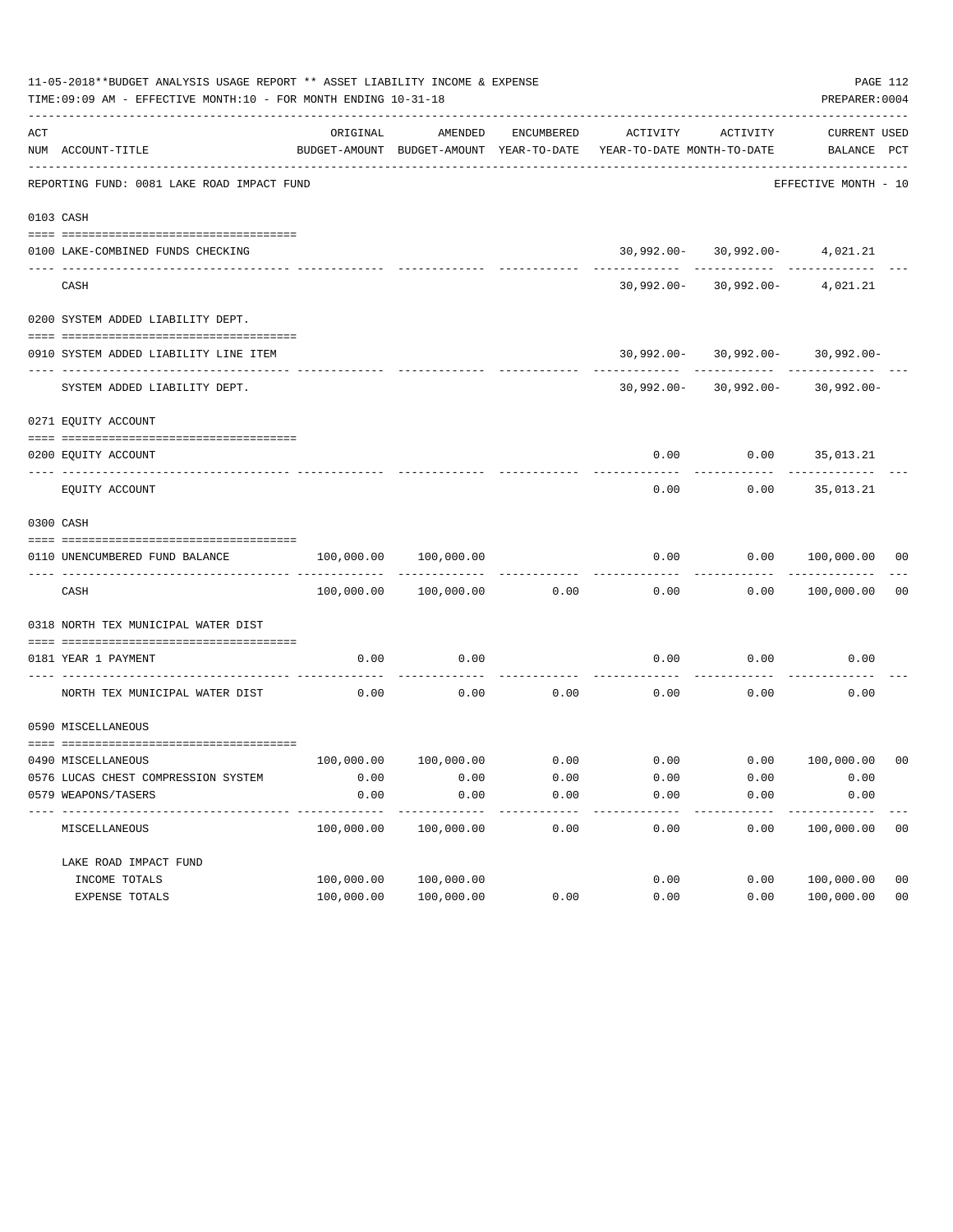|     | 11-05-2018**BUDGET ANALYSIS USAGE REPORT ** ASSET LIABILITY INCOME & EXPENSE<br>TIME: 09:09 AM - EFFECTIVE MONTH: 10 - FOR MONTH ENDING 10-31-18 |                    |                                                     |              |                       |                                        | PREPARER: 0004                 | PAGE 113       |
|-----|--------------------------------------------------------------------------------------------------------------------------------------------------|--------------------|-----------------------------------------------------|--------------|-----------------------|----------------------------------------|--------------------------------|----------------|
| ACT | NUM ACCOUNT-TITLE                                                                                                                                | ORIGINAL           | AMENDED<br>BUDGET-AMOUNT BUDGET-AMOUNT YEAR-TO-DATE | ENCUMBERED   | ACTIVITY              | ACTIVITY<br>YEAR-TO-DATE MONTH-TO-DATE | CURRENT USED<br>BALANCE PCT    |                |
|     | REPORTING FUND: 0082 LAKE ROAD IMPACT FUND PCT.3                                                                                                 |                    |                                                     |              |                       |                                        | EFFECTIVE MONTH - 10           |                |
|     | 0103 CASH                                                                                                                                        |                    |                                                     |              |                       |                                        |                                |                |
|     | 0100 LAKE PCT 3-COMBINED FUNDS CKING                                                                                                             |                    |                                                     |              |                       | $0.00$ $0.00$ $484,263.00$             |                                |                |
|     | CASH                                                                                                                                             |                    |                                                     |              | 0.00                  | 0.00                                   | 484,263.00                     |                |
|     | 0200 SYSTEM ADDED LIABILITY DEPT.                                                                                                                |                    |                                                     |              |                       |                                        |                                |                |
|     | 0910 SYSTEM ADDED LIABILITY LINE ITEM                                                                                                            |                    |                                                     |              | 0.00                  | 0.00                                   | 0.00                           |                |
|     | SYSTEM ADDED LIABILITY DEPT.                                                                                                                     |                    |                                                     |              | 0.00                  | .<br>0.00                              | 0.00                           |                |
|     | 0271 EQUITY ACCOUNT                                                                                                                              |                    |                                                     |              |                       |                                        |                                |                |
|     | 0200 EOUITY ACCOUNT                                                                                                                              |                    |                                                     |              | 0.00                  |                                        | $0.00$ $484,263.00$            |                |
|     | EQUITY ACCOUNT                                                                                                                                   |                    |                                                     |              | 0.00                  | 0.00                                   | 484,263.00                     |                |
|     | 0300 CASH                                                                                                                                        |                    |                                                     |              |                       |                                        |                                |                |
|     | 0123 UNENCUMBERED FUND BALANCE                                                                                                                   | 484,263.00         | 484,263.00                                          |              | 0.00                  | 0.00                                   | 484,263.00                     | 00             |
|     | CASH                                                                                                                                             |                    | 484, 263.00 484, 263.00                             | 0.00         | 0.00                  | 0.00                                   | 484,263.00                     | 0 <sub>0</sub> |
|     | 0318 NORTH TEX MUNICIPAL WATER DIST                                                                                                              |                    |                                                     |              |                       |                                        |                                |                |
|     | 0182 YEAR 1 PAYMENT                                                                                                                              | 0.00               | 0.00                                                |              | 0.00                  | 0.00                                   | 0.00                           |                |
|     | NORTH TEX MUNICIPAL WATER DIST                                                                                                                   | 0.00               | 0.00                                                | 0.00         | 0.00                  | 0.00                                   | 0.00                           |                |
|     | 0623 ROAD & BRIDGE #3 LAKE ROAD EXPENSE                                                                                                          |                    |                                                     |              |                       |                                        |                                |                |
|     |                                                                                                                                                  |                    |                                                     |              |                       |                                        |                                |                |
|     | 0341 R & B MAT. ROCK & GRAVEL                                                                                                                    | 0.00               | 0.00                                                |              |                       | $0.00$ $0.00$ $0.00$ $0.00$            | 0.00                           |                |
|     | 0344 R & B MAT. ASPHALT/ROAD OIL<br>0490 MISCELLANEOUS                                                                                           | 0.00<br>484,263.00 | 0.00<br>484,263.00                                  | 0.00<br>0.00 | 0.00<br>0.00          | 0.00<br>0.00                           | 0.00<br>484,263.00             | 0 <sub>0</sub> |
|     | ROAD & BRIDGE #3 LAKE ROAD EXPENSE                                                                                                               | 484,263.00         | 484,263.00                                          | 0.00         | -------------<br>0.00 | ------------<br>0.00                   | -------------<br>484,263.00 00 | $---$          |
|     | LAKE ROAD IMPACT FUND PCT.3                                                                                                                      |                    |                                                     |              |                       |                                        |                                |                |
|     | INCOME TOTALS                                                                                                                                    | 484,263.00         | 484,263.00                                          |              | 0.00                  | 0.00                                   | 484,263.00                     | 0 <sub>0</sub> |
|     | EXPENSE TOTALS                                                                                                                                   | 484,263.00         | 484,263.00                                          | 0.00         | 0.00                  | 0.00                                   | 484,263.00                     | 0 <sub>0</sub> |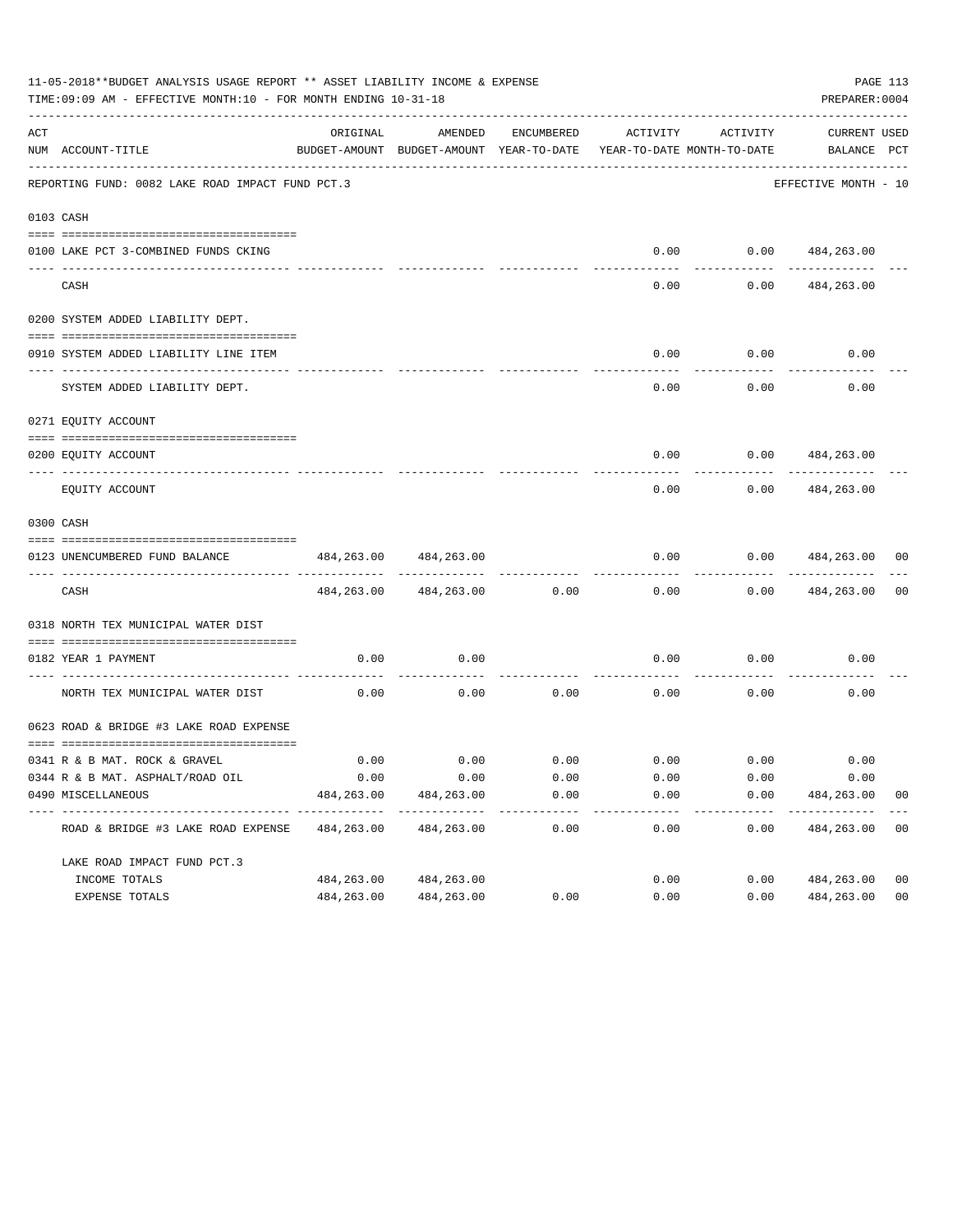|     | 11-05-2018**BUDGET ANALYSIS USAGE REPORT ** ASSET LIABILITY INCOME & EXPENSE<br>TIME: 09:09 AM - EFFECTIVE MONTH: 10 - FOR MONTH ENDING 10-31-18 |                            |                                                     |                     |                   |                                        | PAGE 114<br>PREPARER: 0004  |                         |
|-----|--------------------------------------------------------------------------------------------------------------------------------------------------|----------------------------|-----------------------------------------------------|---------------------|-------------------|----------------------------------------|-----------------------------|-------------------------|
| ACT | NUM ACCOUNT-TITLE                                                                                                                                | ORIGINAL                   | AMENDED<br>BUDGET-AMOUNT BUDGET-AMOUNT YEAR-TO-DATE | ENCUMBERED          | ACTIVITY          | ACTIVITY<br>YEAR-TO-DATE MONTH-TO-DATE | CURRENT USED<br>BALANCE PCT |                         |
|     | REPORTING FUND: 0083 LAKE ROAD IMPACT FUND PCT.4                                                                                                 |                            |                                                     |                     |                   |                                        | EFFECTIVE MONTH - 10        |                         |
|     | 0103 CASH                                                                                                                                        |                            |                                                     |                     |                   |                                        |                             |                         |
|     |                                                                                                                                                  |                            |                                                     |                     |                   |                                        |                             |                         |
|     | 0100 LAKE PCT 4-COMBINED FUNDS CKING                                                                                                             |                            |                                                     |                     |                   |                                        | $0.00$ $0.00$ $387,000.00$  |                         |
|     | CASH                                                                                                                                             |                            |                                                     |                     | 0.00              | 0.00                                   | 387,000.00                  |                         |
|     | 0200 SYSTEM ADDED LIABILITY DEPT.                                                                                                                |                            |                                                     |                     |                   |                                        |                             |                         |
|     |                                                                                                                                                  |                            |                                                     |                     |                   |                                        |                             |                         |
|     | 0910 SYSTEM ADDED LIABILITY LINE ITEM                                                                                                            |                            |                                                     |                     | 0.00              | 0.00                                   | 0.00                        |                         |
|     |                                                                                                                                                  |                            |                                                     |                     |                   |                                        |                             |                         |
|     | SYSTEM ADDED LIABILITY DEPT.                                                                                                                     |                            |                                                     |                     | 0.00              | 0.00                                   | 0.00                        |                         |
|     | 0271 EQUITY ACCOUNT                                                                                                                              |                            |                                                     |                     |                   |                                        |                             |                         |
|     |                                                                                                                                                  |                            |                                                     |                     |                   |                                        |                             |                         |
|     | 0200 EQUITY ACCOUNT                                                                                                                              |                            |                                                     |                     | 0.00              | 0.00                                   | 387,000.00                  |                         |
|     | EQUITY ACCOUNT                                                                                                                                   |                            |                                                     |                     | 0.00              | 0.00                                   | 387,000.00                  |                         |
|     | 0300 CASH                                                                                                                                        |                            |                                                     |                     |                   |                                        |                             |                         |
|     |                                                                                                                                                  |                            |                                                     |                     |                   |                                        |                             |                         |
|     | 0124 UNENCUMBERED FUND BALANCE                                                                                                                   | 387,000.00                 | 387,000.00                                          |                     | 0.00              | 0.00                                   | 387,000.00                  | 00                      |
|     | CASH                                                                                                                                             | 387,000.00                 | 387,000.00                                          | 0.00                | 0.00              | 0.00                                   | 387,000.00                  | 0 <sub>0</sub>          |
|     | 0318 NORTH TEXAS MUNICIPAL WATER DIST                                                                                                            |                            |                                                     |                     |                   |                                        |                             |                         |
|     |                                                                                                                                                  |                            |                                                     |                     |                   |                                        |                             |                         |
|     | 0183 YEAR 1 PAYMENT                                                                                                                              | 0.00                       | 0.00                                                |                     | 0.00              | 0.00                                   | 0.00                        |                         |
|     | NORTH TEXAS MUNICIPAL WATER DIST                                                                                                                 | 0.00                       | 0.00                                                | 0.00                | 0.00              | 0.00                                   | 0.00                        |                         |
|     | 0624 ROAD & BRIDGE #4 LAKE ROAD EXPENSE                                                                                                          |                            |                                                     |                     |                   |                                        |                             |                         |
|     |                                                                                                                                                  |                            |                                                     |                     |                   |                                        |                             |                         |
|     | 0341 R & B MAT. ROCK & GRAVEL                                                                                                                    |                            | 30,000.00 30,000.00                                 | 0.00                |                   | 0.00                                   | $0.00$ 30,000.00            | 0 <sub>0</sub>          |
|     | 0344 R & B MAT. ASPHALT/ROAD OIL                                                                                                                 | 20,000.00                  | 20,000.00                                           | 0.00                | 0.00              | 0.00                                   | 20,000.00                   | 00                      |
|     | 0490 MISCELLANEOUS                                                                                                                               | 287,000.00                 | 287,000.00                                          | 0.00                | 0.00              | 0.00                                   | 287,000.00                  | 0 <sub>0</sub>          |
|     | 0571 PURCHASE OF MACH./EOUIP.<br>----------------------------------                                                                              | 50,000.00<br>_____________ | 50,000.00<br>-------------                          | 0.00<br>----------- | 0.00<br>--------- | 0.00                                   | 50,000.00<br>-----------    | 0 <sub>0</sub><br>$---$ |
|     | ROAD & BRIDGE #4 LAKE ROAD EXPENSE                                                                                                               | 387,000.00                 | 387,000.00                                          | 0.00                | 0.00              | 0.00                                   | 387,000.00                  | 0 <sub>0</sub>          |
|     | LAKE ROAD IMPACT FUND PCT. 4                                                                                                                     |                            |                                                     |                     |                   |                                        |                             |                         |
|     | INCOME TOTALS                                                                                                                                    | 387,000.00                 | 387,000.00                                          |                     | 0.00              | 0.00                                   | 387,000.00                  | 0 <sub>0</sub>          |
|     | EXPENSE TOTALS                                                                                                                                   | 387,000.00                 | 387,000.00                                          | 0.00                | 0.00              | 0.00                                   | 387,000.00                  | 0 <sub>0</sub>          |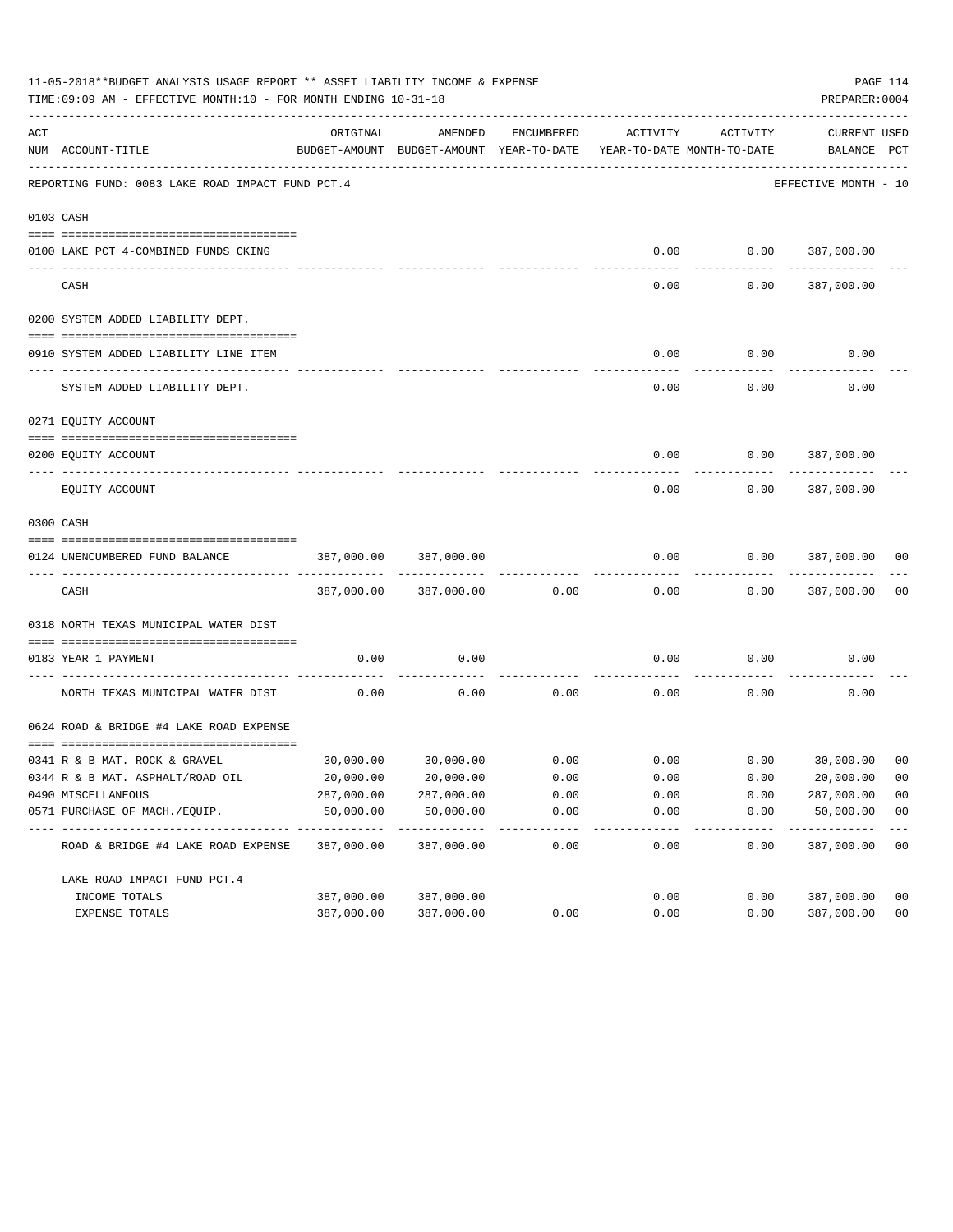|     | 11-05-2018**BUDGET ANALYSIS USAGE REPORT ** ASSET LIABILITY INCOME & EXPENSE<br>TIME: 09:09 AM - EFFECTIVE MONTH: 10 - FOR MONTH ENDING 10-31-18 |          |                                                     |            |                                        |                             | PAGE 115<br>PREPARER: 0004         |
|-----|--------------------------------------------------------------------------------------------------------------------------------------------------|----------|-----------------------------------------------------|------------|----------------------------------------|-----------------------------|------------------------------------|
| ACT | NUM ACCOUNT-TITLE                                                                                                                                | ORIGINAL | AMENDED<br>BUDGET-AMOUNT BUDGET-AMOUNT YEAR-TO-DATE | ENCUMBERED | ACTIVITY<br>YEAR-TO-DATE MONTH-TO-DATE | ACTIVITY                    | <b>CURRENT USED</b><br>BALANCE PCT |
|     | REPORTING FUND: 0087 JUVENILE PROBATION                                                                                                          |          |                                                     |            |                                        |                             | EFFECTIVE MONTH - 10               |
|     | 0103 CASH                                                                                                                                        |          |                                                     |            |                                        |                             |                                    |
|     | 0187 CASH-JUVENILE PROBATION                                                                                                                     |          |                                                     |            |                                        | 131.29 131.29<br>---------- | 2,562.86                           |
|     | CASH                                                                                                                                             |          |                                                     |            | 131.29                                 | 131.29                      | 2,562.86                           |
|     | 0200 SYSTEM ADDED LIABILITY DEPARTMENT                                                                                                           |          |                                                     |            |                                        |                             |                                    |
|     | 0910 SYSTEM ADDED LIABILITY LINE-ITEM                                                                                                            |          |                                                     |            | 0.00                                   | 0.00                        | 0.00                               |
|     | SYSTEM ADDED LIABILITY DEPARTMENT                                                                                                                |          |                                                     |            | 0.00                                   | 0.00                        | 0.00                               |
|     | 0202 ACCOUNTS PAYABLE                                                                                                                            |          |                                                     |            |                                        |                             |                                    |
|     | 0319 A/P RESTITUTION-JUVENILE PROBATION                                                                                                          |          |                                                     |            | 0.00                                   | 0.00                        | 0.00                               |
|     | ACCOUNTS PAYABLE                                                                                                                                 |          |                                                     |            | 0.00                                   | 0.00                        | 0.00                               |
|     | 0271 EOUITY                                                                                                                                      |          |                                                     |            |                                        |                             |                                    |
|     | 0200 EQUITY ACCOUNT                                                                                                                              |          |                                                     |            | 0.00                                   | 0.00                        | 2,431.57                           |
|     | EQUITY                                                                                                                                           |          |                                                     |            | 0.00                                   | 0.00                        | 2,431.57                           |
|     | 0340 FEES OF OFFICE                                                                                                                              |          |                                                     |            |                                        |                             |                                    |
|     | 0575 JUVENILE PROBATION FEES                                                                                                                     | 0.00     | 0.00                                                |            | 110.00                                 | 110.00                      | 110.00+                            |
|     | 0576 JUVENILE PROBATION RESTITUTION                                                                                                              | 0.00     | 0.00                                                |            | 134.25                                 | 134.25                      | $134.25+$                          |
|     | 0577 JUVENILE PROBATION COURT COSTS                                                                                                              | 0.00     | 0.00                                                |            | 15.00                                  | 15.00                       | 15.00+                             |
|     | 0578 FEES RECEIVED FOR OTHER COUNTIES                                                                                                            | 0.00     | 0.00                                                |            | 0.00                                   | 0.00                        | 0.00                               |
|     | FEES OF OFFICE                                                                                                                                   | 0.00     | 0.00                                                | 0.00       | 259.25                                 | 259.25                      | $259.25+$                          |
|     | 0575 JUVENILE PROBATION                                                                                                                          |          |                                                     |            |                                        |                             |                                    |
|     | 0310 OFFICE SUPP./MISC.                                                                                                                          | 0.00     | 0.00                                                | 0.00       | 107.96                                 | 107.96                      | $107.96 -$                         |
|     | 0319 RESTITUTION                                                                                                                                 | 0.00     | 0.00                                                | 0.00       | 20.00                                  | 20.00                       | $20.00 -$                          |
|     | 0320 COURT COSTS                                                                                                                                 | 0.00     | 0.00                                                | 0.00       | 0.00                                   | 0.00                        | 0.00                               |
|     | 0321 REIMBURSEMENT OF FEES FOR OTHER CO                                                                                                          | 0.00     | 0.00                                                | 0.00       | 0.00                                   | 0.00                        | 0.00                               |
|     | 0353 COMPUTER EXPENSE                                                                                                                            | 0.00     | 0.00                                                | 0.00       | 0.00                                   | 0.00                        | 0.00                               |
|     | 0416 STRUCTURAL FAMILY THERAPY                                                                                                                   | 0.00     | 0.00                                                | 0.00       | 0.00                                   | 0.00                        | 0.00                               |
|     | 0427 TRAVEL AND TRAINING                                                                                                                         | 0.00     | 0.00                                                | 0.00       | 0.00                                   | 0.00                        | 0.00                               |
|     | JUVENILE PROBATION                                                                                                                               | 0.00     | 0.00                                                | 0.00       | 127.96                                 | 127.96                      | $127.96-$                          |
|     | JUVENILE PROBATION                                                                                                                               |          |                                                     |            |                                        |                             |                                    |
|     | INCOME TOTALS                                                                                                                                    | 0.00     | 0.00                                                |            | 259.25                                 | 259.25                      | $259.25+$                          |
|     | EXPENSE TOTALS                                                                                                                                   | 0.00     | 0.00                                                | 0.00       | 127.96                                 | 127.96                      | $127.96-$                          |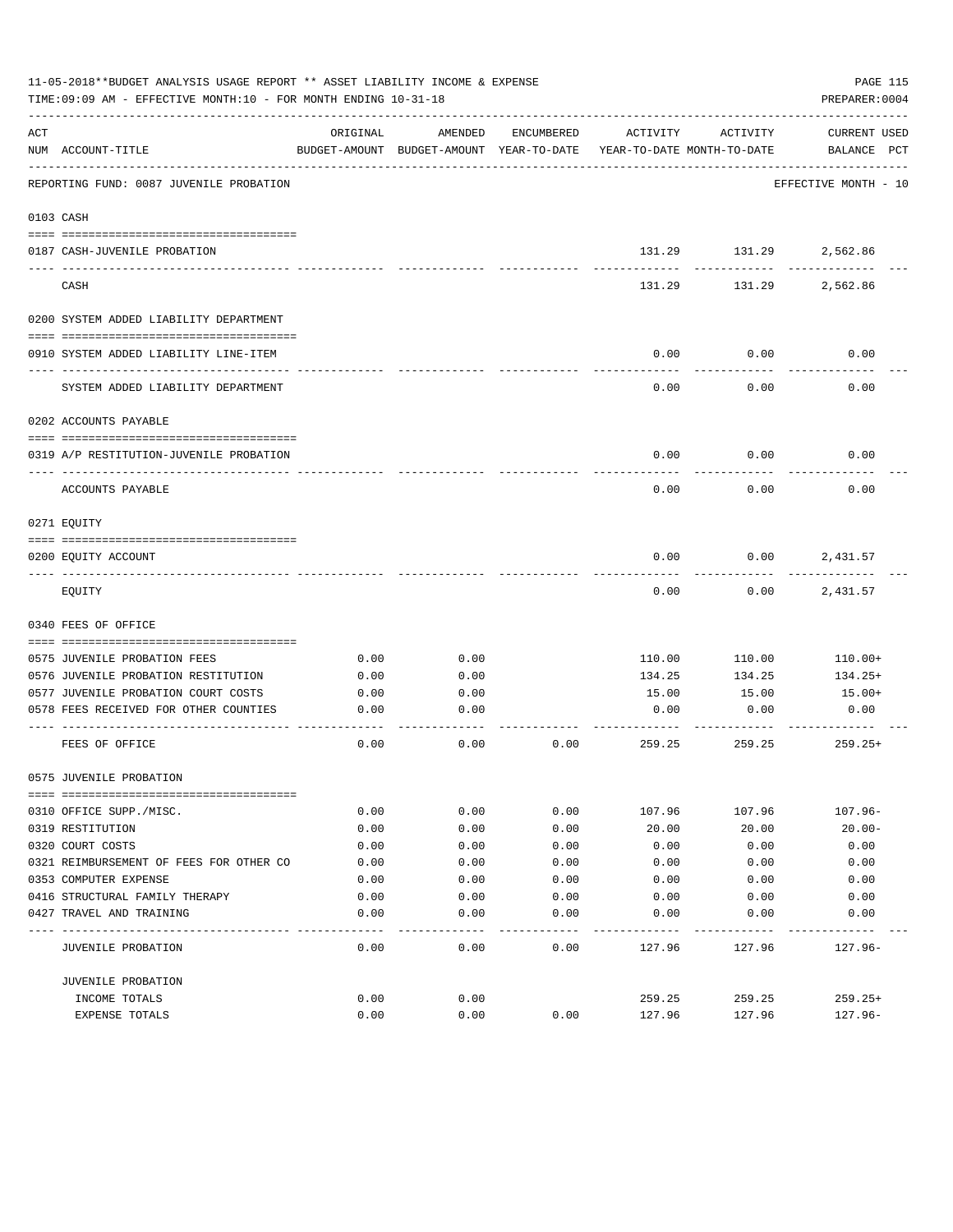|     | 11-05-2018**BUDGET ANALYSIS USAGE REPORT ** ASSET LIABILITY INCOME & EXPENSE<br>TIME: 09:09 AM - EFFECTIVE MONTH: 10 - FOR MONTH ENDING 10-31-18 |          |                                                     |            |          |                                        | PAGE 116<br>PREPARER: 0004         |
|-----|--------------------------------------------------------------------------------------------------------------------------------------------------|----------|-----------------------------------------------------|------------|----------|----------------------------------------|------------------------------------|
| ACT | NUM ACCOUNT-TITLE                                                                                                                                | ORIGINAL | AMENDED<br>BUDGET-AMOUNT BUDGET-AMOUNT YEAR-TO-DATE | ENCUMBERED | ACTIVITY | ACTIVITY<br>YEAR-TO-DATE MONTH-TO-DATE | <b>CURRENT USED</b><br>BALANCE PCT |
|     | REPORTING FUND: 0088 IHC NEEDS/OR OTHER RELATED HEALTHCA                                                                                         |          |                                                     |            |          |                                        | EFFECTIVE MONTH - 10               |
|     | 0103 CASH                                                                                                                                        |          |                                                     |            |          |                                        |                                    |
|     | 0100 IHC - COMBINED FUNDS CHECKING                                                                                                               |          |                                                     |            | 0.00     | 0.00                                   | 0.00                               |
|     | CASH                                                                                                                                             |          |                                                     |            | 0.00     | 0.00                                   | 0.00                               |
|     | 0271 EQUITY ACCOUNT                                                                                                                              |          |                                                     |            |          |                                        |                                    |
|     |                                                                                                                                                  |          |                                                     |            |          |                                        |                                    |
|     | 0200 EQUITY ACCOUNT                                                                                                                              |          |                                                     |            | 0.00     | 0.00                                   | 0.00                               |
|     | EQUITY ACCOUNT                                                                                                                                   |          |                                                     |            | 0.00     | 0.00                                   | 0.00                               |
|     | 0367 HOSPITAL AUTHORITY - IHC                                                                                                                    |          |                                                     |            |          |                                        |                                    |
|     |                                                                                                                                                  |          |                                                     |            |          |                                        |                                    |
|     | 0100 HOSPITAL QUARTERLY PAYMENT                                                                                                                  | 0.00     | 0.00                                                |            | 0.00     | 0.00                                   | 0.00                               |
|     | HOSPITAL AUTHORITY - IHC                                                                                                                         | 0.00     | 0.00                                                | 0.00       | 0.00     | 0.00                                   | 0.00                               |
|     | 0645 INDIGENT CARE                                                                                                                               |          |                                                     |            |          |                                        |                                    |
|     |                                                                                                                                                  |          |                                                     |            |          |                                        |                                    |
|     | 0409 DIABETIC SUPPLIES                                                                                                                           | 0.00     | 0.00                                                | 0.00       | 0.00     | 0.00                                   | 0.00                               |
|     | 0410 CERT. REG. NURSE ANES.                                                                                                                      | 0.00     | 0.00                                                | 0.00       | 0.00     | 0.00                                   | 0.00                               |
|     | 0411 PHYSICIAN, NON-EMERGENCY                                                                                                                    | 0.00     | 0.00                                                | 0.00       | 0.00     | 0.00                                   | 0.00                               |
|     | 0412 PRESCRIPTIONS, DRUGS                                                                                                                        | 0.00     | 0.00                                                | 0.00       | 0.00     | 0.00                                   | 0.00                               |
|     | 0413 HOSPITAL, INPATIENT                                                                                                                         | 0.00     | 0.00                                                | 0.00       | 0.00     | 0.00                                   | 0.00                               |
|     | 0414 HOSPITAL, OUTPATIENT                                                                                                                        | 0.00     | 0.00                                                | 0.00       | 0.00     | 0.00                                   | 0.00                               |
|     | 0415 LABORATORY/X-RAY                                                                                                                            | 0.00     | 0.00                                                | 0.00       | 0.00     | 0.00                                   | 0.00                               |
|     | 0418 FED. QUALIFIED HEALTH CENTER                                                                                                                | 0.00     | 0.00                                                | 0.00       | 0.00     | 0.00                                   | 0.00                               |
|     | 0420 RURAL HEALTH CLINIC                                                                                                                         | 0.00     | 0.00                                                | 0.00       | 0.00     | 0.00                                   | 0.00                               |
|     | 0422 AMBULATORY SURGICAL CENTER                                                                                                                  | 0.00     | 0.00                                                | 0.00       | 0.00     | 0.00                                   | 0.00                               |
|     | 0423 MEDICAL EQUIP. PURCHASE                                                                                                                     | 0.00     | 0.00                                                | 0.00       | 0.00     | 0.00                                   | 0.00                               |
|     | INDIGENT CARE                                                                                                                                    | 0.00     | 0.00                                                | 0.00       | 0.00     | 0.00                                   | -----<br>0.00                      |
|     | IHC NEEDS/OR OTHER RELATED HEALTHC                                                                                                               |          |                                                     |            |          |                                        |                                    |
|     | INCOME TOTALS                                                                                                                                    | 0.00     | 0.00                                                |            | 0.00     | 0.00                                   | 0.00                               |
|     | <b>EXPENSE TOTALS</b>                                                                                                                            | 0.00     | 0.00                                                | 0.00       | 0.00     | 0.00                                   | 0.00                               |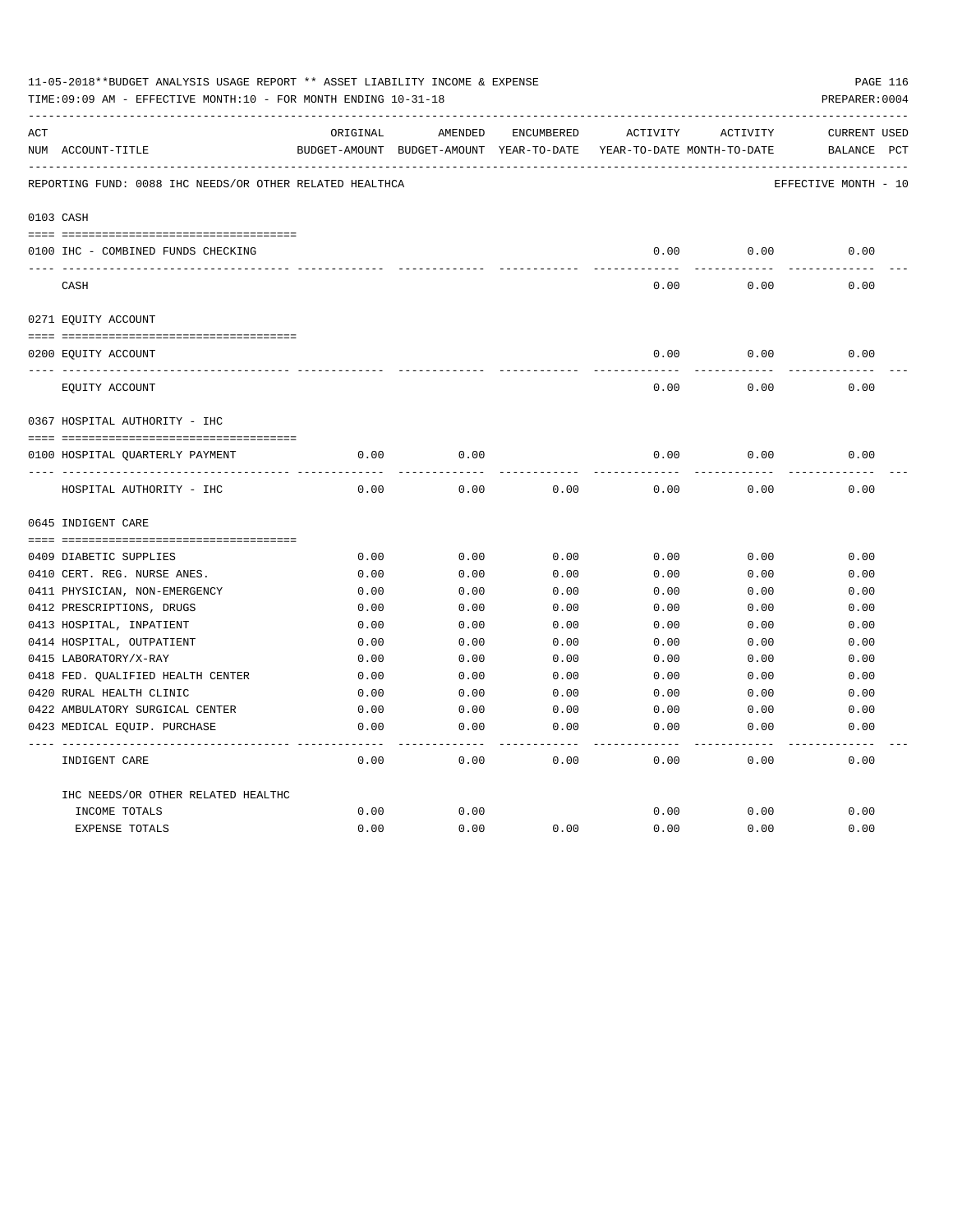|     | 11-05-2018**BUDGET ANALYSIS USAGE REPORT ** ASSET LIABILITY INCOME & EXPENSE<br>TIME: 09:09 AM - EFFECTIVE MONTH: 10 - FOR MONTH ENDING 10-31-18 |                     |                                                     |            |                                        |                                       | PREPARER: 0004                     | PAGE 117    |
|-----|--------------------------------------------------------------------------------------------------------------------------------------------------|---------------------|-----------------------------------------------------|------------|----------------------------------------|---------------------------------------|------------------------------------|-------------|
| ACT | NUM ACCOUNT-TITLE                                                                                                                                | ORIGINAL            | AMENDED<br>BUDGET-AMOUNT BUDGET-AMOUNT YEAR-TO-DATE | ENCUMBERED | ACTIVITY<br>YEAR-TO-DATE MONTH-TO-DATE | ACTIVITY                              | <b>CURRENT USED</b><br>BALANCE PCT |             |
|     | REPORTING FUND: 0089 TEXAS JUVENILE JUSTICE DEPT.                                                                                                |                     |                                                     |            |                                        |                                       | EFFECTIVE MONTH - 10               |             |
|     | 0100 PAYROLL                                                                                                                                     |                     |                                                     |            |                                        |                                       |                                    |             |
|     | 0100 PAYROLL                                                                                                                                     |                     |                                                     |            | 0.00                                   | 0.00                                  | 0.00                               |             |
|     | PAYROLL                                                                                                                                          |                     |                                                     |            | 0.00                                   | 0.00                                  | 0.00                               |             |
|     | 0103 CASH                                                                                                                                        |                     |                                                     |            |                                        |                                       |                                    |             |
|     | 0689 CASH-STRUCTURAL FAM.THER.GRANT OOG                                                                                                          |                     |                                                     |            | 0.00                                   | 0.00                                  | 0.00                               |             |
|     | 0988 CASH-LOCAL FUNDS CARRIED FORWARD                                                                                                            |                     |                                                     |            | 25,150.35                              | 25, 150.35                            | 54, 142. 18                        |             |
|     | 0992 CASH-INTEREST INCOME                                                                                                                        |                     |                                                     |            | 7.31                                   | 7.31                                  | 13,074.79                          |             |
|     | 0993 CASH-BASIC PROBATION SUPERVISION                                                                                                            |                     |                                                     |            | 22,064.20                              | 22,064.20                             | 14,073.27                          |             |
|     | 0994 CASH-COMMUNITY PROGRAMS                                                                                                                     |                     |                                                     |            | 13,918.70                              | 13,918.70                             | 7,712.40                           |             |
|     | 0995 CASH-LOCAL FUNDING FY 2019                                                                                                                  |                     |                                                     |            | 133,692.97                             | 133,692.97                            | 157,686.64                         |             |
|     | 0996 CASH-PRE/POST ADJUDICATION                                                                                                                  |                     |                                                     |            | 1,419.88                               | 1,419.88                              | 786.76                             |             |
|     | 0997 CASH-COMMITMENT DIVERSION                                                                                                                   |                     |                                                     |            | 1,728.32                               | 1,728.32                              | 957.64                             |             |
|     | 0998 CASH-MENTAL HEALTH SERVICES                                                                                                                 |                     |                                                     |            | 1,533.16                               | 1,533.16                              | 1,128.32                           |             |
|     | 0999 CASH-REGIONALS DIVERSIONS ALTERNAT                                                                                                          |                     |                                                     |            | 7,857.00-                              | 7,857.00-                             | 7,857.00-                          |             |
|     | CASH                                                                                                                                             |                     |                                                     |            | ----------                             | . <u>.</u> .<br>191,657.89 191,657.89 | 241,705.00                         |             |
|     | 0220 DEFERRED REVENUE                                                                                                                            |                     |                                                     |            |                                        |                                       |                                    |             |
|     | 0189 DEFERRED REVENUE                                                                                                                            |                     |                                                     |            | 0.00                                   | 0.00                                  | 0.00                               |             |
|     | DEFERRED REVENUE                                                                                                                                 |                     |                                                     |            | 0.00                                   | 0.00                                  | 0.00                               |             |
|     | 0271 EQUITY ACCOUNT                                                                                                                              |                     |                                                     |            |                                        |                                       |                                    |             |
|     | 0200 EQUITY ACCOUNT                                                                                                                              |                     |                                                     |            | 0.00                                   |                                       | 0.00<br>50,047.11                  |             |
|     | EQUITY ACCOUNT                                                                                                                                   |                     |                                                     |            | 0.00                                   | 0.00                                  | 50,047.11                          |             |
|     | 0300 CASH                                                                                                                                        |                     |                                                     |            |                                        |                                       |                                    |             |
|     | 0110 UNENCUMBERED FUND BALANCE                                                                                                                   | 0.00                | 0.00                                                |            | 0.00                                   | 0.00                                  | 0.00                               |             |
|     | CASH                                                                                                                                             | 0.00                | 0.00                                                | 0.00       | 0.00                                   | 0.00                                  | 0.00                               |             |
|     | 0330 GRANTS                                                                                                                                      |                     |                                                     |            |                                        |                                       |                                    |             |
|     | 0908 STRUCTURAL FAM. THER. GRANT OOG                                                                                                             | 0.00                | 0.00                                                |            | 0.00                                   | 0.00                                  | 0.00                               |             |
|     | 0915 BASIC PROBATION SUPERVISION                                                                                                                 | 120,983.00          | 120,983.00                                          |            | 30,246.00                              | 30,246.00                             | 90,737.00                          | 25          |
|     | 0916 COMMUNITY PROGRAMS                                                                                                                          | 80,500.00           | 80,500.00                                           |            | 20,125.00                              | 20,125.00                             | 60,375.00                          | 25          |
|     | 0917 PRE/POST ADJUDICATION                                                                                                                       | 8,210.00            | 8,210.00                                            |            | 2,053.00                               | 2,053.00                              | 6,157.00                           | 25          |
|     | 0918 COMMITMENT DIVERSION                                                                                                                        | 9,995.00            | 9,995.00                                            |            | 2,499.00                               | 2,499.00                              | 7,496.00                           | 25          |
|     | 0919 MENTAL HEALTH SERVICES                                                                                                                      | 15,312.00           | 15, 312.00                                          |            | 3,828.00                               | 3,828.00                              | 11,484.00                          | 25          |
|     | 0920 REGIONAL DIVERSIONS ALTERNATIVES                                                                                                            | 0.00<br>----------- | 18,572.00<br>-----------                            |            | 4,643.00                               | 4,643.00                              | 13,929.00<br>-----------           | 25<br>$---$ |
|     | GRANTS                                                                                                                                           | 235,000.00          | 253,572.00                                          | 0.00       | 63,394.00                              | 63,394.00                             | 190,178.00                         | 25          |
|     | 0360 INTEREST INCOME                                                                                                                             |                     |                                                     |            |                                        |                                       |                                    |             |
|     |                                                                                                                                                  |                     |                                                     |            |                                        |                                       |                                    |             |
|     | 0189 INTEREST INCOME                                                                                                                             | 0.00                | 0.00                                                |            | 7.31                                   | 7.31                                  | $7.31+$                            |             |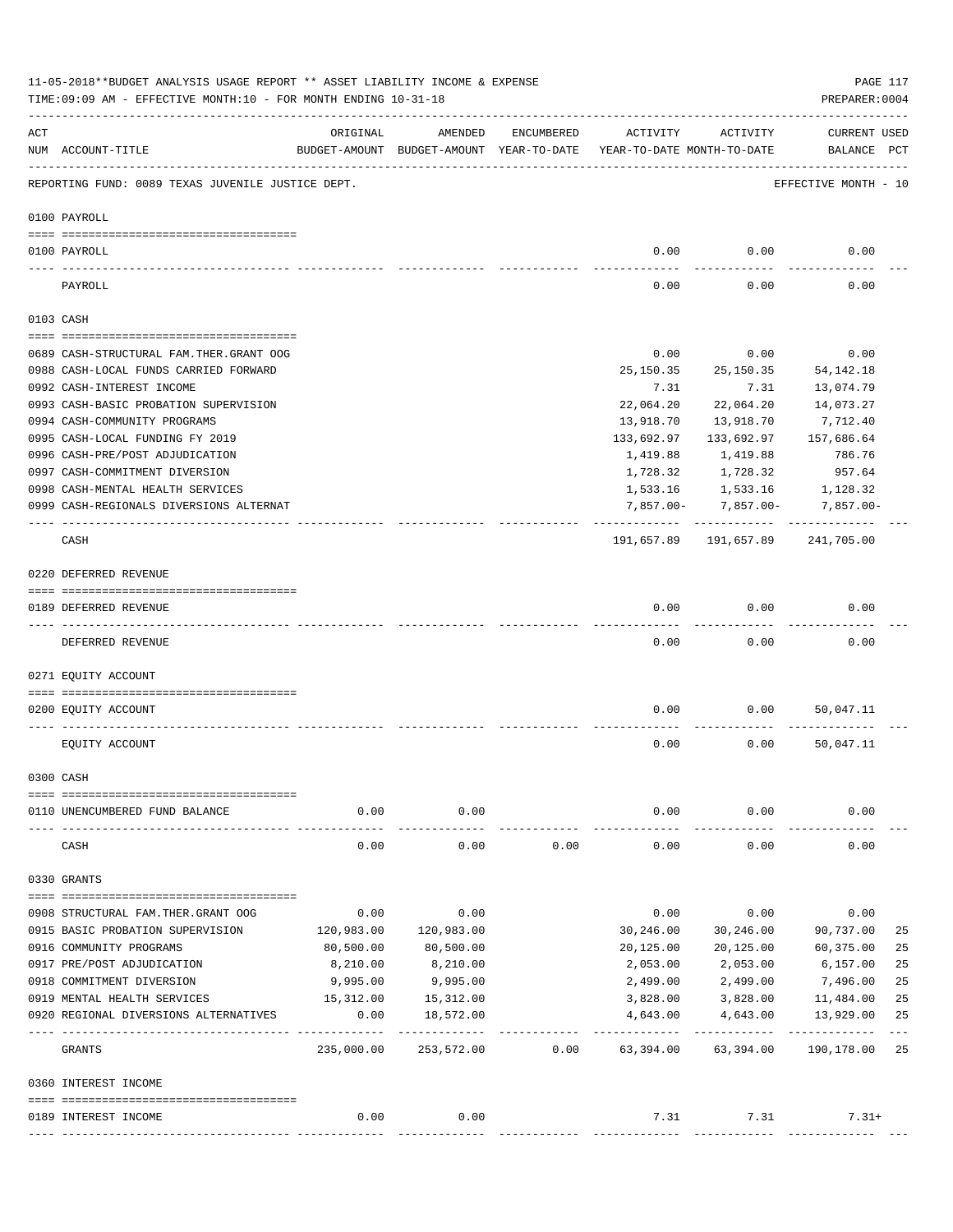11-05-2018\*\*BUDGET ANALYSIS USAGE REPORT \*\* ASSET LIABILITY INCOME & EXPENSE PAGE 118

TIME:09:09 AM - EFFECTIVE MONTH:10 - FOR MONTH ENDING 10-31-18 PREPARER:0004

| ACT |                                                                                        | ORIGINAL              | AMENDED                                  | ENCUMBERED   | ACTIVITY                   | ACTIVITY                  | <b>CURRENT USED</b>                                   |          |
|-----|----------------------------------------------------------------------------------------|-----------------------|------------------------------------------|--------------|----------------------------|---------------------------|-------------------------------------------------------|----------|
|     | NUM ACCOUNT-TITLE                                                                      |                       | BUDGET-AMOUNT BUDGET-AMOUNT YEAR-TO-DATE |              | YEAR-TO-DATE MONTH-TO-DATE |                           | BALANCE                                               | PCT      |
|     |                                                                                        |                       |                                          |              |                            |                           |                                                       |          |
|     | REPORTING FUND: 0089 TEXAS JUVENILE JUSTICE DEPT.                                      |                       |                                          |              |                            |                           | EFFECTIVE MONTH - 10                                  |          |
|     | INTEREST INCOME                                                                        | 0.00                  | 0.00                                     | 0.00         | 7.31                       | 7.31                      | $7.31+$                                               |          |
|     | 0370 MISCELLANEOUS                                                                     |                       |                                          |              |                            |                           |                                                       |          |
|     |                                                                                        | 0.00                  | 0.00                                     |              |                            |                           | 0.00                                                  |          |
|     | 0130 REFUNDS & MISCELLANEOUS<br>0995 LOCAL FUNDING                                     | 160,000.00            | 160,000.00                               |              | 160,000.00                 | $0.00$ 0.00<br>160,000.00 | $0.00$ 100                                            |          |
|     |                                                                                        |                       |                                          |              |                            |                           |                                                       |          |
|     | MISCELLANEOUS                                                                          | 160,000.00            | 160,000.00                               | 0.00         | 160,000.00                 | 160,000.00                | 0.00 100                                              |          |
|     | 0581 STRUCTURAL FAMILY THERAPY OOG                                                     |                       |                                          |              |                            |                           |                                                       |          |
|     | 0416 STRUCTURAL FAMILY THERAPY                                                         | 0.00                  | 0.00                                     | 0.00         | 0.00                       | 0.00                      | 0.00                                                  |          |
|     |                                                                                        |                       |                                          |              |                            |                           |                                                       |          |
|     | STRUCTURAL FAMILY THERAPY OOG                                                          | 0.00                  | 0.00                                     | 0.00         | 0.00                       | 0.00                      | 0.00                                                  |          |
|     | 0588 INTEREST INCOME EXPENSE                                                           |                       |                                          |              |                            |                           |                                                       |          |
|     | 0103 SALARY COMM.CORR.OFFICERS                                                         | 0.00                  | 0.00                                     | 0.00         | 0.00                       | 0.00                      | 0.00                                                  |          |
|     | 0201 SOCIAL SECURITY TAX                                                               | 0.00                  | 0.00                                     | 0.00         | 0.00                       | 0.00                      | 0.00                                                  |          |
|     | 0202 GROUP HEALTH INSURANCE                                                            | 0.00                  | 0.00                                     | 0.00         | 0.00                       | 0.00                      | 0.00                                                  |          |
|     | 0203 RETIREMENT                                                                        | 0.00                  | 0.00                                     | 0.00         | 0.00                       | 0.00                      | 0.00                                                  |          |
|     | 0204 WORKERS COMPENSATION                                                              | 0.00                  | 0.00                                     | 0.00         | 0.00                       | 0.00                      | 0.00                                                  |          |
|     | 0205 MEDICARE TAX                                                                      | 0.00                  | 0.00                                     | 0.00         | 0.00                       | 0.00                      | 0.00                                                  |          |
|     | 0310 OFFICE SUPPLIES                                                                   | 0.00                  | 0.00                                     | 0.00         | 0.00                       | 0.00                      | 0.00                                                  |          |
|     | 0574 COMPUTER EQUIPMENT                                                                | 0.00                  | 0.00                                     | 0.00         | 0.00                       | 0.00                      | 0.00                                                  |          |
|     | INTEREST INCOME EXPENSE                                                                | 0.00                  | 0.00                                     | 0.00         | 0.00                       | 0.00                      | 0.00                                                  |          |
|     | 0589 REGIONAL DIVERSIONS ALTERNATIVES                                                  |                       |                                          |              |                            |                           |                                                       |          |
|     |                                                                                        |                       |                                          |              |                            |                           |                                                       |          |
|     | 0416 STRUCTURAL FAMILY THERAPY                                                         | 0.00                  |                                          |              |                            |                           | $18,572.00$ $0.00$ $12,500.00$ $12,500.00$ $6,072.00$ | 67       |
|     | 0469 UNEXPENDED FUNDS                                                                  | 0.00                  | 0.00                                     | 0.00         | 0.00                       | 0.00                      | 0.00                                                  |          |
|     | REGIONAL DIVERSIONS ALTERNATIVES                                                       | 0.00                  | 18,572.00                                | 0.00         | 12,500.00                  | 12,500.00                 | 6,072.00                                              | 67       |
|     | 0590 BASIC PROBATION SUPERVISION                                                       |                       |                                          |              |                            |                           |                                                       |          |
|     |                                                                                        |                       |                                          |              |                            |                           |                                                       |          |
|     | 0102 SALARY APPOINTED OFFICIAL                                                         |                       | 32,143.01 32,143.01                      | 0.00         | 2,472.54                   | 2,472.54                  | 29,670.47                                             | 08       |
|     | 0103 SALARY COMM.CORR.OFFICERS<br>0201 SOCIAL SECURITY TAX                             | 38,416.11<br>4,374.66 | 38,416.11<br>4,374.66                    | 0.00<br>0.00 | 2,955.08<br>327.54         | 2,955.08<br>327.54        | 35,461.03<br>4,047.12                                 | 08<br>07 |
|     | 0202 GROUP HEALTH INSURANCE                                                            | 15,791.33             | 15,791.33                                | 0.00         |                            |                           | 1,315.62 1,315.62 14,475.71                           | 08       |
|     | 0203 RETIREMENT                                                                        | 8,071.96              | 8,071.96                                 | 0.00         | 624.02                     | 624.02                    | 7,447.94                                              | 08       |
|     | 0204 WORKERS COMPENSATION                                                              | 987.82                | 987.82                                   | 0.00         | 0.00                       | 0.00                      | 987.82                                                | 00       |
|     | 0205 MEDICARE TAX                                                                      | 1,023.11              | 1,023.11                                 | 0.00         | 76.62                      | 76.62                     | 946.49                                                | 07       |
|     | 0310 OPERATING/TRAVEL EXPENSES                                                         | 20,175.00             | 20,175.00                                | 0.00         | 410.38                     | 410.38                    | 19,764.62                                             | 02       |
|     | 0469 UNEXPENDED FUNDS                                                                  | 0.00                  | 0.00                                     | 0.00         | 0.00                       | 0.00                      | 0.00                                                  |          |
|     |                                                                                        |                       |                                          |              |                            |                           | <u>. Bergera Bergera</u>                              |          |
|     | BASIC PROBATION SUPERVISION 120,983.00 120,983.00 0.00 8,181.80 8,181.80 112,801.20 07 |                       |                                          |              |                            |                           |                                                       |          |
|     | 0591 COMMUNITY PROGRAMS                                                                |                       |                                          |              |                            |                           |                                                       |          |
|     | 0102 SALARY APPOINTED OFFICIAL                                                         | 25,667.72             | 25,667.72                                |              |                            | $0.00$ 1,974.44 1,974.44  | 23,693.28                                             | 08       |
|     | 0103 SALARY COMM.CORR.OFFICERS                                                         | 30,677.10             | 30,677.10                                | 0.00         |                            |                           | 2,359.78 2,359.78 28,317.32                           | 08       |
|     | 0201 SOCIAL SECURITY TAX                                                               | 3,492.68              | 3,492.68                                 | 0.00         | 261.62                     | 261.62                    | 3,231.06                                              | 07       |
|     | 0202 GROUP HEALTH INSURANCE                                                            | 12,610.83             | 12,610.83                                | 0.00         | 1,050.84                   | 1,050.84                  | 11,559.99                                             | 08       |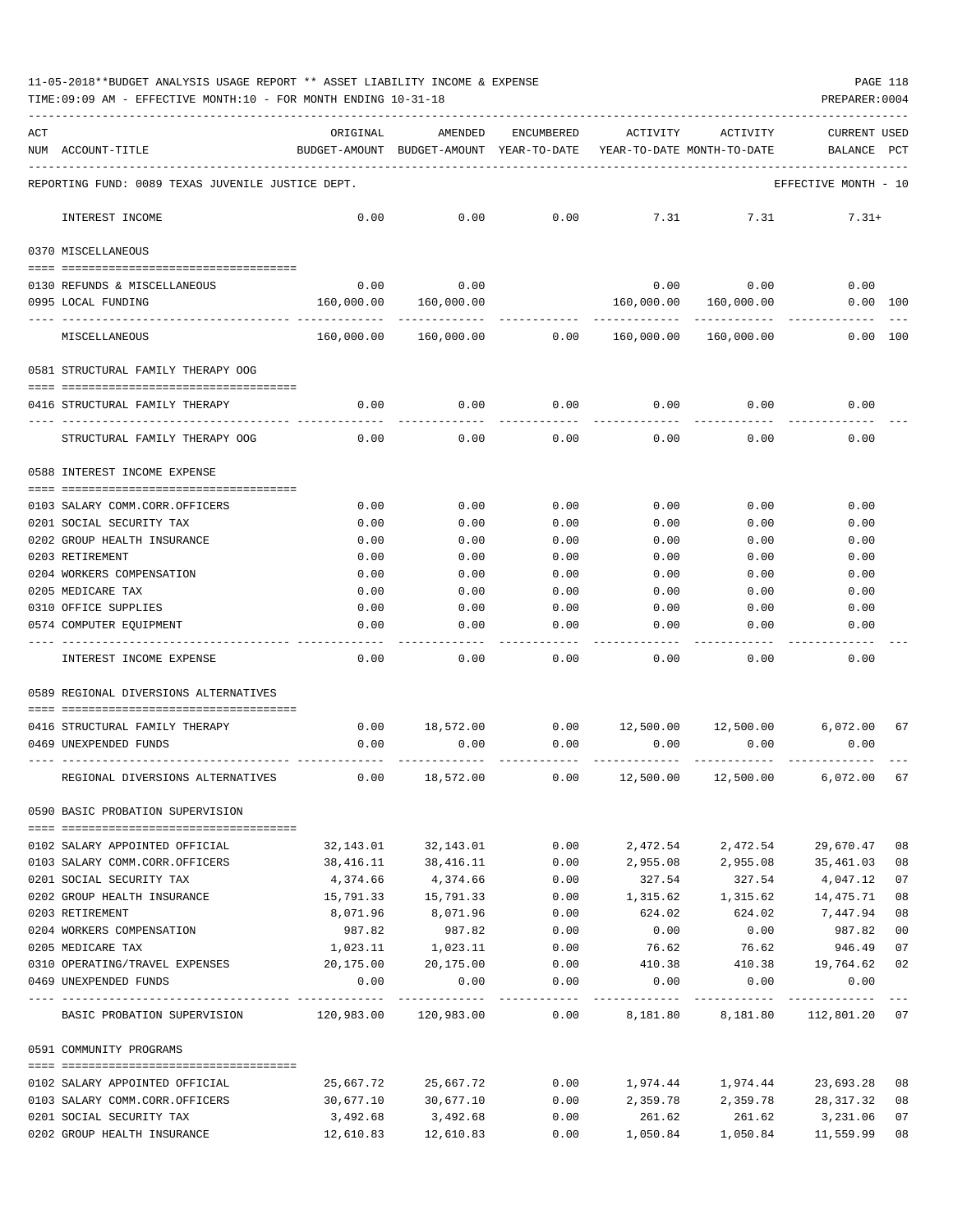## 11-05-2018\*\*BUDGET ANALYSIS USAGE REPORT \*\* ASSET LIABILITY INCOME & EXPENSE PAGE 119

TIME:09:09 AM - EFFECTIVE MONTH:10 - FOR MONTH ENDING 10-31-18 PREPARER:0004

| ACT |                                                   | ORIGINAL                             | AMENDED                                  | ENCUMBERED     | ACTIVITY                   | ACTIVITY                          | <b>CURRENT USED</b>  |                |
|-----|---------------------------------------------------|--------------------------------------|------------------------------------------|----------------|----------------------------|-----------------------------------|----------------------|----------------|
|     | NUM ACCOUNT-TITLE                                 |                                      | BUDGET-AMOUNT BUDGET-AMOUNT YEAR-TO-DATE |                | YEAR-TO-DATE MONTH-TO-DATE |                                   | BALANCE              | PCT            |
|     | REPORTING FUND: 0089 TEXAS JUVENILE JUSTICE DEPT. |                                      |                                          |                |                            |                                   | EFFECTIVE MONTH - 10 |                |
|     | 0203 RETIREMENT                                   | 6,445.85                             | 6,445.85                                 | 0.00           | 498.42                     | 498.42                            | 5,947.43             | 08             |
|     | 0204 WORKERS COMPENSATION                         | 788.82                               | 788.82                                   | 0.00           | 0.00                       | 0.00                              | 788.82               | 00             |
|     | 0205 MEDICARE TAX                                 | 817.00                               | 817.00                                   | 0.00           | 61.20                      | 61.20                             | 755.80               | 07             |
|     | 0469 UNEXPENDED FUNDS                             | 0.00                                 | 0.00                                     | 0.00           | 0.00                       | 0.00                              | 0.00                 |                |
|     | COMMUNITY PROGRAMS                                | 80,500.00                            | 80,500.00                                | 0.00           | 6,206.30                   | 6,206.30                          | 74,293.70 08         |                |
|     | 0592 PRE/POST ADJUDICATION FACILITIES             |                                      |                                          |                |                            |                                   |                      |                |
|     | 0102 SALARY APPOINTED OFFICIAL                    | 2,617.79                             | 2,617.79                                 | 0.00           | 201.36                     | 201.36                            | 2,416.43             | 08             |
|     | 0103 SALARY COMM.CORR.OFFICERS                    | 3,128.68                             | 3,128.68                                 | 0.00           | 240.66                     | 240.66                            | 2,888.02             | 08             |
|     | 0201 SOCIAL SECURITY TAX                          | 356.28                               | 356.28                                   | 0.00           | 26.70                      | 26.70                             | 329.58               | 07             |
|     | 0202 GROUP HEALTH INSURANCE                       | 1,286.08                             | 1,286.08                                 | 0.00           | 107.28                     | 107.28                            | 1,178.80             | 08             |
|     | 0203 RETIREMENT                                   | 657.40                               | 657.40                                   | 0.00           | 50.88                      | 50.88                             | 606.52               | 08             |
|     | 0204 WORKERS COMPENSATION                         | 80.45                                | 80.45                                    | 0.00           | 0.00                       | 0.00                              | 80.45                | 0 <sub>0</sub> |
|     | 0205 MEDICARE TAX                                 | 83.32                                | 83.32                                    | 0.00           | 6.24                       | 6.24                              | 77.08                | 07             |
|     | 0408 DETENTION                                    | 0.00                                 | 0.00                                     | 0.00           | 0.00                       | 0.00                              | 0.00                 |                |
|     | 0469 UNEXPENDED FUNDS                             | 0.00                                 | 0.00                                     | 0.00           | 0.00                       | 0.00                              | 0.00                 |                |
|     | PRE/POST ADJUDICATION FACILITIES 8,210.00         |                                      | 8,210.00                                 | 0.00           | 633.12                     | 633.12                            | 7,576.88             | 08             |
|     | 0593 COMMITMENT DIVERSION                         |                                      |                                          |                |                            |                                   |                      |                |
|     |                                                   |                                      |                                          |                |                            |                                   |                      |                |
|     | 0102 SALARY APPOINTED OFFICIAL                    | 3,186.94                             | 3,186.94                                 | 0.00           | 245.14                     | 245.14                            | 2,941.80             | 08             |
|     | 0103 SALARY COMM.CORR.OFFICERS                    | 3,808.92                             | 3,808.92                                 | 0.00           | 293.00                     | 293.00                            | 3,515.92             | 08             |
|     | 0201 SOCIAL SECURITY TAX                          | 433.73                               | 433.73                                   | 0.00           | 32.52                      | 32.52                             | 401.21               | 07             |
|     | 0202 GROUP HEALTH INSURANCE<br>0203 RETIREMENT    | 1,565.70                             | 1,565.70                                 | 0.00           | 130.50                     | 130.50                            | 1,435.20             | 08<br>08       |
|     | 0204 WORKERS COMPENSATION                         | 800.33<br>97.94                      | 800.33<br>97.94                          | 0.00<br>0.00   | 61.92<br>0.00              | 61.92<br>0.00                     | 738.41<br>97.94      | 00             |
|     | 0205 MEDICARE TAX                                 | 101.44                               | 101.44                                   | 0.00           | 7.60                       | 7.60                              | 93.84                | 07             |
|     | 0415 RESIDENTIAL PLACEMENT                        | 0.00                                 | 0.00                                     | 0.00           | 0.00                       | 0.00                              | 0.00                 |                |
|     | 0469 UNEXPENDED FUNDS                             | 0.00                                 | 0.00                                     | 0.00           | 0.00                       | 0.00                              | 0.00                 |                |
|     |                                                   |                                      |                                          |                |                            |                                   |                      |                |
|     | COMMITMENT DIVERSION                              | 9,995.00                             | 9,995.00                                 | 0.00           | 770.68                     | 770.68                            | 9,224.32             | 08             |
|     | 0594 MENTAL HEALTH SERVICES                       |                                      |                                          |                |                            |                                   |                      |                |
|     | 0102 SALARY APPOINTED OFFICIAL                    | 1,673.98                             | 1,673.98                                 | 0.00           | 128.76                     | 128.76                            | 1,545.22             | 08             |
|     | 0103 SALARY COMM.CORR.OFFICERS                    | 2,000.68                             | 2,000.68                                 | 0.00           | 153.90                     | 153.90                            | 1,846.78             | 08             |
|     | 0201 SOCIAL SECURITY TAX                          | 227.83                               | 227.83                                   | 0.00           | 17.08                      | 17.08                             | 210.75               | 07             |
|     | 0202 GROUP HEALTH INSURANCE                       | 822.41                               | 822.41                                   | 0.00           | 68.58                      | 68.58                             | 753.83               | 08             |
|     | 0203 RETIREMENT                                   | 420.38                               | 420.38                                   | 0.00           | 32.52                      | 32.52                             | 387.86               | 08             |
|     | 0204 WORKERS COMPENSATION                         | 51.44                                | 51.44                                    | 0.00           | 0.00                       | 0.00                              | 51.44                | 00             |
|     | 0205 MEDICARE TAX                                 | 53.28                                | 53.28                                    | 0.00           | 4.00                       | 4.00                              | 49.28                | 08             |
|     | 0413 PSYCHOLOGICAL                                | 5,550.00                             | 5,550.00                                 | 0.00           | 1,075.00                   | 1,075.00                          | 4,475.00             | 19             |
|     | 0414 COUNSELING                                   | 4,512.00                             | 4,512.00                                 | 0.00           | 815.00                     | 815.00                            | 3,697.00             | 18             |
|     | 0415 RESIDENTIAL PLACEMENT                        | 0.00                                 | 0.00                                     | 0.00           | 0.00                       | 0.00                              | 0.00                 |                |
|     | 0469 UNEXPENDED FUNDS                             | 0.00<br>------------- -------------- | 0.00<br>----------                       | 0.00<br>------ | 0.00<br>----------         | 0.00                              | 0.00<br>-----------  |                |
|     | MENTAL HEALTH SERVICES                            |                                      | 15,312.00 15,312.00                      | 0.00           |                            | 2, 294.84 2, 294.84 13, 017.16 15 |                      |                |
|     | 0994 LOCAL FUNDS CARRIED FORWARD                  |                                      |                                          |                |                            |                                   |                      |                |
|     | 0488 LAW ENFORCEMENT INSURANCE                    | 0.00                                 | 0.00                                     | 0.00           | 0.00                       | 0.00                              | 0.00                 |                |
|     |                                                   |                                      |                                          |                |                            |                                   |                      |                |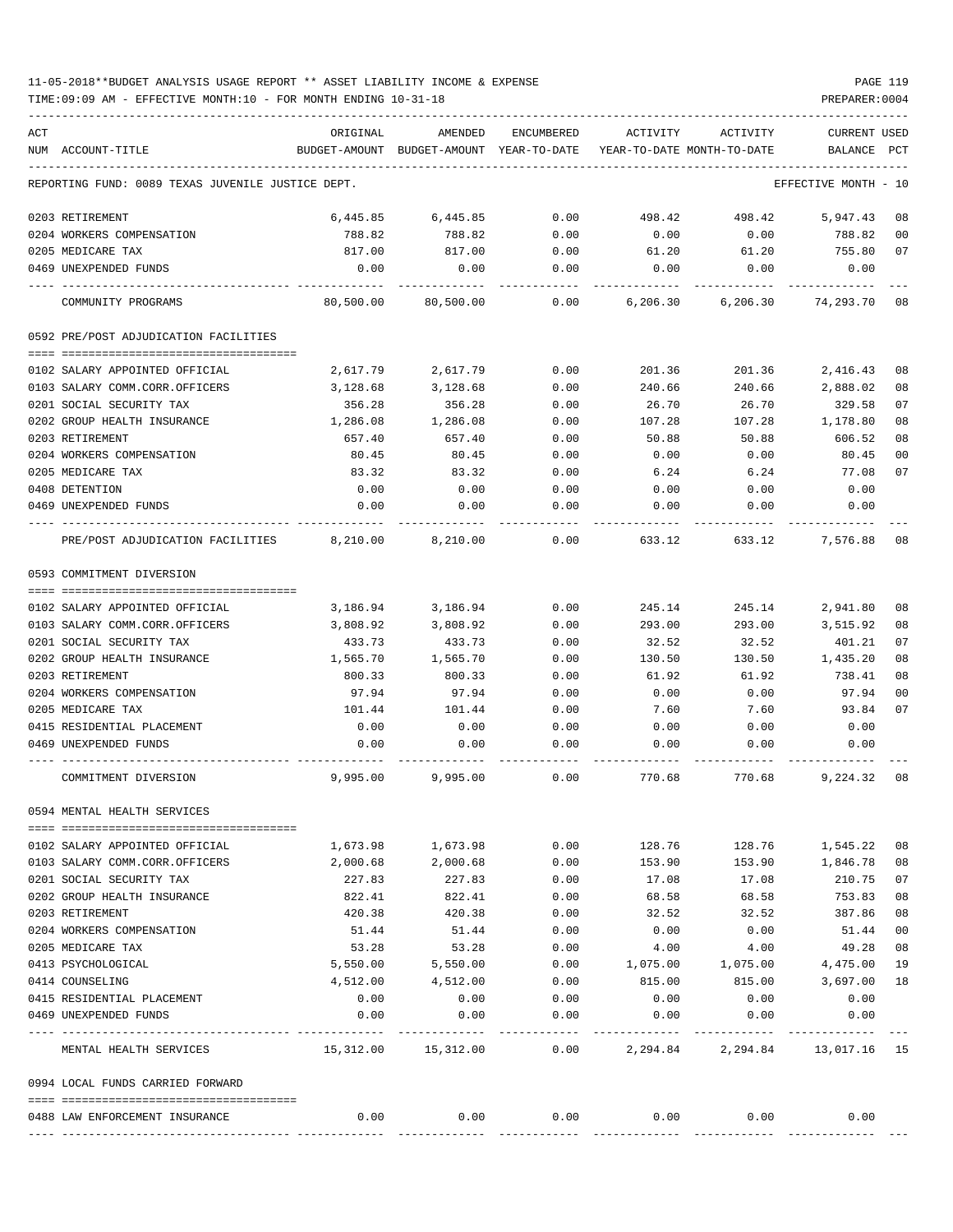## 11-05-2018\*\*BUDGET ANALYSIS USAGE REPORT \*\* ASSET LIABILITY INCOME & EXPENSE PAGE 120

TIME:09:09 AM - EFFECTIVE MONTH:10 - FOR MONTH ENDING 10-31-18 PREPARER:0004

| ACT |                                                         | ORIGINAL                                                            | AMENDED                                                              | ENCUMBERED |        | ACTIVITY ACTIVITY                           | <b>CURRENT USED</b>   |                |
|-----|---------------------------------------------------------|---------------------------------------------------------------------|----------------------------------------------------------------------|------------|--------|---------------------------------------------|-----------------------|----------------|
|     | NUM ACCOUNT-TITLE<br>---------------------------------- | BUDGET-AMOUNT BUDGET-AMOUNT YEAR-TO-DATE YEAR-TO-DATE MONTH-TO-DATE |                                                                      |            |        |                                             | BALANCE               | PCT            |
|     | REPORTING FUND: 0089 TEXAS JUVENILE JUSTICE DEPT.       |                                                                     |                                                                      |            |        |                                             | EFFECTIVE MONTH - 10  |                |
|     | LOCAL FUNDS CARRIED FORWARD                             | $0.00$ $0.00$ $0.00$ $0.00$ $0.00$ $0.00$ $0.00$                    |                                                                      |            |        |                                             | 0.00                  |                |
|     | 0995 LOCAL FUNDING                                      |                                                                     |                                                                      |            |        |                                             |                       |                |
|     | 0102 SALARY APPOINTED OFFICIAL                          |                                                                     | 4,782.81 4,782.81 0.00                                               |            |        | 367.90 367.90 4,414.91                      |                       | 08             |
|     | 0103 SALARY COMM.CORR.OFFICERS                          |                                                                     | 5,716.23 5,716.23                                                    | 0.00       |        | 439.70 439.70 5,276.53                      |                       | 08             |
|     | 0105 OFFICE MANAGER                                     | 0.00                                                                | 0.00                                                                 | 0.00       | 0.00   | 0.00                                        | 0.00                  |                |
|     | 0201 SOCIAL SECURITY TAX                                | 650.92                                                              | 650.92                                                               | 0.00       | 48.78  | 48.78                                       | 602.14                | 07             |
|     | 0202 GROUP HEALTH INSURANCE                             |                                                                     | 2,349.72 2,349.72                                                    | 0.00       | 195.96 | 195.96                                      | 2,153.76              | 08             |
|     | 0203 RETIREMENT                                         |                                                                     | 1,201.09 1,201.09                                                    | 0.00       | 92.94  | 92.94 1,108.15                              |                       | 08             |
|     | 0204 WORKERS COMPENSATION                               |                                                                     | 146.99 146.99                                                        | 0.00       | 0.00   | $0.00$ 146.99                               |                       | 0 <sub>0</sub> |
|     | 0205 MEDICARE TAX                                       | 152.24                                                              | 152.24                                                               | 0.00       | 11.40  | 11.40                                       | 140.84                | 07             |
|     | 0401 AUDIT EXPENSE                                      | 3,000.00                                                            | 3,000.00                                                             | 0.00       | 0.00   | 0.00                                        | 3,000.00              | 0 <sup>0</sup> |
|     | 0405 DETENTION OPERATING COST FY19                      | 132,000.00                                                          | 132,000.00                                                           | 0.00       | 0.00   | 0.00                                        | 132,000.00            | 00             |
|     | 0406 DETENTION OPERATING COST FY18                      | 0.00                                                                | 0.00                                                                 | 0.00       | 0.00   | 0.00                                        | 0.00                  |                |
|     | 0407 DETENTION OPERATING COST FY17                      | 0.00                                                                | 0.00                                                                 | 0.00       | 0.00   | 0.00                                        | 0.00                  |                |
|     | 0414 COUNSELING                                         | 0.00                                                                | 0.00                                                                 | 0.00       | 0.00   | 0.00                                        | 0.00                  |                |
|     | 0415 RESIDENTIAL PLACEMENT                              |                                                                     | 10,000.00  10,000.00                                                 | 0.00       | 0.00   |                                             | $0.00$ $10,000.00$ 00 |                |
|     | 0416 STRUCTURAL FAMILY THERAPY                          | 0.00                                                                | 0.00                                                                 | 0.00       | 0.00   | 0.00                                        | 0.00                  |                |
|     | 0427 TRAVEL AND TRAINING                                | 0.00                                                                | 0.00                                                                 | 0.00       |        | $0.00$ 0.00 0.00                            |                       |                |
|     | 0453 COMPUTER SOFTWARE                                  | 0.00                                                                | 0.00                                                                 |            |        | $0.00$ $0.00$ $0.00$ $0.00$ $0.00$          |                       |                |
|     | LOCAL FUNDING                                           |                                                                     | $160,000.00$ $160,000.00$ 0.00 $1,156.68$ $1,156.68$ $158,843.32$ 01 |            |        |                                             |                       |                |
|     | TEXAS JUVENILE JUSTICE DEPT.                            |                                                                     |                                                                      |            |        |                                             |                       |                |
|     | INCOME TOTALS                                           |                                                                     | 395,000.00 413,572.00                                                |            |        | 223,401.31 223,401.31 190,170.69 54         |                       |                |
|     | <b>EXPENSE TOTALS</b>                                   |                                                                     | 395,000.00 413,572.00                                                |            |        | $0.00$ $31,743.42$ $31,743.42$ $381,828.58$ |                       | 08             |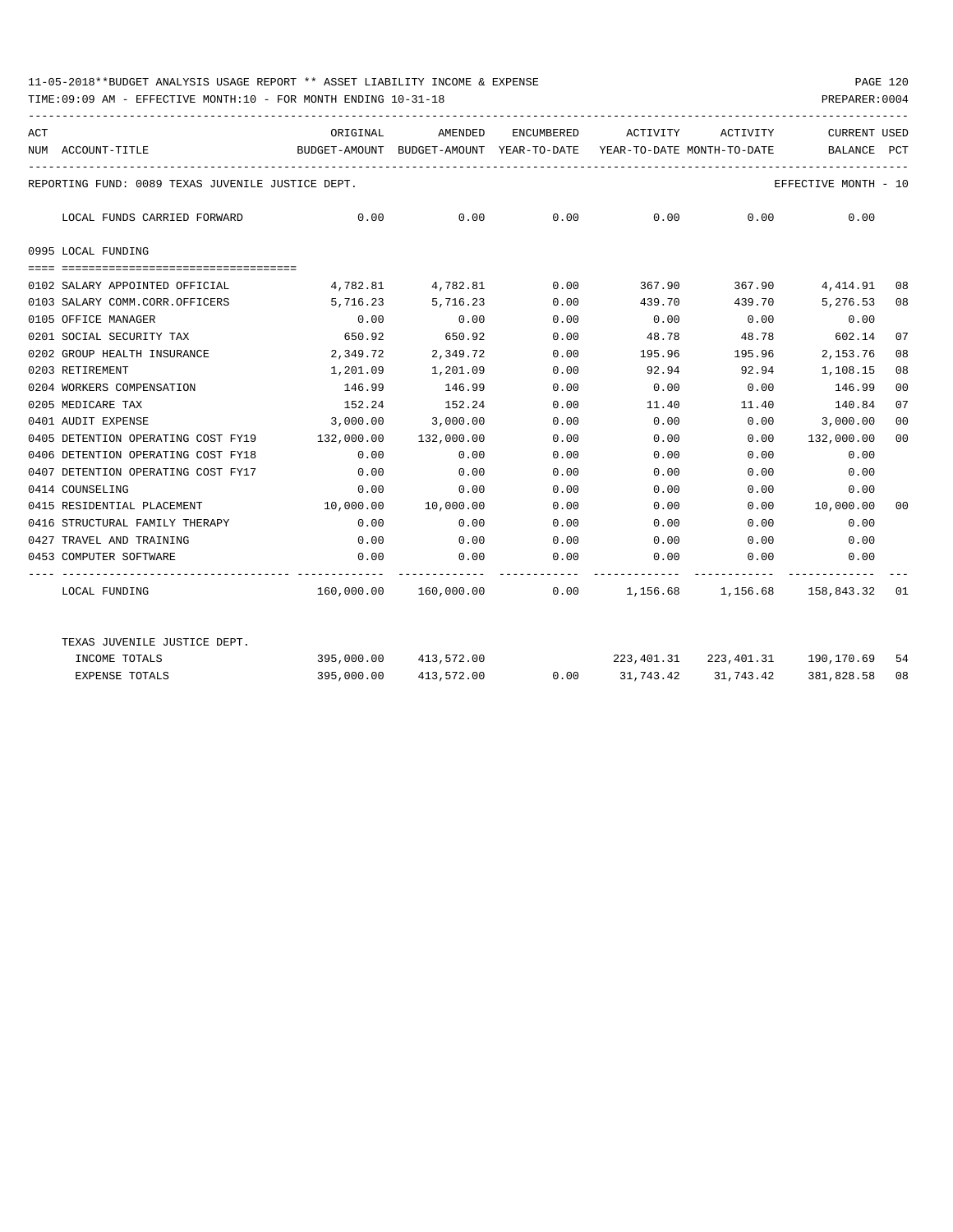|     | 11-05-2018**BUDGET ANALYSIS USAGE REPORT ** ASSET LIABILITY INCOME & EXPENSE<br>PAGE 121<br>PREPARER: 0004<br>TIME: 09:09 AM - EFFECTIVE MONTH: 10 - FOR MONTH ENDING 10-31-18 |                |                                                     |                     |                                        |                            |                                    |                |  |  |
|-----|--------------------------------------------------------------------------------------------------------------------------------------------------------------------------------|----------------|-----------------------------------------------------|---------------------|----------------------------------------|----------------------------|------------------------------------|----------------|--|--|
| ACT | NUM ACCOUNT-TITLE                                                                                                                                                              | ORIGINAL       | AMENDED<br>BUDGET-AMOUNT BUDGET-AMOUNT YEAR-TO-DATE | ENCUMBERED          | ACTIVITY<br>YEAR-TO-DATE MONTH-TO-DATE | ACTIVITY                   | <b>CURRENT USED</b><br>BALANCE PCT |                |  |  |
|     | REPORTING FUND: 0092 STATZER FUND                                                                                                                                              |                |                                                     |                     |                                        |                            | EFFECTIVE MONTH - 10               |                |  |  |
|     | 0103 CASH                                                                                                                                                                      |                |                                                     |                     |                                        |                            |                                    |                |  |  |
|     | 0100 STATZER-COMBINED FUNDS CHECKING                                                                                                                                           |                |                                                     |                     |                                        | $64.56 - 64.56 - 4,545.05$ |                                    |                |  |  |
|     | 0175 TEXPOOL                                                                                                                                                                   |                |                                                     |                     | 130.81                                 | 130.81                     | 40,091.61                          |                |  |  |
|     | CASH                                                                                                                                                                           |                |                                                     |                     | 66.25                                  | 66.25                      | 44,636.66                          |                |  |  |
|     | 0200 SYSTEM ADDED LIABILITY DEPARTMENT                                                                                                                                         |                |                                                     |                     |                                        |                            |                                    |                |  |  |
|     | 0900 SYSTEM ADDED LIABILITY LINE-ITEM                                                                                                                                          |                |                                                     |                     | 0.00                                   | 0.00                       | 0.00                               |                |  |  |
|     | 0910 SYSTEM ADDED LIABILITY LINE-ITEM                                                                                                                                          |                |                                                     |                     | 0.00                                   | 0.00                       | 0.00                               |                |  |  |
|     | SYSTEM ADDED LIABILITY DEPARTMENT                                                                                                                                              |                |                                                     |                     | 0.00                                   | 0.00                       | 0.00                               |                |  |  |
|     | 0271 EQUITY ACCOUNT                                                                                                                                                            |                |                                                     |                     |                                        |                            |                                    |                |  |  |
|     | 0200 EQUITY ACCOUNT                                                                                                                                                            |                |                                                     |                     | 0.00                                   | 0.00                       | 44,570.41                          |                |  |  |
|     | EOUITY ACCOUNT                                                                                                                                                                 |                |                                                     |                     | 0.00                                   | 0.00                       | 44,570.41                          |                |  |  |
|     | 0360 INTEREST EARNINGS                                                                                                                                                         |                |                                                     |                     |                                        |                            |                                    |                |  |  |
|     | 0100 INTEREST EARNINGS                                                                                                                                                         | 50.00          | 50.00                                               |                     | 66.25                                  | 66.25                      | $16.25 + 133$                      |                |  |  |
|     | 0350 GOV. COMMODITY PROG. ASCS                                                                                                                                                 | 0.00           | 0.00                                                |                     | 0.00                                   | 0.00                       | 0.00                               |                |  |  |
|     | INTEREST EARNINGS                                                                                                                                                              | 50.00          | 50.00                                               | 0.00                | 66.25                                  | 66.25                      | $16.25 + 133$                      |                |  |  |
|     | 0370 RENT                                                                                                                                                                      |                |                                                     |                     |                                        |                            |                                    |                |  |  |
|     |                                                                                                                                                                                |                |                                                     |                     |                                        |                            |                                    |                |  |  |
|     | 0100 RENT<br>0130 REFUNDS & MISCELLANEOUS                                                                                                                                      | 560.00<br>0.00 | 560.00<br>0.00                                      |                     | 0.00<br>0.00                           | 0.00<br>0.00               | 560.00<br>0.00                     | 0 <sub>0</sub> |  |  |
|     |                                                                                                                                                                                |                |                                                     |                     |                                        |                            |                                    |                |  |  |
|     | RENT                                                                                                                                                                           | 560.00         | 560.00                                              | 0.00                | 0.00                                   | 0.00                       | 560.00                             | 0 <sub>0</sub> |  |  |
|     | 0700 STATZER FARM                                                                                                                                                              |                |                                                     |                     |                                        |                            |                                    |                |  |  |
|     | 0310 OFFICE SUPPLIES                                                                                                                                                           | 0.00           | 0.00                                                | 0.00                | 0.00                                   | 0.00                       | 0.00                               |                |  |  |
|     | 0430 BIDS AND NOTICES                                                                                                                                                          | 110.00         | 110.00                                              | 0.00                | 0.00                                   | 0.00                       | 110.00                             | 0 <sub>0</sub> |  |  |
|     | 0484 APPRAISALS                                                                                                                                                                | 0.00           | 0.00                                                | 0.00                | 0.00                                   | 0.00                       | 0.00                               |                |  |  |
|     | 0490 LITERACY COUNCIL DONATION<br>---------------------                                                                                                                        | 500.00         | 500.00                                              | 0.00<br>$- - - - -$ | 0.00                                   | 0.00                       | 500.00                             | 0 <sub>0</sub> |  |  |
|     | STATZER FARM                                                                                                                                                                   | 610.00         | 610.00                                              | 0.00                | 0.00                                   | 0.00                       | 610.00                             | 0 <sub>0</sub> |  |  |
|     | 0999 ACCOUNTS PAYABLE                                                                                                                                                          |                |                                                     |                     |                                        |                            |                                    |                |  |  |
|     | 0100 A/P CLEARING ACCOUNT                                                                                                                                                      |                |                                                     |                     | 0.00                                   | 0.00                       | 0.00                               |                |  |  |
|     | ACCOUNTS PAYABLE                                                                                                                                                               |                |                                                     |                     | 0.00                                   | 0.00                       | 0.00                               |                |  |  |
|     | STATZER FUND                                                                                                                                                                   |                |                                                     |                     |                                        |                            |                                    |                |  |  |
|     | INCOME TOTALS                                                                                                                                                                  | 610.00         | 610.00                                              |                     | 66.25                                  | 66.25                      | 543.75                             | 11             |  |  |
|     | EXPENSE TOTALS                                                                                                                                                                 | 610.00         | 610.00                                              | 0.00                | 0.00                                   | 0.00                       | 610.00                             | 0 <sub>0</sub> |  |  |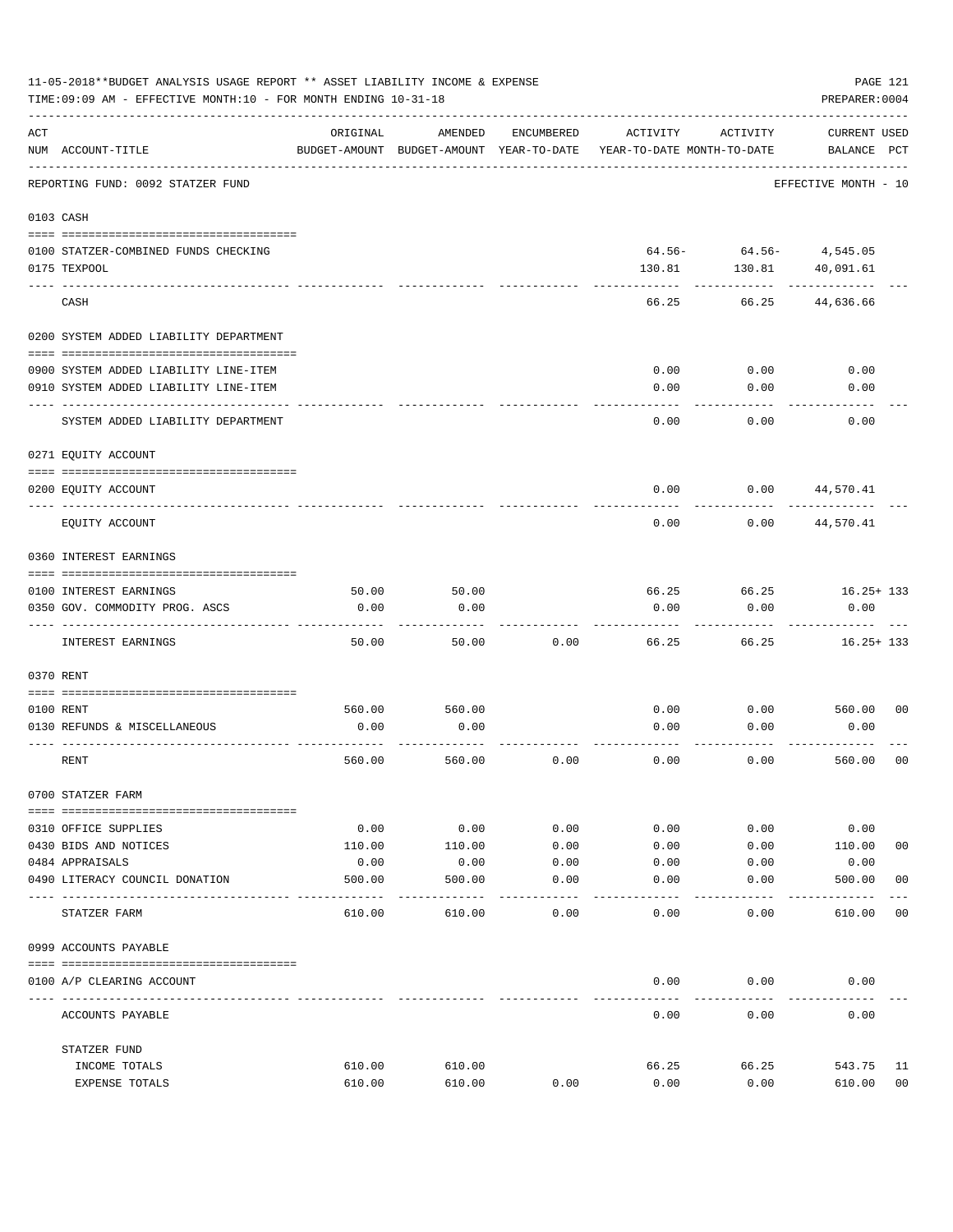|     | 11-05-2018**BUDGET ANALYSIS USAGE REPORT ** ASSET LIABILITY INCOME & EXPENSE<br>PAGE 122<br>TIME: 09:09 AM - EFFECTIVE MONTH: 10 - FOR MONTH ENDING 10-31-18<br>PREPARER: 0004 |                     |                                                     |               |                                        |               |                             |  |  |  |
|-----|--------------------------------------------------------------------------------------------------------------------------------------------------------------------------------|---------------------|-----------------------------------------------------|---------------|----------------------------------------|---------------|-----------------------------|--|--|--|
| ACT | NUM ACCOUNT-TITLE                                                                                                                                                              | ORIGINAL            | AMENDED<br>BUDGET-AMOUNT BUDGET-AMOUNT YEAR-TO-DATE | ENCUMBERED    | ACTIVITY<br>YEAR-TO-DATE MONTH-TO-DATE | ACTIVITY      | CURRENT USED<br>BALANCE PCT |  |  |  |
|     | REPORTING FUND: 0093 TX. COMM. DEVELOPMENT PGM                                                                                                                                 |                     |                                                     |               |                                        |               | EFFECTIVE MONTH - 10        |  |  |  |
|     | 0103 CASH                                                                                                                                                                      |                     |                                                     |               |                                        |               |                             |  |  |  |
|     | 0909 CASH- #713169 RANDOLPH                                                                                                                                                    |                     |                                                     |               | 0.00                                   | 0.00          | 100.00                      |  |  |  |
|     | CASH                                                                                                                                                                           |                     |                                                     |               | 0.00                                   | 0.00          | 100.00                      |  |  |  |
|     | 0120 RECEIVABLES                                                                                                                                                               |                     |                                                     |               |                                        |               |                             |  |  |  |
|     | 0312 DUE FROM OTHER GOVERNMENT                                                                                                                                                 |                     |                                                     |               | 0.00                                   | 0.00          | 0.00                        |  |  |  |
|     | RECEIVABLES                                                                                                                                                                    |                     |                                                     |               | 0.00                                   | 0.00          | 0.00                        |  |  |  |
|     | 0200 LIABILITY ACCOUNT                                                                                                                                                         |                     |                                                     |               |                                        |               |                             |  |  |  |
|     | 0910 SYSTEM ADDED LIABILITY                                                                                                                                                    |                     |                                                     |               | 0.00                                   | 0.00          | 0.00                        |  |  |  |
|     | ---- ----------------<br>LIABILITY ACCOUNT                                                                                                                                     |                     |                                                     |               | 0.00                                   | 0.00          | 0.00                        |  |  |  |
|     | 0271 EQUITY ACCOUNT                                                                                                                                                            |                     |                                                     |               |                                        |               |                             |  |  |  |
|     | 0200 EQUITY ACCOUNT                                                                                                                                                            |                     |                                                     |               | 0.00                                   | 0.00          | 100.00                      |  |  |  |
|     | EQUITY ACCOUNT                                                                                                                                                                 |                     |                                                     |               | 0.00                                   | 0.00          | 100.00                      |  |  |  |
|     | 0330 GRANT INCOME                                                                                                                                                              |                     |                                                     |               |                                        |               |                             |  |  |  |
|     | 0909 GRANT #713169 RANDOLPH                                                                                                                                                    | 0.00                | 0.00                                                |               | 0.00                                   | 0.00          | 0.00                        |  |  |  |
|     | GRANT INCOME                                                                                                                                                                   | 0.00                | 0.00                                                | 0.00          | 0.00                                   | 0.00          | 0.00                        |  |  |  |
|     | 0370 REFUNDS & MISCELLANEOUS                                                                                                                                                   |                     |                                                     |               |                                        |               |                             |  |  |  |
|     | 0130 REFUNDS & MISCELLANEOUS                                                                                                                                                   | 0.00                | 0.00                                                |               | 0.00                                   | 0.00          | 0.00                        |  |  |  |
|     | REFUNDS & MISCELLANEOUS                                                                                                                                                        | 0.00                | 0.00                                                | 0.00          | 0.00                                   | 0.00          | 0.00                        |  |  |  |
|     | 0909 GRANT #713169 RANDOLPH                                                                                                                                                    |                     |                                                     |               |                                        |               |                             |  |  |  |
|     |                                                                                                                                                                                |                     |                                                     |               |                                        |               |                             |  |  |  |
|     | 0414 GRANT ADMINISTRATION<br>0415 CONSTRUCTION EXPENSE                                                                                                                         | 0.00<br>0.00        | 0.00<br>0.00                                        | 0.00<br>0.00  | 0.00<br>0.00                           | 0.00<br>0.00  | 0.00<br>0.00                |  |  |  |
|     | 0416 ENGINEERING                                                                                                                                                               | 0.00                | 0.00                                                | 0.00          | 0.00                                   | 0.00          | 0.00                        |  |  |  |
|     | GRANT #713169 RANDOLPH                                                                                                                                                         | $- - - - -$<br>0.00 | $- - - - -$<br>0.00                                 | $---$<br>0.00 | $- - - - -$<br>0.00                    | -----<br>0.00 | 0.00                        |  |  |  |
|     | TX. COMM. DEVELOPMENT PGM                                                                                                                                                      |                     |                                                     |               |                                        |               |                             |  |  |  |
|     | INCOME TOTALS                                                                                                                                                                  | 0.00                | 0.00                                                |               | 0.00                                   | 0.00          | 0.00                        |  |  |  |
|     | EXPENSE TOTALS                                                                                                                                                                 | 0.00                | 0.00                                                | 0.00          | 0.00                                   | 0.00          | 0.00                        |  |  |  |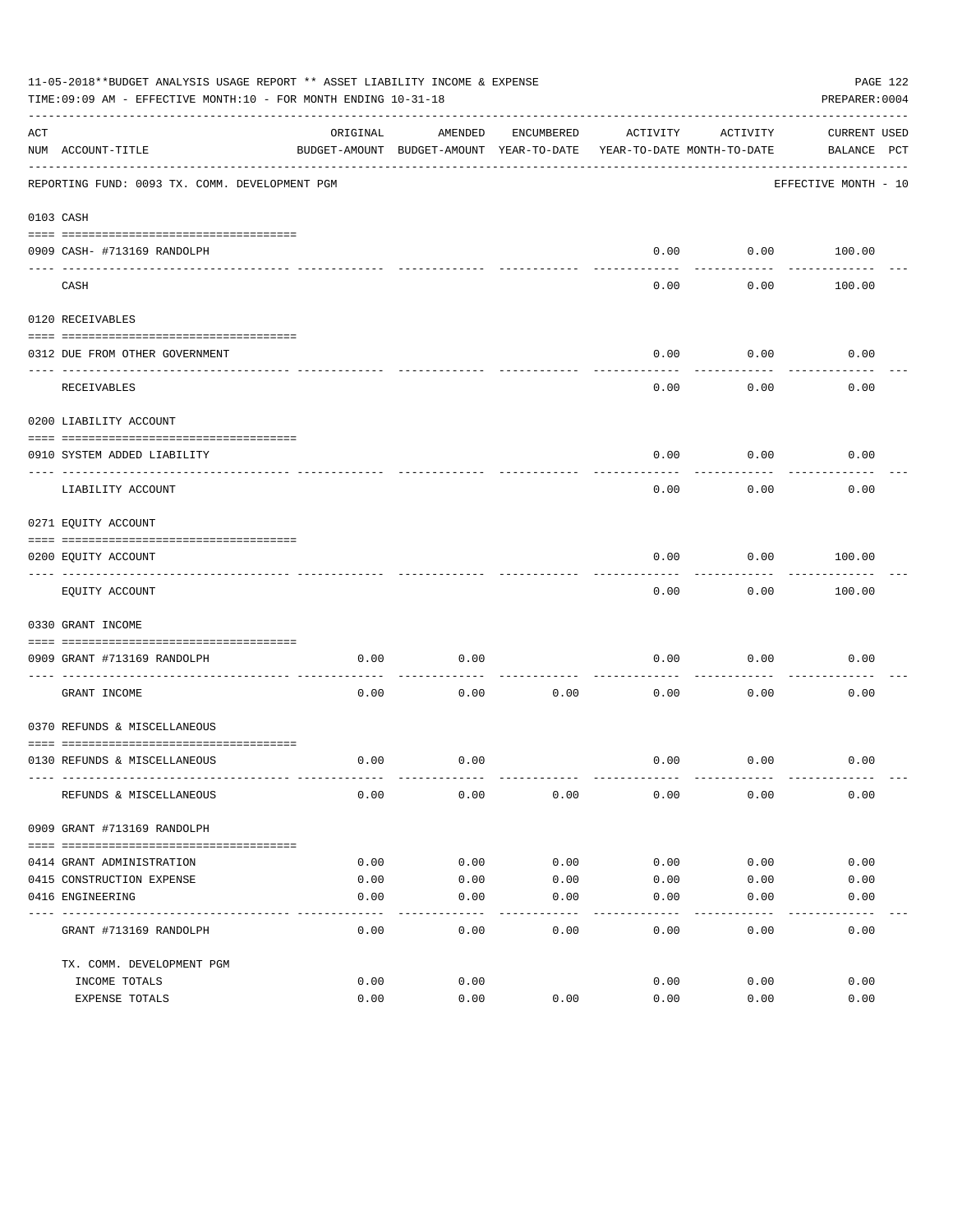|     | 11-05-2018**BUDGET ANALYSIS USAGE REPORT ** ASSET LIABILITY INCOME & EXPENSE<br>TIME: 09:09 AM - EFFECTIVE MONTH: 10 - FOR MONTH ENDING 10-31-18 |          |                                                     |            |          |                                        | PAGE 123<br>PREPARER: 0004         |
|-----|--------------------------------------------------------------------------------------------------------------------------------------------------|----------|-----------------------------------------------------|------------|----------|----------------------------------------|------------------------------------|
| ACT | NUM ACCOUNT-TITLE                                                                                                                                | ORIGINAL | AMENDED<br>BUDGET-AMOUNT BUDGET-AMOUNT YEAR-TO-DATE | ENCUMBERED | ACTIVITY | ACTIVITY<br>YEAR-TO-DATE MONTH-TO-DATE | <b>CURRENT USED</b><br>BALANCE PCT |
|     | REPORTING FUND: 0095 PAYROLL                                                                                                                     |          |                                                     |            |          |                                        | EFFECTIVE MONTH - 10               |
|     | 0100 PAYROLL CLEARING ACCOUNT                                                                                                                    |          |                                                     |            |          |                                        |                                    |
|     | 0100 PAYROLL CASH                                                                                                                                |          |                                                     |            | 0.00     | 0.00                                   | 24.36                              |
|     | PAYROLL CLEARING ACCOUNT                                                                                                                         |          |                                                     |            | 0.00     | 0.00                                   | 24.36                              |
|     | 0200 SYSTEM ADDED LIABILITY DEPARTMENT                                                                                                           |          |                                                     |            |          |                                        |                                    |
|     | 0910 SYSTEM ADDED LIABILITY LINE-ITEM                                                                                                            |          |                                                     |            | 0.00     | 0.00                                   | 0.00                               |
|     | SYSTEM ADDED LIABILITY DEPARTMENT                                                                                                                |          |                                                     |            | 0.00     | 0.00                                   | 0.00                               |
|     | 0271 EQUITY ACCOUNT                                                                                                                              |          |                                                     |            |          |                                        |                                    |
|     | 0200 DEPOSITS                                                                                                                                    |          |                                                     |            | 0.00     | 0.00                                   | 24.36                              |
|     | EQUITY ACCOUNT                                                                                                                                   |          |                                                     |            | 0.00     | 0.00                                   | 24.36                              |
|     | 0360 INTEREST EARNINGS                                                                                                                           |          |                                                     |            |          |                                        |                                    |
|     | 0100 INTEREST EARNINGS                                                                                                                           | 0.00     | 0.00                                                |            | 0.00     | 0.00                                   | 0.00                               |
|     | INTEREST EARNINGS                                                                                                                                | 0.00     | 0.00                                                | 0.00       | 0.00     | 0.00                                   | 0.00                               |
|     | 0370 MISCELLANEOUS                                                                                                                               |          |                                                     |            |          |                                        |                                    |
|     | 0125 AFLAC FSA CLEARING                                                                                                                          | 0.00     | 0.00                                                |            | 0.00     | 0.00                                   | 0.00                               |
|     | 0130 REFUNDS & MISCELLANEOUS<br>--------------------                                                                                             | 0.00     | 0.00<br>----                                        |            | 0.00     | 0.00                                   | 0.00                               |
|     | MISCELLANEOUS                                                                                                                                    | 0.00     | 0.00                                                | 0.00       | 0.00     | 0.00                                   | 0.00                               |
|     | PAYROLL                                                                                                                                          |          |                                                     |            |          |                                        |                                    |
|     | INCOME TOTALS                                                                                                                                    | 0.00     | 0.00                                                |            | 0.00     | 0.00                                   | 0.00                               |
|     | <b>EXPENSE TOTALS</b>                                                                                                                            | 0.00     | 0.00                                                | 0.00       | 0.00     | 0.00                                   | 0.00                               |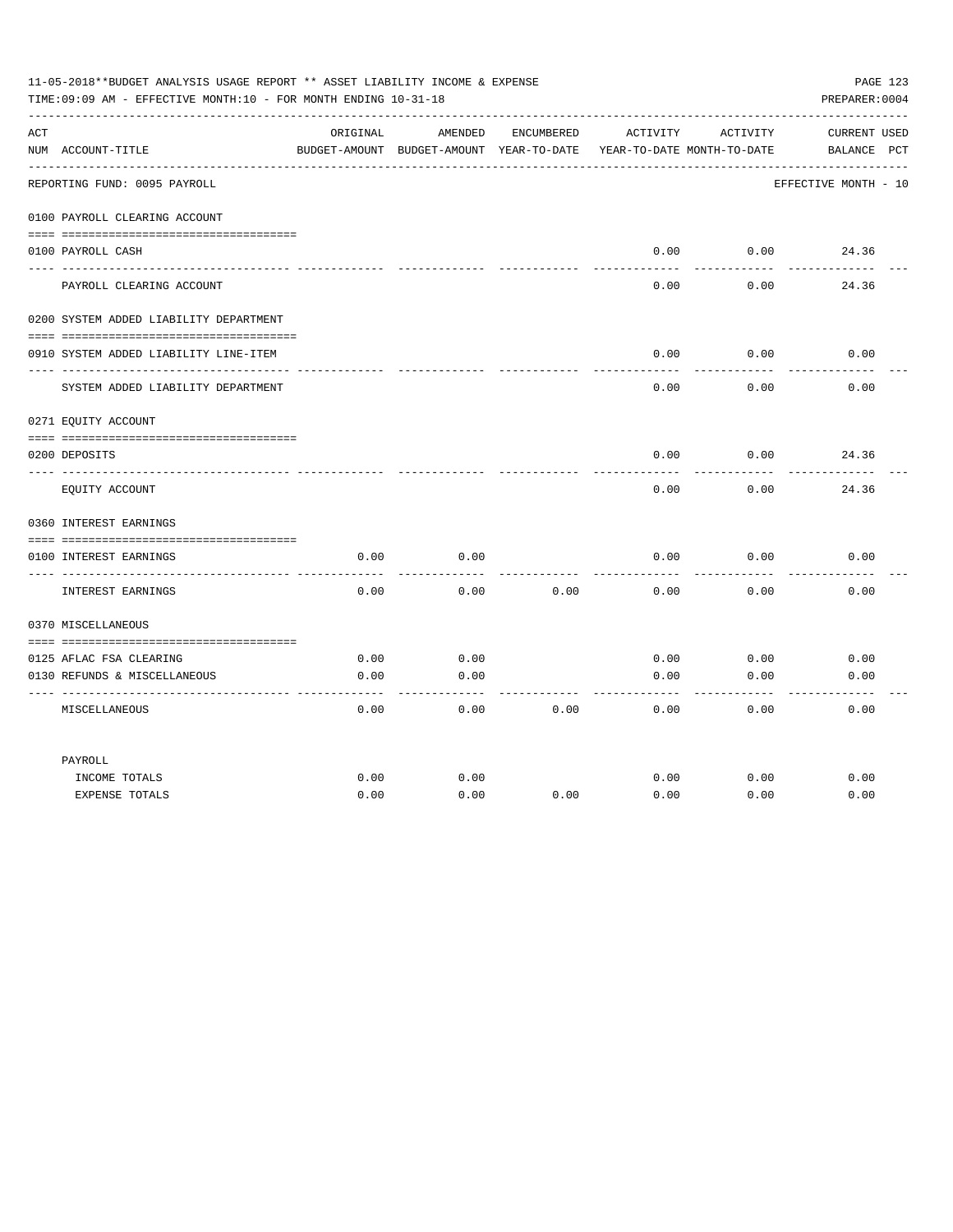|     | 11-05-2018**BUDGET ANALYSIS USAGE REPORT ** ASSET LIABILITY INCOME & EXPENSE<br>PAGE 124<br>PREPARER: 0004<br>TIME: 09:09 AM - EFFECTIVE MONTH: 10 - FOR MONTH ENDING 10-31-18 |          |                                                                                |            |          |          |                                         |  |  |  |
|-----|--------------------------------------------------------------------------------------------------------------------------------------------------------------------------------|----------|--------------------------------------------------------------------------------|------------|----------|----------|-----------------------------------------|--|--|--|
| ACT | NUM ACCOUNT-TITLE                                                                                                                                                              | ORIGINAL | AMENDED<br>BUDGET-AMOUNT BUDGET-AMOUNT YEAR-TO-DATE YEAR-TO-DATE MONTH-TO-DATE | ENCUMBERED | ACTIVITY | ACTIVITY | <b>CURRENT USED</b><br>BALANCE PCT      |  |  |  |
|     | REPORTING FUND: 0098 CAPITAL ASSETS                                                                                                                                            |          |                                                                                |            |          |          | EFFECTIVE MONTH - 10                    |  |  |  |
|     | 0160 CAPITAL ASSETS                                                                                                                                                            |          |                                                                                |            |          |          |                                         |  |  |  |
|     |                                                                                                                                                                                |          |                                                                                |            |          |          |                                         |  |  |  |
|     | 0100 LAND                                                                                                                                                                      |          |                                                                                |            | 0.00     |          | $0.00$ $341,561.30$                     |  |  |  |
|     | 0200 BUILDINGS                                                                                                                                                                 |          |                                                                                |            | 0.00     | 0.00     | 4,737,000.00                            |  |  |  |
|     | 0201 ACCUM.DEPRECIATION-BUILDINGS                                                                                                                                              |          |                                                                                |            | 0.00     | 0.00     | $3,376,677.74-$                         |  |  |  |
|     | 0210 AUTOMOBILES AND TRUCKS                                                                                                                                                    |          |                                                                                |            | 0.00     | 0.00     | 2,013,774.80                            |  |  |  |
|     | 0211 ACCUM.DEPR.AUTOS AND TRUCKS                                                                                                                                               |          |                                                                                |            | 0.00     | 0.00     | $1,436,261.71-$                         |  |  |  |
|     | 0215 COMPUTER EQUIPMENT                                                                                                                                                        |          |                                                                                |            | 0.00     | 0.00     | 647,940.20                              |  |  |  |
|     | 0216 ACCUM.DEPR.-COMPUTER EQUIPMENT                                                                                                                                            |          |                                                                                |            | 0.00     | 0.00     | 647,940.20-                             |  |  |  |
|     | 0220 OFFICE EQUIPMENT                                                                                                                                                          |          |                                                                                |            | 0.00     | 0.00     | 99,653.24                               |  |  |  |
|     | 0221 ACCUM. DEPR.-OFFICE EQUIPMENT                                                                                                                                             |          |                                                                                |            | 0.00     | 0.00     | 99,653.24-                              |  |  |  |
|     | 0225 RADIO EQUIPMENT                                                                                                                                                           |          |                                                                                |            | 0.00     | 0.00     | 213, 359.45                             |  |  |  |
|     | 0226 ACCUM.DEPR.-RADIO EQUIPMENT                                                                                                                                               |          |                                                                                |            | 0.00     | 0.00     | 201,161.84-                             |  |  |  |
|     | 0227 SECURITY EQUIPMENT                                                                                                                                                        |          |                                                                                |            | 0.00     | 0.00     | 5,578.00                                |  |  |  |
|     | 0228 ACCUM.DEP. - SECURITY EQUIPMENT                                                                                                                                           |          |                                                                                |            | 0.00     | 0.00     | 464.83-                                 |  |  |  |
|     | 0230 ROADS                                                                                                                                                                     |          |                                                                                |            | 0.00     |          | $0.00 \quad 17,817,815.13$              |  |  |  |
|     | 0231 ACCUM. DEPRECIATION-ROADS                                                                                                                                                 |          |                                                                                |            | 0.00     | 0.00     | 14, 344, 578.06-                        |  |  |  |
|     | 0235 BRIDGES                                                                                                                                                                   |          |                                                                                |            | 0.00     |          | 0.00 10,687,643.03                      |  |  |  |
|     | 0236 ACCUM. DEPRECIATION-BRIDGES                                                                                                                                               |          |                                                                                |            | 0.00     |          | $0.00 \quad 4,936,832.54$               |  |  |  |
|     | 0300 ROAD EQUIPMENT                                                                                                                                                            |          |                                                                                |            | 0.00     |          | $0.00 \quad 3,376,053.43$               |  |  |  |
|     | 0301 ACCUM.DEPRECIATION-ROAD EQUIPMENT                                                                                                                                         |          |                                                                                |            | 0.00     | -------- | $0.00 \quad 2,684,312.76$<br>. <u>.</u> |  |  |  |
|     | CAPITAL ASSETS                                                                                                                                                                 |          |                                                                                |            | 0.00     |          | $0.00 \quad 12,212,495.66$              |  |  |  |
|     | 0271 EQUITY ACCOUNT                                                                                                                                                            |          |                                                                                |            |          |          |                                         |  |  |  |
|     |                                                                                                                                                                                |          |                                                                                |            |          |          |                                         |  |  |  |
|     | 0200 EQUITY ACCOUNT                                                                                                                                                            |          |                                                                                |            | 0.00     |          | $0.00 \quad 12,212,495.66$ -            |  |  |  |
|     | EQUITY ACCOUNT                                                                                                                                                                 |          |                                                                                |            | 0.00     |          | $0.00 \quad 12,212,495.66 -$            |  |  |  |
|     | CAPITAL ASSETS                                                                                                                                                                 |          |                                                                                |            |          |          |                                         |  |  |  |
|     | INCOME TOTALS                                                                                                                                                                  | 0.00     | 0.00                                                                           |            | 0.00     | 0.00     | 0.00                                    |  |  |  |
|     | <b>EXPENSE TOTALS</b>                                                                                                                                                          | 0.00     | 0.00                                                                           | 0.00       | 0.00     | 0.00     | 0.00                                    |  |  |  |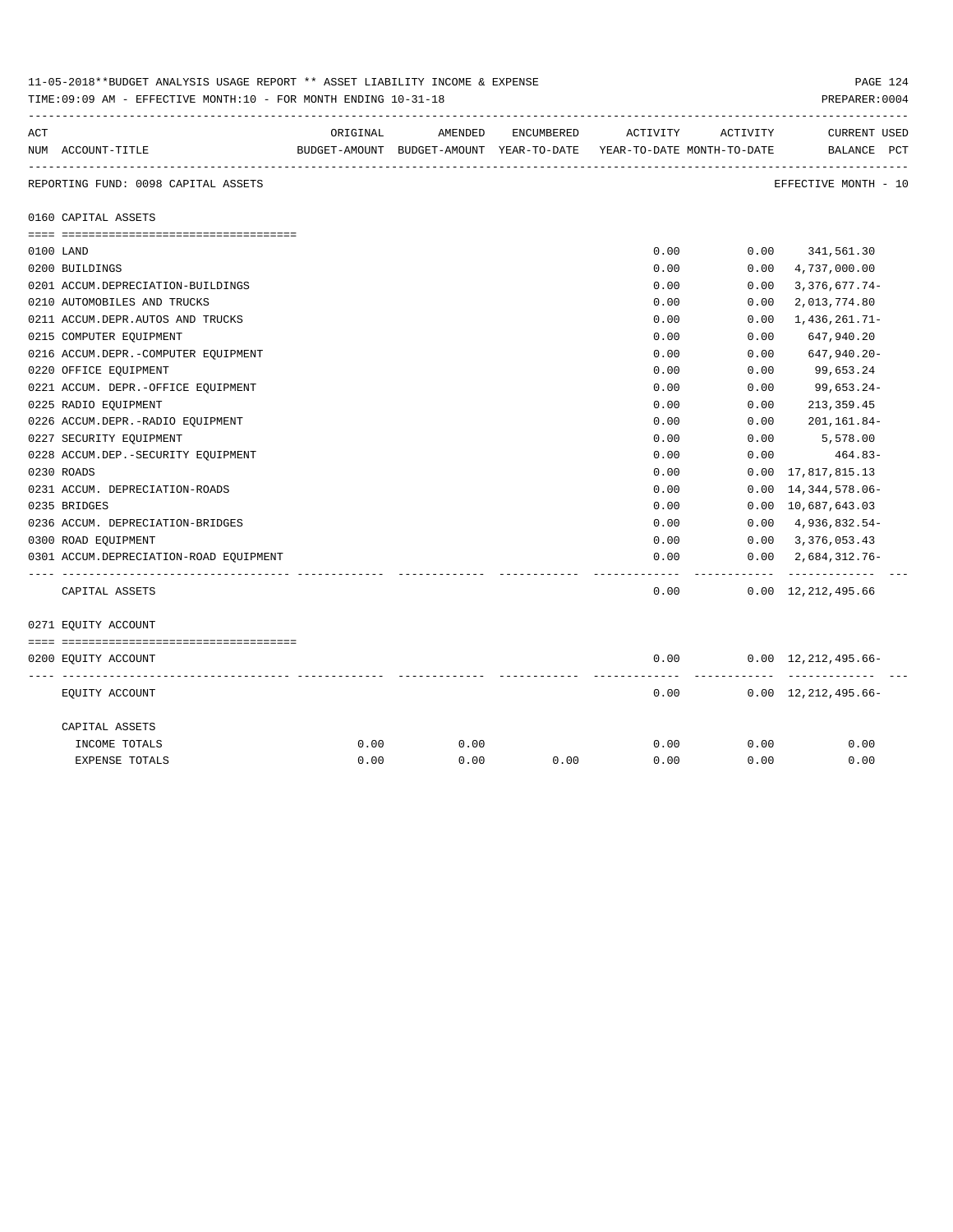|     | 11-05-2018**BUDGET ANALYSIS USAGE REPORT ** ASSET LIABILITY INCOME & EXPENSE<br>PAGE 125<br>TIME: 09:09 AM - EFFECTIVE MONTH: 10 - FOR MONTH ENDING 10-31-18<br>PREPARER: 0004 |          |                                                                     |            |               |                       |                             |  |  |  |  |
|-----|--------------------------------------------------------------------------------------------------------------------------------------------------------------------------------|----------|---------------------------------------------------------------------|------------|---------------|-----------------------|-----------------------------|--|--|--|--|
| ACT |                                                                                                                                                                                | ORIGINAL | AMENDED                                                             | ENCUMBERED | ACTIVITY      | ACTIVITY              | CURRENT USED                |  |  |  |  |
|     | NUM ACCOUNT-TITLE                                                                                                                                                              |          | BUDGET-AMOUNT BUDGET-AMOUNT YEAR-TO-DATE YEAR-TO-DATE MONTH-TO-DATE |            |               |                       | BALANCE PCT                 |  |  |  |  |
|     | REPORTING FUND: 0099 GOVERNMENTAL DEBT                                                                                                                                         |          |                                                                     |            |               |                       | EFFECTIVE MONTH - 10        |  |  |  |  |
|     | 0170 DEFERRED PENSION OUTFLOW                                                                                                                                                  |          |                                                                     |            |               |                       |                             |  |  |  |  |
|     | 0200 DEFERRED PENSION OUTFLOW                                                                                                                                                  |          |                                                                     |            | 0.00          |                       | $0.00 \quad 1,805,395.00$   |  |  |  |  |
|     | DEFERRED PENSION OUTFLOW                                                                                                                                                       |          |                                                                     |            | 0.00          |                       | $0.00 \quad 1,805,395.00$   |  |  |  |  |
|     | 0200 GOVERNMENTAL DEBT                                                                                                                                                         |          |                                                                     |            |               |                       |                             |  |  |  |  |
|     | 0240 ACCRUED INTEREST                                                                                                                                                          |          |                                                                     |            | 0.00          | 0.00                  | 109,948.00                  |  |  |  |  |
|     | 0250 GENERAL OBLIGATION BOND                                                                                                                                                   |          |                                                                     |            | 0.00          | 0.00                  | 6,090,000.00                |  |  |  |  |
|     | 0251 GOB-CURRENT PORTION                                                                                                                                                       |          |                                                                     |            | 0.00          | 0.00                  | 60,000.00                   |  |  |  |  |
|     | 0255 BOND DISCOUNT CURRENT                                                                                                                                                     |          |                                                                     |            | 0.00          | 0.00                  | 2,699.60-                   |  |  |  |  |
|     | 0256 BOND DISCOUNT                                                                                                                                                             |          |                                                                     |            | 0.00          | 0.00                  | $63,440.69-$                |  |  |  |  |
|     | 0257 BOND PREMIUM CURRENT                                                                                                                                                      |          |                                                                     |            | 0.00          | 0.00                  | 10,976.99                   |  |  |  |  |
|     | 0258 BOND PREMIUM                                                                                                                                                              |          |                                                                     |            | 0.00          | 0.00                  | 257,959.36                  |  |  |  |  |
|     | 0275 NOTES PAYABLE                                                                                                                                                             |          |                                                                     |            | 0.00          | 0.00                  | 0.00                        |  |  |  |  |
|     | 0277 NOTE #16240648-SHERIFF                                                                                                                                                    |          |                                                                     |            | 0.00          | 0.00                  | 0.00                        |  |  |  |  |
|     | 0278 NOTE #16308936-SHERIFF                                                                                                                                                    |          |                                                                     |            | 0.00          | 0.00                  | 0.00                        |  |  |  |  |
|     | 0279 NOTE #16291000-R&B#3                                                                                                                                                      |          |                                                                     |            | 0.00          | 0.00                  | 0.00                        |  |  |  |  |
|     | 0280 NOTE #16295968-R&B#3                                                                                                                                                      |          |                                                                     |            | 0.00          | 0.00                  | 0.00                        |  |  |  |  |
|     | 0281 ODYSSEY #16235752-GENERAL                                                                                                                                                 |          |                                                                     |            | 0.00          | 0.00                  | 0.00                        |  |  |  |  |
|     | 0310 CAPITAL LEASE-CURRENT PORTION                                                                                                                                             |          |                                                                     |            | 0.00          | 0.00                  | 89,024.03                   |  |  |  |  |
|     | 0350 ACCRUED COMPENSATION                                                                                                                                                      |          |                                                                     |            | 0.00          | 0.00                  | 179,813.42                  |  |  |  |  |
|     | 0400 NET PENSION LIABILITY                                                                                                                                                     |          |                                                                     |            | 0.00          | 0.00                  | 2,174,592.00                |  |  |  |  |
|     | 0450 DEFERRED PENSION IN FLOW                                                                                                                                                  |          |                                                                     |            | 0.00<br>----- | 0.00<br>$- - - - - -$ | 204,393.00<br>------------- |  |  |  |  |
|     | GOVERNMENTAL DEBT                                                                                                                                                              |          |                                                                     |            | 0.00          |                       | $0.00$ 9, 110, 566.51       |  |  |  |  |
|     | 0271 EQUITY                                                                                                                                                                    |          |                                                                     |            |               |                       |                             |  |  |  |  |
|     | 0200 EQUITY ACCOUNT                                                                                                                                                            |          |                                                                     |            | 0.00          |                       | $0.00$ 7, 305, 171.51-      |  |  |  |  |
|     | EOUITY                                                                                                                                                                         |          |                                                                     |            | 0.00          |                       | $0.00$ 7, 305, 171.51-      |  |  |  |  |
|     | GOVERNMENTAL DEBT                                                                                                                                                              |          |                                                                     |            |               |                       |                             |  |  |  |  |
|     | INCOME TOTALS                                                                                                                                                                  | 0.00     | 0.00                                                                |            | 0.00          | 0.00                  | 0.00                        |  |  |  |  |
|     | <b>EXPENSE TOTALS</b>                                                                                                                                                          | 0.00     | 0.00                                                                | 0.00       | 0.00          | 0.00                  | 0.00                        |  |  |  |  |